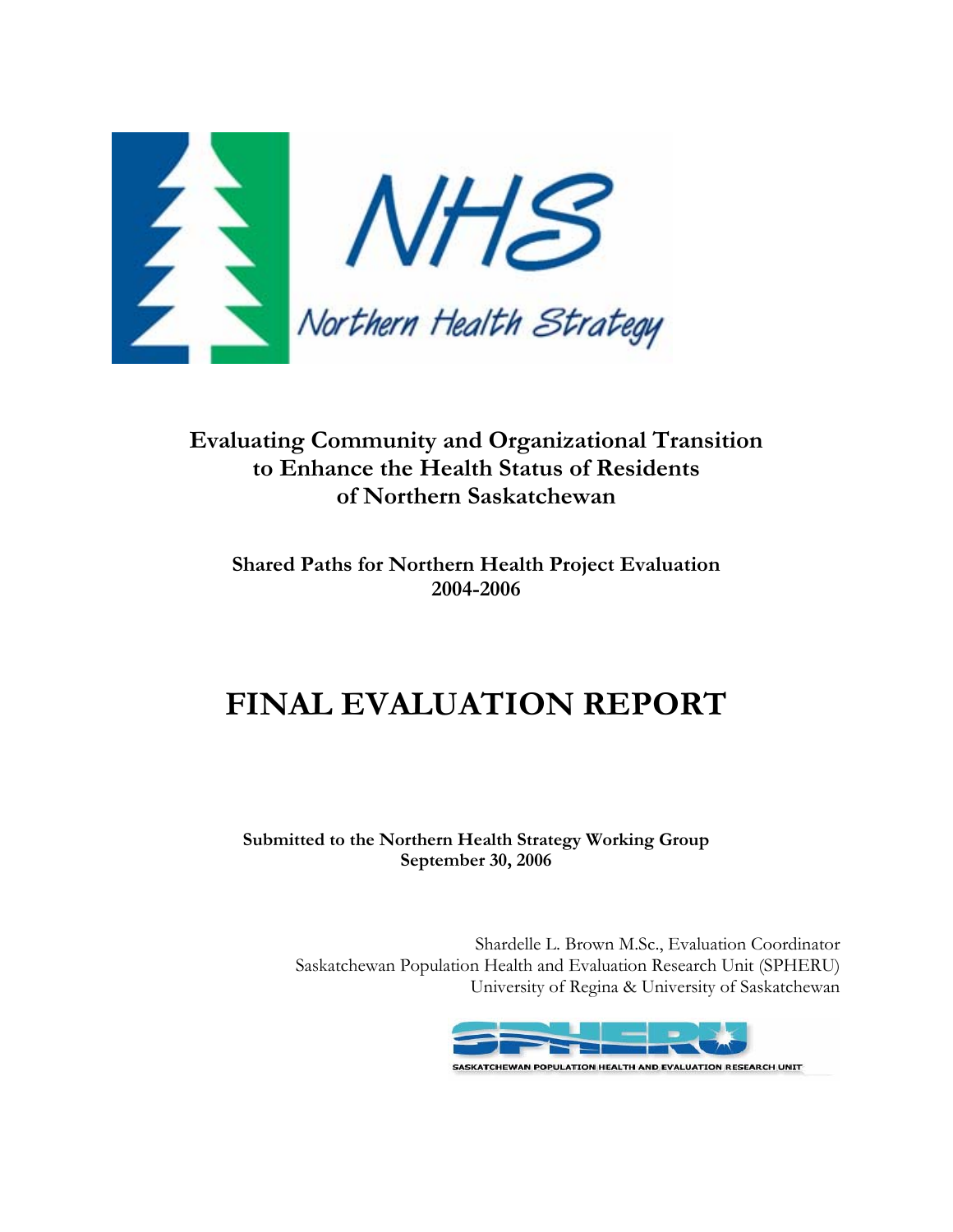When citing this Final Evaluation Report, please use the following citation:

Brown SL, Jeffery B, Maslany G, Stockdale D, Abonyi S, McIntosh T, Irvine J, Cushon J. *Evaluating Community and Organizational Transition to Enhance the Health Status of Residents of Northern Saskatchewan. Shared Paths for Northern Health Project Evaluation 2004-2006.* Final Evaluation Report to the Northern Health Strategy Working Group. Saskatchewan: Prince Albert; Saskatchewan Population Health and Evaluation Research Unit, September 30, 2006.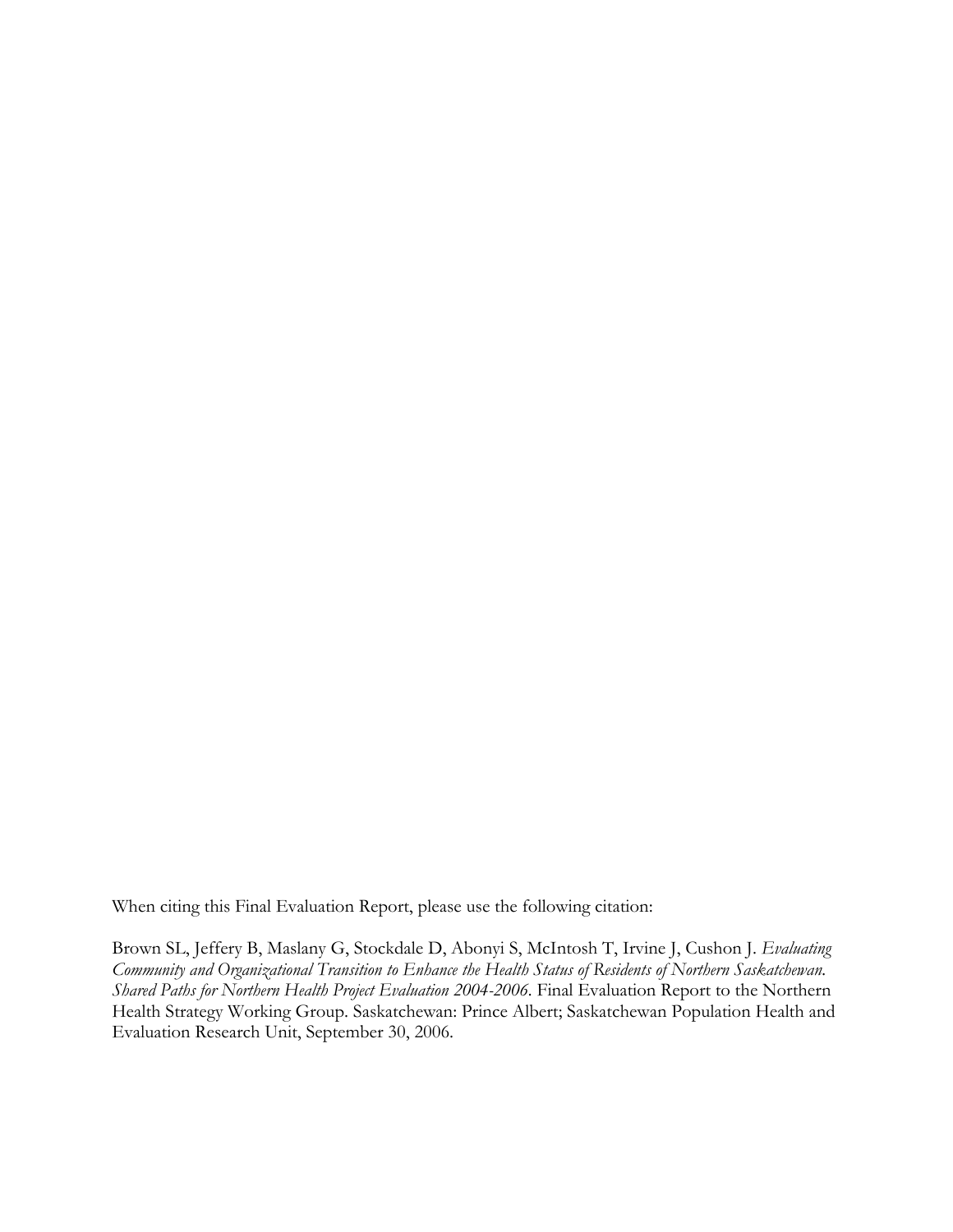## **Table of Contents**

| Table of Contents                                                                                                                                                                                                                                                                                                                                                                                                                                                                                                 | $\mathbf{1}$                                                               |
|-------------------------------------------------------------------------------------------------------------------------------------------------------------------------------------------------------------------------------------------------------------------------------------------------------------------------------------------------------------------------------------------------------------------------------------------------------------------------------------------------------------------|----------------------------------------------------------------------------|
| List of Tables                                                                                                                                                                                                                                                                                                                                                                                                                                                                                                    | 1V                                                                         |
| Appendices                                                                                                                                                                                                                                                                                                                                                                                                                                                                                                        | V                                                                          |
| Acknowledgements                                                                                                                                                                                                                                                                                                                                                                                                                                                                                                  | V1                                                                         |
| Acronyms                                                                                                                                                                                                                                                                                                                                                                                                                                                                                                          | V11                                                                        |
| <b>Executive Summary</b>                                                                                                                                                                                                                                                                                                                                                                                                                                                                                          | V111                                                                       |
| 1. Northern Health Strategy Overview                                                                                                                                                                                                                                                                                                                                                                                                                                                                              | 1                                                                          |
| 2. Shared Paths for Northern Health - Project Overview                                                                                                                                                                                                                                                                                                                                                                                                                                                            | 4                                                                          |
| 3. Evaluation Overview                                                                                                                                                                                                                                                                                                                                                                                                                                                                                            | 8                                                                          |
| 4. Evaluation Framework<br>4.1 Evaluation Goal<br>4.2 Evaluation Objectives<br>4.3 Evaluation Questions<br>4.4 Priority Aspects of the Project<br>4.5 Intended Uses of Evaluation Findings<br>4.6 Data Collection<br>4.7 Data Analysis, Feedback, and Reporting                                                                                                                                                                                                                                                   | 10<br>10<br>10<br>11<br>11<br>12<br>12<br>16                               |
| 5. Evaluation Findings by Project Component<br>5.1 Cross-Jurisdictional Issues<br>5.1.1 Activities, Outputs, and Outcomes<br>5.1.2 Project Recommendations and NHS Strategic Planning<br>5.1.3 Evaluation Findings<br>5.1.4 Summary Statement<br>5.1.5 Evaluation Recommendations<br>5.2 Community Development<br>5.2.1 Activities, Outputs, and Outcomes<br>5.2.2 Project Recommendations and NHS Strategic Planning<br>5.2.3 Evaluation Findings<br>5.2.4 Summary Statement<br>5.2.5 Evaluation Recommendations | 17<br>18<br>19<br>20<br>20<br>22<br>23<br>24<br>25<br>27<br>27<br>30<br>30 |
| 5.3 Communications<br>5.3.1 Activities, Outputs, and Outcomes<br>5.3.2 Project Recommendations and NHS Strategic Planning<br>5.3.3 Evaluation Findings                                                                                                                                                                                                                                                                                                                                                            | 32<br>33<br>37<br>38                                                       |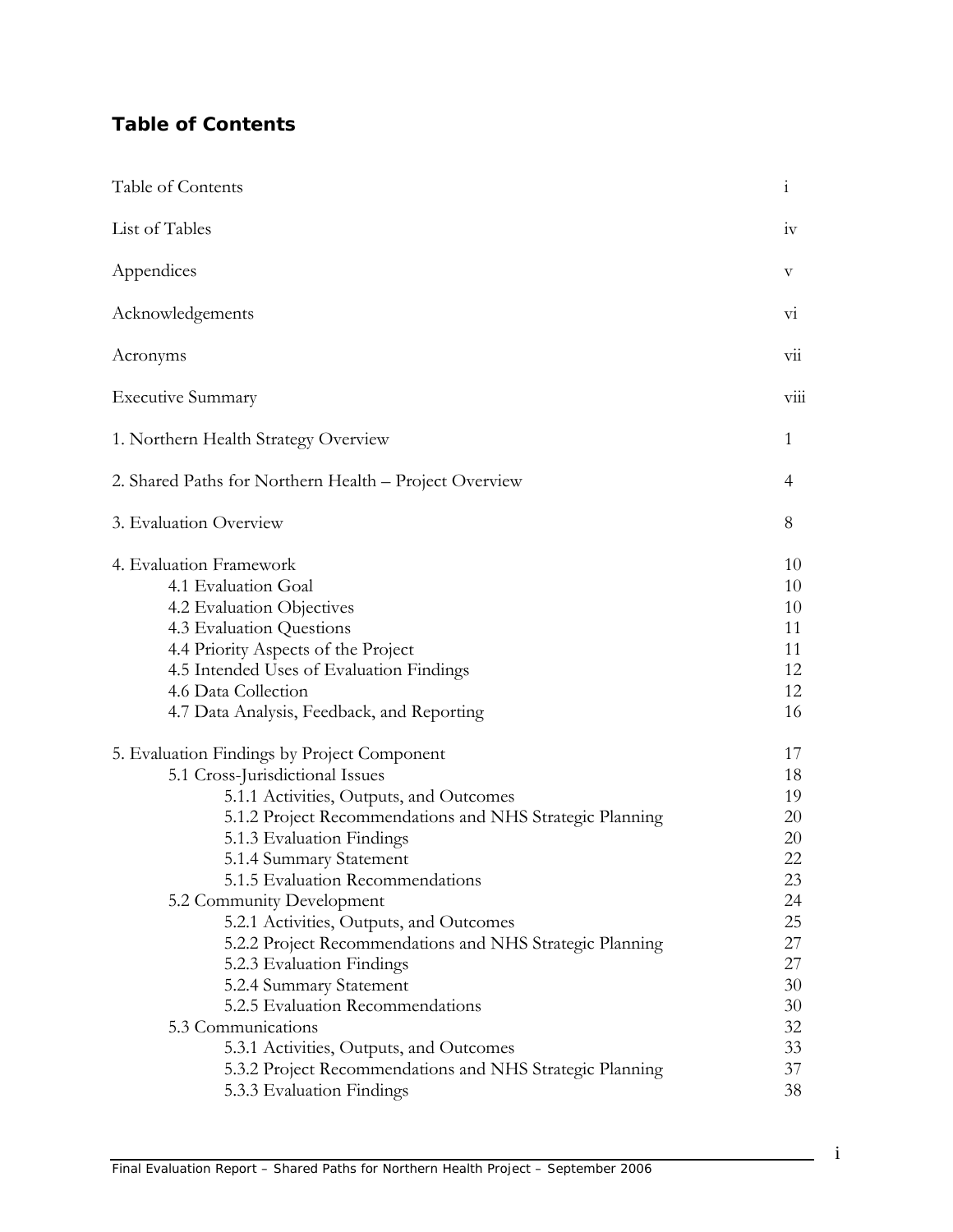| 5.3.4 Summary Statement                                        | 43  |
|----------------------------------------------------------------|-----|
| 5.3.5 Evaluation Recommendations                               | 44  |
| 5.4 Human Resources                                            | 45  |
| 5.4.1 Activities, Outputs, and Outcomes                        | 46  |
| 5.4.2 TAC Recommendations and NHS Strategic Planning           | 50  |
| 5.4.3 Evaluation Findings                                      | 51  |
| 5.4.4 Summary Statement                                        | 56  |
| 5.4.5 Evaluation Recommendations                               | 56  |
| 5.5 Technical Advisory Committees                              | 57  |
| 5.5.1 Mental Health and Addictions TAC                         | 58  |
| 5.5.1.1 Activities, Outputs, and Outcomes                      | 58  |
| 5.5.1.2 TAC Recommendations and NHS Strategic Planning         | 61  |
| 5.5.1.3 Evaluation Findings                                    | 64  |
| 5.5.1.4 Summary Statement                                      | 67  |
| 5.5.1.5 Evaluation Recommendations                             | 67  |
| 5.5.2 Chronic Disease TAC                                      | 68  |
| 5.5.2.1 Activities, Outputs, and Outcomes                      | 68  |
| 5.5.2.2 TAC Recommendations and NHS Strategic Planning         | 70  |
| 5.5.2.3 Evaluation Findings                                    | 71  |
| 5.5.2.4 Summary Statement                                      | 75  |
| 5.5.2.5 Evaluation Recommendations                             | 75  |
| 5.5.3 Perinatal and Infant Health TAC                          | 76  |
| 5.5.3.1 Activities, Outputs, and Outcomes                      | 76  |
| 5.5.3.2 TAC Recommendations and NHS Strategic Planning         | 77  |
| 5.5.3.3 Evaluation Findings                                    | 79  |
| 5.5.3.4 Summary Statement                                      | 80  |
| 5.5.3.5 Evaluation Recommendations                             | 80  |
| 5.5.4 Oral Health TAC                                          | 81  |
| 5.5.4.1 Activities, Outputs, and Outcomes                      | 81  |
| 5.5.4.2 TAC Recommendations and NHS Strategic Planning         | 83  |
| 5.5.4.3 Evaluation Findings                                    | 85  |
| 5.5.4.4 Summary Statement                                      | 88  |
| 5.5.4.5 Evaluation Recommendations                             | 88  |
| 5.5.5 Technical Advisory Committee Effectiveness Questionnaire | 89  |
| 5.6 Information Systems                                        | 96  |
| 5.6.1 Information Technology TAC                               | 97  |
| 5.6.1.1 Activities, Outputs, and Outcomes                      | 97  |
| 5.6.1.2 TAC Recommendations and NHS Strategic Planning         | 99  |
| 5.6.1.3 Evaluation Findings                                    | 101 |
| 5.6.1.4 Summary Statement                                      | 103 |
| 5.6.1.5 Evaluation Recommendations                             | 103 |
| 5.6.2 Health Information Management TAC                        | 105 |
| 5.6.2.1 Activities, Outputs, and Outcomes                      | 105 |
| 5.6.2.2 TAC Recommendations and NHS Strategic Planning         | 108 |
| 5.6.2.3 Evaluation Findings                                    | 110 |
| 5.6.2.4 Summary Statement                                      | 112 |
| 5.6.2.5 Evaluation Recommendations                             | 113 |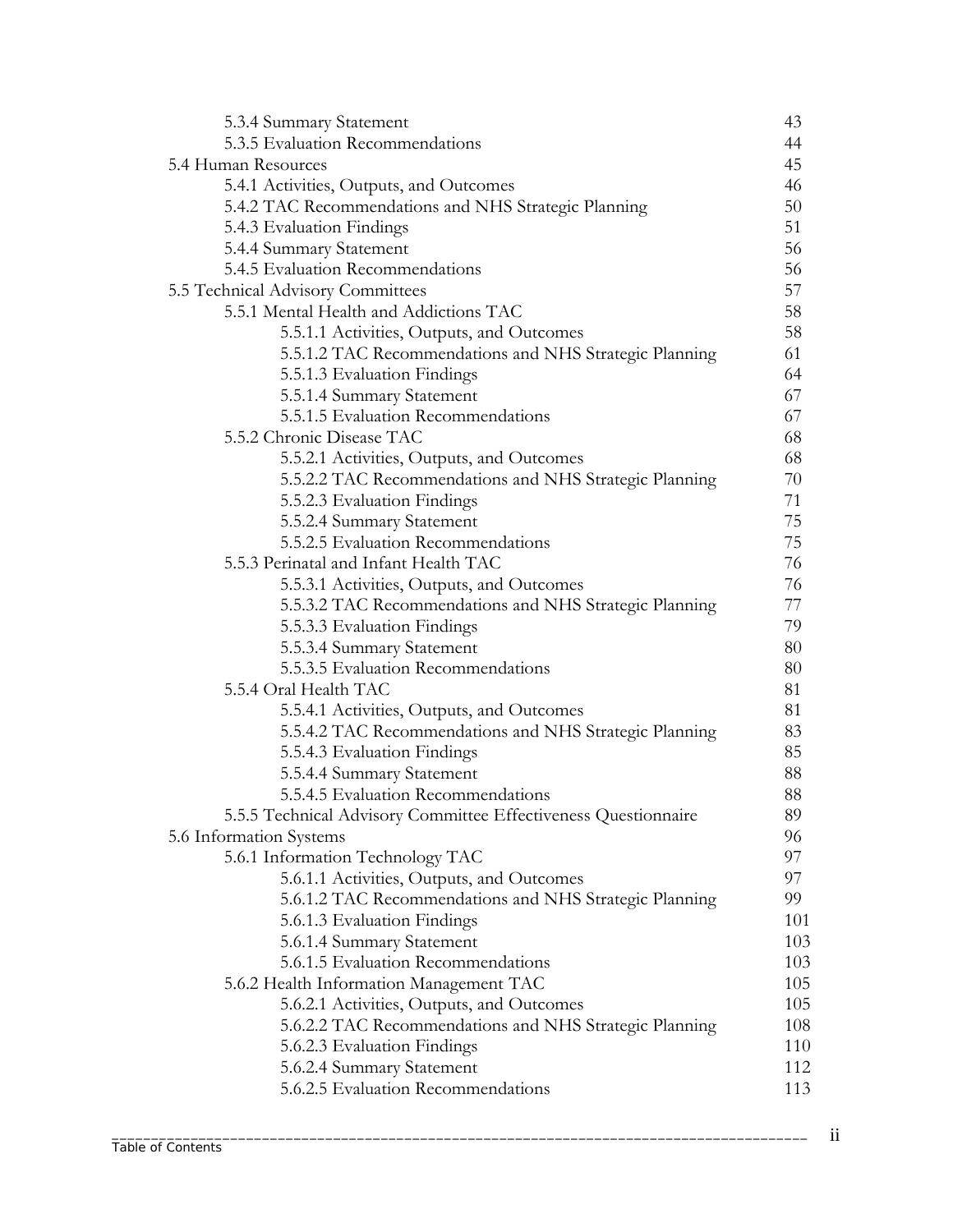| <b>6. Overall Observations</b>                                                 | 114 |
|--------------------------------------------------------------------------------|-----|
| 6.1 Networking, Information Sharing, and Increased Awareness and Understanding | 114 |
| 6.2 Short Timeline of the Project                                              | 114 |
| 6.3 Representation at TAC and NHSWG Meetings                                   | 115 |
| 6.4 Participation in Meetings and Activities                                   | 116 |
| 6.5 Clear Direction and Regular Feedback                                       | 117 |
| 6.6 Partnerships and Group Development                                         | 117 |
| 6.7 Communications                                                             | 118 |
| 6.8 TAC Interaction                                                            | 118 |
| 6.9 Staffing and Project Management/Coordination                               | 119 |
| 6.10 Lessons Learned                                                           | 120 |
| 6.11 Suggestions for Improvement                                               | 121 |
| 6.12 Sustainability                                                            | 122 |
| 6.13 NHS Coordination                                                          | 123 |
| 6.14 NHS Strategic Plan                                                        | 123 |
| 6.15 Community Transition                                                      | 124 |
| 6.16 NHS Leadership Meetings                                                   | 124 |
| 6.17 Role of Government in Support of NHS                                      | 125 |
| 6.18 Project Success and Satisfaction Indicators                               | 125 |
| 6.19 Primary Health Care Transition Fund and Aboriginal Envelope Objectives    | 128 |
| 7. Recommendations                                                             | 131 |
| 8. Conclusion                                                                  | 133 |
| References                                                                     | 134 |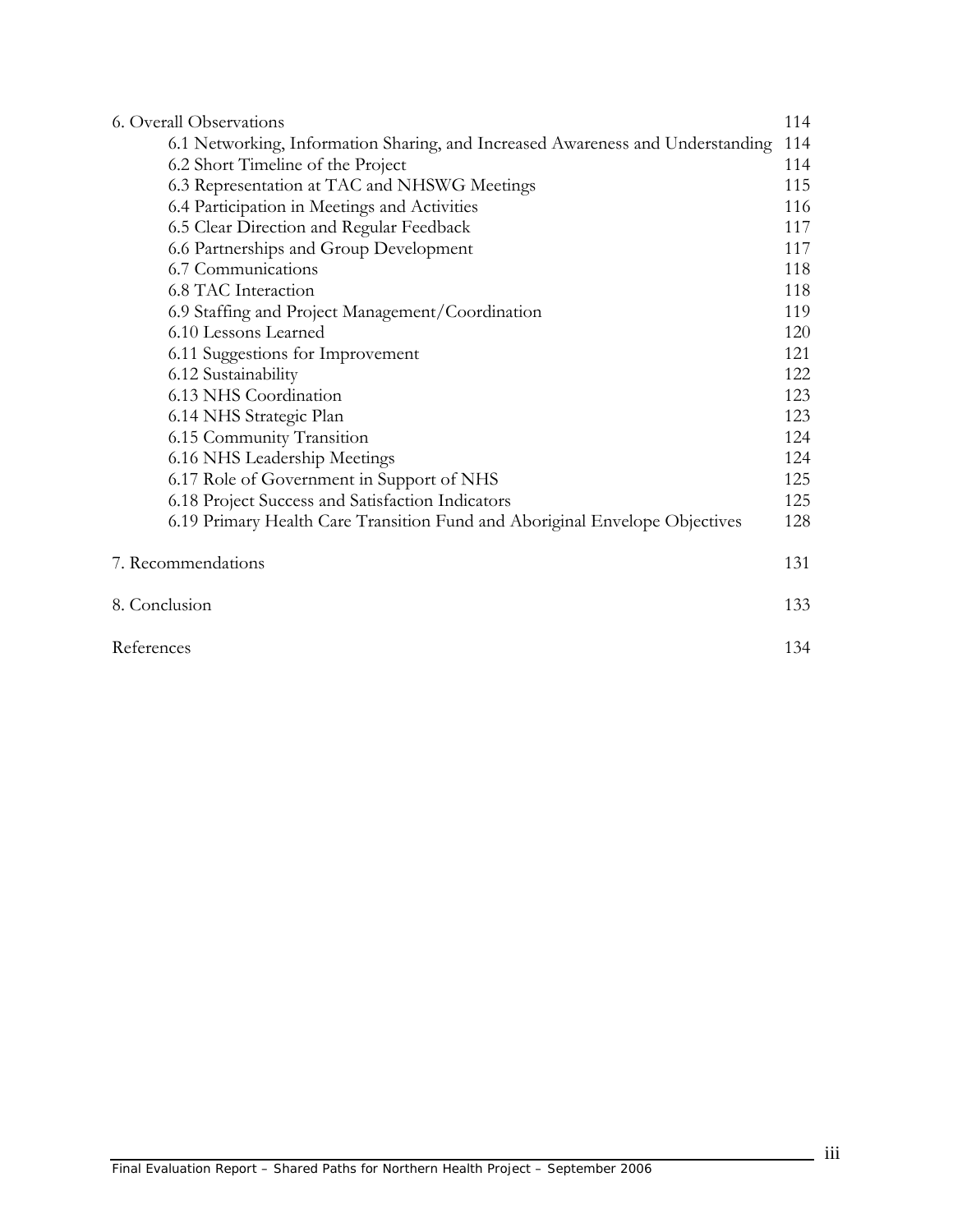## **List of Tables**

| Table 1 – Data Collection Methods Utilized in each Project Component                                                                                  | 15 |
|-------------------------------------------------------------------------------------------------------------------------------------------------------|----|
| Table 2 – Cross-Jurisdictional Issues Component Objectives and Anticipated Outcomes                                                                   | 18 |
| Table 3 – Community Development Component Objectives and Anticipated Outcomes                                                                         | 24 |
| Table 4 – Communications Component Objectives and Anticipated Outcomes                                                                                | 32 |
| Table 5 – Human Resources Component Objectives and Anticipated Outcomes                                                                               | 45 |
| Table 6 - Technical Advisory Committees Component Objectives and Anticipated<br>Outcomes                                                              | 57 |
| Table 7 – Technical Advisory Committee Effectiveness Questionnaire (TACEQ)<br>Response Rates for each Technical Advisory Committee at each Time Point | 93 |
| Table 8 – Overall Mean for each Dimension at each Time Point for the Mental Health<br>and Addictions Technical Advisory Committee                     | 93 |
| Table 9 – Overall Mean for each Dimension at each Time Point for the Chronic Disease<br><b>Technical Advisory Committee</b>                           | 94 |
| Table 10 – Overall Mean for each Dimension at each Time Point for the Perinatal and<br>Infant Health Technical Advisory Committee                     | 94 |
| Table 11 – Overall Mean for each Dimension at each Time Point for the Oral Health<br><b>Technical Advisory Committee</b>                              | 95 |
| Table 12 – Reliability Coefficient for each Dimension at each Time Point                                                                              | 95 |
| Table 13 - Information Systems Component Objectives and Anticipated Outcomes                                                                          | 96 |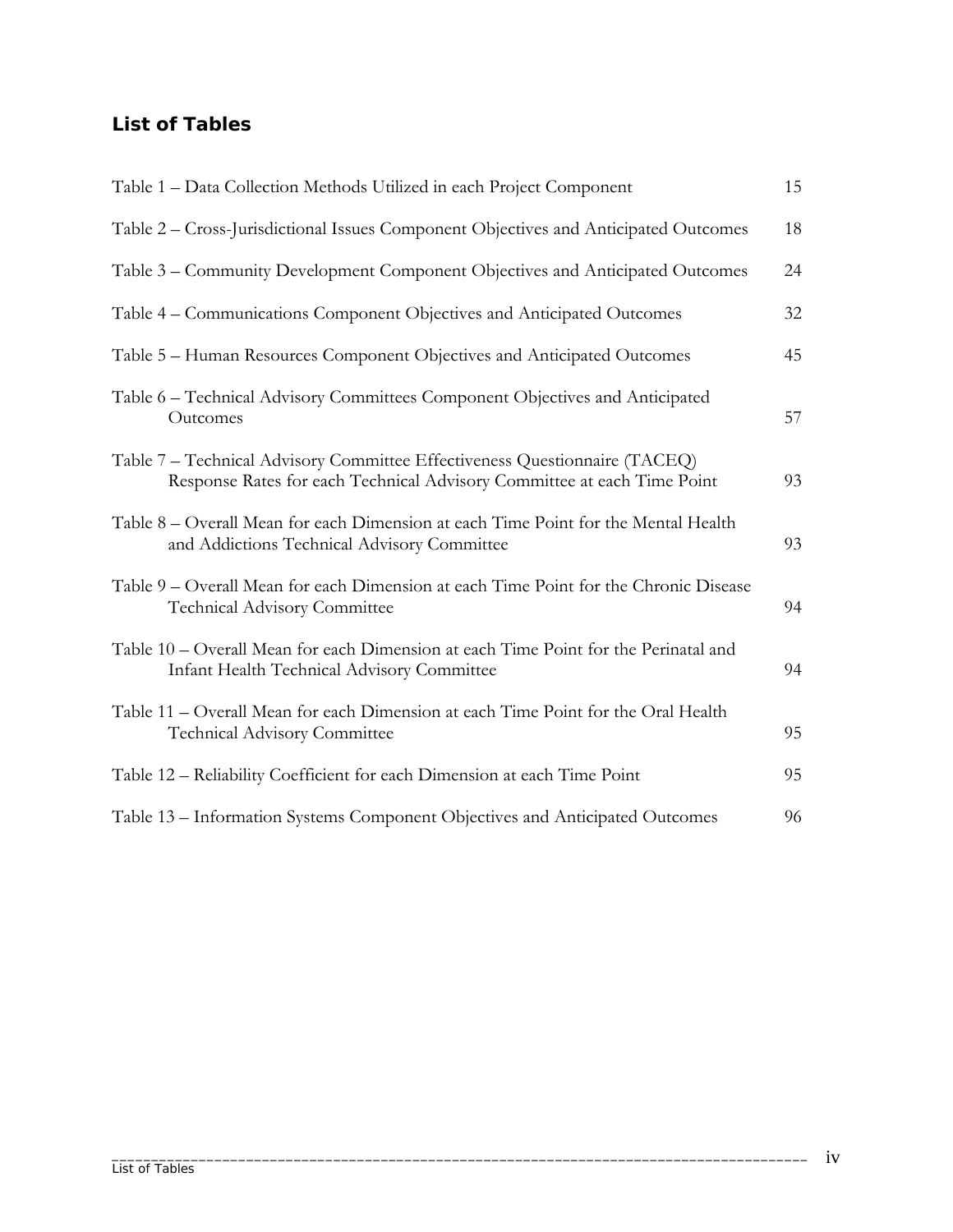# **Appendices**

*The Appendices to the Final Evaluation Report are included within a separate document.*

| Appendix A | Shared Paths for Northern Health Project Logic Model                                                                                                                                                                   | $\mathfrak{Z}$ |  |  |
|------------|------------------------------------------------------------------------------------------------------------------------------------------------------------------------------------------------------------------------|----------------|--|--|
| Appendix B | <b>Evaluation Planning Questionnaire</b>                                                                                                                                                                               |                |  |  |
| Appendix C | Evaluation Matrices for each Project Component                                                                                                                                                                         | 12             |  |  |
| Appendix D | Project and Technical Advisory Committees Success and Satisfaction<br>Indicators                                                                                                                                       | 25             |  |  |
| Appendix E | Sample Letter of Invitation, Consent Form, Transcript Release Form                                                                                                                                                     | 31             |  |  |
| Appendix F | Cross-Jurisdictional Issues Component<br><b>Consultant Interview Guides</b><br>Northern Health Strategy Working Group Representative Interview Guide                                                                   | 36             |  |  |
| Appendix G | Community Development Component<br><b>Consultant Interview Guides</b>                                                                                                                                                  | 40             |  |  |
| Appendix H | Communications Component<br>Coordinator Interview Guides<br>Community Liaison Officer Questionnaires and Interview Guide                                                                                               | 43             |  |  |
| Appendix I | Human Resources Component<br>Coordinator Interview Guides<br>Technical Advisory Committee Focus Group Guides                                                                                                           | 55             |  |  |
| Appendix J | Technical Advisory Committees Component<br>Technical Advisory Committee Effectiveness Questionnaire<br>Technical Advisory Committee Representative Interview Guides<br>Technical Advisory Committee Focus Group Guides | 60             |  |  |
| Appendix K | <b>Information Systems Component</b><br>Coordinator/Consultant Interview Guides<br>Technical Advisory Committee Focus Group Guides                                                                                     | 69             |  |  |
| Appendix L | Confidentiality Form                                                                                                                                                                                                   | 76             |  |  |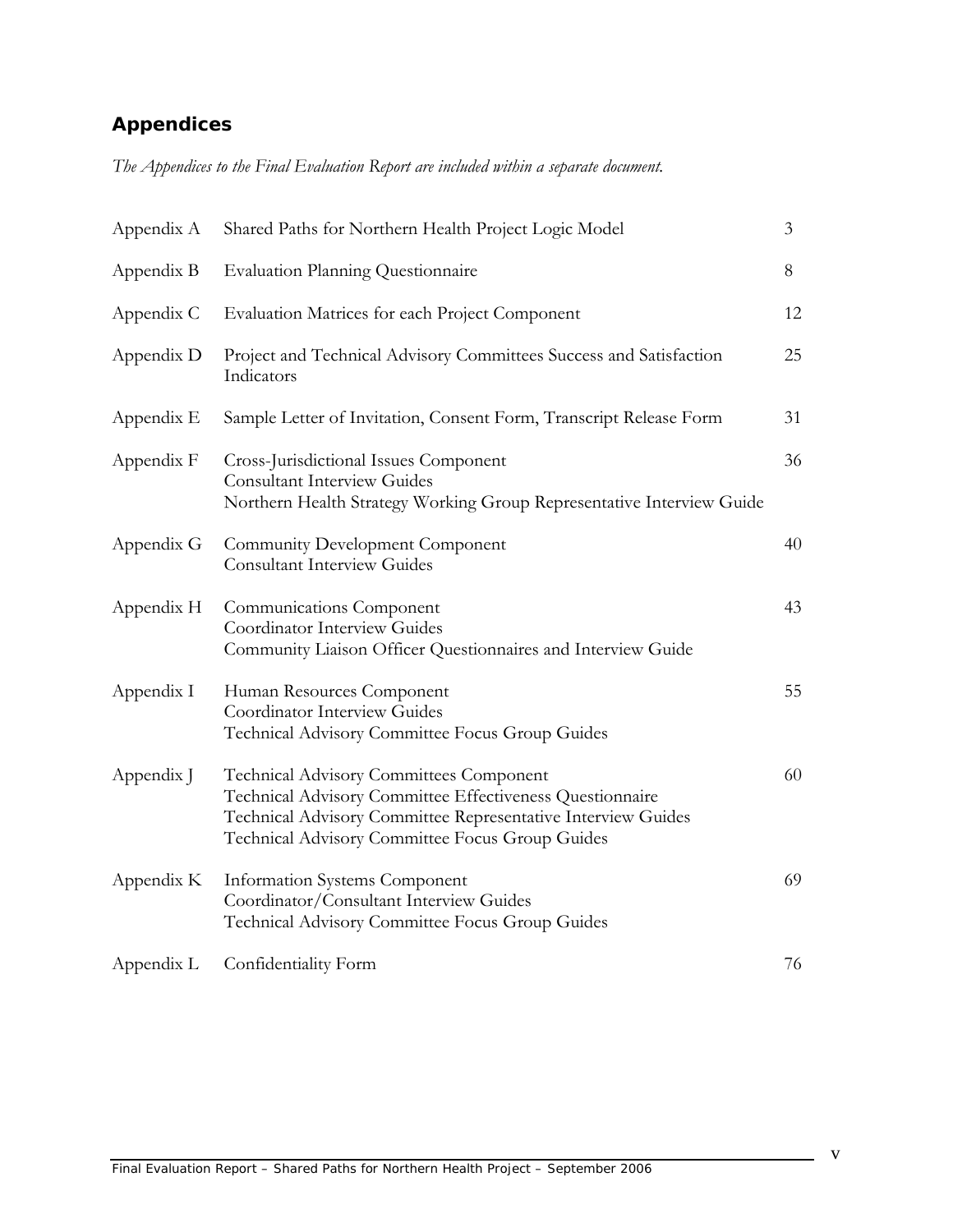## **Acknowledgements**

The Evaluation Coordinator would like to thank the Technical Advisory Committee Representatives, the Northern Health Strategy Working Group Representatives, and the *Shared Paths for Northern Health* Project Staff for their cooperation and participation in this evaluation. Also, thank you to those individuals who transcribed the interviews and focus groups, as well as to the research assistants who worked on data analysis and drafted/edited versions of this report.

I would also like to thank members of the Evaluation Team for their guidance, support, and participation in this advisory group: Dr. Sylvia Abonyi, Dr. George Maslany, and Dr. Tom McIntosh (Saskatchewan Population Health and Evaluation Research Unit); Dr. James Irvine and Donna Stockdale (Population Health Unit); and Lesley McBain and Patrick Odnokon (Northern Inter-Tribal Health Authority).

I would also like to extend a special thank you to my Supervisor, Dr. Bonnie Jeffery, Colleen Hamilton, and Tammy Stieb. Without the guidance and support of these three individuals, this evaluation would not have been possible.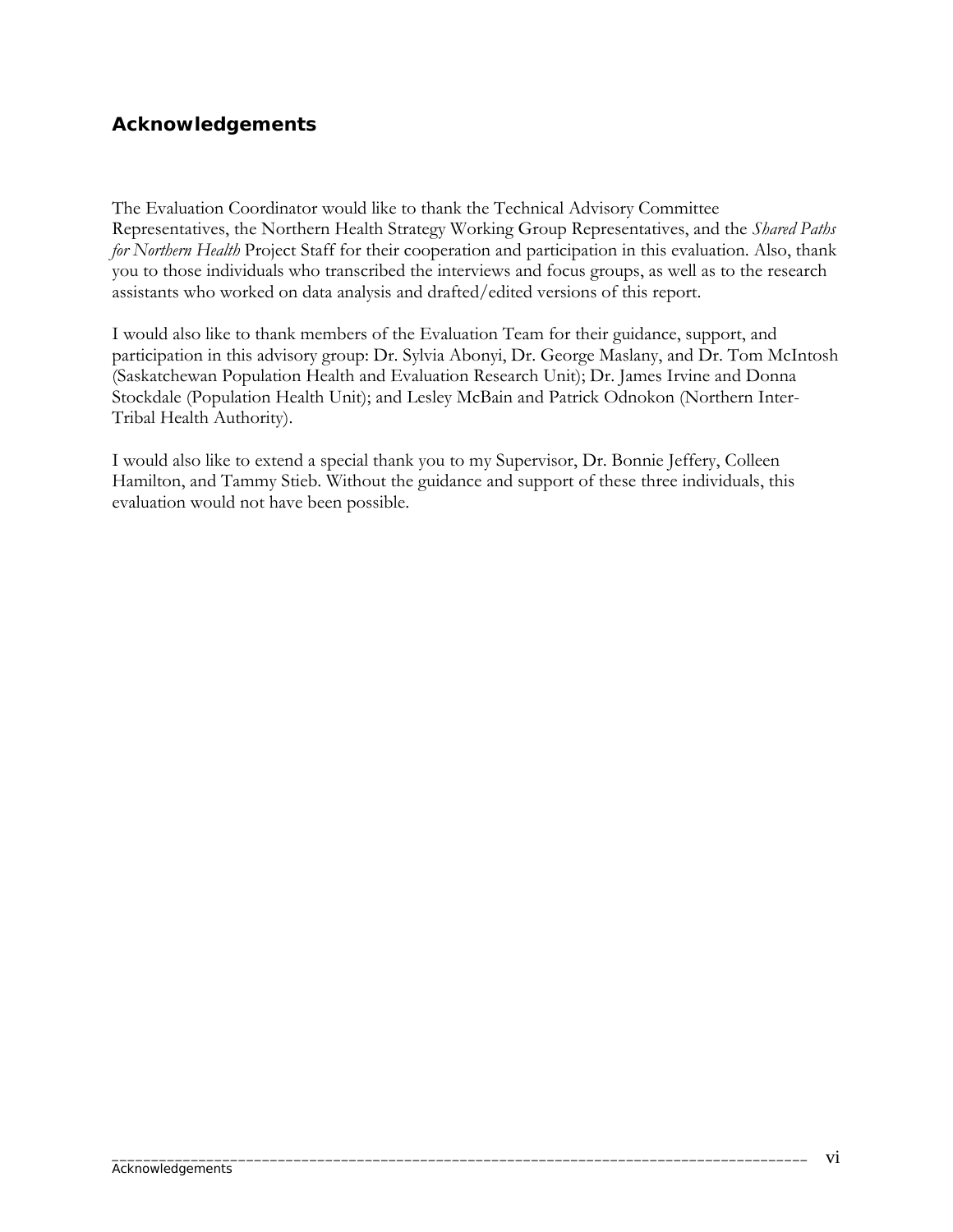# **Acronyms**

| <b>ACN</b>    | <b>Associated Counselling Network</b>                          |
|---------------|----------------------------------------------------------------|
| AHA           | Athabasca Health Authority, Inc.                               |
| CD.           | Community Development                                          |
| CDTAC         | Chronic Disease Technical Advisory Committee                   |
| <b>CEO</b>    | Chief Executive Officer                                        |
| CJDM          | Cross-Jurisdictional Decision-Making                           |
| СJI           | Cross-Jurisdictional Issues                                    |
| <b>CLO</b>    | Community Liaison Officer                                      |
| EHR           | Electronic Health Record                                       |
| <b>FNIHB</b>  | First Nations and Inuit Health Branch                          |
| <b>FNIHIS</b> | First Nations and Inuit Health Information System              |
| <b>HIM</b>    | Health Information Management                                  |
| <b>HIMTAC</b> | Health Information Management Technical Advisory Committee     |
| <b>HISC</b>   | Health Information Solutions Centre                            |
| HR.           | Human Resources                                                |
| <b>HRTAC</b>  | Human Resources Technical Advisory Committee                   |
| IТ            | Information Technology                                         |
| <b>ITTAC</b>  | Information Technology Technical Advisory Committee            |
| KTRHA         | Kelsey Trail Regional Health Authority                         |
| <b>KYRHA</b>  | Keewatin Yatthe Regional Health Authority                      |
| LLRIB         | Lac La Ronge Indian Band                                       |
| <b>MCRRHA</b> | Mamawetan Churchill River Regional Health Authority            |
| MFN-CAHR      | Manitoba First Nations - Centre for Aboriginal Health Research |
| <b>MHATAC</b> | Mental Health and Addictions Technical Advisory Committee      |
| <b>MLTC</b>   | Meadow Lake Tribal Council                                     |
| MOU           | Memorandum of Understanding                                    |
| <b>NCCC</b>   | Northern Chronic Care Coalition                                |
| NITHA         | Northern Inter-Tribal Health Authority                         |
| OHTAC         | Oral Health Technical Advisory Committee                       |
| PAGC          | Prince Albert Grand Council                                    |
| PBCN          | Peter Ballantyne Cree Nation                                   |
| PHC           | Primary Health Care                                            |
| PHCTF         | Primary Health Care Transition Fund                            |
| PHU           | Population Health Unit                                         |
| PIHTAC        | Perinatal and Infant Health Technical Advisory Committee       |
| REB           | Research Ethics Board                                          |
| <b>RFP</b>    | Request for Proposal                                           |
| RHA           | Regional Health Authority                                      |
| <b>NHLWG</b>  | Northern Health Leadership Working Group                       |
| <b>NHS</b>    | Northern Health Strategy                                       |
| <b>NHSWG</b>  | Northern Health Strategy Working Group                         |
| NLF           | Northern Leadership Forum                                      |
| <b>NMS</b>    | Northern Medical Services                                      |
| SAHO          | Saskatchewan Association of Health Organizations               |
| SPHERU        | Saskatchewan Population Health and Evaluation Research Unit    |
| <b>TAC</b>    | Technical Advisory Committee                                   |
| <b>TACEQ</b>  | Technical Advisory Committee Effectiveness Questionnaire       |
| UofR          | University of Regina                                           |
|               |                                                                |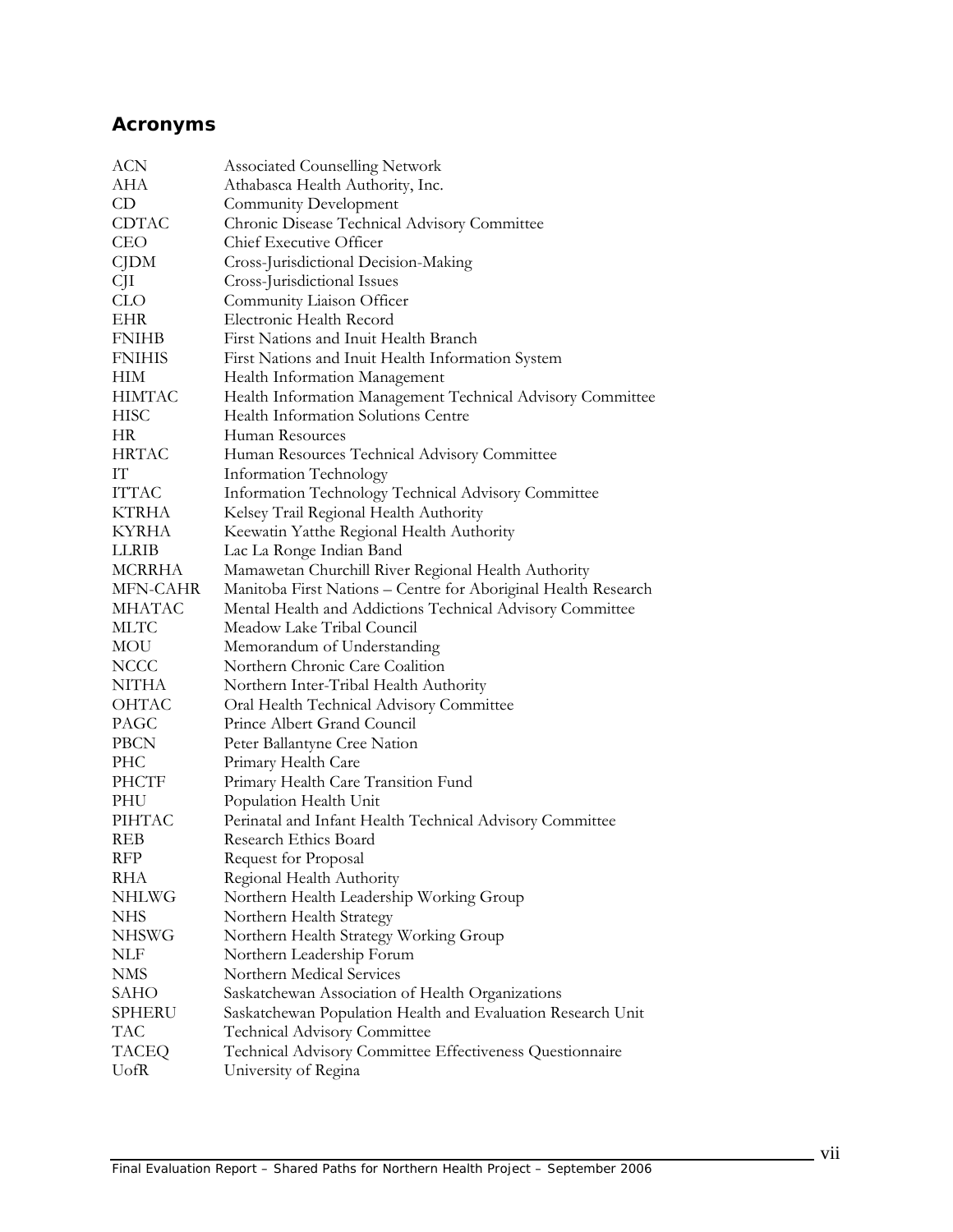#### **Executive Summary**

All northern residents have the right to expect a certain level of health services, which presents a challenge for all northern health service delivery organizations given the north's unique history, geography, population, language, and culture. The Northern Health Strategy Working Group (NHSWG) grew out of the need for a Northern Health Strategy (NHS), that is, a unique way of meeting the health needs of northerners. The overall goal of the NHSWG is to improve the health of the residents of northern Saskatchewan through a more wholistic approach to health and health services, and through collaboration.

The Shared Paths for Northern Health project was an initiative of the NHSWG and funded by Health Canada's Primary Health Care Transition Fund (PHCTF), Aboriginal Envelope. The goal of this project was to utilize working relationships among the partners in the NHSWG to move to a primary health care approach, which is: comprehensive, accessible, coordinated, accountable, sustainable, and of good quality. In order to achieve this goal, as well as to enhance the health status of all northerners, the project created and utilized focused working groups known as Technical Advisory Committees (TACs), which consisted of primary health care providers and community residents who understood northern life to address specific areas of concern such as, mental health and addictions, chronic disease, perinatal and infant health, and oral health. These TACs were supported in their activities by various "support TACs" in the areas of human resources, information technology, and health information management. In addition, the project also had components that addressed the areas of communications, cross-jurisdictional issues, and community development. The NHSWG hoped to leave as project legacy: TACs that become models for future groups in other areas of health care; TACs that continue to promote collective relationships, collaboration, and cooperation; sustainable, ongoing improvement supported by organizational change; and shared paths of cooperation that continue to be built and developed across northern Saskatchewan.

The evaluation of the Shared Paths for Northern Health project focused on process, that is, the "how and why" of project implementation. Through a collaborative process, the evaluation coordinator, evaluation team, project staff, and the NHSWG identified the evaluation parameters (e.g., goal and objectives; priority issues to evaluate; intended uses of findings), which together formed the evaluation framework. The goal of this formative evaluation was to evaluate the process undertaken by the partners of the NHS in conducting the primary health care transition project to assess how well the process/project worked, including both the successes and challenges, with the intent to determine where improvements in or changes to the process/project needed to occur to ensure that progress was made towards desired outcomes. The evaluation objectives included:

- 1) Identify and promote improvements in or changes to both the process and project to ensure that progress is made towards the desired outcomes.
- 2) Describe both the process and project successes with an examination of why both the process and project are succeeding.
- 3) Describe both the process and project challenges with an examination of why both the process and project challenges exist and how these are overcome.
- 4) Establish the progress made towards the desired outcomes and the achievements of the project against the original project goal, objectives, and anticipated outcomes.
- 5) Provide an assessment of the change in health service delivery in the project areas (e.g., mental health and addictions, chronic disease, perinatal and infant health, oral health).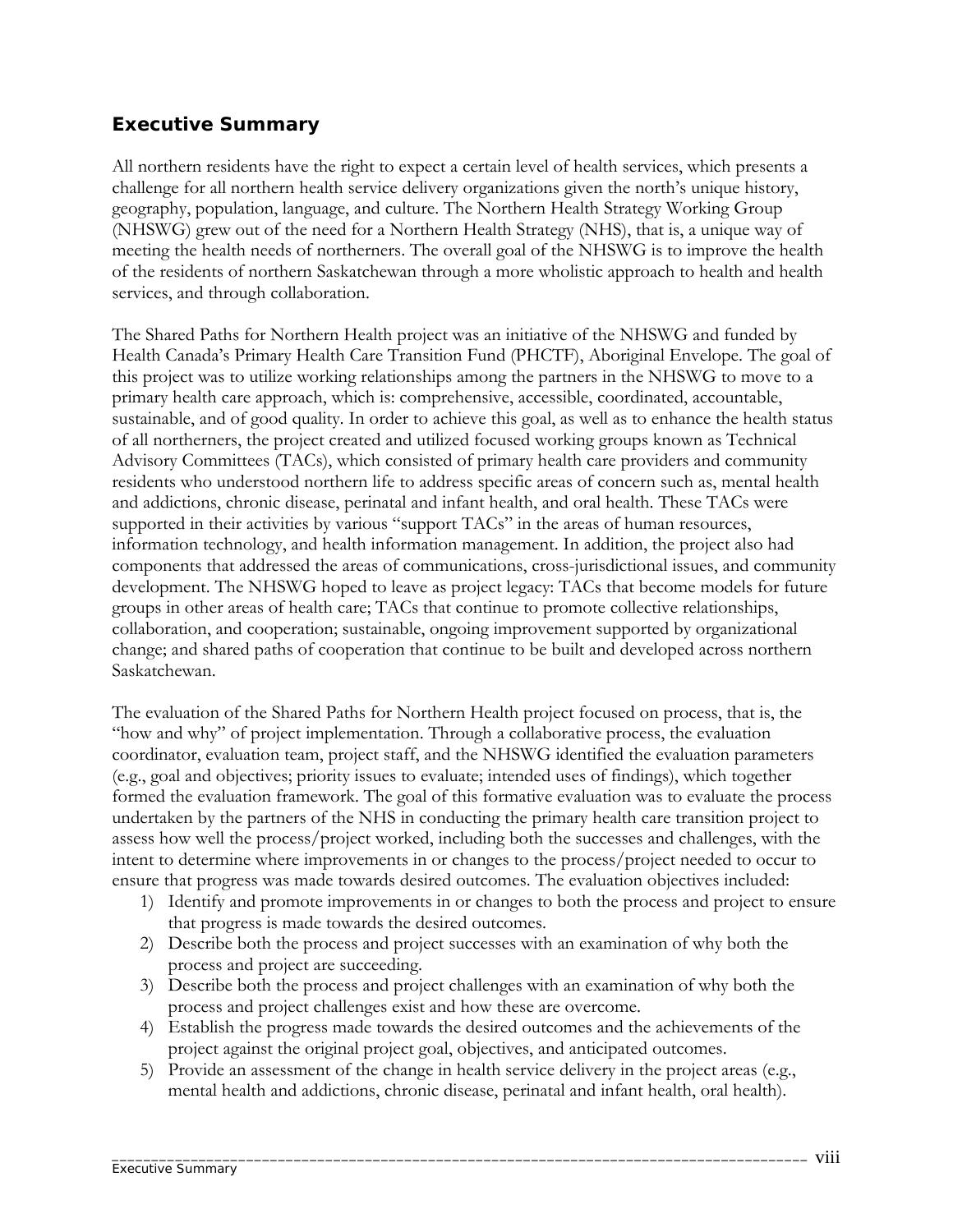- 6) Identify the lessons learned from this process of working together and the next steps to continue to work together on other primary health care or health projects.
- 7) Provide an assessment of the applicability of this process/transitional model in the north of Saskatchewan and potentially elsewhere (e.g., the south, other northern regions of Canada).
- 8) Satisfy the evaluation requirements of the funded primary health care transition project.

An evaluation matrix (strategy) for each project component (i.e., cross-jurisdictional issues; community development; communications; human resources, technical advisory committees; information systems) was developed by the evaluation coordinator and presented to the relevant project staff, the NHSWG, and the evaluation team for discussion and feedback, prior to the start of data collection within that component. Each matrix outlined the proposed data collection methods and data sources, as well as relevant indicators and evaluation questions. In addition, ethical approval to conduct this evaluation was received from the University of Regina Research Ethics Board.

The data collection methods were chosen to maximize participation of project stakeholders and participants (e.g., focus groups, project diaries). These participatory methods were complemented by methods intended to gather information and measure progress toward project outputs and outcomes (e.g., document review, observation, semi-structured interviews, questionnaires). Data for the evaluation of all project components was collected: continuously, through document review, observation, and ongoing discussion and feedback with project staff; at intervals, through project diaries, questionnaires, and semi-structured interviews; and at a single-point in time (e.g., interviews with each NHSWG representative). As data or information was collected, it was compiled and analyzed utilizing the evaluation framework and the evaluation matrices for each project component, as well as the appropriate quantitative and qualitative data analysis procedures. Data analysis began early on in the project and continued through to the end of the project. Evaluation progress and findings were continuously fed back and reported, through oral and written means, to the project staff, the TACs, and the NHSWG.

Within this final evaluation report, each project component is discussed in terms of: objectives and anticipated outcomes; activities, outputs, and outcomes; project/TAC recommendations and NHS strategic plan; evaluation findings; a summary statement; and the evaluation's recommendations. This report also discusses overall observations related to the project and its process and these include: networking, information sharing, and increased awareness and understanding; short timeline of project; representation at TAC and NHSWG meetings; participation in meetings and activities; clear direction and regular feedback; partnerships and group development; communications; TAC interaction; staffing and project management/coordination; lessons learned; suggested improvements; sustainability; NHS coordination; NHS strategic plan; community transition; NHS Leadership meetings; and the role of government in support of NHS.

Overall, the Shared Paths for Northern Health project met some of its objectives and anticipated outcomes. The majority of the TACs constructed their work plans, and all TACs developed a current state assessment for their respective areas, which elucidated many of the gaps and weaknesses in services that exist in the north. From these current state assessments and identification of best practices, standards of care, and core services, the TACs developed and submitted recommendations to the NHSWG that aimed to improve health service delivery and ultimately improve the health status of northern residents. In addition, the project's consultants also progressed through their work plans and developed recommendations with respect to crossjurisdictional decision-making, and developmental relationships as essential to community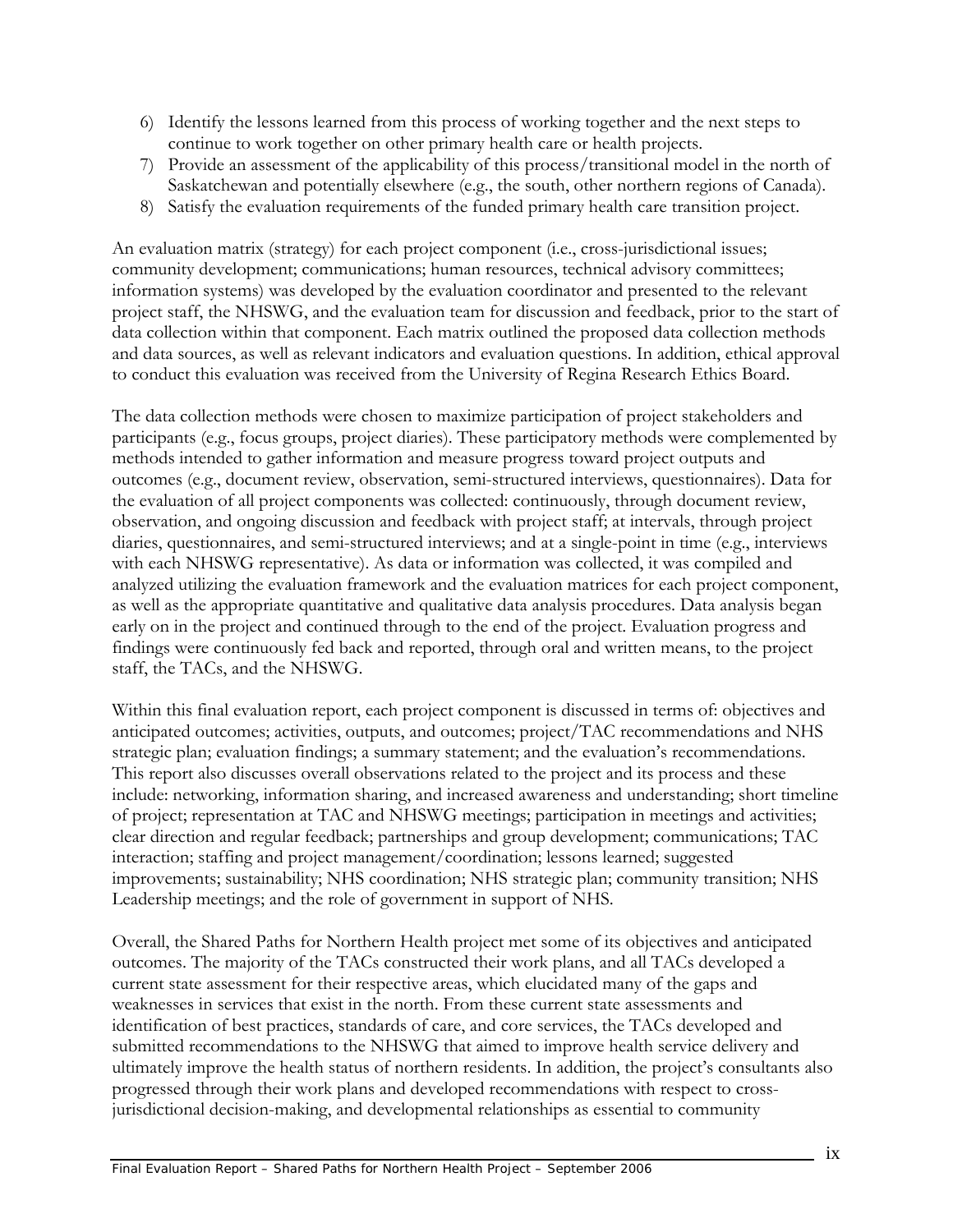development. Due to the fact that many of these recommendations were submitted at the end of the project (March 2006 and beyond), some recommendations have yet to be assessed or approved by the NHSWG. On the other hand, recommendations that were submitted early in the project have been approved, in some cases, and implemented to create change.

#### Evaluation Recommendations

The recommendations within this final evaluation report are based on: 1) the results of the data collection and analysis; 2) discussions with project staff, TAC representatives, and NHSWG representatives over the course of the evaluation; 3) observation of NHSWG and TAC group development and process; and 4) observation of project activities and progress. For each component of the project, a recommendation(s) has been put forth to ensure sustainability and to improve upon processes from the Shared Paths project. Furthermore, this report concludes with overall recommendations to be implemented by the NHSWG.

#### Cross-Jurisdictional Issues

It is recommended that the second Memorandum of Understanding (MOU) that formalizes the proposed cross-jurisdictional decision-making mechanism is ratified and signed as soon as possible so that jurisdictional issues which impede access to care or create inefficient care for residents of northern Saskatchewan can be resolved. Once the MOU is signed, resources should be devoted to the implementation of this mechanism (e.g., establish terms of reference; review and prioritize identified issues; determine research opportunities). Each level (i.e., TACs, NHSWG, Northern Health Leadership Working Group, Northern Leadership Forum) within this mechanism should prioritize at least one jurisdictional issue, identify realistic strategies to resolve the issue(s), and advocate for changes to habits and practices, organizational policies, governmental policies, Contribution Agreements, and/or legislation to resolve the particular issue(s). As suggested by the consultants, evaluation of the mechanism's performance should occur after one year.

## Community Development

It is recommended that those NHS partners that wish to implement the community development strategy proposed by the Associated Counselling Network do so, and that these partners share the experiences, outcomes, and lessons learned from doing so with all NHS partners. It is also recommended that those NHS partners that do not wish to implement the proposed strategy continue to address the issue of community development, both within each organization and collectively, by:

- ensuring that it is a component of the NHS Strategic Plan and/or next NHS initiative; and
- contracting an organization/individual with expertise to work with those individuals in each NHS partner with community development responsibilities (with respect to health) to identify the internal strengths of each organization or communities within the region, and build upon these principles or best practices to provide additional direction for community development in the north.

It is also recommended that when working with consultants (or project staff) that the NHSWG: clearly identify the expectations of the work to be completed; establish criteria to assist in the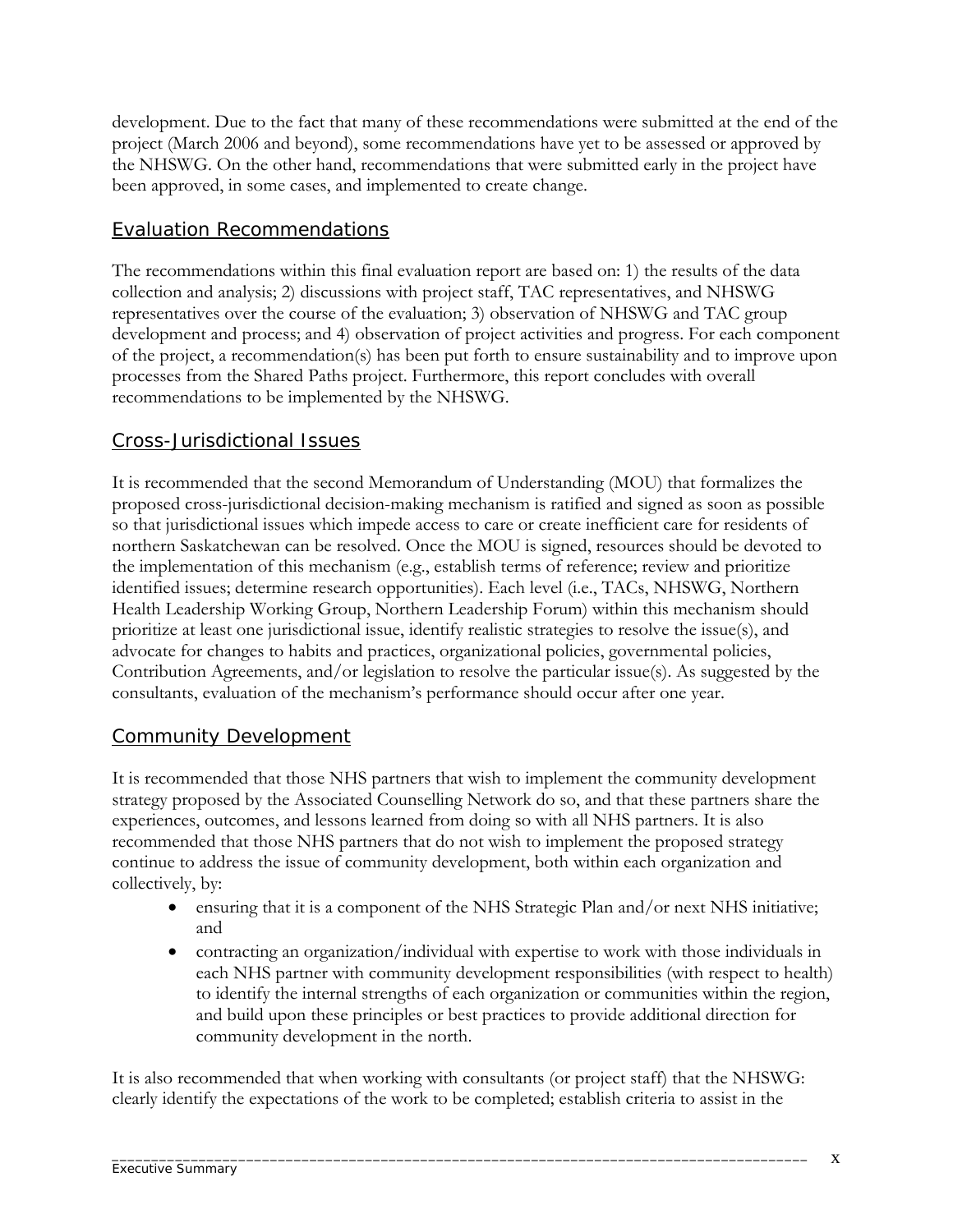identification of consultants to complete the work; clearly identify the deliverables of the work; provide clear direction in a timely manner; and establish good dialogue and reporting processes in order to appropriately manage the work (of course, with the support of the project coordinator) and to achieve the desired results.

#### Communications

Considering the achievements of the Communications Coordinator and the project in the area of communications, such as the increased awareness of the NHS in the north, the province, and Canada, it is recommended that the NHSWG give consideration to including a communications position within its Strategic Plan and request for core funding in order to ensure that project gains will not be lost, as well as to ensure the visibility of the NHS. With other funding secured through special projects, such as Shared Paths for Northern Health, consideration should be given to a second communications position, each with their own set of responsibilities. For example, one position would be responsible for planning and decisions; the other production and dissemination; or one position would be responsible for communication to the external stakeholders (e.g., media, general public); the other internal stakeholders (support for organizational communications needs or development of health promotion materials). If finances to support a communications position are not secured through core or special project funding, the NHS partners should give consideration to shared funding of a position.

In addition, the communications position should develop specific strategies to facilitate communications and information flow between the TACs as they continue to meet; between the TACs and the NHSWG; between the NHSWG and the NHS Leadership; and between the NHS and the communities of the north, utilizing the successes of the Shared Paths project (e.g., mini-NHSWG), as well as other innovative ideas.

#### Human Resources

In an effort to sustain the work of the Human Resources Coordinator, the Human Resources TAC, and the Communications Coordinator, it is recommended that the NHS partners: utilize the job and career fair materials kit at numerous events throughout the north and the province to encourage northern youth and high school students to pursue health careers, and health care professionals to work in the north; examine the findings and recommendations of the total compensation study and implement the suggestions, where possible and desirable to do so, in an attempt to narrow the existing gap between salary grids and recruitment and retention incentives among northern health organizations; and move forward with the next steps in the pursuit of a NHS bursary and scholarship program.

If the area of human resources is one that the NHSWG continues to pursue collaboratively (via core funding or special project support) through the TAC, then consideration should be given to: identifying a clear direction or mandate for the group; supporting the group with a competent leader; and ensuring the proper representation is at the table based on the intended outcomes of the collaboration, for example, a northern health human resource strategy or focused activities such as, creating a casual staff labour pool or collaboration on education and training initiatives.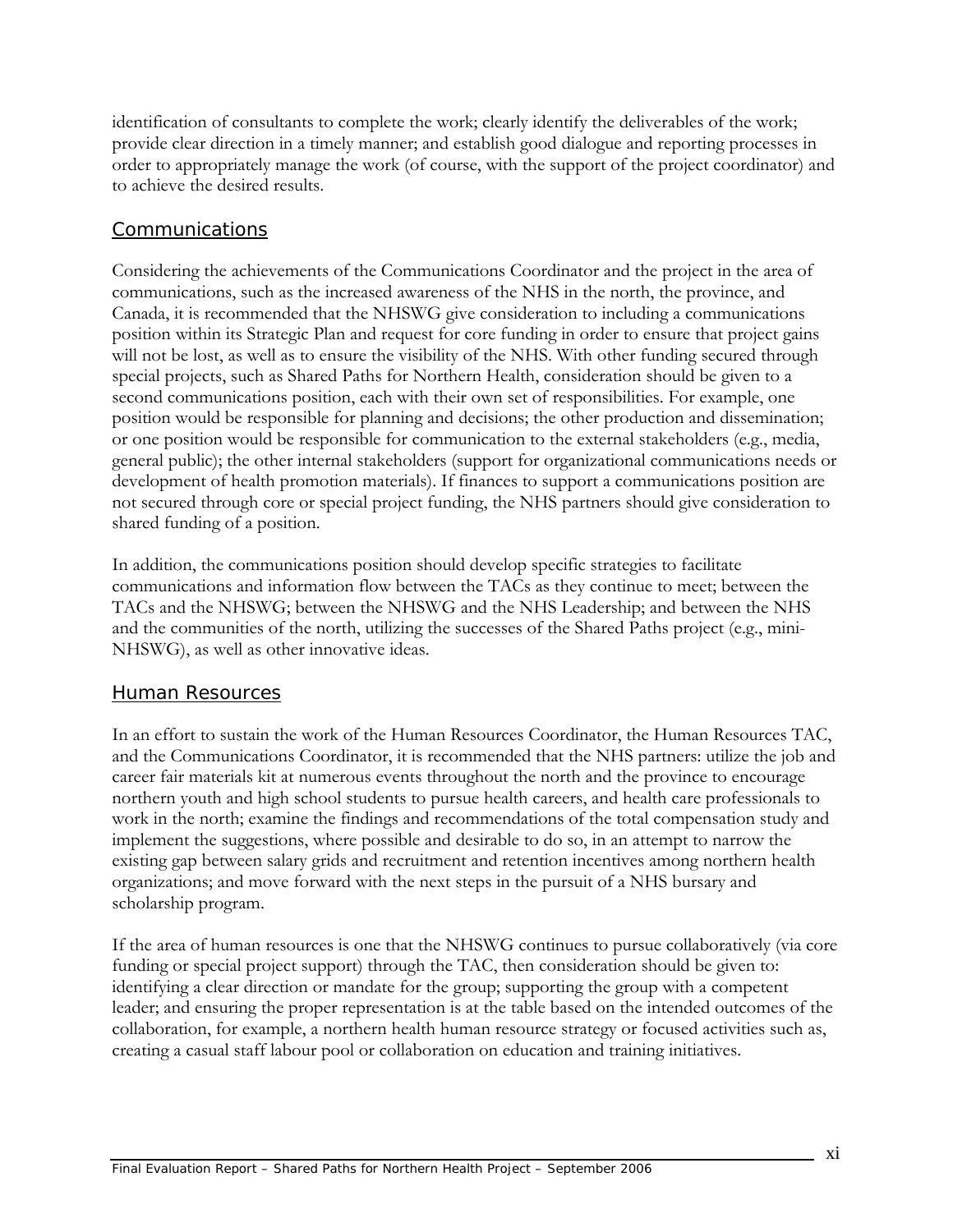## Mental Health and Addictions TAC

As stated in the Mental Health and Addictions Technical Advisory Committee (MHATAC) Final Report, the TAC representatives are interested in continuing to meet once or twice a year in the future. Given the importance of mental health and addictions in the north, the NHSWG needs to give consideration to the next steps for the MHATAC. For example, will it remain a TAC with a north-wide focus or will the needs be better served with regional partnerships? The NHSWG should also seek input from the MHATAC representatives with respect to this decision. In addition, the NHSWG should formally review, discuss, and approve the recommendations developed and submitted by the MHATAC, in a fashion similar to the other TACs. These recommendations also need to be prioritized by the MHATAC or the NHSWG, and detailed work plans need to be created for the recommendations that are of high priority.

#### Chronic Disease TAC

The Chronic Disease Technical Advisory Committee (CDTAC) plans to continue its work in the form of the Coalition; however, the formation of this Coalition will require the leadership of CDTAC co-chairs in the absence of a TAC Coordinator, and furthermore, a NHS Coordinator. The work plan, charter, and logic model for the Coalition have already been drafted, along with a budget that identified actions with and without funding. Thus, it is recommended that the CDTAC continue its work under the new banner of the Coalition and that the NHSWG pursue funding for its work plan. Moreover, if funding is not secured, then implementation of its alternate work plan should be supported. In addition, it is recommended that the Coalition fosters the sustainability of the patient self-management training program given that patient self-management is an important component of the model espoused by the Coalition.

## Perinatal and Infant Health TAC

Members of the Perinatal and Infant Health Technical Advisory Committee (PIHTAC) were quick to note that their own satisfaction would increase when recommendations are implemented. Evaluation findings, particularly comments from members of the TAC, leads to the recommendation that the TAC recommendations submitted should be followed up and implemented where appropriate. For instance, enhance supportive care for breastfeeding (e.g., lactation consultant for the north); provide training of peer support for breastfeeding; enhancing physician orientation to perinatal programs and services in the north; establishment of a perinatal forum to address quality of care issues. Furthermore, the Northern Breastfeeding Committee has not met recently and this group should be sustained in order to address this issue in northern communities. However, follow-up and implementation of the TAC recommendations and activities is threatened by the lack of a TAC coordinator/co-chairs, as well as a project coordinator past September 30, 2006. Thus, efforts should be made to determine co-chairs from within the TAC.

#### Oral Health TAC

The Oral Health Technical Advisory Committee (OHTAC) has expressed commitment to continuing their working relationship into the future. Thus, it is recommended that the OHTAC continue to pursue their work plan and the recommendations submitted to the NHSWG. In order to provide direction for the group, the OHTAC should prioritize its recommendations and modify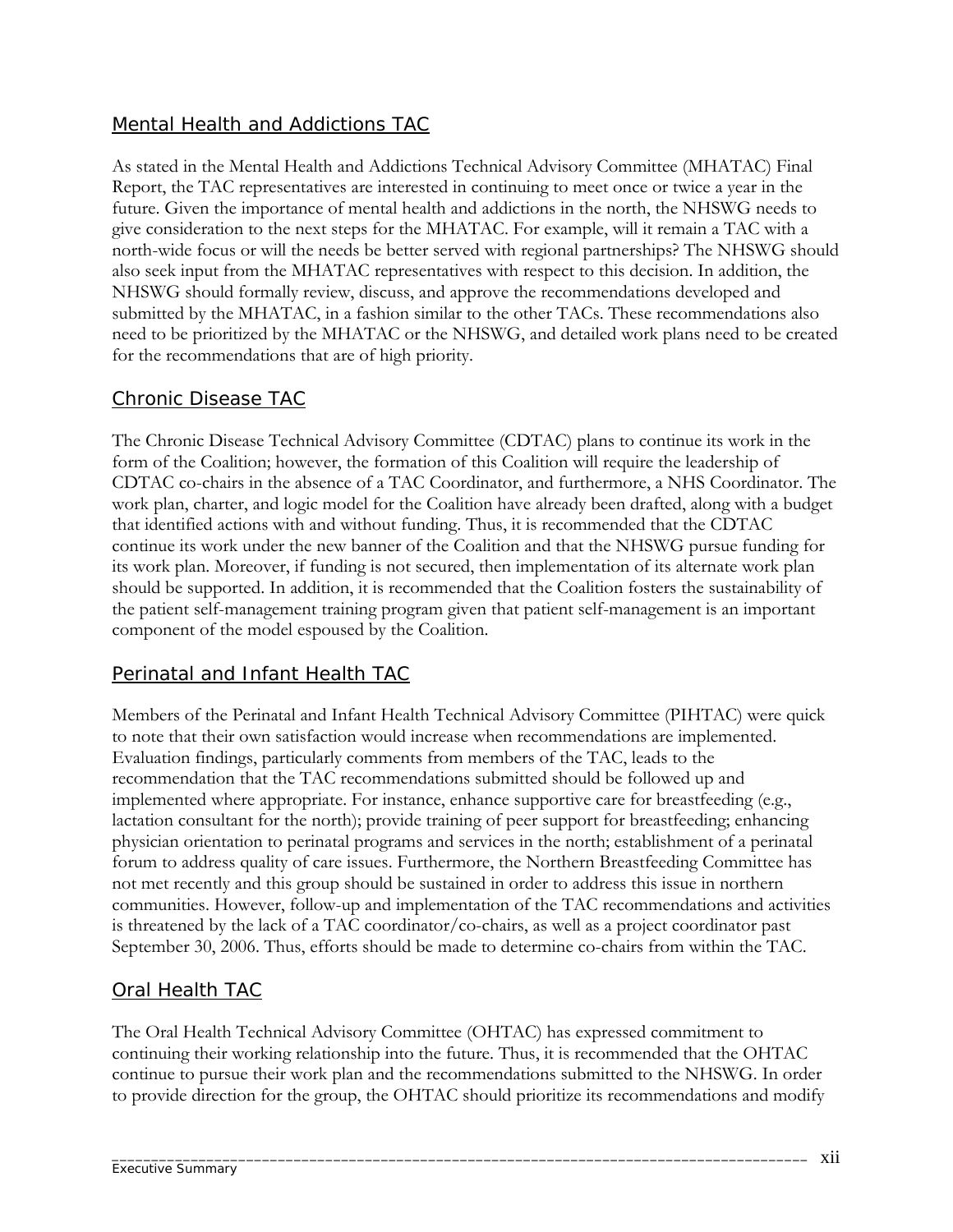the current work plan accordingly. Given the success of the OHTAC in developing and distributing resource material for the NHS partners and in providing a joint training session, it is recommended that the group continue these best practices.

Furthermore, it is strongly recommended that the NHSWG bring back to the table the dentist services proposal, confirming partner support for the proposal and direction on how to proceed (i.e., regionally, north-wide) to improve access to dentist services for the residents of northern Saskatchewan, particularly the adult population. Once there is direction on how to proceed, it is recommended that the NHSWG meet with potential funding agencies of this proposal, and formally discuss any and all jurisdictional issues that may impede access to services and identify solutions to these barriers, so that residents of northern Saskatchewan are no longer without access to care.

## Information Technology TAC

Sustaining the work of the Information Technology Coordinator and the Information Technology Technical Advisory Committee (ITTAC) will hopefully lead to the development of a northern ehealth strategy, which is a requirement for the Health Information Solutions Centre to begin providing services. Thus, it is recommended that consideration be given to the development of a northern information officers forum or task force with the mandate to work collectively to build the information technology and management capacity of northern First Nations partners to that of the northern Regional Health Authorities, as well as to establish a northern e-health strategy (e.g., what does it look like and how to get there). It is recognized that this will require a significant period of time, as well as significant resources (i.e., financial, human, technological), which should be sought from all available sources (e.g., internal and external to the NHS partners, governmental and nongovernmental). Given that the website expired on August 31, 2006 (due to the lack of funds to maintain), the NHSWG should continue to pursue and implement the SharePoint web portal as a means to share and disseminate information to the partners without incurring costs.

## Health Information Management TAC

The Health Information Management Technical Advisory Committee (HIMTAC) desires to continue meeting, either in its present form or as an amalgamation between the HIMTAC and the ITTAC. In either form, the HIMTAC should continue to pursue its short-term objectives of: a plan for strategic integration of health information and IT applications needed for a sustainable and intraoperative information system between health jurisdictions in northern Saskatchewan, with a streamlined and comprehensive collection of clinical documentation, information, utilization, and management of health information systems. These objectives should be met through the: implementation of the recommendation to establish and implement an electronic tool to capture client demographic, clinical, and nursing utilization information via the modification and utilization of an existing database or the development of a new one; development of a human resources development plan around health information and informatics; and development of the bridging plan with the ultimate goal of creating an electronic health information management system that is interoperable with the eventual pan-Canadian electronic health record.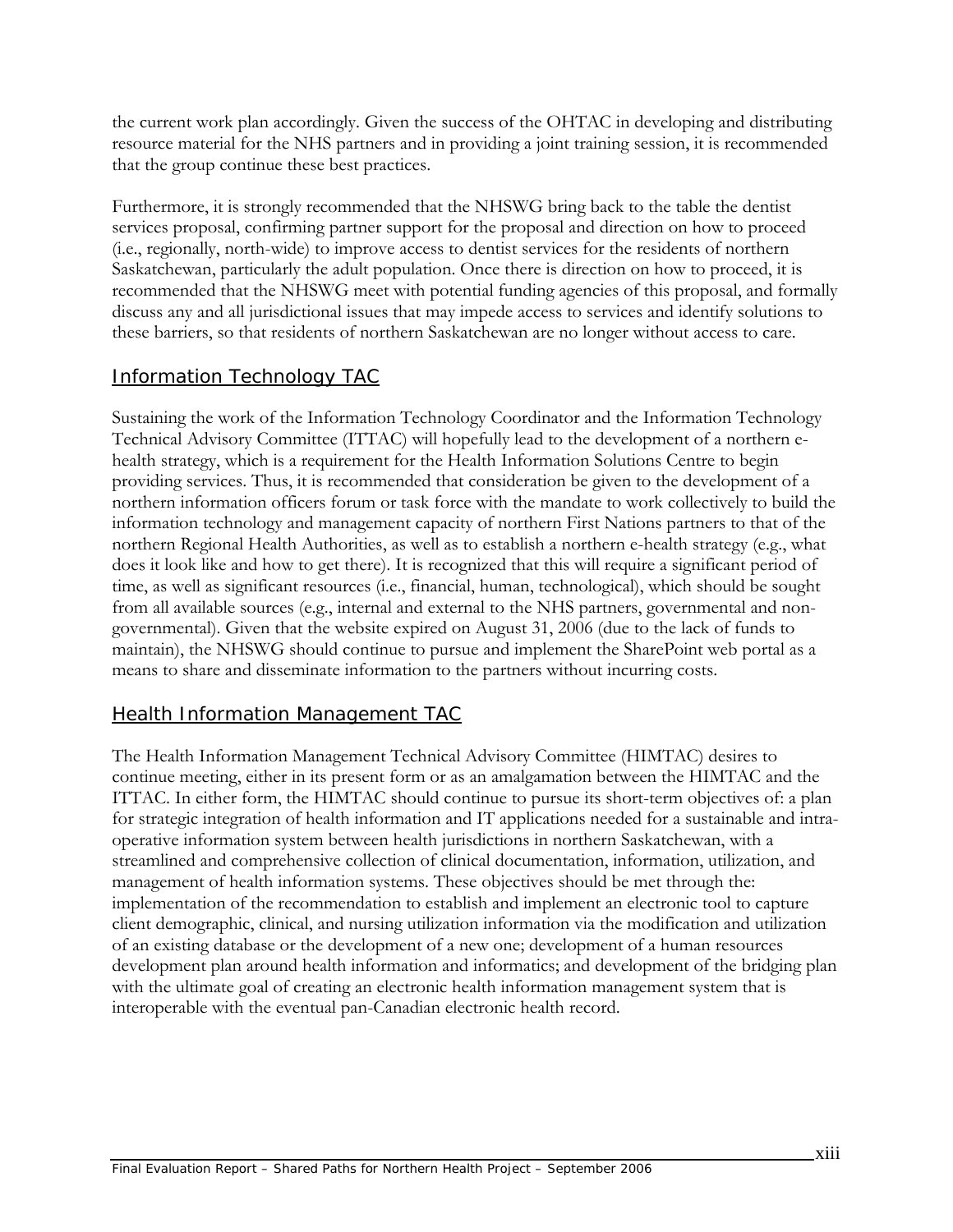#### Overall Recommendations to the NHSWG

These recommendations are not in a prioritized order and equal consideration should be given to all of the recommendations.

- 1. Given the scope of the Shared Paths project, the NHSWG should prioritize components of the project to move forward, as well as prioritize the recommendations within those components for implementation, and support accordingly.
- 2. It is strongly recommended that solid planning of all future NHS activities and projects takes place, given the challenges experienced in the Shared Paths project. For example, provide clear direction and expected deliverables to staff, working groups, consultants; clearly define roles and responsibilities; provide formal feedback mechanisms between stakeholders; identify actions in work plans; develop detailed budgets; etc. [Utilize the evaluation findings with respect to lessons learned, suggestions for improvement, and sustainability.]
- 3. In all NHS activities and projects, ensure that the vision and principles of the NHS are being addressed (e.g., coordination, cooperation, collaboration, communication, wholistic viewpoint, respect for jurisdictional authority, consensus).
- 4. Explore creative ways to ensure community involvement in the NHS and input into the process.
- 5. Given that collaboration is a principle of the NHS, the NHSWG is to ensure that links are being made with inter-sectoral partners (i.e., those that do not often view themselves as having a responsibility for health) where essential, for example, to address the underlying determinants of health such as, poverty, housing, and employment.
- 6. All NHS partners and funding agencies should ensure that there is representation at the table, through the nominated representative or an alternate, and that there is full participation by the representatives in all discussions and activities (NHSWG and TAC levels). Partner representation and participation in the process will help to address the challenges of health service delivery in the north, as well as contribute to the success and sustainability of the NHS.
- 7. When hiring NHS Coordination and/or project staff, give careful consideration to hiring individuals with the required knowledge and skill set. Often employees are willing to learn and opportunities for professional development and continuing education should be provided.
- 8. Improving access to services is a fundamental issue addressed by the NHS, as well as intent of the work of the TACs. Progress has been made within the project (e.g., dentist services proposal, CommunityNet), and efforts to improve access to health care services for residents of northern Saskatchewan should be continued by the NHS and supported by the funding agencies. A process or a forum should be established with the federal and provincial governments to address the issue of access to services, as evidenced by the stalling of the dentist services proposal.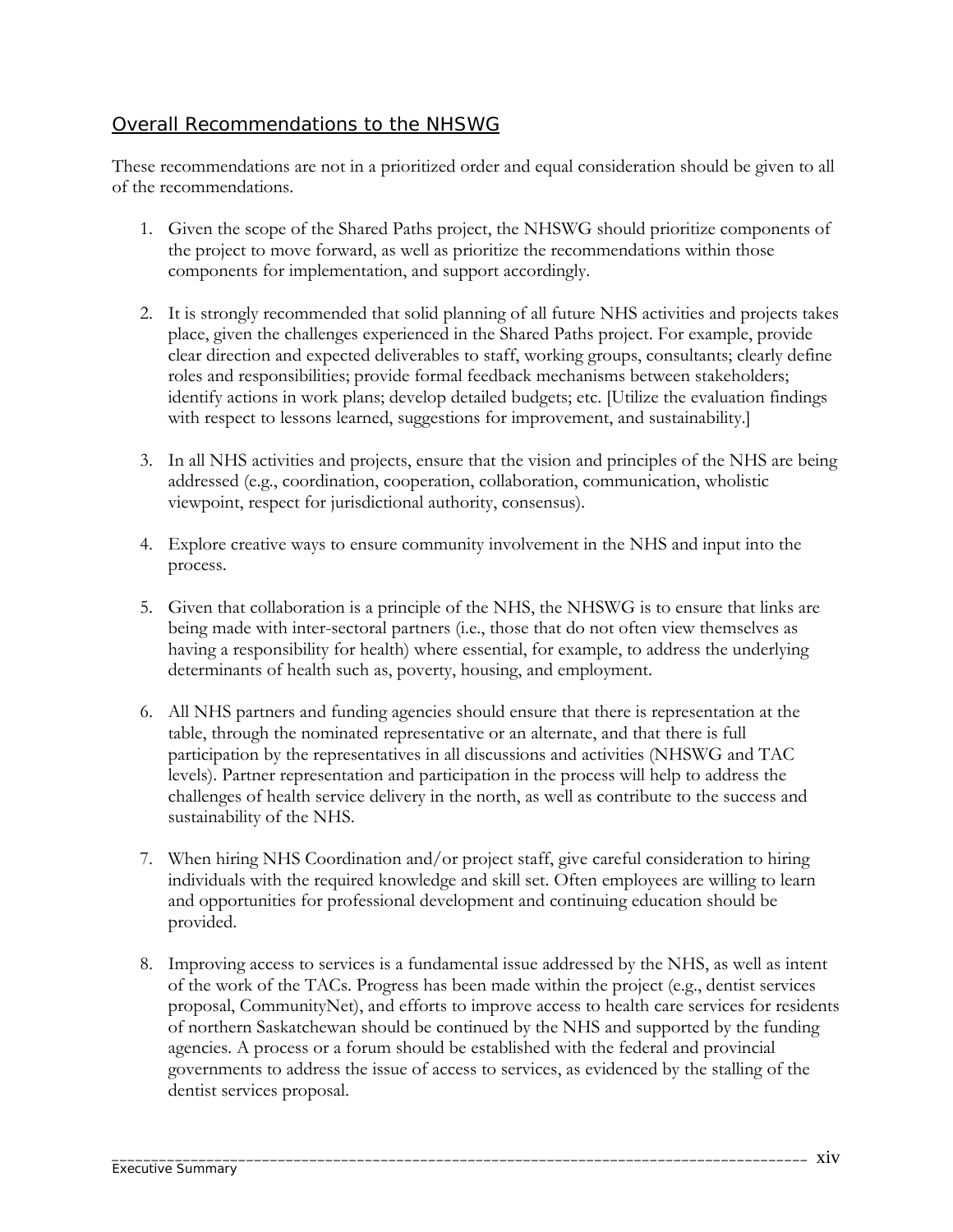- 9. Given successful advocacy efforts of the NHS (e.g., CommunityNet, Saskatchewan Registered Nurses Association transfer of medical function process; Health Quality Council Chronic Disease Management Collaborative), efforts of advocacy to positively impact health and social policy, through recommendations for changes or implementation of changes to policy should be continued by the NHS. The NHSWG should continue to identify specific areas for advocacy and take steps toward necessary change. As an example, advocate that funding agencies review current practice and guidelines with respect to project funding to allow for greater flexibility or adjustments, particularly with respect to timelines and/or extensions in order that effective and sustainable transition, which is generally the desired outcome, is possible.
- 10. There should be a concerted effort to document the history of the NHS (i.e., its development, activities, accomplishments, challenges). It is recognized that this will need the support of special project funds and personnel (i.e., contracted service) given the already demanding positions of the NHSWG representatives and NHS Coordinator; however, this should be considered.
- 11. The NHSWG representatives should give consideration to including a reflective analysis or an evaluation component to all NHS projects, continuing to strengthen the current relationship with SPHERU and/or developing new relationships with other evaluators (i.e., individuals, organizations), which will contribute to continued partnership development, as well as ensure sustainability.
- 12. Given the baseline data gathered through the Shared Paths project, as well as the project evaluation, it is recommended that another evaluation is conducted in five years to determine the impact of the project on: health service delivery; and community and organizational transition to improve the health of northern residents that is attributable to the project.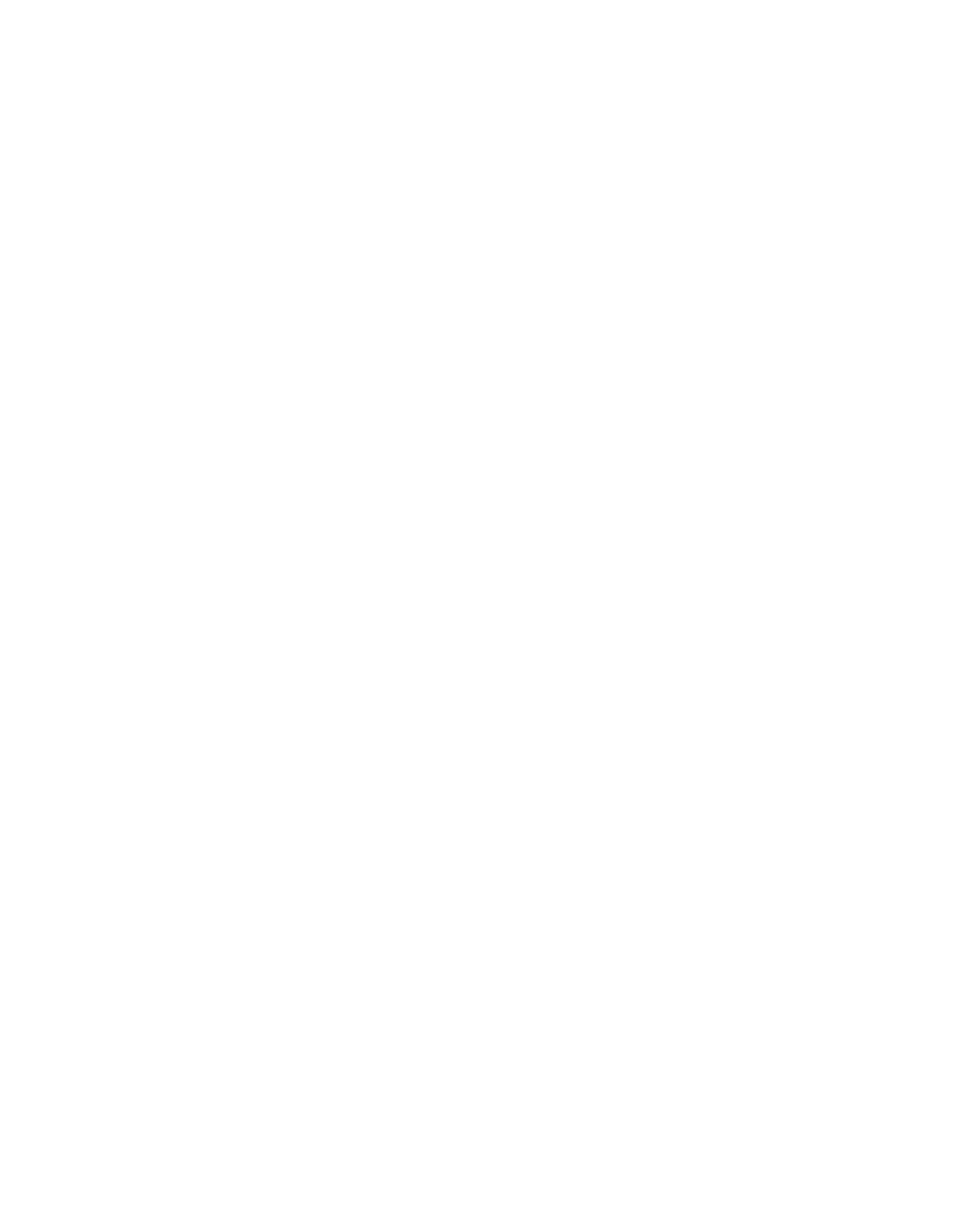## **1. Northern Health Strategy Overview**

All northerners have the right to expect a certain level of health services, which presents a challenge for all northern health service delivery organizations given the north's unique history, geography, population, language, and culture. The Northern Health Strategy Working Group (NHSWG) grew out of the need for a Northern Health Strategy (NHS) – a unique way of meeting the health needs of northerners. The partners of the NHS have a long history of working together and their concerns and ideas for a northern health strategy have been shared with and recognized in *The Action Plan for Saskatchewan Health Care* (December 2001), the Commission on Medicare (Fyke Report, April 2001), and the Commission on the Future of Health Care in Canada (Romanow Report, November 2002). In June 2001, the partners signed a Memorandum of Understanding (MOU) reflecting their commitment to the development of a northern health strategy and in February 2002, a NHS Accord was signed between health authorities responsible for health service delivery in the north, with the NHSWG formed in the spring of 2002. The overall goal of the NHSWG is to improve the health of the residents of northern Saskatchewan through a more wholistic approach to health and health services, and by working together.<sup>1, 2</sup>

The NHSWG is a partnership of senior executives/managers or their representatives from the following jurisdictions and agencies that deliver health services in northern Saskatchewan:

- Federal and First Nations Jurisdictions
	- o Lac La Ronge Indian Band (LLRIB)
	- o Meadow Lake Tribal Council (MLTC)
	- o Peter Ballantyne Cree Nation (PBCN)
	- o Prince Albert Grand Council (PAGC)
	- o Northern Inter-Tribal Health Authority (NITHA) a joint creation of the above First Nations and Tribal Councils
	- o Health Canada, First Nations and Inuit Health Branch, Saskatchewan Region (FNIHB)
- Provincial Jurisdictions
	- o Kelsey Trail Regional Health Authority (KTRHA)
	- o Keewatin Yatthe Regional Health Authority (KYRHA)
	- o Mamawetan Churchill River Regional Health Authority (MCRRHA)
	- o Population Health Unit (PHU) a joint creation of KYRHA, MCRRHA and the Athabasca Health Authority, Inc.
	- o Saskatchewan Health
- Provincial/Federal and First Nations Jurisdictions
	- o Athabasca Health Authority, Inc. (AHA)
	- o Northern Medical Services (NMS)

The mandate<sup>2</sup> of the NHSWG is to:

- work cooperatively to improve the health status of all residents in northern Saskatchewan;
- work together across jurisdictions with the development of health service delivery and health promotion frameworks;
- increase family, community, and northern region capacity;
- develop partnerships while ensuring diversity; and
- ensure equitable resource allocation.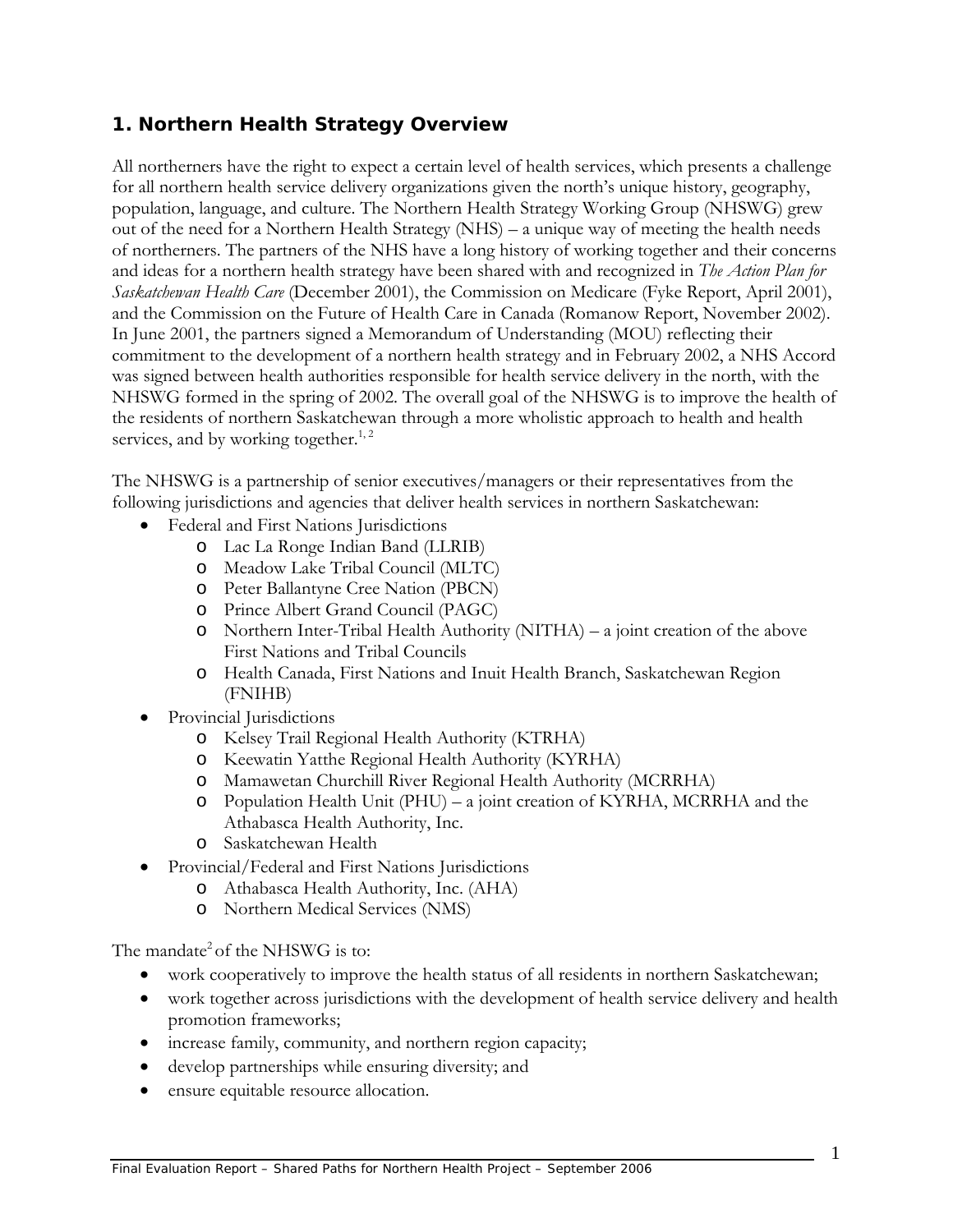The partners agree that a Northern Health Strategy<sup>3</sup> must:

- be wholistic:
- place individuals within the appropriate family and community context;
- recognize the North's unique historic, geographic, language, cultural, and demographic situation;
- emphasize prevention and not just treatment;
- recognize and respect the complex jurisdictional issues in the North (First Nations, Métis, health authorities, federal and provincial governments); and
- recognize that the health of northern people requires cooperation and support from departments and agencies that do not view themselves as delivering health services.

The basis for a NHS is the concept of holistic primary health care that considers the physical, mental, emotional, and spiritual health of individuals, families, and communities.<sup>3</sup> Initiatives of the NHS and its working group are governed by the following principles:<sup>4</sup>

- collaboration;
- cooperation;
- a wholistic viewpoint;
- prevention and promotion as well as treatment;
- respect for jurisdictional authority;
- cultural appropriateness;
- client focus;
- a team approach;
- respect for professional responsibilities; and
- partnership and consensus.

The health organizations of Northern Saskatchewan (e.g., AHA, NITHA, KYRHA, MCRRHA) all face similar issues and challenges. For instance, existing health service delivery systems are fragmented and disjointed, services available are inconsistent, duplicated or delivered by overlapping jurisdictions, and gaps in service do exist, all leading to a number of major challenges.<sup>1</sup> The NHS attempts to address some of these challenges, which include: jurisdictional complexities in service delivery; diseconomies of scale; human resource issues (recruitment and retention difficulties); geographic dispersion, small population, and small community size (often remote/isolated).<sup>1</sup>

These challenges are unique in Saskatchewan but may be shared by many other provinces and territories in their northern jurisdictions. Multiple levels of jurisdictions with overlapping geographical regions and differing funding leads to challenges in the efficient use of limited resources and the provision of comprehensive, accessible services appropriate to the culture and remote setting.<sup>1, p.17</sup>

In addition, a number of health challenges exist in Northern Saskatchewan leading to poor health status of the population (i.e., First Nations, non-Status, Métis, non-Aboriginal) such as mental health and addictions issues (suicide rates are high); the prevalence of chronic health conditions such as diabetes and heart disease; high rates of injury and death from preventable injuries; and high rates of violence (both within families and in communities as a whole).<sup>1</sup> As well, there appears to be little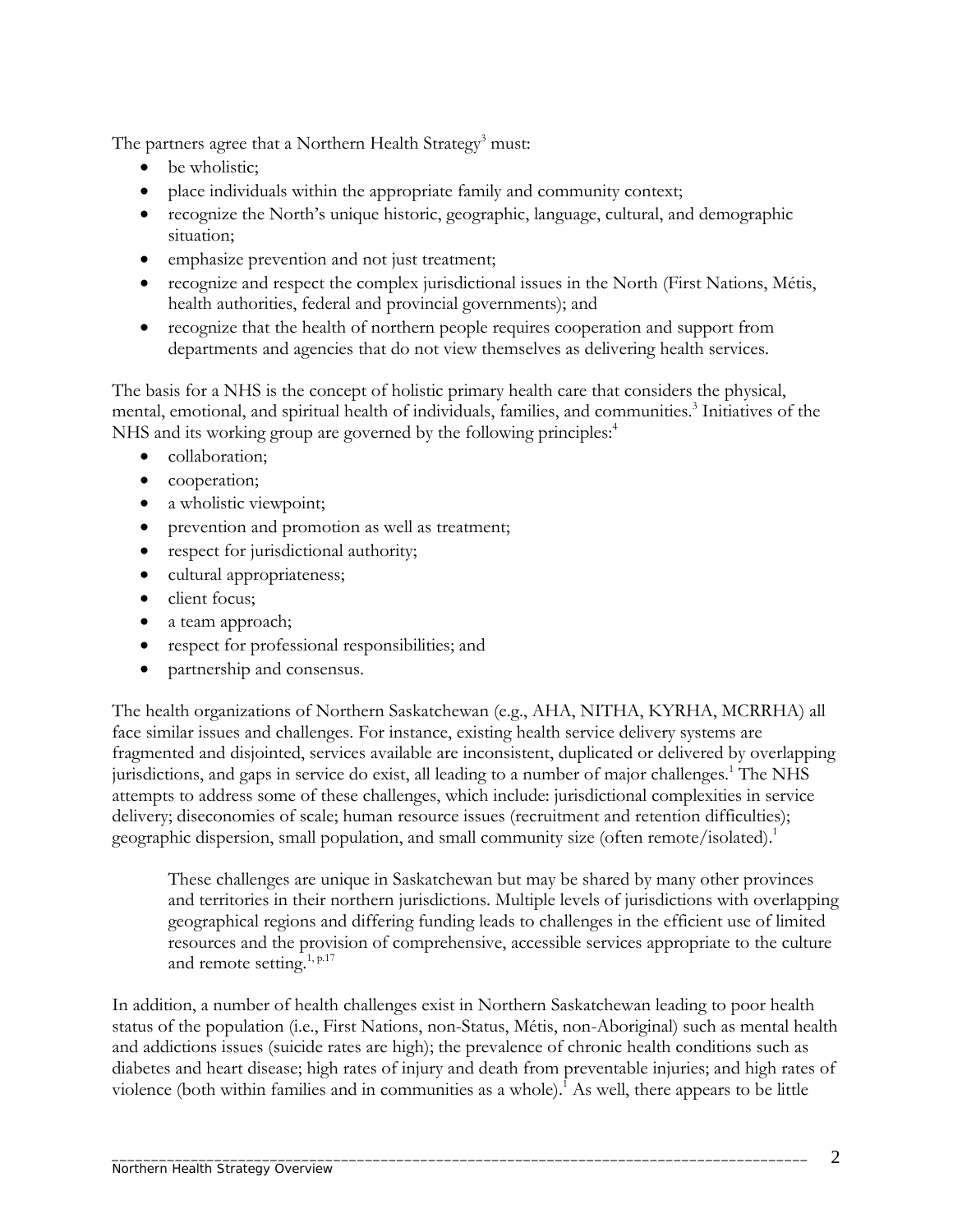involvement in the delivery of health services by families and communities, as such families and communities are not empowered to take responsibility for their own health.<sup>1</sup>

There are, however, significant strengths in Northern Saskatchewan that give rise to fertile ground for the development of innovative initiatives such as Shared Paths for Northern Health, which include: a strong tradition of partnerships; a strong sense of unity; a strong sense of community; and the desire for change.<sup>1</sup>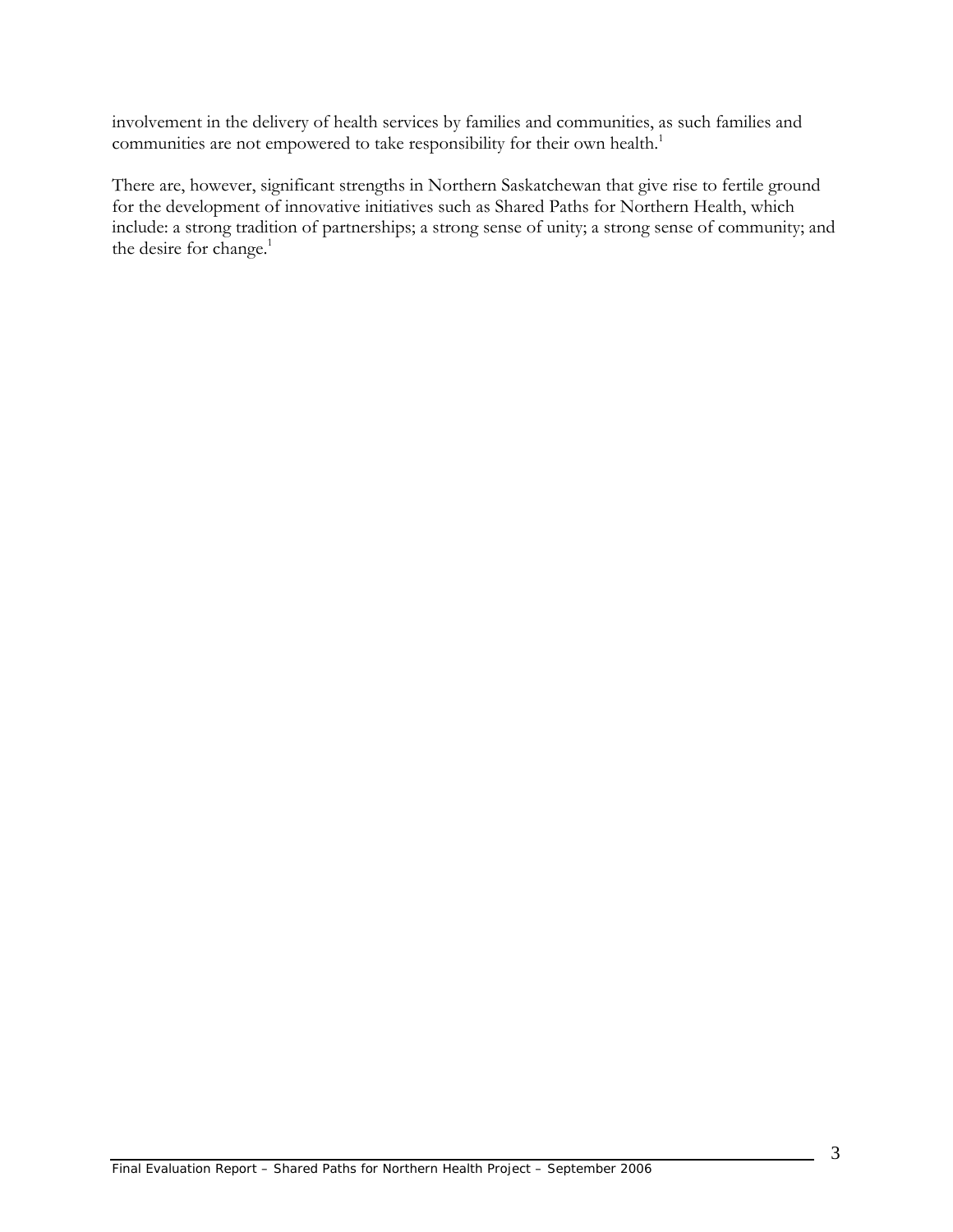## **2. Shared Paths for Northern Health – Project Overview**

This project originally entitled, "Community and Organizational Transition to Enhance the Health Status of all Northerners," was an initiative of the NHSWG funded by the Primary Health Care Transition Fund (PHCTF), Aboriginal Envelope, Health Canada. Upon project commencement in April 2004, the title was changed to "Shared Paths for Northern Health," reflecting the principles of cooperation, coordination, collaboration, partnership, and a wholistic viewpoint which are adhered to by the NHSWG.

According to the proposal<sup>1</sup> submitted to the PHCTF, the project had as its goal:

To utilize working relationships among the partners in the Northern Health Strategy Working Group to move to a primary health care approach which is comprehensive (preventive, promotive, curative, supportive, rehabilitative); accessible (culturally, fiscally, timely); coordinated (to enhance integration, effectiveness and efficiency); accountable (through information collaboration); sustainable and of good quality.

In an attempt to achieve this goal, as well as to enhance the health status of all northerners, the project had two distinct approaches – community development and organizational improvement, each with their own set of objectives.<sup>2</sup>

Community Development Objectives:

- promote community and family leadership in finding and implementing solutions;
- empower communities to be more active in their health care and build local capacities;
- support prevention and health promotion;
- look for wholistic, culturally appropriate solutions; and
- build on existing networks and relationships.

Organizational Improvement Objectives:

- strengthen networks and relationships between current structures;
- respect existing networks and cultural traditions;
- reduce access barriers;
- address human resource issues:
- develop an equitable level of health status for all residents along with seamless processes that support community needs; and
- provide a continuum of care.

In order to achieve the project goal and objectives, Shared Paths for Northern Health created and utilized focused working groups known as Technical Advisory Committees (TACs), which consisted of professionals and residents who understood northern life, to address specific areas of concern such as mental health and addictions. Through multi-disciplinary (representatives from a variety of health care professions), inter-jurisdictional (representatives from Tribal Councils, health authorities, and federal and provincial governments), and inter-sectoral (representatives from government agencies and programs outside of health) representation, the TACs identified shared needs throughout the north and worked toward equitable and practical access to health services for all northern residents  $5$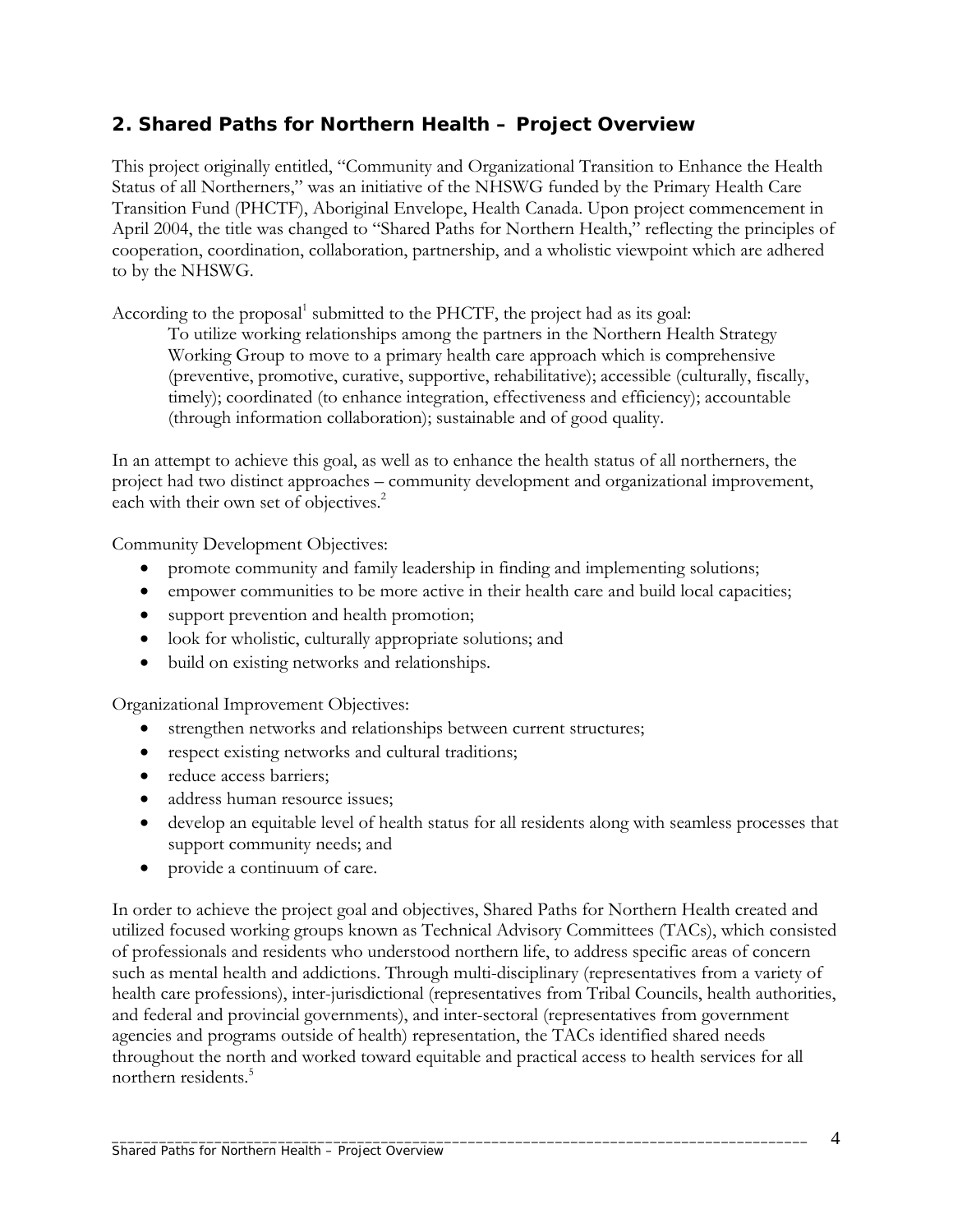The project had four primary health care (PHC) TACs which focused on community needs as identified by the NHSWG (gleaned from health status indicators and consultations with managers, staff, etc.) and prioritized (consensus among partners was achieved) to include: mental health and addictions, chronic disease, perinatal and infant health, and oral health. These TACs included primary health care providers working in northern Saskatchewan, community members, and others that were reflective of the communities, priorities, and geographic areas represented by the NHSWG, with the intent of developing a working model for improved service delivery.<sup>2</sup> As various health service delivery organizations and communities receive clients from northern Saskatchewan (e.g., Prince Albert Parkland Regional Health Authority), the TACs were encouraged to have representatives from these organizations or communities to act as advisors where appropriate.<sup>2</sup> Each TAC had a coordinator who facilitated the TAC's activities. The objectives or activities<sup>5</sup> of these PHC TACs included:

- develop a description of the current state of health services for their area of health provided to residents within the geography of the NHSWG;
- determine appropriate standards of care and services for their area of health;
- develop lists of core services for their area of health;
- identify and analyze weaknesses and gaps in services;
- build community involvement;
- include other units or agencies of government;
- develop recommendations around prevention, promotion, and treatment services that will improve health outcomes for residents specific to their area of health;
	- o These recommendations must include the following (along with others identified by the TAC):
		- program and professional resources development;
		- community development;
		- **recognition of jurisdictional responsibilities;**
		- reduction of barriers to health care access;
		- consultation; and
		- education.
- seek approval of recommendations from all groups represented by the NHSWG; and
- implement approved recommendations.

Thus, the purpose<sup>4</sup> of these PHC TACs was two-fold: to provide a forum for collective discussion, information sharing, strategizing, and action planning concerning all matters related to the specific area of health (e.g., mental health and addictions); and to develop and implement plans and recommendations that will improve the health outcomes within the specific area of health for residents living in communities represented by the members of the NHSWG.

More specifically, these PHC TACs identified priority areas in which to focus their recommendations for improved health service delivery and ultimately improved health outcomes for residents of northern Saskatchewan. The Mental Health and Addictions Technical Advisory Committee (MHATAC) identified the areas of child and youth services; substance use/abuse; and access to professional services (e.g., psychological or psychiatric services).<sup>2</sup> The Chronic Disease Technical Advisory Committee (CDTAC) identified the areas of diabetes mellitus and cardiovascular disease; and if time permitted, the TAC would address cancer; respiratory illnesses; arthritis and disabilities; and chronic infectious diseases (i.e., Hep C/HIV).<sup>2</sup> The Perinatal and Infant Health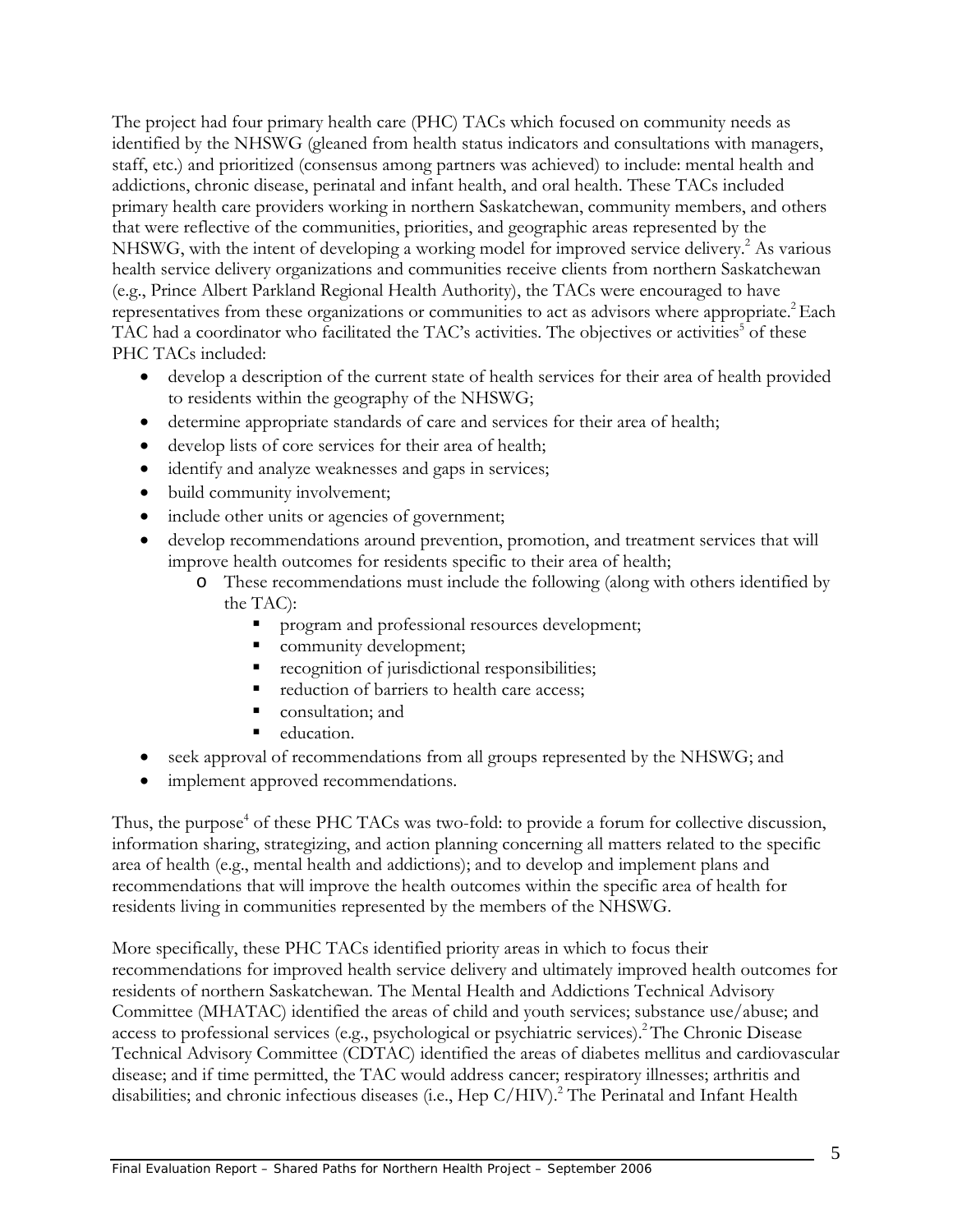Technical Advisory Committee (PIHTAC) identified the areas of active participation in prenatal care; long-term breastfeeding; and sexual wellness education.<sup>2</sup> Finally, the Oral Health Technical Advisory Committee (OHTAC) identified the areas of access to dentist services; public education campaigns, such as "Drop the Pop," smokeless tobacco cessation, and early childhood tooth decay; workshops for staff and teaching resources; and fluoride varnish program development/expansion.<sup>2</sup>

The PHC TACs were supported in their activities by various "support TACs" in the areas of human resources, information technology, and health information management. These support TACs were similar in structure to the PHC TACs (i.e., each TAC had a coordinator and members representing each jurisdiction); however, they differed slightly in purpose. Each support TAC and its coordinator were to support the PHC TACs with their human resource, information technology or health information management needs. In addition, these support TACs also had area specific objectives to meet. The objectives under human resources<sup>2</sup> included:

- to place and keep the right number of competent people in the right jobs in the north; and
- to develop and implement plans and recommendations that will improve the recruitment, retention, training, and education for the partners of the NHSWG.

The objectives for information technology and health information management<sup>2</sup> were the same and included:

- to share community level information about:
	- o current information technology practices and standards
	- o current health records practices and standards;
- to identify commonalities, gaps, and jurisdictional issues;
- to work with the other TACs to identify opportunities to collaborate, cooperate, and coordinate information technology services and health information management;
- to provide recommendations to the NHSWG; and
- to provide an implementation plan.

In addition to the above, Shared Paths for Northern Health also had project components which addressed the areas of cross-jurisdictional issues and community development. The Manitoba First Nations – Centre for Aboriginal Health Research (MFN-CAHR), University of Manitoba, was contracted to provide consultant expertise on cross-jurisdictional decision-making. Their work focused on a reflection process with all NHSWG partners, which led to the establishment of a mechanism for cross-jurisdictional decision-making.<sup>6</sup> Associated Counselling Network (ACN) was contracted to provide consultant expertise in the area of community development. Their work focused on the development of an approach to health care that would assist individuals, families, and communities in northern Saskatchewan to become more self-reliant in their own wholistic health. $<sup>7</sup>$ </sup>

Finally, the project had additional support through the communications component for which the purpose was to create understanding of and support for Shared Paths for Northern Health, as well as to facilitate internal communications between project groups. The communications objectives<sup>8</sup> included:

- to provide lines of communication between the NHSWG, the TACs, and project staff
	- o through circulation of minutes of NHSWG and TAC meetings; monthly TAC reports; web forum; and two-way reporting of activities between TAC and NHSWG representatives;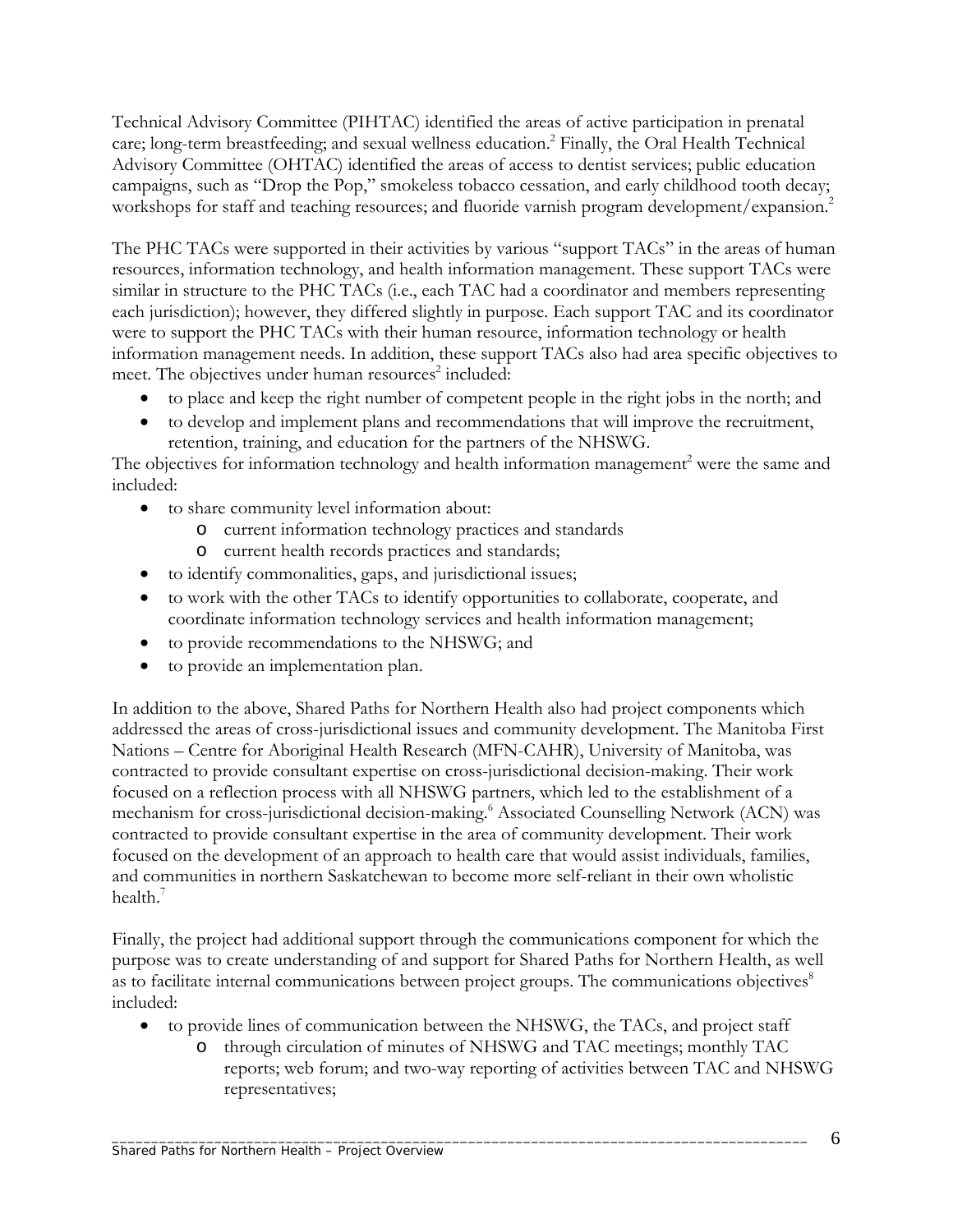- to inform all stakeholders and relevant audiences about the project
	- o through bi-monthly project newsletters; project website; project updates through fax, mail or email; presentations to staff or inclusion in staff newsletters; presentations or displays at conferences; local radio, newspapers, and community newsletters; and community liaison officers;
- to participate in health education and promotion in northern Saskatchewan
	- o through the production and distribution of appropriate materials such as posters, community meetings, or messages on the radio; and
- to relay information about the project to stakeholders and the general public of Saskatchewan
	- o through publicity (press releases and press kits) on province-wide radio and television stations and in the daily newspapers; Aboriginal and First Nations' publications and broadcasts; provincial health news publications; Shared Paths for Northern Health project conference; other health and community development conferences; project website; and the Saskatchewan Centennial Canoe Quest.

A senior project coordinator responsible for project management, that is, facilitation and coordination of project activities; human resource management; financial management; reporting; etc., guided Shared Paths for Northern Health with the support of an executive assistant, as well as a clerk typist (for an 8 month term position). The project coordinator received guidance and direction from the NHSWG.

With this project, Shared Paths for Northern Health, the NHSWG hoped to leave as its legacy:<sup>2</sup> TACs that become models for future groups in other areas of health care; TACs that continue to promote collective relationships, collaboration, and cooperation; sustainable, ongoing improvement supported by organizational change; and shared paths of cooperation that continue to be built and developed across northern Saskatchewan.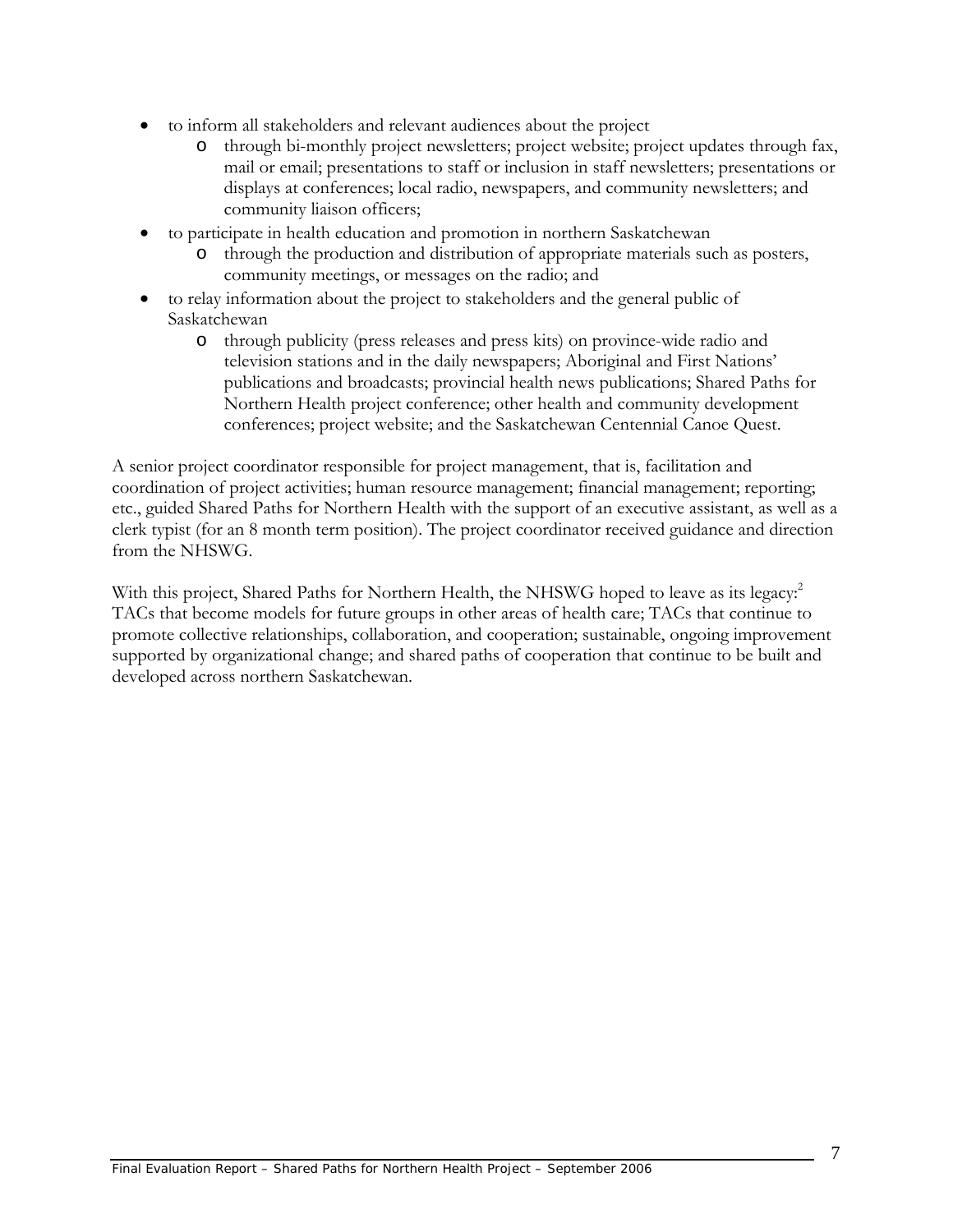#### **3. Evaluation Overview**

According to the proposal<sup>1</sup> submitted to the Primary Health Care Transition Fund, Aboriginal Envelope (Health Canada), the evaluation was expected to "evaluate the process, review progress on a regular basis, and evaluate the outcomes against the goals…and evaluate how well the project goals and objectives have been achieved."  $P.39$  Given this expectation, the focus of the evaluation was primarily on the process, that is, the "how and why" of project implementation, with additional focus on immediate and observable short-term outputs and outcomes in the later stages of the project. Process evaluations focus on "the internal dynamics and actual operations of a program in an attempt to understand its strengths and weaknesses …[and] is developmental, descriptive, continuous, flexible, and inductive."<sup>9, p. 206</sup> By answering questions such as: what is happening and why?; how do the parts of the project fit together?; and how do stakeholders/participants experience and perceive the project?; the evaluation can investigate the formal activities and anticipated outputs and outcomes, as well as informal activities and unanticipated consequences.<sup>9</sup>

The purpose of this evaluation was to utilize the findings to improve the project during the development and implementation stages, address unanticipated problems, and make sure that progress was made towards desired outcomes. Thus, formative evaluations tend to be "more open ended, gathering varieties of data about strengths and weaknesses with the expectation that both will be found and each can be used to inform an ongoing cycle of reflection and innovation."<sup>9, p. 68</sup> Formative evaluation asks the following kinds of questions: To what extent are stakeholders/participants progressing toward the desired outcomes? What kinds of problems have emerged and how are they being addressed? What is happening that was not expected? How are staff and clients interacting? How is the project's context affecting internal operations? What new ideas are emerging that can be tried out and tested?<sup>9</sup>

The evaluation approach and methods were chosen to the maximize participation of stakeholders/ participants within the parameters of the evaluation. Patton and other professional evaluators agree that negotiating the parameters of an evaluation together with stakeholders is key to its success - "intended users are more likely to use evaluations if they understand and feel ownership of the evaluation process and findings."<sup>9, p. 22</sup> The approach chosen here, utilization-focused evaluation with its focus on *intended use by intended users*, is a "process for helping primary intended users select the most appropriate content, model, methods, theory, and uses for their particular situation."9, p. 22 This can include any kind of evaluative focus (e.g., process, outcome, impact), purpose (e.g., formative, summative), design (e.g., naturalistic, experimental) or data (e.g., qualitative, quantitative, mixed). Utilization-focused evaluation is inherently participatory and collaborative in actively involving intended users in all aspects of the evaluation and thus, this evaluation adhered to principles of participatory evaluation such as: the evaluation process involved participants in learning evaluation logic and skills; participants focused the evaluation on process and outcomes they considered important and to which they were committed; all aspects of the evaluation were understandable and meaningful to participants, etc.<sup>9</sup>

Through a collaborative process involving the project staff and the NHSWG (i.e., the stakeholders), the responsibilities of the evaluation coordinator included:

- to define the project logic model;
- to define and negotiate the parameters of the evaluation which include: the goal and objectives of the evaluation, the intended uses for the evaluation, the priority issues and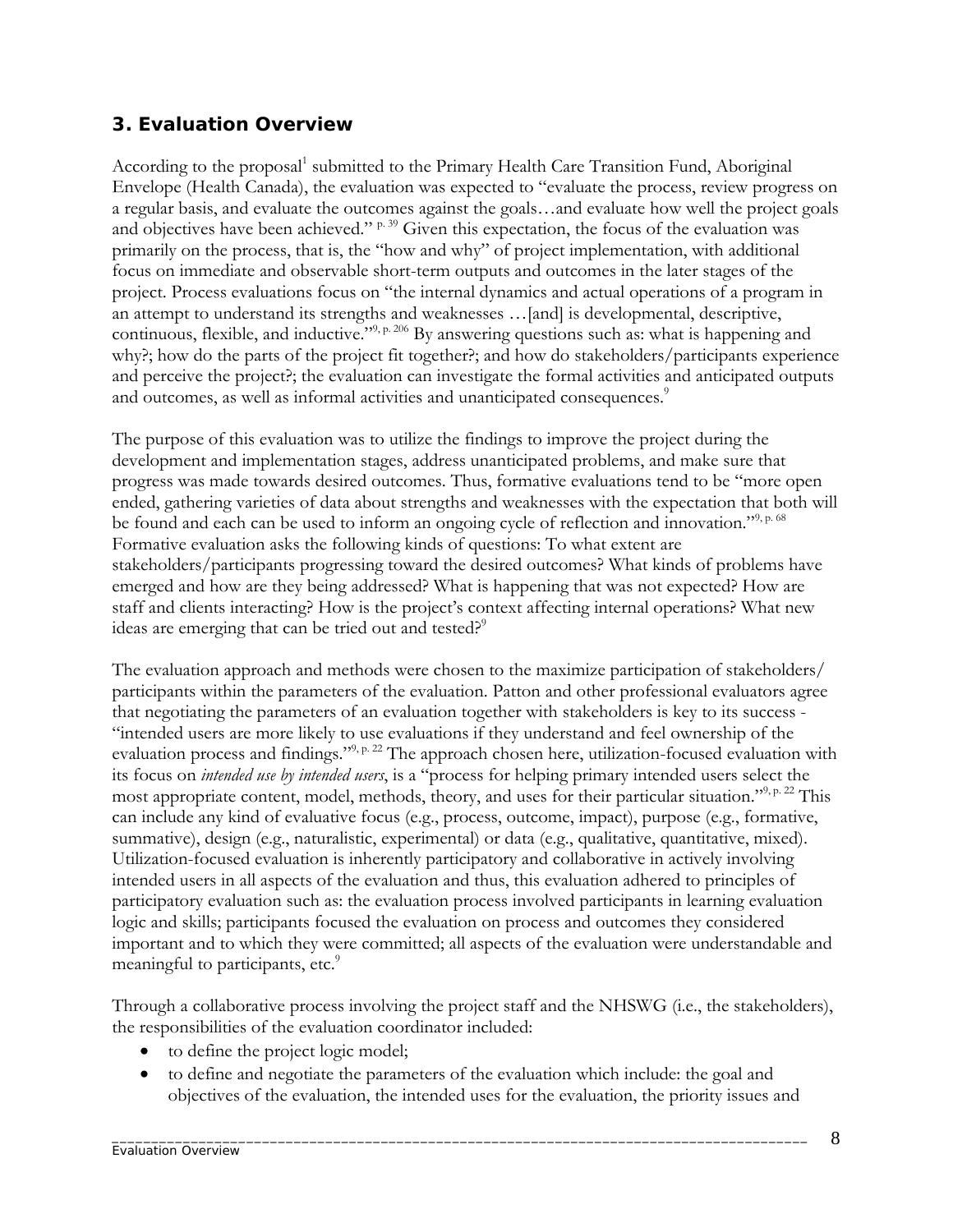aspects of the project to evaluate, as well as the corresponding evaluation questions, data sources, data collection methods, and the timeline;

- to clarify expectations of the level of participation by stakeholders in various aspects of the evaluation (e.g., data collection, data analysis);
- to guide the collection of data utilizing multiple methods for gathering information;
- to guide the analysis of data;
- to prepare and present findings for discussion/feedback on an ongoing basis (e.g., regular meetings with the project staff, progress reports to the NHSWG); and
- to prepare an interim and final report.

In addition, the evaluation coordinator had the support of her supervisor and an evaluation team consisting of members from the NHS partners (i.e., NITHA, PHU) and the Saskatchewan Population Health and Evaluation Research Unit (SPHERU). The evaluation team, through an advisory function, was responsible for providing the following to the evaluation coordinator:

- discussion, feedback, and approval of the evaluation proposal, framework, and timeline;
- individual involvement in particular aspects of the evaluation dependent on members' interest, availability, etc.;
- periodic discussion and feedback of evaluation activities, progress, and findings during the implementation, data collection, data analysis, and writing stages through teleconferences, face-to-face meetings, or individual contact with the evaluation coordinator (e.g., email, telephone, in person);
- discussion, feedback, and approval of the interim and final reports; and
- direction on how to proceed in the event that the evaluation and/or project were not proceeding as envisioned.

Furthermore, opportunities were provided for two research assistants to assist with data analysis and writing; as well as several transcribers to assist with the transcription of interview and focus group data.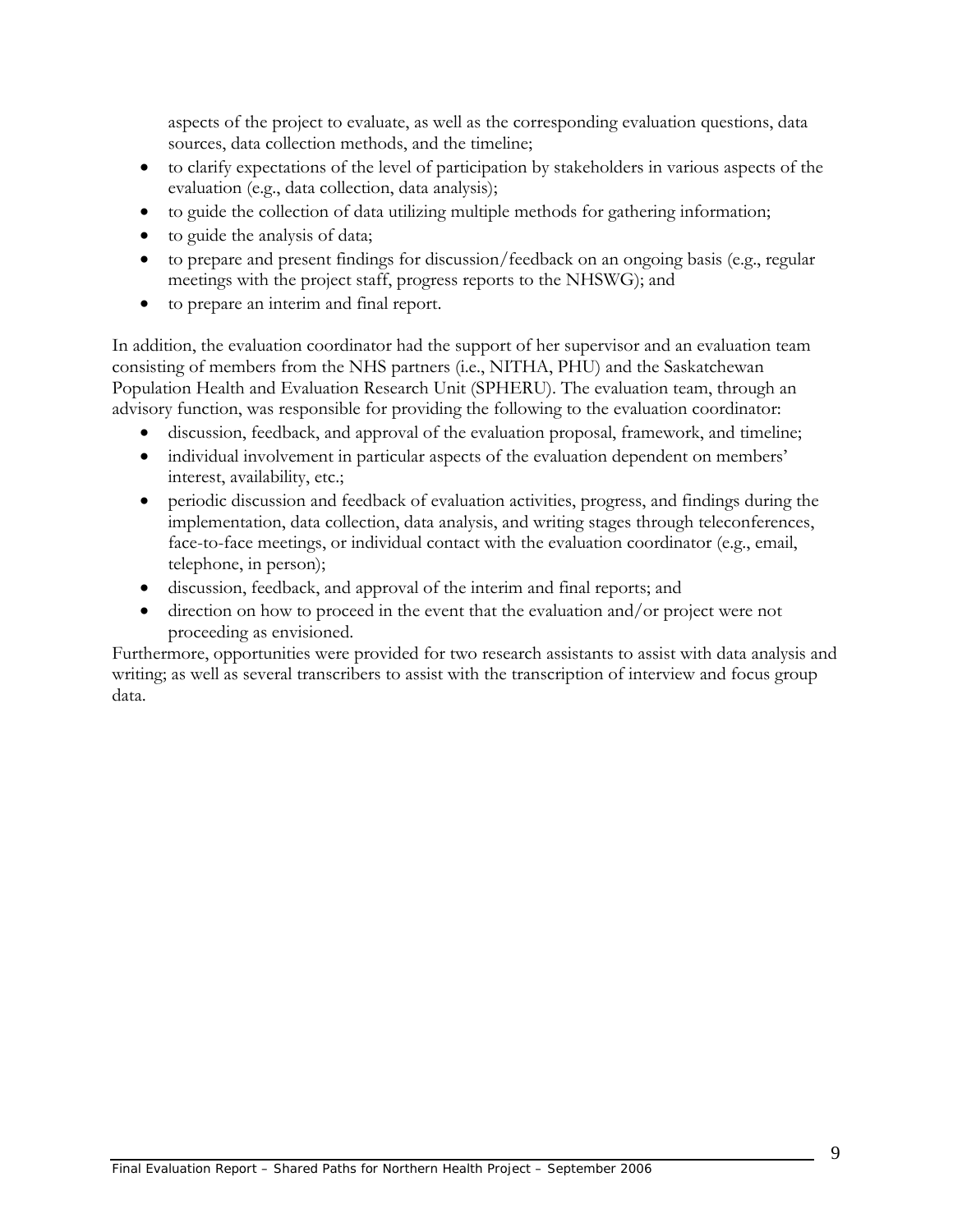## **4. Evaluation Framework**

Given the proposed approach to the evaluation, the initial task of the evaluation coordinator, in collaboration with the stakeholders (i.e., the project staff, NHSWG), was to carefully define the parameters of the evaluation and the stakeholders intended level of participation. The evaluation coordinator developed an evaluation framework through the following methods:

- document review (e.g., project proposal, project work plan, project logic model, minutes of the evaluation team meetings); and
- planning questionnaire for the project staff and the NHSWG.

The planning questionnaire was intended to: define the evaluation goal and objectives (clarifying any assumptions underlying the evaluation); identify key questions for the evaluation to answer; identify and prioritize key issues or aspects of the project to focus on; establish intended uses of the evaluation findings; clarify expectations and requirements of stakeholders; and determine project success and satisfaction indicators.

A participatory prioritization process (i.e., ranking) was used to come to agreement on the intended uses of the evaluation findings and the key issues or aspects for the evaluation to focus on (these were based on, but not limited to uses, issues, and aspects referred to in the project proposal), as well as agreement on the project success and satisfaction indicators.

The information collected through the document review and the planning questionnaire determined the evaluation framework, which includes the evaluation goal, objectives, questions, priority aspects, and intended uses.

#### 4.1 Evaluation Goal

To evaluate the process undertaken by the partners of the NHSWG in conducting the primary health care transition project to assess how well the process/project is working, both the successes and challenges, with the intent to determine where improvements in or changes to the process/project need to occur to ensure that progress is made towards desired outcomes.

#### 4. 2 Evaluation Objectives

- 1) Identify and promote improvements in or changes to both the process and project to ensure that progress is made towards the desired outcomes.
- 2) Describe both the process and project successes with an examination of why both the process and project are succeeding.
- 3) Describe both the process and project challenges with an examination of why both the process and project challenges exist and how these are overcome.
- 4) Establish the progress made towards the desired outcomes and the achievements of the project against the original project goal, objectives, and anticipated outcomes.
- 5) Provide an assessment of the change in health service delivery in the project areas (e.g., mental health and addictions, chronic disease, perinatal and infant health, oral health).
- 6) Identify the lessons learned from this process of working together and the next steps to continue to work together on other primary health care or health projects.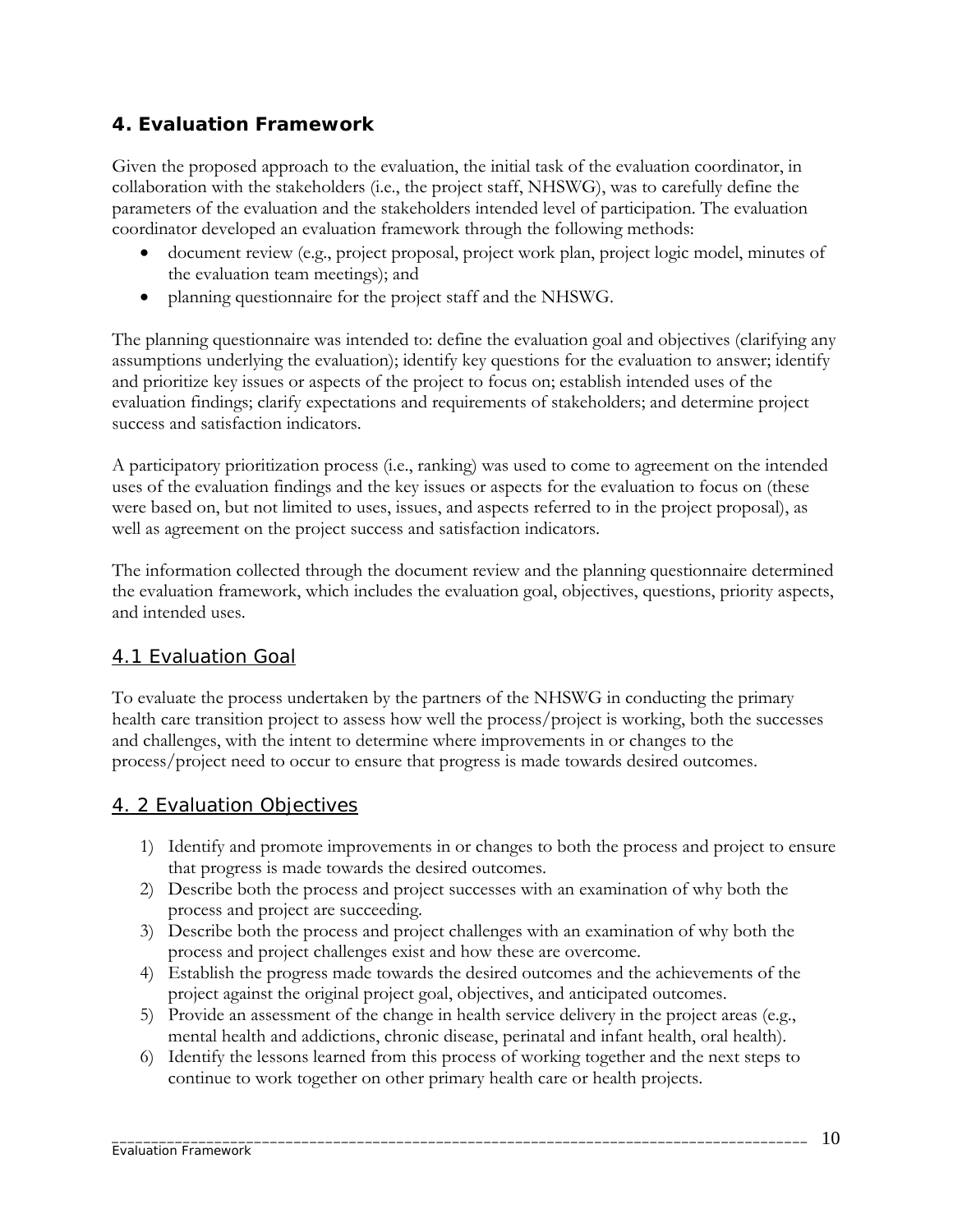- 7) Provide an assessment of the applicability of this process/transitional model in the north of Saskatchewan and potentially elsewhere (e.g., the south, other northern regions of Canada).
- 8) Satisfy the evaluation requirements of the funded primary health care transition project.

#### 4.3 Evaluation Questions

To address the objectives, the following questions were proposed:

- 1) What changes are occurring or have occurred across jurisdictions with respect to promotion, prevention, and treatment in the areas of mental health and addictions, chronic disease, perinatal and infant health, and oral health?
- 2) What changes are occurring or have occurred that will lead to increased access to, efficiency in, and effectiveness of primary health care services across jurisdictions in the areas of mental health and addictions, chronic disease, perinatal and infant health, and oral health?
- 3) What changes are occurring or have occurred with respect to communication, cooperation, coordination, and collaboration across jurisdictions in the project areas (e.g., mental health and addictions, chronic disease, perinatal and infant health, oral health, human resources, information technology, health information management)?
- 4) Are the changes culturally appropriate as well as relevant to the realities of the north and to wholistic health? How so?
- 5) What are the levels of commitment to and the participation of NHSWG partners in this process and primary health care transition project?
- 6) What is different in terms of how the NHSWG partners work together?
- 7) Is this process of working together sustainable? Why or why not?
- 8) Are project activities as well as (implemented) recommendations consistent with the principles and vision of the Northern Health Strategy? How so?
- 9) Are project activities as well as (implemented) recommendations responsive to community needs? How so? How well does the project (NHSWG partners) engage communities and build capacity?
- 10) How well does the project (NHSWG partners) engage other service providers (from various disciplines, sectors, and jurisdictions) and build capacity?
- 11) Is this transitional model sustainable? Is it applicable to other areas of primary health care or other service areas? Is it applicable to other areas of Canada (i.e., the south, other northern regions)? Why or why not?
- 12) Can this transition result in a model that will improve the health status of northern residents of Saskatchewan? How so?

#### 4.4 Priority Aspects of the Project

The evaluation focused on the following aspects of the project, which are listed in order according to the preferences of the NHSWG as determined through the prioritization process (i.e., ranking).

- 1) Cross-jurisdictional Issues
- 2) Community Development
- 3) Communications
- 4) Human Resources
- 5) Technical Advisory Committees (i.e., MHATAC, CDTAC, PIHTAC, OHTAC)
- 6) Information Systems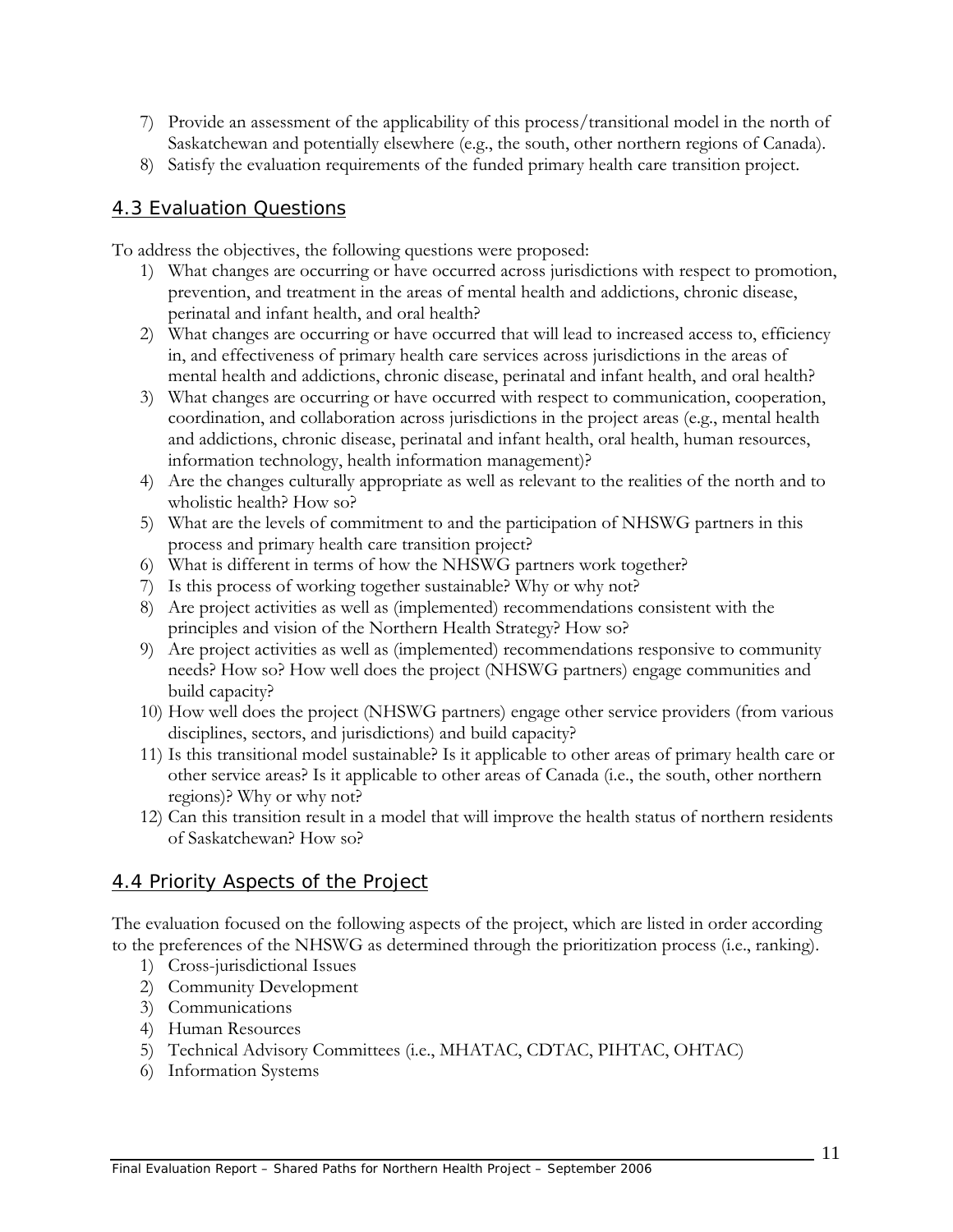## 4.5 Intended Uses of Evaluation Findings

The intended uses of the evaluation findings, listed in order according to the preferences of the NHSWG, included:

- 1) Ensure progress is made towards desired outcomes
	- a. Review the process/project on a regular basis
	- b. Inform the process/project
- 2) Determine project effectiveness (merit or worth)
- 3) Solve unanticipated problems

The evaluation framework was presented to the NHSWG in December 2004 and consensus was reached to proceed with the evaluation as presented.

#### 4.6 Data Collection

Data collection was initiated early on with a review of relevant documents such as the project proposal, minutes of previous NHSWG meetings, PowerPoint presentation on the project, project brochure, TAC terms of reference, minutes of the first evaluation team meetings, etc., in preparation of the evaluation proposal and framework.

The data collection methods were chosen to maximize participation of stakeholders and project participants (e.g., focus groups, project diaries). These participatory methods were complemented with methods intended to gather information, measure progress toward project outputs and outcomes, etc., (e.g., document review, observation, semi-structured interviews, questionnaires). Using multiple methods of data collection is a way of ensuring trustworthiness of evaluation findings and validity of the data collected by allowing for data triangulation.<sup>10</sup>

Data for the evaluation of all project components was collected:

- continuously (e.g., through document review, observation, ongoing discussion and feedback with project staff);
- at intervals such as every 3 months or at the start, mid-way, and end points of the project (e.g., project diaries, questionnaires, semi-structured interviews); or
- at a single-point in time (e.g., interviews with each NHSWG representative).

An evaluation matrix (see Appendix C) for each project component was developed and presented to the relevant project staff (i.e., consultants, TAC coordinators), the NHSWG, and the evaluation team for discussion and feedback, prior to the start of data collection with respect to each project component. Each matrix outlines the proposed data collection methods and data sources, as well as relevant indicators and evaluation questions.

According to the project proposal,<sup>1</sup> "all evaluation projects will be submitted to the University of Regina Research Ethics Board prior to commencement of data collection." p.41 Given the breadth and the nature of this evaluation, ethical approval was sought in phases, according to project components. For example, the first submission to the University of Regina Research Ethics Board (UofR REB) was for the investigation of the four PHC TACs. This ethics application was submitted in November 2004 and ethical approval was received in December 2004. The second submission to the REB was for the investigation of the communications component and it was approved in June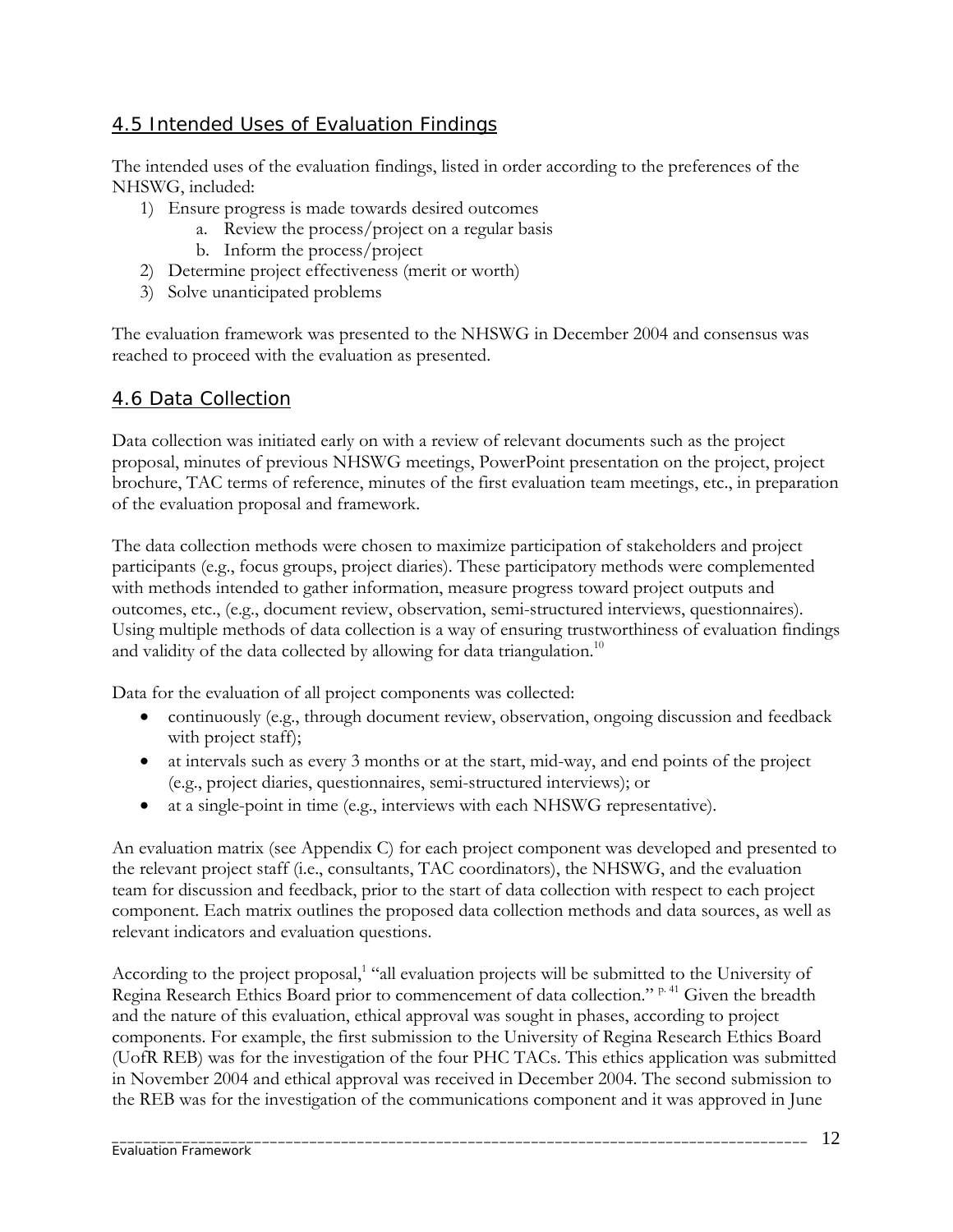2005. The remaining ethical approvals were as follows: third submission was for the human resources component, approved in June 2005; fourth submission was for the information systems component, approved in May 2005; fifth submission was for the cross-jurisdictional issues component, approved in July 2005; and finally, the sixth submission was for the community development component, also approved in July 2005.

Given that the project was very much a work in progress, the evaluation needed to be flexible in achieving its own goals and objectives. In order to ensure that valid information was collected on issues and aspects important to the stakeholders/participants, and relevant to the overall success of the project, the evaluation coordinator was flexible in the data collection methods utilized, as the evaluation and project progressed. And as such, there were only slight modifications to the data collection process over the course of the evaluation (e.g., the project diaries were discontinued; in some TACs only one focus group was conducted instead of the proposed two).

All project stakeholders (e.g., TAC representatives, Community Liaison Officers, TAC coordinators, consultants, NHSWG representatives) who participated in the project diaries, questionnaires, interviews, and focus groups received a letter of invitation to participate in the evaluation. These evaluation participants also completed a consent form prior to their participation in the activity. With respect to the interviews and focus groups, the participants were offered the opportunity to review the interview or focus group transcript for errors or omissions. In some instances, where the identity of the participant might become known because there was a small number of participants or an n=1 (e.g., project staff, consultants), the participants completed a transcript release form. Samples of all data collection materials, which include: letters of invitation to participate in the evaluation; consent forms; transcript release forms; questionnaires; interview guides; and focus group guides can be found in the Appendices.

In general, data collection consisted of:

- Success and satisfaction indicators
	- o Identification and prioritization of the indicators by the stakeholders at the start of the project, with a review of the indicators at the mid- and end-points of the project
	- o Completed by the MHATAC, CDTAC, PIHTAC, and the NHSWG;
- Project diaries
	- o Completed by PHC TAC representatives and reviewed every 3 months
	- o It was anticipated that 3 members per TAC would complete; however, only 2 members in total participated so the diaries were discontinued due to small numbers;
- TAC Effectiveness Questionnaire (TACEQ)
	- o Completed by the MHATAC, CDTAC, PIHTAC, and OHTAC (n=98 completed questionnaires over the course of the evaluation)
	- o Administered at three intervals (i.e., baseline, mid-point, end-point);
- Questionnaire for the Community Liaison Officers
	- o Completed at three intervals (n=5 completed questionnaires);
- Semi-structured interviews (n=43 completed interviews)
	- o Cross-jurisdictional issues consultant interviews (n=2 interviews)
	- o Community development consultant interviews (n=2 interviews)
	- o Communications coordinator interviews (n=2 interviews)
	- o Community liaison officer interview (n=1 interview)
	- o Human resources coordinator interviews (n=2 interviews)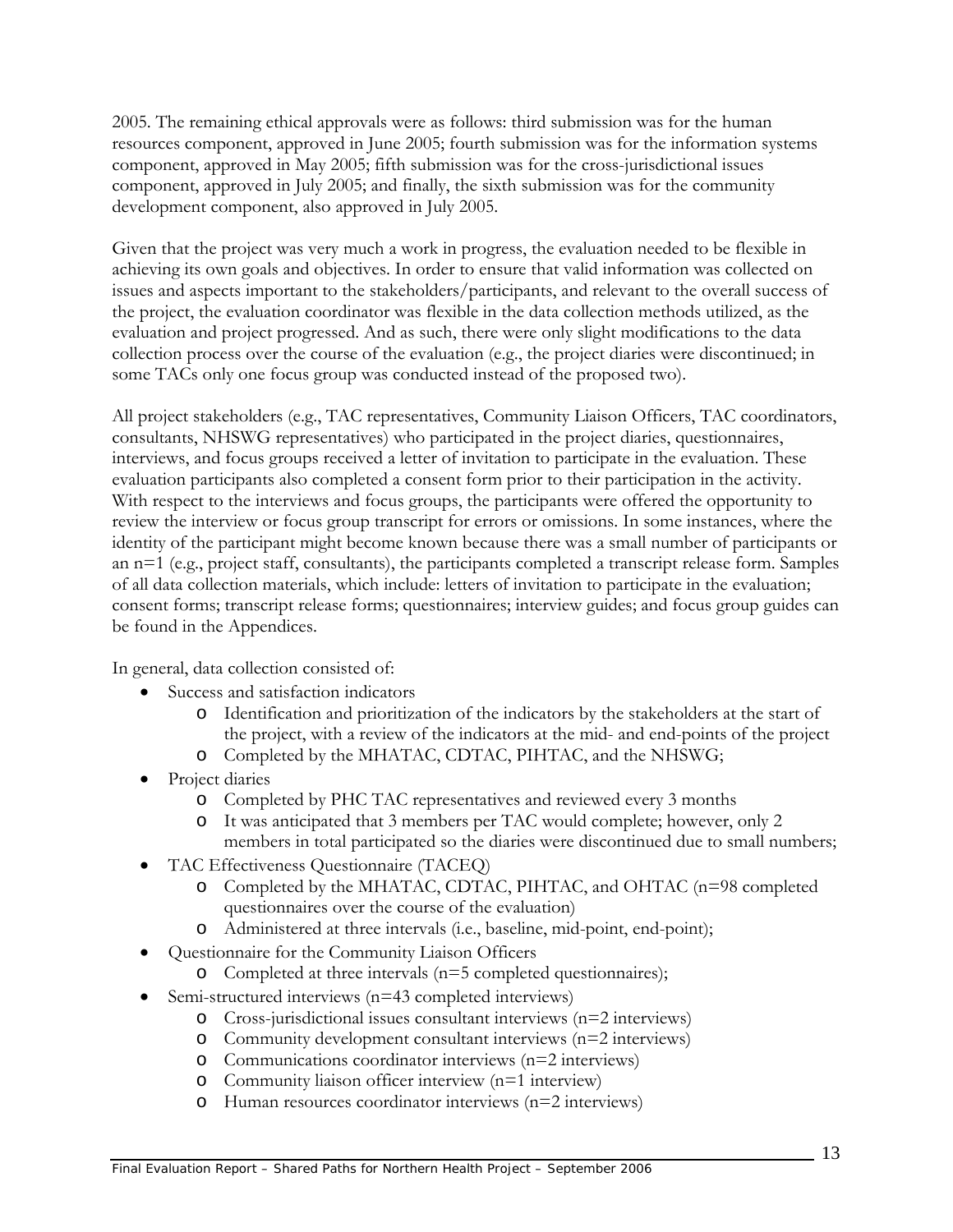- o MHATAC, CDTAC, and PIHTAC representatives interviews (n=19 interviews)
	- Completed by 2-3 members per TAC at three intervals  $(n=8$  participants)
- o Health information management consultant interviews (n=2 interviews)
- o Information technology coordinator interviews (n=2 interviews)
- o NHSWG representatives (n=11 interviews; n=11 participants);
- Focus groups
	- o Completed by the MHATAC, CDTAC, PIHTAC, OHTAC, HRTAC (n=2 focus groups), HIMTAC, and ITTAC (n=8 completed focus groups);
- Document review
	- o NHSWG and TAC minutes; all meeting documents; project progress and final reports; email correspondence, etc.; and
- Observation of meetings and activities (n=118 meetings attended)
	- o Attendance at 46 NHSWG meetings (face-to-face and conference call)
	- o Attendance at 68 TAC meetings (face-to-face and conference call)
	- o Attendance at 4 NHS Leadership meetings (face-to-face)
	- o Attendance at weekly project staff meetings (face-to-face).

In addition, detailed process notes were kept on each project component. These notes were compiled from document review and observation of meetings and activities.

Table 1, Data Collection Methods Utilized in each Project Component, summarizes the data collection methods utilized in the evaluation within each project component.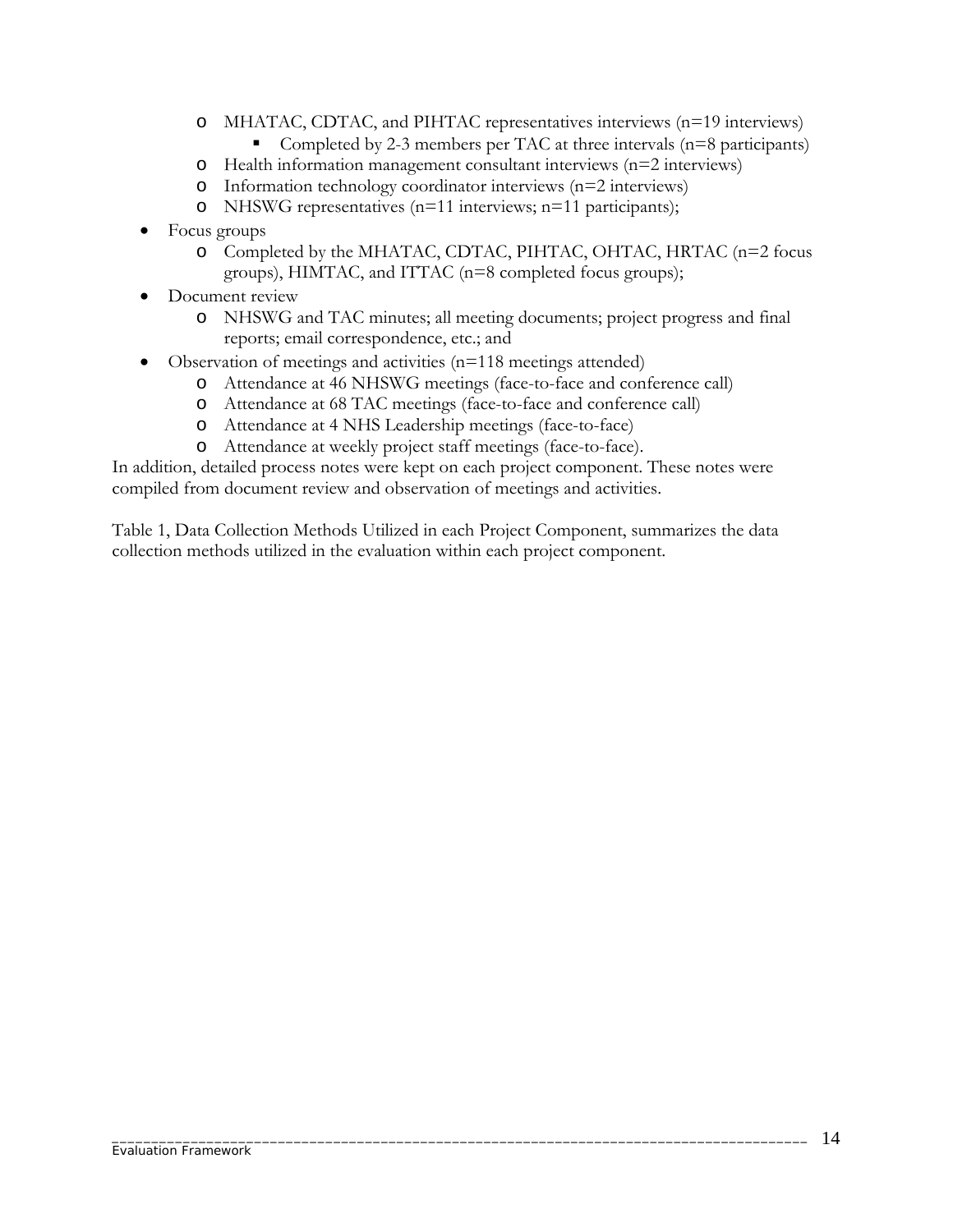|                                           | <b>Data Collection Methods</b>          |                                     |            |                                  |                      |                                        |            |                                                             |                    |                                  |                    |                                  |                               |                                              |
|-------------------------------------------|-----------------------------------------|-------------------------------------|------------|----------------------------------|----------------------|----------------------------------------|------------|-------------------------------------------------------------|--------------------|----------------------------------|--------------------|----------------------------------|-------------------------------|----------------------------------------------|
|                                           | Success &<br>Satisfaction<br>Indicators |                                     | Diary      |                                  | Questionnaire        |                                        | Interview  |                                                             | <b>Focus Group</b> |                                  | Document<br>Review |                                  | Meeting<br><b>Observation</b> |                                              |
| Project<br>Component                      | Yes                                     | Date                                | Yes        | Date                             | Yes                  | Date                                   | Yes        | Date                                                        | Yes                | Date                             | Yes                | Date                             | Yes                           | Date                                         |
| Cross-<br>Jurisdictional<br><b>Issues</b> |                                         |                                     |            |                                  |                      |                                        | $\sqrt{}$  | Nov05<br>May06                                              |                    |                                  | $\sqrt{}$          | Sep04<br>$\rm{to}$<br>May06      | $\sqrt{ }$                    | May05<br>Oct05<br>Jan06<br>Apr <sub>06</sub> |
| Community<br>Development                  |                                         |                                     |            |                                  | $\sqrt{ }$<br>(CLOs) | Dec05<br>Mar <sub>06</sub>             | $\sqrt{ }$ | Dec05<br>Apr06                                              |                    |                                  | $\sqrt{ }$         | Jan05<br>to<br>Apr <sub>06</sub> |                               |                                              |
| Communications                            |                                         |                                     |            |                                  | $\sqrt{ }$<br>(CLOs) | Oct <sub>05</sub><br>Mar <sub>06</sub> | $\sqrt{ }$ | Jul05<br>Mar06<br>Jun06                                     |                    |                                  | $\sqrt{ }$         | Aug04<br>to<br>Sep06             |                               |                                              |
| Human<br><b>Resources</b>                 |                                         |                                     |            |                                  |                      |                                        | $\sqrt{}$  | Jul <sub>05</sub><br>Jun06                                  | $\sqrt{ }$         | Nov05<br>Mar06                   | $\sqrt{ }$         | Nov04<br>to<br>Jul06             | $\sqrt{}$                     | May05<br>to<br>Mar06                         |
| Technical<br>Advisory<br>Committees       | $\sqrt{ }$                              | Nov04<br>Jun05<br>Mar <sub>06</sub> | $\sqrt{ }$ | Apr <sub>05</sub><br>to<br>Aug05 | $\sqrt{ }$           | Jan05<br>Sep05<br>Feb06                | $\sqrt{ }$ | Apr <sub>05</sub><br>Oct <sub>05</sub><br>Apr <sub>06</sub> | $\sqrt{ }$         | Jun05<br>Jan06<br>Feb06<br>Mar06 | $\sqrt{ }$         | Aug04<br>to<br>Sep06             | $\sqrt{ }$                    | Oct04<br>to<br>Mar06                         |
| Information<br><b>Systems</b>             |                                         |                                     |            |                                  |                      |                                        | $\sqrt{}$  | Jul <sub>05</sub><br>Feb06<br>Mar06                         | $\sqrt{ }$         | Jan06<br>Mar06                   | $\sqrt{ }$         | Oct04<br>to<br>Mar <sub>06</sub> | $\sqrt{}$                     | Jun05<br>to<br>Mar06                         |
| <b>NHSWG</b>                              | $\sqrt{ }$                              | Nov04<br>Oct05<br>Jun06             |            |                                  |                      |                                        | $\sqrt{ }$ | May06<br>to<br>Jun06                                        |                    |                                  | $\sqrt{ }$         | Aug04<br>to<br>Sep06             | $\sqrt{ }$                    | Aug04<br>to<br>Sep06                         |
| Total (where<br>applicable)               |                                         |                                     |            | $\overline{3}$                   | 103                  |                                        |            | 43                                                          |                    | 8                                |                    |                                  |                               | 118                                          |

**Table 1 – Data Collection Methods Utilized In Each Project Component**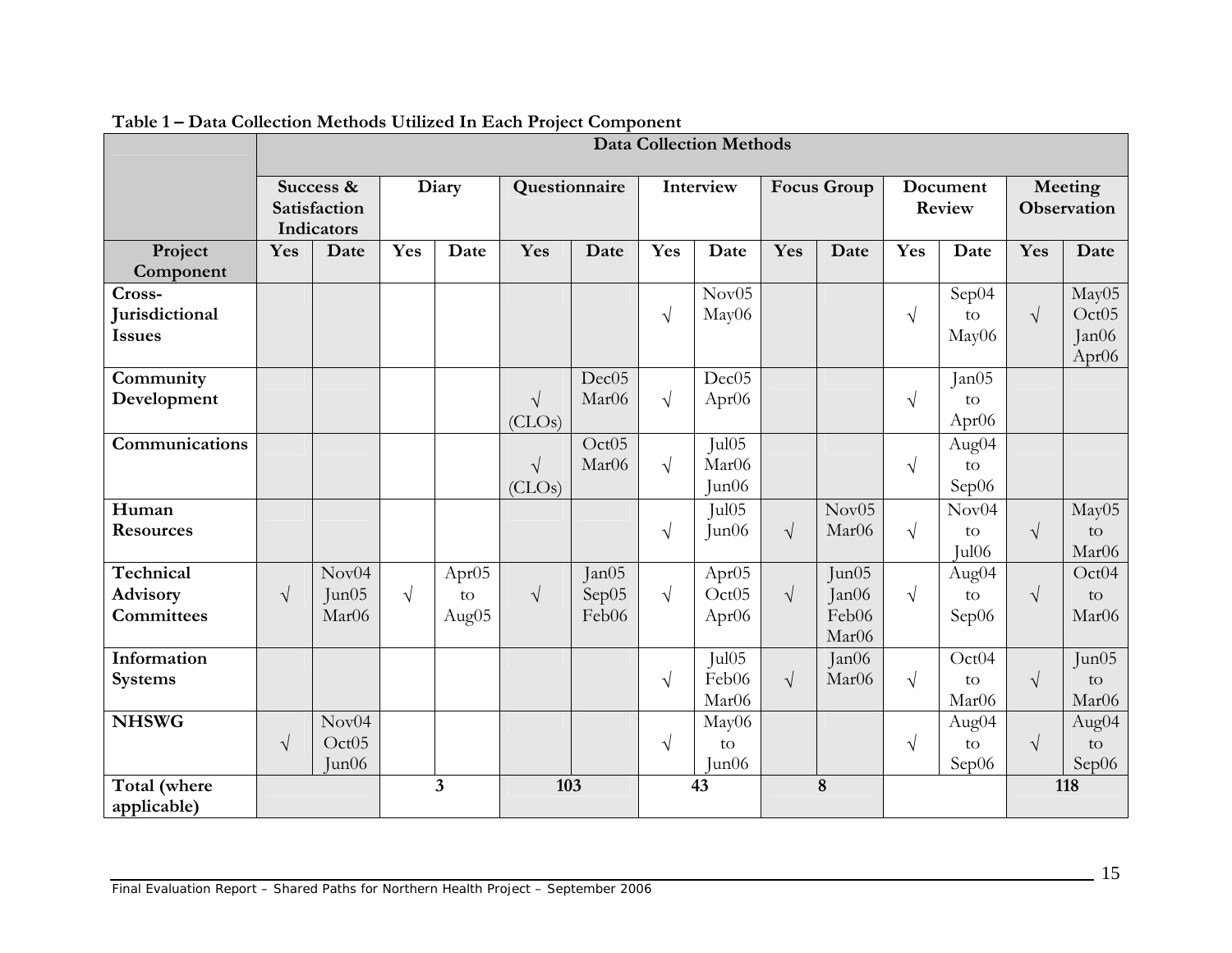#### 4.7 Data Analysis, Feedback, and Reporting

As data for the evaluation was collected, it was compiled and analyzed utilizing the evaluation framework and the evaluation matrices for each project component. More specifically, interview and focus group participants were given the option to review the corresponding transcript for omissions and errors once it was transcribed (if recorded), after which this qualitative data was coded and analyzed using Atlas-ti 5.0 software. In addition, the qualitative data gathered from the TAC Effectiveness Questionnaire and community liaison officer questionnaires were also analyzed using Atlas-ti 5.0. SPSS 11.5 was used to analyze the quantitative data from the TAC Effectiveness Questionnaire.

Feedback and reporting of evaluation findings and progress to the project stakeholders included: evaluation progress to date; evaluation activities in progress; next steps in the evaluation; data analysis and findings to date; any unexpected results; etc. Evaluation findings and progress were reported continually to the project coordinator and staff through weekly staff meetings, phone calls, email, etc. The evaluation coordinator also provided oral reports of evaluation findings and progress to the TAC participants at TAC meetings. Highlights from the evaluation and regular progress reports were submitted to the NHSWG at monthly face-to-face meetings. Finally, progress reports were submitted monthly to the evaluation team and findings were discussed at quarterly face-to-face meetings.

In addition to this final evaluation report, an interim evaluation report was prepared and submitted to the NHSWG on September 6,  $2005<sup>11</sup>$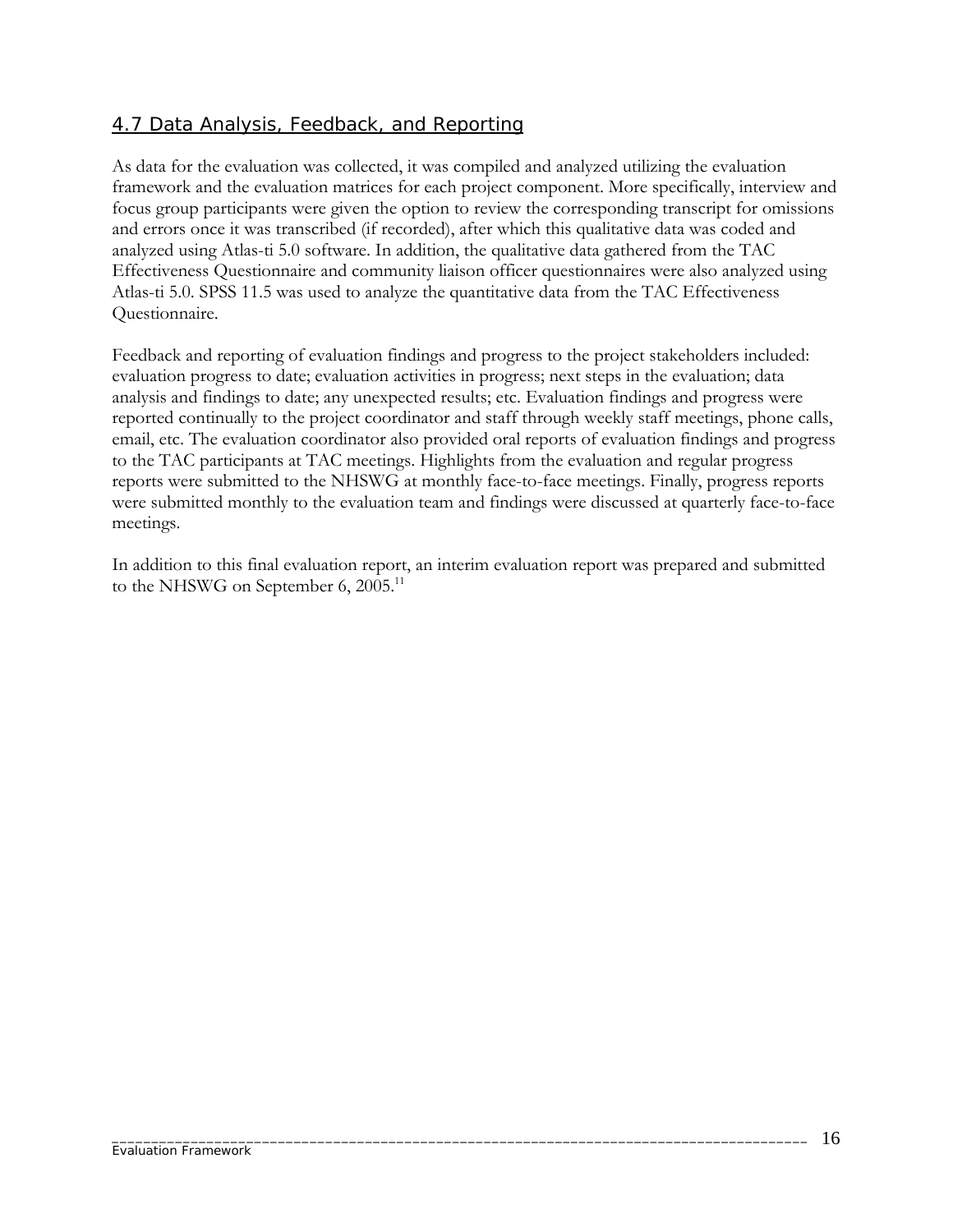## **5. Evaluation Findings by Project Component**

The evaluation findings are presented according to the priority aspects of the project, as determined by the NHSWG. Each findings section follows a similar format.

The proposal submitted (October 2003) to the Primary Health Care Transition Fund, Aboriginal Envelope (Health Canada), contained project objectives that were broadly stated. In November 2004, the NHSWG acknowledged that these project objectives as written were somewhat unclear and not well developed. A review and refinement of the project objectives would not only enable financial resources to be spent more appropriately, but also provide more specific and evaluable objectives. In fact, an important component of project evaluation is to continually review, describe, and explain any changes in understanding or implementation of project objectives and related output or outcome expectations. In December 2004, the NHSWG reviewed the proposal and each project objective in detail, reducing the number of objectives within each project component and ensuring that each objective was clear and measurable. Furthermore, as project coordinators and consultants were hired, additional objectives and outcomes were identified for each of the project components. For ease of understanding, these changes and additions to project objectives and anticipated outcomes are reflected in a table at the beginning of each project component discussion.

In addition to the objectives and anticipated outcomes, each project component is explored in terms of:

- its progress, that is, the process or activities undertaken;
- all outputs and outcomes achieved (expected or unexpected);
- proposed recommendations of the consultants, TAC coordinators, TACs;
- its contribution to the NHS strategic plan;
- evaluation findings (for example, successes; challenges);
- sustainability issues;
- summary statement; and
- recommendations from the evaluation.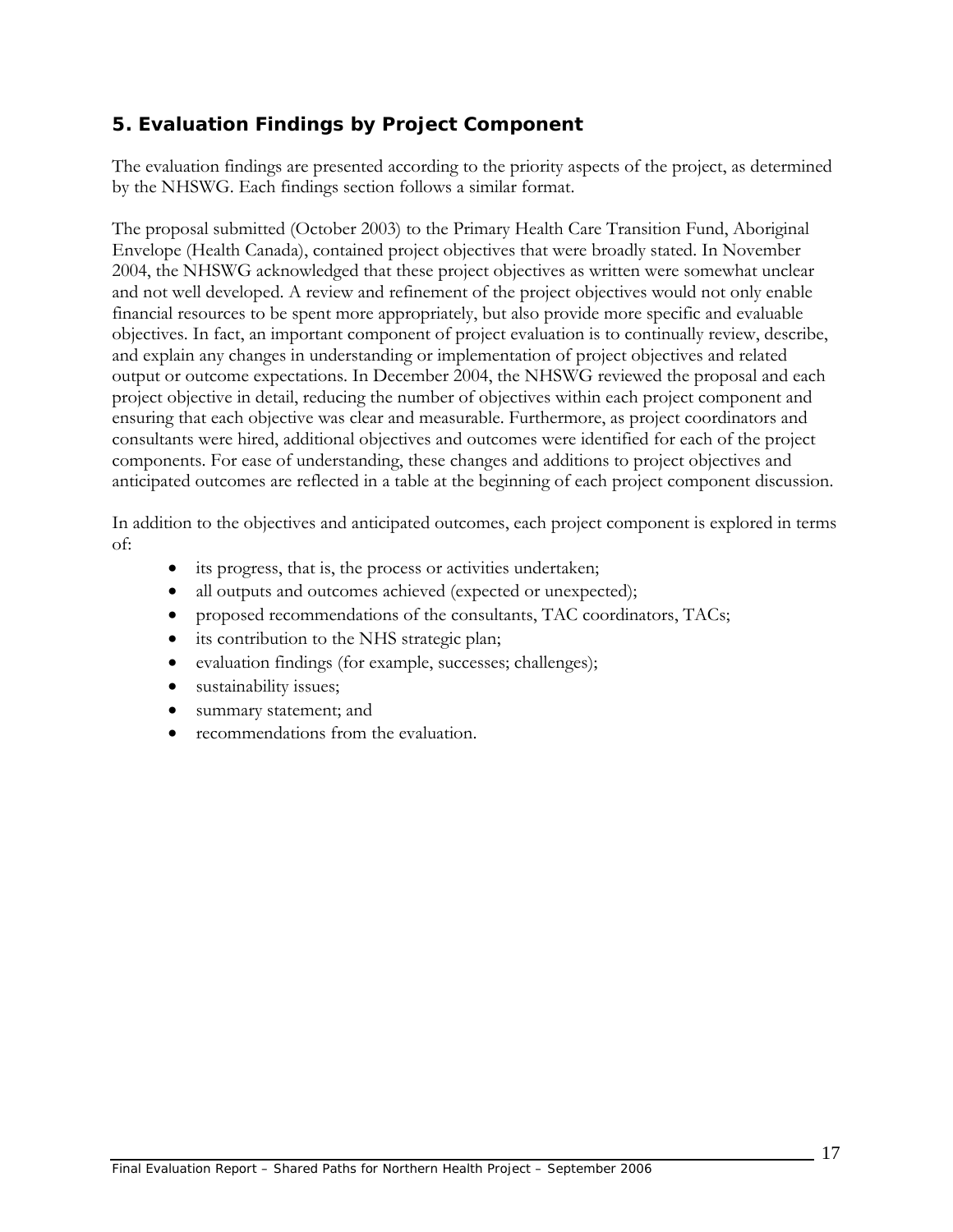## **5.1 Cross-Jurisdictional Issues**

The following table (Table 2 – Cross-Jurisdictional Issues Component Objectives and Anticipated Outcomes) reflects the changes and additions to the project objectives and anticipated outcomes from the project proposal to the implementation of this project component.

| <b>According to Proposal (October 2003)</b> <sup>1</sup> |                                                                                                                                                                                                                                                                                                                                                                                    |  |  |  |  |
|----------------------------------------------------------|------------------------------------------------------------------------------------------------------------------------------------------------------------------------------------------------------------------------------------------------------------------------------------------------------------------------------------------------------------------------------------|--|--|--|--|
| <i><b>Objectives</b></i>                                 | Build a framework for the integration of core service<br>$\bullet$<br>delivery for the north that addresses complex jurisdictional<br>issues of the area and associated overlaps and gaps in service<br>delivery, while maximizing limited resources of multiple<br>players; <sup>p. 25</sup> and<br>Expand and develop new partnerships in health service<br>٠<br>delivery. p. 26 |  |  |  |  |
| Short-term Outcome                                       | Northern health authorities will be able to achieve<br>$\bullet$<br>efficiencies through better use of common resources across<br>jurisdictions. p. 27                                                                                                                                                                                                                             |  |  |  |  |
| Long-term Outcomes                                       | Integration of service delivery will ensure access to core<br>$\bullet$<br>services; <sup>p. 20</sup> and<br>Coordination of seamless service delivery where the client is<br>served without regard to jurisdiction. <sup>p.20</sup>                                                                                                                                               |  |  |  |  |
| <b>According to NHSWG Review (December 2004)</b>         |                                                                                                                                                                                                                                                                                                                                                                                    |  |  |  |  |
| <i><b>Objectives</b></i>                                 | To develop processes to facilitate cross-jurisdictional<br>$\bullet$<br>decision-making within NHSWG partners; and related to<br>advocacy,<br>To positively impact health and social policy, through<br>recommendations for changes or implementation of changes<br>to policy.<br>12                                                                                               |  |  |  |  |
| <b>According to Consultants (October 2005)</b>           |                                                                                                                                                                                                                                                                                                                                                                                    |  |  |  |  |
| Objective                                                | To facilitate a reflection process with all NHSWG partners<br>٠<br>(consensus building), which will lead to the establishment of<br>a mechanism for cross-jurisdictional decision-making (by<br>northerners for northerners).                                                                                                                                                      |  |  |  |  |
| Short-term Outcome                                       | To develop a decision-making mechanism(s) to address<br>$\bullet$<br>jurisdictional issues arising from legislation, "P"olicy,<br>"p"olicy, and practice.                                                                                                                                                                                                                          |  |  |  |  |
| Long-term Outcome                                        | To resolve jurisdictional issues that impedes access to care<br>$\bullet$<br>or create inefficient care for residents of northern<br>Saskatchewan.                                                                                                                                                                                                                                 |  |  |  |  |

**Table 2 – Cross-Jurisdictional Issues Component Objectives and Anticipated Outcomes**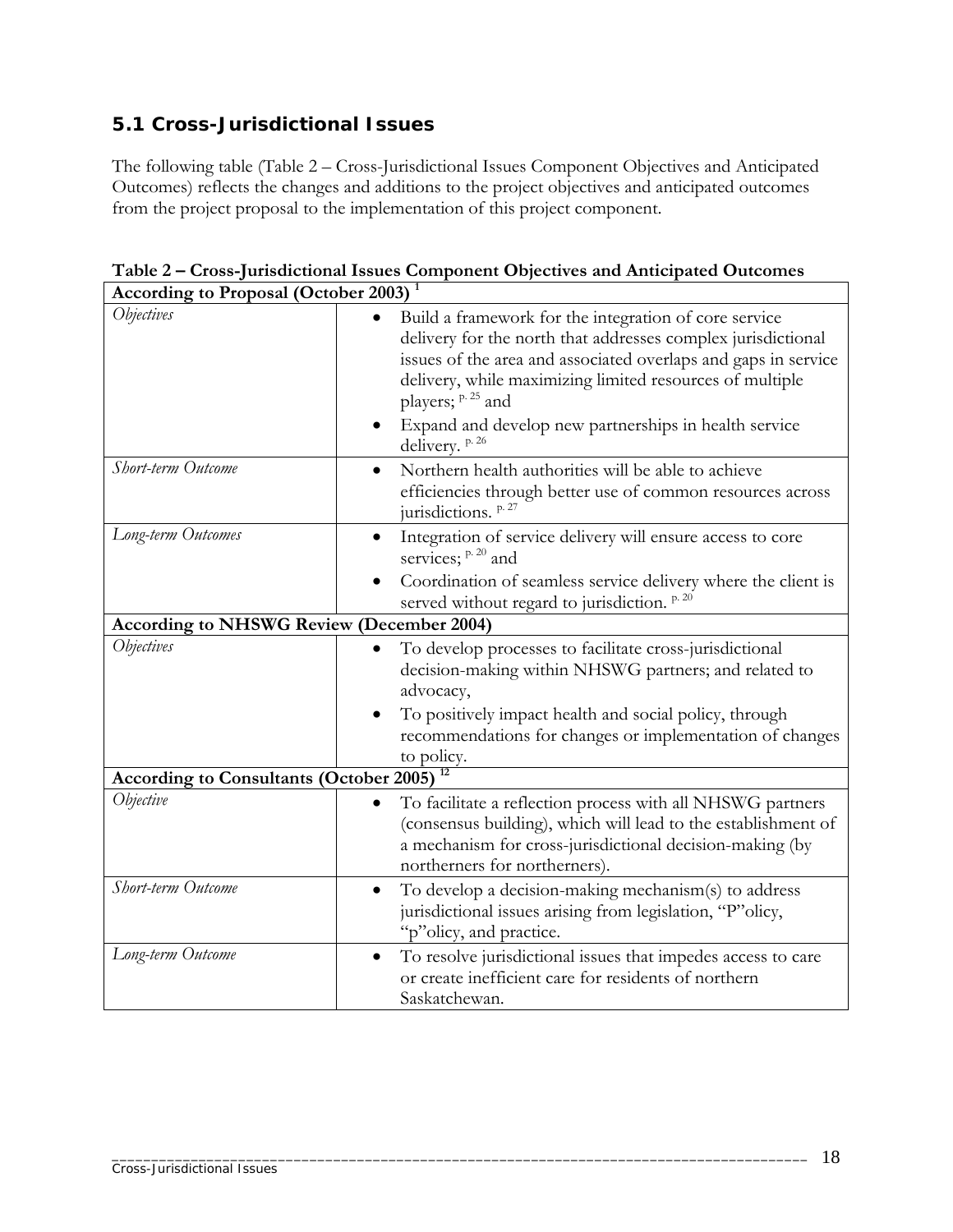## 5.1.1 Activities, Outputs, and Outcomes

In the fall of 2004, NHSWG members were asked to identify priority cross-jurisdictional issues within the overall context of the project from local, regional, provincial, and federal perspectives. Potential cross-jurisdictional issues identified in the project proposal were also added to this list of priorities. This preliminary list of potential priority cross-jurisdictional issues was intended as a planning tool (for a consultant) with further priorities to be generated from the recommendations of the TACs.

In March 2005, the NHSWG contracted the MFN-CAHR, University of Manitoba, to provide consultant expertise on cross-jurisdictional decision-making. Their work, consisting of three tasks, focused on a reflection process with all NHSWG partners (consensus building), which would lead to the establishment of a mechanism for cross-jurisdictional decision-making (by northerners for northerners) to assist in working together to improve access to quality health services. Task One consisted of the development and validation of a northern health care system map showing each NHS partners' role and responsibilities, derived from official mandates, policies, regulations, and legislation. Task Two consisted of the identification and inclusion of jurisdictional stress points into the northern health care system map including overlaps, gaps, and contested responsibilities. Task Three included the identification of the decision-making levels required to resolve these stressors and the development of a cross-jurisdictional decision-making process to address these jurisdictional stressors.<sup>6</sup>

The MFN-CAHR utilized three processes to gather information on cross-jurisdictional issues in order to map the northern health care system (potentially a strategic plan) and to determine a crossjurisdictional decision-making process. The processes included: 1) documentation of potential jurisdictional issues emerging from official mandates, policies, regulations, and legislation; 2) engagement of all the TACs (i.e., PHC and support TACs) in an exploration of cross-jurisdictional issues impacting health service delivery; and 3) engagement of the NHS Leadership in an exploration of the broader directions, i.e., relevant for the whole north. Detailed information regarding each process and its particular findings/analysis can be found in the MFN-CAHR final report to the NHSWG.<sup>13</sup>

In terms of outputs, the MFN-CAHR mapped the northern health care system in its current state, with jurisdictional stress points identified, and suggested strategic options for resolving these stressors. The "map" of the northern health care system is presented in the form of tables and physical maps according to: leadership priorities identified through four NHS Leadership meetings; continuum of care issues (e.g., front-line workers and practitioners) identified within the TAC areas (i.e., mental health and addictions; chronic disease; perinatal and infant health; oral health; human resources; health information management; information technology); legislative framework, general service provisions, policies and regulations that impact access to services identified through a detailed review of official documentation.<sup>13,14</sup>

The MFN-CAHR was also able to achieve consensus among the NHS Leadership and NHSWG with respect to a cross-jurisdictional decision-making mechanism or process, with both governance and strategy options for resolving jurisdictional stressors.<sup>13</sup> At the fourth NHS Leadership meeting in April 2006, the representatives agreed to adopt the proposed mechanism or process for a period of one year, after which it will be evaluated to ensure that it performs as intended. The next step in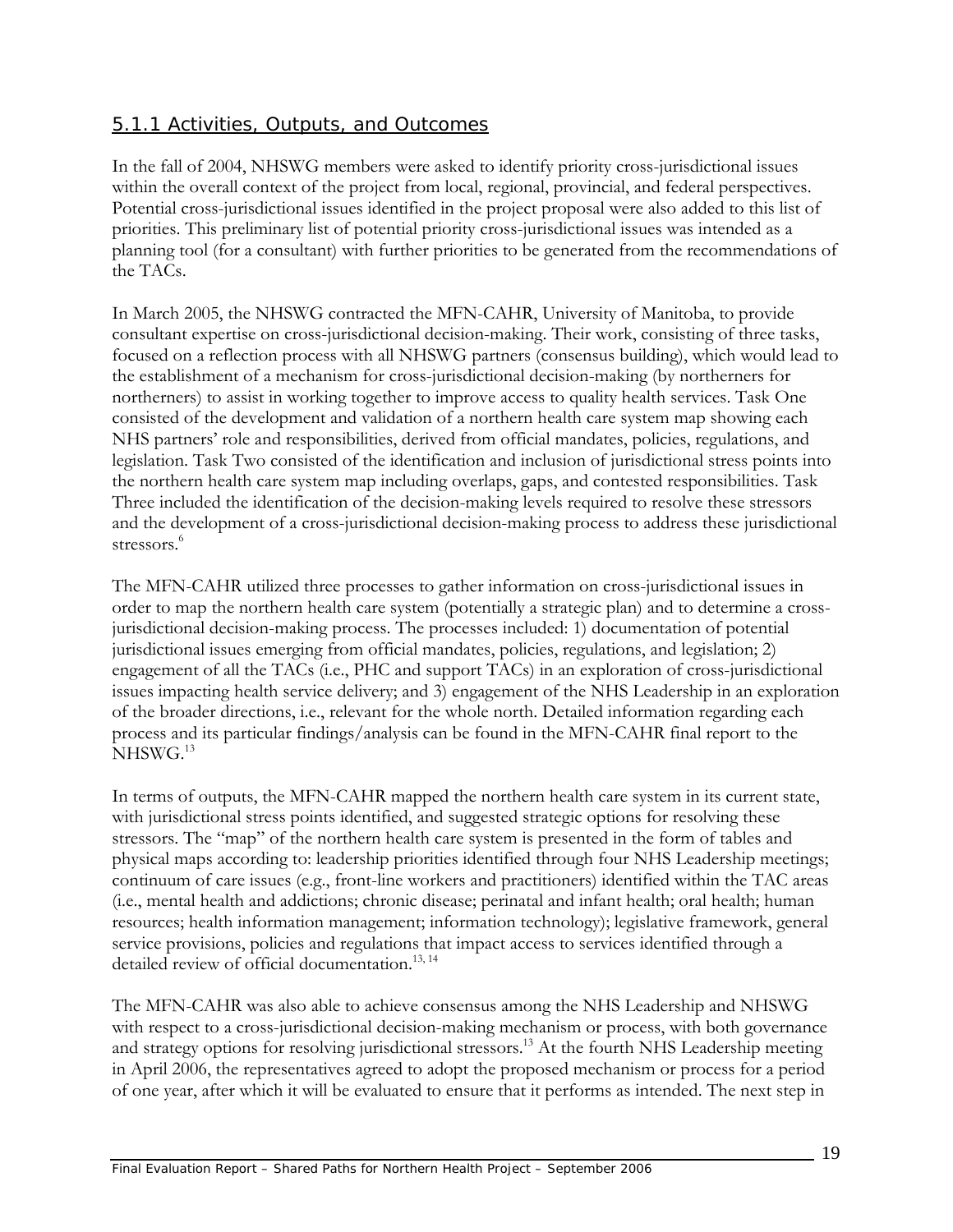formalizing this mechanism or process requires the signature of a second Memorandum of Understanding (MOU). This MOU will build upon the mission, values, principles, and approaches of the NHS, as well as the collaborative effort undertaken within the Shared Paths project, and it creates a Northern Health Leadership Working Group (NHLWG) with two representatives from each NHS partners' Health Board of Directors. This group will discuss recommendations of the NHSWG, set direction, and advocate on legislative issues and priorities received from the NHSWG. In addition, **all** NHS partners will become signatories to this MOU (in the previous MOU, the NITHA partners, that is, LLRIB, MLTC, PAGC, PBCN, and the KTRHA were not signatories). Participants of this process stated that "the resolution of northern grievances would be more readily achieved if northerners could speak with one voice." <sup>p.6</sup> The MFN-CAHR believes that the proposed cross-jurisdictional decision-making process creates an opportunity for this to occur, as well as ensures that a mechanism exists to identify issues and solutions in a timely manner.

### 5.1.2 Project Recommendations and NHS Strategic Planning

In terms of recommendations to the NHSW $G<sub>13</sub>$  the MFN-CAHR suggests that some of the crossjurisdictional issues raised through its work "will have a better chance at being resolved if advocacy is supported with evidence derived from independent yet participatory research."  $P^{22}$  As a result, the MFN-CAHR recommends that the NHS, through the proposed cross-jurisdictional decision-making process, "develops long-term partnerships and enlists the assistance of university and other researchers to assist in building the case on key issues."  $P^{22}$  Furthermore, the MFN-CAHR suggests that the NHS be recognized as a best practice model across Canada and supported accordingly.

Within the NHS Strategic Plan,<sup>15</sup> there is support for continuing to partner in a common vision to improve access to quality health services for northerners through the broader engagement of leaders, managers, service providers, and community members as proposed in the above cross-jurisdictional decision-making mechanism, as well as for independent yet participatory research to provide the evidence needed for advocacy of key issues (e.g., medical transportation, northern funding formula).

#### 5.1.3 Evaluation Findings

#### *Successes*

A notable success of the cross-jurisdictional issues component is the consensus achieved among the NHS Leadership and NHSWG with respect to a cross-jurisdictional decision-making mechanism or process. This consensus was achieved remarkably smoothly perhaps because of the consultant's knowledge, understanding, and respect for northern governance and health issues; her ability to mediate any sensitivity; and the fact that the proposed mechanism retains the current process implemented by the NHSWG (i.e., TACs; partner organizations; communities), with the addition of another working group (NHLWG) and a Northern Leadership Forum (NLF) tasked with addressing legislative issues, as well as issues emerging from federal and provincial policies, through advocacy.<sup>13</sup> The incremental, small step approach to consensus building used by the consultant enabled the participants to trust the process and feel ownership. Each meeting of the NHS Leadership built upon the last, as the consultant guided the participants through the full process each time they met so that they could see their words, their work, and where they had come from.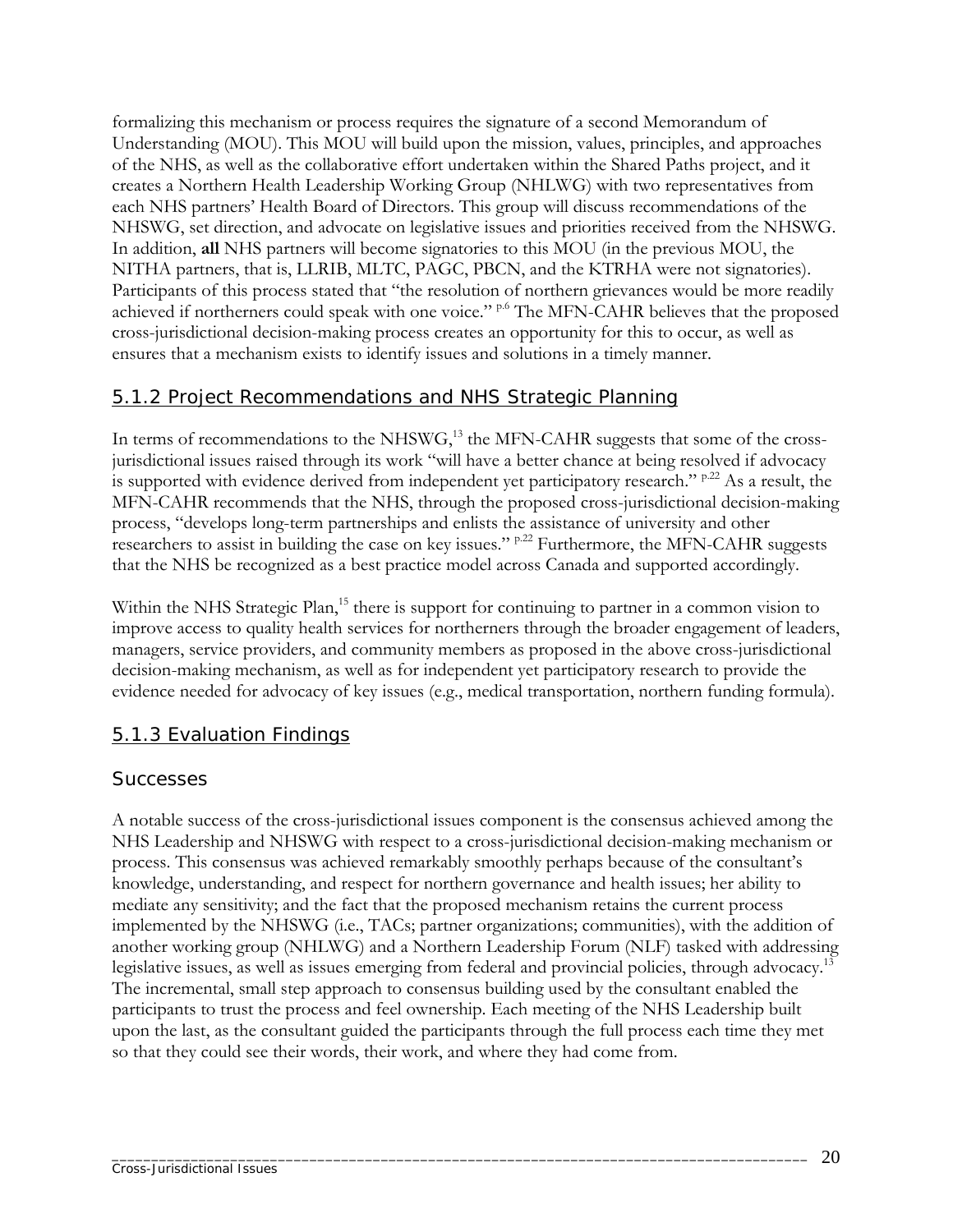Furthermore, this cross-jurisdictional issues component built capacity among the NHS partner organizations by identifying cross-jurisdictional issues and stressors from the practitioner level to the leadership level, and by establishing a mechanism to determine the solutions and seek resolutions, removing barriers to accessing care at the habits and practices level through the TACs, at the "p"olicy level through the NHSWG, and at the "P"olicy, Contribution Agreement, and legislative level through the NHLWG and NLF.<sup>13</sup> In the future, additional organizational capacity can be attained through collaboration with university-based and other researchers on needs-based, evidenced-based research to support advocacy efforts that seek resolution to key jurisdictional issues such as medical transportation.

### *Challenges*

Several challenges are to be noted with respect to this project component, one being, distance planning. The consultants contracted were researchers from the University of Manitoba. While planning and conducting their research from a distance was not insurmountable, it did present the following issues: communication with the project coordinator and TAC coordinators was not as extensive or as regular as it perhaps needed to be in terms of coordination of activities, planning agendas, etc.; access to stakeholders (i.e., NHS Leadership; NHSWG; TAC representatives) for input into the process and feedback on findings or reports was limited; and perhaps, a missed opportunity to build local capacity in contracting a Manitoba organization versus a local organization/individual. The NHSWG preferred to hire Saskatchewan based organizations/individuals, particularly from the north, to staff the project; however, with respect to the cross-jurisdictional issues component there was a lack of interested and qualified organizations/individuals that responded to the request for proposal (only three of the five suggested Saskatchewan based organizations/individuals responded). The MFN-CAHR was chosen because of the extensive knowledge, skills, and experience that would be dedicated to the project.

The relatively short project timeline (March 2005 – May 2006) presented additional challenges in terms of engaging and building consensus among the stakeholders, from TAC representatives to NHS Leadership. Northern development tends to be participatory, which takes time, and all project stakeholders are busy individuals with roles and responsibilities that go beyond the project and the NHS. In addition, the start of the cross-jurisdictional issues component or the work of the MFN-CAHR did not coincide with the start of many of the TACs. As a result, the data gathering process utilized by the MFN-CAHR with the TACs essentially became a second "current state assessment" for those TACs that started in 2004 (e.g., mental health and addictions, chronic disease). This lack in coordination of activities (between the MFN-CAHR and the project coordinator) left some TAC Coordinators and TACs concerned for how this exercise would fit together with the TAC work plan or that of the project (i.e., work plan of the MFN-CAHR).

The MFN-CAHR developed several physical maps<sup>13</sup> (e.g., hospitals; health care facilities; nursing stations and health centres; addiction treatment facilities; special care homes), which were useful in data analysis, particularly the TAC data, and which were well received initially. However, the physical mapping exercise was since met with mixed feelings from the NHSWG and Project Coordinator because their use as visual aids in presentations may raise concerns due to the concentration of facilities in certain areas, as well as the lack of First Nations partner representation on the maps (i.e., there was not full NHS partner representation). These concerns were valid and sensing some discomfort, the MFN-CAHR did not pursue: the use of the maps as a discussion tool; the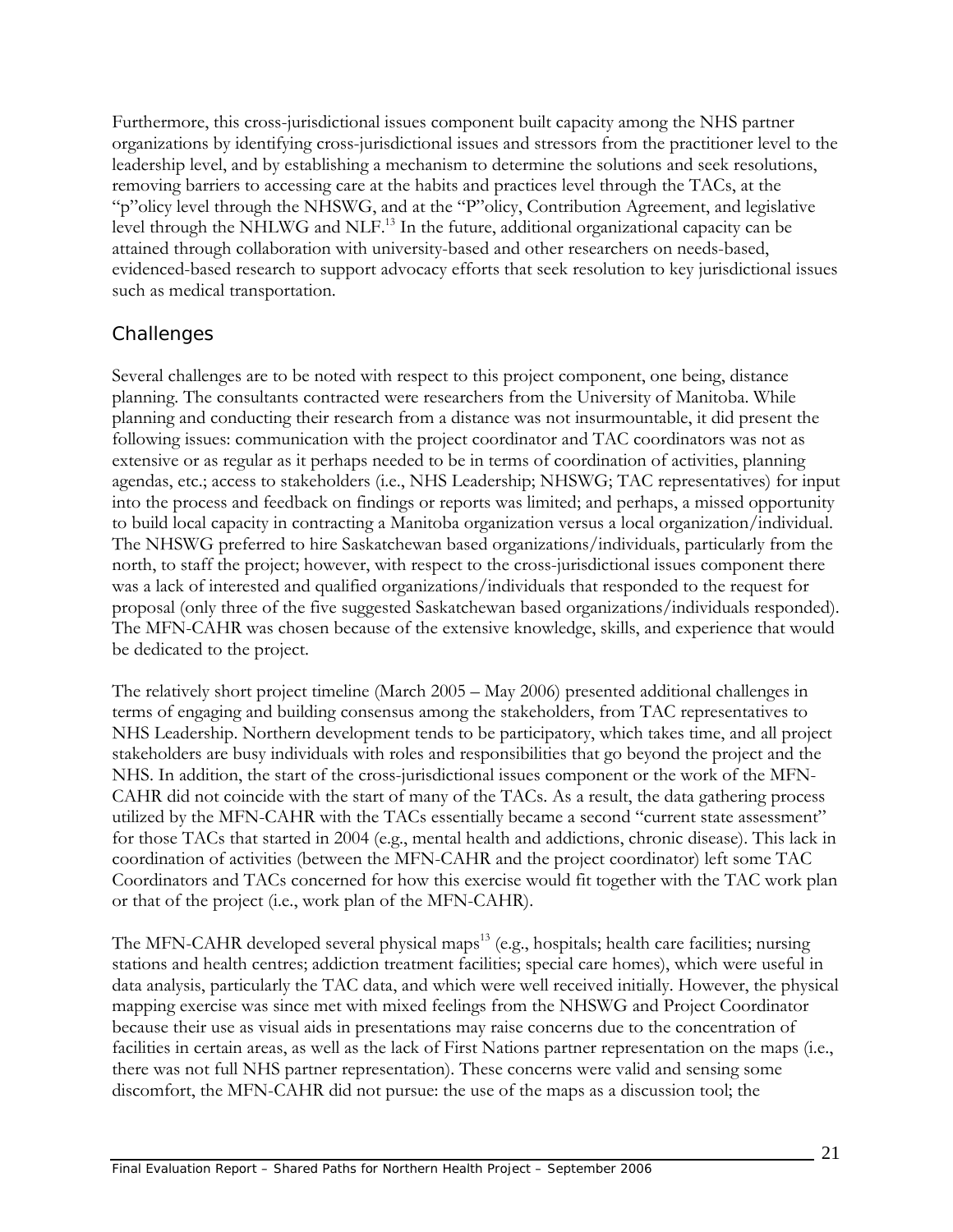information needed to fully represent all NHS partners; or the systematic review of the maps by the NHSWG; and therefore, the maps were not fully integrated into the final report.

Finally, the consultant expressed that the request for proposal and the work plan were quite open; however, this lack of clear direction at the onset did not appear to present a big hurdle for the consultant given that she has worked in Northern Saskatchewan for many years.

According to the consultant, these challenges were adaptable and successfully worked through; however, there remain a number of perceived risks to the establishment of the cross-jurisdictional decision-making mechanism which include:

*that it will lead to a new bureaucracy, paralyzed by a lack of funding; that leaders will see it as a challenge to their leadership; that the autonomy of the partners may be challenged; that reaching consensus may be a long and challenging road; and once consensus is achieved, unyielding bureaucracies will buckle and little tangible benefit will result*.

These concerns were raised and discussed by the leaders at the last NHS Leadership meeting in April 2006. Of the options for a cross-jurisdictional decision-making mechanism presented to them, the leaders opted for a mechanism or model that would address these concerns. Provisions put in place such as, flexibility in the implementation of this mechanism, readjustments over time, and an evaluation of the mechanism's performance after one year will ensure that these concerns are addressed in a suitable manner.

## *Sustainability*

The NHSWG representatives generally thought that there was progress made and success achieved within the cross-jurisdictional issues component. The consultant had the appropriate expertise and skill; there was good discussion about the jurisdictional issues and barriers, as well as some solutions; it provided validation for the process currently in place; the proposed mechanism further engages the NHS leadership in the process (addresses the criticism of some leaders that the NHSWG is setting the direction for the NHS versus the leaders); and it provides a good basis to continue the momentum attained by the NHS and the Shared Paths for Northern Health project. However, this mechanism still requires commitment, time, and small steps to ensure success given the reservations that exist when discussions turn from potential solutions to resolutions, as was the case with the dentist services proposal (see OHTAC page 83).

### 5.1.4 Summary Statement

Perhaps, there should have been more time dedicated to the cross-jurisdictional issues component, as some NHSWG representatives thought that more could have been done in this area. For example, utilizing the expertise of the consultants to prioritize one or two of the identified jurisdictional issues and do some detailed work on the issue(s) that is, determine options or solutions to resolve the issue(s) and take steps toward its resolution. And while this component provided validation to the NHSWG about the process, it did not take the NHSWG to the next level. What is the next step? Perhaps, that is challenging the various governance structures in place, be it local, regional, provincial or federal, to do things differently, be that in decision-making, access to services, communication, funding, and so on.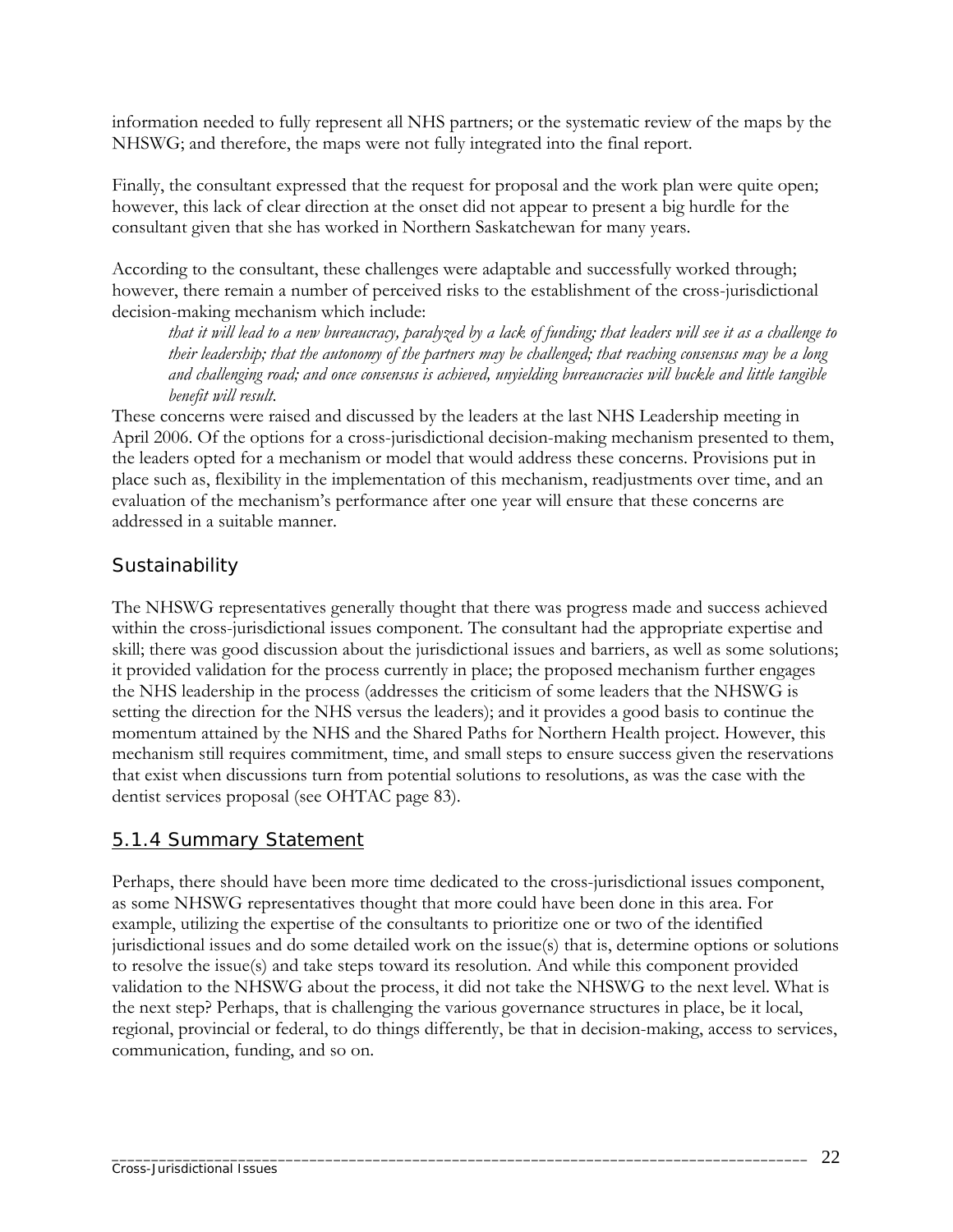The cross-jurisdictional issues component met project objectives and anticipated outcomes. Many jurisdictional issues have been identified and several will need to be defined further as the jurisdictional language is sometimes different depending upon the issue (e.g., issues related to access, issues related to funding formulas). Several strategy options for resolving the jurisdictional stressors have been suggested. There is a need to prioritize the issues already identified, while recognizing the need to re-prioritize as additional jurisdictional issues emerge. Implementation of the proposed cross-jurisdictional decision-making mechanism will require resources such as, a facilitator/ coordinator to initiate the meetings of the NHLWG, to organize meetings, to facilitate prioritizing of the issues, handle communications, as well as financial resources to cover the costs of meeting (i.e., conference call or face-to-face), communications, etc. The proposed mechanism was not tested within the project, although jurisdictional issues had been identified and could have been used as working examples within the TACs or at NHSWG or NHS Leadership meetings.

#### 5.1.5 Evaluation Recommendations

It is recommended that the second MOU that formalizes the proposed cross-jurisdictional decisionmaking mechanism is ratified and signed as soon as possible so that jurisdictional issues which impede access to care or create inefficient care for residents of northern Saskatchewan can be resolved. Once the MOU is signed, resources should be devoted to the implementation of this mechanism (e.g., establish terms of reference; review and prioritize identified issues; determine research opportunities). Each level (i.e., TACs, NHSWG, NHLWG, NLF) within this mechanism should prioritize at least one jurisdictional issue, identify realistic strategies to resolve the issue(s), and advocate for changes to habits and practices, organizational policies, governmental policies, Contribution Agreements, and/or legislation to resolve the particular issue(s). As suggested by the consultants, evaluation of the mechanism's performance should occur after one year.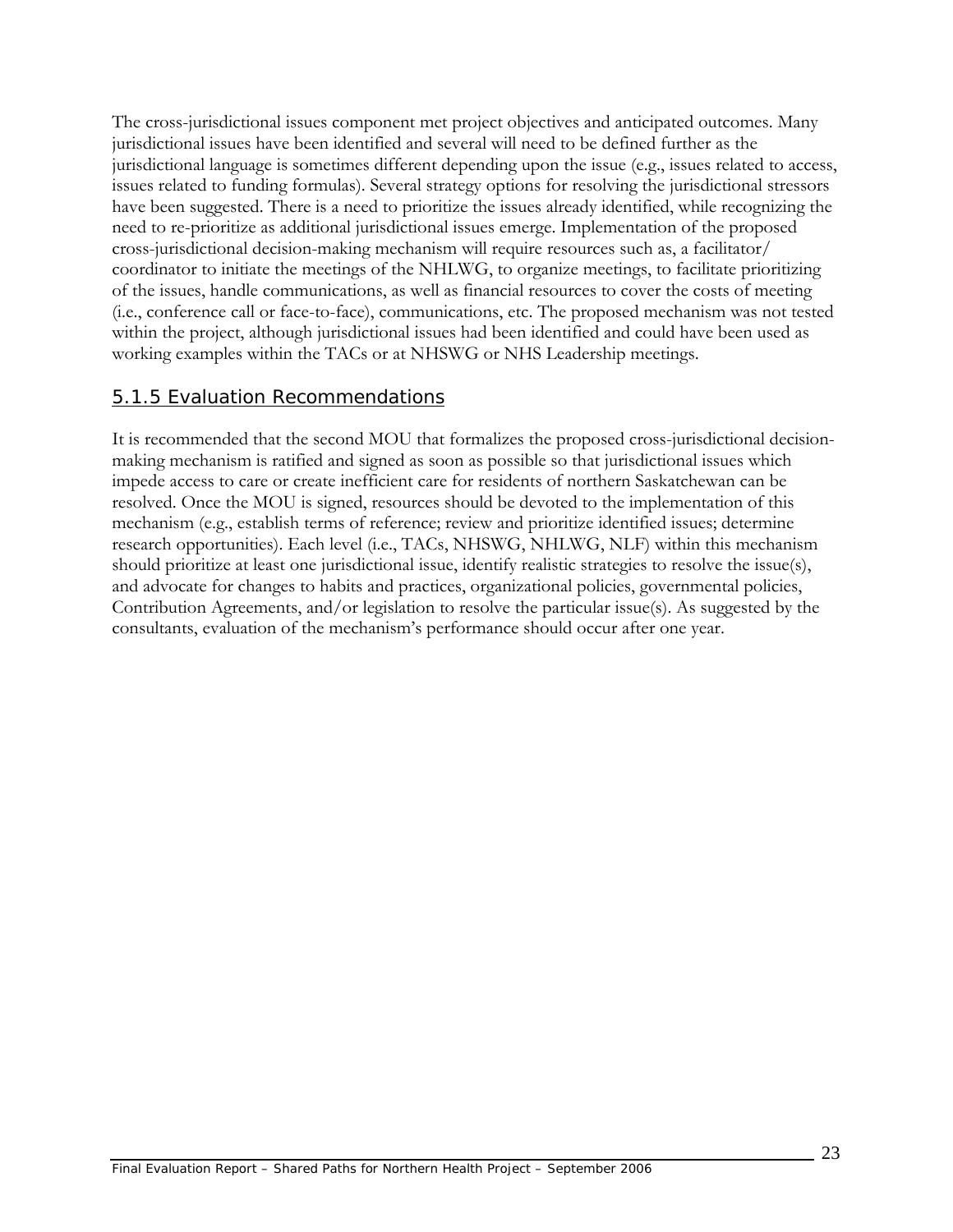# **5.2 Community Development**

The following table (Table 3 – Community Development Component Objectives and Anticipated Outcomes) reflects the changes and additions to the project objectives and anticipated outcomes from the project proposal to the implementation of this project component.

| <b>According to Proposal (October 2003)</b>                                                                                    |                                                                                                                                                                                                                                                                                                                                                                                                                                                                                               |  |
|--------------------------------------------------------------------------------------------------------------------------------|-----------------------------------------------------------------------------------------------------------------------------------------------------------------------------------------------------------------------------------------------------------------------------------------------------------------------------------------------------------------------------------------------------------------------------------------------------------------------------------------------|--|
| Objective                                                                                                                      | Empower individuals, families, and communities to take more<br>appropriate responsibility for their own health issues. <sup>p.21</sup>                                                                                                                                                                                                                                                                                                                                                        |  |
| Short-term Outcome                                                                                                             | Community consultation mechanisms in northern communities<br>$\bullet$<br>(as agreed to and defined by the communities) p. 27 which may<br>result in the formation of a community involvement process or<br>structure in communities across northern Saskatchewan to assist<br>in defining core services, assess the existing access to services, and<br>the quality of services; and begin wholistic community initiatives<br>in priority health issues (as defined by the community). p. 35 |  |
| Long-term Outcomes                                                                                                             | Health teams that support families and communities will be in<br>$\bullet$<br>place; p. 20 and<br>The health delivery system will be able to include non-health<br>professionals, community leadership, and family representatives<br>on health teams as appropriate. p. 20                                                                                                                                                                                                                   |  |
| These outcomes are also facilitated through the work of the four PHC TACs.<br><b>According to NHSWG Review (December 2004)</b> |                                                                                                                                                                                                                                                                                                                                                                                                                                                                                               |  |
| Objective                                                                                                                      | To re-power individuals, family, leaders, and their community to                                                                                                                                                                                                                                                                                                                                                                                                                              |  |
|                                                                                                                                | recognize their responsibility for health and health service<br>delivery.                                                                                                                                                                                                                                                                                                                                                                                                                     |  |
| health service delivery.                                                                                                       | The refinement of this objective recognizes the health management capacity that currently exists in<br>the north and the importance of building upon that capacity; to "re-power" rather than "empower,"<br>and to "recognize" rather than "take" responsibility for more than health issues but specifically                                                                                                                                                                                 |  |
| <b>According to Consultants (October 2005)</b>                                                                                 | 12                                                                                                                                                                                                                                                                                                                                                                                                                                                                                            |  |
| Objective                                                                                                                      | To develop an approach to health care that will assist individuals,<br>families, and communities in northern Saskatchewan to become<br>more self-reliant in their own wholistic health.                                                                                                                                                                                                                                                                                                       |  |
| Short-term Outcomes                                                                                                            | Acceptance of CD principles/process as outlined by the NHSWG<br>$\bullet$<br>and NHS boards/councils; and<br>Develop funding proposals for implementation.<br>$\bullet$                                                                                                                                                                                                                                                                                                                       |  |
| Long-term Outcomes                                                                                                             | Provide health service delivery staff with adequate orientation and<br>$\bullet$<br>training to implement CD principles/ process;<br>Revise job descriptions to include CD responsibilities and all<br>$\bullet$<br>performance reviews to include elements of CD activities;<br>Develop strategies for working with northern families for every<br>٠<br>relevant occupation in health; and<br>Health budgets to include continuing funding for CD activities by<br>staff and community.      |  |

**Table 3 – Community Development Component Objectives and Anticipated Outcomes**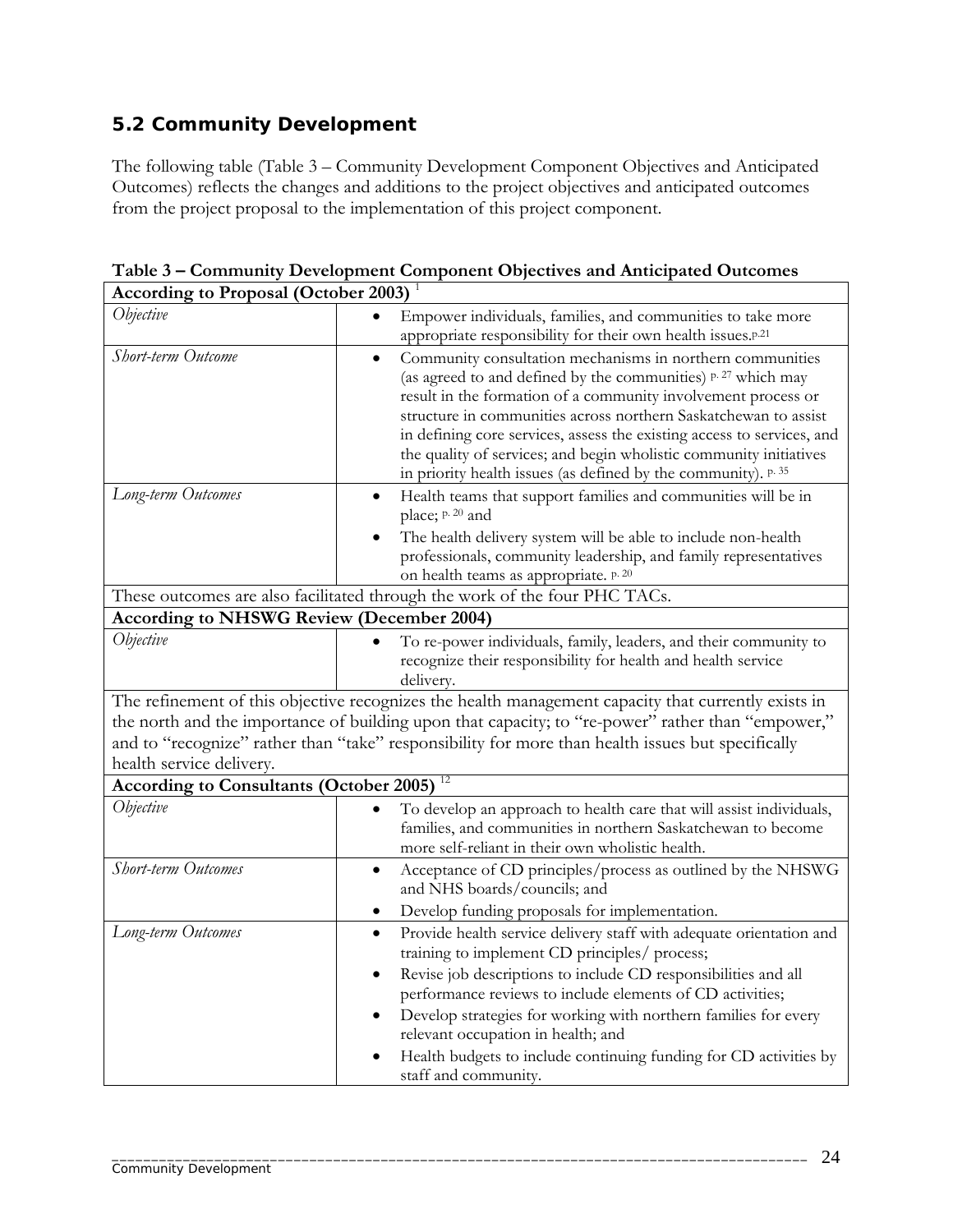## 5.2.1 Activities, Outputs, and Outcomes

In May 2005, the NHSWG contracted the Associated Counselling Network (ACN) to provide consultant expertise in the area of community development. Their work focused on the development of an approach to health care that would assist individuals, families, and communities in northern Saskatchewan to become more self-reliant in their own wholistic health.<sup>7</sup> The specific objectives according to the work plan<sup>7</sup> submitted to the NHSWG included:

- To complete and report on a current state assessment of community development initiatives and programs which are currently functional within the partners of the NHSWG and other northern Saskatchewan organizations and communities;
- To undertake a literature search of current community development models, principles, and standards applicable to communities in northern Saskatchewan;
- To design an evaluation tool to be used in assessing the state of community development initiatives and "best practice" options, and to report on the status of each community development initiative using that tool;
- To develop recommendations of best practices from the current state assessment and literature search;
- To design a model(s) of community development which incorporates best practices and meets the individual, family, community, and organizational needs, as well as the collective needs of the NHS; and
- To propose an implementation process for the resulting community development model(s).

The work of the ACN consisted of four phases: 1) literature review; 2) data gathering; 3) model development; and 4) development of an implementation process to accompany the model(s).<sup>7</sup> In the data gathering phase, which consisted of NHS partner/community consultations through interviews and focus groups with community residents, as well as project stakeholders, the ACN suggested that a change in focus was needed. The original focus was on community development initiatives, i.e., programs or projects, and what was discovered through the consultations was that community development, according to northern residents, was about developmental relationships. As one of the consultants stated, "It wasn't a project or organization that was needed. It was a relationship pattern … [that] needed to be different." This change in focus required the consultants to go back to the literature with a focus on literature relevant to developmental psychology, educational psychology versus literature on community development and community participation in health. The ACN first presented the change in focus to the NHSWG in a progress report in December 2005. In January 2006, the consultants met with the NHSWG, presented the findings to date, and received approval to develop a model/strategy based on the change in focus.

As a result of the change in focus, the consultants did not complete several of the above work plan objectives as had been anticipated. For example, the final report<sup>16</sup> did not include a comprehensive current state assessment or inventory of community development initiatives within the NHS partners or other northern Saskatchewan organizations and communities, although the consultants did provide some examples. Because the focus was then on developmental relationships rather than community development programs or projects, the consultants did not develop an evaluation tool to assess community development initiatives within northern Saskatchewan. Furthermore, the consultants struggled with what an evaluation tool to assess developmental relationships would look like. They suggested that perhaps, the final report was an evaluation framework (tool) to assess the state of community development in northern Saskatchewan, which included a definition and process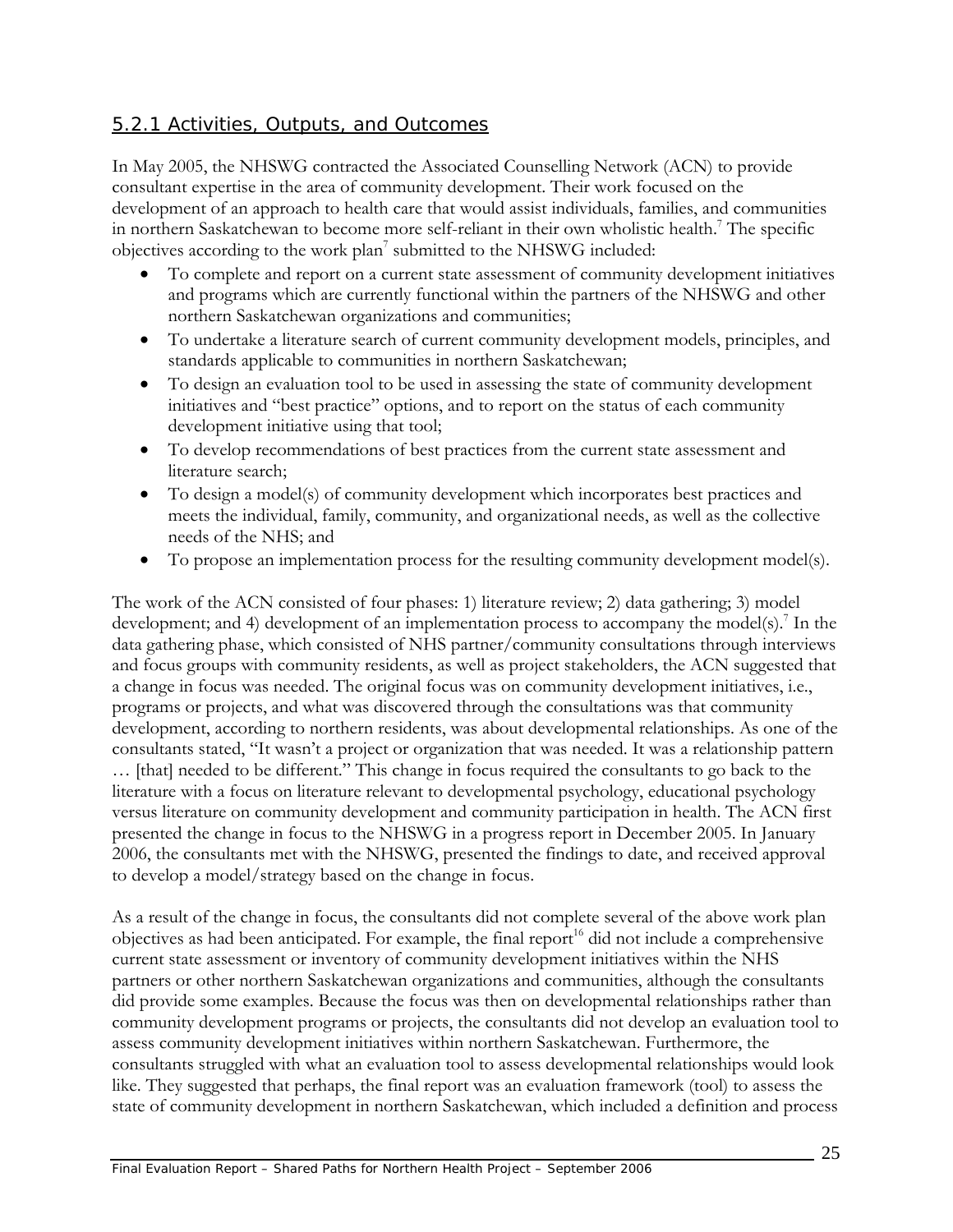for identifying what relationships are developmental. Finally, the consultants also grappled with developing recommendations with respect to best practices in community development. For the consultants, the change in focus from programs/projects to developmental relationships changed what best practice might look like. Unfortunately, they did not elaborate further.

Rather than develop a model(s) for community development initiatives (i.e., programs or projects), the consultants, in the final report<sup>16</sup> submitted to the NHSWG in March 2006, presented various types of models in an attempt to describe what makes a relationship developmental. By integrating principles and "best practices" from these models, the consultants proposed a strategy that they felt would assist individuals, families, and communities in northern Saskatchewan to become more selfreliant in their own wholistic health. The strategy, founded in traditional knowledge and rooted in traditional processes, was to create a culture of developmental relationships in northern Saskatchewan.16

The consultants did not have a definitive answer with respect to: what does one do about creating a culture of developmental relationships? However, they suggested that implementation of the strategy had two major components: a personal development component and an institutional development component. The consultants focused the strategy on people who worked in the health care system to begin a change in the culture of the health system in northern Saskatchewan. Briefly, the personal development component<sup>16</sup> involved changes in beliefs and behaviours, that is, the recognition that the responsibility for community development (i.e., developmental relationships) lies with everyone. This component requires a period of intense activity involving workshops, a workbook (which was not developed by the consultants), and supporting activities (e.g., educational activity, community service, family activity, spiritual activity). The institutional development component<sup>16</sup> was described as an effort to adjust the institutional framework of health services so that developmental relationships are encouraged and supported. This component would involve an intense level of participation and cooperation by all levels of management including boards, senior managers, and program managers, and implementation of this component is expected to be complex and lengthy. "Health regions which desire a culture of developmental relationships will need to, over time, review and modify as necessary, their policies, organizational structures, programs, procedures, and reward systems to ensure that developmental relationships are supported and rewarded."<sup>16, p.73</sup> According to the consultants, this strategy is accessible by an individual, as well as by a whole health region, and it is up to each jurisdiction to determine how to implement it.

In addition, the consultants engaged the Community Liaison Officers (CLOs; described on page 36), as well as the community in their work. The ACN interviewed the CLOs with respect to their perceptions of community development, and the CLOs helped organize the community consultations, as well as reviewed and critiqued the findings and the proposed strategy and implementation process. The consultants engaged the community through consultations (e.g., focus groups) and reported participation from a high number of community residents. These residents varied in age and characteristics, such as those who were supporters of community development; those who were critics; those who were community leaders; as well as those who were not and so on.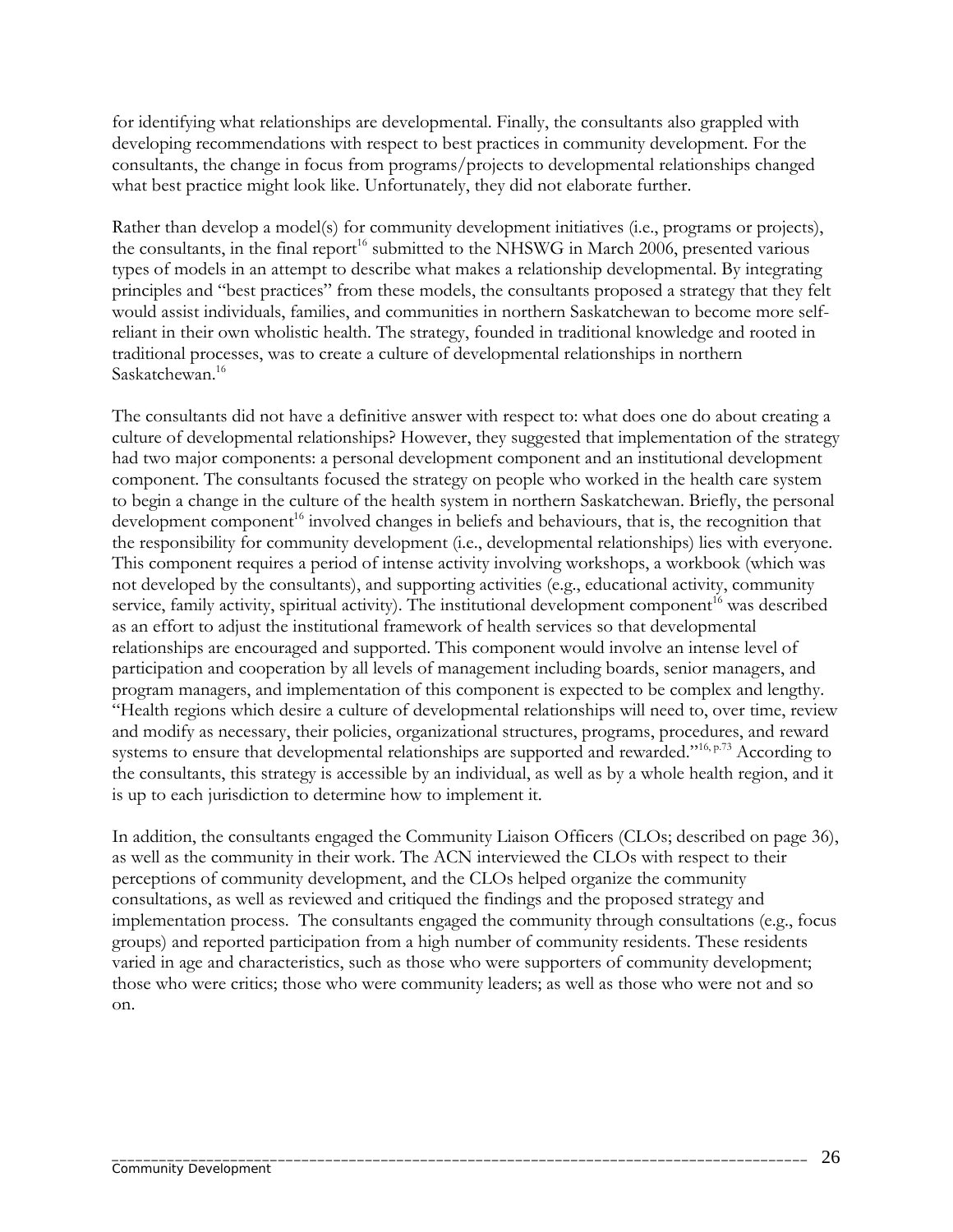## 5.2.2 Project Recommendations and NHS Strategic Planning

In terms of recommendations to the NHSWG, the ACN suggests that a cultural change is required to assist individuals, families, and communities to become more self-reliant in their own wholistic health, whereby health care providers need to see their role as a support to individuals, families, and communities, and that they have a developmental function to nurture the capacity of individuals and families to meet their own wholistic health needs.<sup>16</sup>

*The cultural change required is for health service providers to recognize that families and individuals have major responsibilities for their own health and act in a way that fosters growth in family and individual capacity to accept and act on that responsibility. As families and individuals grow in their capacity to accept and act on their responsibility for their own health, then health care providers will need to give up some of their decision and action power to these growing families and individuals.*16, p.91

Within the NHS Strategic Plan,<sup>15</sup> there is no mention of supporting the implementation of the community development strategy and implementation process proposed by the ACN; however, community development is mentioned as one of the NHS priorities.

#### 5.2.3 Evaluation Findings

#### *Successes*

According to the consultants, the change in focus from community development initiatives (i.e., programs and projects) to community development as a culture of developmental relationships was a success, in other words, "a fruitful way to go." The consultants noted that this change in focus did not come from the professionals or the literature but from the people in the communities, which was further validated through a presentation and discussion with the NHS Leadership (also community residents) in January 2006. A further success identified by the consultants was the personal growth experienced through working on the project.

*We've learned lots and we've changed quite a bit in terms of ourselves … we've challenged our own thinking*  in a number of areas because we thought we were doing some things pretty well but you start looking at it *from a different point of view and maybe there is a whole other area out there that we can explore to do things much better. So, whether it changes anybody else or not, it's changed us and will continue to change us.* 

### *Challenges*

While the consultants mentioned the change in focus as a success, they also noted this change as a challenge. Often community development is thought of in terms of projects or programs; however, the findings of the consultants discovered that, according to northern residents of Saskatchewan, community development is about developmental relationships. The consultants noted that this change in focus requires a shift in the way that individuals view community development. The consultants felt that the idea needed to be properly presented and then assimilated by individuals otherwise it would be rejected.

This leads to the second challenge or concern identified by the consultants. The concern was that the consultants did not receive the length of time needed with the NHSWG to discuss the findings,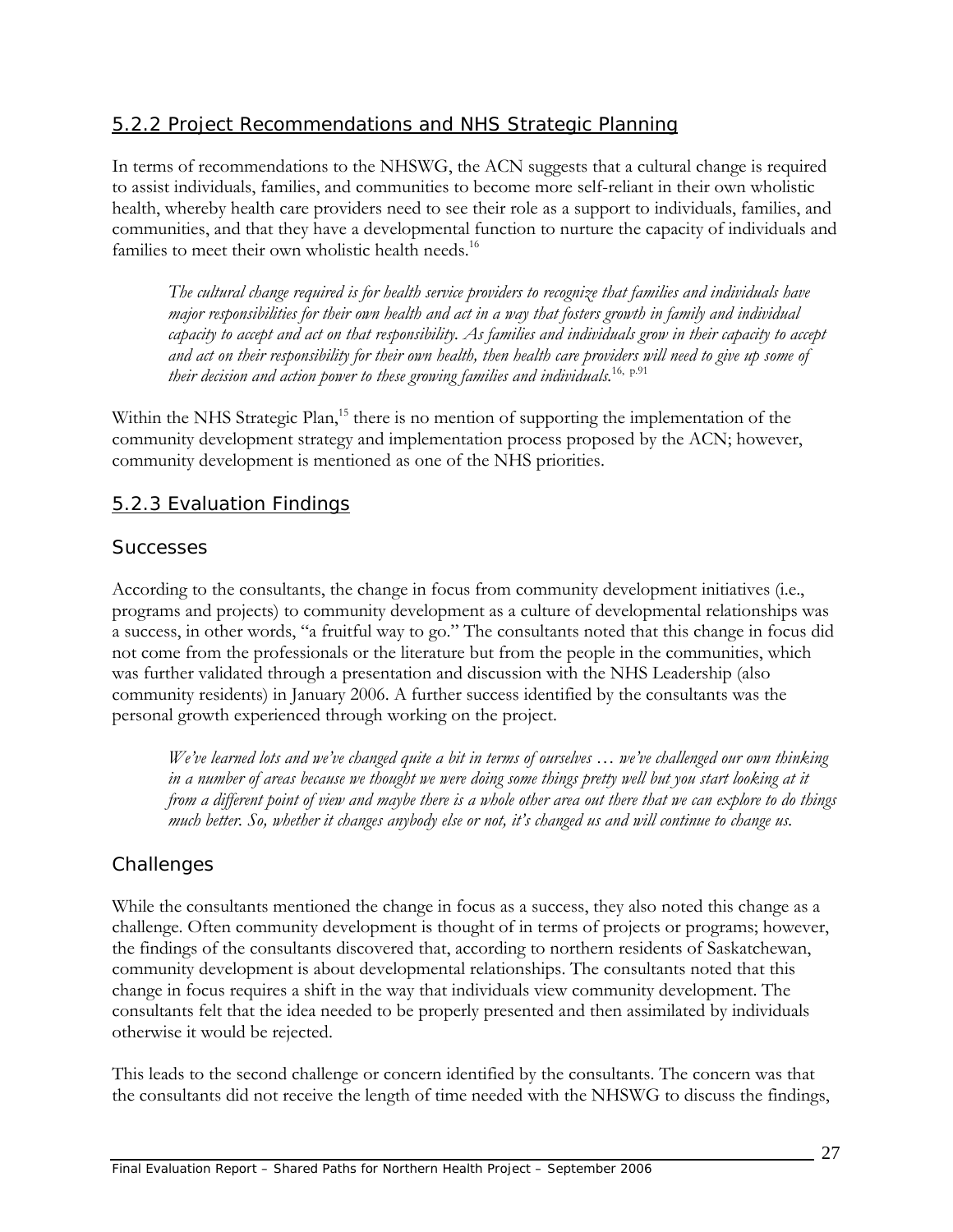the strategy, and the implications for the NHSWG representatives so that all would understand what the consultants were proposing. The consultants had suggested a one-day workshop with the NHSWG; however, due to busy schedules the NHSWG only allowed one hour for presentation. Without this understanding, the consultants felt that there would be no implementation of the strategy within the regions' strategic plans, operational plans, and budget projections, nor would there be a developmental relationship between the NHSWG and themselves.

*What we've done takes a lot of work to assimilate, and I don't think that the members of the NHSWG are prepared - and that could be for a number of reasons - are prepared to do the work in order to really understand and assimilate what we have done. And that's probably our biggest challenge and our biggest concern.* 

In addition, the consultants recognized that the proposed implementation process would not be easily implemented, particularly within a whole health region; however, if one individual wanted to do something the strategy was available to them. The idea is to start and progress. While the consultants directed the implementation process towards the health care system and those who work within the system, they claimed that a parallel process could occur within the community directing the strategy towards the family and those individuals that are interested in making change. This parallel process was not presented within the final report due to short timelines.

A third challenge identified by the consultants, and similarly expressed by the MFN-CAHR, related to distance planning. The ACN experienced some difficulty in organizing the interviews and focus groups from their Regina office.

*You can't sit on the telephone, sit down here and organize all your interviews. It just doesn't work that way. You can do enough to justify a trip and then you go up and you really organize as you wander around the community. And you just find people and sit down and visit and do interviews … in terms of organizing focus groups, it's even been that kind of experience too. It's difficult to organize it ahead of time, and sometimes you can't organize it anyway, even when you get there.* 

The consultants also mentioned travel time as a challenge; however, it was not completely unexpected given that their office is located in Regina, and travel is the norm when working in the north.

Furthermore, the consultants regret that there was no opportunity to feedback the findings to the communities and individuals who participated in the interviews and focus groups. The consultants felt that their relationship with the participants was not a developmental relationship because they were not able to share what was done with the information given to them by the participants. In addition, feedback of findings to the participants ensures that researchers, outsiders or whoever is asking the questions has not misinterpreted the findings.

## *Capacity Building*

Based on data collected within the evaluation, the evaluation coordinator believes that there may have been a missed opportunity with respect to capacity building within the community development component of the Shared Paths for Northern Health project. For instance, the NHSWG contracted the ACN to conduct a research study; however, avenues to address any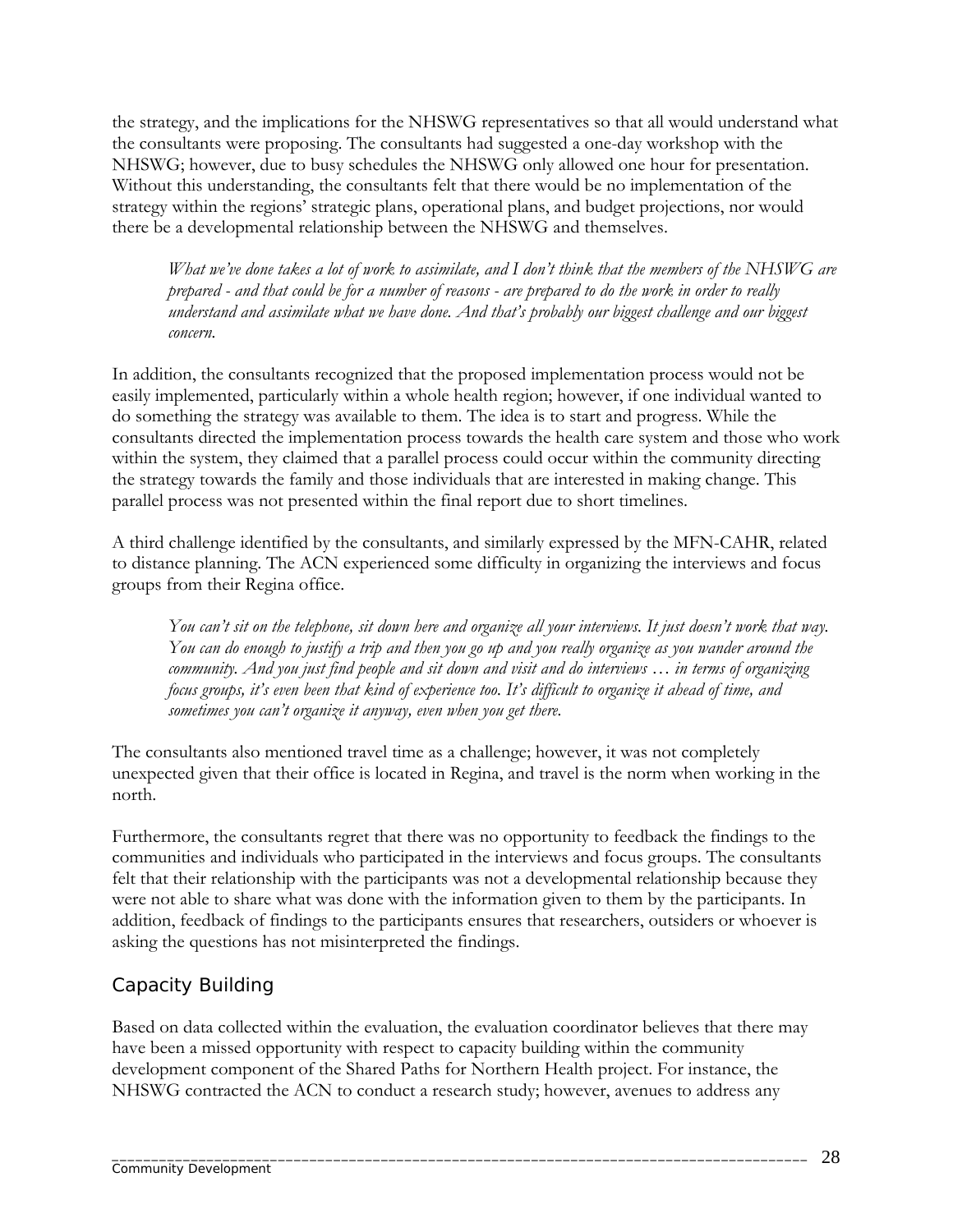community development initiatives specific to TAC work plans or NHS partners/communities were not suggested nor provided by either the project stakeholders (i.e., NHSWG, TACs) or the ACN. This represents a potential loss in terms of capacity building, as there was no opportunity to gain from the consultants' expertise in terms of information sharing/ knowledge translation or support for existing or potential community development initiatives within the project or the partners. Of note, following the focus groups with the PHC TACs conducted by the ACN, the TAC Coordinators noted that this exercise should have been part of the TACs' orientation to the project rather than one year later, as it would have provided the context within which to do their work, as well as acted as a team building exercise. Community development is one avenue through which the NHS can support community transition to improve the health status of residents of northern Saskatchewan, for example, assist individuals to recognize their responsibility for health and become more self-reliant in their own wholistic health. It is assumed that the potential for capacity building that exists within the community development component will be borne through the implementation of the strategy proposed by the ACN; and it remains to be seen which organizations will implement the strategy.

## *NHSWG Representative Thoughts*

Community development means different things to different individuals. Among the NHSWG representatives, there was general dissatisfaction with respect to the community development component of the project. Many had hoped for more direction than philosophical discussion; and felt that little new information was presented in the final report.

*I was looking for something that would pull together ideas from throughout northern Saskatchewan and say, 'these are things that work, and the group might want to consider this, and that, and these partners' … a little more direction out of it rather than a philosophical discussion.* 

*I would have liked some recommendations, or some assessment and recommendations, with respect to processes for accomplishing what the consultants identified as principles and generic practice. So, how do we do this in the north, so as to actively make the connections with community-based [individuals] and their staff, and promote the relevant activities in communities?* 

Other NHSWG representatives felt that there was value to this project component.

*The study by ACN is still valuable because it depicted what the community membership understands to be community development needs, community development make-up, what constitutes community development. Community development is based on social relationships or interactions. For me, community development is core, the integrity of cultural foundation; without it vulnerability exists.* 

While for some project stakeholders expectations were not met, and there was not a tight fit between the outcomes of the consultants' work and what was requested in the request for proposal of the NHSWG, the consultants felt they had kept to the core of what was asked of them, and what they thought that they would do, that is, to develop a model(s) for community development that would fit the north, as well as the needs of the NHS.

*What we've done is put a significant piece in place for [the] Northern Health Strategy. We suggested a significant element of [a northern approach to health issues], probably not anywhere near everything, but it's a*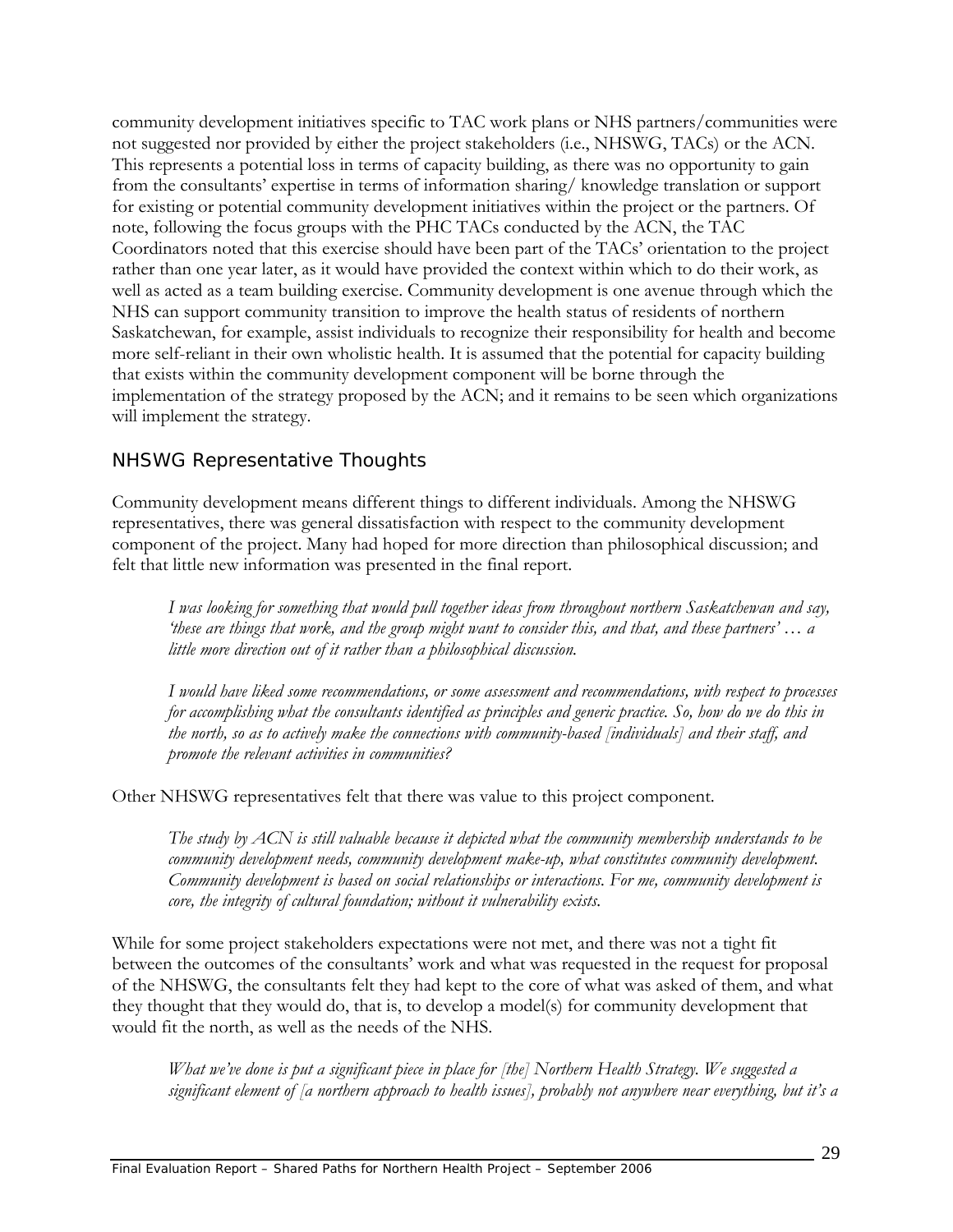*significant element. And as we've thought about what we proposed, we think that this is a major opportunity for [the] Northern Health Strategy Working Group to have a significant impact on the direction of health in the north.* 

The evaluation findings would suggest the importance of: clearly laying out the expectations of the work to be completed; establishing criteria to assist in identifying consultant(s) with the ability to meet expectations; identifying clear deliverables of the work; providing clear direction at strategic points; establishing good dialogue and reporting processes in order to appropriately manage the work and achieve the desired results.

## 5.2.4 Summary Statement

In the view of the evaluation coordinator, the community development component met some of the project objectives and anticipated outcomes. For instance, the consultants provided a general assessment of community development in the north (primarily, focused on developmental relationships; minimally focused on initiatives); conducted a review of the literature with respect to community development and developmental relationships; and developed a community development strategy and implementation process for the north that, according to the findings of their research, would assist individuals, families, and communities to become more self-reliant in their own wholistic health.

Community development is an approach valued and respected by the NHS, evidenced by its inclusion in the Shared Paths for Northern Health project (and the designated number two in terms of priority for project components). Perhaps, there should have been more time dedicated to the community development component given its importance to the NHS and that the expectations of some project stakeholders were not met. For example, this project component was the last to get officially underway, which was in June 2005 (contract signed with the consultants) a full year after project commencement. In addition, there should have been more attention directed at clearly identifying the expectations of this project component; ensuring that work was progressing on schedule (particularly important when working in short timelines); and that work was progressing towards the desired outcomes or deliverables (e.g., current state assessments, recommendations, strategies). In this instance, when stakeholder concerns were identified, it was near completion of the consultants' work and the end of the Shared Paths project, leaving little time for changes or improvements.

### 5.2.5 Evaluation Recommendations

It is recommended that those NHS partners that wish to implement the community development strategy proposed by the ACN do so, and that these partners share the experiences, outcomes, and lessons learned from doing so with all NHS partners. It is also recommended that those NHS partners that do not wish to implement the proposed strategy continue to address the issue of community development, both within each organization and collectively, by:

- ensuring that it is a component of the NHS Strategic Plan and/or next NHS initiative; and
- contracting an organization/individual with expertise to work with those individuals in each NHS partner with community development responsibilities (with respect to health) to identify the internal strengths of each organization or communities within the region,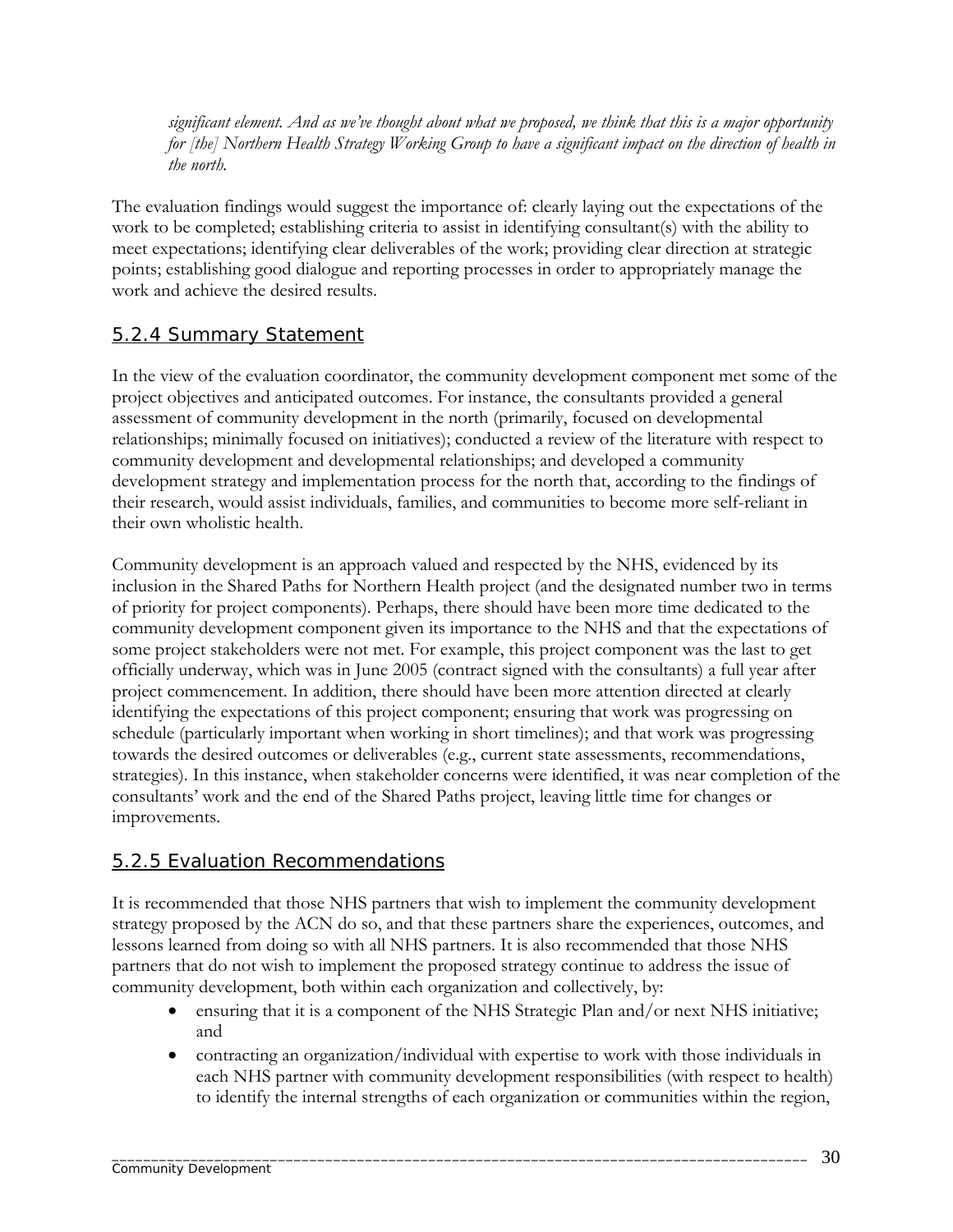and build upon these principles or best practices to provide additional direction for community development in the north.

It is also recommended that when working with consultants (or project staff) that the NHSWG: clearly identify the expectations of the work to be completed; establish criteria to assist in the identification of consultants to complete the work; clearly identify the deliverables of the work; provide clear direction in a timely manner; and establish good dialogue and reporting processes in order to appropriately manage the work (of course, with the support of the project coordinator) and to achieve the desired results.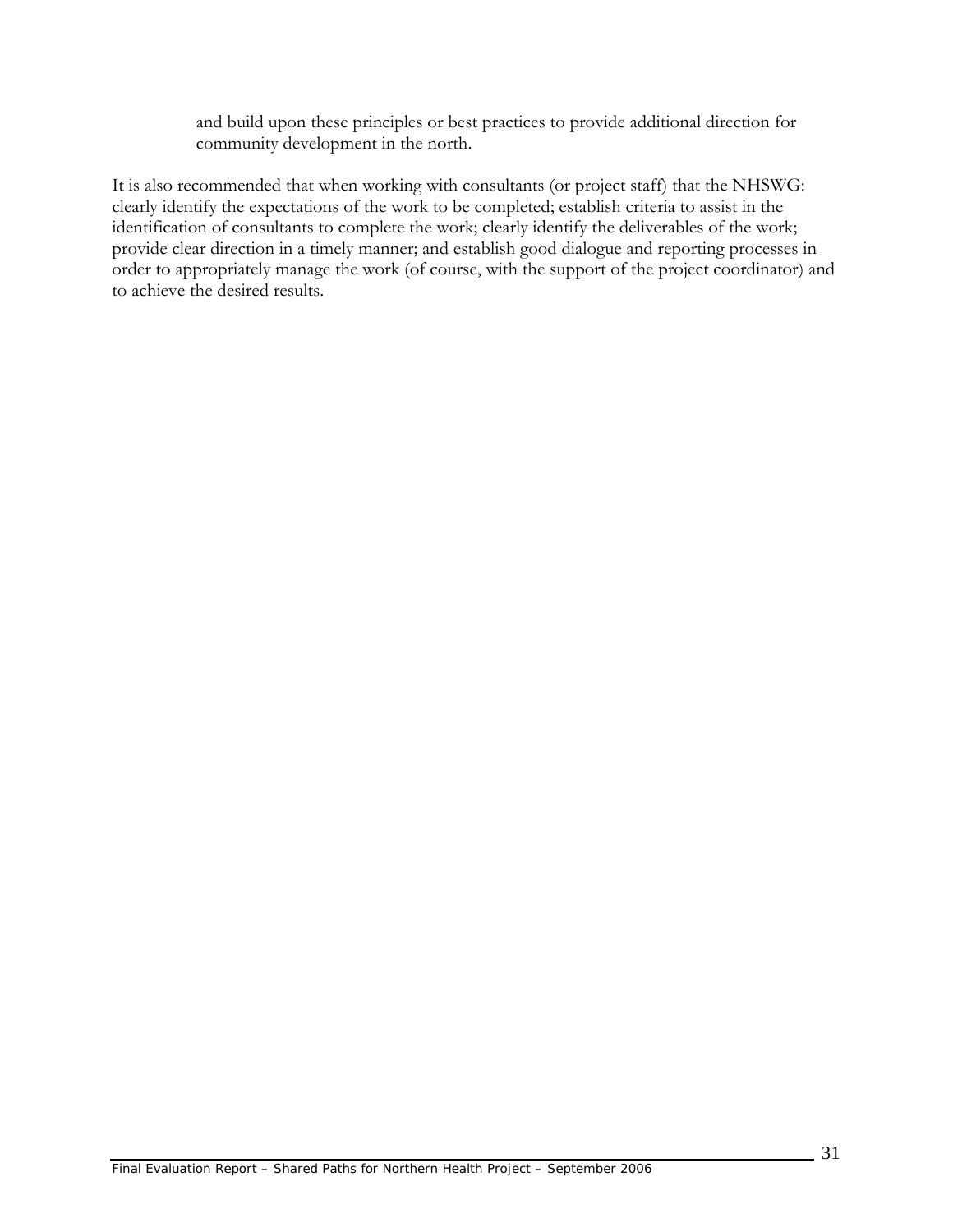# **5.3 Communications**

The following table (Table 4 – Communications Component Objectives and Anticipated Outcomes) reflects the changes and additions to the project objectives and anticipated outcomes from the project proposal to the implementation of this project component.

| <b>According to Proposal (October 2003)</b>      |                                                                                                                                                                                                                                                                                                                                                                                                                                                                                                                                                                                                                                                                                                                                        |  |  |  |
|--------------------------------------------------|----------------------------------------------------------------------------------------------------------------------------------------------------------------------------------------------------------------------------------------------------------------------------------------------------------------------------------------------------------------------------------------------------------------------------------------------------------------------------------------------------------------------------------------------------------------------------------------------------------------------------------------------------------------------------------------------------------------------------------------|--|--|--|
| <i><b>Objectives</b></i>                         | Facilitate the flow of information to and from all partners<br>that impact the wholistic health of residents of northern<br>Saskatchewan, including:<br>NHSWG Partners, NHS Boards and Councils;<br>O<br>Cooperating non-health agencies such as education,<br>O<br>justice, social services;<br>Community and municipal leaders across northern<br>$\circ$<br>Saskatchewan;<br>Saskatchewan universities, colleges, and technical<br>O<br>institutes that train and support health professionals;<br>Provincial health department officials and ministers;<br>O<br>Federal health department officials and ministers;<br>O<br>General public of northern Saskatchewan; and P.42<br>$\circ$<br>Improve accountability. <sup>p.26</sup> |  |  |  |
| Short-term Outcome                               | To keep all of the communities informed about initiatives<br>$\bullet$<br>and progress and aid their understanding of the intent of the<br>initiative. <sup>p.36</sup>                                                                                                                                                                                                                                                                                                                                                                                                                                                                                                                                                                 |  |  |  |
| Long-term Outcomes                               | None stated<br>$\bullet$                                                                                                                                                                                                                                                                                                                                                                                                                                                                                                                                                                                                                                                                                                               |  |  |  |
| <b>According to NHSWG Review (December 2004)</b> |                                                                                                                                                                                                                                                                                                                                                                                                                                                                                                                                                                                                                                                                                                                                        |  |  |  |
| Objective                                        | To identify and implement communications requirements of<br>the project and to monitor the effectiveness of<br>communication from the perspective of all stakeholders.                                                                                                                                                                                                                                                                                                                                                                                                                                                                                                                                                                 |  |  |  |
| <b>According to Coordinator (April 2005)</b>     |                                                                                                                                                                                                                                                                                                                                                                                                                                                                                                                                                                                                                                                                                                                                        |  |  |  |
| Objective                                        | To create understanding of and support for the Shared<br>$\bullet$<br>Paths for Northern Health project, as well as to facilitate<br>internal communications between project groups.                                                                                                                                                                                                                                                                                                                                                                                                                                                                                                                                                   |  |  |  |
| Short-term Outcomes                              | To participate in health promotion and education in<br>$\bullet$<br>northern Saskatchewan; and<br>To support communications needs of the TACs.                                                                                                                                                                                                                                                                                                                                                                                                                                                                                                                                                                                         |  |  |  |
| Long-term Outcome                                | To relay information about the NHS, Shared Paths for<br>$\bullet$<br>Northern Health and its progress to stakeholders and the<br>general public of Saskatchewan.                                                                                                                                                                                                                                                                                                                                                                                                                                                                                                                                                                       |  |  |  |

\_\_\_\_\_\_\_\_\_\_\_\_\_\_\_\_\_\_\_\_\_\_\_\_\_\_\_\_\_\_\_\_\_\_\_\_\_\_\_\_\_\_\_\_\_\_\_\_\_\_\_\_\_\_\_\_\_\_\_\_\_\_\_\_\_\_\_\_\_\_\_\_\_\_\_\_\_\_\_\_\_\_\_\_\_\_\_\_

**Table 4 – Communications Component Objectives and Anticipated Outcomes** 

7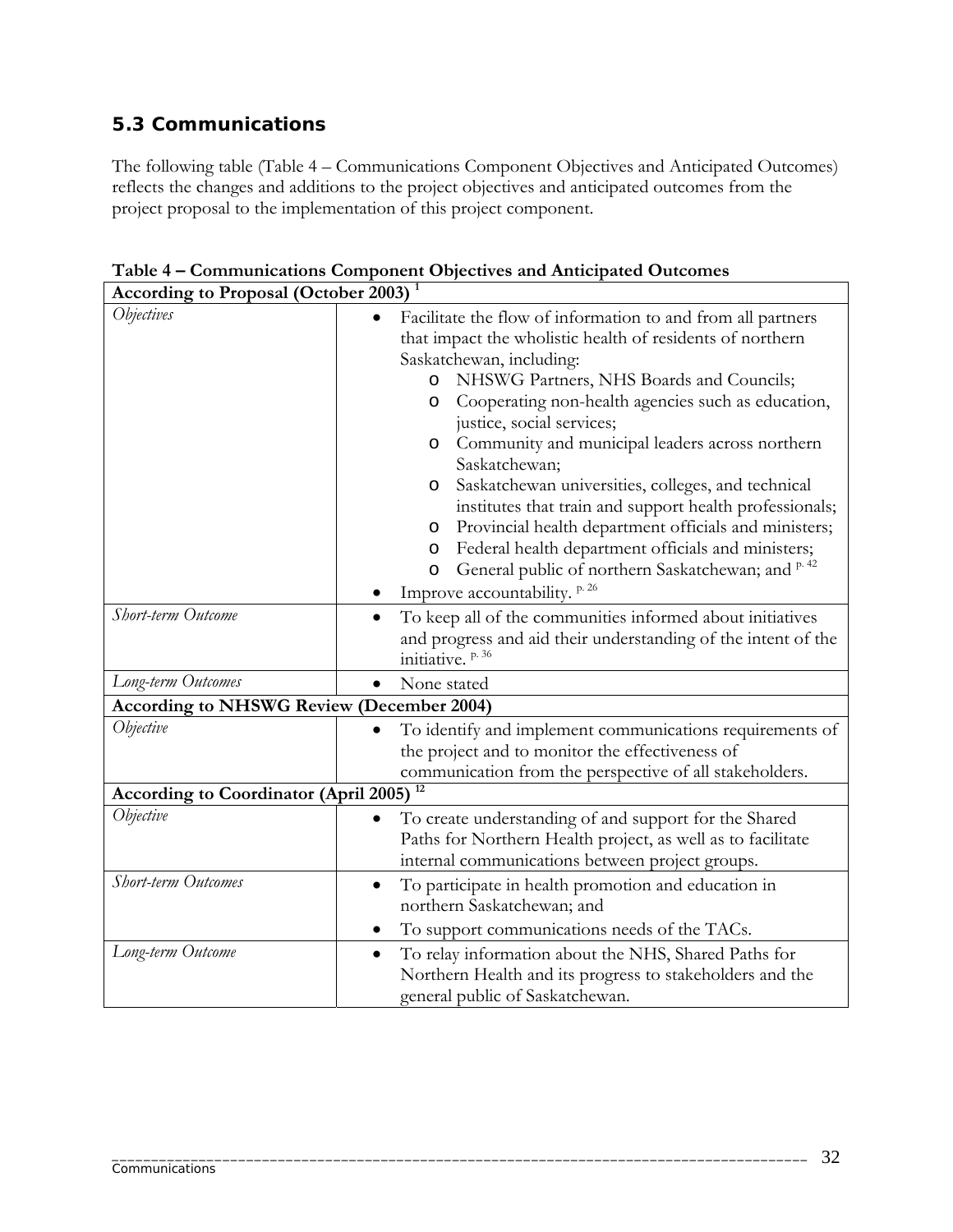There were two Communications Coordinators employed over the course of the Shared Paths for Northern Health project. The first coordinator worked with the project from July 2004 to September 2005. Upon resignation, a second coordinator was hired and worked with the project from November 2005 to August 2006. The discussion of the communications component does not make distinctions between the two coordinators in terms of activities, outputs, successes, etc., other than with respect to the communications strategy, which was developed by the first coordinator and adhered to by the second coordinator.

### 5.3.1 Activities, Outputs, and Outcomes

### *Communications Strategy and Work Plan*

A communications strategy and work plan was developed for the communications component at the start of the project. The communications strategy<sup>17</sup> consisted of three stages. The first stage focused on the NHS partners, with the intent to reach the staff working in the health sector in northern Saskatchewan and provide them with introductory information about the project. Information was released through NHS partner publications, such as web sites, newsletters (e.g., KYRHA Newsletter), and newspapers (e.g., PAGC Tribune). It was anticipated that publication in these mediums would also reach residents and other stakeholders in the north. The first stage was approved by the NHSWG in December 2004 and continued throughout the project with regular updates. The second stage focused on the local community and regional levels. Introductory information about the project was shared with northern communities, radio stations, newsletters, and weekly newspapers serving communities throughout the north via faxed or mailed posters, personal visits, and press releases, all as an attempt to garner publicity for the project. The second stage was approved by the NHSWG in January 2005 and continued throughout the project with regular updates on newsworthy project activities. The Prince Albert media (radio, television, and newspaper) was not contacted until July 2005, at the request of the NHSWG, as they did not want to communicate too widely (i.e., go too far outside of the north) in the early stages of the project. The third stage focused on the provincial and national levels. Information about the project's activities and successes was to be shared with mainstream and specialty media within Saskatchewan, as well as some specialty media across Canada via newsletters, newspapers, radio, and television. This third stage was never formally presented by the Communications Coordinator to the NHSWG and therefore, neither discussed nor approved by the NHSWG.

The work plan activities<sup>8</sup> of the Communications Coordinator included:

- develop all project resources;
- write, design, and produce project materials;
- update all project materials;
- support the communications needs of each TAC (e.g., development of health promotion materials, posters, PowerPoint presentations);
- develop and implement communications strategies with each TAC with respect to approved recommendations (if required);
- support project staff (e.g., edits; print jobs; media monitoring for news stories, articles or health information and resources of interest to the project);
- facilitate orientation sessions for the CLOs and continued support and work with the CLOs throughout the project;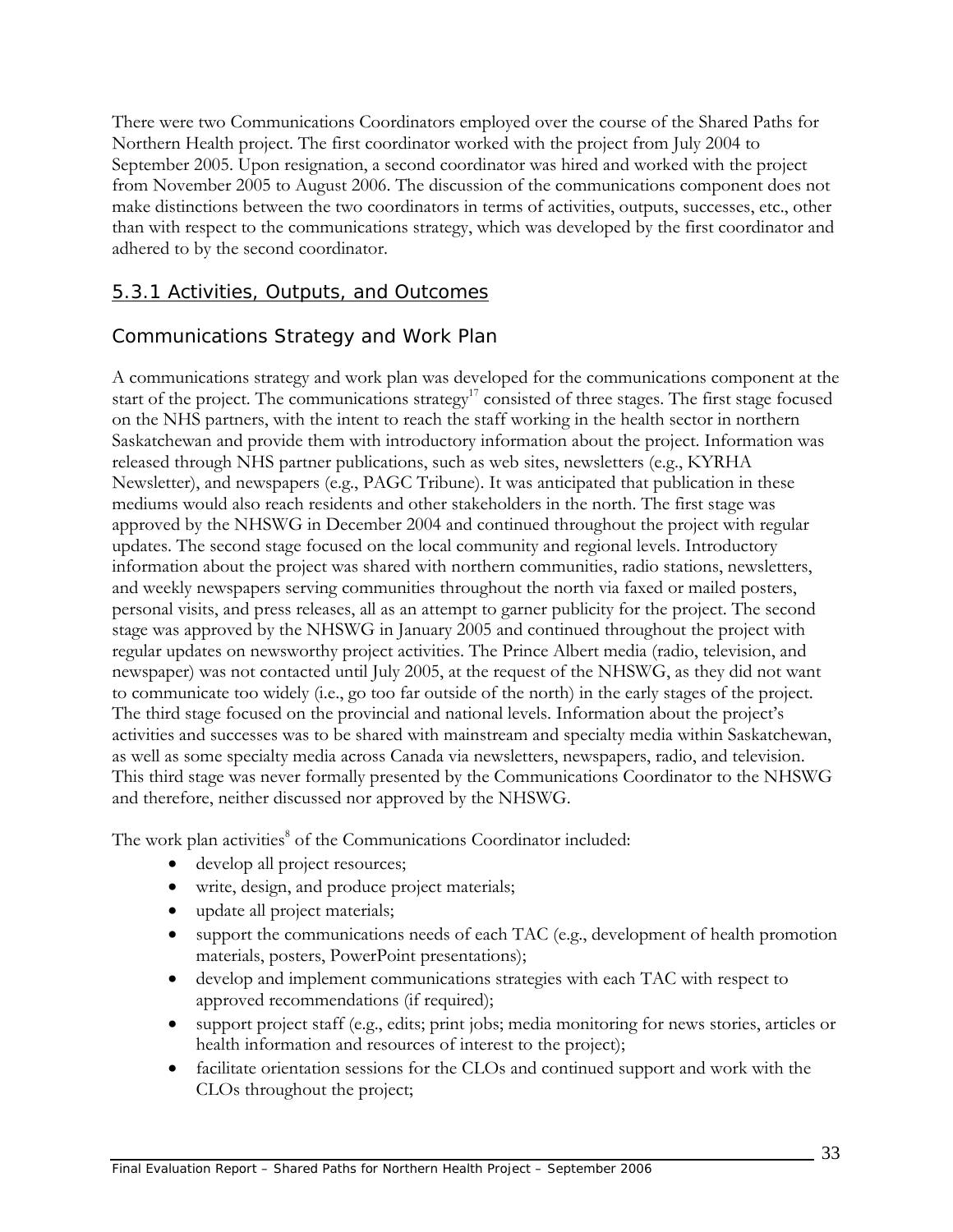- support the communications needs of each NHS partner, if requested (e.g., newsletters, posters);
- attend NHSWG, NHS Leadership, and TAC meetings;
- plan and support project conference;
- provide stakeholders with updates on project activities, progress, and successes;
- media releases and interviews;
- respond to queries of project stakeholders or the general public;
- attend northern and provincial health events to raise awareness of the NHS and the project (e.g., conferences, workshops, training sessions, strategic planning sessions);
- sponsorship of northern health events (e.g., conferences, healthy physical activities); and
- document the history of the NHS.

## *Communications Materials*

A complete description of the communications materials produced throughout the project can be found in the final report<sup>18</sup> submitted to the NHSWG in August 2006. Briefly, the materials (e.g., outputs) developed for the project included:

- Northern Health Strategy brochure;
- project background document and brochure;
- project logo;
- project letterhead, fax cover, and memo;
- project web site and web forum;
- TAC information sheets;
- TAC resource binders;
- bi-monthly newsletter;
- monthly TAC activity reports (PIHTAC Bulletin);
- project PowerPoint presentations;
- media kit;
- press releases and fax releases;
- communiqués;
- conference, workshop or publicity event resources (i.e., a banner stand (NHS) and table top display (project));
- project promotional materials (e.g., pen, magnet, Frisbee, mug, business cards, posters);
- northern media database;
- northern photo database; and
- project component/TAC specific outputs:
	- o CDTAC Patient Self-Management Training poster and brochures;
	- o PIHTAC prenatal care poster; Mom, Dad and Baby Log Book; Sexual Health Education workshop brochure;
	- o OHTAC Motivational Interviewing Training posters; fluoride varnish manuals (instructor and training); oral health information tear sheets; oral health month promotion materials;
	- o HRTAC career fair materials (i.e., display and package); and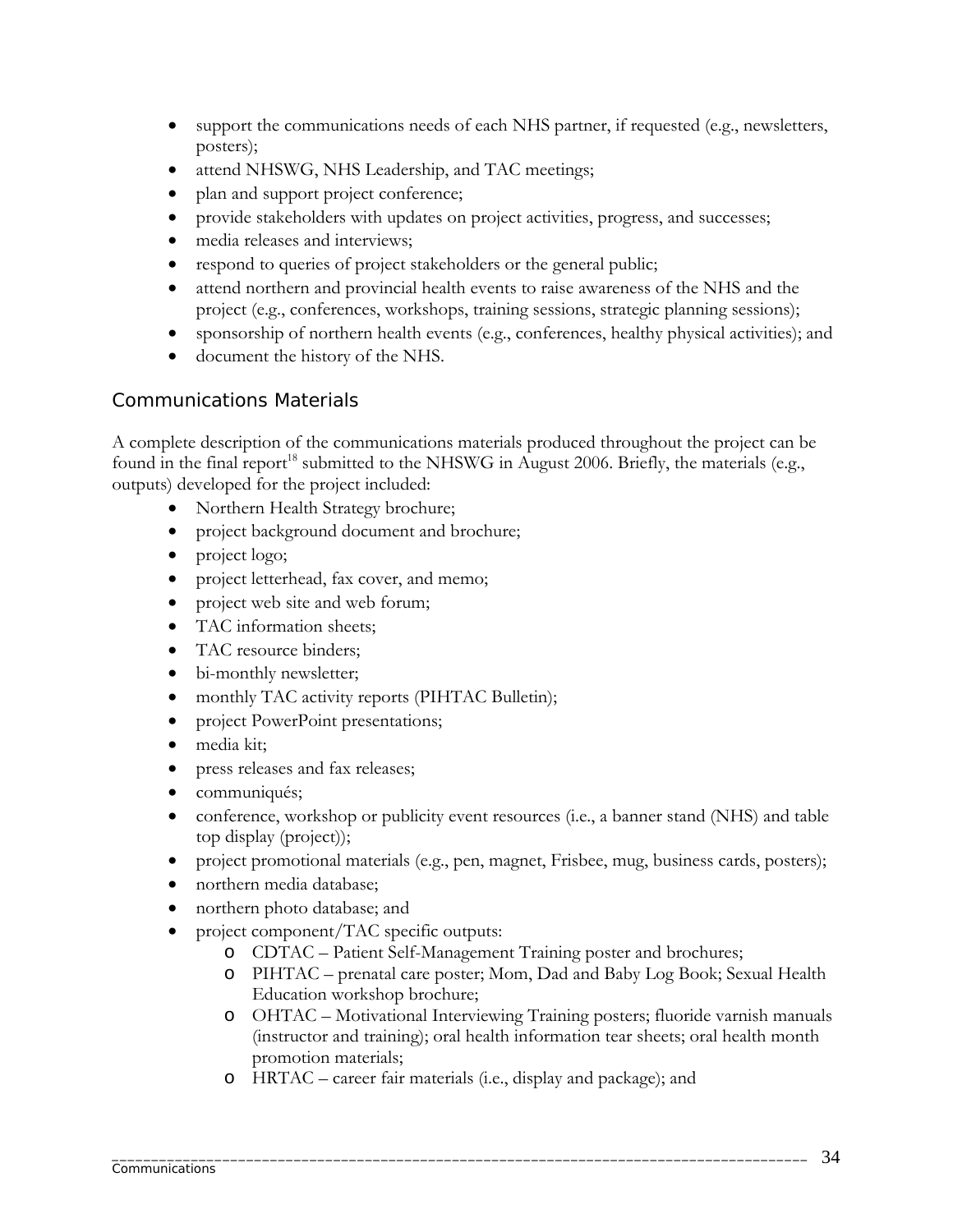o Community development component – re-design of findings into a user-friendly format.

Over the course of the project, NHSWG representatives, project staff, and the Communications Coordinator made presentations or featured the NHS and the Shared Paths for Northern Health project at numerous conferences, workshops, or meetings.<sup>18</sup> Some examples included:

- Northern Labour Market Committee meeting 2004;
- Northern Medical Services Polypartite meeting 2004;
- Prince Albert Parkland RHA Aboriginal Advisory meeting 2004;
- Canadian Centre for Analysis of Regionalization and Health workshop 2005;
- Health Canada Health Integration Initiative Conference 2005;
- New North Conference 2005 and 2006;
- University of Saskatchewan Health Sciences Faculties workshop 2005;
- Northern Healthy Communities Partnership Media and Promotions Working Group meeting 2005;
- SAHO Conference 2005 and 2006;
- Regina Qu'Appelle RHA meeting in Prince Albert 2005;
- Northern Human Services Partnership meeting 2005;
- Northern Health Promotion Working Group meeting 2005;
- Saskatchewan Health and Health Canada, First Nations and Inuit Health Branch Ministers and Deputy Ministers meeting 2006; and
- numerous meetings across northern Saskatchewan with partner organizations 2004 to 2006 (e.g., Board meetings, Chiefs meetings, senior management meetings, Health Directors meetings, staff meetings, community visits, conferences, workshops, training sessions).

As a result of these presentations and displays, as well as the internal and external activities of the communications strategy or media plan, the awareness of the NHS and the Shared Paths project has increased as evidenced by references in both print and radio. Some examples include:

- Project Coordinator interviewed on Missinipi Broadcasting Corporation (three times), re: overview of the NHS and the project; change in coordinator; and NHS strategic plans and priorities;
- Missinipi Broadcasting Corporation website (follow up to the on-air report), article entitled "Northern Health Project Emphasizes Efficiency";
- The Health Quality Council Health Clips, article entitled "Northern Health Project" Emphasizes Efficiency";
- Meadow Lake Progress, article entitled "Solutions to Address Health Issues in Northern Communities";
- PAGC Tribune, article entitled "Northern Health Care Groups Team Up to Improve Health";
- La Ronge Northerner, article entitled "Shared Paths Improves Resources for Northern Health";
- CBC Morning Edition and CBC website, re: overview of the project and sponsorship of the Centennial Canoe Quest;
- Sask Libraries website, re: overview of the project; and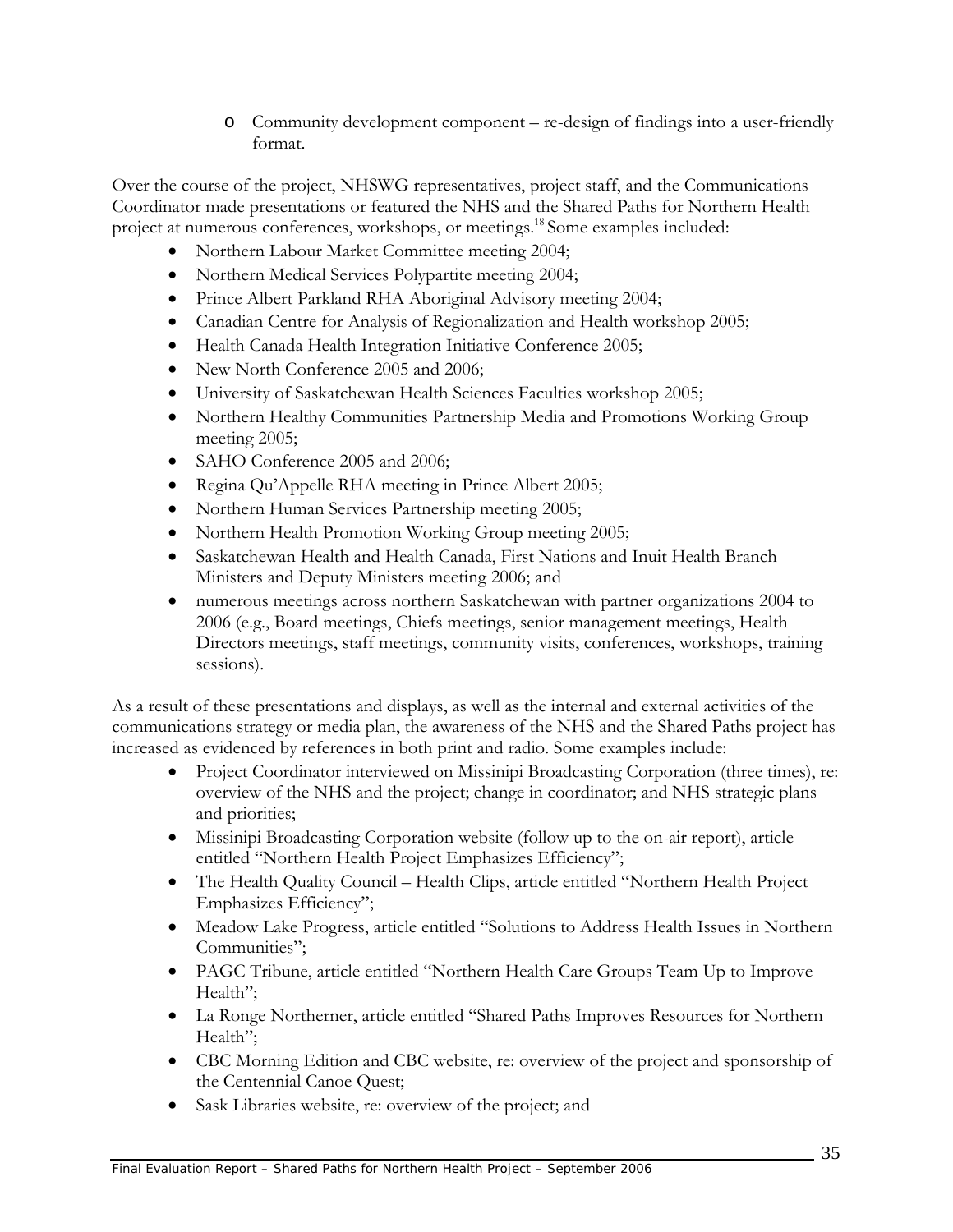• several mentions in NHS partner newsletters (e.g., NMS, KYRHA).

In addition, the Communications Coordinator received requests for information on the NHS and the project from community members, students, researchers, universities, and government.

The NHS, through the communications component of the project, worked cooperatively with other organizations in the north and supported local, provincial, and national events. For instance, the Communications Coordinator was a member of the promotions and media working group of the Northern Healthy Communities Partnership, a group of approximately 20 organizations in northern Saskatchewan working wholistically to support and promote healthy communities through: active living; accessible, nutritious foods; the promotion of good mental well-being; and the prevention of substance abuse. Furthermore, the NHS supported: a local breastfeeding walk in La Ronge, through paid advertising in a northern newspaper; the provincial Centennial Canoe Quest 2005 through event and team sponsorship, with team members promoting the NHS and the project, and distributing health packs containing health promotion materials to community residents along the race route; and the 2005 Canada Public Health Day (national) through a participatory healthy living activity game for all staff within NHS partner organizations. All these initiatives demonstrate the NHS's commitment to promoting and improving the health of the residents of northern Saskatchewan through a more wholistic approach and by working together.

## *Community Liaison Officer*

It was originally intended that each TAC representative would act as a liaison between the project and the health care staff in their organizations and the residents in their communities (i.e., jurisdictions); however, it became evident that the TAC representatives did not have the additional capacity to provide this on-going communications support (e.g., provide overview of NHS, project purpose and objectives, project activities and progress). So, the project coordinator developed a Community Liaison Officer (CLO) position, one for each NHS partner, responsible for communications support to all the TAC representatives within the partner. The NHSWG agreed with this new position; however, they wanted to see the CLO role expanded to include support for the community development component as well. Thus, the CLOs were employees of their NHS organization, receiving direction from the organization, and working in collaboration with the communications coordinator and the community development consultants to support project needs.

Essentially, from the communications perspective, the CLOs provided two-way communication between the NHS and Shared Paths project, and the health sector staff and residents in northern communities. The CLOs shared information about the Strategy, project, and the TAC activities with staff and residents (e.g., one-on-one, radio, meetings), as well as gathered information from staff and residents of interest to the TACs (e.g., PIHTAC community consultations). In addition to facilitating orientation sessions for the CLOs, the Communications Coordinator provided the CLOs with assistance in communications planning, communications materials, etc. Over the course of the project, five CLOs were hired; three in the spring/summer of 2005 and two towards the end of the project, winter/spring 2006. A notable activity of one of the CLOs was the formation of a mini-NHSWG within the region (i.e., KYRHA). This group of TAC representatives met approximately every six weeks with the CLO, the CEO of the health region, and at times, Board Members to discuss TAC activities and progress, recommendations that were developed, and how the work of the NHS fit within the strategic plan of the region. In an effort to build regional partnerships, this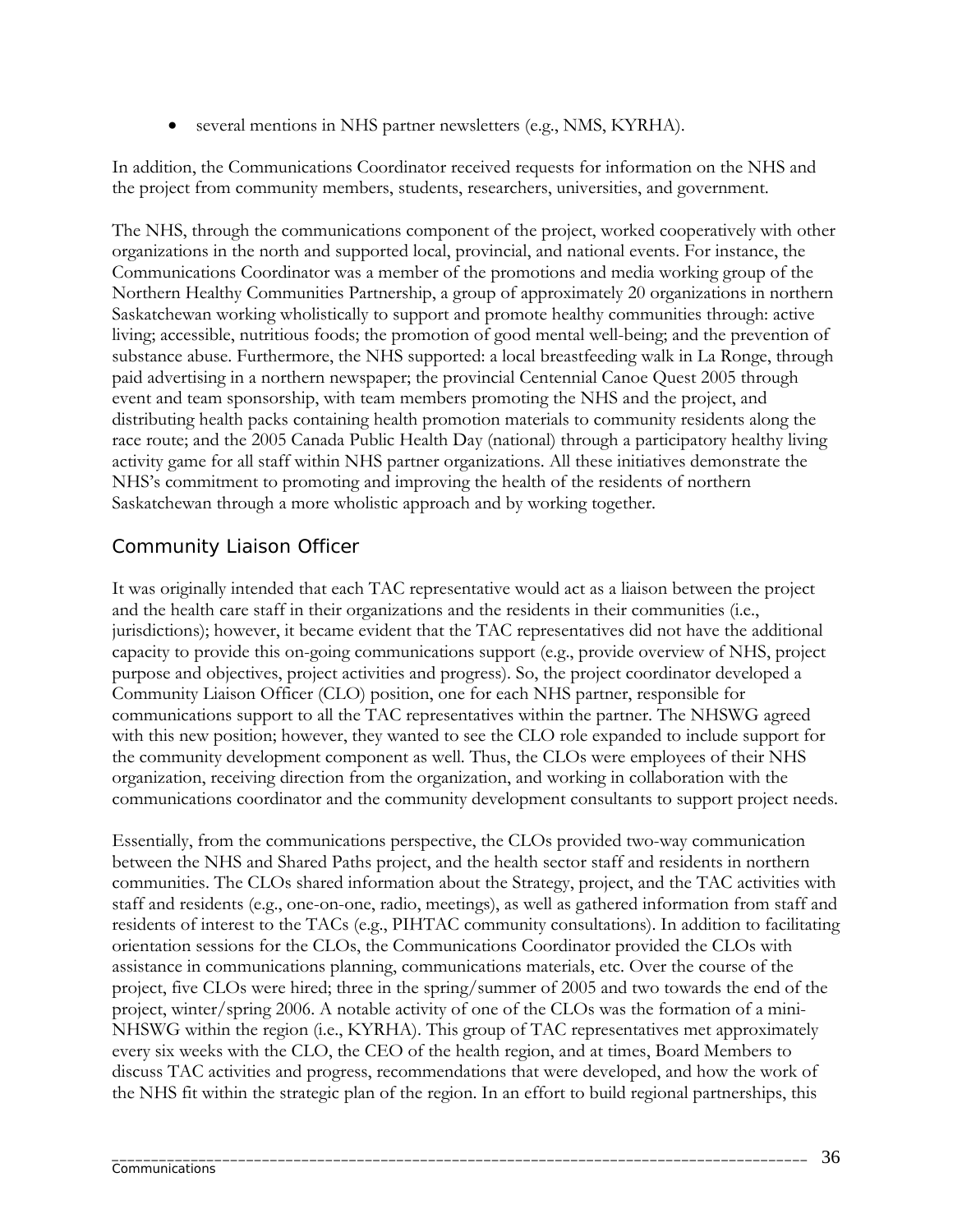group invited the NHS First Nations organization from the west side of the province to meet as well (i.e., MLTC). Project staff was also invited to attend the meetings. Other CLOs tried to emulate this process within their regions; however, they had difficulty getting the TAC representatives together (e.g., due to competing priorities). With respect to many of the CLOs, particularly those hired towards the end of the project, their role or job description included activities within the region that were outside of the project, e.g., communications, health promotion, primary health care team development, etc. It was anticipated that these CLO positions would be sustainable beyond the life of the project, a legacy perhaps, and in the case of one of the NHS partners this is the case.

## *NHS Gathering – September 2006*

A major communications activity of the project (and the NHS) was the NHS Gathering/Shared Paths for Northern Health Project Finale held in September 2006. This two-day event was an opportunity for all of the project participants (i.e., TAC representatives, NHSWG representatives, NHS Leadership, project staff) and invited field experts (e.g., health care system analyst, community development consultant) to: share and learn about all project activities, findings, and recommendations; confirm next steps within the NHS; learn more about collaborative working relationships and community development through key note speakers; and recognize project participants' commitment and contributions to the project. Feedback from Gathering participants indicated that the event met its stated objectives:

*Excellent speakers who discussed relevant topics. This gathering gave a clear picture to what NHS has done and what still needs to be done.* 

## 5.3.2 Project Recommendations and NHS Strategic Planning

In terms of recommendations<sup>18</sup> to the NHSWG, the Communications Coordinator suggested the following for sustainability and increased awareness of the NHS and the successes of the project (presented to the NHSWG in August 2006):

- Continue to provide awareness and information to both internal and external requests regarding the NHS;
- Continue the gains of the TACs and Working Group to continue producing materials that support and enhance each committee's specific health promotion;
- Maintain a clearinghouse service for the NHS, including the production of materials to support the NHS and its members and to manage the sharing of these tools; and
- Fully represent the communications of the NHS and NHSWG with a focus on increasing the profile and awareness of the NHS members and its partnership.

Within the NHS Strategic Plan,<sup>15</sup> there is support for a communications/media plan as established within the Shared Paths project. The communications plan is essentially to facilitate the flow of information regarding the NHS to and from all partners, including: NHSWG members; NHS Leadership; co-operating non-health agencies (e.g., education, justice, social services); community and municipal leaders; Saskatchewan universities, colleges, and technical institutes; provincial and federal departments of health; and the general public. However, there is no plan to support the staffing of a communications position, and rather dissemination of information will occur through the NHS Executive Assistant and members of the NHSWG and TACs. Communications will be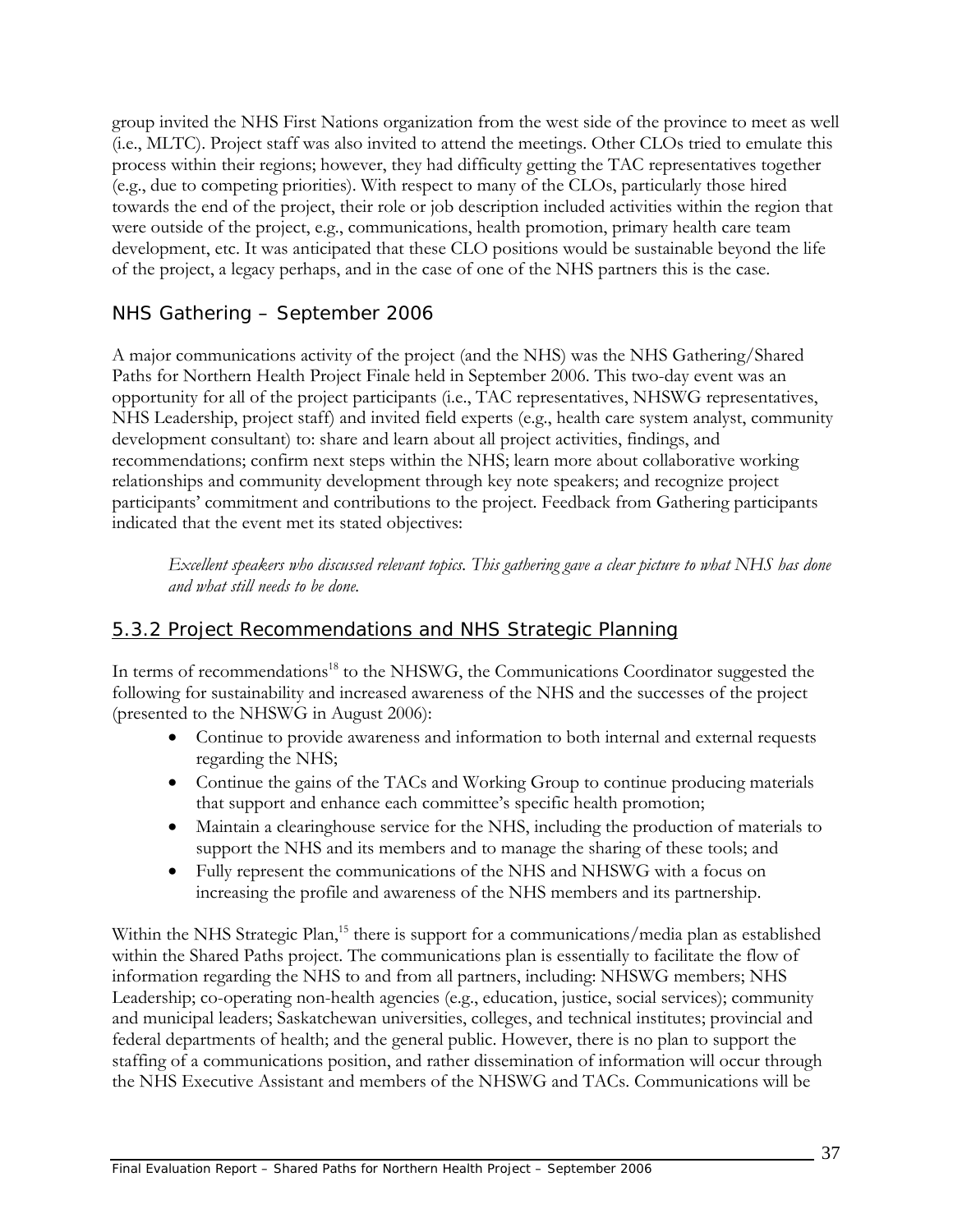supported with briefing notes, slide presentations, handouts, and press releases prepared by the Executive Assistant.

## 5.3.3 Evaluation Findings

#### *Successes*

There were several notable successes achieved within the communications component of the project. The outline of NHS and project resources on page 34 of this report speaks to the efforts of the Communications Coordinator to produce the needed materials to establish and promote the project and the NHS within the partners, northern communities, and general public. In addition to these resources, the Communications Coordinator worked with some of the TACs to produce relevant health promotion materials, which benefited all NHS partners. As an example, the Coordinator supported the layout, edits, and production of the Fluoride Varnish Instructor and Training Manuals (2) for the OHTAC and each NHS partner received copies of both manuals. Although met with its own challenges, the Communications Coordinator, with the support of the project staff and NHSWG representatives, was able to disseminate information about the NHS and the Shared Paths project to a wide audience in the north and within Saskatchewan. Northern residents, health sector staff, municipal leaders, provincial and federal ministers of health, and the general public were provided information via the world wide web, newsletters, press releases, event or conference sponsorship, as well as displays and presentations at conferences, workshops, and meetings of health sector staff (e.g., staff meetings) through to leadership (e.g., Board/Tribal Council Authorities). Furthermore, a media database has been established, which identifies the media outlets available in each northern community, and serves to aid future dissemination of information by the NHS.

The production of informational and promotional material and its dissemination has contributed to the identity and increased awareness of the NHS and the Shared Paths project, not only within northern Saskatchewan but also within Canada. The NHS and the project have been featured in both print and radio, for example, on Missinipi Broadcasting Corporation and Canadian Broadcasting Corporation radio and in the PAGC Tribune and the La Ronge Northerner (see page 35). Both the Communications Coordinator and the Project Coordinator have received requests for information and materials from the general public, as well as those that work within the health care system, from front-line staff to ministers of government departments.

*I thought the Northern Health Strategy has done a good job of getting its message and getting exposure out there and that speaks to successful communications efforts. Certainly, when I hear of any of the possible integration projects across the country, [individuals] mention the Northern Health Strategy in northern Saskatchewan. So, a good job communicating.* 

Finally, the Communications Coordinator worked collaboratively with a number of northern organizations to support the efforts and goals of these groups, as well as to increase visibility of the NHS and the project within the north (e.g., Northern Healthy Communities Partnership; New North; KYRHA Communications Advisory Committee).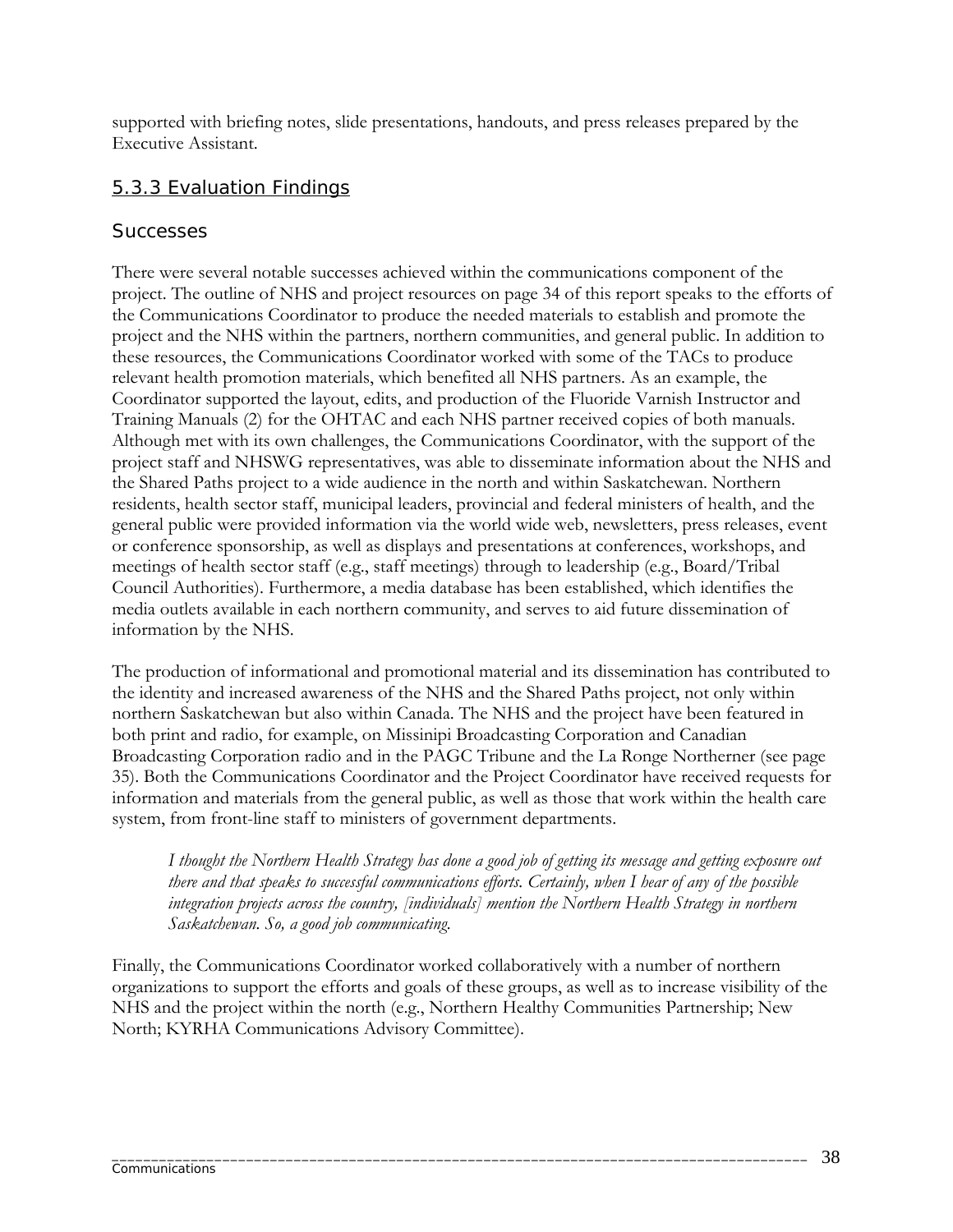## *Challenges*

There were several challenges and areas for improvement identified by the Communications Coordinator, CLOs, TAC representatives, and NHSWG representatives with respect to communications.

#### *Communications Infrastructure*

Unfortunately, there is little to no communications infrastructure (e.g., systems, human resources) or experience in the NHS partner organizations; with the exceptions being KYRHA, which has a communications position and advisory committee, and MLTC, which recently hired a communications team; however, this team serves all the Tribal Council Departments, not just Health and Social Development. As a result, the Communications Coordinator spent considerable time at the start of the project explaining the intent and uses of communications, as well as the role of a communications officer. This lack of communications infrastructure and experience in the organizations created challenges with respect to the dissemination of information and communication with the NHS partners, and ultimately, with the communities. It was the responsibility of the Communications Coordinator to inform the stakeholders of project activities, progress, successes, etc. The Coordinator did a good job at communicating with the NHSWG and TAC representatives with respect to the project (and NHS), and encouraged these individuals to share the information within their regions. In the absence of an individual responsible for communications in an organization, the responsibility for further disseminating information about the project (and NHS) within the region fell onto the NHSWG and TAC representatives. As CEOs, Health Directors, and senior managers for their respective jurisdictions, the NHSWG and TAC representatives are busy individuals who do not necessarily have the time needed to do effective communications within the organization. Some TAC representatives reported that their NHSWG representatives were consistent in disseminating information on the project (and NHS) to the region, while many were not.

### *Communications to the Community*

The Communications Coordinator, TAC representatives, and NHSWG representatives cited communications to the community as a challenge and as an area that needed more work. The Communications Coordinator felt that communication to the communities to increase awareness of the Shared Paths project and the NHS was a long-term strategy, limited by the resource and time constraints of the project, as well as its focus on communication to the NHS partners. The bimonthly newsletters and press releases were aimed at reaching the community, which presented the challenges of: access to the newsletters given that further distribution was the responsibility of the organizations; and coverage of the press releases by the media was not guaranteed. The Coordinator had several suggestions for improvement of the communications strategy with the community, thereby increasing the visibility of the NHS and any future projects in the community, which included: travel to the communities to meet with residents and discuss the project and the NHS via display and presentation; increase the mailing list of those who receive project/NHS newsletters; take advantage of community events to showcase the project and the NHS (i.e., increase networking opportunities); and with a larger budget, increase sponsorships of community events (i.e., paid advertising).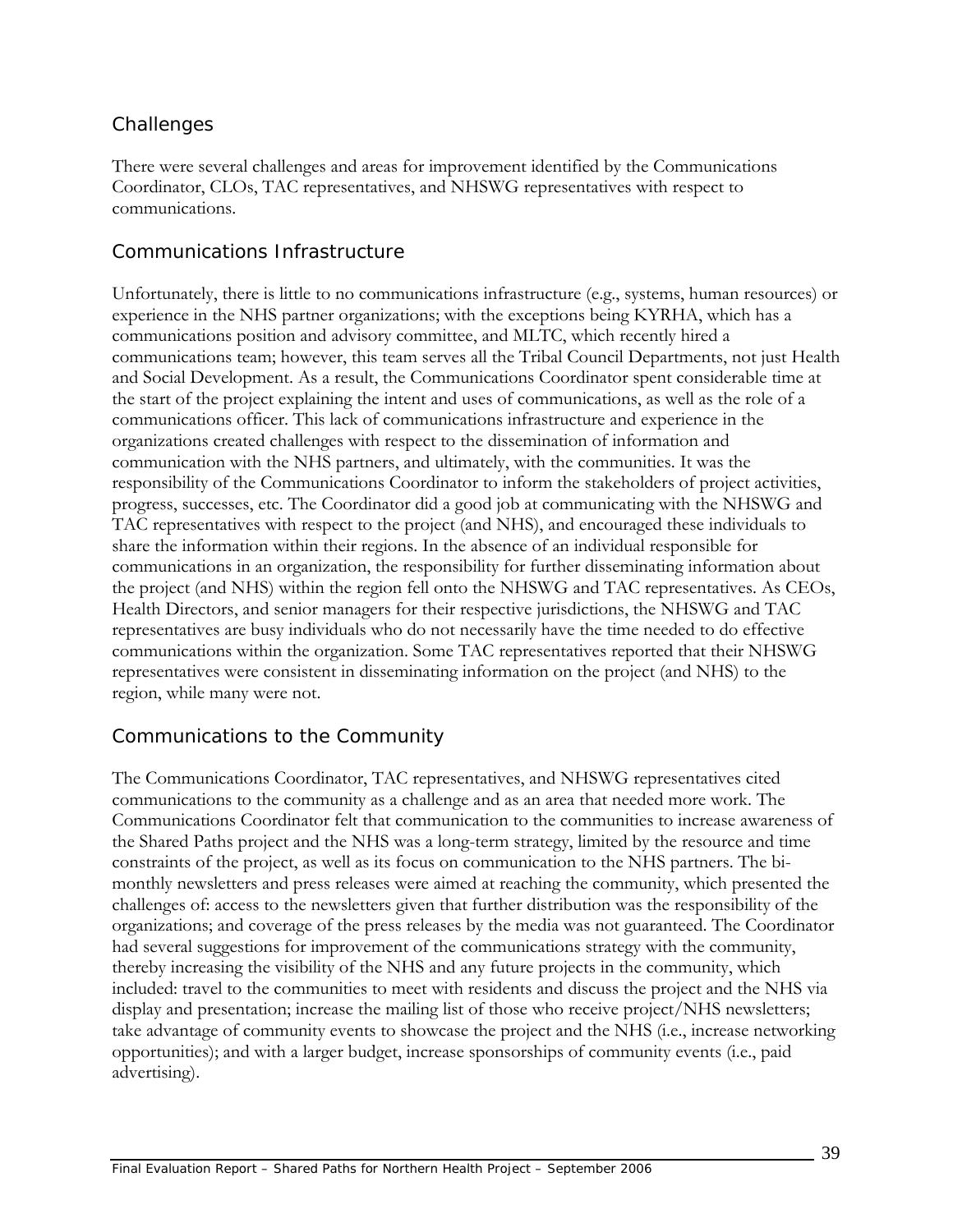Some TAC representatives felt that the NHS via the project was not effective at communications at the community level, which could potentially limit community buy-in to the NHS and its project(s). As mentioned earlier, it was envisioned that the TAC representatives would act as a liaison between the project (and the NHS) and the community residents they serve. However, it soon became evident that the TAC representatives were too busy to act in this role, with communication of the project (and the NHS) low on their list of responsibilities. Furthermore, they were unsure of what to share. As a result, the PIHTAC decided to produce a bulletin (with the support of the Communications Coordinator) following each meeting that the TAC representatives would then share with the staff and community residents within their regions. The idea of a bulletin was not picked up by the other TACs. In addition, some TAC representatives felt that the newsletter was too detailed and targeted towards those who were engaged in the project or Strategy, and the language was too technical for the community. Some felt that the newsletter may not have been the best way to communicate with the community residents; perhaps, face-to-face community meetings would have been better.

Finally, several NHSWG representatives felt that communication to the community was a challenge and needed some work both within the project and within their own organizations. With respect to the project, some NHSWG representatives thought that communication should have included more than the newsletters, for example, there should have been more use of MBC radio to share highlights of the project and the NHS (in all three languages: English, Cree, Dene). According to one NHSWG representative, the project (e.g., communications coordinator) had a secondary role to the NHS partners in communicating with the northern communities. And the project, via the Communications Coordinator and the CLOs, made a reasonably good attempt at reaching the communities, and getting the information out; however, they were limited in success due to the lack of communications infrastructure within the organizations to communicate effectively with their own communities and to receive advice on what would work best within a particular community. With respect to the organizations, there were attempts by some organizations to inform the community about the project and the NHS, and create buy-in. As an example, one First Nations partner communicated to the communities via their CLO, the Health Coordinators, the Community Health Coordinators, and the Board Members.

### *Community Liaison Officer*

As previously mentioned, the CLO position was created to support communications, particularly communications to the community. Of all the positions created within the project, it was this position that experienced the most challenges with respect to recruitment and retention. For example, individuals hired were reassigned within the organization; left the organization; went on maternity leave; and some organizations were never able to recruit to the position. It was intended that all NHS partners would have a CLO position; unfortunately, only five NHS partners were able to fill this position, with two of these partners hiring in 2006 (one post March 31). Several NHSWG representatives felt that this was an important position, which helped to provide additional capacity to share information related to the project and the NHS within the organizations and with the community, as well as to provide a link between the NHSWG representative and TAC representatives in the organization. However, some NHSWG representatives were disappointed in the lack of accountability of some NHS partners to hire for the position.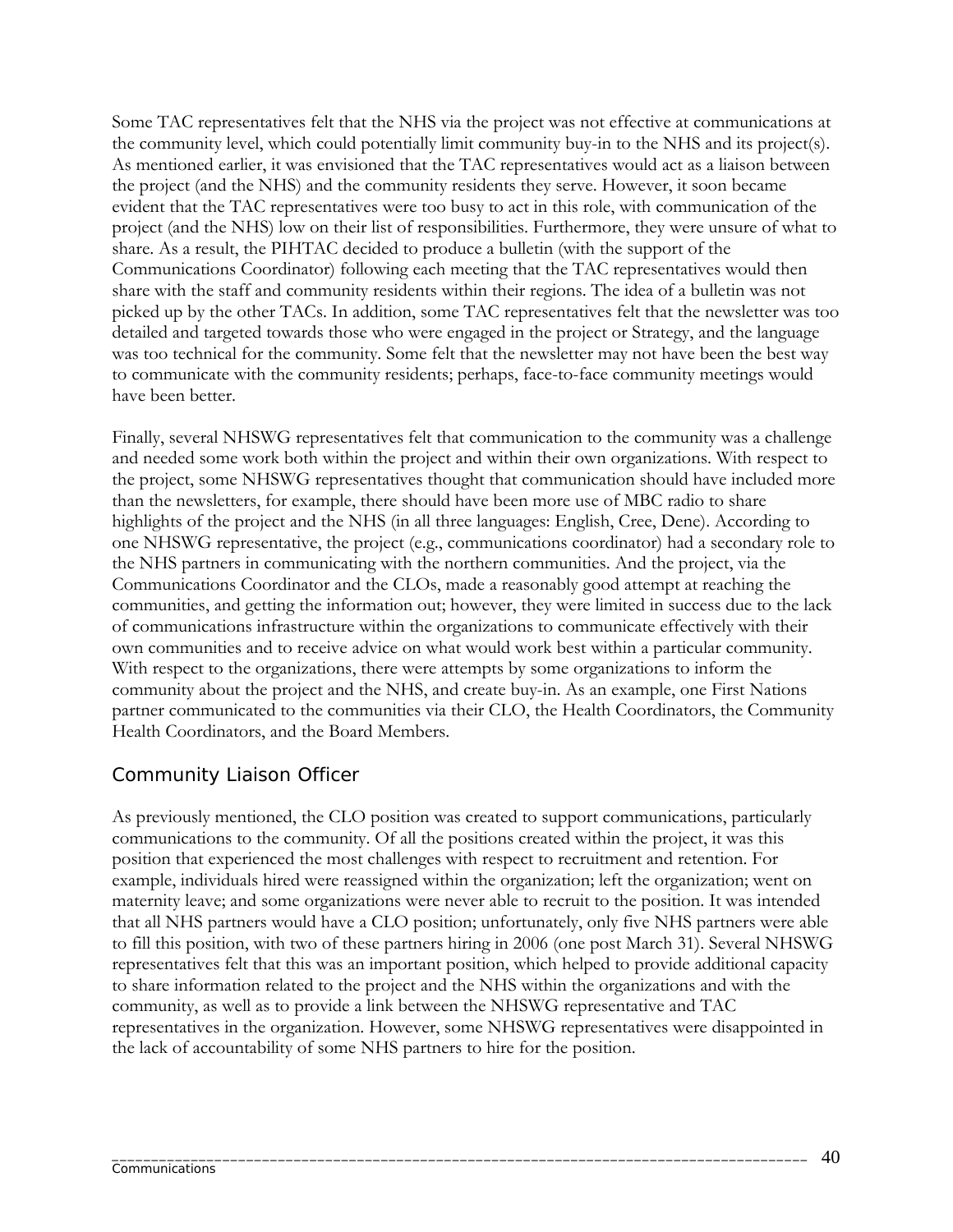The CLOs reported that there was little to no knowledge of the NHS and its project amongst the health care staff and residents in many northern communities at the start of their work. After being in the position for several months, the CLOs were asked what the current knowledge of the NHS and its project was amongst staff and residents, as a result of the information that they were sharing. The CLOs responded that knowledge had increased; however, there was still follow-up needed, particularly in the communities. In terms of successes, the CLOs mentioned: information sharing; production of a newsletter (with the support of the Communications Coordinator); and of course, the mini-NHSWG in the KYRHA. One CLO noted that meeting with the health committees and health coordinators within the organization was a challenge due to competing priorities within the organization and busy agendas. Unfortunately, the CLOs did not have much formal interaction amongst themselves via the project; however, they were invited to attend the last project staff meeting of each month (with variable attendance by the CLOs), and were welcome to attend all TAC meetings (with little attendance by the CLOs). Most interaction amongst the CLOs occurred informally, e.g., phone conversations.

The CLOs were an employee of their NHS organization and were to work collaboratively with the communications coordinator and the community development consultants to support project activities in these areas. Thus, their primary direction was to be received from the organization and their secondary direction was to be received through the project. One TAC representative commented that keeping the CLOs informed and engaged must be challenging. And it would appear from the comments of the NHSWG representatives, that the CLO role within the organization was not as well developed as it needed to be; that more direction should have been provided; and perhaps, redefinition of the role to include responsibility for capacity building with community workers. In addition, minimal direction and support was provided to the CLOs from the Communications Coordinator, that is, not much beyond providing an orientation to the project and regularly updated information to share with the staff and residents within their jurisdictions. Furthermore, the community development consultants did not engage the CLOs beyond assistance in setting up community consultations and providing feedback into the findings. Lastly, there was limited involvement with the TACs; only one of the TACs engaged the CLOs in terms of sharing or gathering information in the communities.

## *NHS/Shared Paths Project Confusion*

According to the Communications Coordinator, communications is a gradual process based on repetition. "Studies show that communications within a single corporation can take up to three years to reliably reach that single audience. This project does not have three years and it has a much more complex group of stakeholders."<sup>18, p. 7</sup> At the start of the project, and well into its first year, the efforts of the Communications Coordinator focused on creating an understanding of and support for the project. These efforts were so successful that the NHS itself became lost within the project; meaning TAC representatives were confusing the Strategy for the project and the project for the Strategy. As a result, an un-branding was needed and communications efforts focused on creating an understanding of and support for the Strategy rather than the project. These efforts included changing project resources, such as the letterhead, website, and logos to reflect first, the NHS and second, the project; and making reference to the project as "Shared Paths for Northern Health – A project of the Northern Health Strategy Working Group." According to the NHSWG representatives, these efforts have worked, as there is now less confusion among staff members.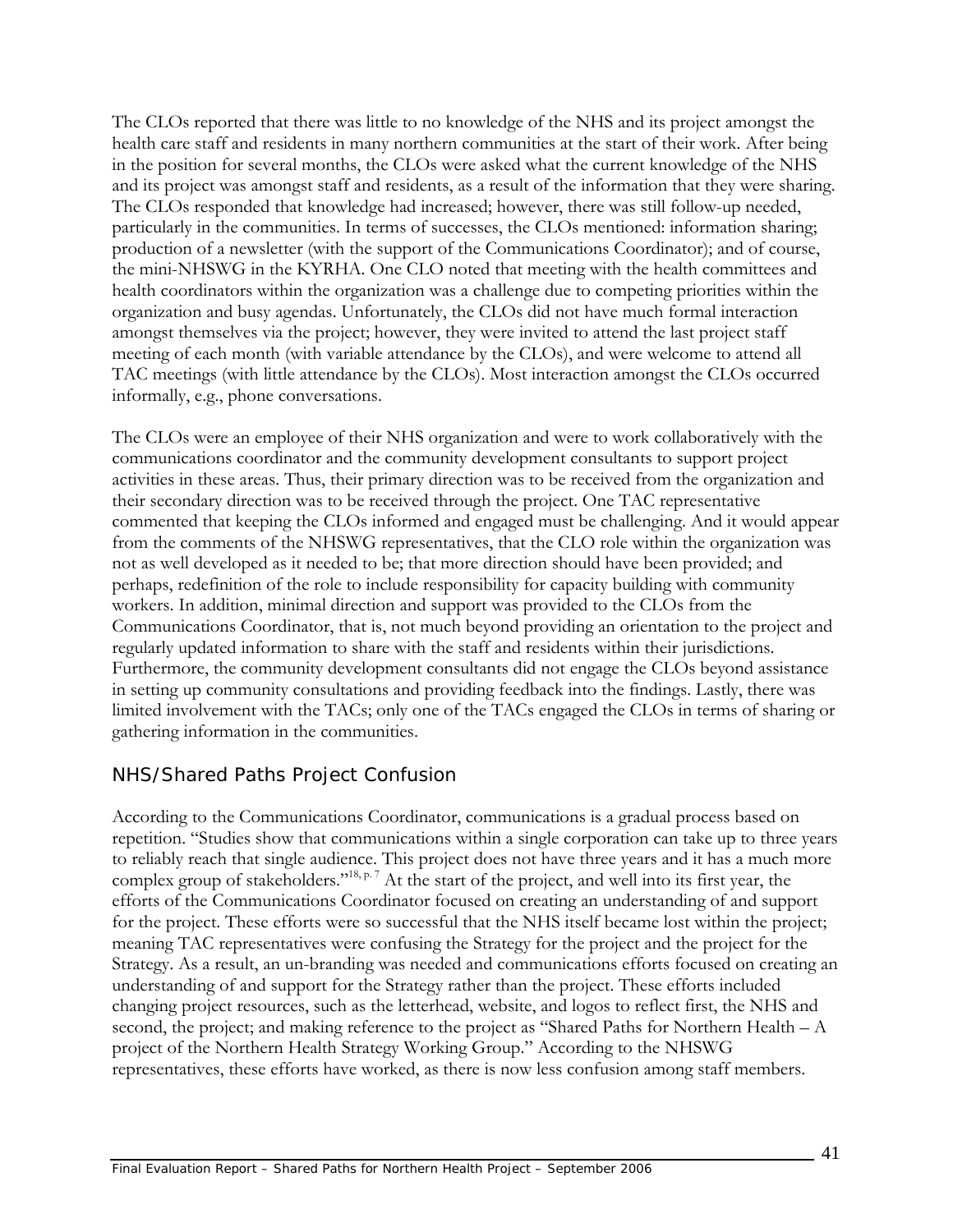Another challenge mentioned by the Communications Coordinator was timely production and dissemination of communications and health promotional materials. The NHS adheres to the principles of inclusion and consensus, which at times can cause delays in actions when stakeholders are slow to respond with information, resources or feedback. In addition, fact checking takes time and sometimes contributed to delays.

### *Internal/External Communications*

The Shared Paths for Northern Health project was large in scope with only one communications coordinator. At times, the Coordinator felt that the focus on internal communications activities, i.e., the support provided to project/TAC activities (e.g., health promotional materials) may have limited progress with respect to communications to the partners and northern communities, i.e., the external communications activities. This was particularly true for the second Communications Coordinator, as his responsibilities also included the facilitation of the HRTAC given the resignation of that TAC's Coordinator. However, it was noted by the Coordinator that internal communications also served to increase awareness of the project and the NHS, and it was important to find a balance between both internal and external communications activities. And despite feeling stretched thin at various times over the course of the project, the Communications Coordinator felt that the knowledge and skills available to project stakeholders were not fully utilized given the minimal engagement with some TACs (e.g., MHATAC), and the minimal support they provided to the NHS partners with regards to their organizational communications needs.

Many TAC representatives criticized the project for the lack of TAC interaction and stated that a formal process for sharing information and engaging with the other TACs did not exist. As a result, the TAC representatives were not able to share experiences and felt disconnected with respect to what the other TACs were doing. According to the Communications Coordinator, it was expected that the TACs would work independently of one another and that the website, newsletters, and updates on the project provided by the Communications Coordinator and/or Project Coordinator at TAC meetings would facilitate information sharing among the TACs. In response to TAC representative requests for more interaction, the Communications Coordinator produced monthly TAC reports that included information about the activities and progress of the NHSWG and each TAC, as well as the contact information for the TAC Coordinators. The TAC reports were first produced in May 2005 and shared via email with TAC representatives, NHSWG representatives, and the CLOs. Some NHSWG representatives reported that these TAC reports were also useful in reporting to Board Members and sharing with staff the progress of the project. The TAC representatives would have appreciated an opportunity to connect halfway through the project (e.g., workshop, conference), in addition to the NHS Gathering/Project Finale at the end. This lack of TAC interaction may represent a potential loss in opportunities for collaboration on TAC activities or recommendations to the NHSWG.

The TAC representatives were interviewed three times over the course of the project, and in each interview they were asked specifically about the communication that occurs within their organization around the project and the NHS. Communications activities improved very little over the course of the project for many organizations. In several NHS partners, TAC representatives reported that there was little formal communication about the project and the NHS between themselves and their NHSWG representative or the other TAC representatives. Any communication about the project or the NHS occurred through more informal means, such as asking questions in the hall versus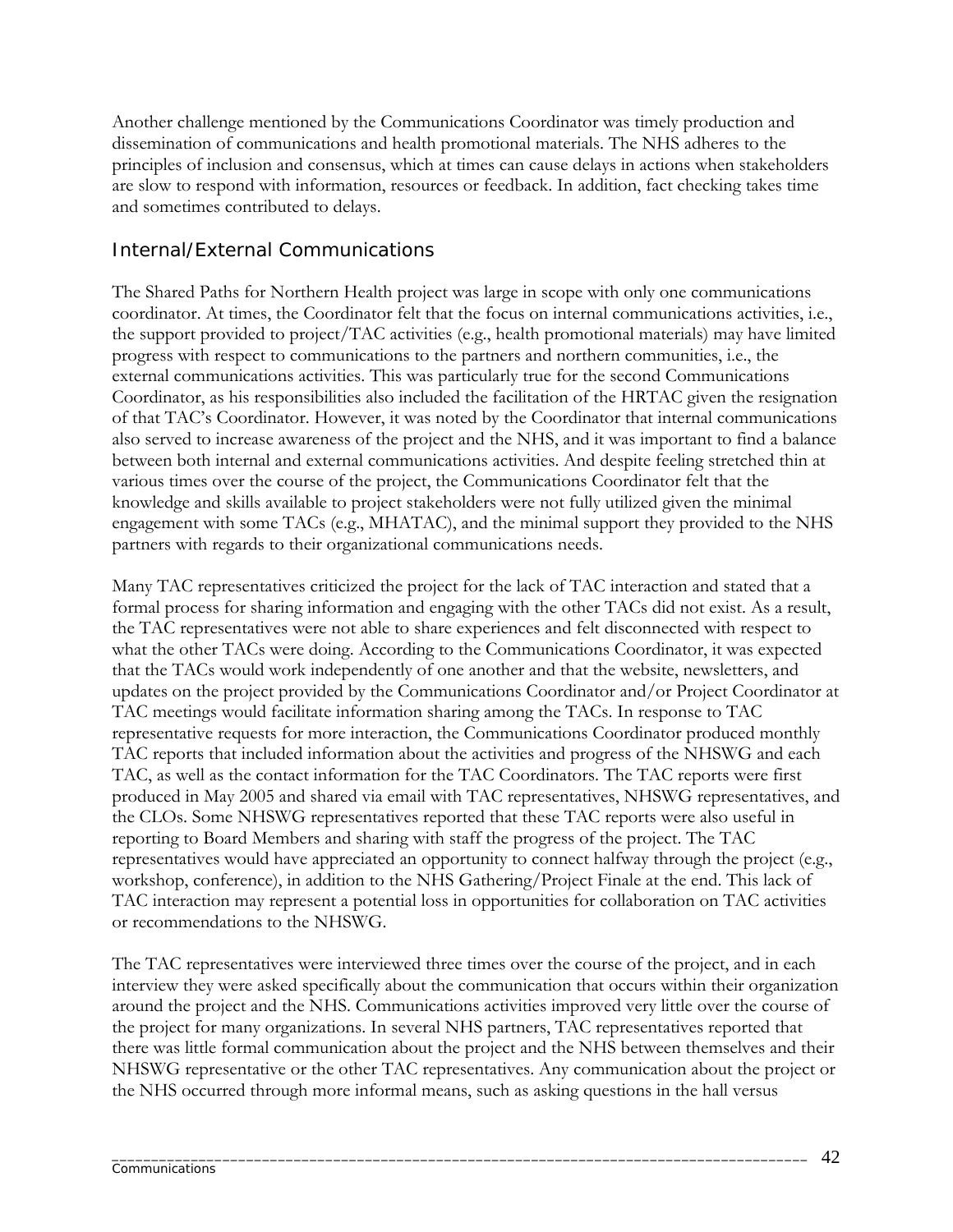discussion at a staff or management meeting. Throughout the project, the Communications Coordinator encouraged the TAC representatives and their NHSWG representatives to contact one another on a regular basis to provide and receive updates on the project and the NHS (which was also outlined in the TAC Terms of Reference). In some regions, TAC representatives did not even know who was sitting on the other TACs. They recognized that they could determine who was involved in the project from their region; however, they wanted to stress the point that there seemed to be no cohesion at the regional level with respect to the project and the NHS. In other regions, this was not the case. As previously mentioned, the CLO from the KYRHA formed a mini-NHSWG within the region, which provided a venue for the TAC representatives to come together and get to know one another, as well as apply what they learned from the TAC meetings, and have collective input into the developments of the Strategy within the region (i.e., regional cohesion). The NHS partners that did not hire a CLO were at a particular disadvantage, in that there was no one available within the region to facilitate the meeting, information sharing, and strategizing of TAC representatives. However, in these organizations the TAC representatives suggested that even a conference call every three months to share information between the NHSWG and the TAC representatives would have been appreciated and supported.

On the contrary, communication between the NHSWG and the NHS Leadership, as well as among the Leadership themselves, improved through the Shared Paths for Northern Health project. Having last met as a group in June 2003, the Leadership and NHSWG met four times from May 2005 to April 2006 to receive updates on the NHS and progress reports/recommendations from the Shared Paths project. In addition, the Leadership discussed cross-jurisdictional issues and a mechanism or process for decision-making, and received updates on initiatives of relevance to them, for example, the Aboriginal Health Blueprint. One year into the project an attempt was made to address the weak internal communications between the Leadership and the NHSWG (i.e., build capacity in communications). The NHSWG suggested a "TAC" made up of NHS Leadership, i.e., Board and Council Health Authority members that would work with the Communications Coordinator. The objectives of this committee were to: improve communications amongst the NHS Leadership and to the communities; provide ongoing guidance for communications between all levels of the NHS (e.g., communities, Shared Paths, NHSWG, Leadership); and develop the agendas for the proposed Leadership meetings. Unfortunately, this group, which was termed the Communications Advisory Committee, never got off the ground; only three names were submitted to sit on the committee. Potential reasons included: lack of interest in sitting on this committee or yet another committee in the north, as well as it was thought to be a big expectation of a board member by some. One project participant felt that a committee of this nature was needed.

*So, to me, the definition of the process should have been, let's help the jurisdictions and the partners attempt a capacity process for communication. And if it incorporates, you have a much easier way of sharing what it is that you're doing as your priorities, which include some of the priorities that are being developed and shared and built at Northern Health Strategy/Shared Paths.* 

### *Sustainability*

With respect to sustainability, the Communications Coordinator strongly felt that a communications position within the NHS was required to sustain the gains achieved through the Shared Paths project. Without this position, the responsibility for communications falls on the NHSWG representatives and/or the NHS Coordinator (if one exists). The Communications Coordinator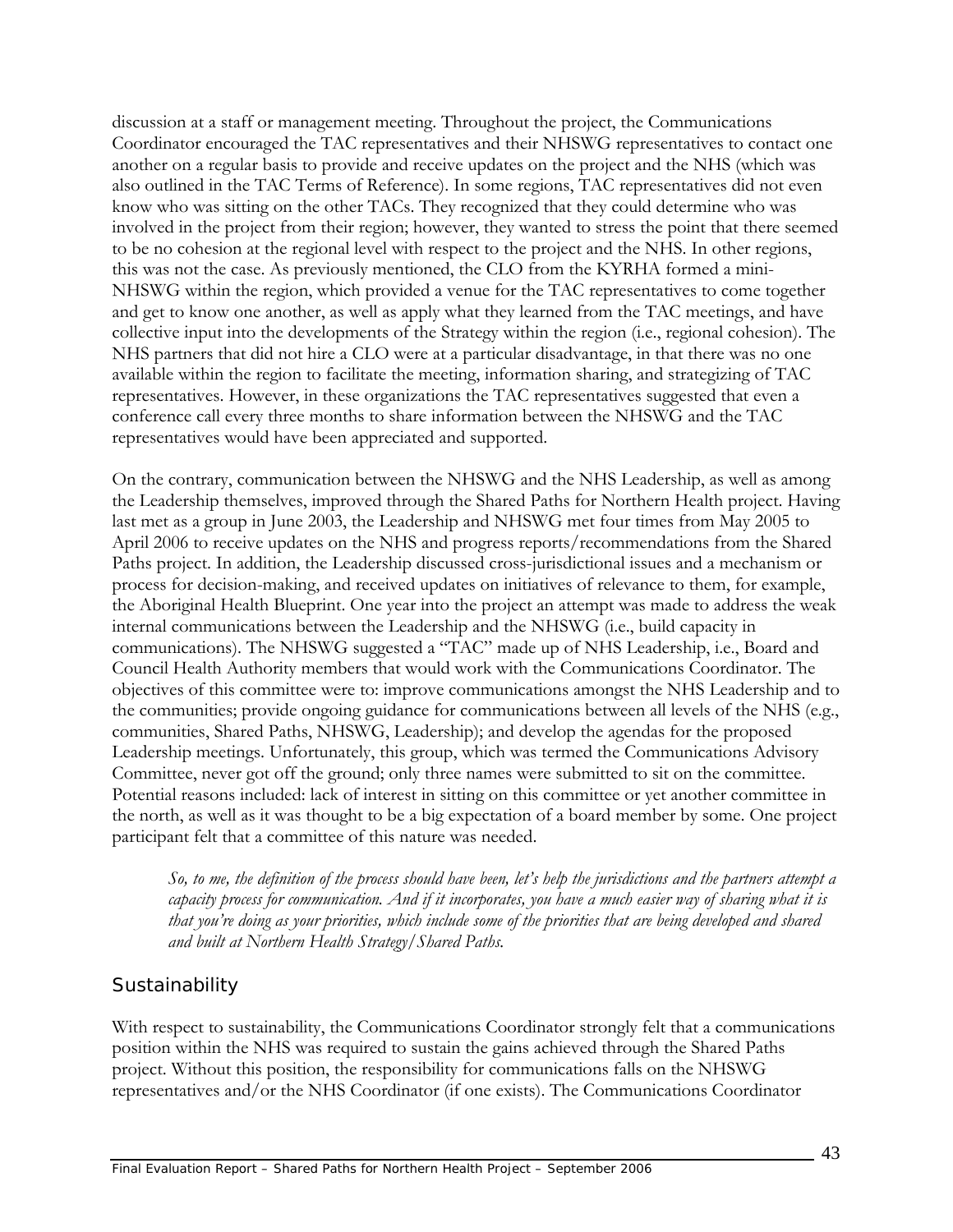recognized that all are individuals with many responsibilities, which may potentially limit effective communications with the target audiences.

## 5.3.4 Summary Statement

Despite the many challenges and areas for improvement identified within the project with respect to communications, the component met its objectives and anticipated outcomes. Through the communications foundation established by the project, the NHS can continue to facilitate the flow of information to and from all stakeholders. One NHSWG representative commented that despite the successes of the communications component of the project, there is still a need to do more in terms of promoting the intent and objectives of the NHS, both within the organizations and externally.

The NHS is guided by four key principles, one of them being communication. The findings of this evaluation point to the need for improvements in the communication of the NHS and its initiatives to both the NHS partners and the communities. Perhaps, some ideas within the project, such as the CLOs, the Communications Advisory Committee, and the mini-NHSWG should be explored further or redefined to enhance the communications infrastructure within the NHS partners and in the north (e.g., establish a contact person in the organizations responsible for communications; determine how to better communicate within the organization and with the public). Given the network being established within the NHS, there is the potential for facilitating the flow of information from the resident in the community or patient in the health care system through to the provincial and federal government representatives responsible for health.

## 5.3.5 Evaluation Recommendations

Considering the achievements of the Communications Coordinator and the project in the area of communications, such as the increased awareness of the NHS in the north, the province, and Canada, it is recommended that the NHSWG give consideration to including a communications position within its Strategic Plan and request for core funding in order to ensure that project gains will not be lost, as well as to ensure the visibility of the NHS. With other funding secured through special projects, such as Shared Paths for Northern Health, consideration should be given to a second communications position, each with their own set of responsibilities. For example, one position would be responsible for planning and decisions; the other production and dissemination; or one position would be responsible for communication to the external stakeholders (e.g., media, general public); the other internal stakeholders (support for organizational communications needs or development of health promotion materials). If finances to support a communications position are not secured through core or special project funding, the NHS partners should give consideration to shared funding of a position.

In addition, the communications position should develop specific strategies to facilitate communications and information flow between the TACs as they continue to meet; between the TACs and the NHSWG; between the NHSWG and the NHS Leadership; and between the NHS and the communities of the north, utilizing the successes of the Shared Paths project (e.g., mini-NHSWG), as well as other innovative ideas.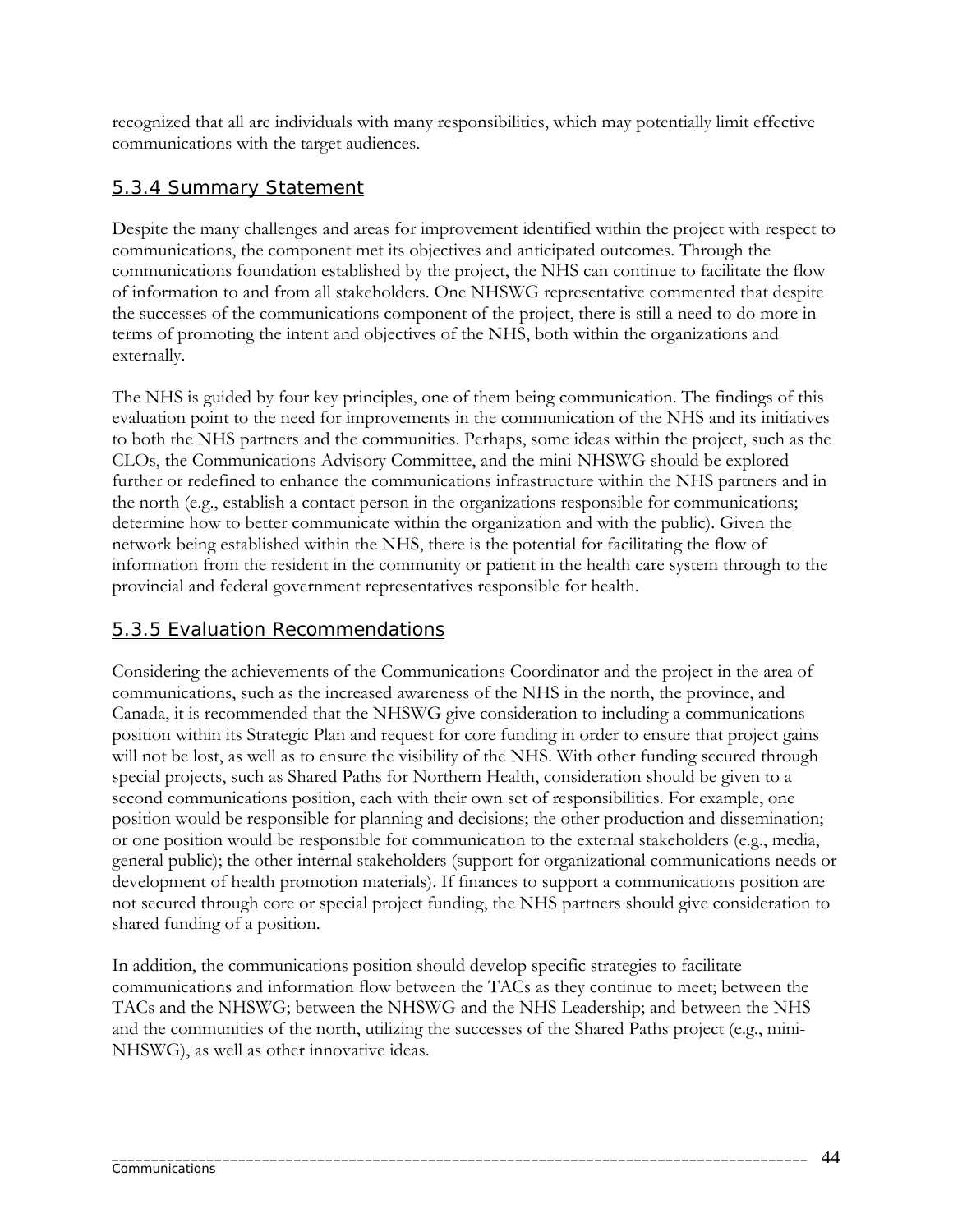## **5.4 Human Resources**

The following table (Table 5 – Human Resources Component Objectives and Anticipated Outcomes) reflects the changes and additions to the project objectives and anticipated outcomes from the project proposal to the implementation of this project component.

| <b>According to Proposal (October 2003)</b> <sup>1</sup>                                                                                                                                                                                                                                                                                                                                                        |                                                                                                                                                                                                                                                                                                                                                                                                                                                                                                                                                                                                                                                  |  |
|-----------------------------------------------------------------------------------------------------------------------------------------------------------------------------------------------------------------------------------------------------------------------------------------------------------------------------------------------------------------------------------------------------------------|--------------------------------------------------------------------------------------------------------------------------------------------------------------------------------------------------------------------------------------------------------------------------------------------------------------------------------------------------------------------------------------------------------------------------------------------------------------------------------------------------------------------------------------------------------------------------------------------------------------------------------------------------|--|
| <i><b>Objectives</b></i>                                                                                                                                                                                                                                                                                                                                                                                        | Develop cooperative human resource initiatives (e.g., supporting<br>and retaining primary health nurse practitioners working in<br>isolated primary health care sites in the north); p. 25<br>Develop cooperative chronic health conditions management<br>$\bullet$<br>initiatives (e.g., the best approach to training multi-skilled<br>individuals to deliver diabetes, cardiovascular, and other<br>prevention programming) (also facilitated through the work of the<br>CDTAC); p. 25 and<br>Identify opportunities for involving local people in the delivery of<br>٠<br>primary health care services (also facilitated through the work of |  |
| Short-term Outcomes                                                                                                                                                                                                                                                                                                                                                                                             | the four PHC TACs). p. 25<br>None stated<br>٠                                                                                                                                                                                                                                                                                                                                                                                                                                                                                                                                                                                                    |  |
| Long-term Outcomes                                                                                                                                                                                                                                                                                                                                                                                              | Training of health professionals will change to include<br>٠<br>components that support wholistic health, working in team<br>environments, working in the north, and working in multi-<br>jurisdictional environments; p. 27 and<br>Cooperation in staff recruitment and training of managers and<br>staff to work effectively in a new primary health care                                                                                                                                                                                                                                                                                      |  |
|                                                                                                                                                                                                                                                                                                                                                                                                                 | environment. p. 27 & 35                                                                                                                                                                                                                                                                                                                                                                                                                                                                                                                                                                                                                          |  |
| <b>According to NHSWG Review (December 2004)</b>                                                                                                                                                                                                                                                                                                                                                                |                                                                                                                                                                                                                                                                                                                                                                                                                                                                                                                                                                                                                                                  |  |
| <i><b>Objectives</b></i>                                                                                                                                                                                                                                                                                                                                                                                        | To identify human resource requirements of all NHS partners and<br>develop (recommendations) strategies to improve: recruitment,<br>retention, education, training; and<br>To create a capacity building plan within NHS partners related to<br>$\bullet$                                                                                                                                                                                                                                                                                                                                                                                        |  |
|                                                                                                                                                                                                                                                                                                                                                                                                                 | recruitment and retention issues, and education and training of<br>staff.                                                                                                                                                                                                                                                                                                                                                                                                                                                                                                                                                                        |  |
| The refinement of these objectives further defines human resource initiatives to include recruitment,<br>retention, education, and training, as well as underscores the importance of building organizational<br>capacity through project initiatives, which is one of the deliverables of the project (i.e.,<br>organizational transition to enhance the health status of residents of northern Saskatchewan). |                                                                                                                                                                                                                                                                                                                                                                                                                                                                                                                                                                                                                                                  |  |
| According to Facilitator/Coordinator (April 2005)                                                                                                                                                                                                                                                                                                                                                               |                                                                                                                                                                                                                                                                                                                                                                                                                                                                                                                                                                                                                                                  |  |
| Objective                                                                                                                                                                                                                                                                                                                                                                                                       | To develop and implement plans and recommendations for<br>improvement in the areas of recruitment, retention, training, and<br>education for NHS partners.                                                                                                                                                                                                                                                                                                                                                                                                                                                                                       |  |
| <b>Short-term Outcomes</b>                                                                                                                                                                                                                                                                                                                                                                                      | To increase awareness of human resource issues related to<br>$\bullet$<br>recruitment, retention, education, and training within northern<br>Saskatchewan in the health sector; and<br>To have a sustainable human resource strategy that may be<br>٠<br>implemented by NHS partners.                                                                                                                                                                                                                                                                                                                                                            |  |

**Table 5 – Human Resources Component Objectives and Anticipated Outcomes**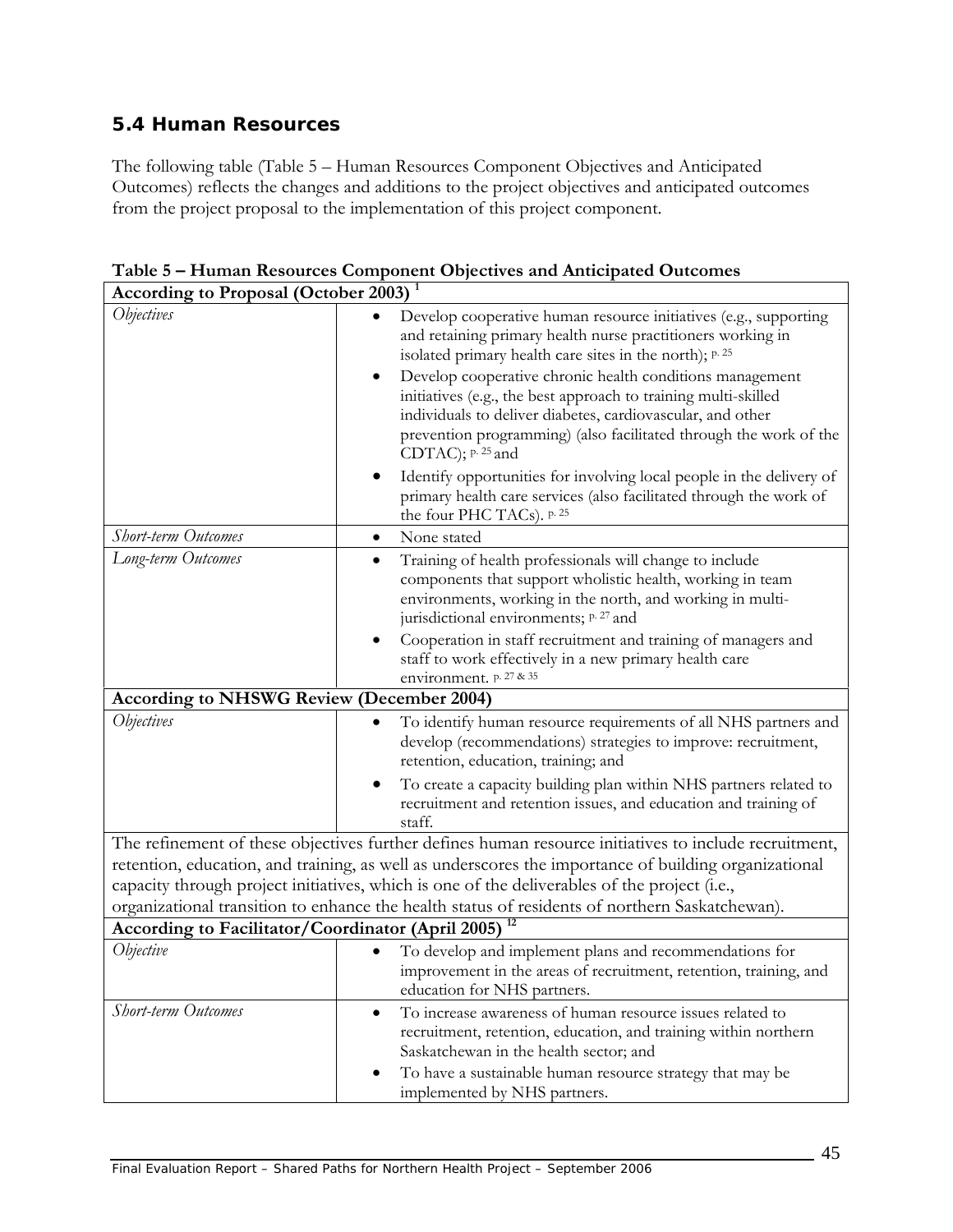| Long-term Outcomes | To develop 'project champions' in the areas of recruitment,<br>$\bullet$<br>retention, education, and training who can lead and assist in the<br>implementation of human resource recommendations developed;<br>and |
|--------------------|---------------------------------------------------------------------------------------------------------------------------------------------------------------------------------------------------------------------|
|                    | • To have a sustainable partnership (e.g., HRTAC) and utilize this<br>partnership to implement human resource recommendations and<br>develop new human resource initiatives.                                        |

## 5.4.1 Activities, Outputs, and Outcomes

The HR Coordinator worked with the Shared Paths project from January 2005 to his resignation in December 2005. Within that period of time, the HRTAC held six meetings, the first in May. Following the HR Coordinator's resignation, the HRTAC was facilitated and supported by the Communications Coordinator from January to July 2006 due to its focus on the development of a job and career fair materials kit (see recommendation on page 51). Within this period of time, the HRTAC held five meetings, the last in June.

The HR Coordinator's initial task was to develop a work plan for the human resources project component.19 Following the development of a work plan, the Coordinator contacted the HR and front-line manager contacts within each NHS partner and funding organization to complete a current state assessment with respect to recruitment and retention, as well as education and training issues in northern Saskatchewan. The HR Coordinator gathered the information through interviews and email correspondence with each of the contacts, as well as site visits to each organization. This current state assessment was completed in June 2005 and it identified several key observations, some of which included:<sup>20</sup>

- Recruitment issues:
	- o most organizations face difficulties in recruiting staff to the following positions: nursing (licensed practical nurses, registered nurses, nurse practitioners, advanced clinical nurses), public health inspectors, health records practitioners, dental therapists, social workers, speech language pathologists, combined laboratory and xray technologists, physiotherapists, occupational therapists, dieticians, environmental health officers, and physicians;
	- o most organizations are unable to offer additional incentives to recruit new staff due to the lack of additional financial resources to invest in recruitment, and some organizations are limited by the collective agreements in place;
	- o northern organizations are in competition with urban centres and organizations that can pay higher salaries; and
	- o shortages of staff results in higher overtime costs paid to existing staff.

- Retention issues:
	- o most organizations face difficulties in retaining staff in the following positions: nursing (licensed practical nurses, registered nurses, nurse practitioners, advanced clinical nurses), public health inspectors, health records practitioners, dental therapists, social workers, speech language pathologists, combined laboratory and xray technologists, physiotherapists, occupational therapists, dieticians, environmental health officers, and physicians;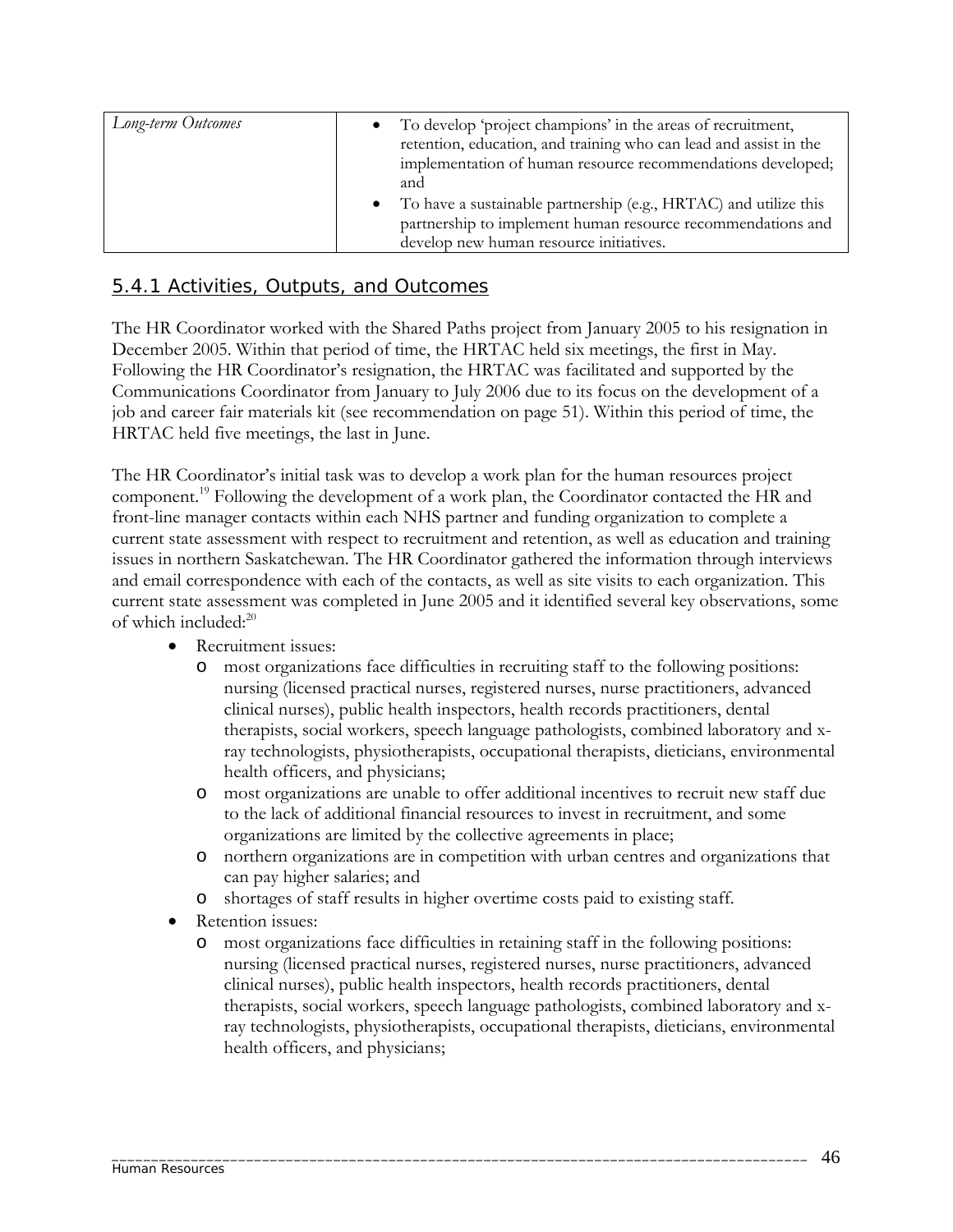- o most organizations are unable to offer additional incentives to retain staff due to the lack of additional financial resources to invest in retention, and some organizations are limited by the collective agreements in place;
- o northern organizations are in competition with urban centres and organizations that can pay higher salaries;
- o shortages of staff results in burnout of existing staff and often staff resign from their positions; and
- o it is difficult for staff and their families to "fit in" in new and remote communities.
- Education issues:
	- o northern students are not taking maths and sciences in high schools;
	- o northern students do not have enough awareness of health careers; and
	- o challenges accessing post-secondary education such as living away from home and receiving financial assistance limit enrollment.
- Training issues:
	- o staff cannot get the days off for training because there are not enough staff to backfill the position;
	- o it is costly and difficult to find casual staff in the north;
	- o there is little or no money to train staff;
	- o high turnover rates increase orientation and training costs;
	- o distance education does not allow for all types of training; and
	- o there are unskilled or low skilled staff providing services in First Nations communities (e.g., addictions workers); however, some positions would remain vacant if a post-secondary education was an absolute requirement.

In addition to the current state assessment, the HR Coordinator and the HRTAC completed a "cross-jurisdictional exercise" to identify the specific jurisdictional issues with respect to human resources, which emphasized: how recruitment and retention impact access to services in the north; opportunities for continuing education and capacity building; and any recommendations based on the findings. This exercise was requested by the MFN-CAHR to aid in their exploration of jurisdictional issues within the NHS partners, and the development of a cross-jurisdictional decisionmaking mechanism (see page 19).

The HR Coordinator also conducted an industry assessment (i.e., a literature review) of best practices in human resources, as well as appropriate standards of human resource services. Armed with the information from the current state assessment, the cross-jurisdictional exercise, as well as best practices and standards of HR services information, the TAC was able to analyze the gaps in human resources that exist in the north and began to develop recommendations to close these gaps.

During the initial meetings of the HRTAC, the Coordinator presented the TAC with the recruitment, retention, education, and training issues identified from the current state assessment for collective discussion and prioritization of the issues to address within the TAC work plan. The HRTAC identified various priorities under each topic, which included: a common recruitment strategy for the north; standardization of recruitment incentives (monetary and non-monetary); best practice retention strategies; staff surveys; involvement of staff in the community; a northern casual staff labour pool; job shadowing/mentoring; and a representative workforce.<sup>19</sup>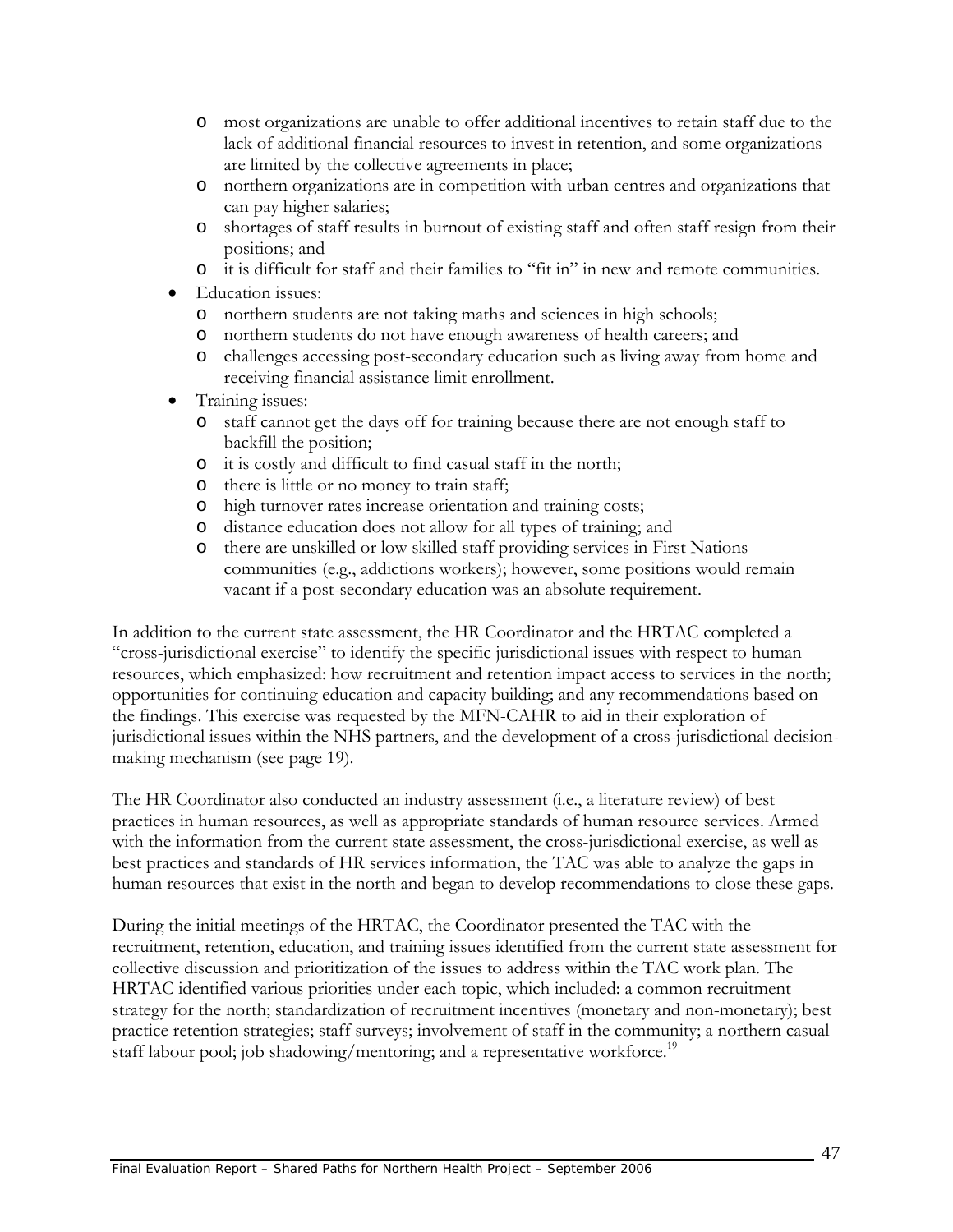The HR Coordinator suggested that the TAC prepare a strategic planning document for the NHSWG, which would include each of the prioritized issues, and the HRTAC agreed. The document was to include current recruitment, retention, education, and training strategies or initiatives of the NHS partners, as well as new strategies or initiatives identified through industry assessment and analysis of best practices, and the TAC recommendations would emanate from this work. A similar document produced by the Northwest Territories' Allied Health Care Professionals, Nurses, and Social Workers (Recruitment and Retention Plan, 2002) was used as a template. The HRTAC document contained strategies and initiatives such as: a casual staff relief pool for health care workers; exchange programs for nurses; staff surveys; exit interviews; job shadowing, etc. The HR Coordinator and the TAC worked on this document for several months (entitled Northern Saskatchewan Recruitment, Retention, Training and Education Plan – December 2005 – Draft); however, this document was never completed due to a change in focus of the HRTAC. The document is in need of additional information and revisions to ensure relevance to northern Saskatchewan and the NHS partners. Without a coordinator to assist and complete this document, the HRTAC tabled the plan for future discussion and development post Shared Paths project.

In the preparation of the strategic planning document, the HRTAC identified six areas where potential recommendations could be developed and submitted to the NHSWG. In three of these areas, the TAC discussed the issues and potential solutions; however, formal recommendations were not submitted to the NHSWG, again due to the change in focus of the HRTAC. These three "draft" recommendations were included in the TAC final report<sup>20</sup> as reference to TAC activities, and the following is a brief summary of the discussion and activities relevant to each:

- Community involvement for new staff: $^{20}$ 
	- o The TAC discussed the idea of a community orientation binder for new and relief staff that would include information on: community events/holidays, places of interest, key community members, contact information, etc.
	- o The HR Coordinator was to develop a template for the binder.
	- o The Communications Coordinator was to support the development and production of the binders.
	- o Each NHS partner was to adopt and use if desired.
	- o The recommendation did not progress further than the initial planning stage (i.e., a template was not developed).
- Formalizing mentorship procedures: $^{20}$ 
	- o The TAC discussed the idea of formalizing existing mentorship procedures or programs in the NHS partners as a key recruitment and retention strategy for nursing and other professions.
	- o The HR Coordinator was to develop the recommendation further with respect to implementation, resources needed, etc.
	- o The recommendation did not progress further than the initial idea.
- Childcare services for health care staff:<sup>20</sup>
	- o The TAC discussed: the perceived need for childcare services, particularly for those doing shift work; the feasibility of providing childcare services in terms of numbers and finances within the regions; and potential collaboration with other sectors also in need of childcare services for its workers.
	- o The TAC decided to conduct a needs assessment to determine if it was a perceived need or actually a reality within the health care system.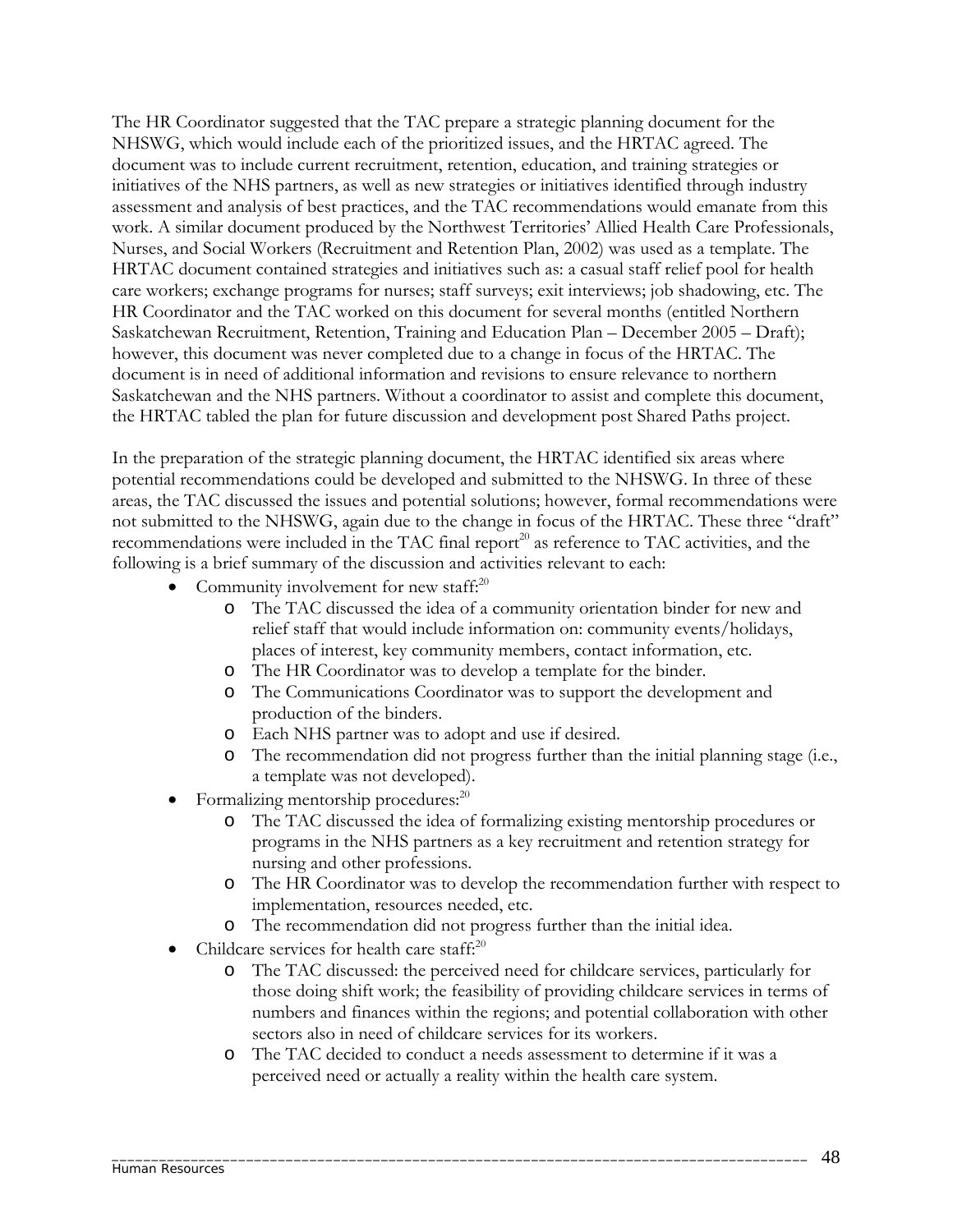- o The HR Coordinator developed a survey, which was reviewed and revised by the TAC.
- o The survey was distributed to health care staff within the regions via the HRTAC representatives and at the discretion of the NHS partners – February 2006.
- o The methods of distribution varied and were dependent on a suitable process for that region (e.g., email, website).
- o The completed surveys were returned or forwarded to the NHS office for analysis, which was completed by the Communications Coordinator – March 2006.
- o The results were presented to the TAC March 2006.
- o The limitations of the survey included: low number of completed surveys (n=47); response rate could not be determined, as it was not known how many people received the survey (anticipated to not be higher than 25%); sample was not representative of the population being studied, therefore, generalizations could not be made from the findings.
- o However, results did indicate that of the 74% in need of childcare services, 68% had access to childcare services, with the majority utilizing unlicensed services and in need of childcare services between 8:00 a.m. and 8:00 p.m., Monday through Friday.
- o Given the results, the present uncertainty of financial resources to provide childcare services, and the survey's limitations, the TAC did not develop a recommendation with respect to childcare services for the NHSWG.
- o The TAC may revisit the issue of childcare services for health care staff in the future.

Over the course of the project, the HRTAC had several discussions with respect to salary grids and recruitment strategies or incentives in an effort to identify options to narrow the gap that currently exists between the NHS organizations; however, some TAC representatives were reluctant to share this information with the HR Coordinator and the TAC. As a result of this reluctance to share information, a briefing note was prepared by the HR Coordinator and submitted to the NHSWG in November 2005, which asked each NHSWG representative to discuss this issue with their TAC representative and encourage them to share this information with the TAC.<sup>20</sup> From the discussion of this briefing note, the NHSWG decided to hire a consultant to do an environmental scan of northern Saskatchewan and other northern regions in Canada with respect to salary and recruitment/retention incentives. The Saskatchewan Association of Health Organizations (SAHO) was contracted in March 2006 to undertake a market survey for the NHS that would encompass the elements of total compensation (i.e., salaries, benefits, and company policies for unionized and management positions), as well as best recruitment and retention practices particular to northern employers.<sup>20</sup> In addition to the NHS partners, other northern health care jurisdictions in Canada were surveyed. Unfortunately, this study is behind schedule due to the late submissions by several NHS partners. The Project Coordinator has worked with these partners to ensure that their information was submitted to the consultants and included in the study. The results of this study and SAHO's recommendations to the NHSWG with respect to: options for competitive pay practices; successful compensation practices; and successful recruitment and retention practices are expected in September 2006.<sup>20</sup>

Part of the mandate of the HR Coordinator and the HRTAC was to support the human resource needs of the four PHC TACs and the two other support TACs. Unfortunately, the only support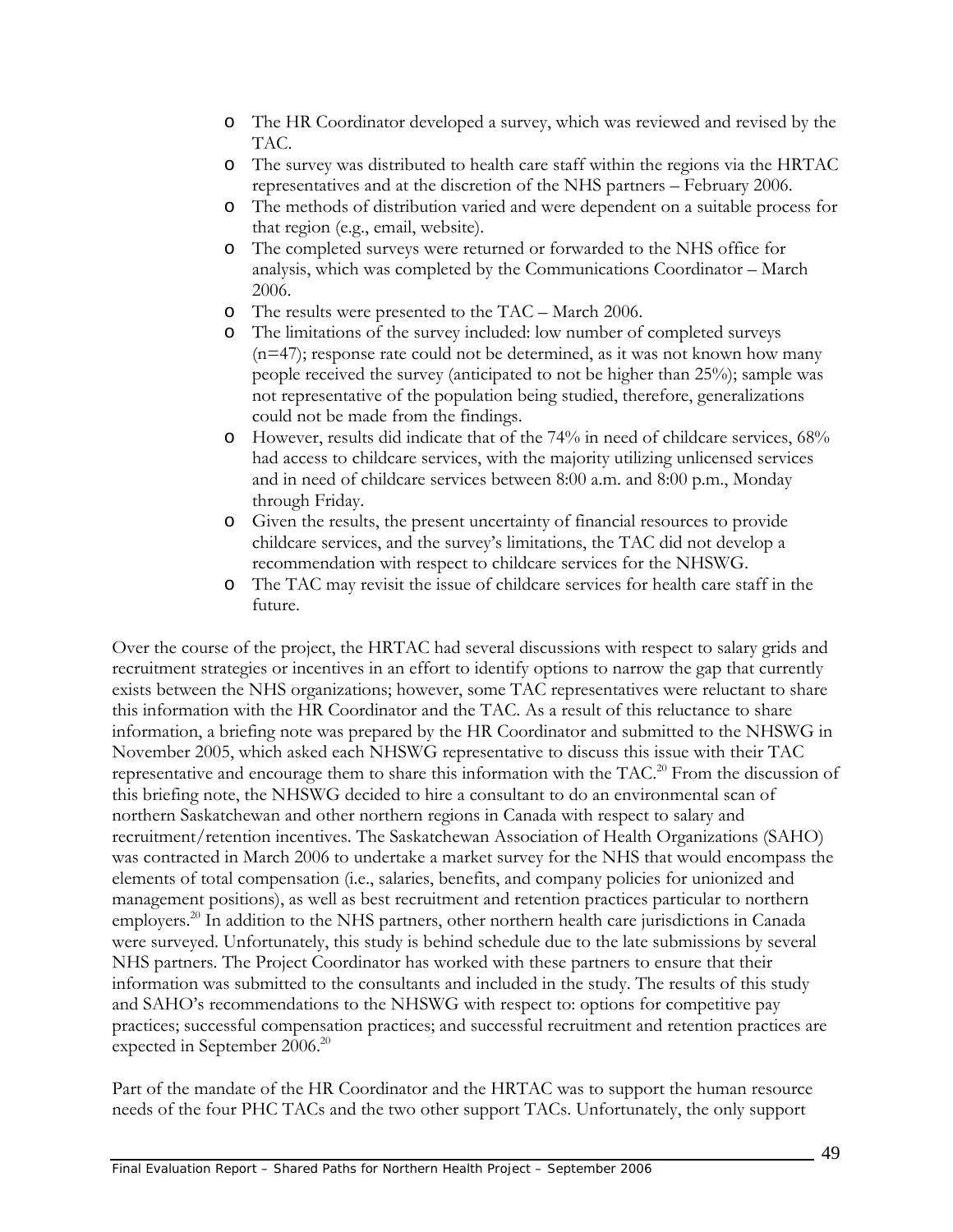provided was to the PIHTAC with respect to salary information, job descriptions, and human resources in northern areas (e.g., itinerant positions, co-managed positions) in regards to lactation consultants or breastfeeding resource persons. The HR Coordinator also provided some support to one of the NHS partners with respect to salary grids, contracts, and job descriptions for addictions workers and mental health therapists at the request of the organization's Mental Health Supervisor. Finally, the HR Coordinator provided support to a Career Pathing Discovery Session<sup>20</sup> held in La Ronge in November 2005; there were no volunteers from the TAC to help with the planning of this session. Unfortunately, the HR Coordinator and the TAC did not work with the OHTAC or the HIMTAC to address the hard to recruit and retain positions of dental therapists and health records practitioners as identified in the HRTAC's current state assessment.

With respect to sustainability of the HRTAC, the TAC representatives felt that there would be value to continued networking, information sharing, and collaboration on certain initiatives if the NHSWG saw the value, and if the NHSWG agreed to commit to continued meetings of the TAC, in terms of the costs involved such as, costs related to travel, time in travel, no backfilling of the position while at meetings, etc. The TAC would like to do more through teleconference/ WebEx, video conferencing, and email; and only meet face-to-face three to four times per year. The TAC also desired to have a focused work plan with only one or two items to address; and recognized the need for co-chairs to sustain the TAC and its work; however, no volunteers have come forward. It has also been suggested that the TAC evolve into the health sector sub-committee of the Northern Labour Market Committee given that many of the participants are the same and it would create a link between the northern health organizations and the academic institutions in the province; however, this sub-committee currently does not involve First Nations organizations and is focused more on education and training than recruitment and retention issues. This suggestion has been presented to the NHSWG for further discussion and direction, with no decision made as of yet.<sup>20</sup>

### 5.4.2 TAC Recommendations and NHS Strategic Planning

The HR Coordinator and HRTAC developed and submitted two recommendations to the NHSWG over the course of the project. The first recommendation, presented in November 2005, proposed the provision of bursaries and scholarships to northern students through the NHS and its member organizations.20 These bursaries and scholarships would be in addition to what currently exists within the organizations (e.g., KYRHA, MCRRHA). Several of the NHS partners do not have programs, policies or funds to deliver bursaries and scholarships (e.g., AHA, MLTC, PAGC). This recommendation suggested that the NHS could solicit donations from government and northern businesses or organizations to support this program. The NHSWG or a subcommittee thereof would have discretion over how much to allocate to bursaries, to scholarships, and for which health care positions, with the total donation distributed equitably amongst the partnership. The NHSWG approved this recommendation in principle and asked that the HR Coordinator proceed with the next steps, bringing back the recommendation to the NHSWG for formal approval. The next steps included: the preparation of a concept paper to be presented to government, businesses, and organizations when requesting donations; the development of guidelines for the bursaries and scholarships process; and a list of businesses and organizations to approach for donations. Unfortunately, the HR Coordinator resigned shortly after the presentation of this recommendation to the NHSWG, and there was no follow up by the TAC. Thus, no progress on the next steps was made.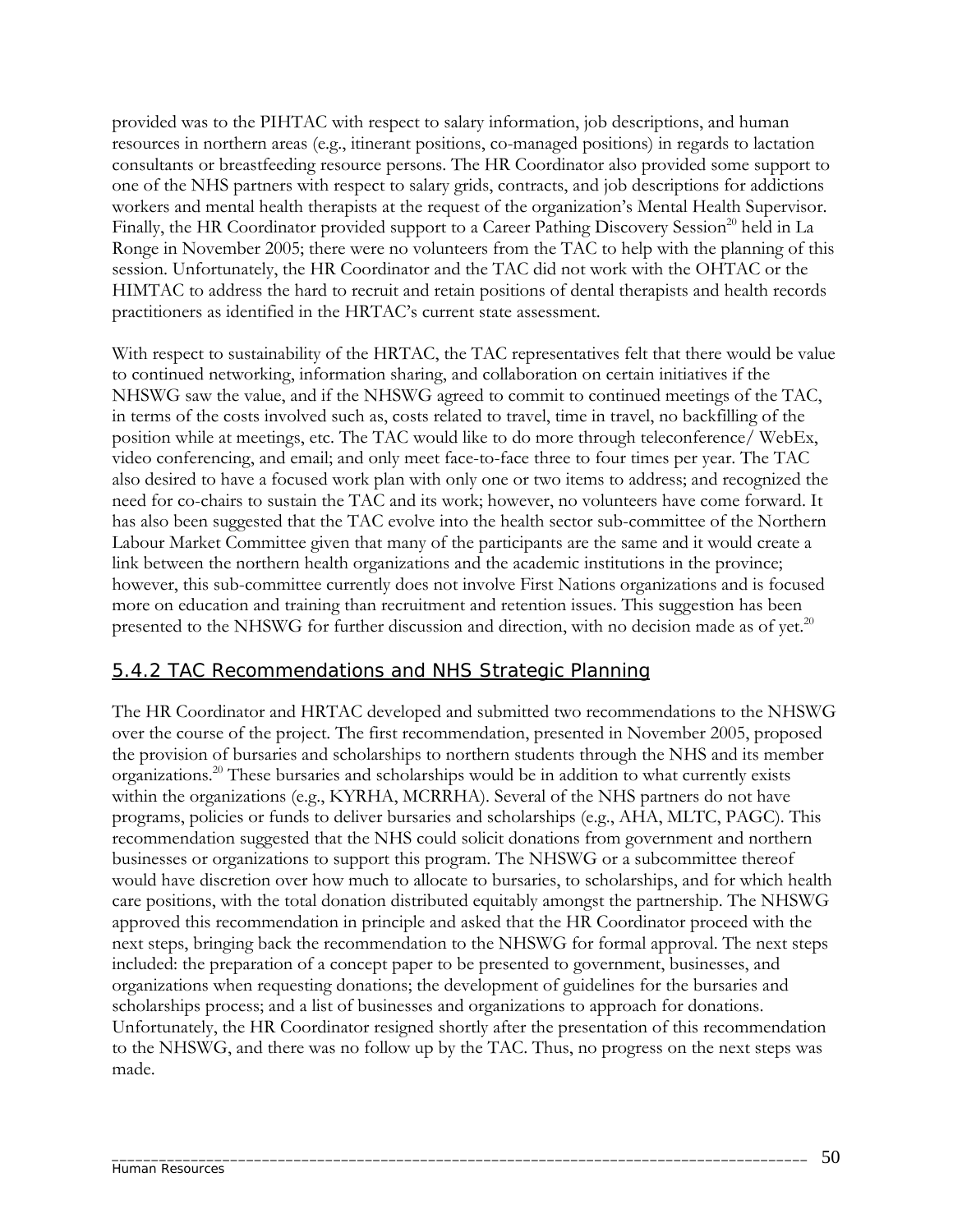The second recommendation, also presented in November 2005, proposed that all the NHS partners would be represented by one booth at job and career fairs.<sup>20</sup> A job and career fair materials kit, inclusive of all the NHS partners, would enable all partners to have a presence at many job and career fair events throughout the province. Representing all partners at one booth would save time and money within each organization, as the presenter(s) would be representing their own organization as well as the partners of the NHS, providing potential recruits with information on available positions and health care organizations in northern Saskatchewan. This kit would be housed at the NHS office or a willing NHS partner, and would be available for loan to any partner wishing to attend local or provincial job and career fairs. The NHSWG approved this recommendation and the HRTAC, with the support of the Communications Coordinator, focused their efforts in the last half of the project on the development of the materials. The kit targeted three audiences: youth (K-9), high school students, and post-secondary students. The materials developed included: an 8 foot banner display; PowerPoint presentations for each target audience; information binders containing relevant information for each target audience (e.g., organizational information, positions available in the north, scholarship and bursary information, reasons to work in the north, employee profiles, photos of employees in action); a NHS employment opportunity brochure; and a user's guide and checklist of materials. This job and career fair materials kit was completed in July 2006 and is available for use to the NHS partners.

Within the NHS Strategic Plan,<sup>15</sup> there is support for: health careers promotion utilizing the job and career fair materials developed (i.e., NHS Coordinator to coordinate attendance and representation at events, in the absence of HRTAC co-chairs); review of the compensation study and implementation of recommendations; identifying training needs and collaboration on training initiatives (e.g., nursing, addictions); establishing partnerships with academic institutions (re: training and education issues); and linking with federal and provincial health human resource strategies.

## 5.4.3 Evaluation Findings

### *Challenges According to HR Coordinators*

There were several challenges identified by the HR Coordinator with respect to the job and the project. The Coordinator recognized his own limitations, acknowledging that he had no prior experience in facilitation and that his presentation skills were weak; however, he did solicit advice and feedback on his performance from the Project Coordinator and other staff, and prepared for each meeting to the best of his abilities. In addition, the HR Coordinator found there to be a steep learning curve in terms of: understanding his role within the project; working with numerous stakeholders; and understanding the roles of these stakeholders (e.g., role of the province, RHAs, First Nations, and the federal government in health care delivery). With respect to the project, the HR Coordinator reported that gathering information from the TAC representatives was challenging in that: there was a lot of information being collected and collated; TAC representatives were busy individuals with little time to gather the needed information; and some TAC representatives were reluctant to share certain information with the Coordinator and/or the TAC. Moreover, the HR Coordinator mentioned that the short timeline of the project was challenging in terms of completing the work, as well as personally challenging in that it represented a lack of job security. As a result, the Coordinator resigned from his position to accept a permanent position with another organization.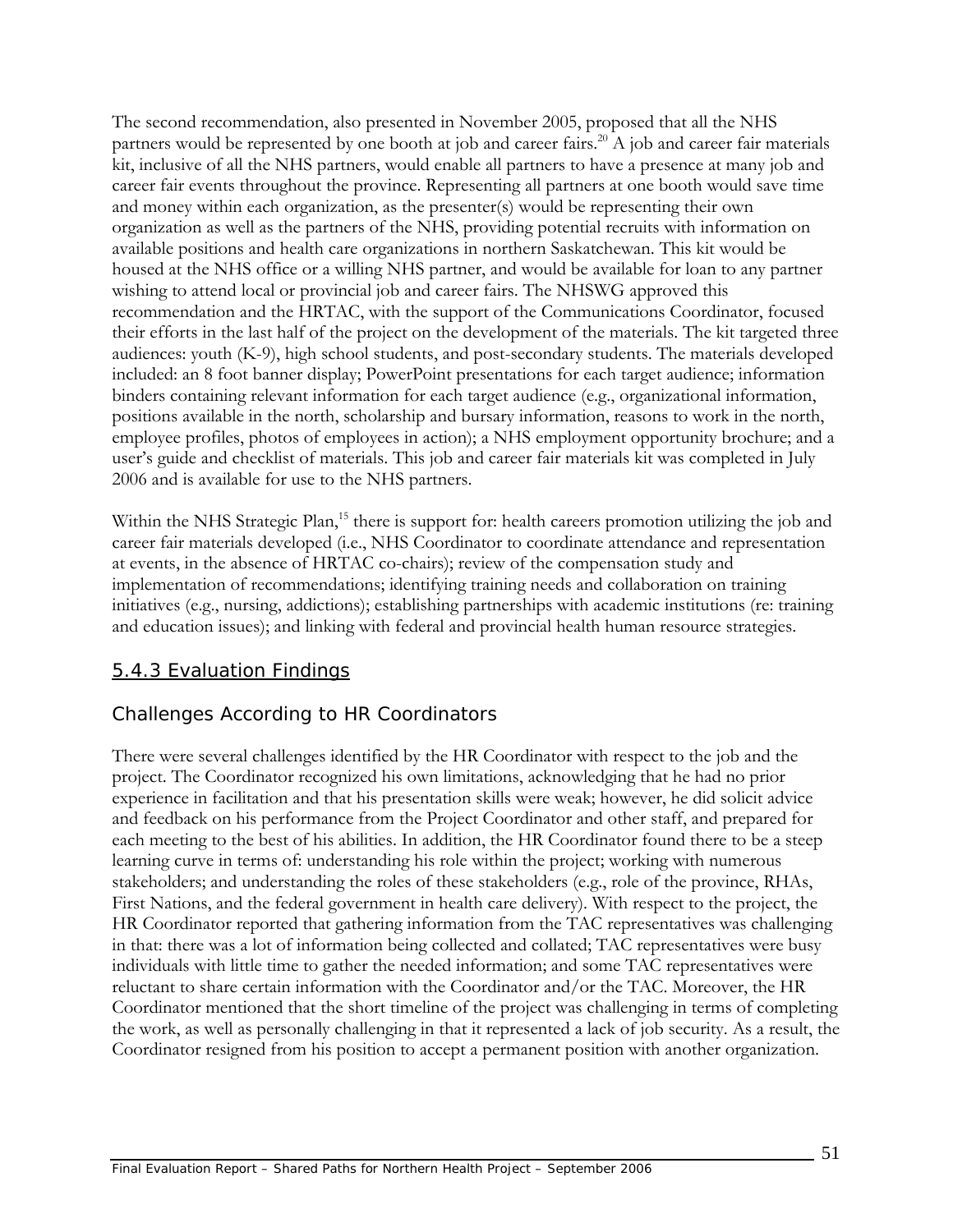Following the resignation of the HR Coordinator, the Communications Coordinator was asked to facilitate and support the HRTAC, primarily because of its focus on the development of a job and career fair materials kit, but also because of: the unlikely-hood of recruiting to such a short-term position (i.e., 3 months); the unlikely-hood of seconding from the partners due to limited capacity within their HR departments; and the TAC representatives and Project Coordinator were too busy to chair the meetings. The Communications Coordinator also identified similar challenges with respect to the job and the project. For instance, gathering information was challenging in that the TAC representatives were often slow to respond or did not respond at all to emails or requests for information put forth during the TAC meetings. The Communications Coordinator spent a considerable amount of time following up with the TAC representatives, primarily via email, in an attempt to ensure that all TAC representatives were aware of the activities and progress of the TAC, and that they had an opportunity to provide feedback and input into the process, particularly for those that were unable to attend TAC meetings. In addition, the Communications Coordinator reported that the short time remaining in the project would potentially limit the development of the job and career fair materials kit; and as a result, the project continued to support the meetings of this TAC beyond March 31, 2006, in order to complete the kit with the best possible results. Furthermore, the Communications Coordinator stated that considerable time was spent on the facilitation of the HRTAC and its follow-up activities, which may have limited progress with respect to the communications component of the project; however, the Communications Coordinator considered both roles to be important and to have contributed to the success of the NHS.

*A lot of time and effort was put in to ensure that each of these roles was successful and [to be] able to provide support to the NHS members (including the TACs and NHSWG). This included a lot of additional hours and commitments outside of the normal work environment and hours; though I feel that the roles are both important and have contributed to the successes of the NHS. Additional commitments were positive, relevant, and appropriate due to the nature of each role and the demands necessary to achieve positive results.* 

### *Successes According to HR Coordinators*

According to both the HR Coordinator and the Communications Coordinator, the successes of the HRTAC and the human resources component of the project included: the current state assessment; the recommendations submitted to the NHSWG; the childcare services needs assessment; the job and career fair materials kit; and (potentially) the total compensation study conducted by SAHO.

## *Challenges According to HRTAC*

The HRTAC representatives also identified several challenges to their work and progress as a technical advisory committee. The HRTAC, like many of the other TACs, struggled with an unclear mandate at the start of the project and well into the project.

\_\_\_\_\_\_\_\_\_\_\_\_\_\_\_\_\_\_\_\_\_\_\_\_\_\_\_\_\_\_\_\_\_\_\_\_\_\_\_\_\_\_\_\_\_\_\_\_\_\_\_\_\_\_\_\_\_\_\_\_\_\_\_\_\_\_\_\_\_\_\_\_\_\_\_\_\_\_\_\_\_\_\_\_\_\_\_\_

*One of my challenges was…not sure where the group was going from the get go? Not in terms of the group being cohesive or anything like that, but being unsure what the Shared Paths group, the supervisor, the senior level group hoped to get from the HRTAC. And that, I found, made it difficult for us at some points to pick a target…to pick a target where we're trying to go. And had that maybe been defined a little more carefully in the initial phases we wouldn't likely or in my opinion, we would be further along than we are now.*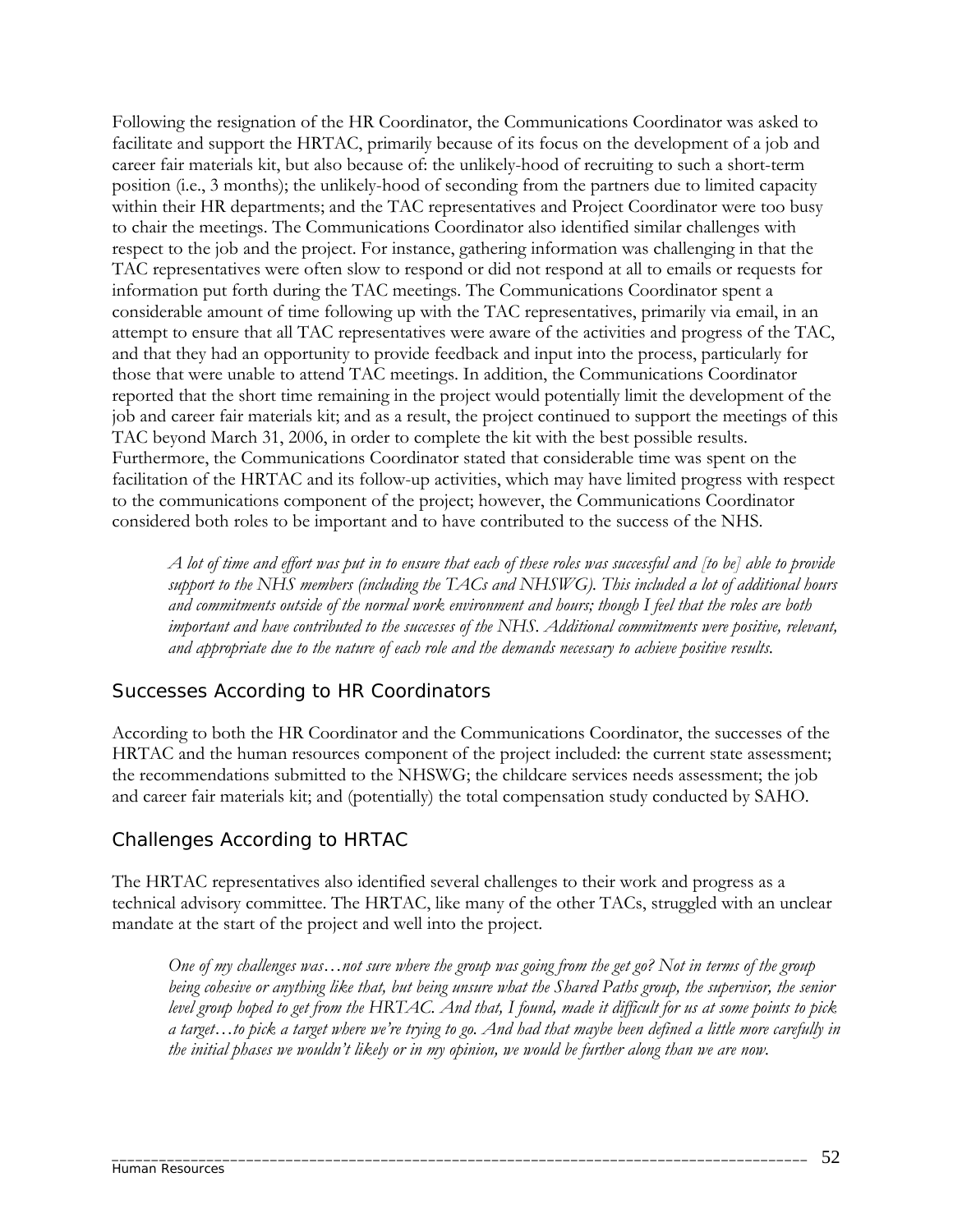The TAC also suffered from an ill-equipped Coordinator in terms of the knowledge (i.e., of the north, as well as of the federal and provincial health care systems), and the skills (i.e., in facilitation and being able to "think outside the box," see a broader vision) needed to bring about collective discussion, information sharing, strategizing, and action planning concerning matters related to human resources in the north. Furthermore, the TAC struggled with finding a common ground upon which to begin to work collaboratively, likely due to the fact that the individuals at the table were HR managers, responsible for managing payroll, benefits, etc., and not front-line managers such as nurse managers, responsible for coordinating and providing access to services for northern residents. In addition, some TAC representatives had responsibility for only health human resources (e.g., RHAs), while others had responsibility for human resources for the whole organization (e.g., First Nations partners).

The HRTAC representatives also made reference to the short timeline of the project with respect to group development or relationship building. The TAC representatives expressed that a group needs time to gain trust and build confidence in one another, to set its own direction, and to accomplish tasks or activities in the hopes of meeting stakeholder expectations.

The TAC representatives were busy individuals within their organizations and as a result, there were challenges with respect to attendance at meetings. In the HRTAC, there was a core group of representatives who attended the meetings; however, there was a consistent lack of attendance by several of the NHS partners. In addition, turnover of TAC representatives was noted and in some instances, these representatives were not replaced and thus, there was no representation of those organizations at the meetings. One TAC representative expressed the concern that TAC representatives need to gain knowledge (or skills) from attending the meetings, and feel as though they are contributing to the work of the TAC, so that challenges such as, busy schedules, competing priorities, and travel do not limit attendance.

Finally, travel to attend the meetings was identified as a challenge for the TAC representatives. The TAC consensus was to hold the meetings in Prince Albert; however, travel to the meetings meant that their workload increased due to time in travel (i.e., two days out of the office for a 5 hour meeting), and that there was no one available to backfill the position while they were away from the office, which also created a hole in the management team.

### *Successes According to HRTAC*

Like the other TACs, the HRTAC identified networking, information sharing, and an increased knowledge and understanding of the "other" organizations (i.e., federal, provincial, RHA, First Nations) as successes of the TAC and/or project. The TAC representatives felt that meeting their counterparts in the other organizations, and sharing information, experiences, and ideas specific to human resource issues, as well as organizational information was beneficial in and of itself. In fact, in the absence of a Coordinator, the TAC was still committed to working together.

Given that the TAC representatives had concerns with respect to: their limited progress in the project; the ability of the HR Coordinator to facilitate the process; and the short time remaining in the project (December 2005 to March 2006), the HRTAC decided to narrow their focus in the remaining four months to one or two activities, in order to achieve some tangible results. The TAC changed their focus from completing the Northern Saskatchewan Recruitment, Retention, Training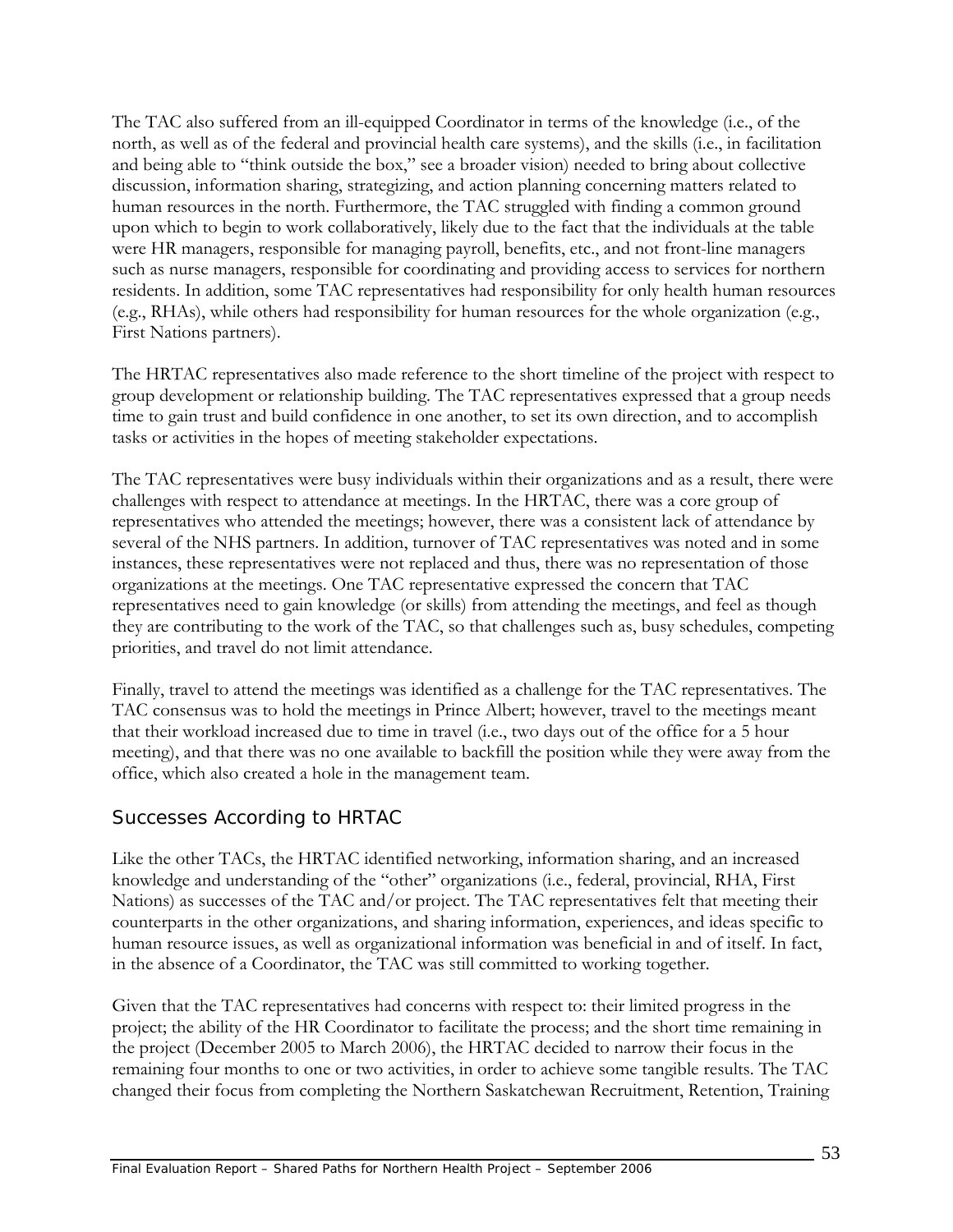and Education Plan (i.e., the strategic planning document) and developing additional recommendations to completing the childcare services needs assessment and developing the job and career fair materials kit. The NHSWG supported this change in focus and the TAC considered this change a success.

The TAC representatives also recognized the support provided to them through the project as beneficial and contributing to their progress. For example, in recognizing the need for a course correction, the Project Coordinator supported the TAC in narrowing its focus to one or two activities, which the TAC felt was critical and important to its progress. In addition, the support provided by the Communications Coordinator in facilitating the TAC meetings, following up with the TAC representatives for their input and feedback, and completing the job and career fair materials kit also contributed to the TAC's progress. Furthermore, the TAC cited the input and support of the Executive Assistant of the project as important to its progress, and not to be underestimated. Finally, the TAC representatives appreciated having the provincial government representative at the table, listening to the issues, gaining a better understanding of the north, and hopefully, willing and able to be a better advocate for northern health human resource issues.

A potential success identified by the HRTAC was the total compensation study conducted by SAHO, provided that the findings and recommendations of this study were examined by the NHSWG (or the HRTAC) and efforts were made to level the playing field among the northern health organizations with respect to salary grids and recruitment and retention initiatives.

*I'm thinking about the salary study that they're going to do, to my mind, that's very preliminary steps. And it would be my hope that when that's done, that it doesn't stop there. I mean, we're entirely different work environments, we're unionized; the First Nations aren't. But if there can be anything where we level the playing field, I think you would always compete somewhat for staffing, but so that you're not upping the ante all the time, just sort of compete with each other, that that would be real progress in working together.* 

## *Northern Health Human Resources Strategy*

According to the HR Coordinator, a comprehensive recruitment and retention strategy for the north would have the potential to improve the human resources capacity to deliver services, which would then have the potential to improve the quality of services (i.e., provided by skilled workers) and improve access to services for northern residents, and ultimately, improve the health of these residents. In addition, this strategy would have the potential to decrease workloads and burnout of staff, thereby potentially improving the quality of care provided to the northern residents. Unfortunately, there was no northern health human resources strategy or development plan proposed by the HR Coordinator or the HRTAC. The Recruitment, Retention, Education, and Training Plan (or strategic planning document) was a step in this direction; however, the TAC tabled further discussion and development of this document or plan due to a lack of progress and the short time remaining in the project. Nevertheless, the HRTAC did discuss several initiatives or ideas that could be elements of a northern health human resources strategy, some of which were referenced in the draft of the Recruitment, Retention, Education, and Training Plan. The TAC discussions included initiatives or ideas to:

- narrow the gap in salary grids and recruitment incentives amongst the northern health organizations;
- enhance community involvement of new and relief staff in the communities;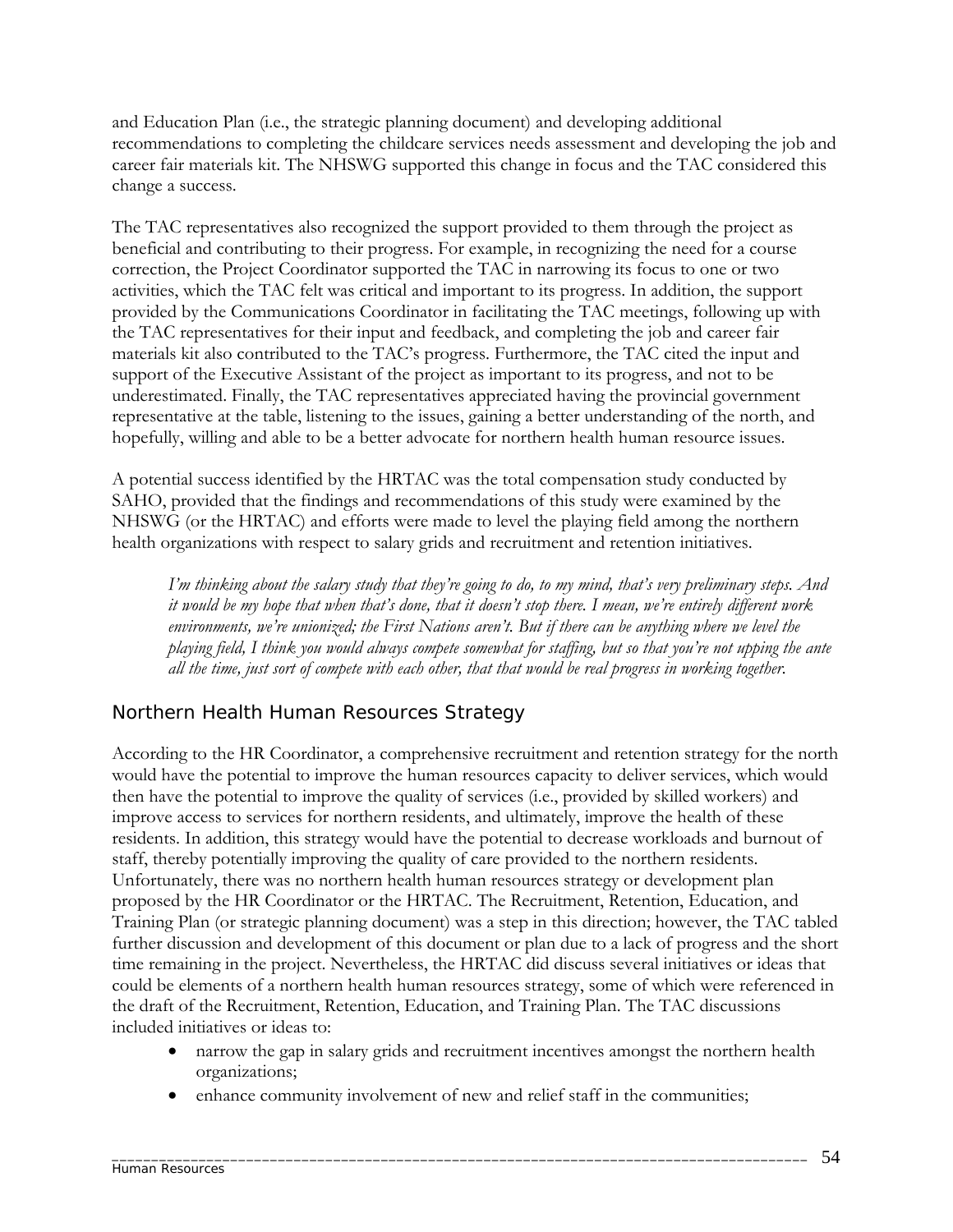- create a casual staff labour pool for the north to support backfilling for vacation, sick time, and professional development opportunities, and to decrease overtime and burnout in staff;
- get youth and high school students interested in health careers and professionals interested in working in the north through increased visibility at job and career fairs;
- increase mentoring of students in many health care professions;
- support existing and create new scholarship and bursary programs to assist northern residents to receive the training and education needed to work in the north in their desired professions;
- share information about education and training opportunities amongst the partners;
- share educational and training resources amongst the partners;
- share any unused training seats amongst the partners;
- collaborate on education and training activities to reduce duplication amongst the partners; and
- collaborate with academic institutions to bring education and training programs (or facilities) to the north (either whole programs or the first one or two years).

It had been recommended in the interim evaluation report<sup>11</sup> that the HRTAC work plan place more emphasis on education and training issues within the north or the TACs, rather than only recruitment and retention issues, in the remainder of the project; however, the TAC did not do more than discuss education and training issues, initiatives, and possibilities (as briefly outlined above) due to the desire to narrow its focus in an effort to achieve a tangible success and to encourage continued involvement in the project (and beyond March 2006).

## *Support Provided to Other TACs*

It was also recommended in the interim evaluation report $^{11}$  that the four PHC TACs identify any support needs and/or ways in which collaboration was possible or needed with the support TACs (e.g., HRTAC) as soon as possible. Unfortunately, there was minimal support provided to the four PHC TACs, and in addition, to the other support TACs (i.e., HIMTAC, ITTAC) in addressing any identified human resource needs. This was a missed opportunity given the individuals and resources brought together through the Shared Paths project.

## *NHSWG Representative Thoughts*

With respect to this component of the project, the NHSWG representatives felt that little progress was made, primarily due to an inexperienced Coordinator.

*Generally, a poor performance, but I think that is simply reflecting the reality of the partners. Nobody has got a strong human resource capacity within their organizations. So, the people representing their organizations are themselves just overwhelmed with the challenges of trying to recruit, retain, develop staff, and that got compounded by not having a strong staff person.* 

Some NHSWG representatives thought that while it may have served to have the NHS partners talk about the human resource issues together; it did not result in a comprehensive set of recommendations or an action plan. If this TAC were to continue, then it would be necessary to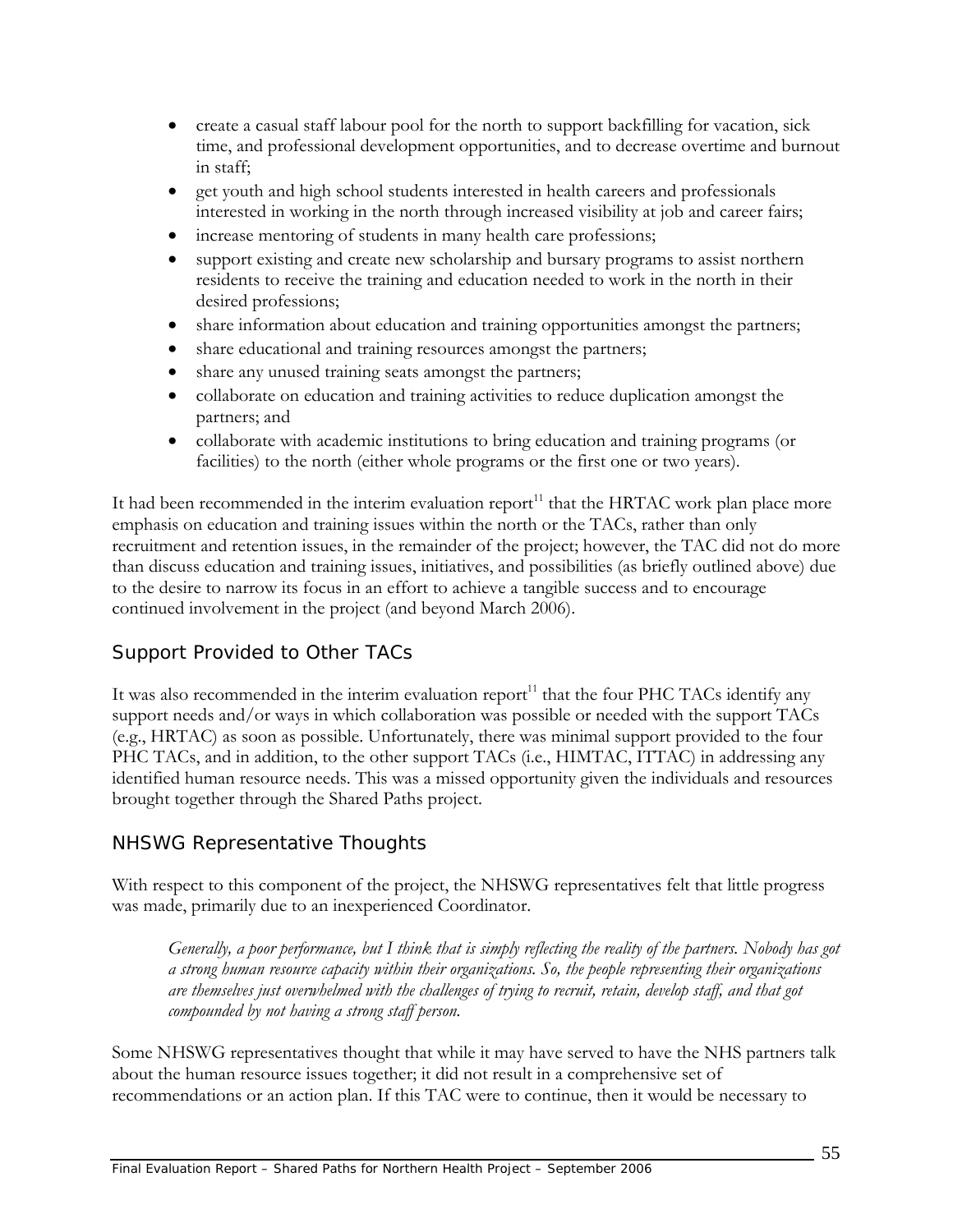bring in a strong individual to facilitate and coordinate the group. One NHSWG representative thought that perhaps the area of human resources was not appropriate for the Shared Paths project to address.

### 5.4.4 Summary Statement

Within the human resources component, the project objective and anticipated outcomes were partially met. The focus of the component was primarily on recruitment and retention issues in the north, with minimal focus on education and training issues. The short-term outcome of increasing awareness of human resource issues related to recruitment, retention, education, and training within northern Saskatchewan in the health sector was achieved over the course of the project. Both the current state assessment and the draft strategic planning document (i.e., Northern Saskatchewan Recruitment, Retention, Education, and Training Plan) lay a foundation for the future development of a northern health human resources strategy for the NHS partners. Unfortunately, a sustainable strategy was not developed in the project and there is still much work to be done in this area. Fortunately, the members of the HRTAC are interested in continuing to network, share information, and collaborate on focused initiatives; however, if the TAC was asked to develop a northern health human resources strategy, they would need the support of a competent leader. Nevertheless, with or without such a strategy, the NHS through a collective voice has the potential or ability to influence the larger health human resource strategies within the province (e.g., Northern Labour Market Committee, Saskatchewan Health's Health Workforce Action Plan).

### 5.4.5 Evaluation Recommendations

In an effort to sustain the work of the HR Coordinator, the HRTAC, and the Communications Coordinator, it is recommended that the NHS partners: utilize the job and career fair materials kit at numerous events throughout the north and the province to encourage northern youth and high school students to pursue health careers, and health care professionals to work in the north; examine the findings and recommendations of the total compensation study and implement the suggestions, where possible and desirable to do so, in an attempt to narrow the existing gap between salary grids and recruitment and retention incentives among northern health organizations; and move forward with the next steps in the pursuit of a NHS bursary and scholarship program.

If the area of human resources is one that the NHSWG continues to pursue collaboratively (via core funding or special project support) through the TAC, then consideration should be given to: identifying a clear direction or mandate for the group; supporting the group with a competent leader; and ensuring the proper representation is at the table based on the intended outcomes of the collaboration, for example, a northern health human resource strategy or focused activities such as, creating a casual staff labour pool or collaboration on education and training initiatives.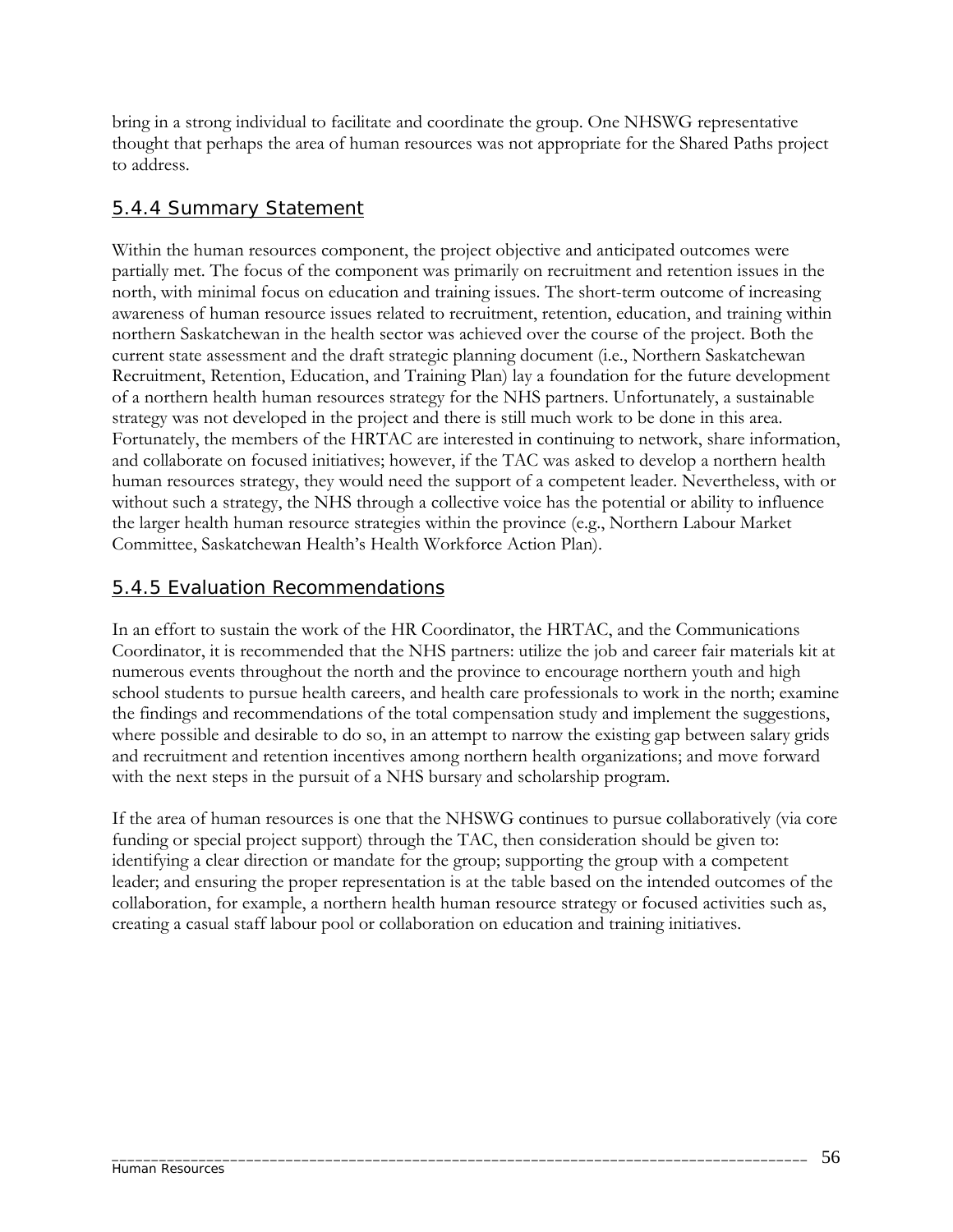# **5.5 Technical Advisory Committees**

The following table (Table 6 – Technical Advisory Committees Component Objectives and Anticipated Outcomes) reflects the changes and additions to the project objectives and anticipated outcomes from the project proposal to the implementation of this project component.

| According to Proposal (October 2003)                             |                                                                                                                                                                                                                                                                                                                                                                                              |
|------------------------------------------------------------------|----------------------------------------------------------------------------------------------------------------------------------------------------------------------------------------------------------------------------------------------------------------------------------------------------------------------------------------------------------------------------------------------|
| <i><b>Objectives</b></i>                                         | Build on the strengths of the partners to create successful primary<br>health care promotion programming; p. 26 and                                                                                                                                                                                                                                                                          |
|                                                                  | Improve health services. p. 26<br>٠                                                                                                                                                                                                                                                                                                                                                          |
| <b>Short-term Outcomes</b>                                       | Core standards for health services in the north will be identified<br>٠<br>and applied; p. 20                                                                                                                                                                                                                                                                                                |
|                                                                  | Consensus will be reached on health service gaps and a common<br>$\bullet$<br>definition of core wholistic primary health care services (including<br>quality standards and cultural appropriateness) across all<br>jurisdictions and health care delivery agencies in northern<br>Saskatchewan; p. 27 and                                                                                   |
|                                                                  | Primary health care plans will have components that include<br>٠<br>provision for the needs of all northerners (i.e., First Nations,<br>Non-Status, Métis, and non-Aboriginal). p. 26                                                                                                                                                                                                        |
| Long-term Outcomes                                               | wholistic primary health care services will be established, which<br>٠<br>involve families, communities, and other agencies; p. 20                                                                                                                                                                                                                                                           |
|                                                                  | Health teams that support families and communities will be in<br>$\bullet$<br>place; p. 20                                                                                                                                                                                                                                                                                                   |
|                                                                  | Health teams will include family representatives, community<br>٠<br>leadership, and non-health professionals as appropriate; p. 20 and                                                                                                                                                                                                                                                       |
|                                                                  | From the point of view of the client, service delivery will be:<br>$\bullet$<br>wholistic, culturally relevant, of high quality, have appropriate<br>services, involve community and family, and will be seamless<br>without regard to jurisdiction. p. 27                                                                                                                                   |
| <b>According to NHSWG Review (December 2004)</b>                 |                                                                                                                                                                                                                                                                                                                                                                                              |
| <i><b>Objectives</b></i>                                         | To establish technical advisory committees representative of all<br>$\bullet$<br>NHSWG partners with the mandate to develop and implement<br>recommendations for the improvement of primary health care<br>delivery within northern Saskatchewan in the identified priority<br>areas (i.e., mental health and addictions, chronic disease, perinatal<br>and infant health, oral health); and |
|                                                                  | To improve access to health care services for residents of<br>northern Saskatchewan within the identified priority areas.                                                                                                                                                                                                                                                                    |
| in the north.                                                    | The refinement of these objectives further defines the mandate of the TACs, identifies the priority areas of<br>health for which TACs will be established, and identifies access to health care services as an important issue                                                                                                                                                               |
| According to Facilitator/Coordinators (April 2005) <sup>12</sup> |                                                                                                                                                                                                                                                                                                                                                                                              |
| Objective                                                        | To develop and implement plans and recommendations for the<br>$\bullet$<br>improved cooperation, coordination, and collaboration of primary<br>health care services within four targeted areas of health for the<br>residents of northern Saskatchewan.                                                                                                                                      |

**Table 6 – Technical Advisory Committees Component Objectives & Anticipated Outcomes According to Proposal (October 2003) 1**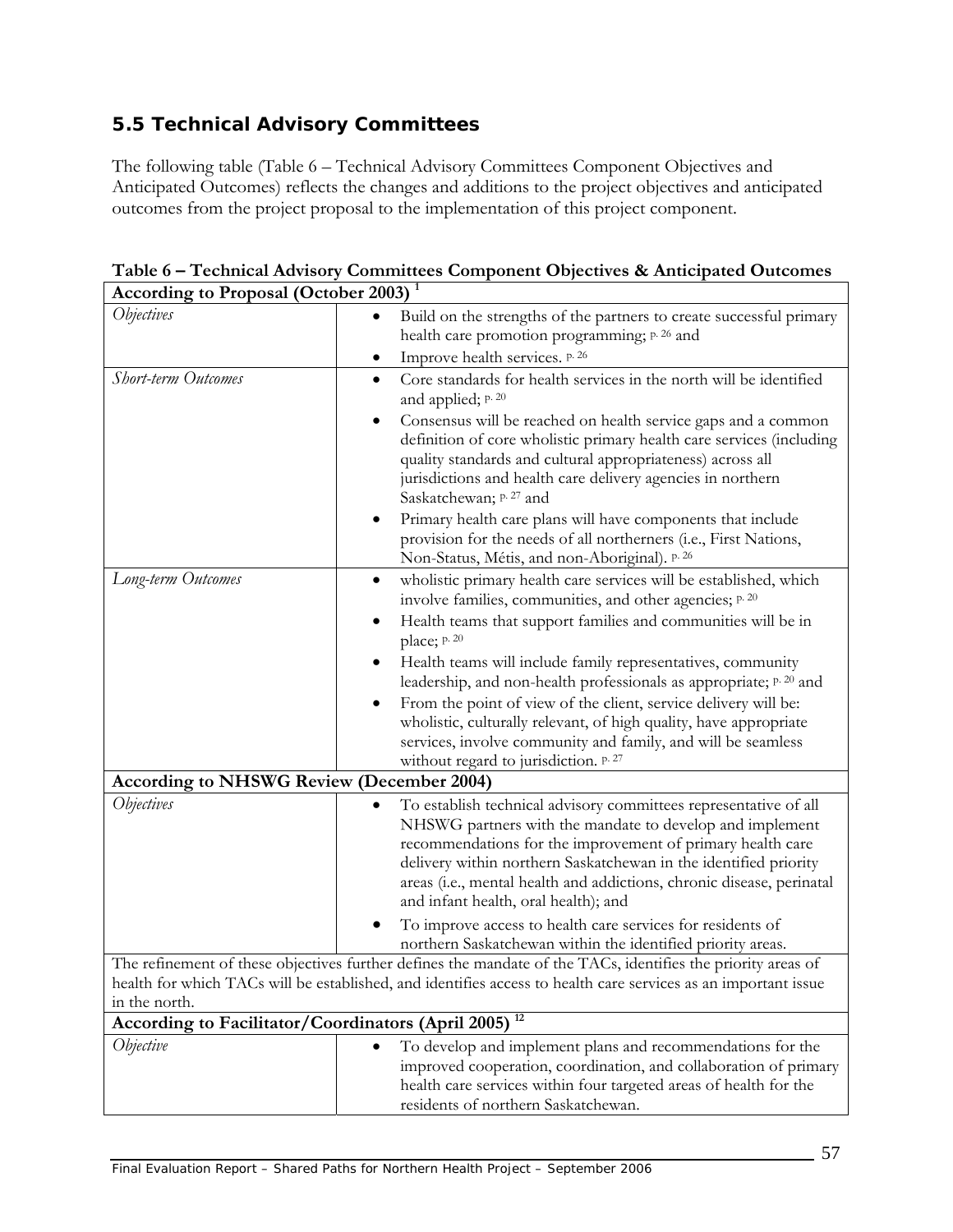| <b>Short-term Outcomes</b> | To have a common definition of culturally appropriate core<br>primary health care services in targeted areas of health for<br>northern Saskatchewan; and<br>• To build a framework for the integration of core health service<br>delivery for the north. |
|----------------------------|----------------------------------------------------------------------------------------------------------------------------------------------------------------------------------------------------------------------------------------------------------|
| Long-term Outcome          | • To have sustainable partnerships within targeted areas of health<br>that are multi-disciplinary, inter-jurisdictional, and inter-sectoral<br>that will continue to support and work together beyond the life of<br>the project.                        |

According to the TAC Terms of Reference, the TAC was established to:

- provide a forum for collective discussion, information sharing, strategizing, and action planning concerning all matters related to mental health and addictions (or chronic disease, perinatal and infant health, oral health); and
- develop and implement plans and recommendations which will improve the mental health and addictions (or chronic disease, perinatal and infant health, oral health) outcomes for residents living in communities represented by the members of the NHSWG.

As such, each TAC was assigned five tasks:

- Develop a description of the current state of mental health and addictions (or chronic disease, perinatal and infant health, oral health) services provided to residents within the geography of the NHSWG.
- Determine appropriate standards of care and services.
- Develop core lists of services.
- Analysis of gaps or weaknesses in service.
- Develop recommendations around prevention, promotion, and treatment services that will improve the mental health and addictions (or chronic disease, perinatal and infant health, oral health) outcomes for residents.

### 5.5.1 Mental Health and Addictions TAC

#### 5.5.1.1 Activities, Outputs, and Outcomes

The MHATAC Coordinator worked with the Shared Paths project from November 2004 to November 2005 when their position was terminated. A second Coordinator was hired to assist the MHATAC from December 2005 to March 2006. There were sixteen meetings of the MHATAC over the course of the Shared Paths project, with the first meeting facilitated by the Project Coordinator in October 2004. An Elder attended each MHATAC meeting and provided feedback and direction relevant to the meetings' discussions.

It should be noted that the MHATAC struggled with the completion of its tasks under the direction of the first TAC Coordinator. As such, the TAC essentially "started over" with the assistance of the second TAC Coordinator, striving to complete an 18-month project in 4 months.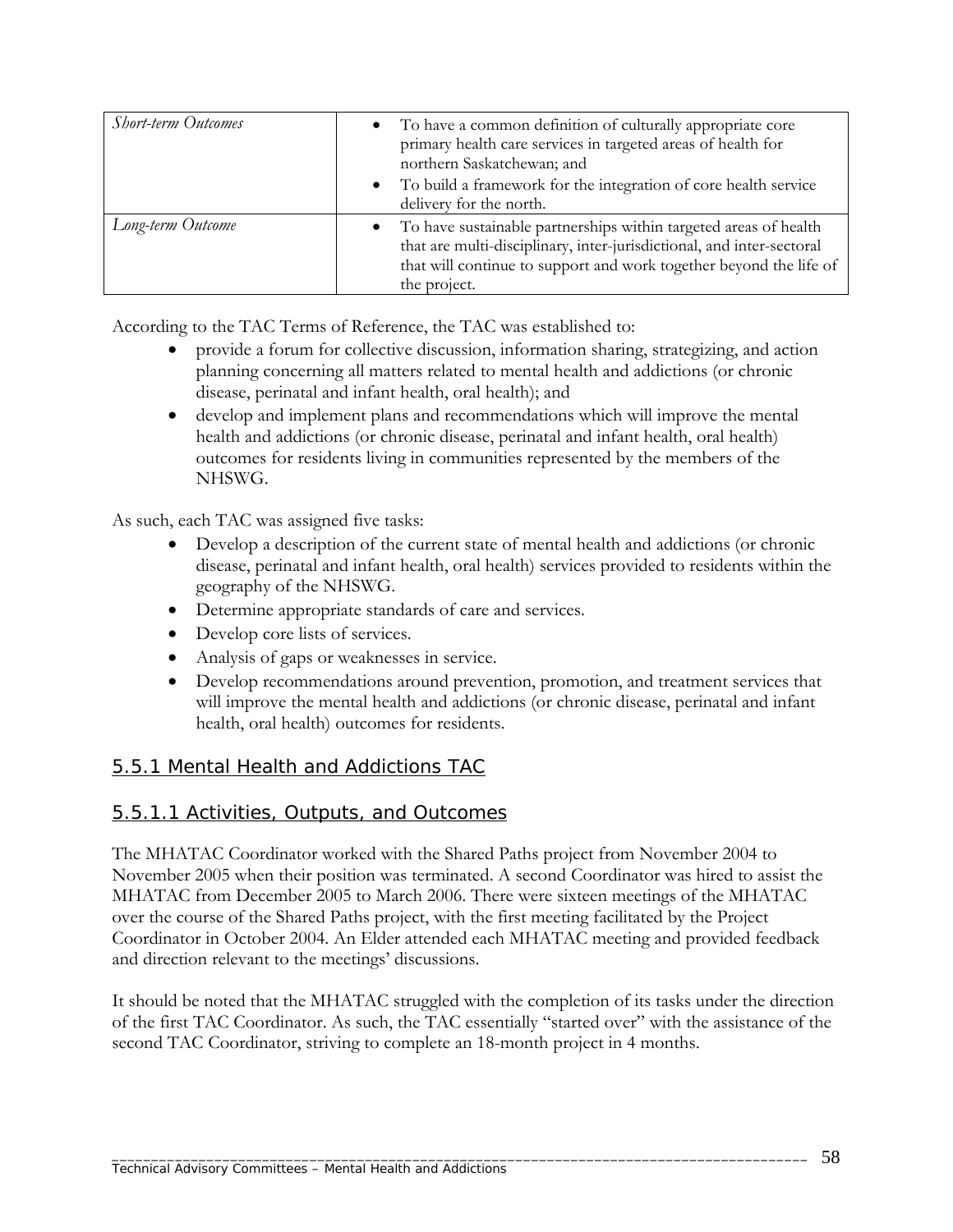#### *Priority Areas to Address*

In November 2004, the MHATAC identified the areas of: child and youth services; substance abuse; and access to professional services (e.g., psychological or psychiatric services) in which to focus its recommendations for improved health service delivery and ultimately improved health outcomes for residents of northern Saskatchewan.<sup>2</sup> Over the course of the project, the MHATAC engaged in several discussions with respect to the TAC work plan, that is, what will the TAC specifically address within the three priority areas, as well as who will do the work, what are the resources needed, and timeline. Initially, the MHATAC discussed work plan items within the three priority areas; however, the TAC soon began discussing broader work plan items, failing to: align these items specifically within a priority area; concede on which items should be addressed by the TAC; and therefore, failing to make progress within any of the three priority areas. All the work plan items discussed by the MHATAC were important and relevant for one or more of the three identified priorities, and examples included: provide a process for communities to evaluate and implement their ideas for addressing mental health and addictions issues; develop a treatment model that is based on best practices and that is conducive to the needs of the north; develop staffing standards and core competencies for human services professionals in the communities; update policies and procedures manuals; identify professional development plans and training initiatives; clinical supervision; case management; discharge planning; follow-up or aftercare treatment; and community crisis protocol. The MHATAC struggled with the development of their work plan over the course of the project, and in November 2005, the TAC still did not have a definitive work plan identified within each of the three priority areas. Aware of the MHATAC's frustration with the lack of progress, the Project Coordinator attended the November TAC meeting to work with the TAC Coordinator and the MHATAC representatives to determine work plan items in which to focus energies and develop recommendations for the remaining five months of the project. At this meeting, the MHATAC formed three subcommittees, each responsible for determining work plan items and potential recommendations in one of the three priority areas; however, these subcommittees were discontinued in January 2006. As previously mentioned, the TAC "started over" in the remaining four months of the project, and ultimately, their work plan consisted of the five assigned tasks, which included: develop a description of the current state; develop a core list of services; analyze gaps and weaknesses in services; determine appropriate standards of care; and develop recommendations. This work plan was achieved through the collaborative efforts of the second TAC Coordinator and the MHATAC, collating the information previously collected with the new information collected.

### *Current State Assessment*

The first TAC Coordinator completed an environmental scan of mental health and addictions resources and services delivered by the NHS partners in December 2005 (via site visits and interviews with the TAC representatives). This current state assessment included information related to full-time equivalents, caseloads, job descriptions, community services, etc. In addition, the MHATAC completed a spreadsheet prepared by the Saskatchewan Health representative on mental health, mental health services, and addictions, in order to further substantiate the information collected by the TAC Coordinator, as well as the recommendations that the TAC would develop. The MHATAC also collected prospective information on new clients over a period of six months (i.e., April 1 to September 30, 2005). The current state assessment was revisited with the second TAC Coordinator (January to March 2006), utilizing the same spreadsheet due to an inability to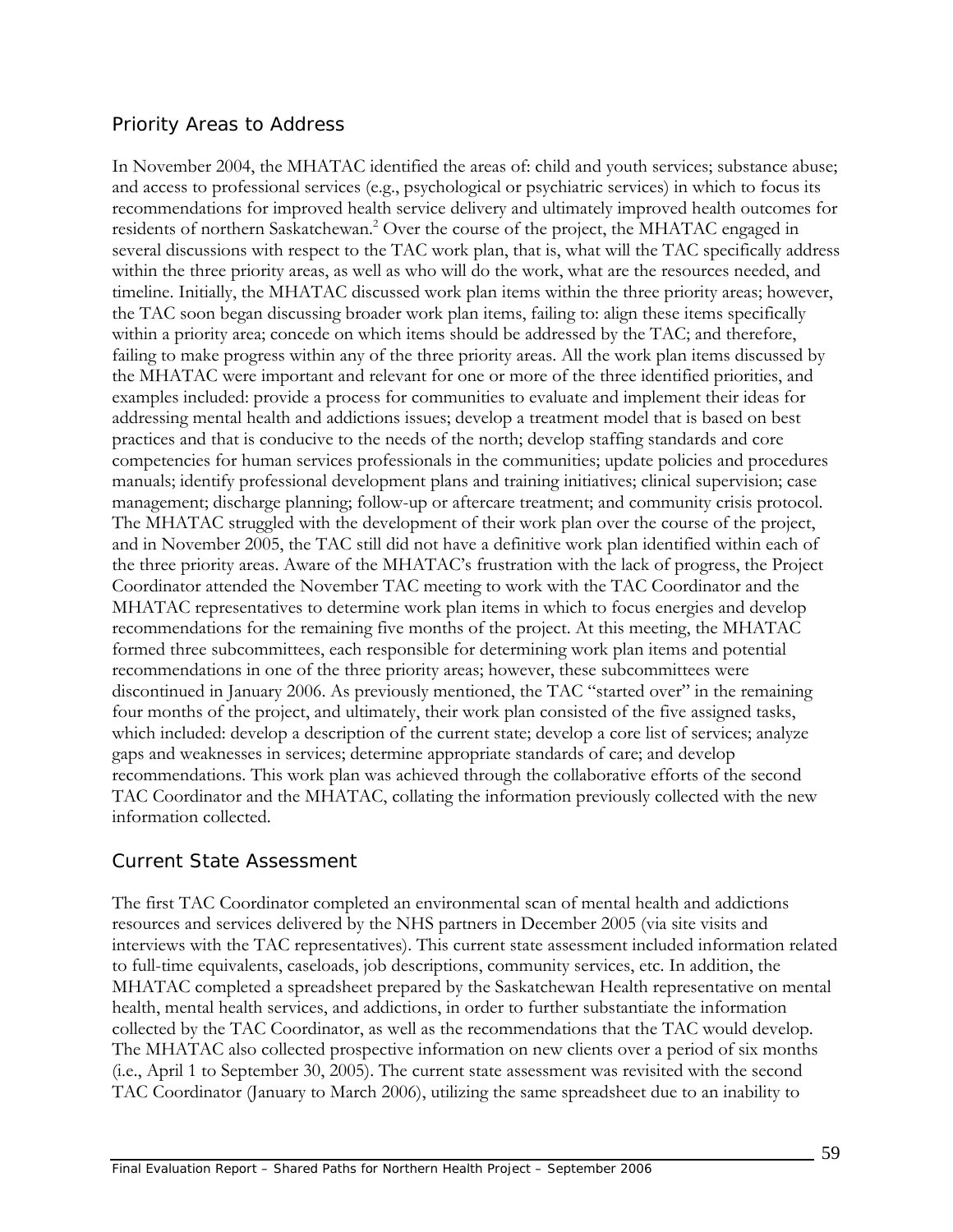collate the information previously collected. The MHATAC found that there were many gaps in terms of the data that is available on mental health and addictions in the north. For instance, information about service outcomes is totally lacking, and the extent to which information is available refers mostly to the number of staff, number of clients, number of clients served within a time period, etc. Regardless, the key findings of the current state assessment were: $^{21}$ 

- there are serious mental health and addictions problems in the north, based largely on anecdotal evidence, which include: addictions to alcohol, nicotine, illicit drugs, prescription drugs; trauma related to abuse which occurred in residential schools; relationship problems and violence or (physical, sexual, emotional) abuse of children, women, spouses, elders; and suicide; and
- limited resources exist for individuals working in MHA, particularly in terms of training opportunities, isolation, limited access to specialized consultation and support, limited technology, jurisdictional issues, and communication difficulties.

## *Standards of Care, Core Services, Analysis of Gaps*

The first TAC Coordinator researched best practice information, standards of care and services, and community resources, supports, and services that work well in northern Saskatchewan. From the information collected and the current state assessment, the TAC Coordinator analyzed the gaps and weaknesses in mental health and addictions programs and services in the north. Unfortunately, the identification of core services and the analysis of gaps and weaknesses had to be revisited by the second TAC Coordinator with the MHATAC, again due to an inability to collate the information previously collected. The MHATAC defined core services as, "services which are important, if not essential, to assist the people of northern Saskatchewan to experience good mental health and to live free of addictions."<sup>21, p.10</sup> The MHATAC identified these core services in three levels: those which need to be available in each community; those which need to be available in each region (i.e., each area which is served by a regional health service organization); and those which need to exist within the province and be available to the people of the north. These core services were identified across the continuum of care: promotion, prevention, early intervention, crisis intervention, long-term healing, and rehabilitation. In a similar fashion, the MHATAC provided an analysis of where gaps and weaknesses exist in terms of mental health and addictions services. To see further information regarding core services and gaps in services in northern Saskatchewan refer to the MHATAC Final Report.<sup>21</sup> Finally, the MHATAC discussed and identified three types of standards that would guide the provision of mental health and addictions services: ethical standards, which various groups, including professional regulatory bodies have established for their members to follow; legal standards established in common law and statute law relevant to health services; and administrative standards established by organizations to guide the conduct of staff.<sup>21</sup>

### *Community Involvement*

The MHATAC struggled with how to best involve the community or get community input into its work. The debate within the MHATAC ranged from the TAC representatives being knowledgeable and experts on what is happening and needed in the community, and therefore representing the community, to the need for a process that involves community (e.g., community consultations) and does not impose the "experts' " (i.e., TAC representatives) views of what the community wants or needs. Some TAC representatives felt that a community development philosophy should be integrated into the work of the TAC, while others felt that to work more directly with the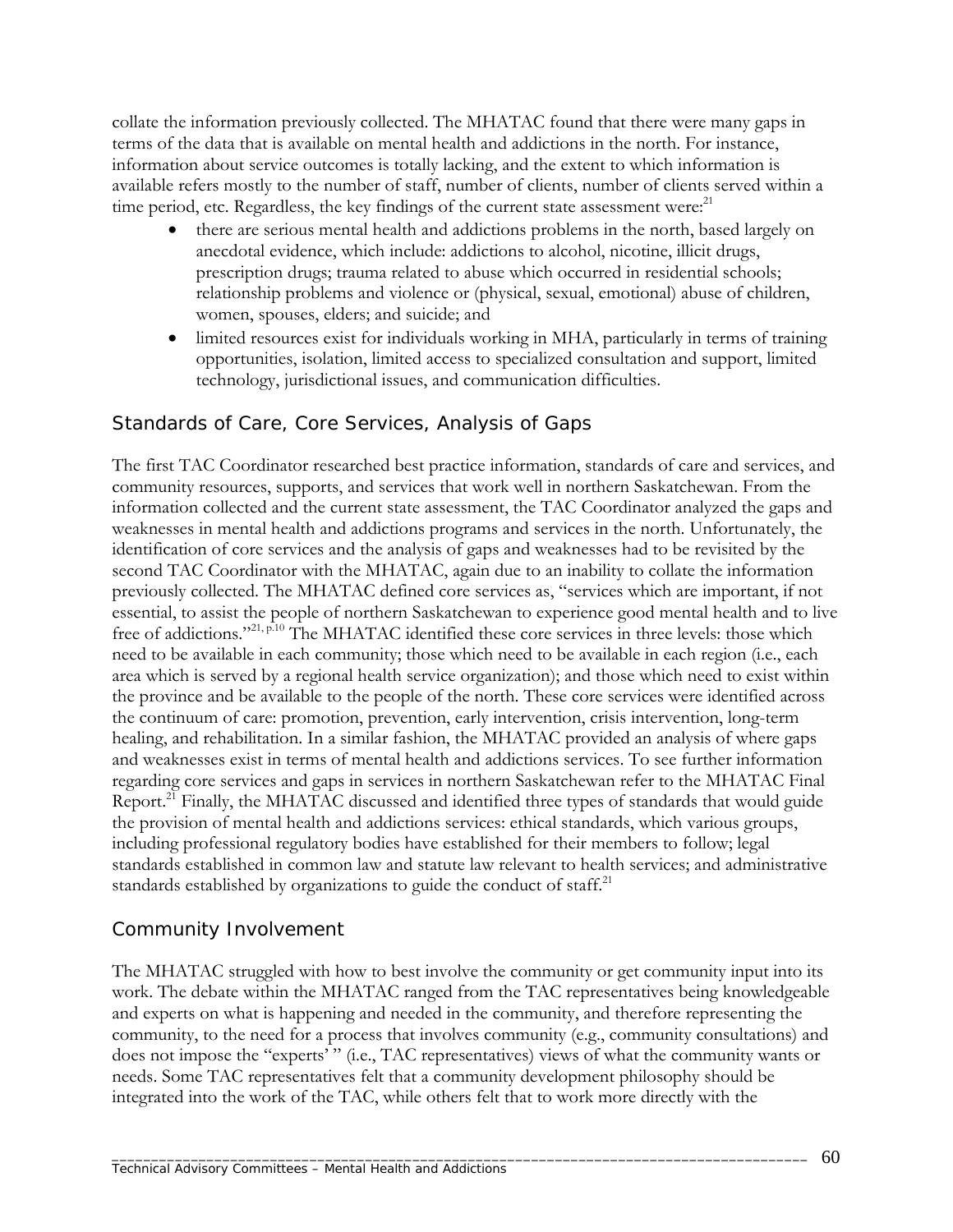community was not necessary and furthermore, would slow down the process and the project had a short timeline as it was. At a meeting in November 2005, the Project Coordinator explained to the MHATAC that they work in and with the community everyday through their work, and the intent of the TAC was to determine how to collaborate to deliver services that are accessible within the community. As a result, the MHATAC did not involve the community outside of the input and direction provided by the Elder at each TAC meeting.

### 5.5.1.2 TAC Recommendations and NHS Strategic Planning

The MHATAC originally identified the areas of child and youth services; substance abuse; and access to professional services (e.g., psychological or psychiatric services) in which to focus its recommendations; however, the eight recommendations submitted to the NHSWG in the MHATAC Final Report spanned a broad range of areas. The MHATAC Coordinator presented these recommendations to the NHSWG in June 2006; however, the recommendations have not been formally discussed or approved by the NHSWG, and therefore, no implementation has occurred.

The first recommendation developed by the MHATAC addressed the determinants of health. More specifically, the recommendation was to "develop partnerships involving all sectors – political, economic, health, education, social services – in the north to collaborate in creating healthy environmental, economic, and social conditions in which children are loved, nurtured and protected, young people have opportunities to learn and grow, adults work and are well rewarded for their labour, elders are respected and share their wisdom, friends share each other's happy and sad times, people know and care about each other, there is room for everyone, everyone belongs, has a sense of purpose in life and has hope for the future."21, p.16 Essentially, this recommendation is cognizant of the fact that many of the communities in northern Saskatchewan face social, environmental, physical constraints in pursuing wholistic health. Some of these constraints include: lack of clean water; contaminated foods; isolation; poverty; inadequate housing; misuse of systems (e.g., medical transportation); the over-use of prescription drugs; high rates of injury; family problems and violence; and rapid urbanization. The ultimate objective of this recommendation was to have all sectors – education, health, justice, etc. – working towards creating/supporting healthy communities that foster positive mental health and a life free of addictions. The implementation strategy proposed by the MHATAC for this recommendation was not well-defined (i.e., no action plan) and needs to be further developed.<sup>21</sup>

The second recommendation developed by the MHATAC was to "strengthen the capacity of families and communities to nurture, care, and support children and youth, and develop an adequate system of mental health and addiction services for children, youth, and families who are experiencing social, emotional, and behavioural problems."<sup>21, p.16</sup> This recommendation was considered quite important, as the proportion of the population that is under 18 is much higher in the north than in the south. Furthermore, due to a lack of opportunities, a large proportion of young people in the north feel hopeless and suffer from emotional and social problems, which often leads to problems with addiction. In addition, most professional mental health and addictions services are directed at adults. The objective of this recommendation was to develop a long-term strategy for children, youth, and families in which available resources were re-oriented to children, youth, and family; capacity was created within existing resources to be responsive to the needs of children, youth, and family; and there was greater coordination of services to children, youth, and family. The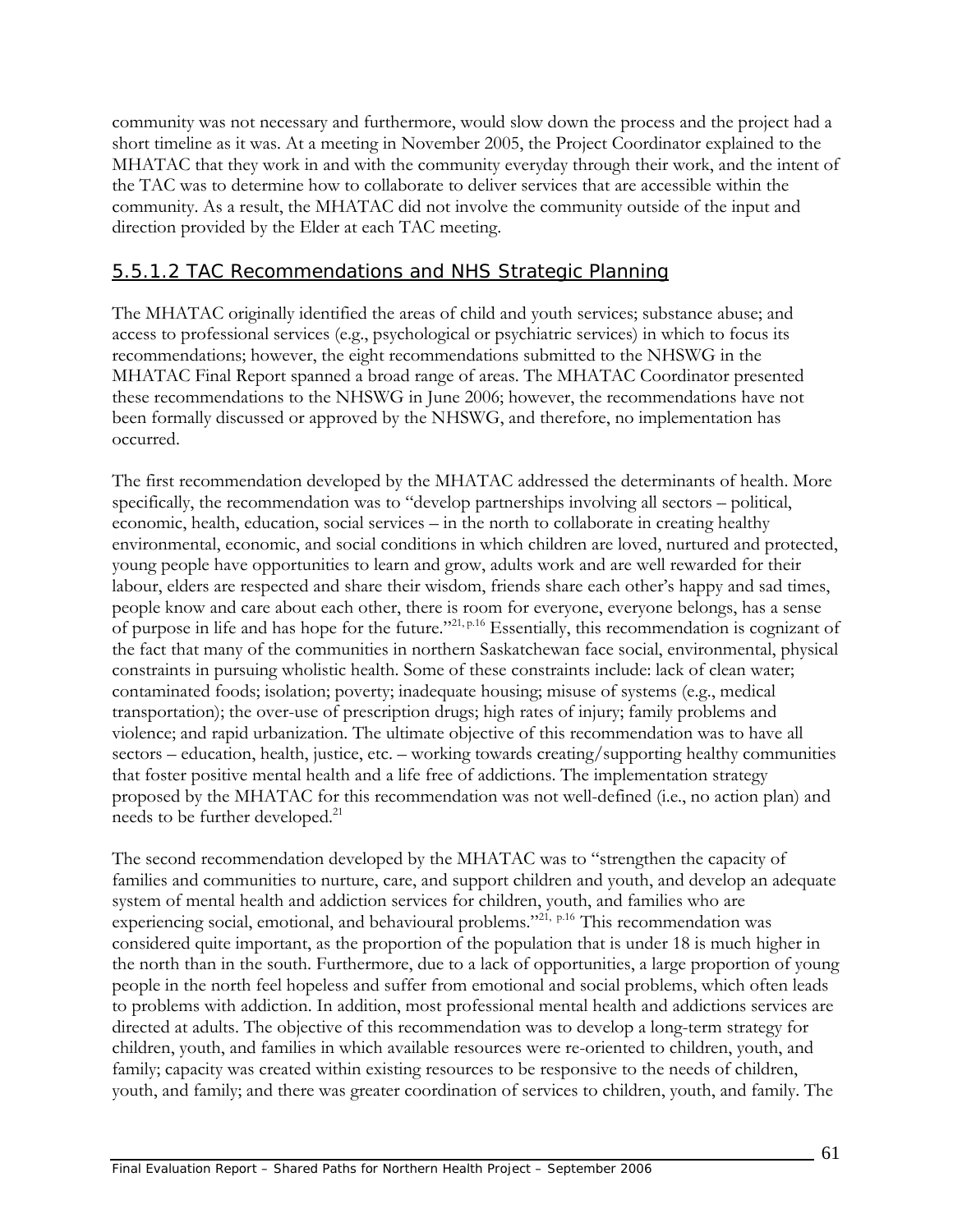implementation strategy proposed by the MHATAC for this recommendation was not well-defined and needs to be further developed.<sup>21</sup>

The third recommendation developed by the MHATAC addressed human resource development. More specifically, the recommendation was to "prepare a long-term human resource development strategy aimed at enhancing the capacity of people within communities and within local, regional, and provincial agencies to promote wholistic health and well-being, to prevent disorder and distress, to intervene promptly when problems arise, to help people through crises, to facilitate long-term healing, and to rehabilitate persons who suffer from long-term disabling mental disorders and addictions."<sup>21, p.16</sup> The MHATAC determined that qualified and committed human resources are severely lacking in many northern communities. As such, there needs to be committed northern people interested in making their careers in the north to provide leadership, to teach and model wholistic health, and to provide professional assessment and treatment services for individuals suffering from mental disorder, distress, and addiction. The objective of this recommendation was to create a strong capacity to provide core services within the communities, the region, and the province through training more First Nations and Métis people, and developing effective recruitment and retention strategies to attract qualified professionals to the north. The implementation strategy proposed by the MHATAC for this recommendation included the formation of a Human Resource Development Working Group among the NHS partners (offshoot of the HRTAC) mandated to develop and implement a long-term human resource development strategy (some suggested actions provided in the recommendation).<sup>21</sup>

A fourth recommendation developed by the MHATAC addressed access to professional services. More specifically, the recommendation was to "engage all providers of professional mental health and addictions services – RHAs, Tribal Councils, First Nations, community-based non-profit agencies, independent practitioners, others – and regulatory and funding bodies (Saskatchewan Health, Health Canada, professional regulatory organizations) in joint planning and development aimed at providing an adequate array of professional services to the people of the north using telehealth, mobile teams, specialist consultants, and centre-based services."21, p.16 This recommendation grew out of the fact that residents of northern Saskatchewan are largely underserved by mental health and addictions professionals. In addition, professional personnel in the north generally have less training and experience in their roles than their counterparts in the south. As such, many of the professionals actually based in the north are generalists, and specialists only visit infrequently from the south. The MHATAC encouraged the following principles to be followed when developing professional mental health and addictions services: service based on need; equal access; focus on early childhood, as well as youth and families; multi-disciplinary; and locate professional services as close as possible to the people who need them. The implementation strategy proposed by the MHATAC for this recommendation emphasized the creation of teams; the enhancement of the capacity of professionals based in the north; and the utilization of telehealth and related distance technologies directed at community, regional, and provincial resources.<sup>21</sup>

The fifth recommendation developed by the MHATAC was to "seek commitments from all partners in the NHS to work together: a) in teamwork for clients; and b) in collaborative planning and development of services and systems; by exchanging information, developing protocols and procedures for meaningful coordination, and eliminating barriers wherever possible with due regard for rights and interests of clients, and with due respect for the different jurisdictions of the partner organizations."21, p.16 This recommendation grew out of the recognition that most of the agencies responsible for health services in the north work in isolation; however, the NHS has brought mental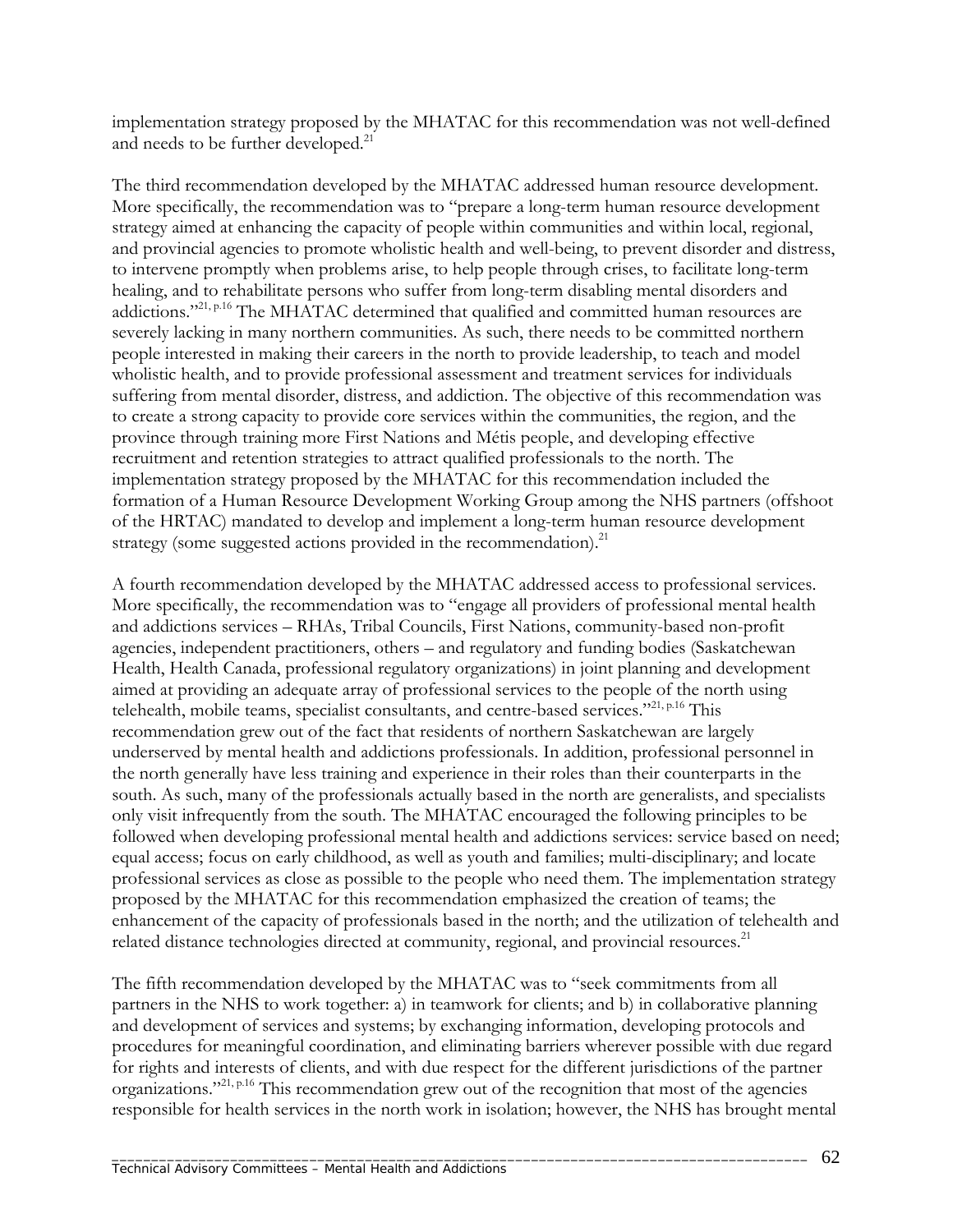health and addictions service providers together, providing a unique opportunity to work together and create a synergistic relationship. The implementation strategy proposed by the MHATAC for this recommendation was directed at teamwork for individual clients, which might entail creating teams of professionals or working across jurisdictions; and at collaboration among systems, which might entail developing protocols for inter-agency collaboration and also developing linkages with other sectors such as education, social services, justice, recreation, etc.<sup>21</sup>

The sixth recommendation developed by the MHATAC was to "develop a common standard electronic system to collect, manage, and utilize mental health and addictions information."<sup>21, p.16</sup> As discovered in the current state assessment, most of the information currently available to providers of mental health and addictions services is incomplete, lost, and/or never utilized for quality control, management, planning, or research purposes. Currently, the collection of health information in the north is largely paper-based; however, the RHAs utilize the mental health information system of Saskatchewan Health, an electronic database. There is no common electronic information system for mental health and addictions information in the north. According to the MHATAC Coordinator, this is an opportune time to bring all stakeholders together to develop a system for collecting, managing, and utilizing mental health and addictions information with due respect for the rights of individuals and due regard for legal and ethical standards of confidentiality and the release of information. The implementation strategy proposed for this recommendation consisted of the MHATAC working in conjunction with the HIM and IT Coordinators/TACs to develop the collective requirements for the electronic management tool.<sup>21</sup> Unfortunately, this did not progress beyond an initial needs assessment due to MHATAC representative concerns surrounding privacy and confidentiality of client information, access to information, as well as whether to focus on common data elements between jurisdictions or a common system for the north.

A number of discussions occurred during MHATAC meetings surrounding policies and procedures, which led to the development of the seventh recommendation to "engage all partners in the NHS to work toward a coherent set of program policies and procedures related to mental health and addictions services which involves: a) existing policies and procedures which are common to all member organizations; and b) new policies and procedures which need to be developed to enhance services to northerners."<sup>21, p.16</sup> While most agencies delivering mental health and addictions services have some written policies and procedures, these documents are usually incomplete and/or not comprehensive. The NHS represents an opportunity to share existing policies and procedures among the organizations and to collaborate in the development of new policies and procedures that would raise service standards and enhance inter-agency collaboration.<sup>21</sup>

In collaboration with the CDTAC, the PIHTAC, and the OHTAC, the MHATAC developed and submitted a joint recommendation to engage all of the NHS partners "in developing an action plan to implement an integrated health promotion strategy, both collectively and within each partner organization, as an essential component of primary health care."<sup>21, p.17</sup> Health promotion actions generally encompass: building healthy public policy, creating supportive environments, strengthening community action, and developing personal skills. Furthermore, health promotion is a critical component of primary health care. Currently, there is very little funding allocated to health promotion activities in the north, there is also a lack of educational resources and personnel, and there is a need for broad and active participation in health promotion initiatives, such as the Northern Healthy Communities Partnership. For further elaboration on this recommendation see page 70.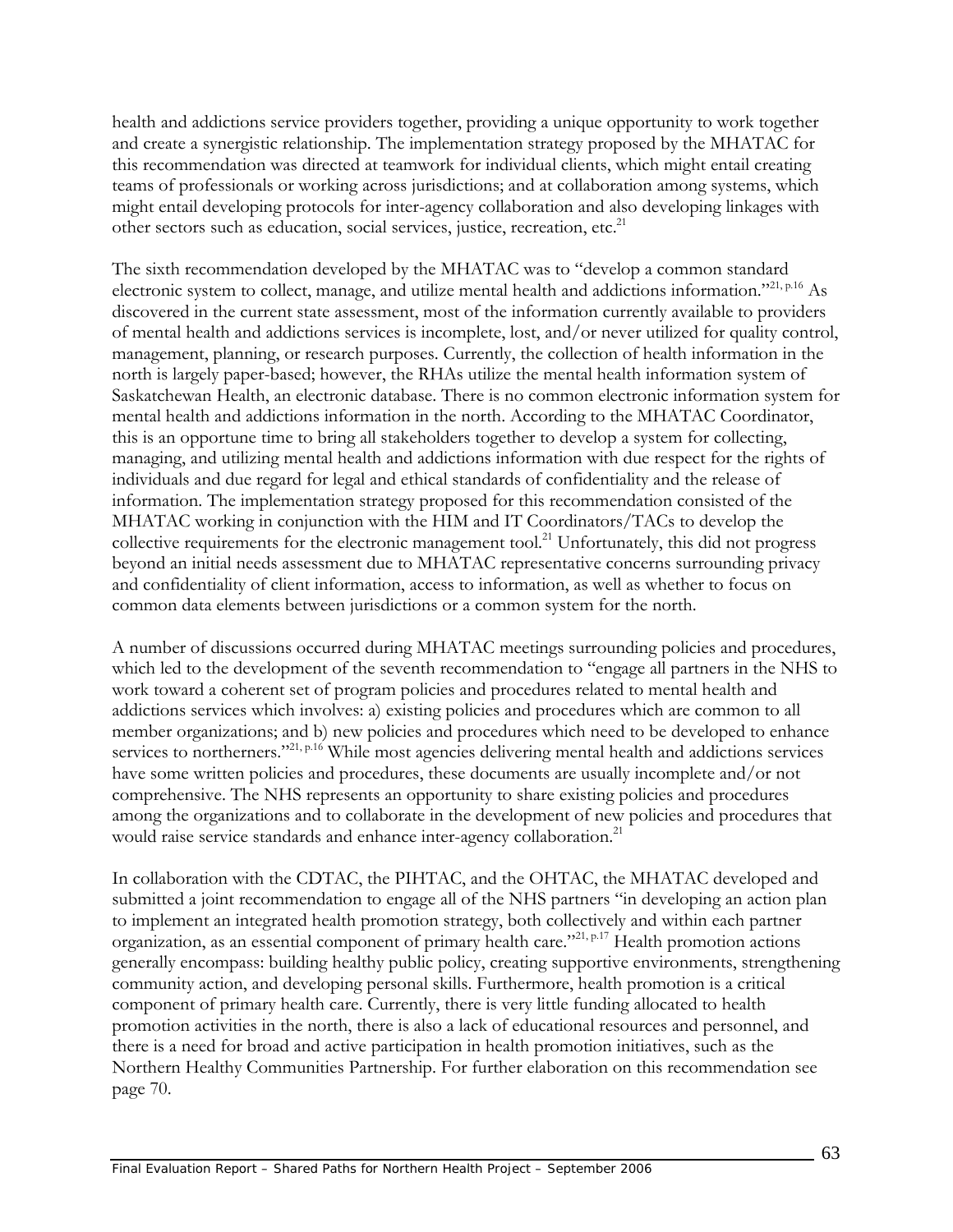Within the NHS Strategic Plan,<sup>15</sup> there is support for improving mental health and addictions outcomes for residents of northern Saskatchewan through establishing an addiction/mental health strategy which would include: education, professional development, and access to professional services, as well as the further development and implementation of the TAC recommendation on a child, youth, and family strategy.

## 5.5.1.3 Evaluation Findings

### *Success and Satisfaction Indicators*

The satisfaction indicators determined by the MHATAC in November 2004 included:

- Find an overall strategy of building capacity within the community to address the issue that the community defines as number one.
- The committee identifies a small list of practical areas in mental health and addictions services where a re-distribution of resources can make a positive impact on the quality of services.
- Front-line workers from different jurisdictions can participate in some training or at least some information sharing sessions (e.g., relapse prevention, trauma, sexual abuse, one case management model and process).
- There is mutual respect in the group.
- We are able to identify issues specific to at least 8 communities in the northern service area.

The MHATAC reviewed these satisfaction indicators in July 2005 and then again in March 2006. As of March 2006, the MHATAC had not achieved the first indicator of building capacity within the community. The MHATAC did not create a strategy or process for community development and felt that this was an overly ambitious indicator chosen at the outset of the project. The second indicator of identifying a list of practical areas for redistribution of resources has also not been met as of March 2006. The MHATAC has identified resources, which is a good foundation for determining what resources and how to best redistribute these resources to improve the quality of mental health and addictions services. The recommendations of the MHATAC (e.g., information management and technology; coordination, collaboration, teamwork) may also facilitate an equitable redistribution of resources. The third indicator of front-line workers participating in crossjurisdictional training has also not been met; however, the groundwork for this indicator has been laid, with the MHATAC engaging in information sharing and posing ideas for collaborative training. Finally, the two indicators of mutual respect and identifying issues specific to communities in the north were met by the MHATAC.

The success indicators determined by the MHATAC in November 2004 included:

- The committee can produce a report which provides a small number of practical recommendations to impact the quality of mental health and addictions services, with work plan (e.g., re-distribution of resources).
- The partners at the table can demonstrate at least two projects where better coordination or delivery of services has occurred in tangible ways (i.e., better case management demonstrated through the use of a similar model of case management; better follow-up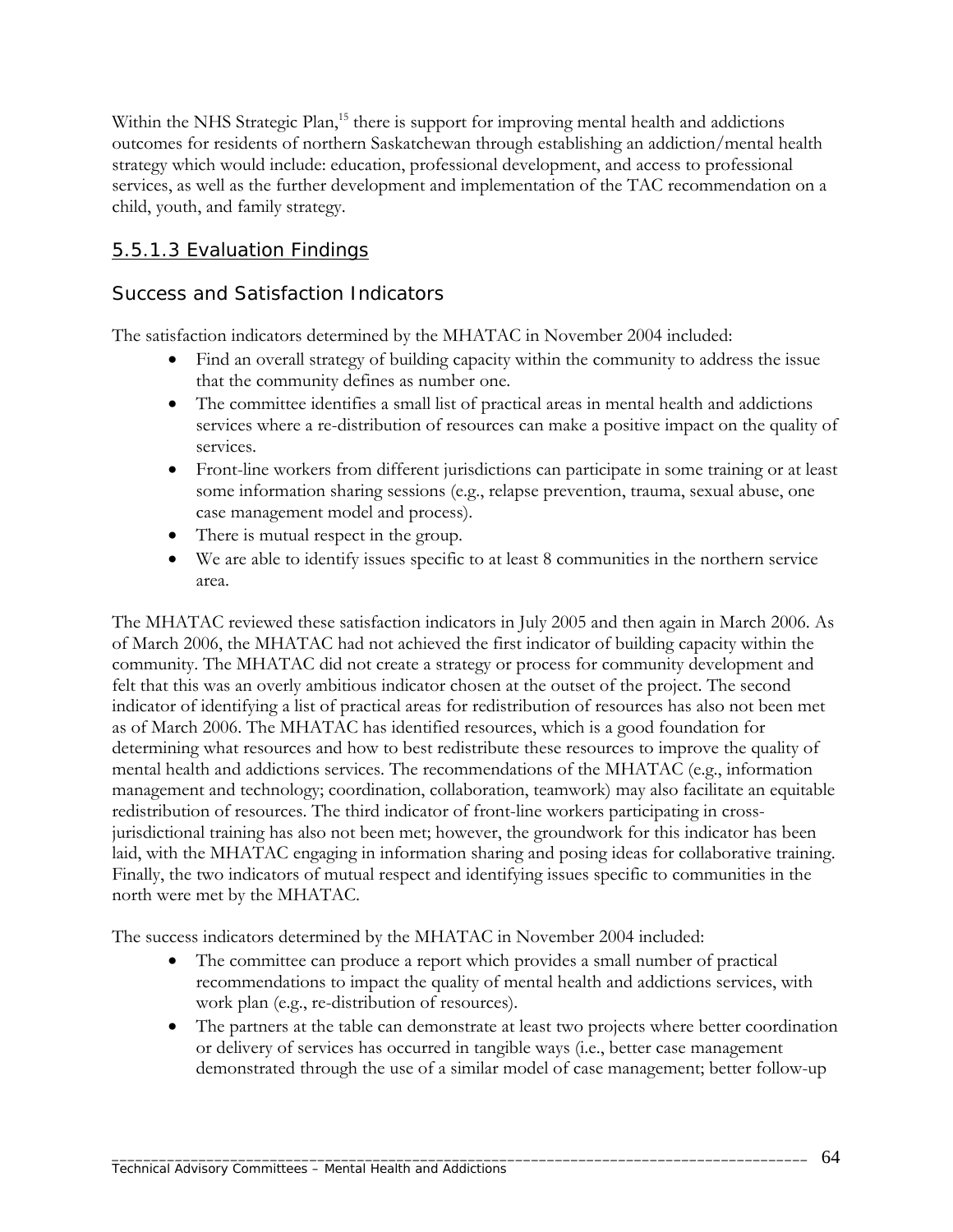of clients who are discharged from inpatient alcohol/drug treatment; training that gives workers some very practical skills that can be transferred to clients and their families).

- Approaches to mental health are well integrated with approaches to social, economic, and health issues both systematically and for individual clients.
- There is an identified strategy that defines service delivery standards for mental health and addictions services for the north.
- Anyone living anywhere within the north will have clear and timely access to helpers of a mental health nature (counselors, etc.). Access will be to both comprehensive assessment and intervention.

The MHATAC also reviewed these success indicators in July 2005 and then again in March 2006. The first indicator of producing a report with a small number of recommendations was achieved in April 2006 when the MHATAC Final Report was submitted to the NHSWG. The second indicator of demonstrating two projects where better coordination or service delivery has occurred was not achieved, although it could likely be achieved if the MHATAC continues to meet in the future. The third indicator of a well-integrated approach to mental health was not achieved, mainly due to its ambitious nature. The timeline of the project was too short to achieve this all-encompassing indicator, although it could be achieved on a case-by-case basis in a shorter period of time. As for the fourth indicator, the MHATAC has identified ethical standards, legal standards, and administrative standards; however, the TAC has not determined what constitutes appropriate standards. This particular indicator could be a potential work plan item. Finally, the fifth indicator of improving access to services was also quite ambitious, and was not achieved over the course of the project. The intent of improving access to services will need to continue to be a priority for the TACs and the NHS post Shared Paths project.

#### *Successes*

The MHATAC representatives agreed that the concept of the Shared Paths project was a positive one. As a result of the project, MHATAC representatives have: met their counterparts in the other northern health service organizations; created and built relationships; shared information, experiences, and ideas; and gained a better understanding of how the "other" systems work (e.g., provincial, RHA, federal, First Nations). The MHATAC representatives also identified as successes the fact that: the TAC was able to identify commonalities and agreed on issues to address as a TAC; the TAC was able to produce a final report with recommendations; and there was some cohesiveness within the group, and a willingness to collaborate outside of the project among some of the NHS partners.

### *Challenges*

Unfortunately, the progress of the MHATAC was often stalled and did not meet expectations. Initially, the MHATAC identified the three priority areas to address within mental health and addictions, and set out to perform the tasks identified in the overall work plan such as, the current state assessment, determining appropriate standards of care, developing core lists of services, and an analysis of gaps and weaknesses in services. The MHATAC was diverted from the tasks at hand on several occasions, mainly due to the fact that the mandate and the process to be followed were unclear to the MHATAC representatives, particularly at the start of the project. This uncertainty persisted as the first TAC Coordinator was unable to provide clear direction and adequate support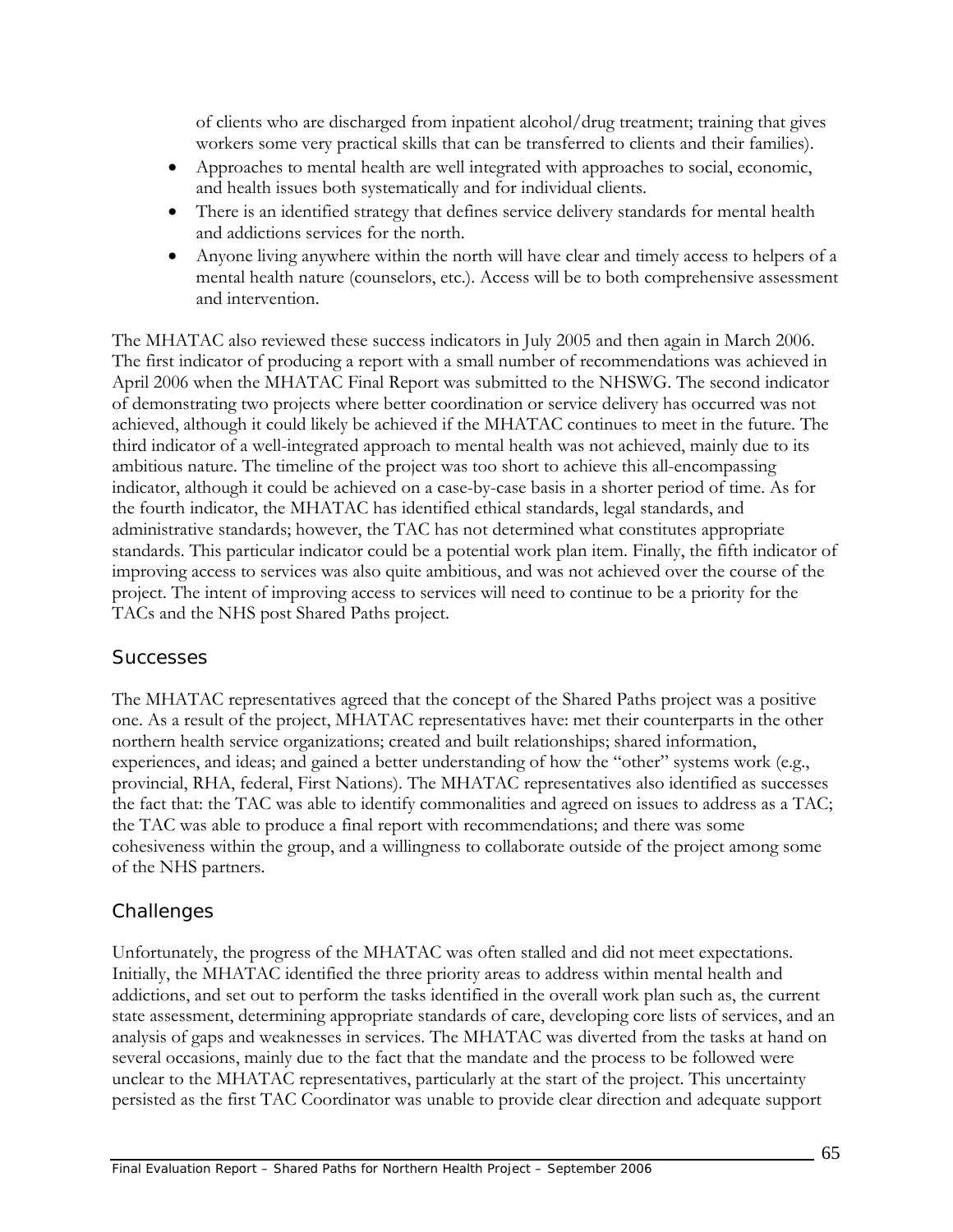to the MHATAC. The MHATAC representatives reported that they sometimes left TAC meetings feeling frustrated with the lack of progress and seemingly no sense of direction. The MHATAC representatives felt that things turned around in the November 2005 meeting with the guidance provided by the Project Coordinator, and that there was some sense of direction with the second TAC Coordinator. Nevertheless, the MHATAC had concerns that they would be able to deliver a quality product to the NHSWG, as now they were trying to accomplish all of the tasks of the project with only four months left. According to a NHSWG representative, the MHATAC struggled with strong personalities, which also stalled its progress; although this is a normal phase of group development. Besides, the (first) TAC Coordinator was not proficient and was unable to overcome these personality issues.

*It just never went anywhere. But I do know that the group members … I did have calls from a couple of the group members, which I passed on, and they kept talking about how people weren't working on the project. They were just doing their own thing. And it was, 'come hell or high water, you are not going to move me off my topic,' you know. I was disappointed in that and I think it was because of the leadership.* 

Similar to the other TACs, the MHATAC faced common challenges such as the regular attendance of TAC representatives at meetings. The MHATAC representatives felt that there was not a consistent level of commitment from some of the NHS partners, which sometimes inhibited progress. In addition, there was also difficulty in getting a large group together consistently due to the workloads of these individuals in their organizations. The MHATAC representatives also thought that the timeline of the project was too short to accomplish anything substantial (e.g., set direction and do solid work or work through the phases of group development). Consistent with findings from the other TACs, members of the MHATAC reported that formal communication within their organizations regarding the NHS and the Shared Paths project was lacking. Furthermore, they were much too busy in their own positions to properly promote the NHS and the project. In addition, MHATAC representatives were dissatisfied that there were no formal means of communicating or interacting with the other TACs.

#### *Sustainability*

In terms of sustainability, the evaluation focus group with the MHATAC representatives determined that the MHATAC seemed to agree that they would not continue meeting after the completion of the Shared Paths project. However, one MHATAC representative suggested that this large group could break into smaller groups, perhaps, regional groups to work on the issues; and all the NHS partners could gather once or twice per year to share progress, plans, ideas, etc. Furthermore, the MHATAC felt that if it was to continue meeting there needed to be clarity as to why and it would be beneficial to hold a strategic planning session. Furthermore, there would need to be commitment on behalf of the NHS partners to allocate staff time to meet, and compensation for costs related to attendance. Finally, a qualified coordinator would be needed.

These findings somewhat contradict the discussion on next steps toward a sustainable process of development and "preliminary ideas for possible collaboration" presented by the TAC Coordinator in the MHATAC Final Report. The Final Report states that the MHATAC sees itself as "having key roles to perform in implementation;" and is "prepared to become an action group, instrumental in continuing the dialogue, seeking practical ways of working together in areas in which the NHSWG is prepared to proceed;" and "proposes to embark on the next phase, moving from advice to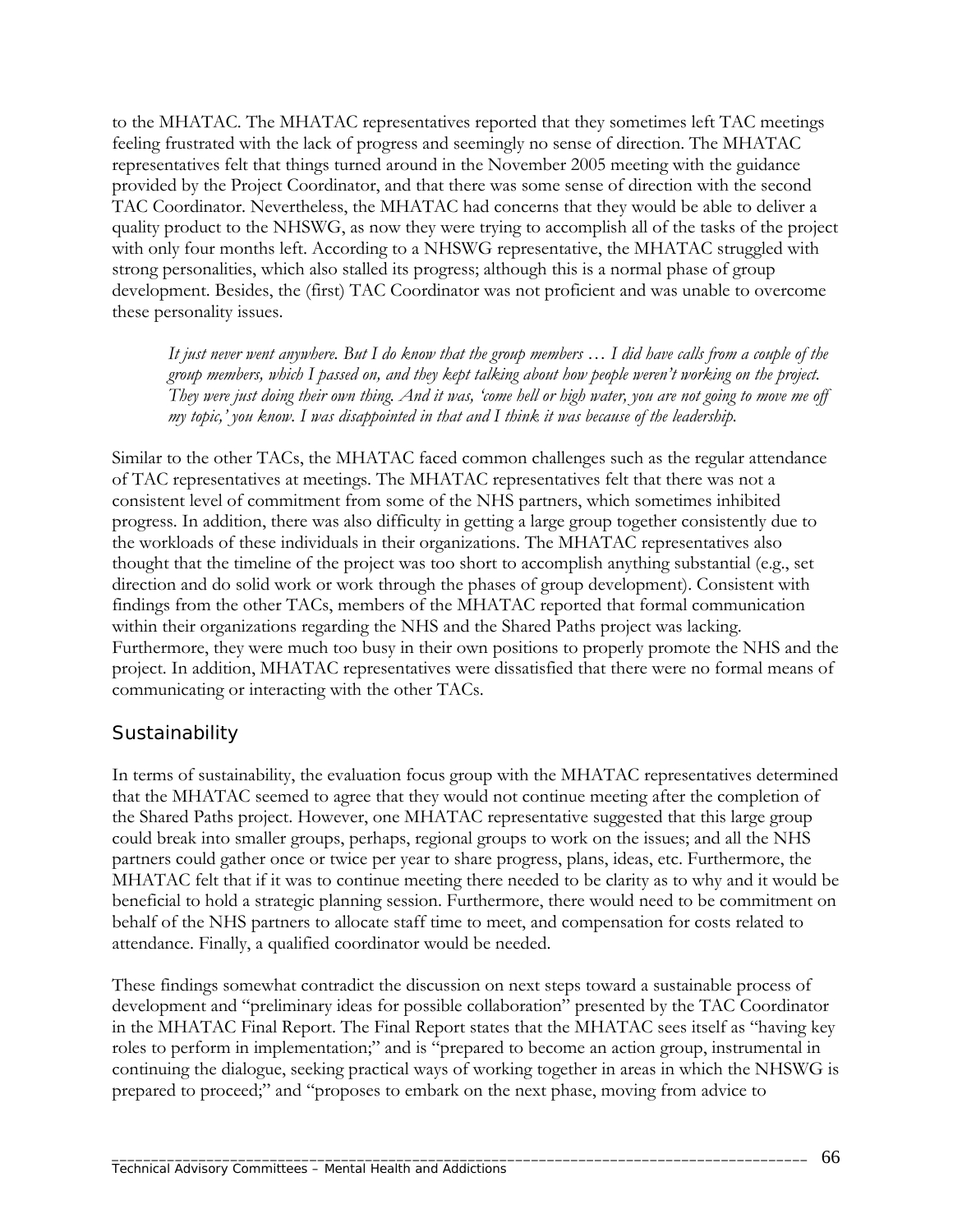action."<sup>21, p.18</sup> The TAC Coordinator also states that: the MHATAC would be interested in meeting once or twice each year to exchange ideas, share reports and plans, and to develop projects for joint action; the NHSWG could name representatives to working groups charged with working towards implementation of the recommendations; and to be practical, the group would need the support of a qualified coordinator.<sup>21</sup>

### 5.5.1.4 Summary Statement

The progress of the MHATAC was inhibited by a number of challenges, largely poor facilitation and coordination, personality issues within the group itself, and even ideological divides and jurisdictional discussions that result when these two disciplines are brought to the same table. The experiences of this TAC highlight the need to: hire qualified individuals; provide facilitation training at the start of a project; and also the need for performance reviews. Despite the challenges experienced, the MHATAC was able to produce a current state assessment, a list of standards, a list of core services, an analysis of gaps and weaknesses, as well as several recommendations. However, due to the fact that these outputs were produced near the end of the project, implementation of the recommendations has not occurred and will be challenging. Furthermore, the next steps have not been formally determined.

### 5.5.1.5 Evaluation Recommendations

As stated in the MHATAC Final Report, the TAC representatives are interested in continuing to meet once or twice a year in the future. Given the importance of mental health and addictions in the north, the NHSWG needs to give consideration to the next steps for the MHATAC. For example, will it remain a TAC with a north-wide focus or will the needs be better served with regional partnerships? The NHSWG should also seek input from the MHATAC representatives with respect to this decision. In addition, the NHSWG should formally review, discuss, and approve the recommendations developed and submitted by the MHATAC, in a fashion similar to the other TACs. These recommendations also need to be prioritized by the MHATAC or the NHSWG, and detailed work plans need to be created for the recommendations that are of high priority.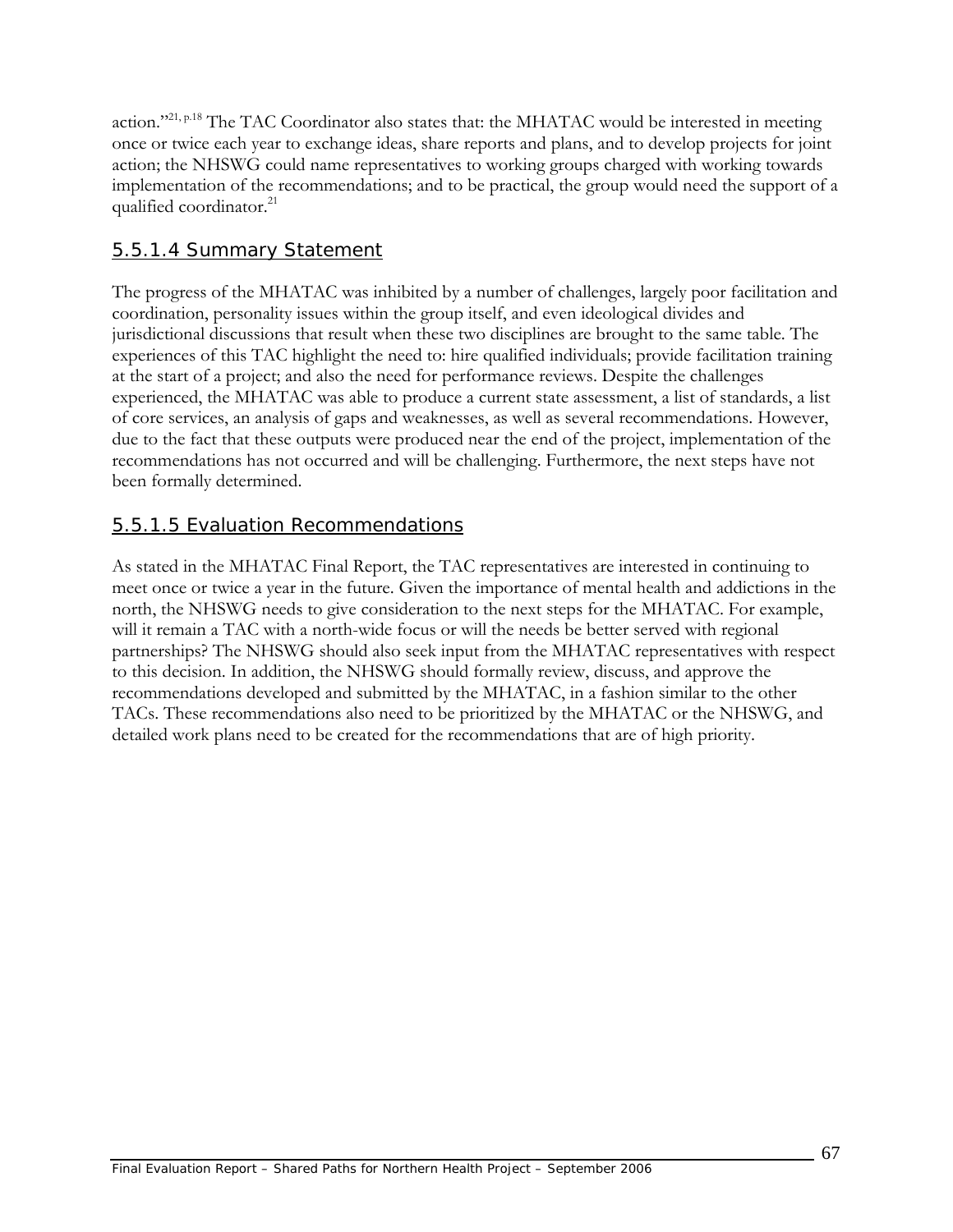### 5.5.2 Chronic Disease TAC

#### 5.5.2.1 Activities, Outputs, and Outcomes

The CDTAC met fourteen times over the course of the project and held one meeting following the project's end date of March 31, 2006. The CDTAC identified the areas of diabetes mellitus and cardiovascular disease in which to focus its recommendations for improved health service delivery and ultimately improved health outcomes for residents of northern Saskatchewan.<sup>2</sup> Originally, the TAC also wanted to address: cancer; respiratory illnesses; arthritis and disabilities; and chronic infectious diseases (i.e., Hep C/HIV); however, the short timeline of the project only allowed for the CDTAC to address diabetes mellitus and cardiovascular disease.

#### *Current State Assessment, Core Services, Analysis of Gaps*

The CDTAC and its Coordinator completed a current state assessment in June 2005 of both diabetes and cardiovascular disease management practices and services within each NHS partner with respect to various promotion, prevention, and treatment criteria. This current state assessment included information related to: the modifiable risk factors for diabetes and cardiovascular disease, such as healthy eating, active living, and substance use/abuse; health promotion strategies within schools, work places, and confectioners; screening tools; access to diagnostic tests; access to specialist services; management of complications; rehabilitation supports; etc. Furthermore, the TAC Coordinator researched best practice information, as well as standards of care and services with respect to the management of these chronic diseases. In addition, the CDTAC formed a subcommittee to: examine the diabetes clinical practice guidelines; discuss the core services and standards of practice as identified in the clinical practice guidelines in relation to the current services and practices within the NHS partners; as well as develop some preliminary recommendations, and bring all this information back to the CDTAC for further discussion. In September 2005, the CDTAC developed a core list of services and completed a core services mapping exercise, indicating where these core services were available in the north (at the bequest of MFN-CAHR to aid in their exploration of northern cross-jurisdictional issues). These activities revealed that a number of challenges remain in terms of accessing chronic disease services, which included:

- lack of timely access to a diabetes team, which would consist of a Registered Nurse/Diabetes Educator, Registered Dietician/Diabetes Educator, and Physician;
- lack of consistent use of practice guidelines and flow sheets;
- lack of planned screening services;
- minimal patient support and rehabilitation groups;
- current patient registries and planned follow-up care are lacking;
- access to specialists is difficult; and
- ongoing local support for client and professional education is minimal.

For further information regarding the current state assessment, the list of core services, and/or the core services mapping exercise refer to the CDTAC Final Report.<sup>22</sup>

#### *Northern Chronic Care Coalition*

Given the results of the current state assessment, the core services mapping exercise, and the work of the subcommittee, the CDTAC suggested to the NHSWG in November 2005 that an efficient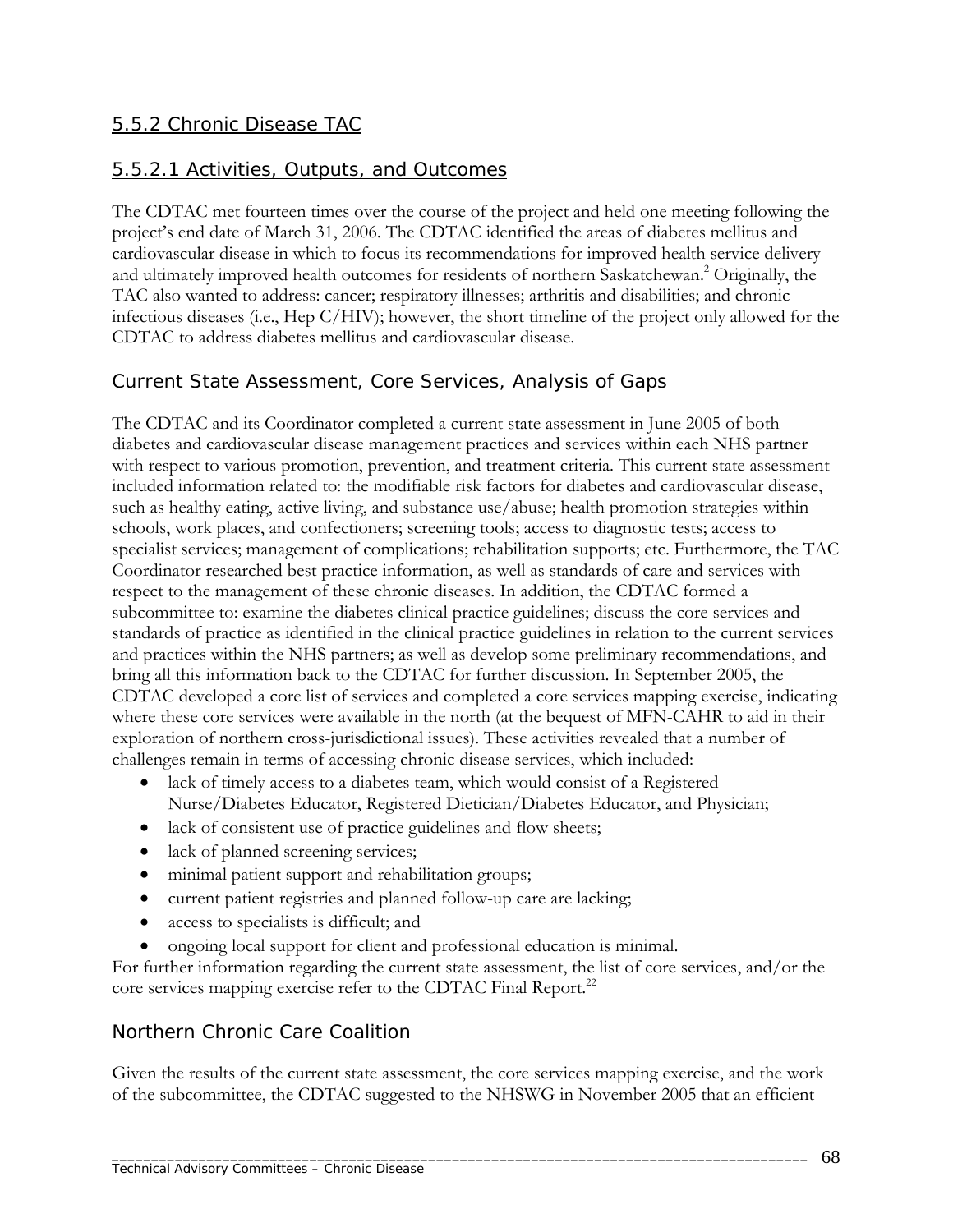means of addressing chronic disease in the north in the face of human resource constraints would be through the creation of a Northern Chronic Care Coalition (NCCC).<sup>22</sup> A Coalition strategic planning session was held February 28 and March 1, 2006 in Prince Albert. The purpose of the session was to look at options available in creating a network to advance chronic disease management. At this session, a charter, work plan, budget, and logic model were all prepared in draft form. The Coalition is to be structured in two phases and will be in agreement with the components of the 'Expanded Chronic Care Model' (Barr, et al.). During Phase I, the Coalition intends to focus on the Health System components of the Chronic Care Model, involving Elders, clients, and practitioners from northern communities, agencies, and jurisdictions. The components include: self-management and personal skill development; delivery system design; decision support; and information systems. Once the Coalition is more formally established (after 1-2 years), Phase II will occur and membership will expand to include wider community representation. Activities under this phase will encompass the Community components of the Expanded Chronic Care Model, including: strengthening community action; creating supportive environments; and building healthy public policy. The CDTAC views the Coalition as the means by which to continue their work of improving the health status of northern residents. As such, the CDTAC feels that a letter of intent should be prepared and submitted to funding agencies. For further elaboration see TAC recommendations on page 70.

## *Patient Self-Management Program Training*

The CDTAC sought to train lay leaders of peer support groups for a chronic disease patient selfmanagement program (Living a Healthy Life with Chronic Conditions), as patient self-management is an important component of the Expanded Chronic Care Model.<sup>22</sup> In February 2006, the NHSWG approved expenses for this training initiative and identified two individuals from within their region to participate in the four-day training session held in May 2006 in Prince Albert. Each NHS partner is responsible for sustaining this initiative beyond the Shared Paths project and supporting these trained lay leaders who have committed to delivering the chronic disease patient self-management program two times within their regions over the next year. In addition, the Project Coordinator recommended that this program is expanded to others within the regions and in the north, suggesting that a second training session be held.

## *Linking with other Initiatives/Community Involvement*

The CDTAC also felt it was important to be aware of and to be linked to other chronic disease initiatives occurring throughout the province. As such, in April 2005, the CDTAC invited the Health Quality Council to present on their Chronic Disease Management Collaborative.<sup>22</sup> As a result of this presentation, the CDTAC advised the NHSWG that participation of all NHS partners in this collaborative would benefit chronic disease services in the north. Consequently, several of the NHS partners participated in the Health Quality Council's Collaborative (i.e., KYRHA, MCRRHA, KTRHA, AHA) and these partners were supported by the CDTAC Coordinator in their participation, particularly those that did not hire Collaborative Facilitators. Unfortunately, this Collaborative was directed towards the RHAs, although the Health Quality Council encouraged the participation of the First Nations NHS partners via partnerships with the RHAs. In addition, in May 2005, the CDTAC invited Saskatchewan Health to present on the Western Health Information Collaborative Chronic Disease Management Infostructure Project.<sup>22</sup> This project involved the four western provinces in the development of an innovative and sustainable chronic disease management "infostructure," which included the creation of standards for chronic disease data and information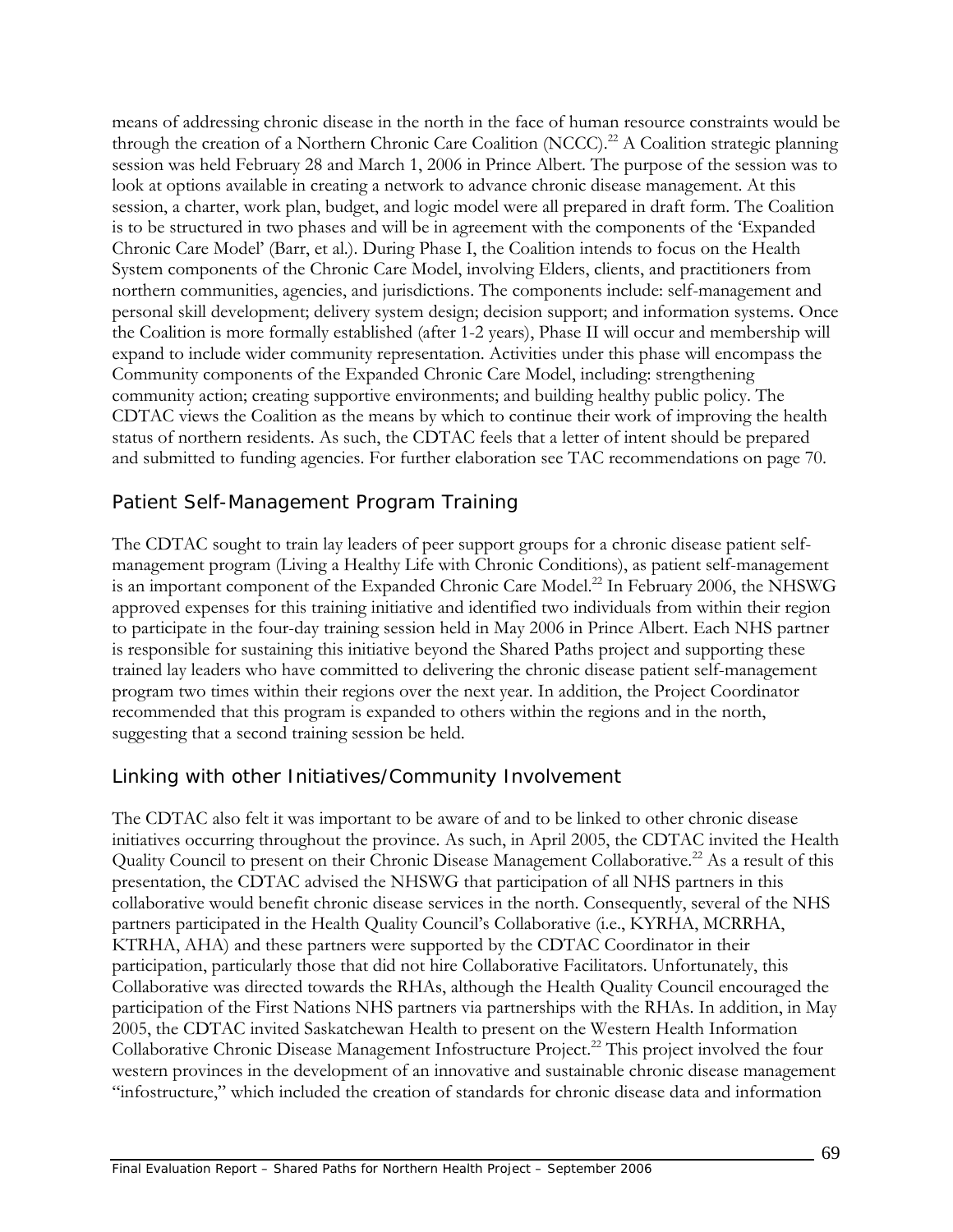exchange, with the capacity to share this information across systems and jurisdictions in support of clinical decision-making. Unfortunately, there had been no real northern representation in the project in the early phases. The CDTAC, along with the IT Coordinator and the HIM Consultant recognized the importance of this initiative and jointly recommended that the NHSWG seek representation and participation in the project so that the unique needs of the north were met (see next page).

From its earliest meetings, the CDTAC discussed how to involve the community or get community input into its work. As a result, community outreach activities included attendance at the KYRHA Defeat Diabetes Conference in Ile-a-la-Crosse (November 2005) and the MLTC Health Summit (October 2005) to share information on the NHS, Shared Paths project, and the work of the CDTAC.22 The TAC struggled with securing Elder participation in the TAC meetings to provide feedback and direction relevant to the meetings' discussions; however, towards the end of the project an Elder began attending the TAC meetings.

### 5.5.2.2 TAC Recommendations and NHS Strategic Planning

The CDTAC developed and submitted three recommendations to the NHSWG over the course of the Shared Paths project. The first recommendation submitted in June 2005, was a joint recommendation between the CDTAC and the IT Coordinator and the HIM Consultant to ensure northern representation and participation on the Western Health Information Collaborative Chronic Disease Management Infostructure Project.<sup>22</sup> The NHSWG approved this recommendation, requested representation, and were successful in achieving representation and participation on two of the project's working groups: functional requirements; and IT and security requirements. For further information regarding this recommendation refer to the ITTAC section on page 100.

As previously discussed, the CDTAC submitted a second recommendation to the NHSWG, in November 2005, which suggested that "the partner organizations of the NHS support the development and implementation of a sustainable, integrated northern Chronic Disease Management Strategy."<sup>22</sup> The CDTAC researched chronic disease management models and they selected the Expanded Chronic Care Model (Barr, et al.) as the most suitable for their purposes in northern Saskatchewan. In addition, the TAC reviewed chronic disease management programs in populations and geographic regions of Canada bearing similarities to northern Saskatchewan. As a result, the CDTAC suggested that an efficient means of addressing chronic disease in the north in the face of human resource constraints would be through the creation of a NCCC. This Coalition of health care providers and key community people would augment current services through the enhancement of planned, integrated chronic care by collaboratively developing, implementing, and coordinating a northern chronic disease management strategy that addresses the most commonly occurring chronic diseases in the north. The CDTAC proposed that a strategic planning session be held to develop a work plan for the northern chronic disease management strategy which included a chronic care network, priority initiatives, meeting times/modes, and optional action plans with and without additional funding. The NHSWG approved this recommendation and a strategic planning session was held on February 28 and March 1, 2006 (see pages 68-9). At the NHS strategic planning session in June 2006, the NHSWG supported the formation of the NCCC. A letter has been sent to each NHSWG representative requesting a nomination to the Coalition committee. The nominee could be the CDTAC representative from the region or another suitable individual. In the Coalition strategic planning session, the participants developed an action plan with and without additional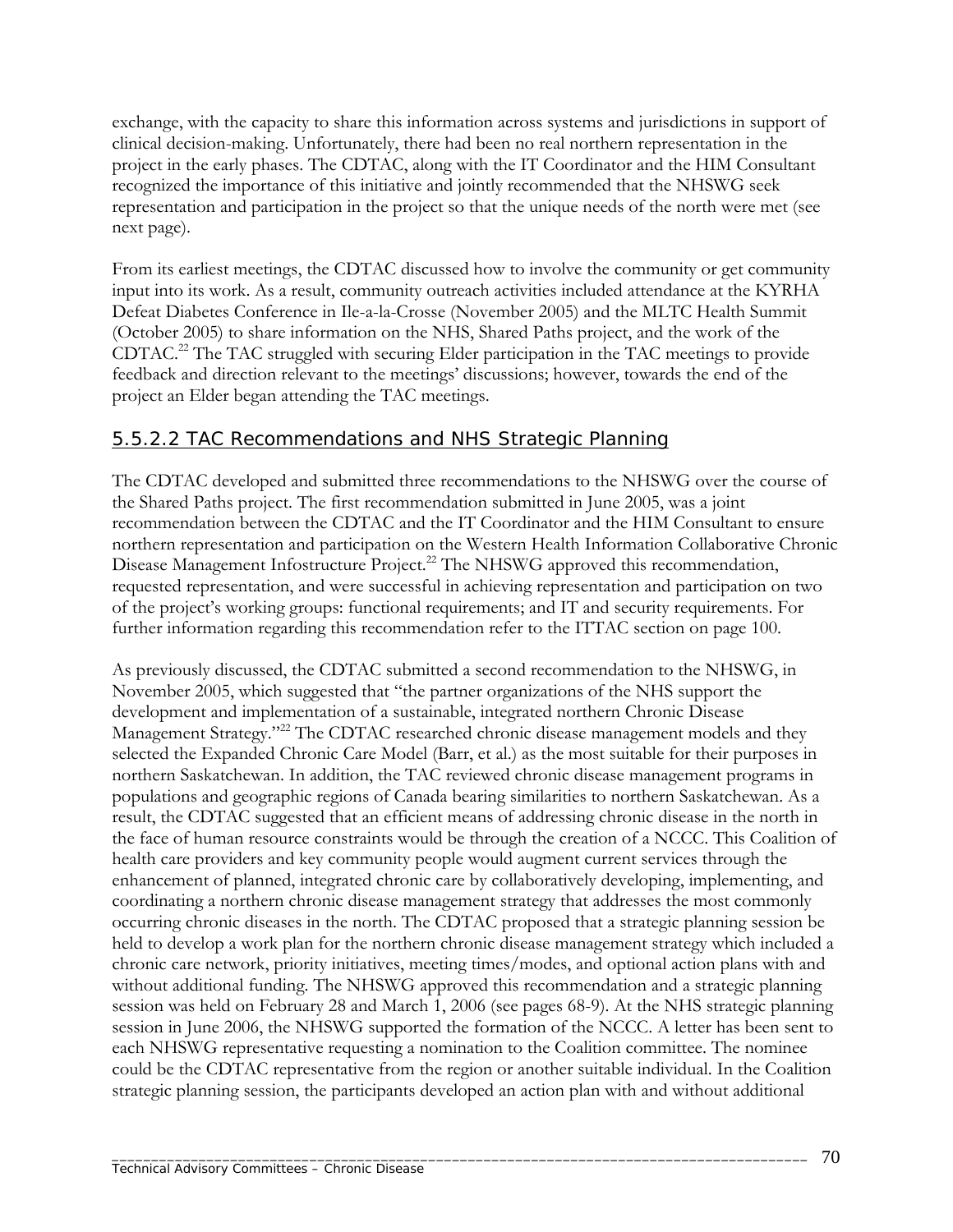funding, and once coordination for the NHS has been secured, it is anticipated that funding for the Coalition will be sought.

As part of the CDTAC Final Report, the TAC in collaboration with the MHATAC, the PIHTAC, and the OHTAC developed and submitted a joint recommendation to engage all of the NHS partners "in developing an action plan to implement an integrated health promotion strategy, both collectively and within each partner organization, as an essential component of primary health care."<sup>22</sup> Health promotion actions generally encompass: building healthy public policy, creating supportive environments, strengthening community action, and developing personal skills. Furthermore, health promotion is a critical component of primary health care. Currently, there is very little funding allocated to health promotion activities in the north, there is also a lack of educational resources and personnel, and there is a need for broad and active participation in health promotion initiatives, such as the Northern Healthy Communities Partnership. The proposed implementation strategy of this recommendation included:

- develop a northern cooperative approach of working together to acquire long-term, stable funding for various health promotion programs to improve the sustainability of initiatives and enhance long-term beneficial outcomes;
- develop a northern health resources clearinghouse to provide information and resources suitable for the north to support those working in health promotion;
- partner with Pahkisimon Nuyeah Regional Library to acquire and maintain health resources accessible to the public;
- ensure that each partner organization in the NHS is presented and actively involved in the Northern Health Promotion Working Group and actively supports their work of health promotion in the north;
- ensure that each partner organization in the NHS is represented and actively involved in the Northern Healthy Communities Partnership;
- enhance knowledge-based practice of the Northern Healthy Communities Partnership by supporting access to a best practice knowledge broker and evaluation expert; and
- establish a firm commitment to support and adopt recommended practices into organizational plans for health promotion.

This recommendation has not been formally discussed and/or approved by the NHSWG.

Within the NHS Strategic Plan,<sup>15</sup> there is support for: the formation of the Northern Chronic Care Coalition; continued participation in the Health Quality Council's Chronic Disease Management Collaborative; as well as working collectively to establish a patient self-management program in the north.

## 5.5.2.3 Evaluation Findings

## *Success and Satisfaction Indicators*

The satisfaction indicators determined by the CDTAC in December 2004 included:

- We clearly identify five priority conditions to focus on.
- The committee makes recommendations based on best practices for management of chronic disease.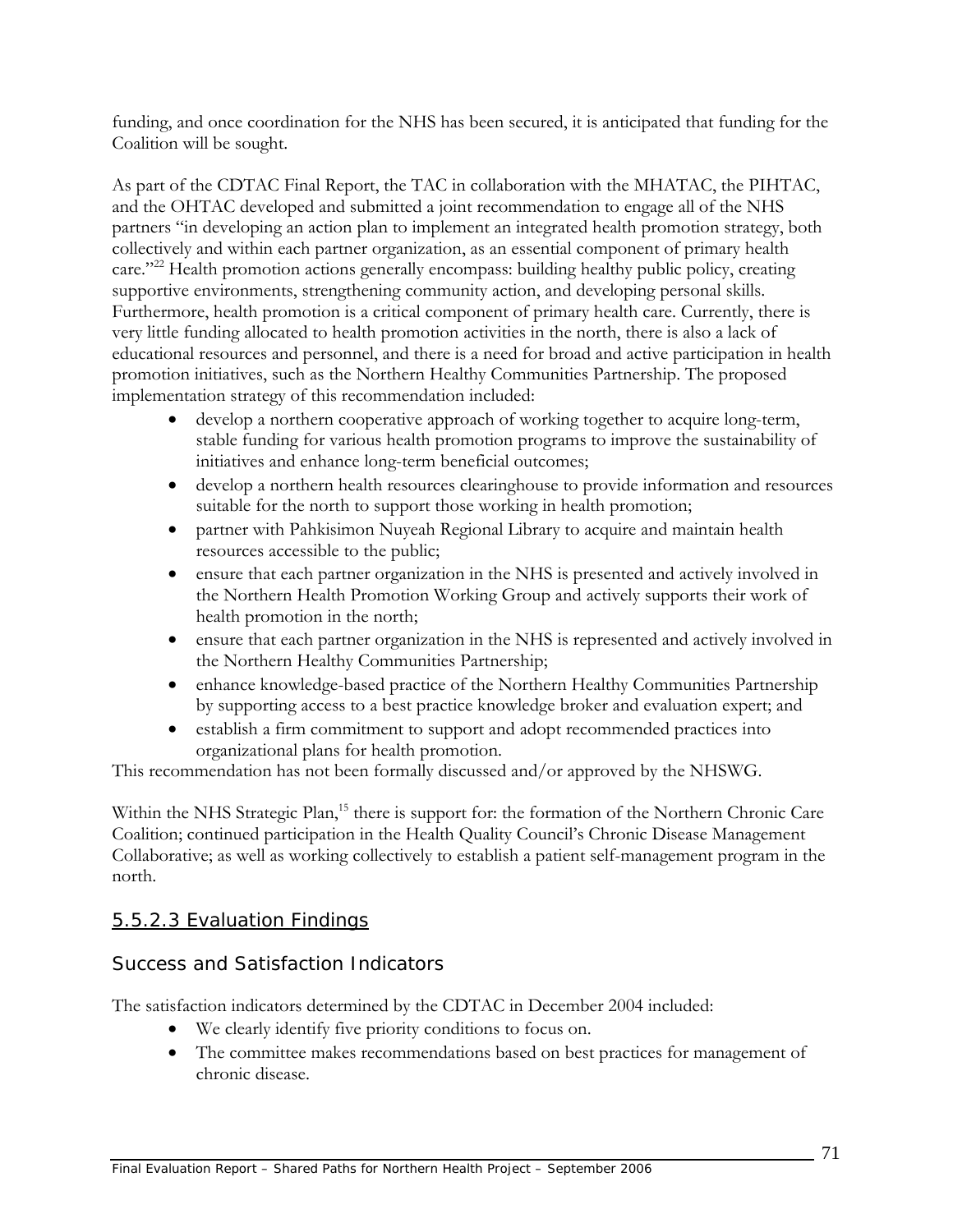- The committee looks at chronic disease prevention in a broad population-based approach.
- Projects are implemented in northern communities to manage chronic disease.
- Feasible recommendations on ways of approaching these conditions are made to the NHSWG and all partners.

The CDTAC reviewed these satisfaction indicators in June 2005 and then again in March 2006. Of note, by March 2006 the CDTAC had met all of their satisfaction indicators. The CDTAC met the first indicator of identifying five priority conditions to address early on in the project, although they were only able to address diabetes and cardiovascular disease in the time frame of the project. The second indicator of making recommendations based on best practices was also met, as all recommendations were based on best practices research conducted by the TAC and its Coordinator. The third indicator of using a broad population-based approach in their work was met through the health promotion recommendation and also aspects of the proposed Coalition. The fourth indicator of implemented projects in northern communities has been met with the patient self-management training program and the proposed implementation of the Coalition. Finally, the fifth indicator of making feasible recommendations on ways of approaching chronic diseases was met by the three recommendations submitted to the NHSWG.

The success indicators determined by the CDTAC in December 2004 included:

- A sustainable model for a team approach to managing chronic disease is developed to be used northern wide and endorsed by the NHSWG.
- A model for risk reduction in the north is developed and endorsed by the NHSWG.
- Communities take an active role in reducing risks for chronic disease through health promotion activities.
- At least 50% of the recommendations made to the partners are implemented by at least  $50\%$  of them.
- We are able to put our observations of the processes involved into user friendly applications in as few steps as possible.

The CDTAC also reviewed these success indicators in June 2005 and then again in March 2006. As of March 2006, the CDTAC had met only one of its success indicators, and in many cases, were questioning the wording or objectives of the indicators they originally selected. First, the indicator of a sustainable model for a team approach to managing chronic disease was achieved through the proposed Coalition, which advocates the Expanded Chronic Care Model. According to the TAC representatives, the Coalition provides the guidelines or framework of this model and the management model will flow from this once implemented. The second indicator of developing a model for risk reduction was not met, and the CDTAC does not understand or recall what they originally meant by this indicator. The third indicator of communities taking an active role in reducing risks for chronic disease was not achieved; however, the potential exists for this indicator to be partially met through the patient self-management training program, as well as phase two of the Coalition once implemented. Furthermore, the CDTAC recognized that meeting this indicator was unlikely given the short timeline of the project. With respect to the fourth indicator, it is hoped that there will be 100% participation in the Coalition, as well as implementation of the health promotion recommendation, which remains to be seen at this juncture. The final indicator of putting processes into user friendly applications was partially met through the proposed Coalition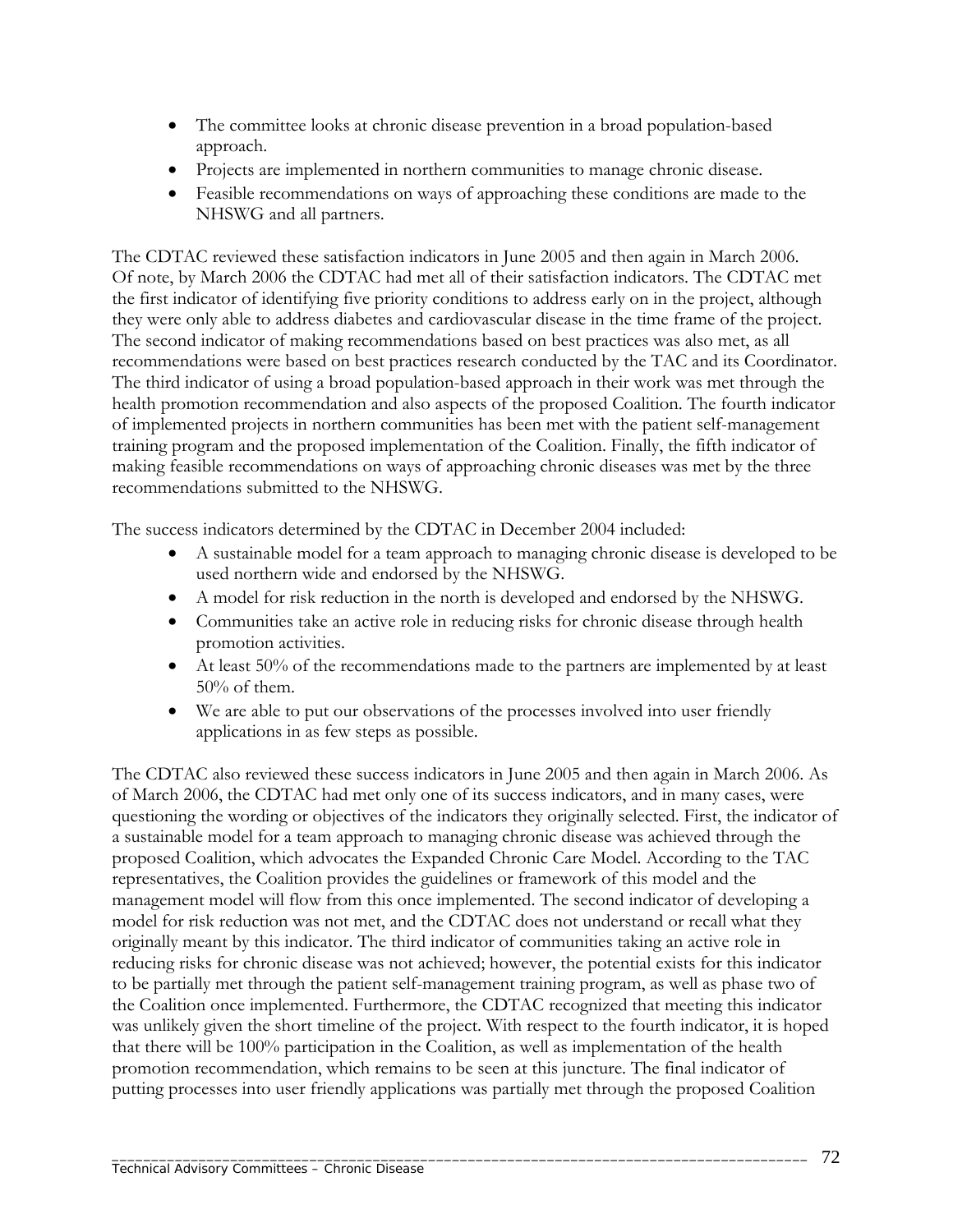(i.e., charter, work plan); however, the CDTAC does not recall what they actually meant by this indicator.

#### *Successes*

Similar to the other TACs, a number of CDTAC representatives were unclear as to the purpose of the TAC when they first met as a group. Despite these uncertain beginnings, the CDTAC representatives seemed to agree that progress was positive and objectives were achieved over the course of the project. Furthermore, CDTAC representatives viewed the TAC Coordinator positively, although one NHSWG representative was concerned that the leadership of this TAC was at times, too directive. Nevertheless, progress over the last six months of the project was considered substantial by most. Several NHSWG representatives commented that this TAC seemed to have the most impact overall.

*As a group they had a common vision, they were focused on making in-roads into what they know is a problem. The future work in this area has been identified. They didn't only do what they were asked to do; they went above and beyond that. And the fact that the Health Quality Council's Collaborative happened during their tenure assisted in highlighting the area of chronic disease, no question about it in my mind. The physicians were supportive. I think the Diabetes Self-Care Project is a wonderful example of empowering community members, leaving a legacy for future work.* 

*I think they are one of the ones that is the closest to what people were hoping was going to happen, in terms of getting very practical things and some policy issues to move forward.* 

A further challenge at the beginning was the numerous perspectives represented at the table; however, this challenge was overcome by subdividing the work and allowing TAC representatives to focus on their areas of expertise in subcommittees (i.e., one committee with a health promotion/prevention focus; another with a treatment focus). At the end of the project the CDTAC representatives reported being a cohesive group with a good working relationship. Similar to the other TACs, the CDTAC representatives identified opportunities for networking and information sharing as successes of the Shared Paths project. For example, the TAC representatives met their counterparts in the other northern health service organizations; created and built relationships; shared information, experiences, and ideas; and gained a better understanding of how the "other" systems work (e.g., provincial, RHA, federal, First Nations), which will make collaboration easier in the future.

The proposed Coalition as a north-wide approach to managing chronic disease is notably one of the significant achievements of the CDTAC. It is hoped that this Coalition will improve access to services for northern residents via the augmentation of existing services, through the enhancement of planned, integrated chronic care by collaboratively developing, implementing, and coordinating a northern chronic disease management strategy. According to one NHSWG representative, the Coalition strategic planning session attracted a good cross-section of people, which speaks to the stature of the initiative. The CDTAC representatives commended the session's facilitator for her efficiency, helpfulness, and ability to facilitate discussions without the presence of jurisdictional issues. The CDTAC representatives also commented that regardless of the fate of the Coalition, the CDTAC was able to raise awareness of some of the needs and issues relevant to chronic diseases and its management that exist in the north.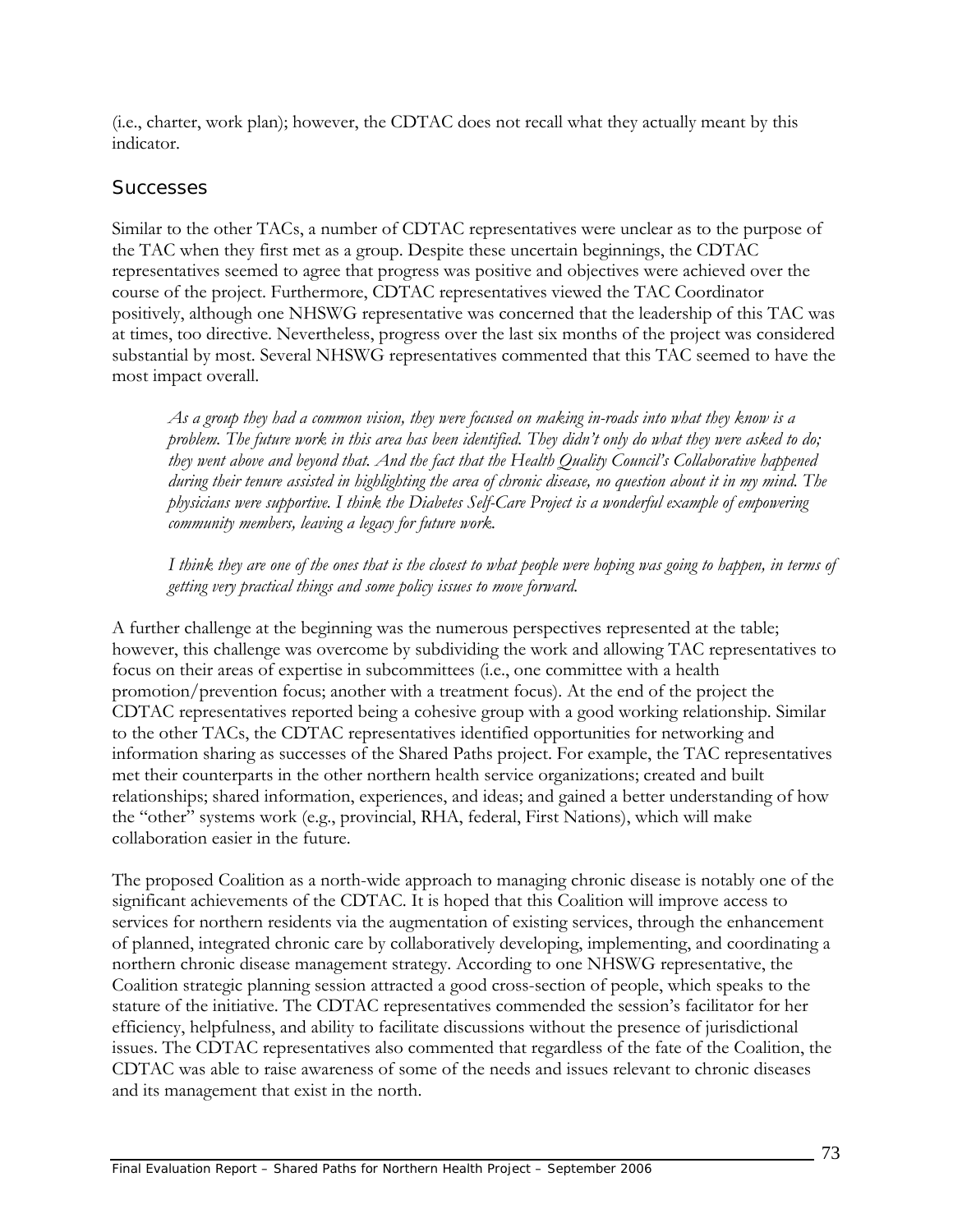Another significant success of the CDTAC was the patient self-management training delivered to community members. One TAC representative noted that two community people in their jurisdiction would be taking the patient self-management training, which would not have occurred without the existence of the CDTAC. In the past, a person interested in this type of training would not have had the support or education available to them. As a result of the project, there is the potential for a patient self-management program to be initiated and expanded within the north given the lay leaders that have been trained to date, the suggestion to hold additional training sessions, as well as its inclusion in the NHS Strategic Plan; changing the way chronic disease is managed in the communities.

### *Challenges*

As mentioned earlier, the CDTAC experienced inhibited progress near the beginning partially attributable to a lack in clarity of purpose and mandate. For instance, the CDTAC got off track several times because they were unclear about recommending versus implementing actions, as well as focusing on promoting/preventing versus treating chronic diseases. Many CDTAC representatives commented that it was difficult to come to the TAC meetings and have the same discussions repeatedly. Some personality clashes were also reported for the CDTAC, and individuals who were not assertive had trouble speaking at the meetings. Furthermore, new members joining the CDTAC did not always come prepared and this also impeded initial progress by explaining what the TAC had done to this point and why. Due to these challenges, CDTAC representatives believed that turnover occurred because progress may have been too slow; these individuals did not see, understand or agree with where the TAC was heading; or there was not a match between the work of the TAC and their work within their organization.

One CDTAC member noted that working across jurisdictions is a challenge due to the time that it takes to progress, as well as not being able to devote much time to work outside of their own organization.

*When you think about partnerships, I think it's an ongoing challenge to keep people involved in crossjurisdictions. And I think it is a challenge because of time; it's a time factor. I don't believe that it's lack of interest. I think it's lack of time. And so those are difficult challenges to work through any process. So, it's how do you keep the numbers of meetings reasonable so that it's not taking too much time, and yet you've got enough time to develop. But I find that a challenge and I think others do as well.* 

Similar to the other TACs, members of the CDTAC found that time constraints, such as the short project timeline, and competing priorities, such as their own full-time positions, presented a challenge to meeting and completing the work of the TAC. Attendance at CDTAC meetings was often low, with a core group of TAC representatives that attended. In addition, several CDTAC representatives felt that an important perspective was missing without a physician attending the TAC meetings.

Communication internally and externally to the Shared Paths project was consistently cited as a challenge by the CDTAC representatives. Some TAC representatives felt that there was disconnect between the CDTAC and the communities; however, it is worth noting that the CDTAC had discussions about involving or engaging the community in its work and recognized the importance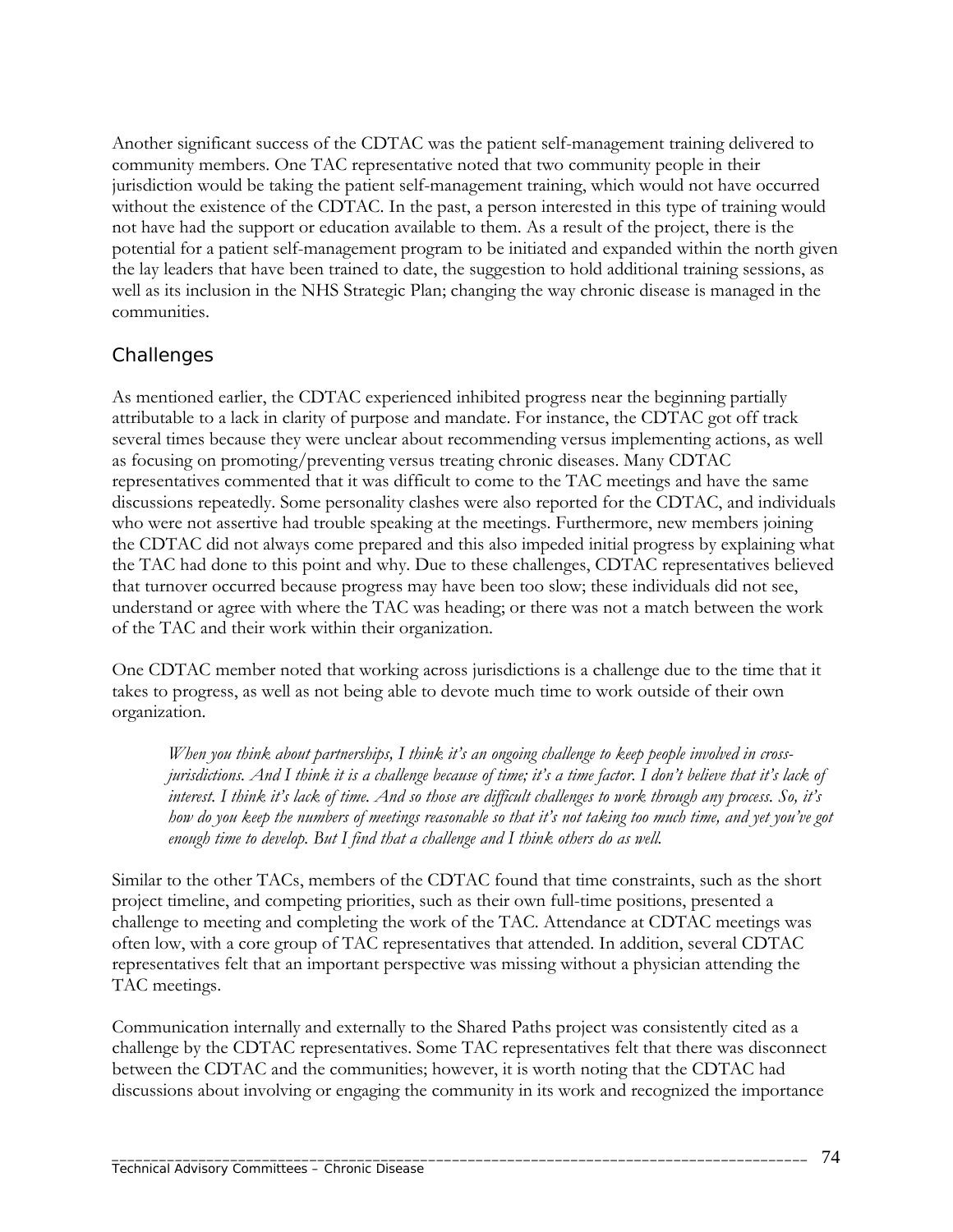of this. Although the CDTAC determined that they would not involve or engage the community out of concern for raising expectations until there was something specific for the community to address. Of note, community involvement or engagement will be a function of the Coalition in phase two. The CDTAC representatives also reported that awareness of the CLOs and their role was minimal. In addition, most CDTAC representatives did not communicate frequently with their respective NHSWG representative. The TAC representatives were unsure of how much information was going back to the NHSWG regarding the CDTAC activities. Essentially, responsibility for communication was not explicit for CDTAC members. Furthermore, some CDTAC representatives felt disconnected from the other TACs. For instance, one TAC representative was unsure of who from their organization was on which TAC. The CDTAC felt that the TACs worked in silos, which meant many lost opportunities for collaboration. Finally, CDTAC representatives believed that the newsletters produced by the Communications Coordinator were not targeted to an external audience, which was viewed as a weakness. One CDTAC member mentioned that the newsletter would only be useful if you were involved in the project.

### 5.5.2.4 Summary Statement

Initially, the CDTAC was confronted by an unclear mandate and confusion regarding a focus on promotion/prevention versus treatment of chronic disease, as well as implementation versus recommendation of actions. However, during the later half of the Shared Paths project, the CDTAC was able to clarify their purpose and make marked progress. A subdivision of the work worked remarkably well for this TAC, and possibly increased retention of its members. Furthermore, the outcomes of the CDTAC (i.e., the proposed Coalition; patient self-management training) appear sustainable and have the potential to improve the health status of northern residents with respect to chronic disease.

Similar to the other TACs, the CDTAC faced many challenges in its work; most notably, members of the CDTAC were concerned with communications internal and external to the project. According to these TAC representatives, internal communication was flawed, and there was disconnect between the NHSWG and the TACs. Furthermore, the TAC representatives were disappointed that there was not a formal mechanism for engaging with the others TACs. In terms of external communication, TAC representatives believed that this could be improved, and that newsletters are not the most efficient means of communicating with an external audience, particularly if they are not targeted towards the audience.

### 5.5.2.5 Evaluation Recommendations

The CDTAC plans to continue its work in the form of the Coalition; however, the formation of this Coalition will require the leadership of CDTAC co-chairs in the absence of a TAC Coordinator, and furthermore, a NHS Coordinator. The work plan, charter, and logic model for the Coalition have already been drafted, along with a budget that identified actions with and without funding. Thus, it is recommended that the CDTAC continue its work under the new banner of the Coalition and that the NHSWG pursue funding for its work plan. Moreover, if funding is not secured, then implementation of its alternate work plan should be supported. In addition, it is recommended that the Coalition fosters the sustainability of the patient self-management training program given that patient self-management is an important component of the model espoused by the Coalition.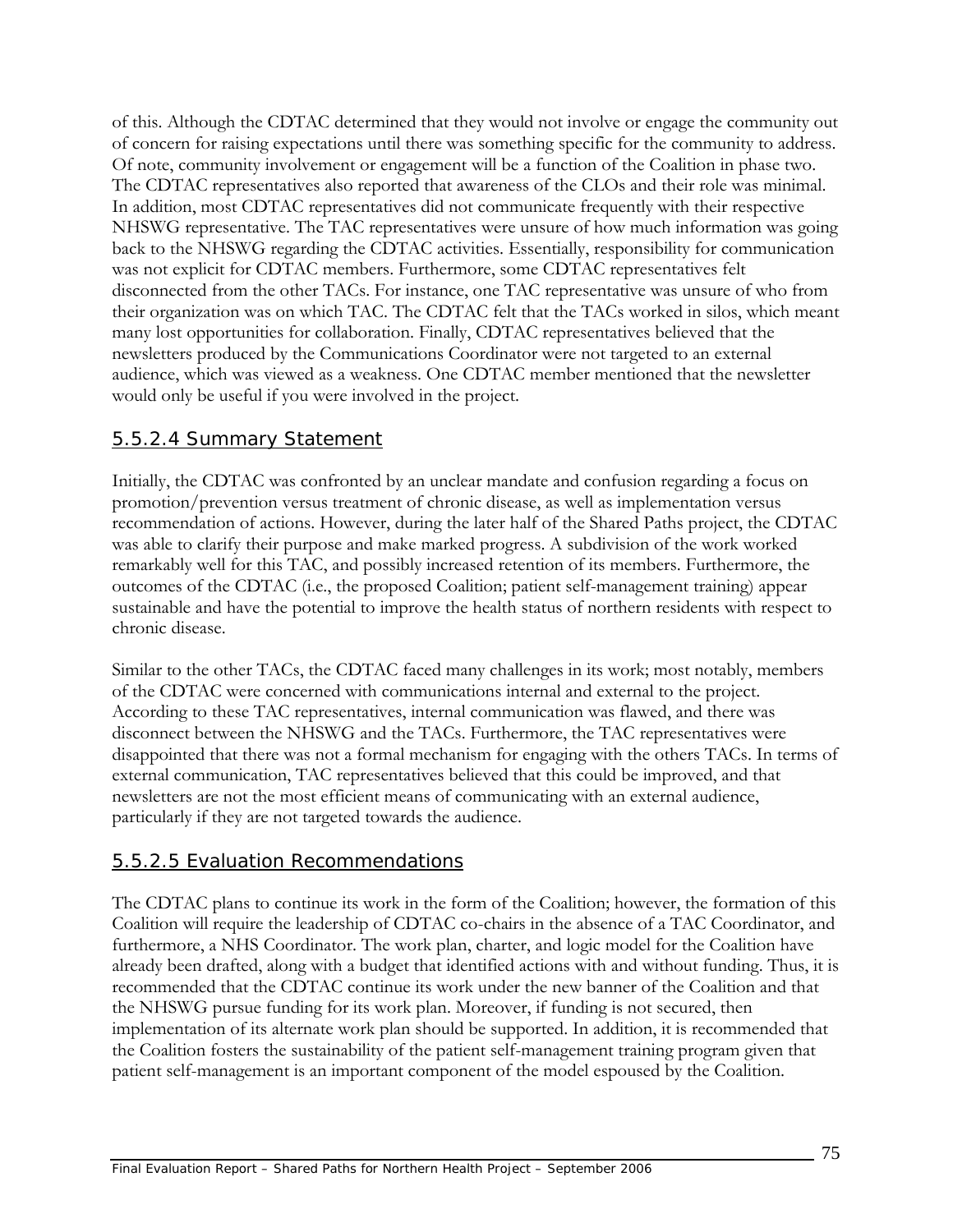## 5.5.3 Perinatal and Infant Health TAC

### 5.5.3.1 Activities, Outputs, and Outcomes

The Perinatal and Infant Health TAC identified the areas of active participation in prenatal care; long-term breastfeeding; and sexual wellness education in which to focus its recommendations for improved health service delivery and ultimately improved health outcomes for residents of northern Saskatchewan.<sup>2</sup>

## *Current State Assessment, Core Services, Analysis of Gaps*

The TAC met sixteen times over the course of the project and continued to meet following the project's end date of March 31, 2006. The TAC Coordinator completed a current state assessment in the spring of 2005 of perinatal resources, programs, and services within each NHS partner. The current state assessment found that perinatal care and prenatal classes/education are offered in most northern communities; however, expectant mothers do not always access these services. Another issue is that most northern clients must deliver outside of their home community, which presents its own difficulties such as lack of a support person, transportation, childcare, and translation issues. Furthermore, there are variable rates of breastfeeding across northern communities and there is a need for more than one lactation consultant in the north. There are also relatively high rates of sexually transmitted infections and pregnancy among teenagers in northern communities supporting the need for north-wide sexual wellness education. Currently, sexual health programming is available in the Northern Lights School Division and in LLRIB; however, there is no comprehensive strategy in all of the northern schools.23 Following the completion of the current state assessment, the TAC Coordinator researched best practice information, as well as standards of care and services related to perinatal and infant health programs and/or services. Armed with the information from the current state assessment, as well as best practice and standards of care and services information, the TAC was able to analyze the gaps in service that exist in the north and develop recommendations to close these gaps.

## *Northern Breastfeeding Committee*

The TAC formed a subcommittee to address long-term breastfeeding, which came to be known as the Northern Breastfeeding Committee. This subcommittee was tasked with the need:

- To develop a northern breastfeeding strategy that is wholistic and culturally appropriate (a complement to the provincial Baby-Friendly Initiative), allowing for community interpretation and implementation of the strategy,
	- o Including short and long-term education strategies, education of both health care and community professionals, peer support system for breastfeeding, access to a lactation consultant, breastfeeding kits, etc.; and
- To develop a data collection strategy that accurately reflects northern breastfeeding practices (in an effort to increase the rate of breastfeeding initiation and maintain exclusive breastfeeding for 6 months).

It should be noted that the Northern Breastfeeding Committee struggled with attendance and met infrequently over the course of the project. The last meeting occurred in November 2005. Also, the NHSWG suggested that collecting information only on northern breastfeeding practices was too focused and should be expanded to include broader information on perinatal and infant health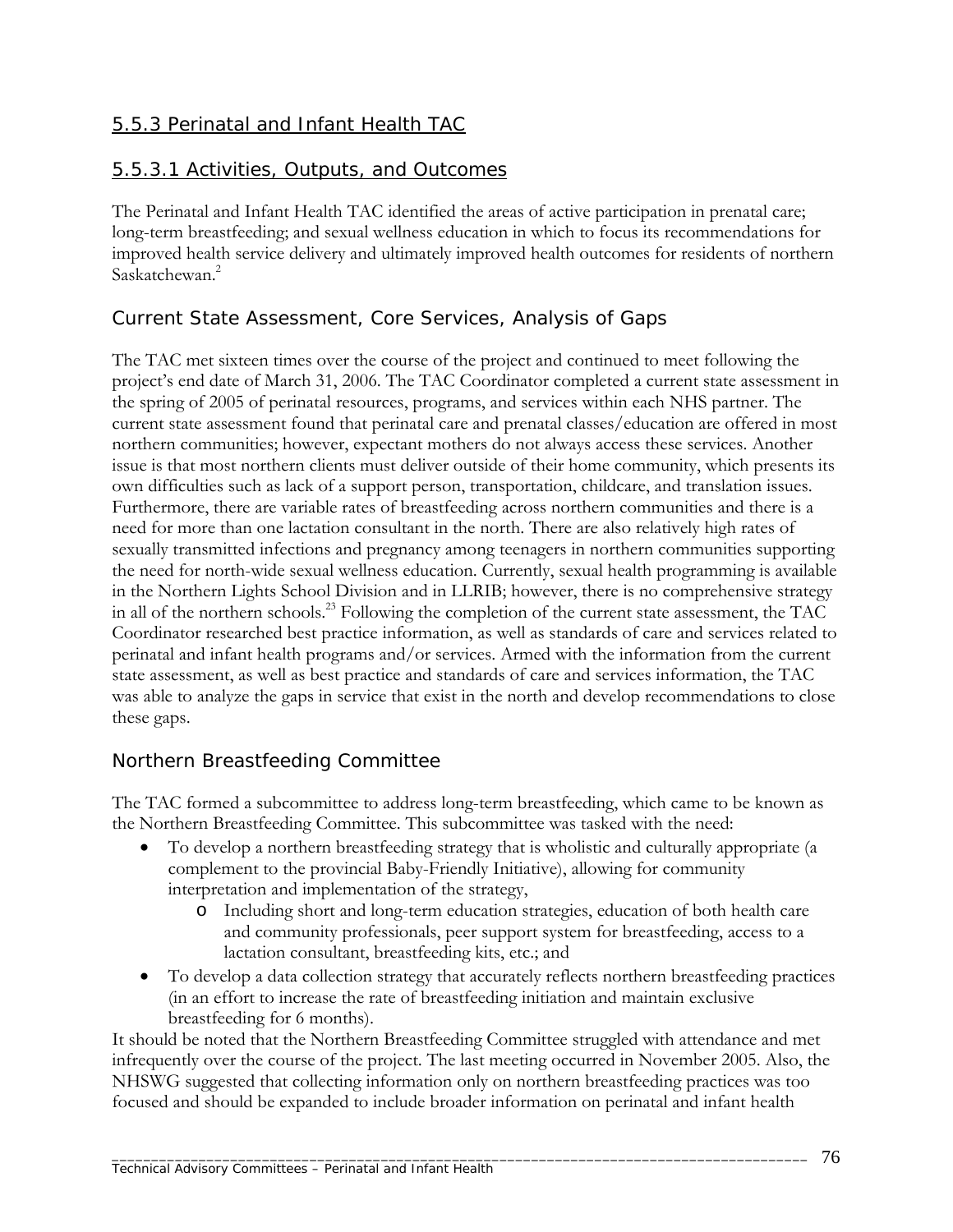issues, so the development of a data collection strategy became the task of the TAC versus the subcommittee and was not completed.

## *Community Involvement*

The TAC also discussed how to involve the community or get community input into its work. Initially, the TAC discussed holding meetings in Prince Albert, as well as in communities in all the NHS partner regions; however, meetings outside of Prince Albert did not occur. TAC members determined that meeting in Prince Albert, due to its central location, involved the least amount of travel for most partners meaning less time away from the office, and was respectful to the Elders who attended the meetings. These Elders (both female and male) provided feedback and direction relevant to meeting discussions. In addition, the TAC tried to include young mothers in their meetings; however, the involvement of young mothers was minimal due to mobility issues for the mothers (e.g., transportation, childcare), as well as an inability to find women to attend the meetings (e.g., young women were not comfortable public speaking, TAC representatives were too busy). Furthermore, the TAC engaged the CLOs to conduct community consultations (i.e., focus groups) within three of the NHS partners on the supports needed for expectant mothers when they leave their home communities for childbirth. This TAC was one of two within the project to conduct community consultations.

Of particular note, the TAC produced a number of health promotion outputs,<sup>23</sup> including:

- Hosting a breastfeeding telehealth session The Cost of Not Breastfeeding;
- Developing a poster on the importance of regular prenatal care, with logos of all the NHS partners; and
- Producing a "Mom, Dad and Baby Log Book" resource for mothers to keep track of their prenatal care.

## 5.5.3.2 TAC Recommendations and NHS Strategic Planning

The TAC developed and submitted several recommendations to the NHSWG over the course of the project. These recommendations all focused on prevention and promotion goals, and form the basis of a north-wide strategy to increase active participation in prenatal care; to promote breastfeeding; and to assist NHS partners to implement sexual health school programming.<sup>23</sup>

Under the north-wide strategy to increase active participation in prenatal care the TAC submitted four recommendations. The first was a recommendation to include Elders in both the planning and teaching of prenatal programming/classes, including financial support for participation such as travel costs, honorariums, etc. This recommendation was accepted in August 2005 by the NHSWG, with a referral to each partner for implementation. Information from the TAC (evaluation) focus group conducted in January 2006 revealed that at least one of the partners has implemented this recommendation. The second recommendation, presented to the NHSWG in December 2005, encouraged the involvement of northern media in showing videos and delivering cultural and literacy appropriate perinatal messages to northern communities. This recommendation was approved in principle and referred to each partner to decide on implementation. The TAC was also asked to consider videos/messages that would be appropriate, costs for air time, sustainability issues, evaluation, etc. (these discussions still to occur). A third recommendation was also submitted in December 2005. This recommendation suggested the orientation of new physicians in the north to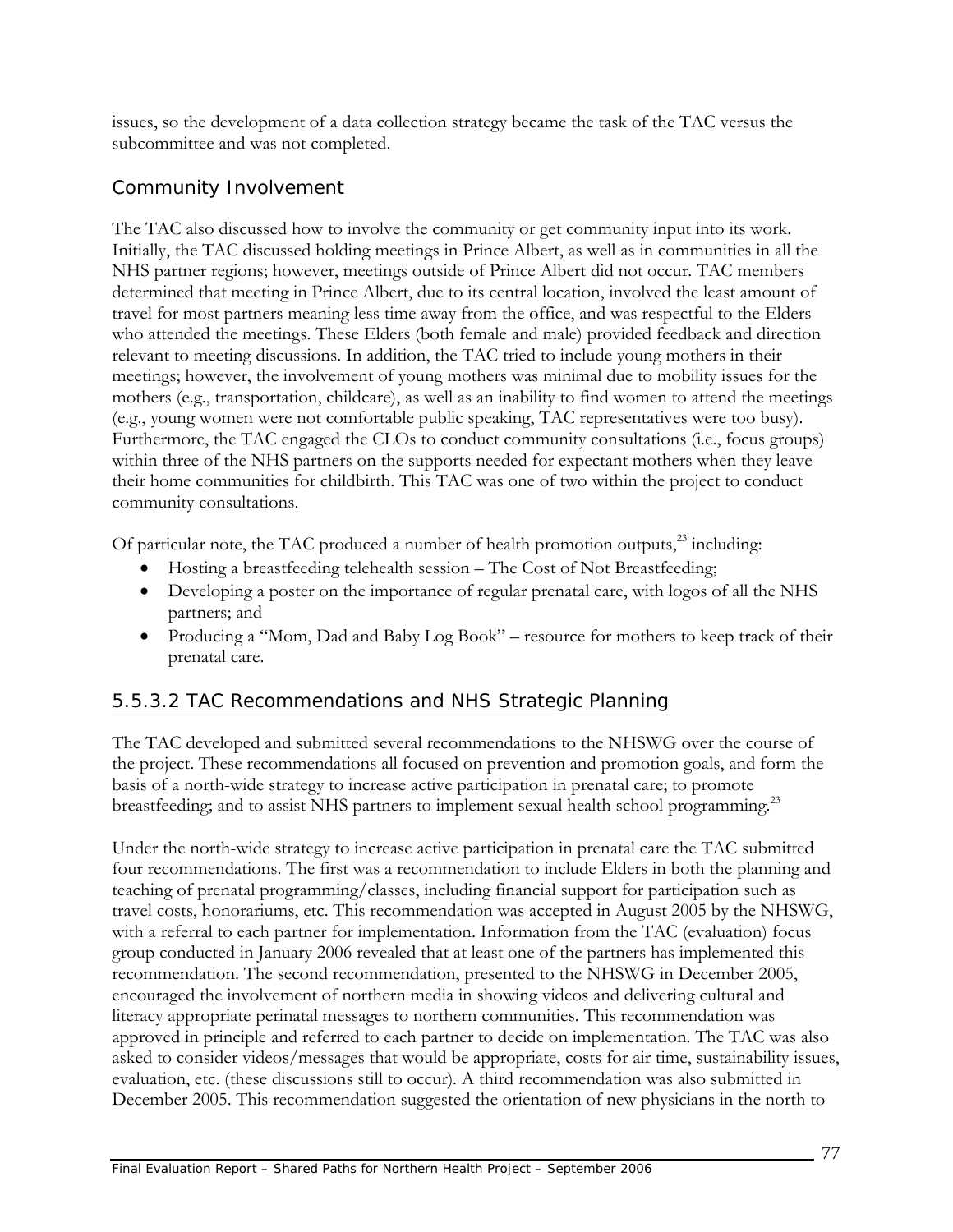community perinatal services and support agencies through the creation of a resource binder containing the relevant information. The NHSWG approved the recommendation in principle and asked that the TAC provide an outline of information to be included and then discussions with respect to implementation would take place (e.g., Is a resource binder the best option? What about a web portal?). At this juncture, the physician orientation information/resource binder is still only in the template phase. The fourth recommendation to the NHSWG, presented in April 2006, asked for the establishment of a perinatal forum to address quality of care issues of northern clients delivering at southern or out of province birthing centres (as a result of the information gleaned from the community consultations completed by the CLOs and the TAC). At the April 2006 meeting of the NHSWG, the TAC Coordinator presented the TAC final report and as such, the new recommendations presented were neither approved, nor not approved. Thus, if approved the recommendation would become part of the 2006/07 work plan for the TAC, given that this TAC is interested in continuing its work despite the end of the project. Finally, in June 2006, the TAC recommended that the NHS keep abreast of a Saskatchewan Health midwifery initiative and to become involved (e.g., through representation on the implementation committee) if this issue is considered relevant for the north. This recommendation was premised on the fact there was not a northern or First Nations/Métis perspective on the committee (pilot sites included Regina and Saskatoon).

Under the north-wide strategy to promote breastfeeding, the TAC submitted three recommendations to the NHSWG. First, the continuation of the Northern Breastfeeding Committee (beyond March 2006), with the addition of multi-disciplinary members from each jurisdiction as needed, was originally presented in August 2005 and re-presented in April 2006. This signifies the value in a forum that enables sharing of information and resources, partnering on advocacy efforts or training initiatives, and discussing northern breastfeeding issues (all part of the committee's proposed 2006/07 work plan). The committee is waiting for approval from the NHSWG. The second recommendation, presented in August 2005, proposed a training initiative for peer support counselors for breastfeeding that would take place in each jurisdiction. It also suggested that a network of peer support trainers should be developed and it should include other agencies, such as Kids First North. This recommendation was accepted by the NHSWG, with implementation options requested. The TAC discussed implementation options and prepared a grant application for funding of this initiative, which was presented to the NHSWG as part of the TAC final report and the TAC is waiting further instruction. The third recommendation, accepted in principle in December 2005, suggested that each jurisdiction should have access to a resource person knowledgeable about breastfeeding (i.e., lactation consultant) who would provide consultation to clients and training to staff. The TAC recommended that one full time equivalent be hired, with the position to be shared amongst the NHS partners; and developed a job description outlining duties and responsibilities, as well as funding options. This position would be piloted for one year and then reviewed. The implementation and funding options were presented to the NHSWG as part of the TAC final report in April 2006.

Under the north-wide strategy to assist NHS partners to implement sexual health school programming, the TAC submitted one recommendation to the NHSWG as part of the TAC final report in April 2006. The recommendation was to implement a sexual health education workshop that allows NHS partners with established programs to share their skills and knowledge with workshop participants so that all partners will come away with the tools to implement the curriculum within their respective communities. This recommendation was approved by the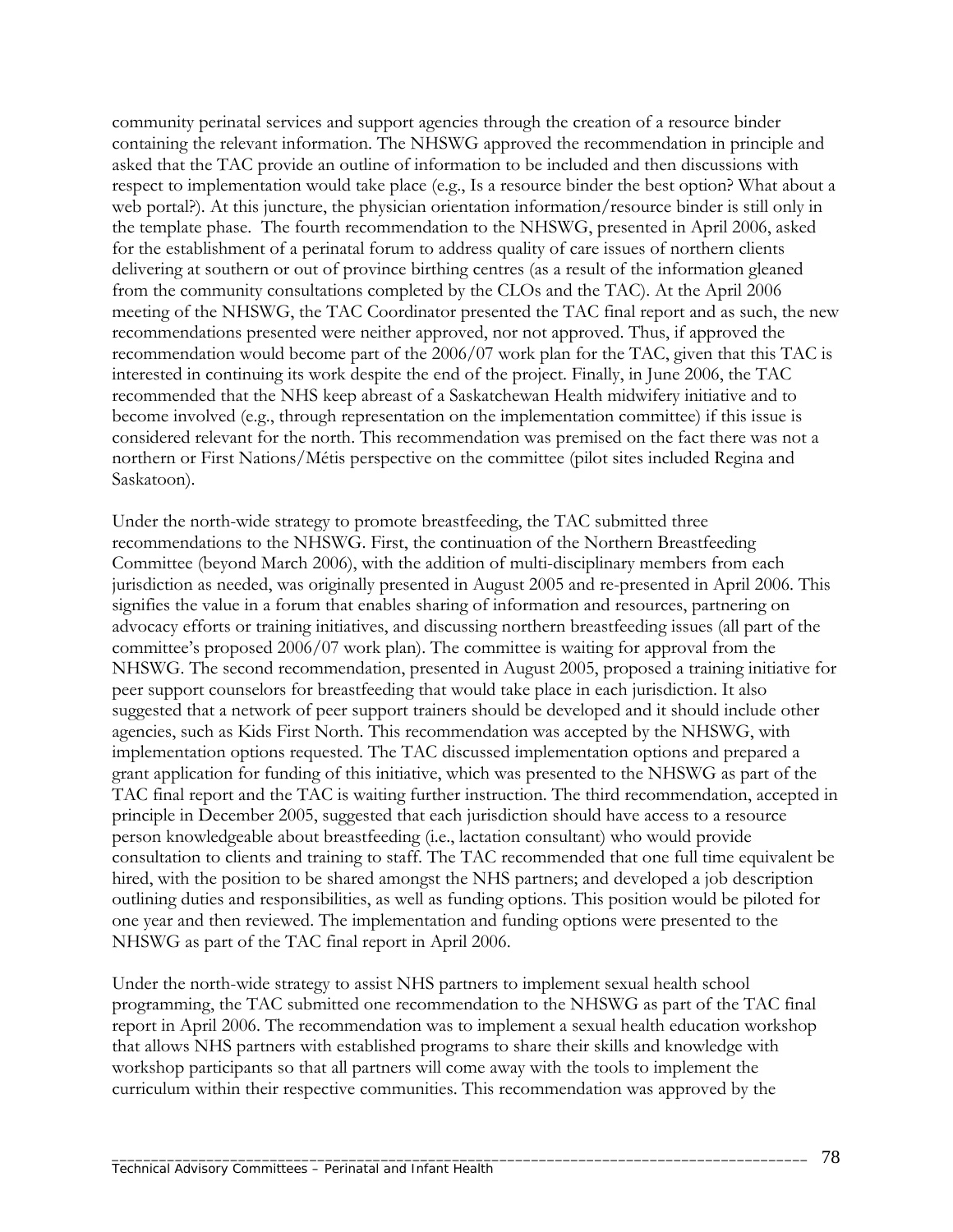NHSWG at their strategic planning session in June 2006 and the TAC is currently organizing the workshop scheduled for September 27 and 28, 2006.

Of particular note, the TAC also recommended to continue the relationships and collaboration between the TAC members beyond March 2006 or the end of the Shared Paths for Northern Health project. As part of the TAC final report, the TAC included a proposed 2006/07 work plan, administrative structure, and meeting protocol.

Within the NHS Strategic Plan,<sup>15</sup> there is support for improving perinatal and infant health outcomes for residents of northern Saskatchewan through the implementation and further development of the TAC's north-wide strategy to increase active participation in prenatal care; to promote breastfeeding; and to assist NHS partners to implement sexual health school programming.

### 5.5.3.3 Evaluation Findings

### *Success and Satisfaction Indicators*

At the end of the project (March 2006), the TAC reviewed the success and satisfaction indicators developed in November 2004. At this point, the TAC felt that they had met the majority of their selected indicators. Specifically, in terms of satisfaction indicators, the TAC felt that:

- the TAC was interdisciplinary, inter-jurisdictional, and inter-sectoral to an extent;
- the TAC identified key issues in northern perinatal health and created innovative recommendations;
- TAC members were committed and contributed freely and openly;
- the TAC worked towards goals that were agreed upon by all; and
- the TAC was able to create prenatal/perinatal education materials that were dynamic, interesting, and culturally relevant (e.g. Mom, Dad and Baby Log Book).

As for success indicators, members of the TAC believed that:

- the TAC took the time to gather community members' input both on and off reserve;
- TAC members kept in mind the whole of the northern population;
- partnership continued with ongoing communication; and
- the TAC members were often able to come to the table without preconceived ideas.

One of the success indicators, northern communities understanding and engaging in perinatal health initiatives, is a future objective for the TAC.

### *Successes*

According to TAC members, the group plans to continue meeting via conference call/WebEx and has agreed to pursue next steps such as implementation of the sexual health education workshop, synthesis of the data from the community consultations, establishment of a perinatal forum to discuss quality of care issues, etc. The focus group with the TAC and TAC representative interviews revealed that members generally considered their outputs (e.g., prenatal care poster, telehealth session) and their recommendations as successes achieved by the group. In addition, members of the TAC noted the proficiency of their Coordinator as an asset. Overall, TAC members indicated that the group worked well together as a team and this contributed to their progress.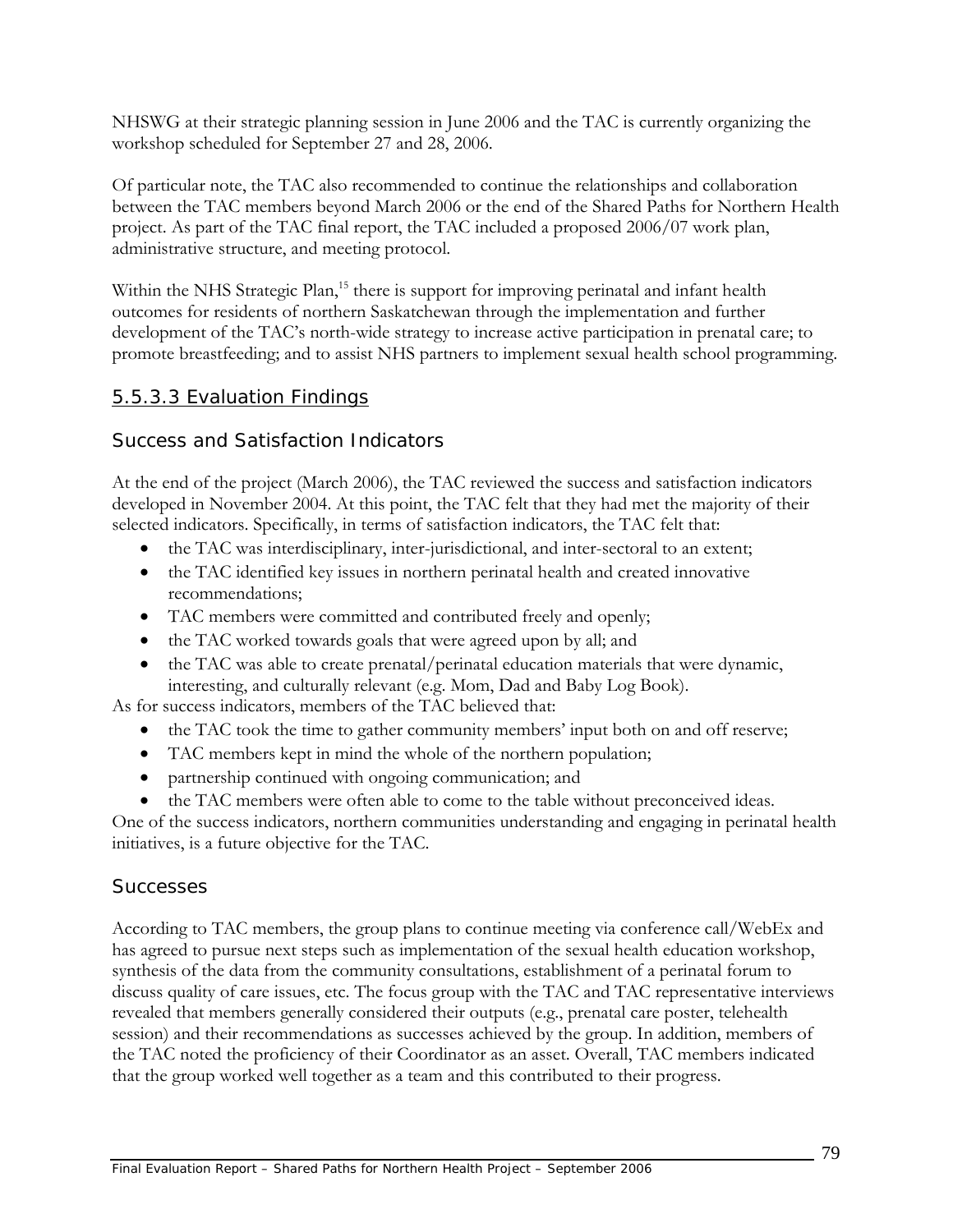## *Challenges*

Challenges that may have slightly impeded the progress of the group were quite similar to challenges expressed by the other TACs, including: short timeline of the project; unclear mandate at the start of the project; turnover in committee members; traveling to attend meetings; balancing TAC responsibilities with the roles and responsibilities of their job; and a process for engaging and meeting with the other TACs was not established. Furthermore, some TAC members were concerned that a change in TAC membership in the future may mean that recommendations are not implemented.

### 5.5.3.4 Summary Statement

The TAC addressed their three priority areas, that is, active participation in prenatal care, long-term breastfeeding, and sexual wellness education through the development of nine recommendations submitted to the NHSWG. In addition, health promotion outputs were also produced (e.g., the breastfeeding telehealth session; Mom, Dad and Baby Log Book; prenatal care poster) to address these areas. Essentially, the TAC was successful in addressing its priority areas; however, follow-up on a number of the recommendations is required. Lines of evidence indicate that most recommendations have not been implemented, with the exception of the sexual health education workshop and the Elder participation in prenatal programming recommendation (only in some partner organizations).

#### 5.5.3.5 Evaluation Recommendations

Members of the PIHTAC were quick to note that their own satisfaction would increase when recommendations are implemented. Evaluation findings, particularly comments from members of the TAC, leads to the recommendation that the TAC recommendations submitted should be followed up and implemented where appropriate. For instance, enhance supportive care for breastfeeding (e.g., lactation consultant for the north); provide training of peer support for breastfeeding; enhancing physician orientation to perinatal programs and services in the north; establishment of a perinatal forum to address quality of care issues. Furthermore, the Northern Breastfeeding Committee has not met recently and this group should be sustained in order to address this issue in northern communities. However, follow-up and implementation of the TAC recommendations and activities is threatened by the lack of a TAC coordinator/co-chairs, as well as a project coordinator past September 30, 2006. Thus, efforts should be made to determine co-chairs from within the TAC.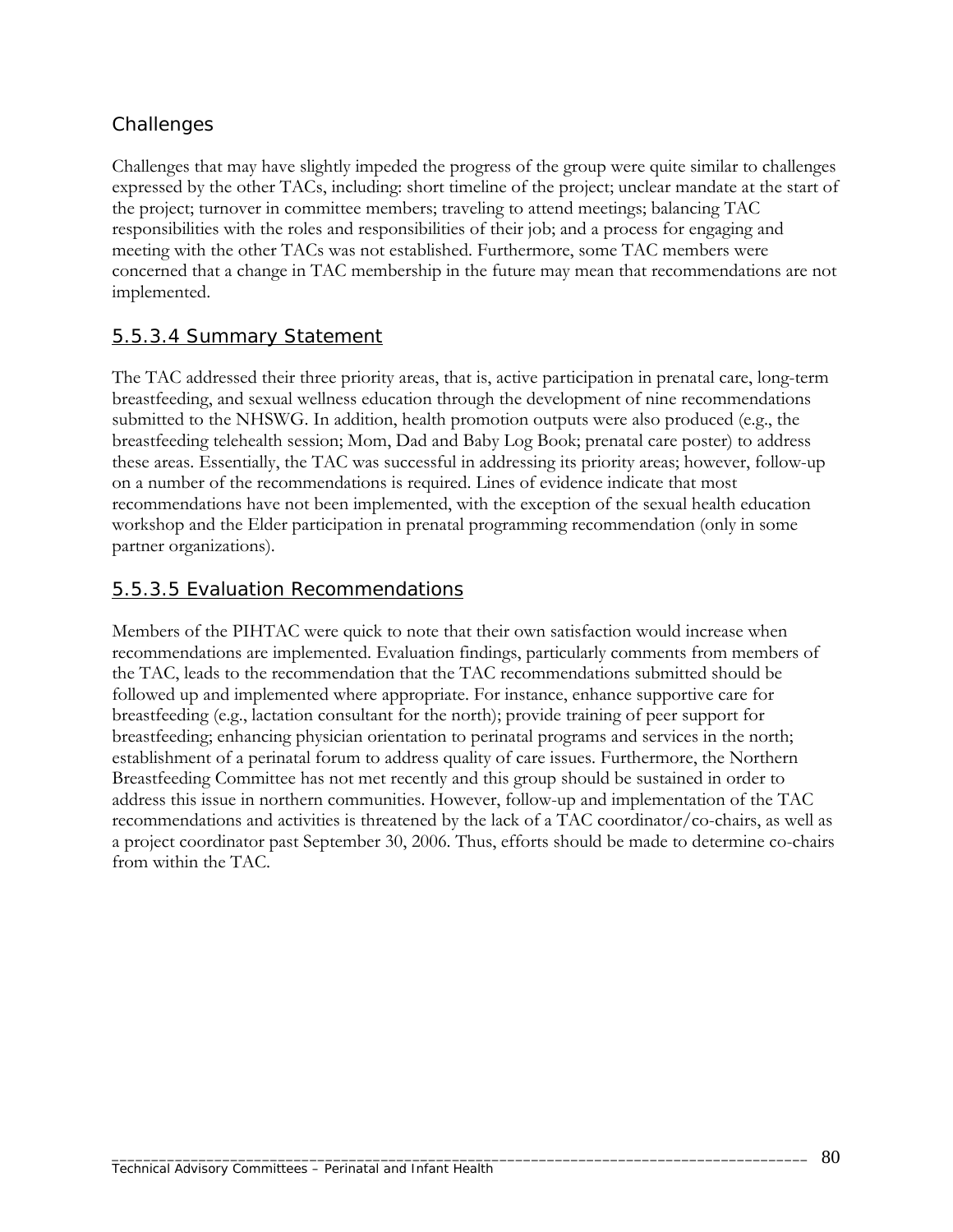### 5.5.4 Oral Health TAC

### 5.5.4.1 Activities, Outputs, and Outcomes

The origin of the Oral Health TAC is different than the other three PHC TACs. The OHTAC, also known as the Northern Oral Health Working Group (NOHWG), has been in existence since January 2003 and was adopted by the NHSWG as one of its TACs at the start of the Shared Paths project. The OHTAC did not have a Coordinator, but rather was co-chaired by the PHU and NITHA representatives. The Project Coordinator was also heavily involved in this TAC. The TAC met fourteen times over the course of the project and continued to meet following the project's end date of March 31, 2006.

### *Current State Assessment, Core Services, Analysis of Gaps*

As with the other TACs, the OHTAC methodology included: identification of current state, development of standards, gap analysis, recommendations, approval, and implementation. The TAC completed these tasks with the support and guidance of the Project Coordinator. Some of the significant findings from the current state assessment included:<sup>24</sup>

- dental team members working in the dental clinics vary and may include: dental therapists, dental assistants, and dental aides, with the support of a consulting dentist. Additional support may include services provided by a technical consultant and/or dental educator;
- challenges to providing services in the north are the geographic dispersion and the lack of human resources;
- there is only one resident dentist and itinerant dentist services, which vary considerably;
- there are 23 dental therapists and one dental hygienist providing oral health services in the north; and
- the recommended provider to patient ratio is: one dental therapist to 500 children, one dental therapist to 800 adults and children, and one dentist to 1500 adults and children. The population in northern Saskatchewan is  $\sim$  42,700.

For further information regarding the current state assessment refer to the Final Report.<sup>24</sup>

The OHTAC also spent considerable time discussing and identifying prevention, promotion, and treatment standards of practice for oral health, which form the basis of program delivery for residents of northern Saskatchewan. The TAC noted that the standards of practice have changed since the time that they had their discussions, and an update to the information collated by the TAC is scheduled as part of the TAC 2006/07 work plan. $^{24}$ 

### *Work Plan and Outputs/Outcomes*

The work plan<sup>24</sup> of the OHTAC consisted of a comprehensive oral health strategy, which had a treatment and a prevention/promotion focus. The work plan contained the following items: a Request for Proposal (RFP) for dentist services and follow-up; fluoride varnish program development/expansion; database development; public education campaigns; education of staff; advocacy for core services and accessibility to comprehensive dental services; and resource sharing/networking. The OHTAC decided to focus on a few items that could be accomplished in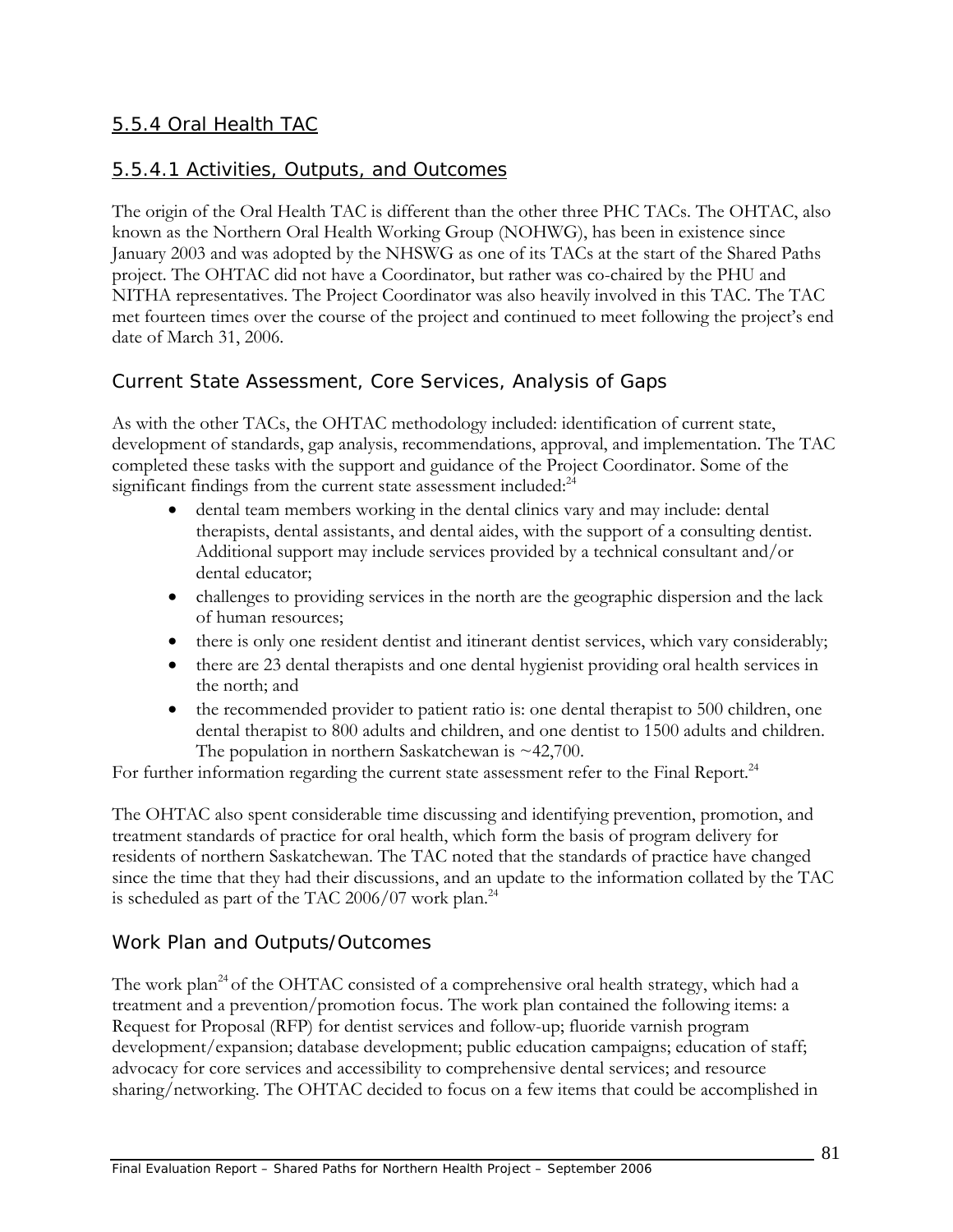the remainder of the Shared Paths project (e.g., from June 2005 to March 2006). Thus, the OHTAC identified the areas of: access to dentist services; public education campaigns (i.e., "Drop the Pop," smokeless tobacco cessation, and early childhood tooth decay campaigns); workshops for staff (i.e., motivational interviewing); and fluoride varnish program development/expansion in which to focus its activities and recommendations for improved health service delivery and ultimately improved health outcomes for residents of northern Saskatchewan.<sup>2</sup>

When adopted as a TAC by the NHSWG, this group was working on improving access to dentist services for residents of northern Saskatchewan and thus, the group continued its work and developed a RFP<sup>24</sup> for itinerant dentist services to eight communities within the NHS partner communities. This RFP was approved by the NHSWG and issued to the Colleges of Dentistry in three western provinces, plus some private dental practices in Saskatchewan in April 2005, with proposals to be submitted to the NHSWG by August 31, 2005. The University of Saskatchewan, College of Dentistry originally intended to submit a proposal, but was unable to do so due to a lack of capacity. However, the College was still interested in providing clinical support, community outreach programming, etc., and they prepared a submission to this affect for the NHSWG. Only one proposal was submitted to the NSHWG in response to the RFP, which was from the Centre for Community Oral Health, University of Manitoba, Faculty of Dentistry. The OHTAC reviewed this proposal in October 2005 and determined that the criteria of the RFP had been met. The OHTAC recommended to the NHSWG in November 2005 that they pursue a contract with the University of Manitoba. The outcome of this recommendation is described in a later section.

The OHTAC also strove to further develop and expand the fluoride varnish program,  $^{24}$  targeting children of 0 months to 2 years of age. As a component of this objective, the OHTAC wanted to develop a "Train the Trainers" manual for public health nurses or other support workers who would apply the fluoride varnish with the child's immunization schedule, as well as develop a database system to track the fluoride varnish program. As such, the OHTAC worked on standardizing the fluoride varnish program in the north and adopted the "Generation of Healthy Smiles" Children's Oral Health Initiative (COHI) training and instructors manuals. With permission from Health Canada, these manuals were adapted to fit the needs of the NHS partners into an Oral Health Aide Training Manual and an Oral Health Aide Instructors Manual. The Communications Coordinator produced the manuals in-house. Each of the OHTAC representatives submitted requests as to the number of manuals needed in their organization and the resources were distributed in September 2006. In addition to the manuals, the TAC also produced fluoride varnish information cards; a fluoride varnish protection consent record; fluoride varnish protocol guidelines; and fluoride varnish stickers.

Furthermore, the OHTAC formed a subcommittee to work with the IT Coordinator and the HIM Consultant to develop a database for surveillance and planning; however, this work was not completed within the project timeline and remains as a work plan item for 2006/07.

As mentioned earlier, the OHTAC also identified developing resources as one of their priorities. Over the course of the project, the following resources<sup>24</sup> were developed and then distributed in communities:

- Oral health screening forms;
- Oral health screening referrals;
- Oral health tear sheets;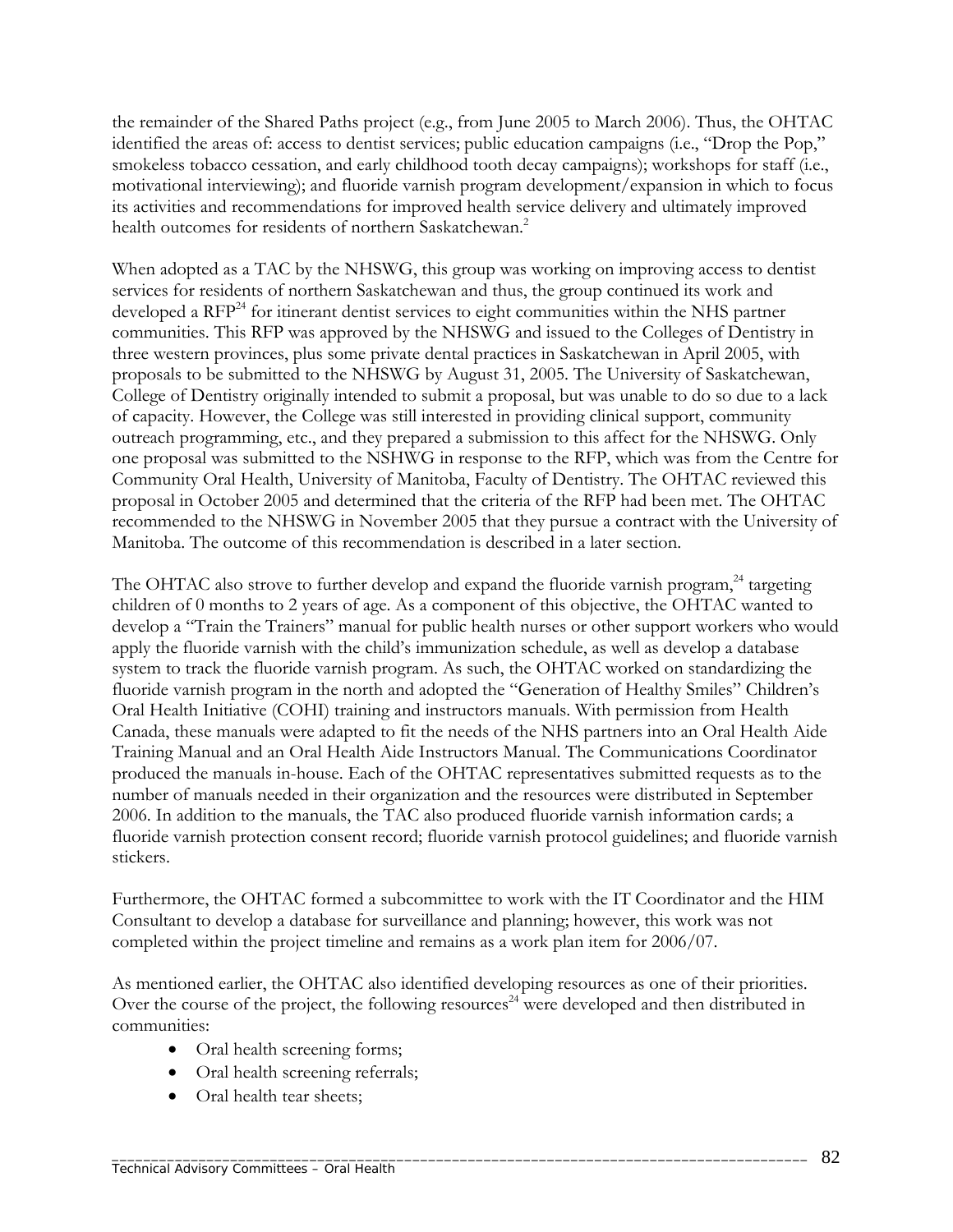- NOHWG logo design/development;
- Distribution of dental health month resources; and
- Re-Think Your Drink and Diabetes & Oral Health tips (320 packages were distributed through Northern Health Promotion Working Group).

The OHTAC's "Drop the Pop" campaign was completed in January 2006 and represents a tangible success. In fact, the Northern Healthy Communities Partnership expressed a desire to work the campaign into the nutritional guidelines for all schools in northern Saskatchewan, rather than leaving it as a stand-alone project.

#### 5.5.4.2 TAC Recommendations and NHS Strategic Planning

The OHTAC developed and submitted five recommendations to the NHSWG over the course of the project.

In February 2005, the OHTAC submitted its first recommendation to the NHSWG, which was to improve access to dentist services for northern residents through the provision of regularly scheduled clinics attended by dentists in specified communities in northern Saskatchewan.<sup>23</sup> The OHTAC envisioned dental teams planning clinic times and operations in certain communities to ensure that emergency dental services were available for those who needed it (i.e., treatment services), while at the same time working to inhibit people from relying solely on emergency-only care (i.e., enhancing promotion and preventative services). The proposed implementation strategy included the NHS partners formalizing partnerships/agreements to work together to improve access, with the partners responsible for: scheduling of visits in conjunction with the dentist; booking of patients; providing a community aide; and the physical facility (i.e., fully equipped, twochair clinic). Furthermore, the current services (and associated funding) provided by the dental team at the facilities would continue. As previously mentioned, the OHTAC prepared a RFP, which was approved by the NHSWG and issued to several potential service providers. One proposal in response to the request was received, and subsequently reviewed by the OHTAC.

In November 2005, the OHTAC submitted a follow-up recommendation to the NHSWG to pursue a contract with the Centre for Community Oral Health, University of Manitoba, Faculty of Dentistry, as their proposal met all of the RFP criteria.<sup>24</sup> The NHSWG approved this recommendation and began to proceed with the next steps, one of which was to secure funding for the proposal. The NHSWG prepared a financial analysis with respect to the current costs of dentist services among the partners (best estimates), as well as a proposal that would be submitted to potential funding agencies (i.e., FNIHB, Saskatchewan Health). Discussions surrounding the dentist services proposal generated concerns among the NHSWG representatives, such as: that the issue of internal equity is addressed by this proposal (i.e., same level of service to AHA and MCRRHA, as each region has a different population base); that this proposal is addressing and not exacerbating the inequalities that currently exist; that organizations may be asked to use funds from within their operational budgets to cover the costs; and most important, that this proposal may jeopardize existing funding and service agreements, particularly for the First Nations partners. As a result, some First Nations partners were hesitant to participate in the proposal process for fear of losing existing programs, such as the dental therapy program. It should be noted that the intent of the NHS was, and is not to jeopardize the programs and services of its partners. Furthermore, since the preparation of the RFP, there have been changes in dentist services in the north (i.e., some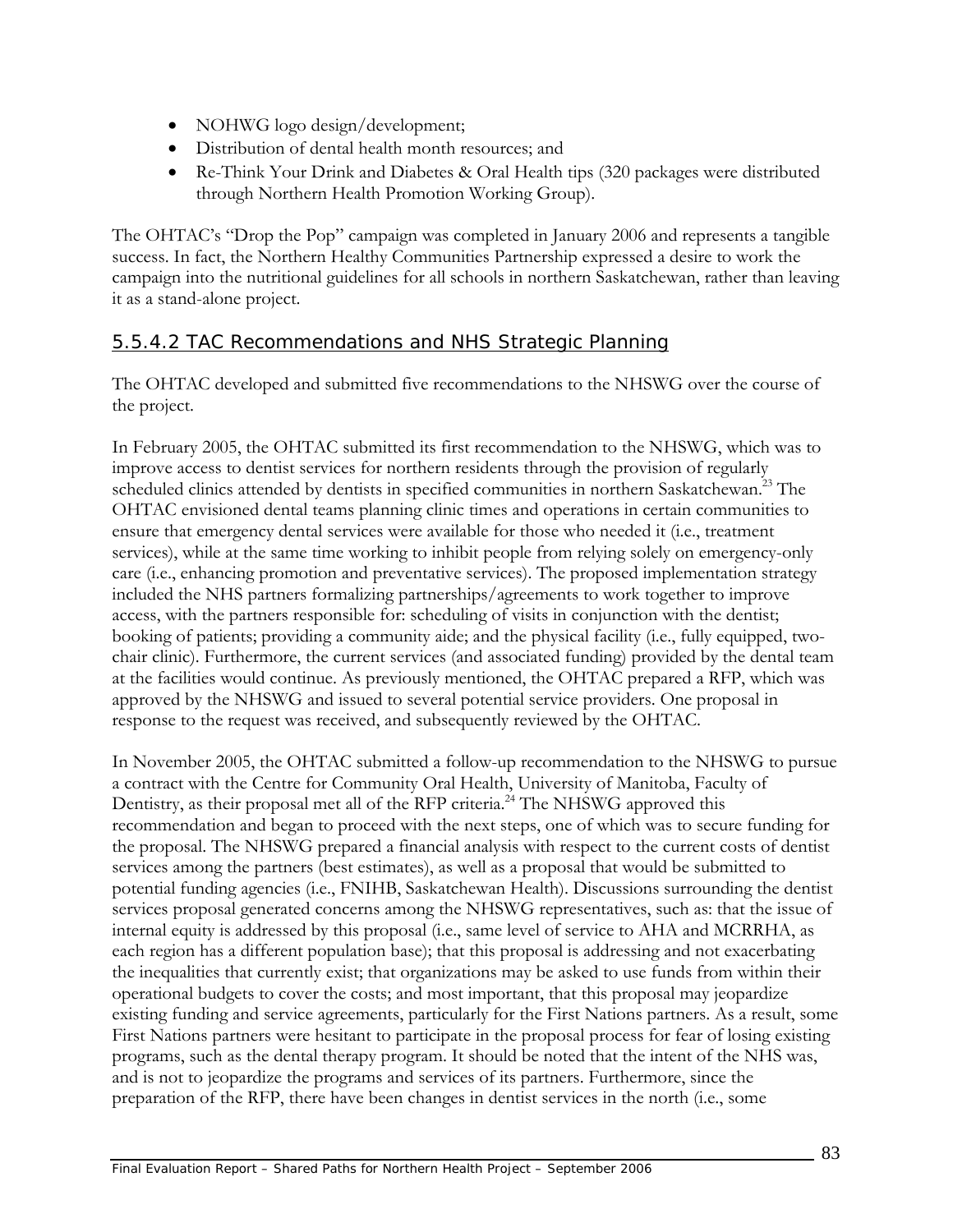organizations were able to secure their own dentists to come to the communities). Thus, there was a need to confirm among the NHS partners: the sites chosen to receive dentist services in the original RFP; participation in the proposal; and if so, what was their preference for seeking funds (i.e., collectively, individually). The Project Coordinator sent a letter to each NHS partner to this affect in February 2006 and received limited response. The NHSWG plans to discuss the dentist services proposal again in September 2006 to determine support for and how best to proceed, that is, collectively or forming local or regional partnerships across the jurisdictions (e.g., LLRIB and MCRRHA; MLTC and KYRHA). Once or if there is agreement to collaborate, a proposal for funding can be prepared and the partners can enter into service agreements with dentist service providers, such as Centre for Community Oral Health. Unfortunately, due to jurisdictional issues, the NHSWG seems to be "stuck in concrete boots" unable to implement the dentist services proposal and residents of the north are without dental care.

Also in November 2005, the OHTAC submitted a second recommendation to the NHSWG to enhance dental therapists' knowledge and skills in the area of prevention – Shared Paths project to support Motivational Interview training for the northern Dental Therapists.<sup>24</sup> This recommendation grew out of the OHTAC's identification of prevention strategies as a priority in their work plan. This recommendation was approved by the NHSWG in November. Subsequently, the OHTAC held three two-day training sessions (one each in Prince Albert, Meadow Lake, and La Ronge) for northern dental health staff on motivational interviewing, which is technique used by practitioners to promote change in patients/clients' behaviour, in order to facilitate improved oral health.

The third recommendation submitted to the NHSWG, also in November 2005, was to develop a management tool to facilitate the improvement of oral health programs and health outcomes for residents of northern Saskatchewan.<sup>24</sup> Due to a busy agenda, the NHSWG was unable to discuss this recommendation; however, they suggested that the OHTAC continue to work with the IT Coordinator and the HIM Consultant on this recommendation. The OHTAC formed a subcommittee and continued to have discussions regarding the functional requirements for a database and its conceptualization. In March 2006, the OHTAC decided to table this issue and place it on the 2006/07 work plan for further discussion.

As part of the OHTAC Final Report (May 2006), the group submitted a fourth recommendation to the NHSWG, which was to improve access to oral health services by advocating for increased access to care inclusive of health promotion, prevention, and treatment.<sup>24</sup> This recommendation sought to address the lack of core or standard oral health services in the north due to inadequate numbers of service providers. Furthermore, services vary from jurisdiction to jurisdiction, with most communities not receiving comprehensive oral health services. The proposed implementation strategy was that the NHSWG would take a lead role in advocating for increased access to oral health services through lobbying for additional oral health professionals and support staff as per the recommended patient to clinician ratio. This recommendation has not been formally discussed or approved by the NHSWG and therefore, no implementation has occurred.

Also as part of the Final Report, the OHTAC submitted a fifth recommendation to the NHSWG, which was to increase knowledge and understanding of oral health for all health service providers through the integration of oral health education into existing health programs.<sup>24</sup> This recommendation was in recognition of the fact that oral health programs and services are usually separate from other health services. Evidence increasingly supports the association between oral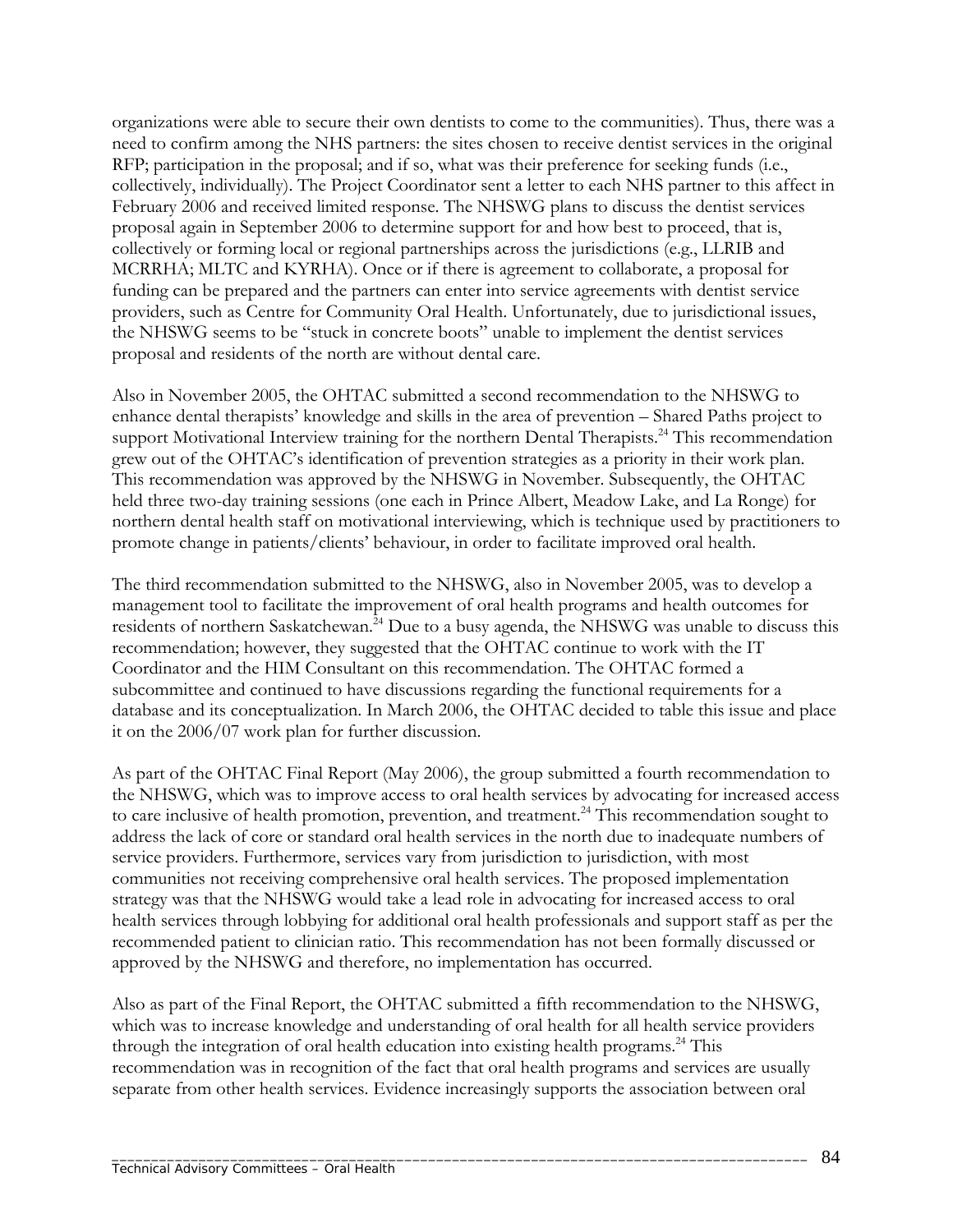health and general health outcomes, highlighting the importance of oral health as a component of wholistic health. The proposed implementation strategy of this recommendation would entail:

- Health Authorities to provide opportunities for bi-directional information sharing between health care providers;
- Health Authorities to incorporate oral health knowledge and practices into new and existing programs to influence positive oral health and general health outcomes;
- NHS partners to increase their emphasis on the importance of general health/oral health;
- NHS partners to collaborate with the OHTAC to provide educational sessions for health professionals; and
- NHSWG and the NHS partner organizations mandate curriculum reviews, revising to include an oral health component where needed.

This recommendation has not been formally discussed or approved by the NHSWG and therefore, no implementation has occurred.

Within the NHS Strategic Plan,<sup>15</sup> there is support for the enhancement of oral health services through: collectively advocating for dentist services; collaboration on health promotion and prevention resource material development and distribution, as well as collaboration with other northern health promotion initiatives; and the development and delivery of oral health professional development sessions for other health care providers.

## 5.5.4.3 Evaluation Findings

Unlike the other TACs, data collection with the OHTAC consisted of the TAC Effectiveness Questionnaire (TACEQ); a focus group held in June 2005; document review; and observation of TAC meetings. This TAC did not complete the success and satisfaction indicator exercise and TAC representatives were not interviewed. Thus, these findings should be read while considering events post-June 2005 such as, the submission of the University of Manitoba in response to the dentist services RFP; the lack of progress on the dentist services proposal; resource development; crossjurisdictional training, etc.

### *Successes*

The OHTAC plans to continue to meet and to finalize their 2006/07 work plan in September. In the focus group in June 2005, the OHTAC representatives voiced their commitment to sustaining this group beyond the completion of the Shared Paths project. After all, they had been meeting prior to the inception of the project. On the whole, the OHTAC reported satisfaction with the opportunities for networking, innovation, and information sharing. According to TAC representatives, the OHTAC has become a common meeting group for all northern oral health professionals. One of the NHSWG representatives commented:

*It became a support group for the individuals who pretty much worked in isolation. This was the first predecessor to the TACs. So, everybody was working in isolation, so by bringing them together it became a support group. Which I think holds true for the rest of the TACs during the project itself. So, they were able to discuss issues they faced at their work, thus being able to express their frustration and feel somebody is listening. They talked to one another … and each organization faced different issues.*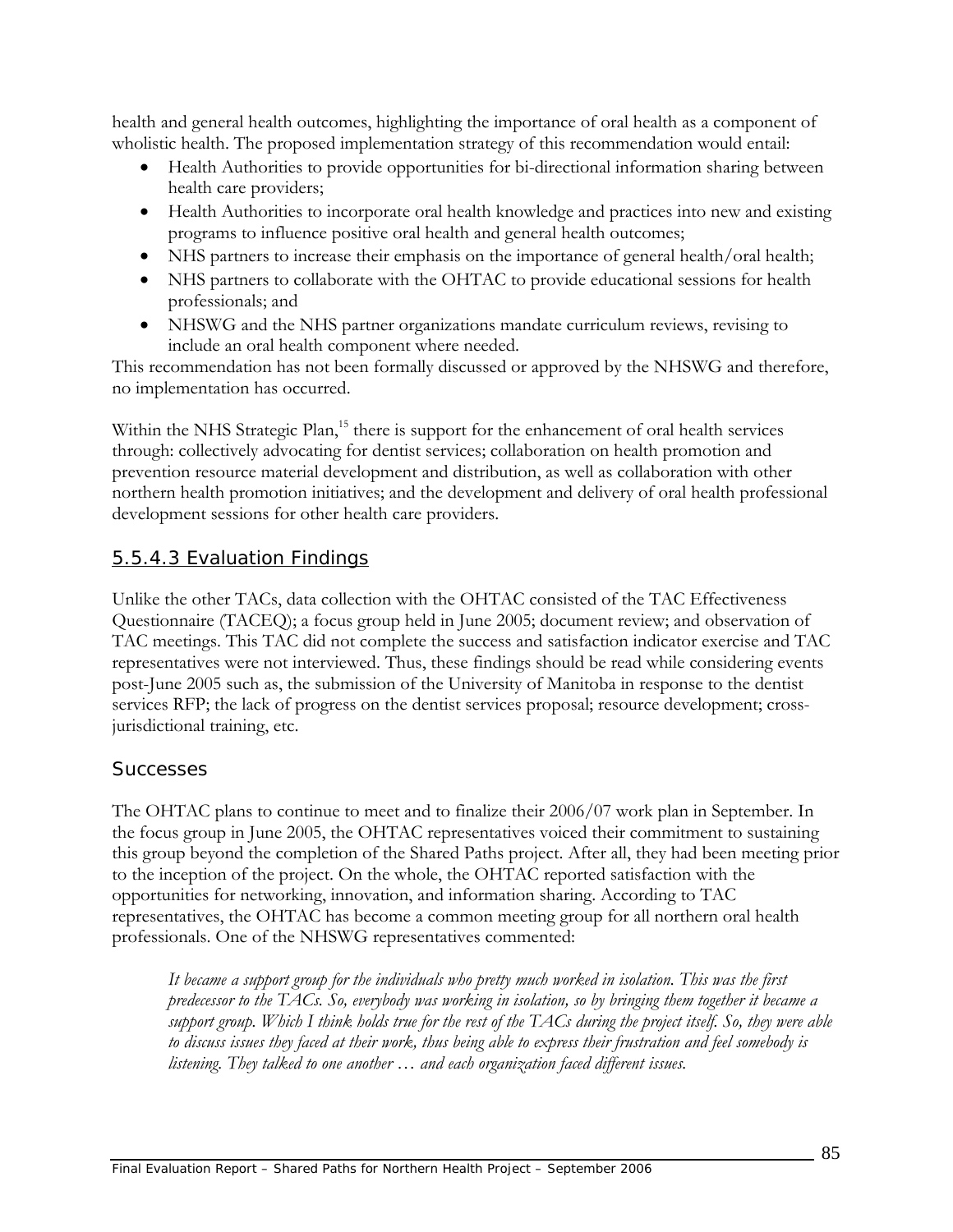Many different perspectives existed among the OHTAC representatives, which was cited as a positive aspect of the group because it allowed for innovation, whereby TAC representatives were able to look beyond their own communities towards solutions that may benefit the north as a whole. Although one representative felt that it was sometimes a challenge that there were so many different and competing perspectives. Information sharing has also increased between the members of the TAC and across jurisdictions, which has led to an increased awareness of the oral health issues in the north, as well as an understanding of the other jurisdictions delivering oral health services. In addition, some noted that the members of the OHTAC were passionate employees with many years of experience. One representative explained that the dynamics of the group have improved over the past couple of years, as they have gotten to know and respect one another.

As per their work plan and objectives, the OHTAC has worked towards improving access to dentist services for residents of northern Saskatchewan. As a result of the current state assessment, the TAC was able to bring to light some of the inadequacies in dental care that exist in the north. The OHTAC representatives also felt that recognition of the importance of oral health has occurred because of the work of the TAC. For instance, the Chief Dental Officer from Health Canada has commended the OHTAC on its work, as it fits well with the Canadian Oral Health Strategy. In addition, he commented that the dentist services proposal demonstrates a best practice model. Furthermore, the OHTAC has garnered some recognition and commendations from its counterparts in southern and central Saskatchewan. Lastly, the other TACs also seemed to be realizing that oral health relates to the general health of an individual, evidenced by the desire to increase collaboration and interaction among the TACs.

There has been a long history between the NHS partners (via the OHTAC representatives), FNIHB, and the College of Dentistry, University of Saskatchewan in the development of an adult dental initiative in the north (initial discussions beginning in 2002). And unfortunately, as evidenced in this report, the adult population in the north still continues to be underserved largely due to barriers of a jurisdictional nature. At any rate, the numerous meetings held over the years have increased the sharing of information between all stakeholders and there have been other benefits. According to OHTAC representatives, the University of Saskatchewan's dental program has become more focused on a public health approach to dentistry, which is partially attributable to discussions with the OHTAC. This was viewed as an achievement because the University of Saskatchewan was one of the few universities without a public health focus. In addition, a few TAC representatives believed that dentistry students were now focusing more on public health and were not as concerned with going into private practice.

The OHTAC representatives considered the development of the dentist services RFP a success, which was also posited as promoting cost-effectiveness. As such, it was suggested that the RFP could be used as a template in the other TACs to also improve access to services.

*And not only that it was submitted and agreed upon, but we've had very good feedback from it. We've had interested potential clients, I guess you would say, which is good. And it just makes so much sense, the number of dollars that will be saved. I don't know if we'll be able to track that, but it will just be amazing if it works out the way that we are hoping that it will.* 

Yet, some of the NHSWG representatives expressed concern that a lot of work went into the RFP, and implementation has been completely stalled by jurisdictional issues. It was hoped that this initiative would be a quick success for the OHTAC and the NHSWG; however, success has not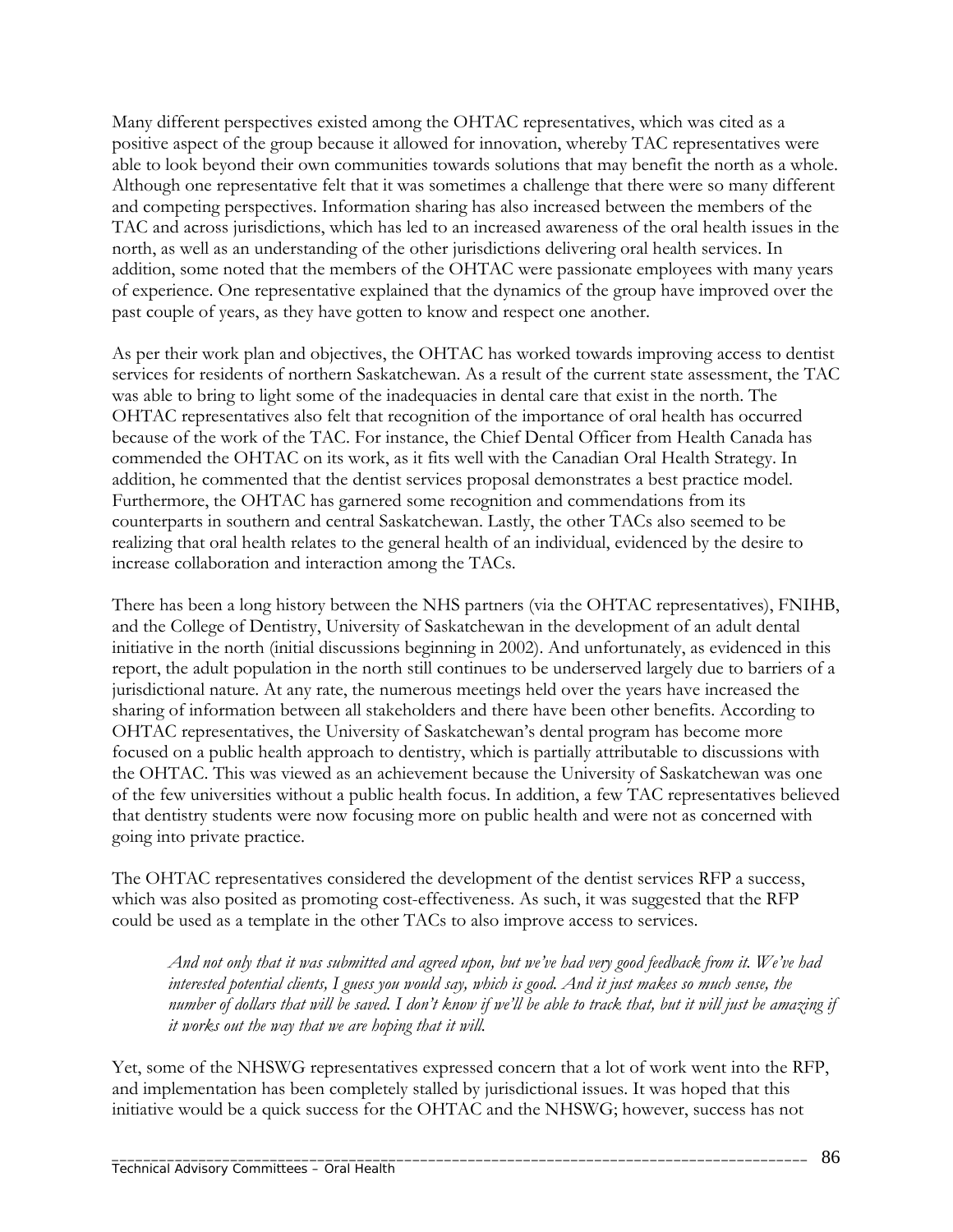been fully achieved. Although in terms of advocacy, highlighting the inadequacies of dental care in the north via the RFP process has enabled some NHS partners to improve their dental programs, with dentists now visiting additional communities in the north. This initiative was an example of a specific proposal on the table of the NHSWG for a year, and the NHSWG has not been able to effectively move it forward. According to one NHSWG representative:

*It's actually an example of where a very specific proposal came forward to the Working Group that I think that our table kind of faltered on this thing because we're not … there hasn't been a consistent expression of support for the idea. In some ways, it's one of the few real tests of how committed people are to working together because I think the reluctance for people to sign off on the proposal is partly because people are concerned about whether the existing arrangements will be at risk or whether this other proposal would be a replacement for existing services or incremental … if it is replacement, for some jurisdictions it would mean less.* 

Fortunately, the OHTAC has made progress and found value in the other items of their work plan. The TAC has valued the collective approach to health promotion and prevention resource material development and distribution, reporting cost savings in producing the materials (e.g., fluoride varnish program training and instructor's manuals). Furthermore, the joint planning and delivery of cross-jurisdictional staff education sessions (i.e., motivational interview training) was cited by the OHTAC as a valuable and cost-effective approach to providing professional development opportunities.

### *Challenges*

According to the OHTAC representatives, their mandate was not entirely clear when the OHTAC first began to meet in 2003. The TAC representatives believed that this was largely because their first coordinator did not possess a clear vision as to what the group should be accomplishing. Furthermore, their progress appeared to stagnate following the initial meetings, partially attributable to the absence of a work plan. Fortunately, the mandate of the OHTAC became clearer when they were adopted by the NHSWG to participate as one of the TACs in the Shared Paths project. The TAC has benefited from the support and guidance of the Shared Paths Project Coordinator, in addition to the support provided by the Executive Assistant in terms of organizing meetings, taking minutes, etc.

Jurisdictional issues have also been a consistent challenge and point for discussion for the OHTAC. As an example, there are communities that have both provincial and federal programs and as such, the OHTAC has to consider children that constantly move between on-reserve and off-reserve. In addition, frontline workers are often confused as to whom they may treat or not. However, TAC representatives believed that jurisdictional issues have improved over the past few years. For instance, in some areas, resources have been pooled and networking has occurred.

Similar to the other TACs, members of the OHTAC found that competing priorities, such as their own full-time positions, presented a challenge to meeting and completing the work of the TAC. There was a core group of TAC representatives that attended the meetings; however, there was a consistent lack of attendance from several NHS partners. Furthermore, the short timeline of the project (and hence, funding) limited what could be accomplished and as a result, the OHTAC focused on a few work plan items that would be attainable within the project timeline, while other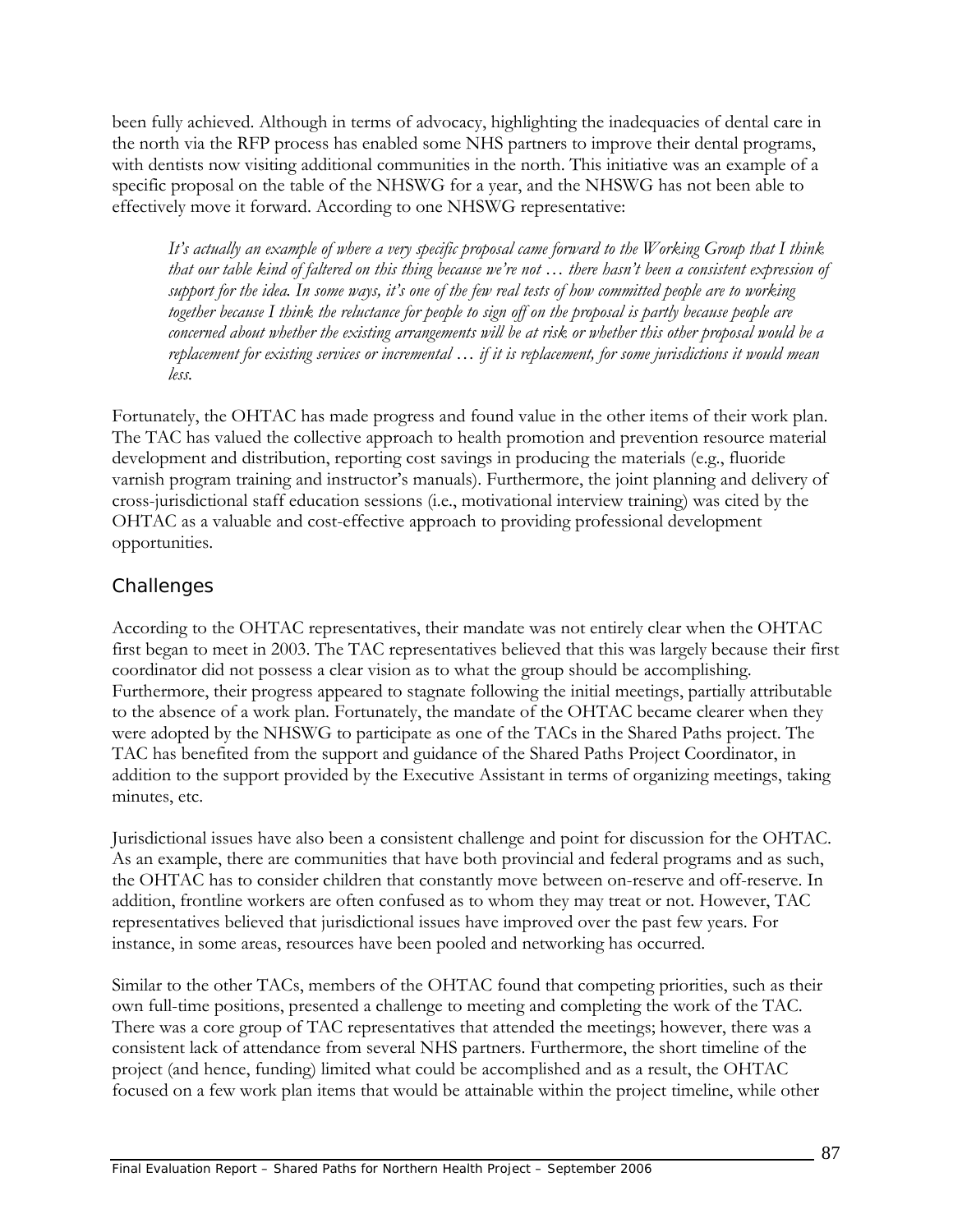work plan items were put on the back burner (e.g., issue of water fluoridation). In addition, the OHTAC representatives felt that greater collaboration between the TACs should be encouraged and that more information sharing should occur between these groups.

### 5.5.4.4 Summary Statement

The OHTAC had a unique advantage compared to the other TACs due to its history prior to the Shared Paths project. Members of the OHTAC had worked together for a number of years and had formed a strong working relationship through opportunities for networking and information sharing. As a result of this cohesive working relationship, the OHTAC was able to produce a considerable amount of health promotion and educational resources to be distributed to the NHS partners, as well as plan and deliver a cross-jurisdictional staff education session. Also of note, the OHTAC successfully formulated their "Drop the Pop" campaign, with positive responses from the Northern Healthy Communities Partnership. Furthermore, the OHTAC created an extensive work plan, which will continue to be pursued in the future.

Jurisdictional issues challenging the delivery of oral health services to northern residents have been decreasing over the past few years, according to OHTAC representatives; however, the implementation of the dentist services proposal has been stalled in large part due to the existence of jurisdictional issues related to funding for the proposal, and threats to existing programs and services within the north.

### 5.5.4.5 Evaluation Recommendations

The OHTAC has expressed commitment to continuing their working relationship into the future. Thus, it is recommended that the OHTAC continue to pursue their work plan and the recommendations submitted to the NHSWG. In order to provide direction for the group, the OHTAC should prioritize its recommendations and modify the current work plan accordingly. Given the success of the OHTAC in developing and distributing resource material for the NHS partners and in providing a joint training session, it is recommended that the group continue these best practices.

Furthermore, it is strongly recommended that the NHSWG bring back to the table the dentist services proposal, confirming partner support for the proposal and direction on how to proceed (i.e., regionally, north-wide) to improve access to dentist services for the residents of northern Saskatchewan, particularly the adult population. Once there is direction on how to proceed, it is recommended that the NHSWG meet with potential funding agencies of this proposal, and formally discuss any and all jurisdictional issues that may impede access to services and identify solutions to these barriers, so that residents of northern Saskatchewan are no longer without access to care.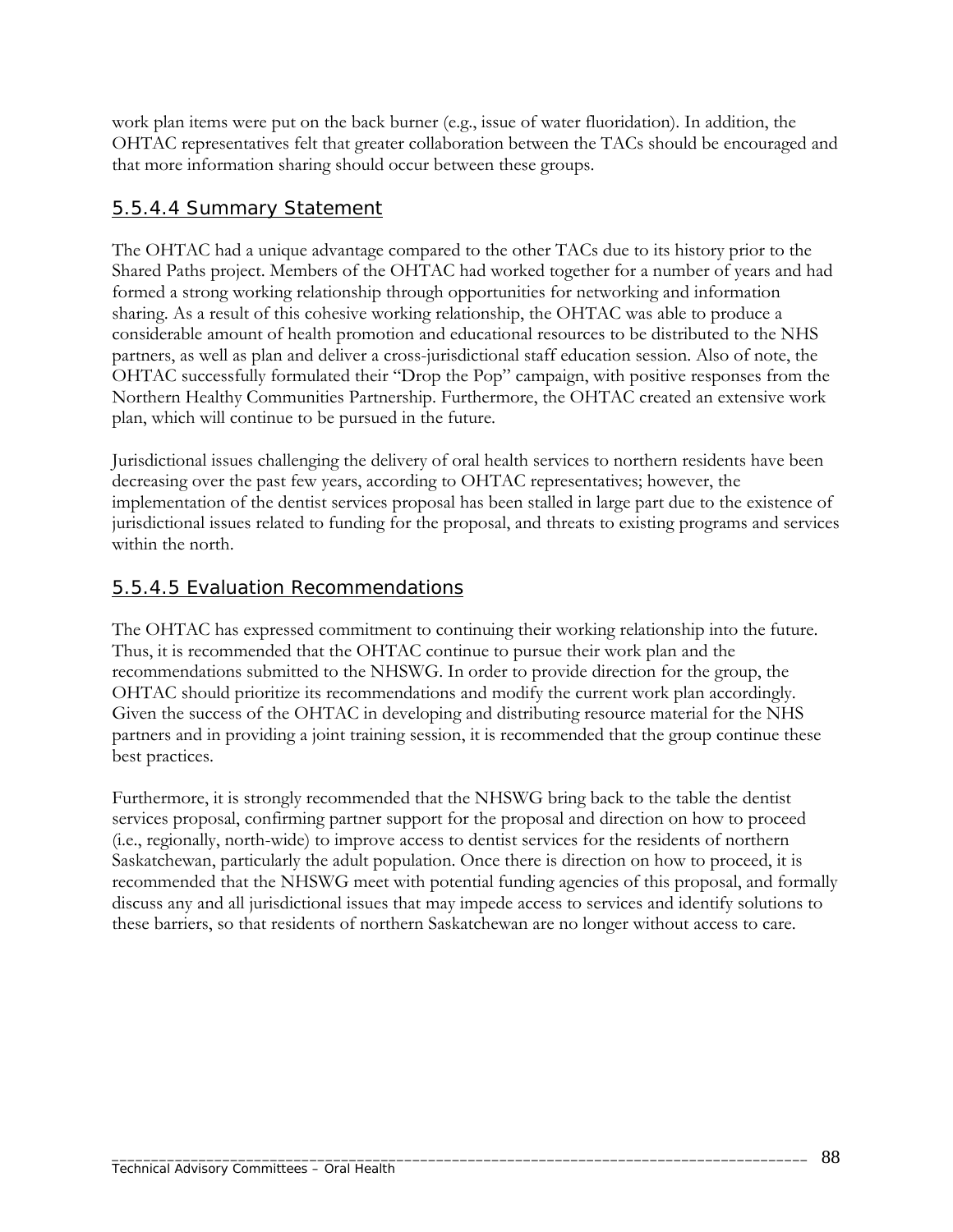### 5.5.5 Technical Advisory Committee Effectiveness Questionnaire

The four PHC TACs brought together individual professionals from various disciplines, jurisdictions, and sectors to work towards a common goal: the development and implementation of recommendations for improved health service delivery and ultimately improved health outcomes for residents of northern Saskatchewan. It was anticipated that the specialized knowledge and skills that each TAC representative brought to the group, as well as their commitment to work together, would be an effective way to achieve this common goal. Thus, it was important that the evaluation addressed this teamwork element and each TAC's perceived effectiveness of its work.

### *Description of the Questionnaire*

In order to assess each TAC's effectiveness, the evaluation utilized the Technical Advisory Committee Effectiveness Questionnaire (TACEQ). This questionnaire was a modified version of a Team Effectiveness Tool used by the Primary Health Services Branch of Saskatchewan Health<sup>[1](#page-106-0)</sup> to provide an assessment of key elements of teams, including team purpose and vision, roles, communication, service delivery, team support, and partnerships. Modification of the Saskatchewan Health Tool included the addition of questions that were specific to the NHSWG project and the TAC objectives with respect to primary health care and health service delivery.

The TACEQ, comprised of 40 questions, surveyed six dimensions (or constructs) of teams for which the results, according to each TAC, are reported in Tables 8 to 11. The analysis presented includes a brief description of each TAC's perceived effectiveness and progress with respect to each dimension. The questionnaire contained a likert scale of 1 to 5, with  $1 =$  strongly disagree;  $2 =$ disagree;  $3 = \text{agree}$ ;  $4 = \text{strongly agree}$ ; and  $5 = \text{not applicable at this time}$ . Therefore, a higher rating for the dimension indicates a higher perceived effectiveness and conversely, a lower rating for the dimension indicates a lower perceived effectiveness or an area for improvement.

### *Administration of the Questionnaire*

<u>.</u>

As the TACEQ was used periodically to assess TAC effectiveness and progress, it was desirable to have baseline data against which to measure and thus, each TAC completed the TACEQ near the start of its work together (i.e., January and February 2005). In addition, the OHTAC, which had been in existence since January 2003, completed the TACEQ in March 2005. The TACEQ was administered two more times within the project timeline, at approximately the project mid-point (i.e., August and September 2005) and the end-point (i.e., February and March 2006).

The Evaluation Coordinator distributed the TACEQ to MHA, CD, PIH, and OH Technical Advisory Committee representatives at a face-to-face meeting, and mailed the questionnaire to those TAC representatives not in attendance with a stamped return envelope addressed to the Evaluation Coordinator. The overall response rate (Table 7) to the first administration of the TACEQ was good at 71.4% (i.e., 35 completed questionnaires out of 49 questionnaires distributed). The overall

<span id="page-106-0"></span><sup>1</sup> The Saskatchewan Health Tool is based on the ideas of Steven Phillips and Robin Elledge, *The Team-Building Source Book,* San Diego, California: University Associates, Inc., 1989, and the work of David Jamieson, "The Team Character Inventory," a widely used tool to assess team functioning, found in Phillips and Elledge, *The Team-Building Source Book*. Permission to use and modify the Saskatchewan Health Tool, based on the work of David Jamieson, was obtained from both Saskatchewan Health and David Jamieson.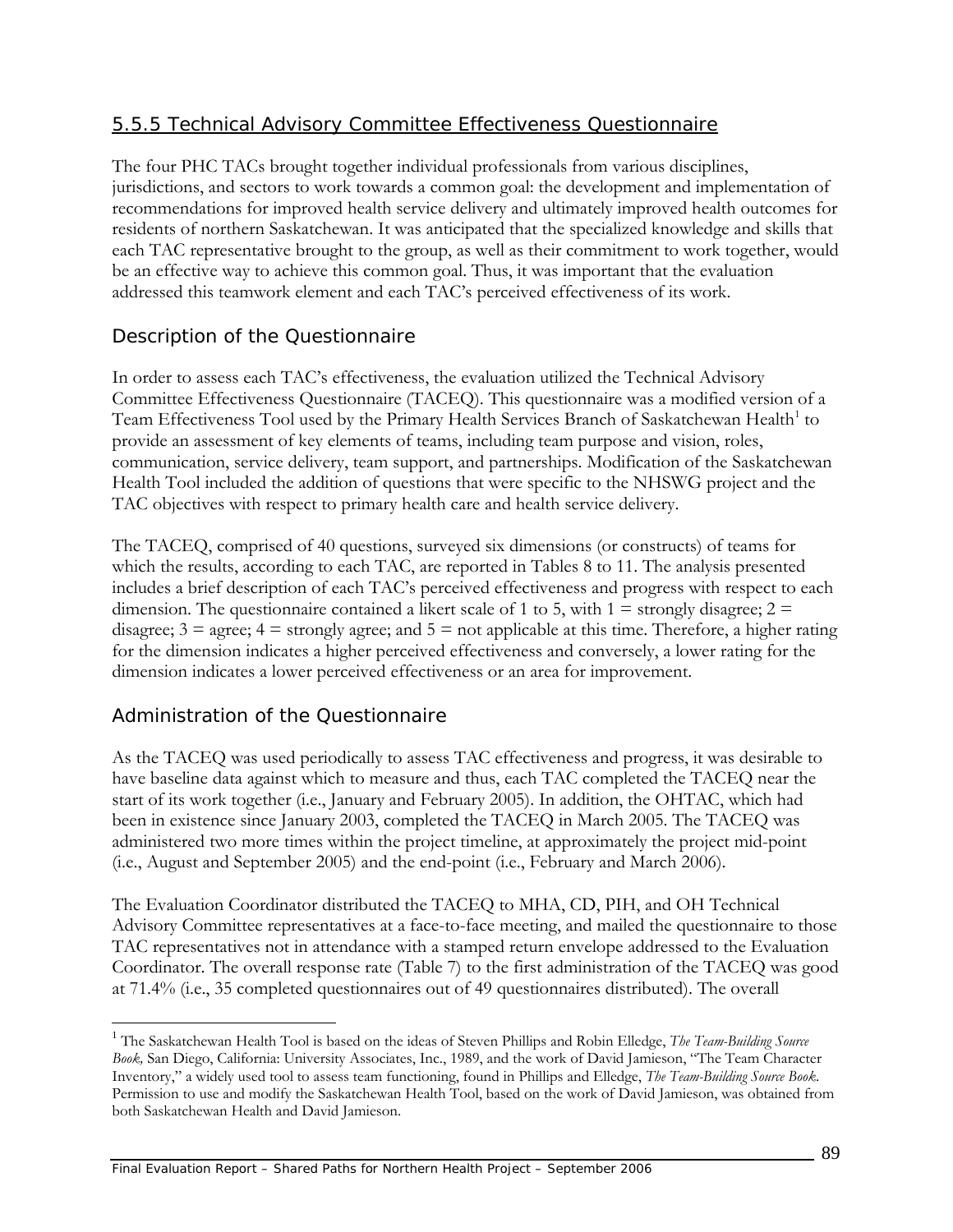response rate to the second administration of the TACEQ was better at 79.2% (i.e., 38 completed questionnaires out of 48 questionnaires distributed). While the overall response rate to the final administration of the TACEQ was again 71.4% (i.e., 25 completed questionnaires out of 35 questionnaires distributed). For the individual response rates for each TAC at each administration see the table on page 93.

#### *Analysis of the Questionnaire*

The "not applicable at this time" responses were excluded from data analysis at all three time points. The number of these responses excluded in any given question within the six dimensions varied; however, these responses were considerable for some dimensions (i.e., service delivery, partnerships) at all three time points. This result was expected in the baseline measure where certain areas had not yet been addressed and therefore, perceived as not applicable at this time by respondents. It was anticipated that respondents would provide an assessment of effectiveness in the later administrations of the questionnaire, given TAC progress in its work plan and ultimately progress within each of the dimensions. In fact, the total number of questions in which respondents answered "not applicable at this time" (out of the total number of questions answered) decreased with each administration of the TACEQ. For example, in the baseline measure there were 258 questions that were answered "not applicable at this time" out of a total of 1400 possible questions answered by the respondents (i.e., 40 questions x 35 respondents). At the mid-point, there were 112 questions that were answered "not applicable at this time" out of a total of 1520 possible questions answered by respondents (i.e., 40 questions x 38 respondents). And at the end point, there were 60 questions that were answered "not applicable at this time" out of a total of 1000 possible questions answered by respondents (i.e., 40 questions x 25 respondents). In terms of percentages, the "not applicable at this time" responses were 18.4% (baseline), 7.4% (mid-point), and 6.0% (end-point).

In the event that a respondent did not answer the question, the mode for that question according to the TAC (or the most common response for that question within the TAC) was imputed as that respondent's response. This occurred for only 11 questions out of 1400 possible questions (i.e., 40 questions x 35 respondents), or 0.8% of the questions in the baseline measure. At the mid-point, this occurred for 55 questions out of 1520 possible questions (i.e., 40 questions x 38 respondents), or 3.6% of the questions. And at the end-point, this occurred for 31 questions out of 1000 possible questions (i.e., 40 questions x 25 respondents), or 3.1% of the questions.

The N in the tables below is used to determine the mean for each dimension and is equal to the total number of completed questionnaires in the TAC at that time point or is lower depending upon the exclusion of the "not applicable at this time" responses from the analysis. The individual means for each of the questions within the dimensions were used to determine the overall mean for that dimension. The overall mean for each dimension are the results reported in the tables below. In a questionnaire with a small likert scale such as 1 to 5, it is better to report the median response and the range of responses for each dimension; however, in this report the mean response and the standard deviation are presented in an effort to better illustrate any variance in the dimensions between the three time points. Nevertheless, the reader is cautioned not to place too much emphasis in small changes in the means, for example, from 3.09 to 2.76. A change in the means from 3.52 to 1.76 would be more significant. Unfortunately, tests for statistical significance (e.g., paired t-tests) could not be performed because of an inability to match a respondent's questionnaire between the three time points, as the questionnaires were completed anonymously. Furthermore, due to TAC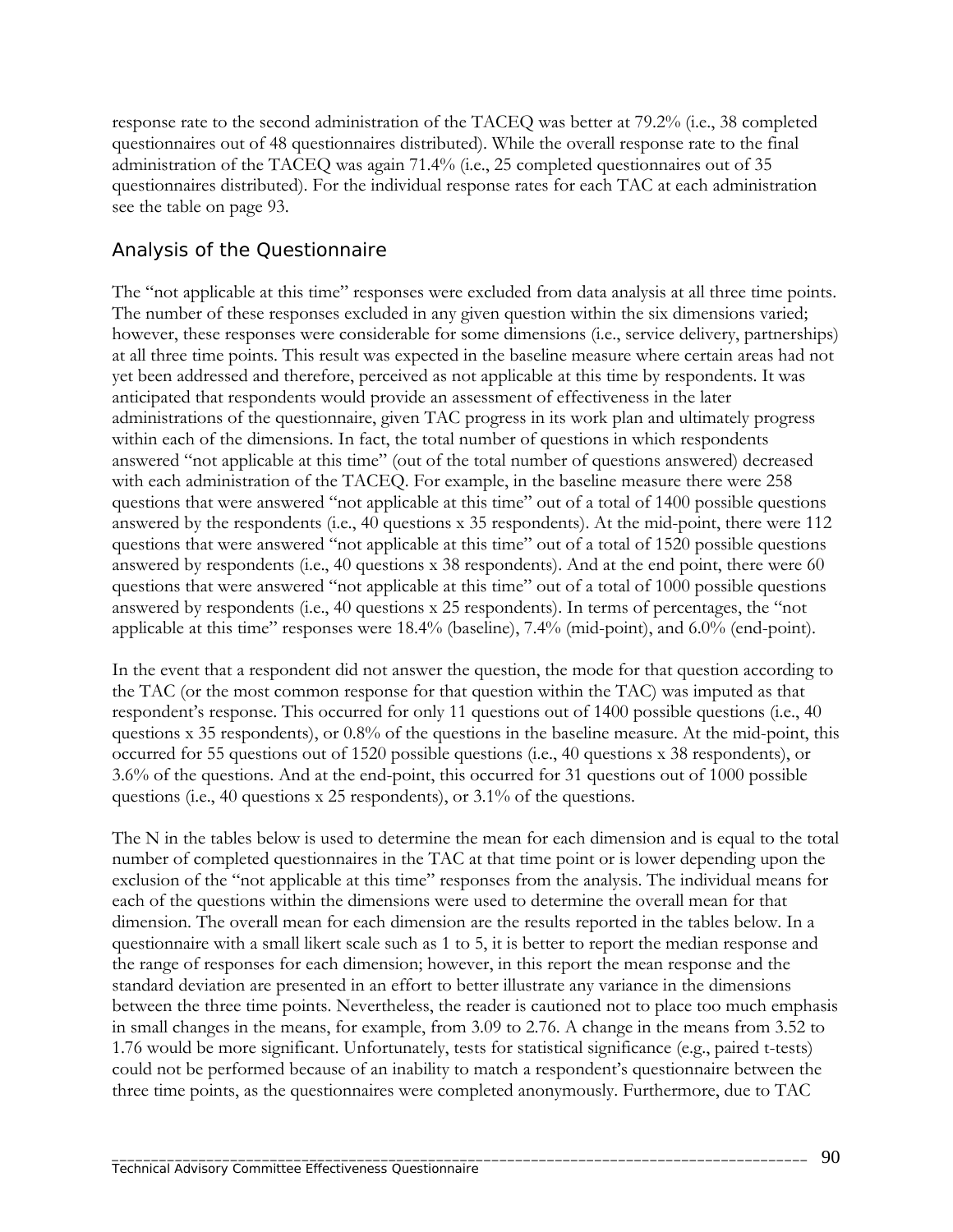representative turnover, some respondent's completed the baseline questionnaire only, or completed only the mid- and end-point questionnaires, or another such combination of responses. This is recognized as a limitation of the study; however, the reader may draw clinical importance or project significance from the findings presented below.

The discussion below (or the TACEQ) is not intended to compare or to contrast between the TACs, rather the analysis is used to assess improvements in perceived effectiveness or progress within each TAC with respect to each dimension from one point in time to another (e.g., from baseline to mid-point; from mid-point to end-point). For the purposes of this analysis, ratings of effectiveness of 3.0 or greater are considered to be high perceived effectiveness by the TAC. Ratings of effectiveness less than 3.0 are considered to be low perceived effectiveness or areas for improvement for the TAC.

# *Mental Health and Addictions TAC*

The MHATAC had good ratings of effectiveness for three of the questionnaire dimensions: purpose and vision, roles, and communication (Table 8). The service delivery, team support, and partnerships dimensions were areas for improvement for the MHATAC. This was not surprising given that the MHATAC struggled with: the development of its work plan; poor facilitation; and personality issues, which all inhibited group cohesiveness to some extent (i.e., the development and strengthening of partnerships within), not to mention the development and strengthening of inter-sectoral partnerships or linkages with the community (both aspects measured within the partnerships dimension of the TACEQ). Furthermore, many TAC representatives felt that they were not meeting to "deliver services" and thus, ratings of effectiveness were lower in this dimension. The TAC representatives were encouraged to think of the service delivery dimension as the mandate from the NHSWG to collaborate on the development of recommendations aimed at improving promotion, prevention, and treatment services to residents of northern Saskatchewan within their particular area of health (e.g., mental health and addictions). It had been anticipated that over the course of the project, as the MHATAC progressed through its work plan, and developed new or strengthened existing partnerships, the ratings of effectiveness for these dimensions would increase at the midpoint and/or end-point; however, the ratings remained the same or decreased.

# *Chronic Disease TAC*

The CDTAC had good ratings of effectiveness for four of the questionnaire dimensions: purpose and vision, roles, communication, and team support (Table 9). The service delivery and partnerships dimensions were areas for improvement for the CDTAC. At the time of the baseline measure, the CDTAC was in the development of its work plan, which might explain a lower rating of effectiveness with respect to the service delivery dimension. It had been anticipated that over the course of the project, as the CDTAC progressed through its work plan, the ratings of effectiveness for this dimension would increase at the mid-point and/or end-point, which was the case and likely due to the development of a charter or strategic plan for a northern chronic care coalition.

# *Perinatal and Infant Health TAC*

The PIHTAC had good ratings of effectiveness for all questionnaire dimensions: purpose and vision, roles, communication, service delivery, team support, and partnerships (Table 10).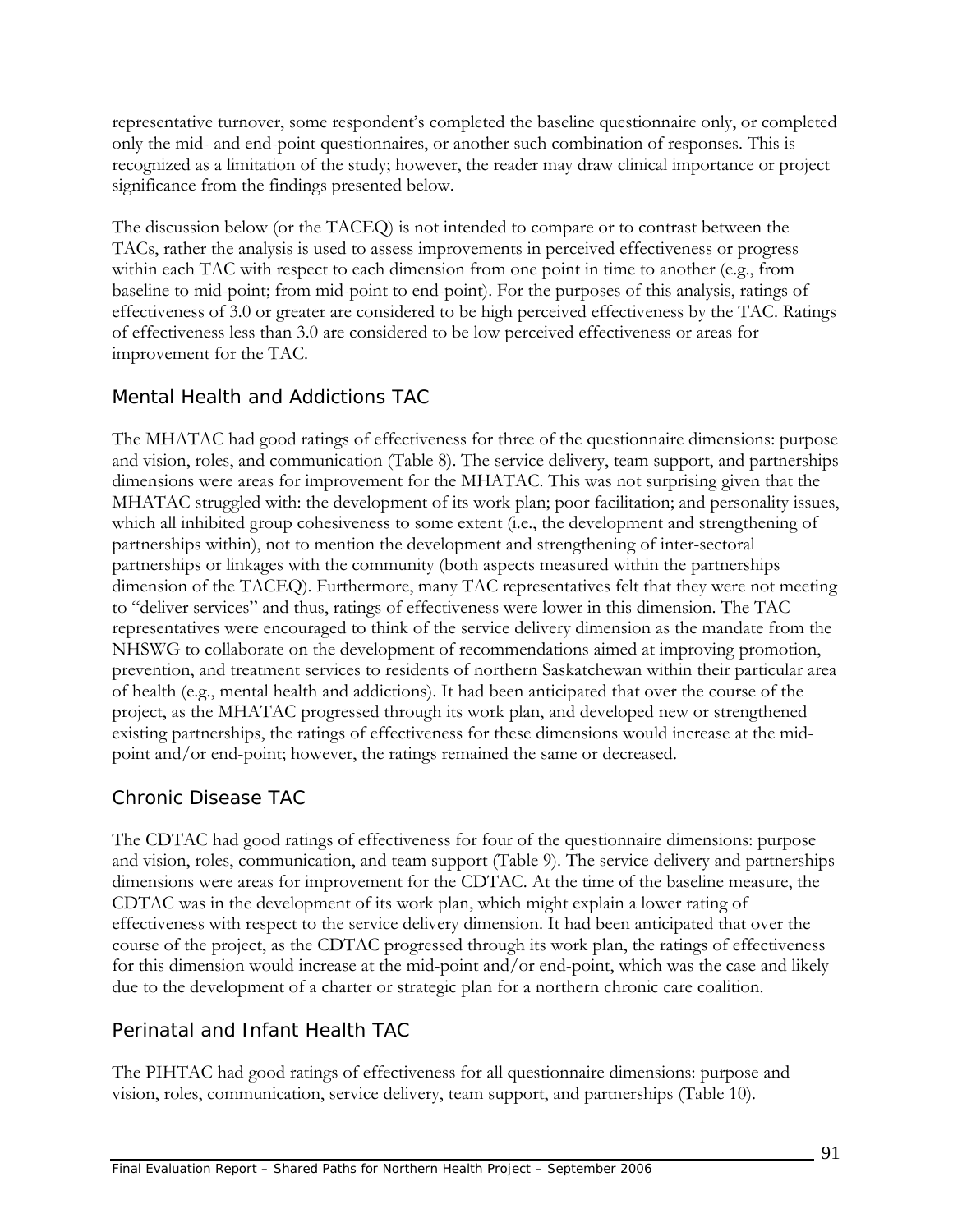Furthermore, the ratings of effectiveness in each dimension increased from time point to time point. The PIHTAC reported good working relationships, strong facilitation, progress in its work plan, and successes such as, resource development and information sharing/training events (e.g., sexual health education workshop), likely all contributing to the high perceived effectiveness in each dimension for this TAC.

### *Oral Health TAC*

The OHTAC had good ratings of effectiveness for five of the questionnaire dimensions: purpose and vision, roles, communication, service delivery, and team support (Table 11). The partnerships dimension was an area for improvement for the OHTAC. The TAC representatives felt that their TAC could be more professionally diverse (i.e., not just dental professionals), and should begin to work more closely with the other TACs (e.g., chronic disease, perinatal and infant health), given the importance of oral health to the overall health of the individual.

# *Reliability Analysis*

A reliability analysis was performed on the TACEQ with good results (Table 12). A reliability analysis is a measure of the internal consistency of the questionnaire or its ability to measure what it claims to measure. A reliability coefficient (i.e., the alpha) of 1.0 is a perfect correlation (between the questions and the dimension the questions are to be measuring), while a coefficient of 0.7 is considered to be acceptable. In all instances except for two, the reliability coefficients for each of the dimensions measured by the TACEQ at all three time points were above 0.7. Thus, the reader can have confidence in the measures of perceived effectiveness in each dimension for the four PHC TACs. The overall reliability coefficient for the questionnaire (i.e., all dimensions combined) for the three time points is also included in Table 12.

\_\_\_\_\_\_\_\_\_\_\_\_\_\_\_\_\_\_\_\_\_\_\_\_\_\_\_\_\_\_\_\_\_\_\_\_\_\_\_\_\_\_\_\_\_\_\_\_\_\_\_\_\_\_\_\_\_\_\_\_\_\_\_\_\_\_\_\_\_\_\_\_\_\_\_\_\_\_\_\_\_\_\_\_\_\_\_\_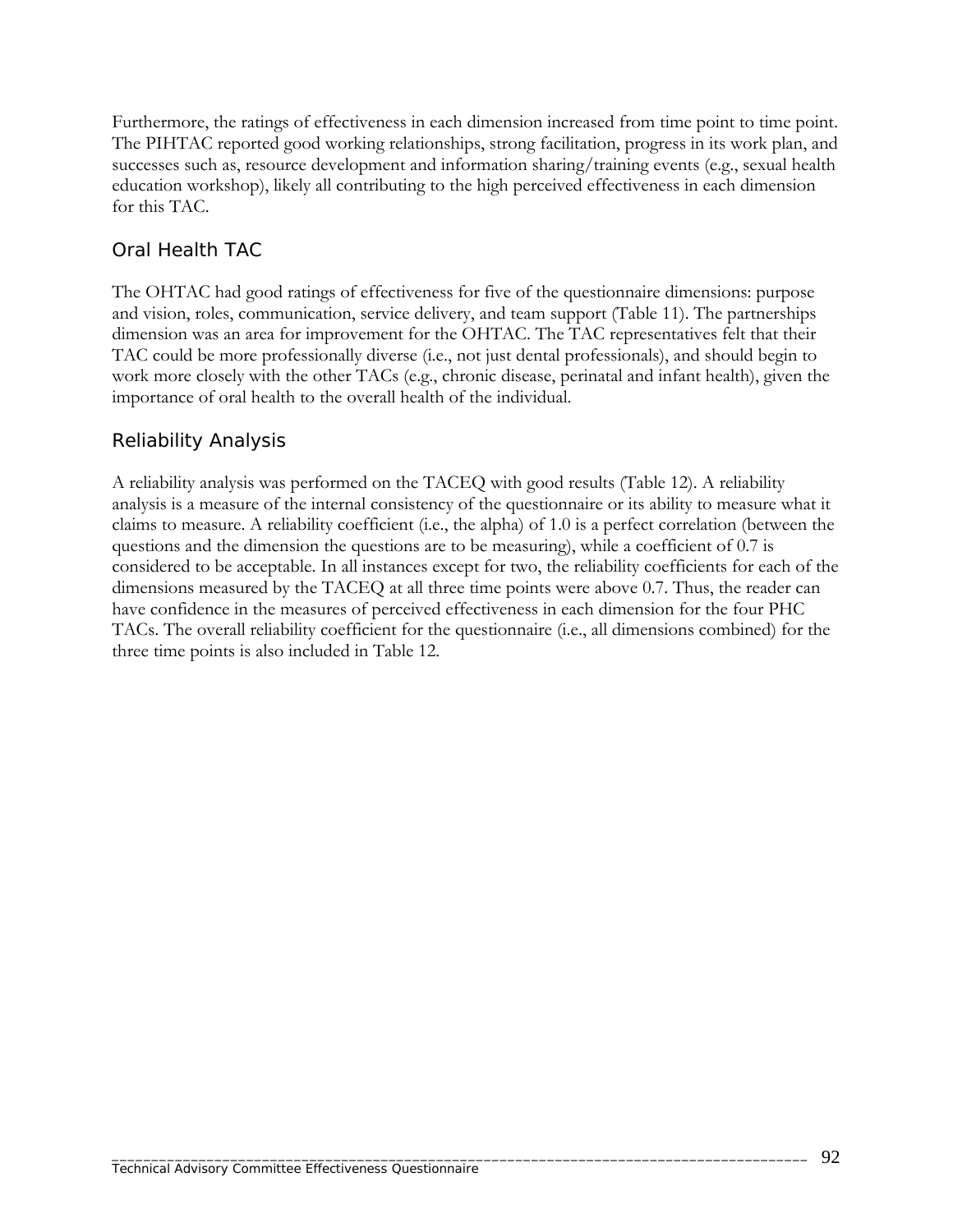|                       | sonning we cwon thing to only |          |            |             |           |            |             |          |            |
|-----------------------|-------------------------------|----------|------------|-------------|-----------|------------|-------------|----------|------------|
| <b>Response Rates</b> |                               |          |            |             |           |            |             |          |            |
|                       | <b>Baseline</b>               |          |            |             | Mid-Point |            | End-Point   |          |            |
| <b>TAC</b>            | <b>Distributed</b>            | Returned | Percentage | Distributed | Returned  | Percentage | Distributed | Returned | Percentage |
| MНА                   | 13                            | 12       | 92.3       | 14          |           | 78.6       |             | 10       | 90.9       |
| CD                    |                               | 8        | 72.7       |             |           | 72.7       | 8           | 4        | 50.0       |
| PIH                   |                               |          | 54.5       | 12          | 10        | 83.3       | 8           |          | 87.5       |
| <b>OH</b>             | 14                            |          | 64.3       |             |           | 81.8       | 8           |          | 50.0       |
| All TACs              | 49                            | 35       | 71.4       | 48          | 38        | 79.2       | 35          | 25       | 71.4       |

**Table 7 – Technical Advisory Committee Effectiveness Questionnaire (TACEQ) Response Rates for each Technical Advisory Committee at each Time Point** 

**Table 8 – Overall Mean for each Dimension at each Time Point for the Mental Health and Addictions Technical Advisory Committee**

| <b>Mental Health and Addictions Technical Advisory Committee</b> |                 |      |           |           |      |           |           |      |           |
|------------------------------------------------------------------|-----------------|------|-----------|-----------|------|-----------|-----------|------|-----------|
|                                                                  | <b>Baseline</b> |      |           | Mid-Point |      |           | End-Point |      |           |
| Dimension                                                        | N               | Mean | <b>SD</b> | N         | Mean | <b>SD</b> | N         | Mean | <b>SD</b> |
| Purpose/Vision                                                   | 12              | 3.19 | 0.39      | 11        | 3.02 | 0.55      | 10        | 2.96 | 0.55      |
| Roles                                                            | 11              | 3.17 | 0.44      | 11        | 3.05 | 0.49      | 10        | 2.95 | 0.58      |
| Communication                                                    | 12              | 3.12 | 0.24      | 11        | 3.13 | 0.31      | 10        | 2.93 | 0.36      |
| Service Delivery                                                 | 12              | 2.70 | 0.50      | 11        | 2.72 | 0.55      | 10        | 2.68 | 0.46      |
| Team Support                                                     | 12              | 3.09 | 0.37      | 11        | 2.89 | 0.34      | 10        | 2.76 | 0.33      |
| Partnerships                                                     | 11              | 2.74 | 0.47      | 11        | 2.74 | 0.53      | 10        | 2.38 | 0.38      |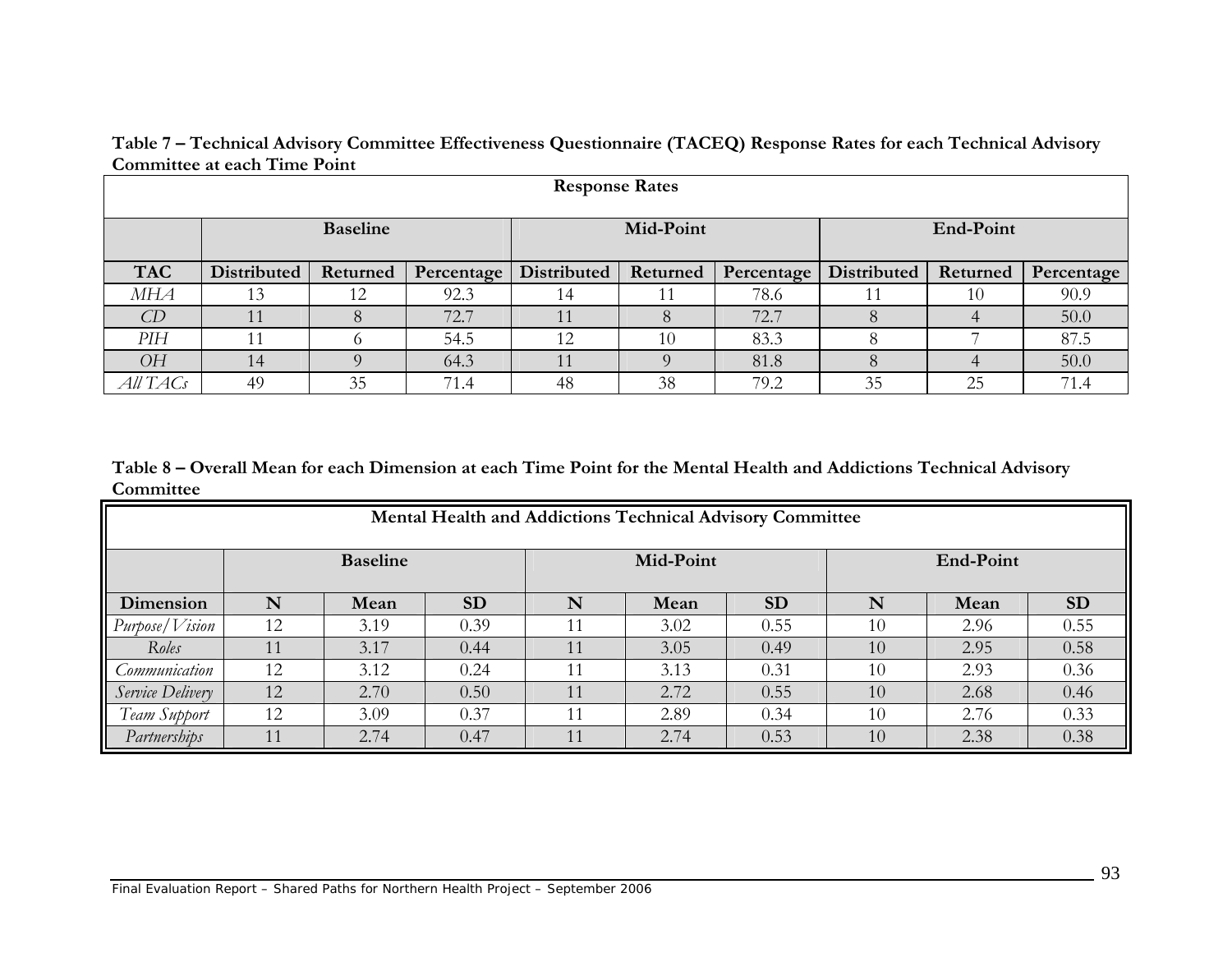| <b>Chronic Disease Technical Advisory Committee</b> |                 |      |           |   |      |           |   |      |           |
|-----------------------------------------------------|-----------------|------|-----------|---|------|-----------|---|------|-----------|
|                                                     | <b>Baseline</b> |      | Mid-Point |   |      | End-Point |   |      |           |
| Dimension                                           | N               | Mean | <b>SD</b> | N | Mean | <b>SD</b> | N | Mean | <b>SD</b> |
| $P$ urpose/ $V$ ision                               | 8               | 2.82 | 0.41      | 8 | 3.21 | 0.30      | 4 | 3.06 | 0.30      |
| Roles                                               |                 | 3.07 | 0.59      | 8 | 3.09 | 0.53      |   | 2.96 | 0.37      |
| Communication                                       | 8               | 3.07 | 0.47      | 8 | 3.17 | 0.40      |   | 3.20 | 0.47      |
| Service Delivery                                    | 8               | 2.64 | 0.42      | 8 | 2.85 | 0.24      |   | 2.96 | 0.30      |
| Team Support                                        | 8               | 2.84 | 0.58      | 8 | 3.05 | 0.42      | 4 | 2.92 | 0.32      |
| Partnerships                                        |                 | 2.80 | 0.24      | 8 | 2.50 | 0.28      |   | 2.71 | 0.44      |

**Table 9 – Overall Mean for each Dimension at each Time Point for the Chronic Disease Technical Advisory Committee** 

**Table 10 – Overall Mean for each Dimension at each Time Point for the Perinatal and Infant Health Technical Advisory Committee**

| Perinatal and Infant Health Technical Advisory Committee |                 |      |           |           |      |           |           |      |           |
|----------------------------------------------------------|-----------------|------|-----------|-----------|------|-----------|-----------|------|-----------|
|                                                          | <b>Baseline</b> |      |           | Mid-Point |      |           | End-Point |      |           |
| Dimension                                                | N               | Mean | <b>SD</b> | N         | Mean | <b>SD</b> | N         | Mean | <b>SD</b> |
| Purpose/Vision                                           |                 | 3.30 | 0.47      | 10        | 3.54 | 0.33      |           | 3.69 | 0.26      |
| Roles                                                    | $\Omega$        | 3.14 | 0.54      | 10        | 3.42 | 0.42      |           | 3.59 | 0.21      |
| Communication                                            | $\Omega$        | 3.04 | 0.13      | 10        | 3.51 | 0.33      |           | 3.46 | 0.24      |
| Service Delivery                                         | $\Omega$        | 2.98 | 0.39      | 10        | 3.28 | 0.44      |           | 3.42 | 0.38      |
| Team Support                                             |                 | 3.17 | 0.41      | 10        | 3.32 | 0.44      |           | 3.46 | 0.30      |
| Partnerships                                             |                 | 3.13 | 0.25      | 10        | 2.96 | 0.25      |           | 3.37 | 0.39      |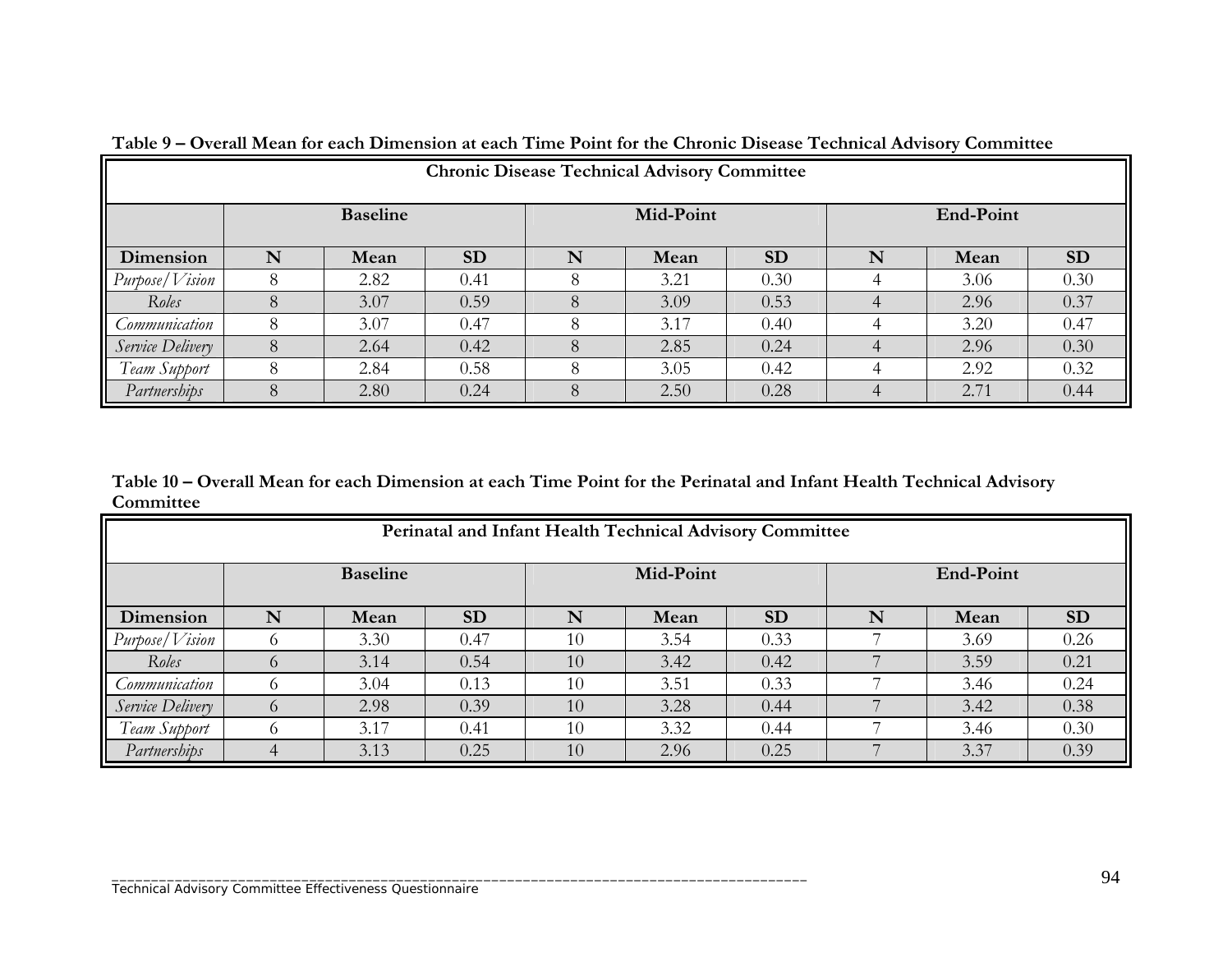| <b>Oral Health Technical Advisory Committee</b> |                 |      |           |           |      |           |           |      |           |
|-------------------------------------------------|-----------------|------|-----------|-----------|------|-----------|-----------|------|-----------|
|                                                 | <b>Baseline</b> |      |           | Mid-Point |      |           | End-Point |      |           |
| Dimension                                       | N               | Mean | <b>SD</b> | N         | Mean | <b>SD</b> | N         | Mean | <b>SD</b> |
| Purpose/Vision                                  |                 | 3.04 | 0.48      |           | 3.24 | 0.53      |           | 3.20 | 0.52      |
| Roles                                           |                 | 3.00 | 0.48      |           | 3.04 | 0.52      |           | 3.17 | 0.56      |
| Communication                                   |                 | 3.04 | 0.34      |           | 3.16 | 0.46      |           | 3.16 | 0.33      |
| Service Delivery                                |                 | 2.85 | 0.22      |           | 2.94 | 0.44      |           | 2.95 | 0.44      |
| Team Support                                    |                 | 2.81 | 0.44      |           | 2.85 | 0.67      |           | 2.88 | 0.55      |
| Partnerships                                    | O               | 2.53 | 0.29      | $\Omega$  | 2.74 | 0.65      | $\Delta$  | 2.65 | 0.53      |

**Table 11 – Overall Mean for each Dimension at each Time Point for the Oral Health Technical Advisory Committee** 

**Table 12 – Reliability Coefficient for each Dimension at each Time Point** 

| <b>Reliability Analysis</b> |                 |             |       |    |             |       |           |             |       |
|-----------------------------|-----------------|-------------|-------|----|-------------|-------|-----------|-------------|-------|
|                             | <b>Baseline</b> |             |       |    | Mid-Point   |       | End-Point |             |       |
| Dimension                   | N               | $\mathbf n$ | Alpha | N  | $\mathbf n$ | Alpha | N         | $\mathbf n$ | Alpha |
| Purpose/Vision              | 35              | 26          | 0.69  | 38 | 35          | 0.75  | 25        | 22          | 0.81  |
| Roles                       | 35              | 29          | 0.88  | 38 | 35          | 0.84  | 25        | 25          | 0.88  |
| Communication               | 35              | 23          | 0.60  | 38 | 30          | 0.83  | 25        | 18          | 0.84  |
| Service Delivery            | 35              | 12          | 0.75  | 38 | 24          | 0.86  | 25        | 18          | 0.88  |
| Team Support                | 35              | 21          | 0.83  | 38 | 30          | 0.89  | 25        | 22          | 0.80  |
| Partnerships                | 35              | 16          | 0.70  | 38 | 27          | 0.72  | 25        | 19          | 0.84  |
| <b>All Dimensions</b>       | 35              | 10          | 0.91  | 38 | 18          | 0.96  | 25        | 15          | 0.96  |

N = total number of questionnaires completed at baseline, mid-point or end-point (all TACs combi ned)

 $n =$  total number of cases used to determine the alpha coefficient (1 case  $=$  1 completed questionnaire)

Alpha = alp ha coefficient (reliability measure)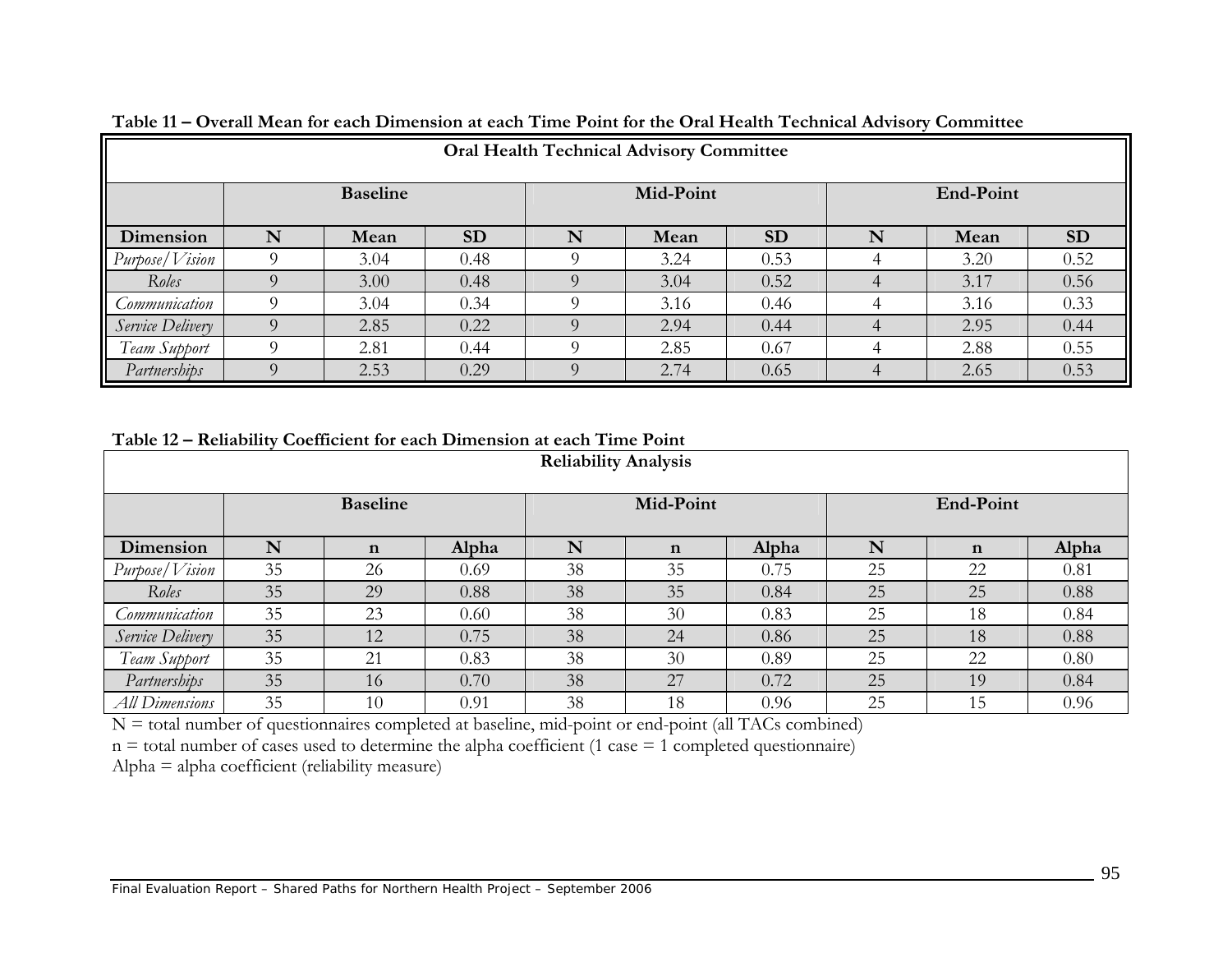# **5.6 Information Systems**

The following table (Table 13 – Information Systems Component Objectives and Anticipated Outcomes) reflects the changes and additions to the project objectives and anticipated outcomes from the project proposal to the implementation of this project component. Within the project, the information systems component is composed of two parts: information technology and health information management. Each of these was evaluated separately.

| <b>According to Proposal (October 2003)</b>      |                                                                                                                                                                                                                                                                                                                                                                                                                                                                                        |
|--------------------------------------------------|----------------------------------------------------------------------------------------------------------------------------------------------------------------------------------------------------------------------------------------------------------------------------------------------------------------------------------------------------------------------------------------------------------------------------------------------------------------------------------------|
| Objective                                        | Develop the statistical systems that will monitor and provide<br>surveillance of environmental health, wholistic health indicators,<br>and common data to all partners (especially the community) for<br>planning and evaluation purposes. p. 35                                                                                                                                                                                                                                       |
| Short-term Outcomes                              | None stated<br>$\bullet$                                                                                                                                                                                                                                                                                                                                                                                                                                                               |
| Long-term Outcome                                | A common statistical collection system that will monitor wholistic<br>health indicators and provide support for wholistic health<br>planning. p. 27                                                                                                                                                                                                                                                                                                                                    |
| <b>According to NHSWG Review (December 2004)</b> |                                                                                                                                                                                                                                                                                                                                                                                                                                                                                        |
| Objective                                        | To identify information requirements of NHSWG partners to<br>enable evidence-based decision-making specific to: program<br>planning, program evaluation, and monitoring indicators of health<br>status.                                                                                                                                                                                                                                                                                |
|                                                  | According to the Information Technology Facilitator/Coordinator (April 2005) <sup>12</sup>                                                                                                                                                                                                                                                                                                                                                                                             |
| Objective                                        | To assess the IT infrastructure of the NHS partners and identify<br>opportunities for cooperation, coordination, and collaboration of<br>IT services and practices provided to northern communities in the<br>health sector.                                                                                                                                                                                                                                                           |
| Short-term Outcome                               | To increase awareness and understanding of e-health trends,<br>$\bullet$<br>emerging technology standards, and IT commonalities and gaps<br>between the provincial and First Nations systems among ITTAC<br>members.                                                                                                                                                                                                                                                                   |
| Long-term Outcomes                               | To facilitate a common IT system of at least interoperable<br>$\bullet$<br>systems between health jurisdictions in northern Saskatchewan;<br>and<br>To facilitate common IT solutions for the TACs.                                                                                                                                                                                                                                                                                    |
|                                                  | According to the Health Information Management Consultant (April 2005)                                                                                                                                                                                                                                                                                                                                                                                                                 |
| Objective                                        | To develop a snapshot of the current health information<br>$\bullet$<br>environment across northern Saskatchewan.                                                                                                                                                                                                                                                                                                                                                                      |
| Short-term Outcomes                              | To develop long range objectives and a plan for a streamlined and<br>$\bullet$<br>comprehensive collection of clinical documentation, information,<br>utilization, and management of health information systems in<br>northern Saskatchewan; and<br>To develop a plan for strategic integration of health information<br>$\bullet$<br>and IT applications needed for a sustainable and intra-operative<br>information system between health jurisdictions in northern<br>Saskatchewan. |

\_\_\_\_\_\_\_\_\_\_\_\_\_\_\_\_\_\_\_\_\_\_\_\_\_\_\_\_\_\_\_\_\_\_\_\_\_\_\_\_\_\_\_\_\_\_\_\_\_\_\_\_\_\_\_\_\_\_\_\_\_\_\_\_\_\_\_\_\_\_\_\_\_\_\_\_\_\_\_\_\_\_\_\_\_\_\_\_

**Table 13 – Information Systems Component Objectives and Anticipated Outcomes**

 $\overline{\phantom{a}}$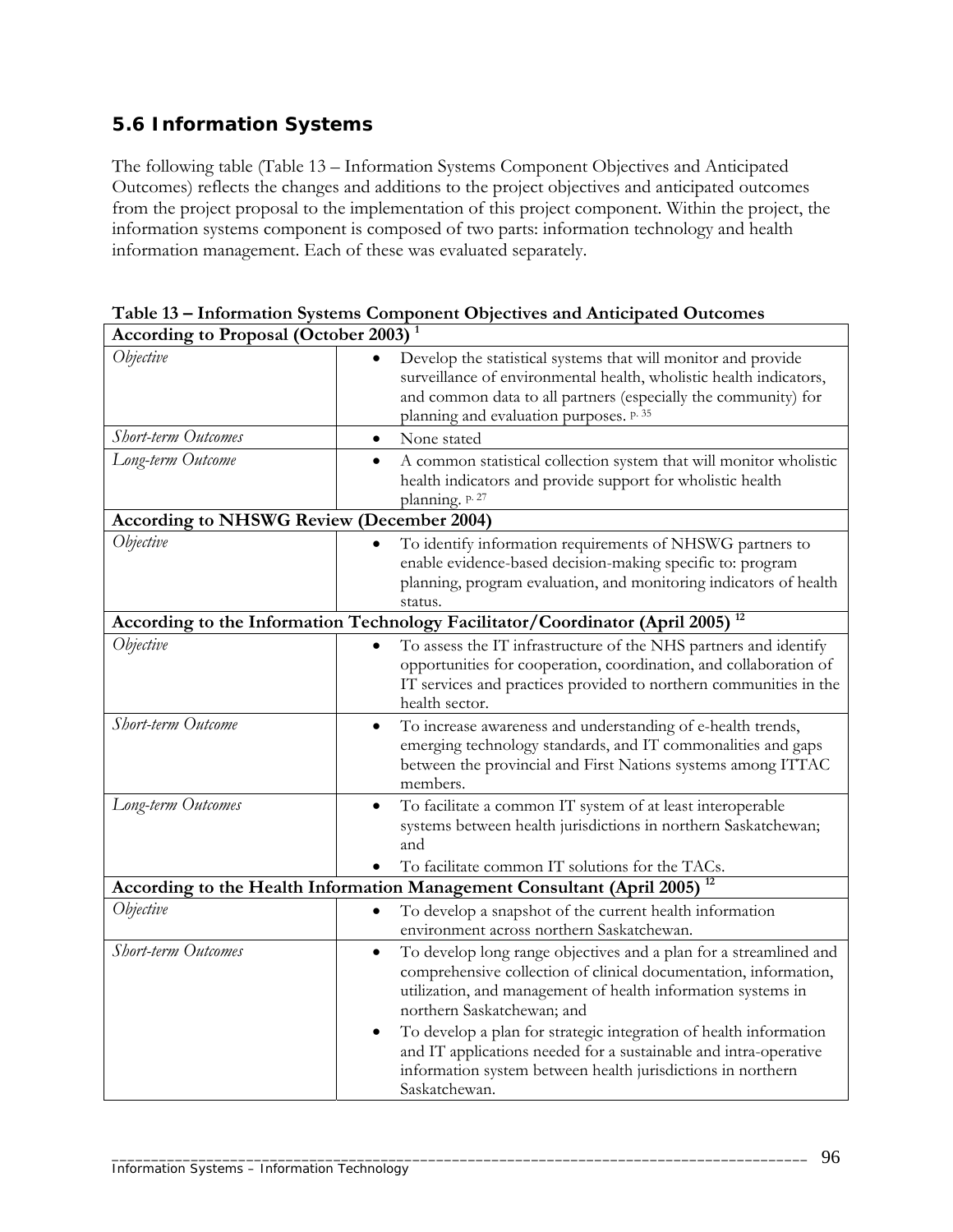| Long-term Outcome | To streamline and standardize (where possible) HIM among the<br>NHSWG partners to improve health care and services provided<br>to residents of northern Saskatchewan. |
|-------------------|-----------------------------------------------------------------------------------------------------------------------------------------------------------------------|
|-------------------|-----------------------------------------------------------------------------------------------------------------------------------------------------------------------|

### 5.6.1 Information Technology TAC

The purpose of the Information Technology TAC was "to provide a forum for collective discussion, information sharing, strategizing and action planning concerning all matters related to IT services; and to develop and implement plans and recommendations that will improve IT services for health delivery in the communities represented by the NHS."25, p.3

### 5.6.1.1 Activities, Outputs, and Outcomes

The IT Coordinator worked with the Shared Paths project from January 2005 to his resignation in February 2006. Within that period of time, the ITTAC held five meetings, the first in June 2005. The IT Coordinator was not able to establish a formal work plan for himself or the TAC for a number of reasons. Information technology is by nature a support service and was dependent on the readiness of the PHC TACs to identify and document their health information management needs (see below for further elaboration). In addition, the gap between the First Nations and provincial IT systems, as well as jurisdictional barriers inhibited the development of a work plan.<sup>25</sup>

#### *Current State Assessment*

The first task of the IT Coordinator was to complete an environmental scan with respect to current IT practices and standards, as well as IT projects currently in development that would impact health services in northern Saskatchewan. The Coordinator interviewed each TAC representative within the NHS partners and funding organizations, and individual current state assessments were prepared from the information collected. These assessment were completed in June 2005 and identified several key observations, some of which included:<sup>25</sup>

- FNIHB assumes the IT services for First Nations community health services;
- provincial NHS partners are part of a well planned and structured provincial e-Health Network with the Health Information Solutions Centre (HISC) being an integral IT and information management service provider for the RHAs;
- AHA is a multi-jurisdictional organization and has no local IT support and relies solely on an outside private organization for recommendations and implementation;
- RHAs use the health segment of CommunityNet for their (private) wide area networking. All the provincial TAC representatives identified CommunityNet as making the most significant impact to IT and information management;
- RHAs provide guidance and hands on support for their community level IT services;
- the e-Health Services Unit of FNIHB and the Tribal Councils share support services for the First Nations communities, but this is not coordinated;
- almost all the First Nations health facilities have internet access, but IT has not been standardized nor does IT have the capacity to support video conferencing over the Internet Protocol (IP); and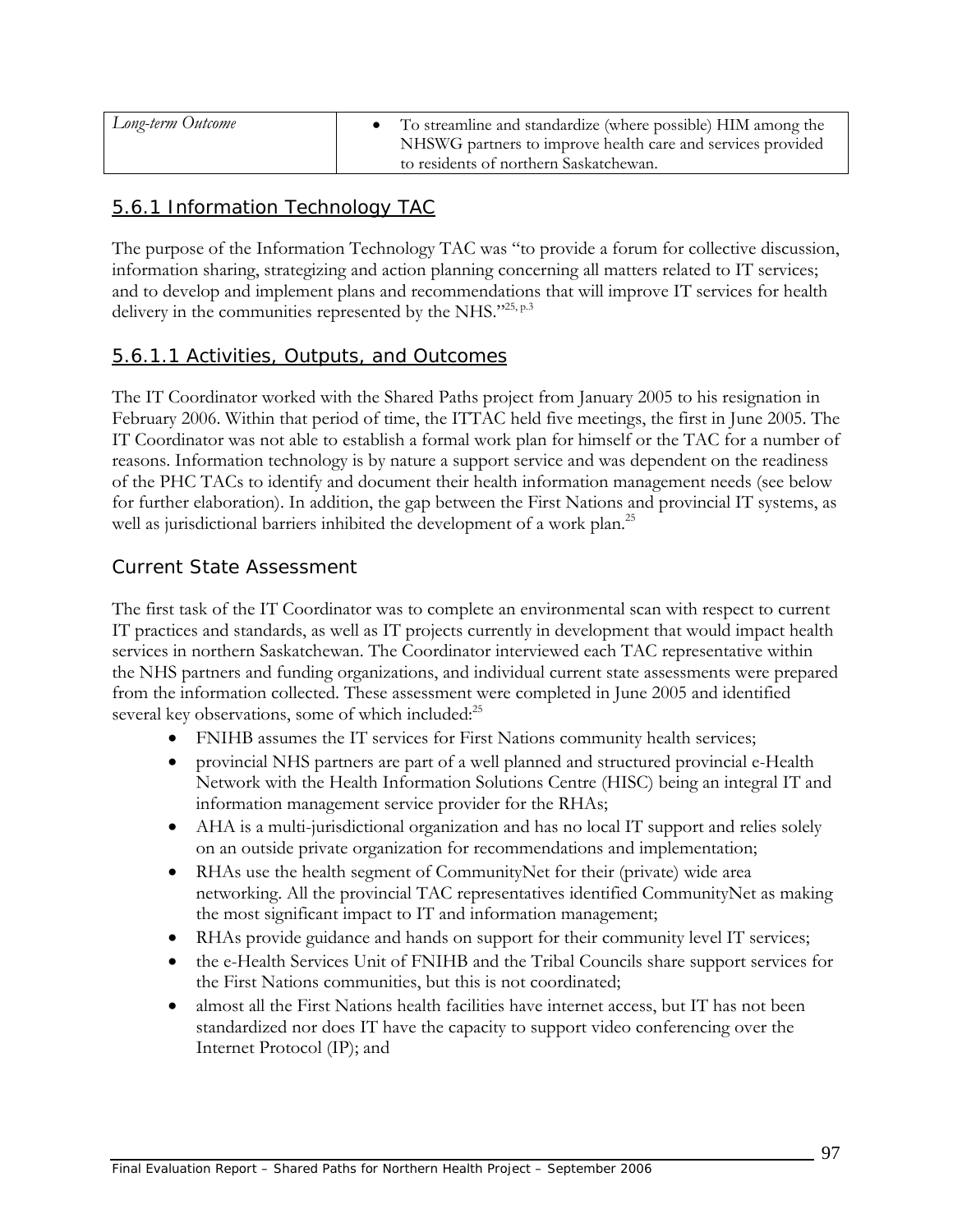• there are presently no adequate electronic health information systems to address client management and surveillance systems for the areas of concern identified by the NHSWG: mental health; chronic disease; perinatal and infant health; and oral health.

In addition to the current state assessment, the Coordinator and the TAC completed a "crossjurisdictional exercise" to identify the specific jurisdictional issues with respect to IT systems, which emphasized: identification of essential IT services and programs required to support communitybased care givers; identification of where telehealth and electronic health information systems work well and where they breakdown; and any recommendations based on the findings. This exercise was requested by the MFN-CAHR to aid in their exploration of jurisdictional issues within the NHS partners, and the development of a cross-jurisdictional decision-making mechanism (see page 19). Please refer to the ITTAC final report for a detailed summary of the current state assessment and cross-jurisdictional exercise.25

### *Support Provided to other TACs/Project/NHS Partners*

Part of the mandate of the IT Coordinator and the ITTAC was to support the information technology needs of the four PHC TACs. At the start of the project, it was thought that the IT component could provide electronic tools to support the information management needs of the PHC TACs; however, it became evident that the current IT systems did not meet the information management needs of the north. According to the IT Coordinator, the development of an electronic information management tool has four phases: needs assessment; requirements gathering; software strategy; and planning and development. In the later months of the project, the IT Coordinator and the HIM Consultant met with the PHC TACs (i.e., MHATAC, PIHTAC, OHTAC) on several occasions to document their needs and begin the tedious process of collecting specific requirements in an attempt to proceed with software solutions. Unfortunately, once the TACs were ready to engage in a system requirements exercise, the project was nearing completion. Thus, only minimal progress was made with regards to discussing the requirements for a northern electronic information management tool within each TAC. However, the IT Coordinator and the HIM Consultant did begin to look for an external software management service provider because the north did not have the resources or expertise to host or manage software system(s). It became clear that HISC of Saskatchewan Health would be the most appropriate service provider, as software management and support services are components of their mandate. The IT Coordinator and the HIM Consultant met with HISC in January 2006 to explore the idea of HISC providing software solutions and services for the north. The HISC was interested in this idea, although they had a number of concerns, including: a lack of provincial scope for the NHS; would the north's e-health strategy be complementary to the provincial strategy (note: a northern e-health strategy does not currently exist); and the multi-jurisdictional nature of the NHS, particularly the First Nations jurisdictions.<sup>25</sup>

In addition, the IT Coordinator organized the purchasing of video conferencing equipment and advanced network switches (for provision networking 'Quality of Service') for nine partners of the NHS (costs covered through 2004/05 unexpended project funds). The provincial partners were able to apply their units into their network because they are part of an established province-wide virtual private network (CommunityNet) and telehealth system, with support services and training available to them. The First Nations partners struggled, and are still struggling with implementation of the units because: they are excluded from the provincial network (CommunityNet); they do not have standards or a structured approach to telehealth systems; and furthermore, they do not have an

\_\_\_\_\_\_\_\_\_\_\_\_\_\_\_\_\_\_\_\_\_\_\_\_\_\_\_\_\_\_\_\_\_\_\_\_\_\_\_\_\_\_\_\_\_\_\_\_\_\_\_\_\_\_\_\_\_\_\_\_\_\_\_\_\_\_\_\_\_\_\_\_\_\_\_\_\_\_\_\_\_\_\_\_\_\_\_\_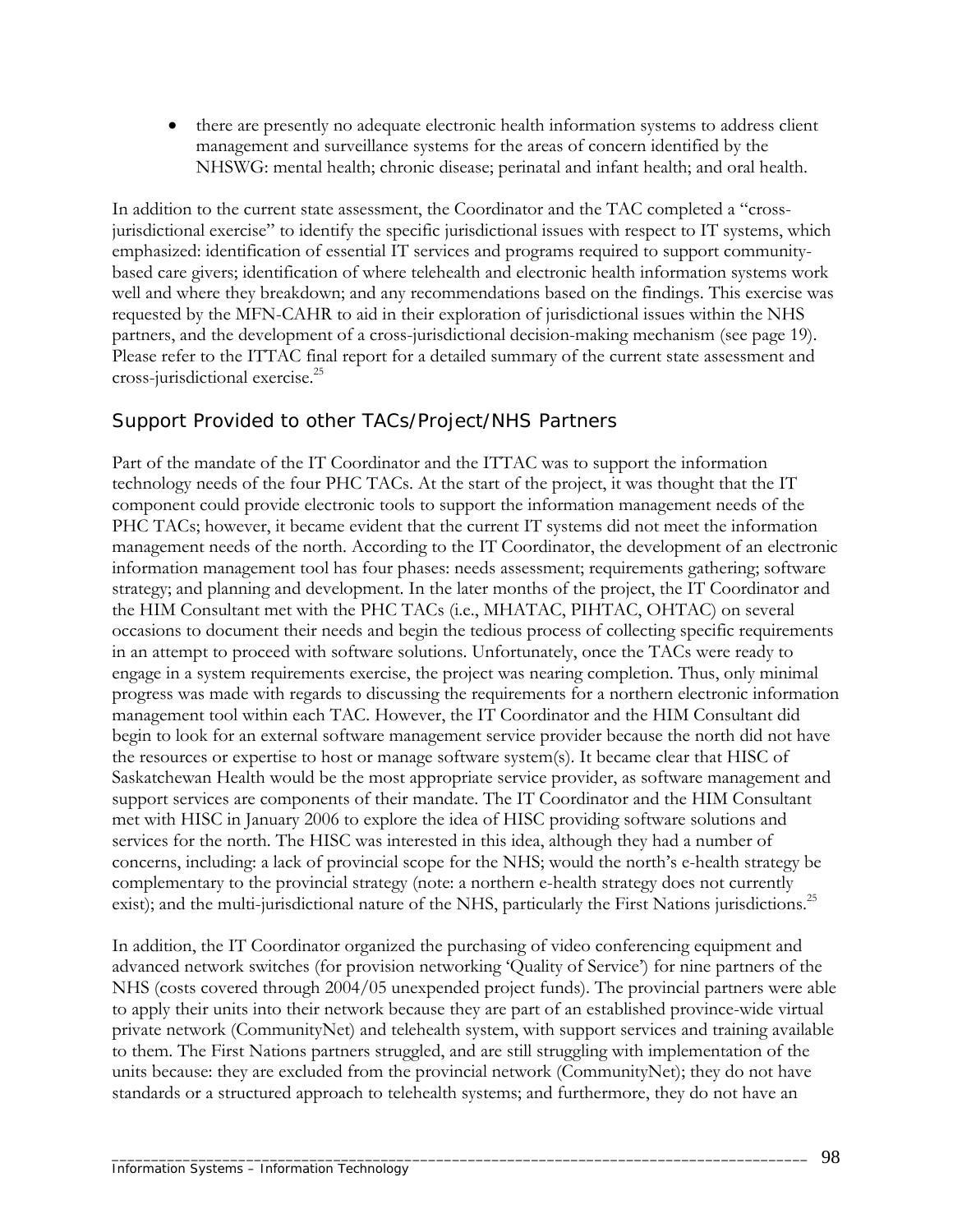overall IT strategy or funding support. For the First Nations partners, receiving this equipment was their first exposure to video conferencing and therefore, requested assistance and education on equipment setup, telecommunication needs, etc. The IT Coordinator facilitated an education session with the First Nations ITTAC representatives to educate these reps on video conferencing technology and terminology, and also to discuss the technical and jurisdictional issues that could affect performance and interoperability. In addition, the Coordinator made site visits to several partners to assist with equipment setup (e.g., installation and configuration).<sup>25</sup>

The IT Coordinator also suggested the use of WebEx to enhance TAC and NHSWG teleconference meetings. WebEx, a remote on-line electronic tool, improved remote collaboration of the NHS partners; reduced telecommunications costs to the project; and added a visual dimension to standard teleconferencing as participants could view agendas, working documents, PowerPoint presentations, etc., from their office computers.<sup>25</sup>

The IT Coordinator also provided specific IT support or advice to some NHS partners. The Coordinator worked with AHA to provide advice on enabling video conferencing and telehealth capacity in the far north. AHA is at a disadvantage in comparison to the other NHS partners due to its remoteness and limited telecommunications options. For example, video conferencing capabilities would provide a medium for participation in the NHSWG or TAC meetings for which time and costs associated with travel to and from the far north are a barrier. Telehealth capacity (through video conferencing capability) would also provide a medium for administrative, educational, or clinical sessions with other health service providers in the province for the residents and health service providers in the AHA region. Illustrative of this last point, the Coordinator also worked with PBCN to identify the technical requirements needed to deliver mental health services from service providers in Saskatoon to clients in the north via telehealth, utilizing the video conferencing equipment. According to the Project Coordinator, PBCN is currently utilizing telehealth to provide residents with access to professional mental health services. These examples of support, from project to NHS partners, is indicative of the need at times to address barriers to accessing services, and to support individual partner readiness prior to proceeding with broader collaboration.

# 5.6.1.2 TAC Recommendations and NHS Strategic Planning

The IT Coordinator and/or the ITTAC developed and submitted three recommendations to the NHSWG over the course of the project. From the current state assessment and the video conferencing equipment initiative, a recommendation to include First Nations partner organizations within the health segment of CommunityNet (other segments include government and education) was prepared by the IT Coordinator for the NHSWG in June 2005. Presently, provincial health service providers, including the provincial partners of the NHS, use the health virtual private network for data communications needs, such as internet and email access, telehealth, and centralized health information systems. First Nations health service providers are excluded from CommunityNet through policy, although some (i.e., NITHA, PBCN) have been given limited access on an informal basis to provincially hosted IT services, such as the Integrated Public Health Information System (iPHIS), the Saskatchewan Immunization Management System (SIMS), and telehealth services (e.g., clinical and education sessions). Including First Nations within CommunityNet would lead to common systems within the north (potentially eliminating interoperability problems), improved IT services, lower telecommunications costs, and potentially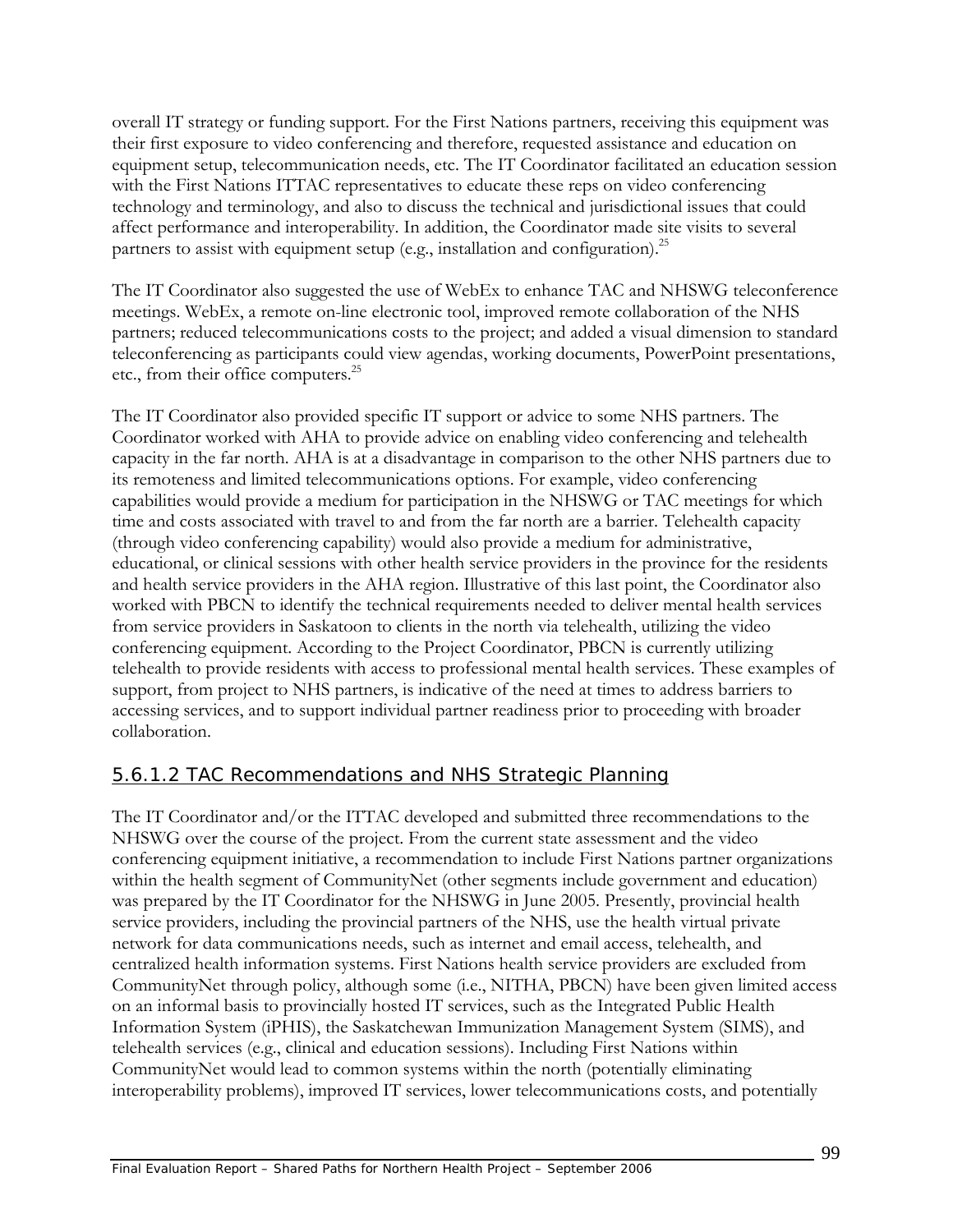improved health outcomes for residents of northern Saskatchewan through the availability of fluent and reliable electronic information exchanges with the province, such as telehealth and health information systems (e.g., electronic health records systems). $^{26}$ 

The NHSWG approved this recommendation in August, and in September the NHSWG Co-chairs, Project Coordinator, and IT Coordinator met with individuals from the Information Technology Office (ITO) and the HISC (the main stakeholders involved in CommunityNet) to discuss the barriers of First Nations access and to advocate for their inclusion. Both the ITO and HISC were receptive to First Nations access to CommunityNet and verbally agreed to allow access to First Nations; however, they noted that there was much work to do in order to achieve access. Essentially, those second level First Nations health service providers (e.g., LLRIB, MLTC, PAGC, PBCN) interested in accessing CommunityNet would enter into individual discussions and agreements with the HISC/ITO, and would be treated as "customers" much the same way as RHAs are treated. The difference being that the First Nations "customers" would be required to cover the costs of access. The first level First Nations health service providers (e.g., communities) would access the service via their respective second level health service providers and could do so incrementally. This was considered a huge success by the IT Coordinator, Project Coordinator, and the NHSWG, as it represented a change in policy. In January 2006, the IT Coordinator and the HIM Consultant met with HISC as a follow up to the September meeting. At this meeting, HISC raised a potential barrier to access, stating that CommunityNet was not only a province wide virtual private network but also a component of a larger e-health plan, which included services such as electronic health records systems, support services, helpdesk, etc. If First Nations were to gain access to CommunityNet, their strategy should also be to complement the larger provincial e-health plan. As a result, HISC expects the NHS and First Nations to develop a northern e-health strategy that would complement the province's CommunityNet plan. Currently, First Nations are developing their strategies via the NITHA e-health working group, presently chaired by the project's IT Coordinator. According to the IT Coordinator, before substantive ground is made on this recommendation there needs to be information exchange and collaboration between the two jurisdictions.<sup>25</sup>

The IT Coordinator and the HIM Consultant worked with the Chronic Disease Coordinator and TAC to prepare a recommendation to the NHSWG in regards to the Western Health Information Collaborative Chronic Disease Management Infostructure Project. This project involved the four western provinces in the development of an innovative and sustainable chronic disease management "infostructure," which included the creation of standards for chronic disease data and information exchange, with the capacity to share this information across systems and jurisdictions in support of clinical decision-making. Unfortunately, there had been no real northern representation in the project in the early phases and these Coordinators, recognizing the importance of this initiative, recommended that the NHSWG seek representation and participation in the project so that the unique needs of the north were met. The NHSWG approved this recommendation in June 2005, requested representation, and were successful in achieving representation and participation on two of the project's working groups: functional requirements; and IT and security requirements. The Saskatchewan Health representative of the NHSWG was instrumental in ensuring northern representation and participation in this project. Of note, the IT Coordinator was a member of the IT and Security Requirements Committee. However, this project was eventually suspended and the project team was transferred to the Health Quality Council's Chronic Disease Management Collaborative (see page 69) given that the collaborative had the same focus with a deadline of September 2006.<sup>25</sup>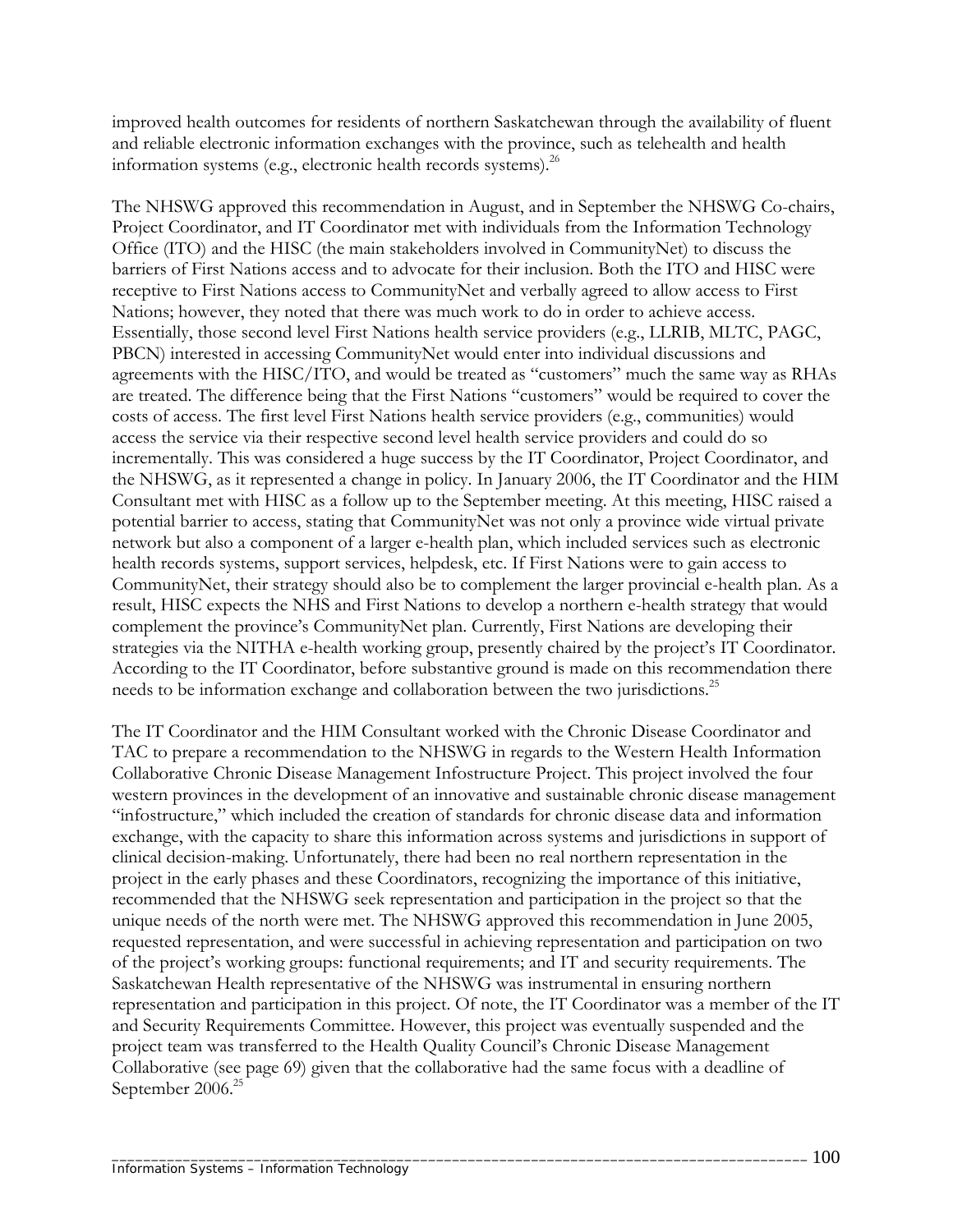Finally, the ITTAC submitted a recommendation in February 2006 to leverage the HISC's "SharePoint" license and web hosting service in order to facilitate a NHS 'web portal' whereby the partners could post and access information relevant to the Strategy. According to the IT Coordinator, SharePoint is a dissemination tool that is sustainable, has no cost, and is self-managed (i.e., developed and maintained by the user). The NHSWG reached consensus to implement this recommendation, also in February, with the Communications Coordinator responsible for initial setup.<sup>25</sup> This is still in the development phase due to accessibility issues; however, the initial page, a NHS page, with partner information and links has been established. The agreement between HISC and the NHS is expected to be in place in September 2006, and the partners will be given control of their specific pages and authorization to sign up employees for exclusive access.<sup>18</sup>

When presenting the ITTAC final report to the NHSWG in June 2006, the IT Coordinator made the following recommendations to sustain the work of the Coordinator and the TAC post-project:

- implement the SharePoint web portal;
- First Nations partners should build e-health capacity;
- First Nations partners should build relations with Saskatchewan Health and get a seat on the Chief Information Officers (CIO) Forum;
- NHS should formalize a 'northern e-health strategy' and framework to:
	- o Address the information needs of the northern health profile;
	- o Meet northern health providers needs to deliver services to a common and mobile client base; and
- the IT and HIM TACs should merge to form a northern information officer forum.

The Coordinator also suggested that the ITTAC could not sustain itself given the disparity between the provincial and First Nations partners with respect to information technology; however, the ITTAC representatives felt that the group should continue to meet post-project to develop a northern e-health strategy and would like to see more commitment from FNIHB.<sup>25</sup>

Within the NHS Strategic Plan,<sup>15</sup> there is support for establishing a northern "task force" (made up of individuals with information technology and management responsibilities), with a mandate to establish a northern e-health strategy and to plan, manage, facilitate, support, and sustain health information requirements and advances in the north.

### 5.6.1.3 Evaluation Findings

#### *Successes*

The first and foremost success of the IT component of the project was the HISC's agreement to allow First Nations access to CommunityNet, although this is dependent on the development of a northern e-health strategy. Regardless, the advocacy work of the NHS via the IT Coordinator is important for several reasons: it demonstrates what a collective voice can accomplish; it represents a change in governmental policy; it shows that providers are beginning to acknowledge the continuum of care versus jurisdictions when providing services; and it removes a jurisdictional barrier to accessing service, and also a technical barrier, opening the door for First Nations partners to gain access to the eventual inter-operable electronic health record through the province.

*[It was] a huge success that the province will permit First Nations onto the provincial health network. Now there won't be any technical barriers such as when you start looking at the applications, information systems*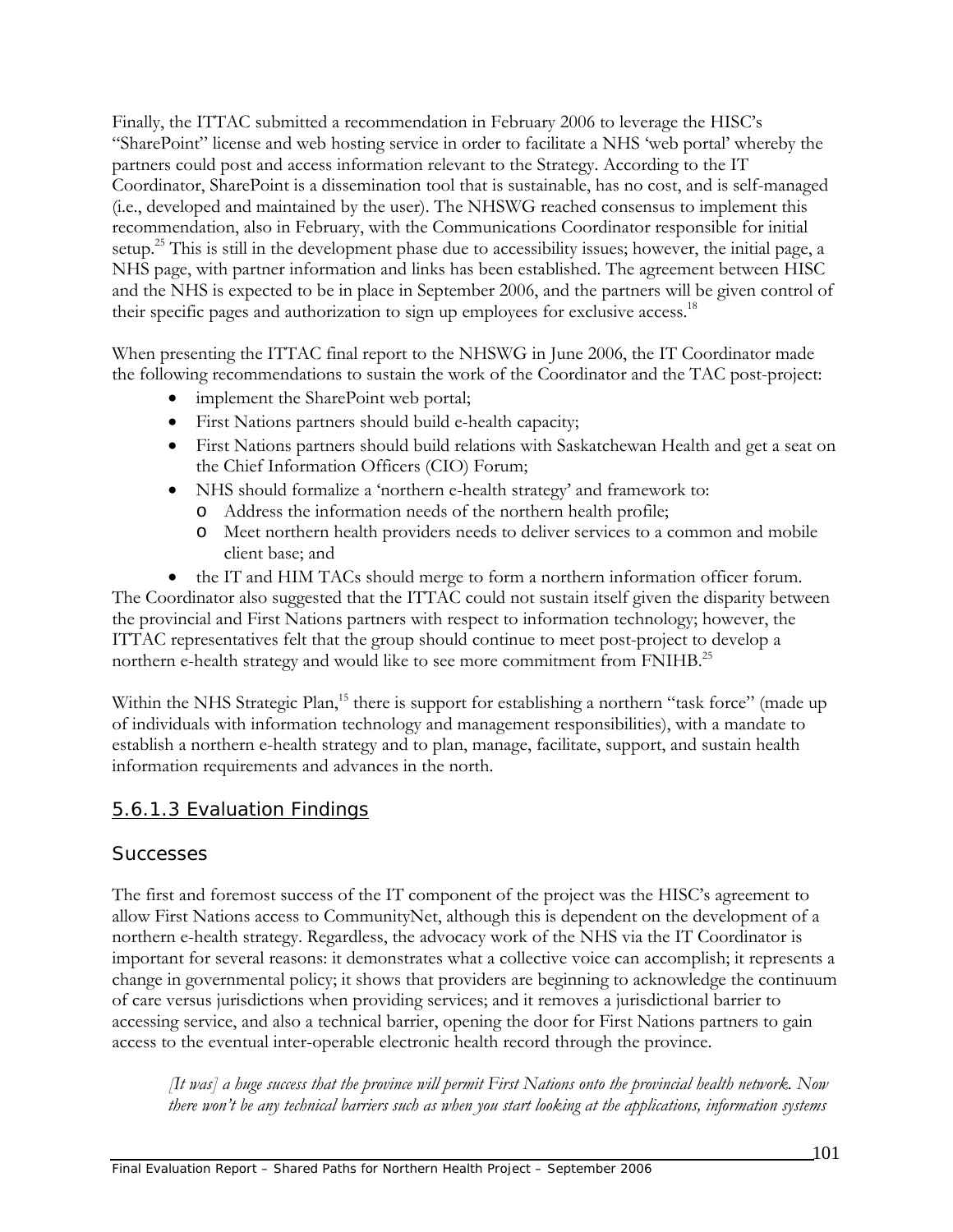*that are hosted by the province, driven by the province, as well as the telehealth systems. And also, with the province being the proxy to the larger e-health picture, the Canadian inter-operable electronic health record strategy, they're the experts and they could be the gateway [for] First Nations.* 

In addition, the current state assessment completed by the IT Coordinator was considered a substantial success, as it provided a comprehensive understanding of what exists in the north and where gaps occur in terms of IT. Both the IT Coordinator and the ITTAC identified networking and information sharing as successes of the project. Historically, provincial and federal/First Nations e-health providers have not actively engaged each other on IT issues; however, with the ITTAC some engagement has occurred between the jurisdictions, and both have benefited from meeting their counterparts, discussing the state of IT in the north, and learning about the "other" system. According to the Coordinator, education of the TAC representatives via TAC meetings, educations sessions or one-on-one discussions have led to increased knowledge and understanding of the current state and future of e-health systems (i.e., technology, applications), as well as the importance of and need for common systems in the north. According to TAC representatives, First Nations in northern Saskatchewan now understand the importance of being included in an e-health strategy with both the province and the federal government. The TAC representatives also noted their other recommendations and the receipt of video conferencing units as successes. The TAC representatives were very pleased with the work of their Coordinator and with their progress; however, they wished that they could have met as a TAC earlier in the project (first met in June 2005), potentially accomplishing more and feeling less rushed to complete their tasks.

## *Challenges*

Like the other TACs, the ITTAC experienced some challenges in attendance at meetings. For example, there were two vacant positions on the TAC, which were representative of vacant IT positions in the NHS partners. Furthermore, there was a lack of consistent participation in TAC meetings from several NHS partners. In addition, ITTAC representatives cited travel as a challenge as this took time away from their daily responsibilities as travel time ranged from two to four hours one-way.

A significant challenge to the work of the IT Coordinator (and to the TAC) was the apparent gap that exists between First Nations e-health development and provincial e-health development. There has been a lack of coordination between the federal and First Nations systems to provide the same level of services to northern First Nations that the province is able to provide to the northern RHAs. The First Nations partners have no infrastructure, human resources, management structure or financial resources, and are also faced with jurisdictional barriers to access to provincial systems. Furthermore, the ITTAC cited a lack of capacity among northern First Nations with regards to electronic health information systems. As such, the provincial partners of the TAC were in a better position to discuss and work towards IT innovations. According to the Coordinator, "*without first overcoming these barriers the ITTAC could not focus on common innovative systems*."

The IT Coordinator also noted a second challenge to his work, the willingness of the provincial and federal governments to engage in a PHC approach to e-health systems, i.e., a public health picture versus discreet data sets. Although the Coordinator did feel that through the project some progress was made in this area, particularly with the NHS partners, as all seem to understand the need and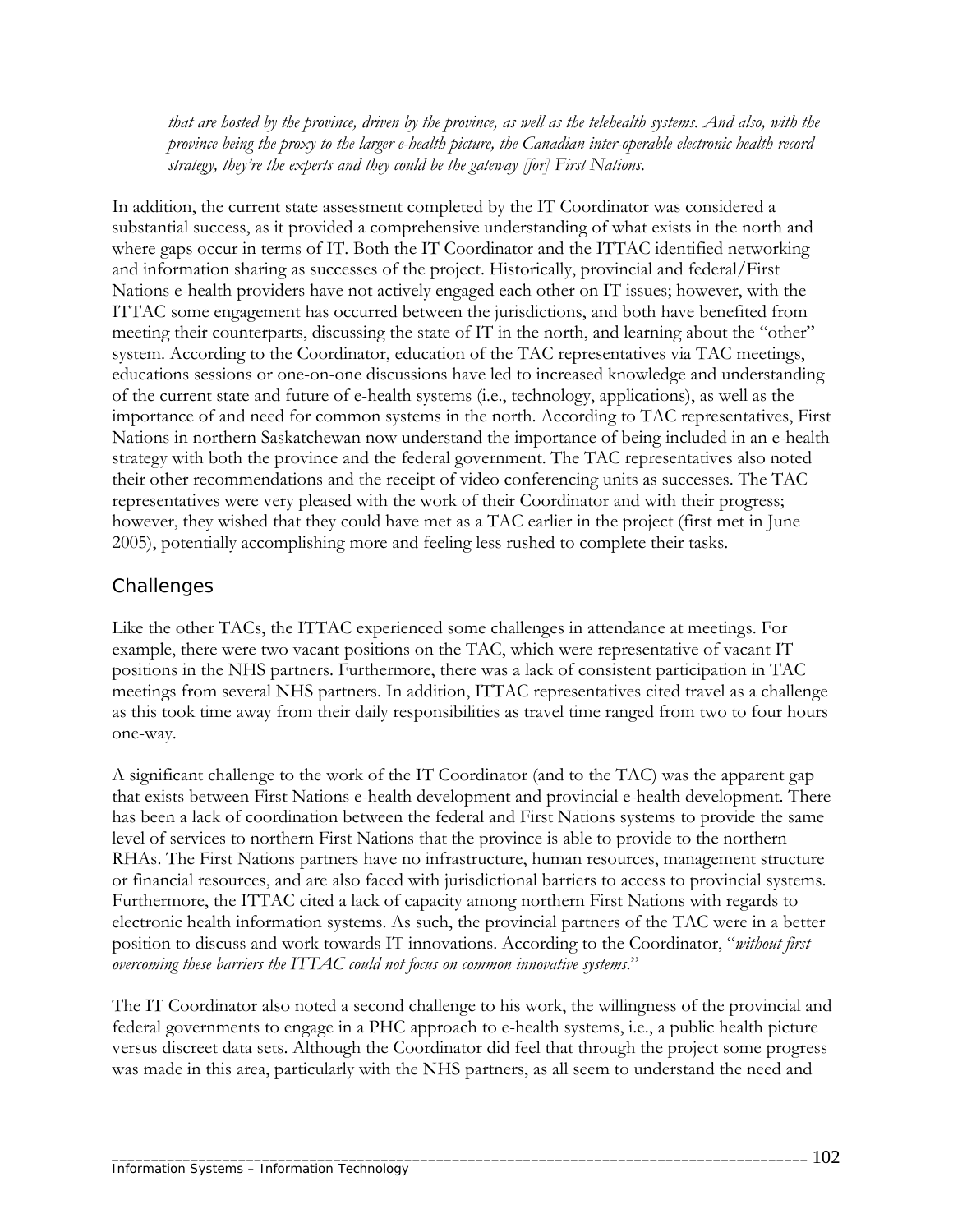importance of common systems in the north and to align First Nations e-health development with provincial e-health development.

With respect to this component of the project, the NHSWG representatives reported that: the IT Coordinator was an asset to the project; initial steps have been taken and progress was made; and an important achievement was access to CommunityNet for First Nations, a door has been opened and First Nations partnerships with the province are being built. However, one NHSWG representative felt that this component of the project was focused too much on the First Nations partners and did not address the north as a whole. Another NHSWG representative felt that an overall plan or strategy for moving IT forward in the north was not provided, particularly with respect to building human resource capacity.

*In their recommendations, there's no overall plan or strategy about moving forward and again, there was no specific human resource development recommendations there. Generally, people are dependent either on expertise in NITHA or from the Federal government offices or the Provincial government offices and not a* lot of discussion about how do we improve the resident capacity in the different organizations but I think that *there has been some good work done there.* 

# 5.6.1.4 Summary Statement

Similar to other TACs, the completion of a current state assessment regarding IT infrastructure in the north will provide a foundation for future programs, services, and policy. The work of the IT Coordinator furthered understanding of both the current state and the future of e-health systems, and also seemed to create an awareness of the importance of developing inter-operable systems in the north. The short-term outcome of increasing awareness and understanding of e-health trends, emerging technology standards, and IT commonalities and gaps between the provincial and First Nations systems among ITTAC members was achieved over the course of the project.

The recommendations of the IT component of the project were largely premised on the belief that inter-operable systems must be developed and maintained to facilitate information sharing and ultimately improve client care in the north. The most formidable obstacle to achieving the outcome of inter-operable systems will remain jurisdictional issues. However, the agreement to allow First Nations access to CommunityNet represents an important step in achieving this outcome. The second long-term outcome for the ITTAC, to facilitate common IT solutions for the PHC TACs, will be dependent on the continuation of the TACs; further identification of their systems requirements; and identification of a software management service provider.

# 5.6.1.5 Evaluation Recommendations

Sustaining the work of the IT Coordinator and the TAC will hopefully lead to the development of a northern e-health strategy, which is a requirement for the HISC to begin providing services. Thus, it is recommended that consideration be given to the development of a northern information officers forum or task force with the mandate to work collectively to build the information technology and management capacity of northern First Nations partners to that of the northern RHAs, as well as to establish a northern e-health strategy (e.g., what does it look like and how to get there). It is recognized that this will require a significant period of time, as well as significant resources (i.e., financial, human, technological), which should be sought from all available sources (e.g., internal and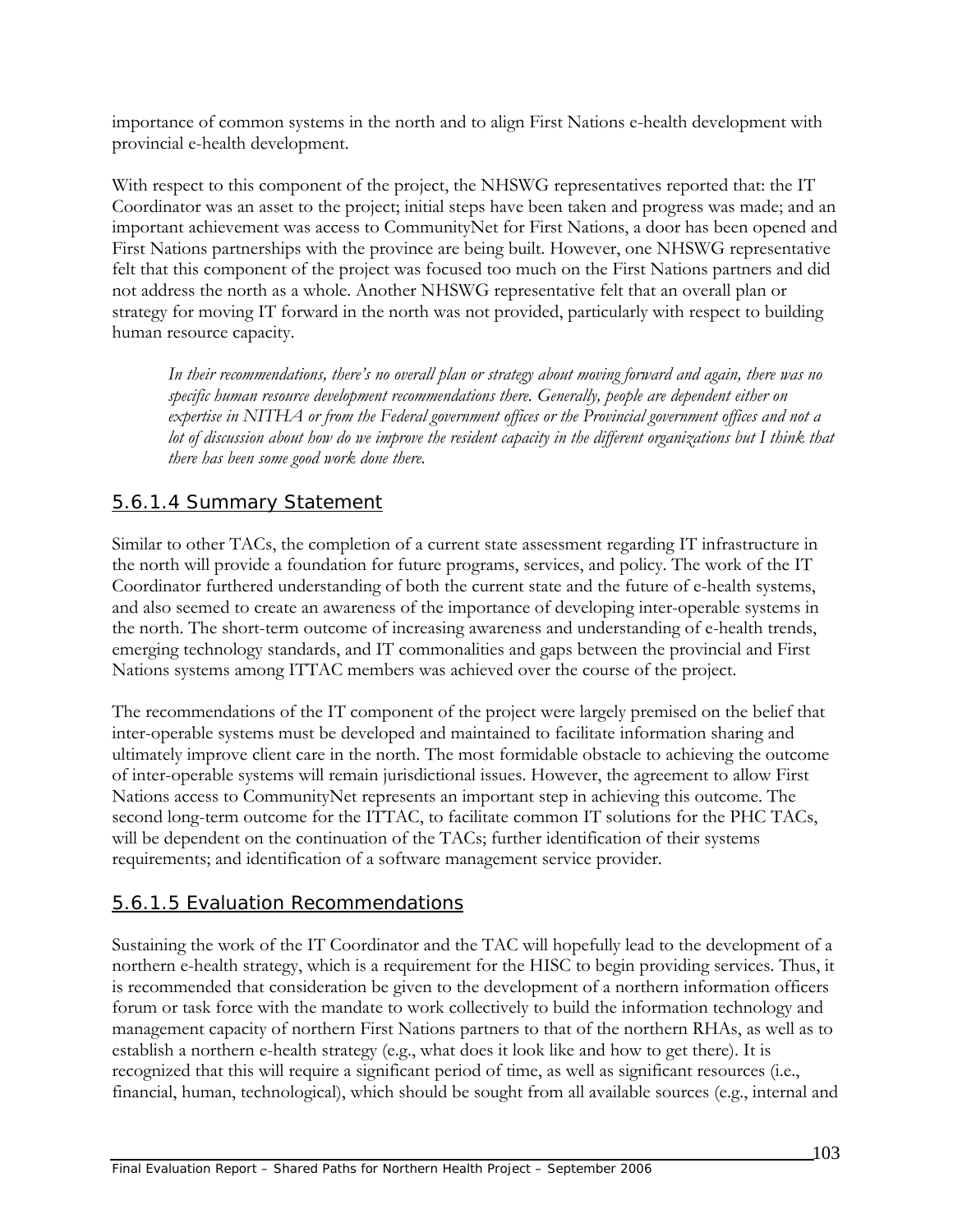external to the NHS partners, governmental and non-governmental). Given that the website expired on August 31, 2006 (due to the lack of funds to maintain), the NHSWG should continue to pursue and implement the SharePoint web portal as a means to share and disseminate information to the partners without incurring costs.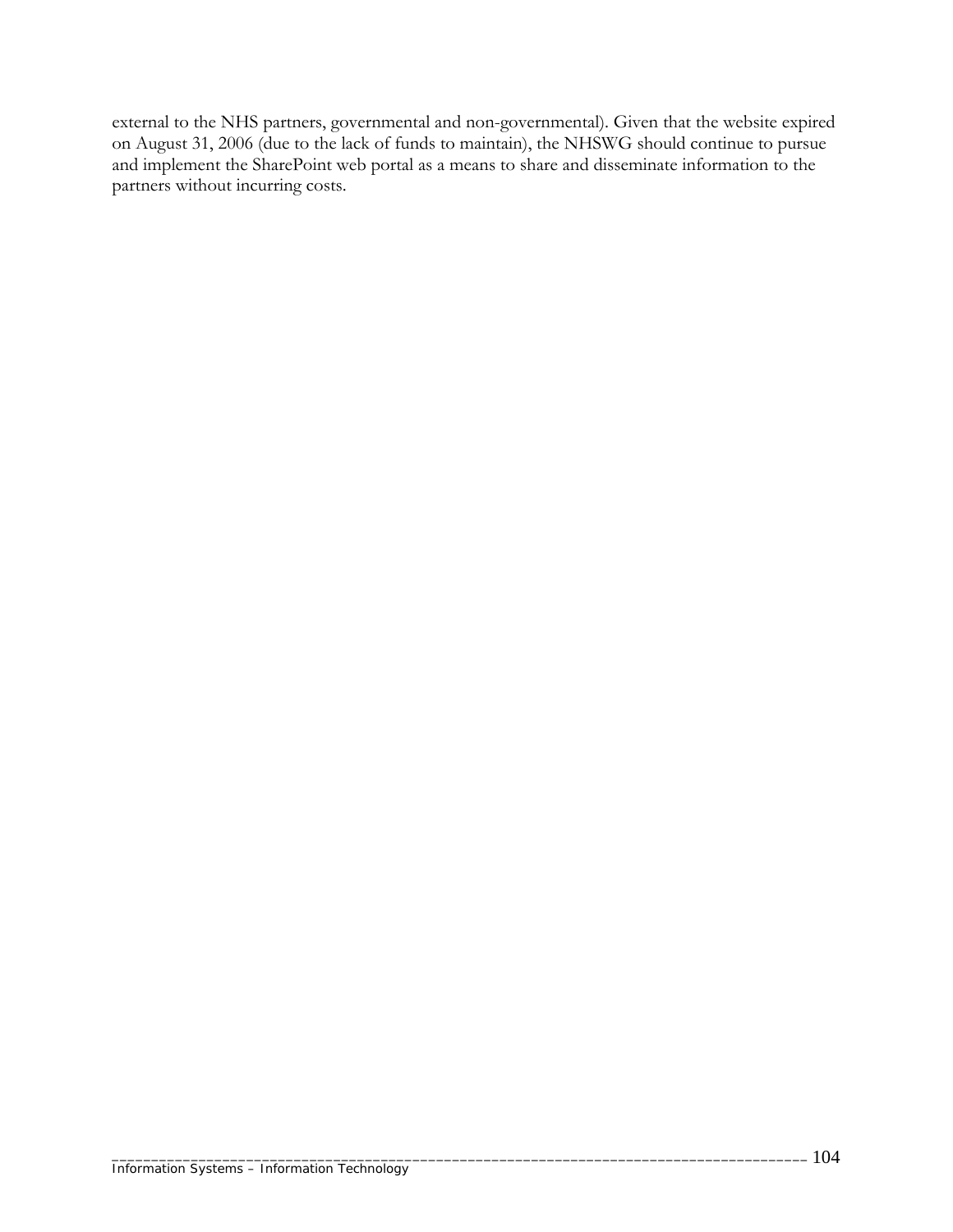## 5.6.2 Health Information Management TAC

#### 5.6.2.1 Activities, Outputs, and Outcomes

The HIM Consultant worked with the Shared Paths project from January 2005 to March 2006. Within that period of time, the HIMTAC met eight times. Unfortunately, the HIMTAC had to cancel its meeting in June 2005 and thus, the first meeting of this TAC occurred in August.

#### *Current State Assessment*

The HIM Consultant's first task was to develop a work plan for the health information management component of the project.<sup>27</sup> Following the development of a work plan, the Consultant interviewed the HIM contacts within each NHS partner and funding organization to complete a current state assessment with respect to health information management in northern Saskatchewan. This was a daunting task considering that every health care provider must create a medical or health record for every client visit that occurs, regardless of the service provided (e.g., acute care, outpatient, home care, immunizations). Therefore, it was necessary to determine specific areas to assess in order for the process to be manageable within the timeline of the project. The key information and infrastructure areas identified and assessed were: demographics; databases (paper or electronic); indices; immunizations; communicable diseases; home and community care; mental health and addictions; chronic disease; perinatal and infant health; and oral health. Individual current state assessments were prepared from the information collected from each NHS partner. Drawing from these current state assessments, site visits to communities, and from information provided by HIMTAC representatives, some interesting findings<sup>28</sup> came to light, some of which included:

- health information collection, utilization, and management throughout the north is essentially manually recorded and paper driven, with the exception of the regional acute hospitals, where electronic health record technologies have been introduced;
- there are virtually no electronic (health record) database systems in northern communities, with the exception of the regional acute hospitals;
- few First Nations communities in the north have continued to use the First Nations Inuit Health Information System (FNIHIS) electronic database, largely due to a lack of capacity and the system is not user-friendly (FNIHIS is to be discontinued in 2006);
- due to the lack of health record professionals in the north, nurses are mainly responsible for the processing of records and the development of required statistics, which is extremely time consuming;
- there are no standard, centralized client/patient indices in First Nations' community health care sites, with the exception of a few communities;
- there are no unique patient identifiers in the north, except for at provincial acute cites that utilize WinCis;
- the majority of clinical health information in First Nations communities is underutilized;
- client/patient records are duplicated in some communities to facilitate care and physician's access; and
- patient information is fragmented for all of the jurisdictions, as there are no mechanisms in place to interface client/patient demographic information between the jurisdictions, which has a negative impact on continuity of care.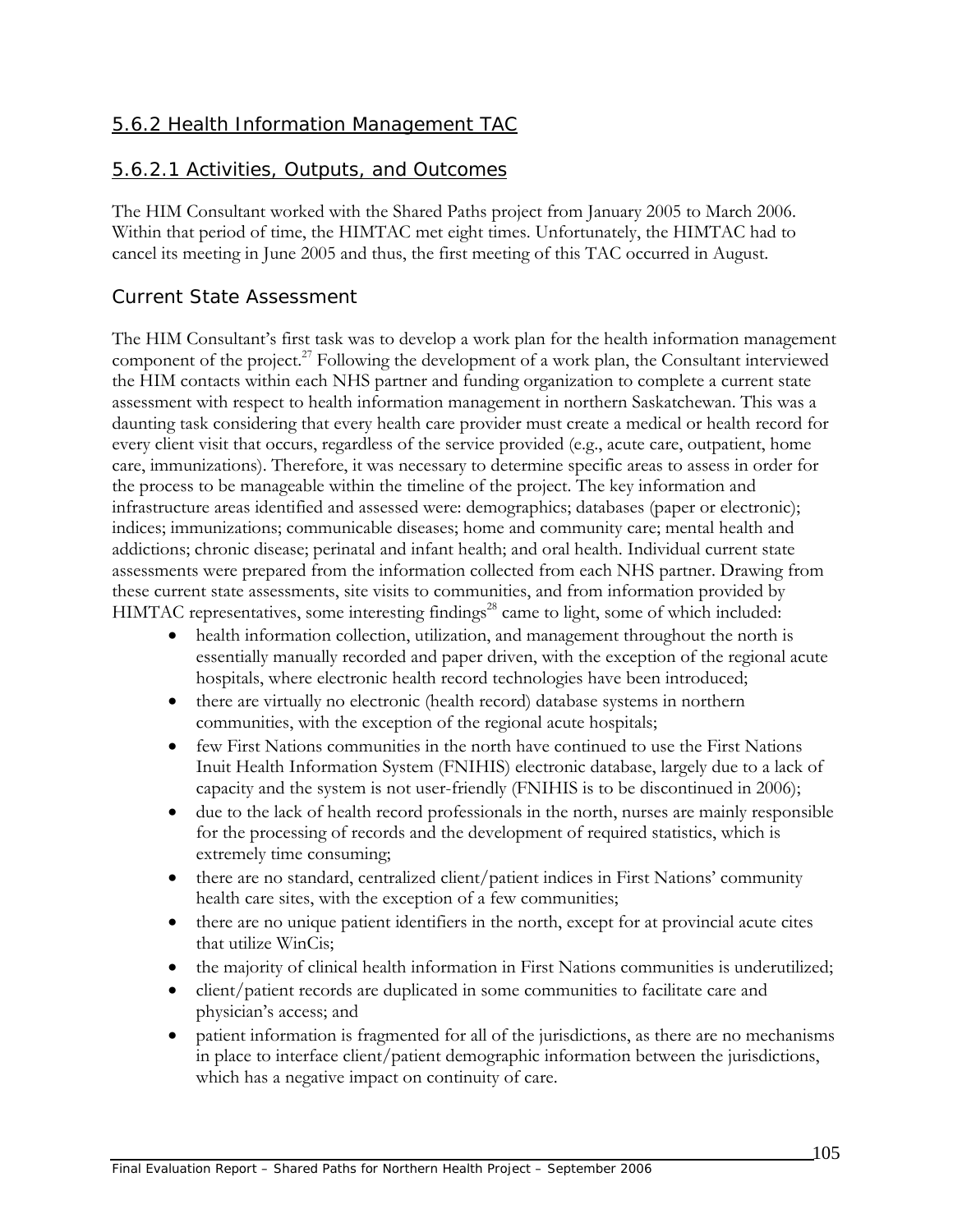In addition to the current state assessment, the HIM Consultant and the TAC completed a "crossjurisdictional exercise" to identify the specific jurisdictional issues with respect to HIM systems, which emphasized: identification of essential health information systems (where are these available and accessible); identification of where the flow of health information systems works well and where it breaks down; confidentiality, security, and privacy issues; and any recommendations based on the findings. This exercise was requested by the MFN-CAHR to aid in their exploration of jurisdictional issues within the NHS partners, and the development of a cross-jurisdictional decision-making mechanism (see page 19).

## *Electronic Databases – Bridging Plan*

Recently, the province mandated an electronic patient demographic registration database, which has been introduced to the northern RHAs for the acute sites, with expansion to other sites within the region at the discretion of the RHA. The database is known as WinCis and it is hosted and supported through the HISC in Saskatchewan Health. The long-term objective is to have the database networked across the province and eventually Canada, producing a pan-demographic registration system, that is, one component of the eventual electronic health record (EHR).<sup>28</sup> Conversely, many First Nations communities in the north currently use a manually-driven, paperbased system for recording patient demographic information.<sup>28</sup> Thus, the HIMTAC discussed the differences between the electronic (i.e., provincial) and the paper-based client demographic systems numerous times over the course of the project. At the third HIMTAC meeting in October 2005, the TAC received a demonstration of the Nurses' Daybook electronic database developed by AHA in conjunction with SPHERU, which tracked client demographics and services provided. This database was specifically designed to eliminate manual recording of client information and reduce the workload for nurses' month end reports (e.g., eliminate the tedium of manual calculations for month end statistics). It should be mentioned that this database was piloted with nurses from the AHA region, was well received, revisions were made based on feedback, and it was hoped to be implemented within the region by June 2006. At the sixth meeting in January 2006, the HIMTAC received a demonstration of the Cypress Hills RHA Public Health Database, which tracked client demographics, appointments, daily statistics, etc.

Following the demonstration of the AHA Nurses' Daybook database, the HIMTAC agreed that a good foundation would be to convert from a manual, paper-based system to an electronic record and developed a recommendation with respect to developing an electronic tool to capture client demographic and nursing service utilization<sup>28</sup> (see pages 108-9 for full explanation). Furthermore, the HIMTAC agreed that the north required a bridging plan or migration strategy to facilitate the implementation of an improved health information system and electronic records capacity (e.g., from paper records to an access database to WinCis to EHR). The ultimate objective of this bridging plan would be the implementation of the EHR in the north, which would be interoperable with the pan-Canadian EHR. The HIMTAC began to discuss and develop a bridging plan,<sup>28</sup> which included five domains: client care; programming and services; data management; communications; and organizational management. Unfortunately, the HIMTAC did not complete this plan during the project and it remains a work plan item for the recommended HIM task force or council (i.e., the HIMTAC post-Shared Paths project).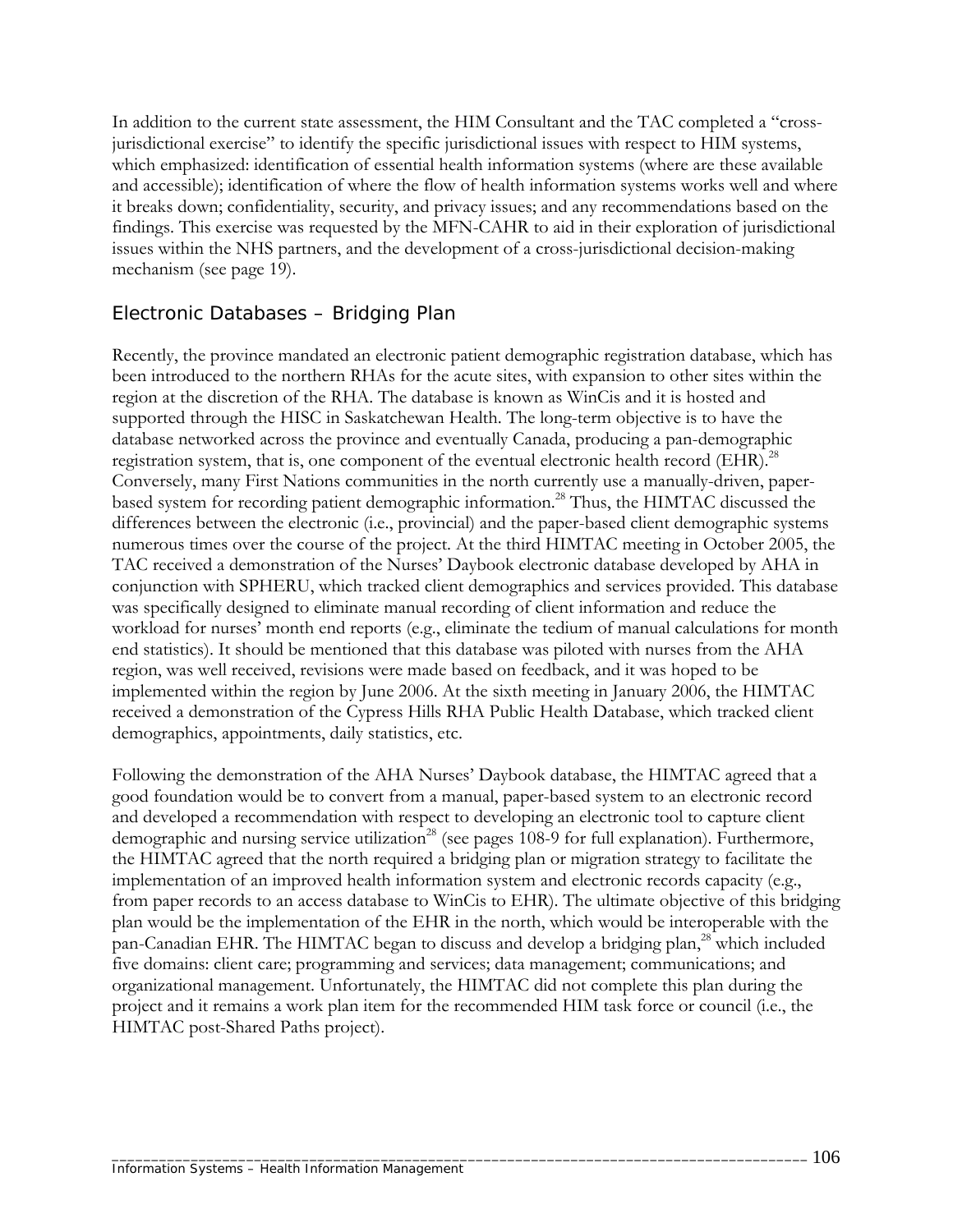Due to time constraints, the HIMTAC did not formally address confidentiality, privacy, and security issues, although these are extremely important components of HIM and IT; however, a number of informal discussions occurred in the TAC meetings.<sup>28</sup>

## *Support Provided to other TACs/Project/NHS Partners*

Part of the mandate of the HIM Consultant and the HIMTAC was to support the health information management needs of the four PHC TACs; however, only the Consultant provided support to the PHC TACs. The HIM Consultant sat on the northern breastfeeding subcommittee of the PIHTAC to provide support in the collection of data with respect to northern breastfeeding rates (i.e., initiation rates, maintenance rates). Currently, there is no standardized breastfeeding information collected in the north, with the information that is available often being not timely or comprehensive. Moreover, the NHSWG suggested that collecting information only on northern breastfeeding practices was too focused and should be expanded to include broader information on perinatal and infant health issues, so the development of a data collection strategy became the task of the TAC versus the subcommittee. Accordingly, the HIM Consultant provided support to the TAC to facilitate the process of developing their strategy and recommendations for a breastfeeding survey and an overall Perinatal Information Management System. Recommendations related to a breastfeeding survey and perinatal information management tool were discussed, but not fully developed and formally submitted to the NHSWG.<sup>28</sup>

At the provincial level, there is a Mental Health and Addictions electronic information system, which is a web-based community database. Saskatchewan Health did not involve First Nations in this information system due to cost and also jurisdictional issues. Thus, there are currently no standardized information systems, formats or information collection methodologies in northern First Nations communities. The MHATAC initially wanted to recommend the development of a mental health and addictions information management system, with the aid of the HIM Consultant and IT Coordinator; however, the MHATAC decided not to proceed with this recommendation due to concerns surrounding privacy and confidentiality of client information, access to information, as well as whether to focus on common data elements between jurisdictions or a common system for the north.28

In terms of oral health information, the north does not have a common, standardized information system or database. As a result, the OHTAC identified data collection (or database development) as one of their priorities. The TAC requested the support of the HIM Consultant and the IT Coordinator to facilitate the development of a strategy and recommendation to develop an oral health data collection management tool. A subcommittee of OHTAC members was formed to work with the HIM Consultant and the IT Coordinator. The strategy and recommendation was discussed during several OHTAC meetings, but not fully developed and formally submitted to the NHSWG. It remains as a  $2006/07$  work plan item.<sup>28</sup>

At the start of the project, it was thought that the HIM and IT components of the project could provide electronic tools to support the information management needs of the PHC TACs; however, it became evident that the current IT systems did not meet the information management needs of the north. According to the IT Coordinator, the development of an electronic information management tool has four phases: needs assessment; requirements gathering; software strategy; and planning and development. In the later months of the project, the HIM Consultant and the IT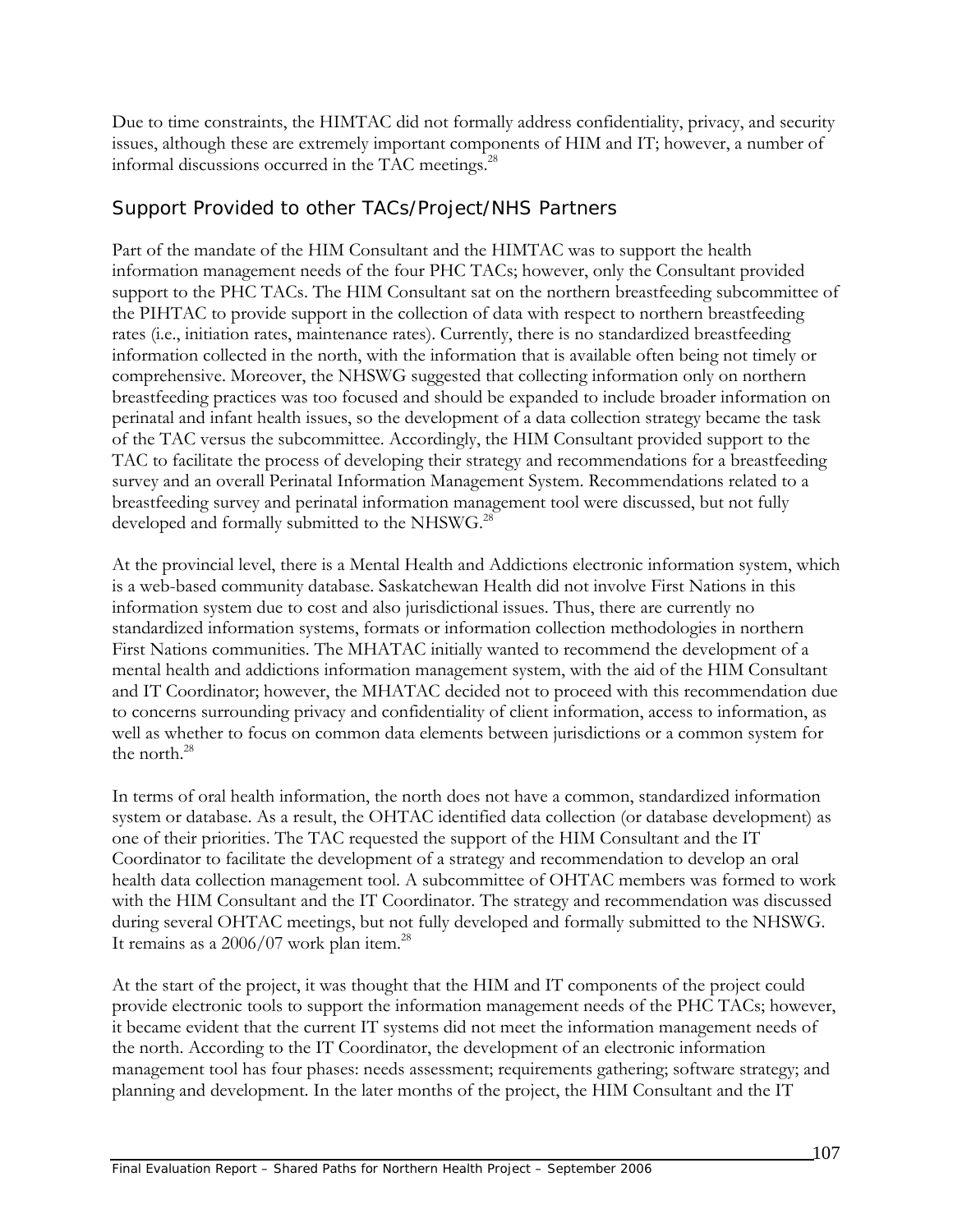Coordinator met with the PHC TACs (i.e., MHATAC, PIHTAC, OHTAC) on several occasions to document their needs and begin the tedious process of collecting specific requirements in an attempt to proceed with software solutions. Unfortunately, once the TACs were ready to engage in a system requirements exercise, the project was nearing completion. Thus, only minimal progress was made with regards to discussing the requirements for a northern electronic information management tool within each TAC. However, the HIM Consultant and the IT Coordinator did begin to look for an external software management service provider because the north did not have the resources or expertise to host or manage software system(s). It became clear that HISC of Saskatchewan Health would be the most appropriate service provider, as software management and support services are components of their mandate. The HIM Consultant and the IT Coordinator met with HISC in January 2006 to explore the idea of HISC providing software solutions and services for the north. The HISC was interested in this idea, although they had a number of concerns, including: a lack of provincial scope for the NHS; would the north's e-health strategy be complementary to the provincial strategy (note: a northern e-health strategy does not currently exist); and the multijurisdictional nature of the NHS, particularly the First Nations jurisdictions.<sup>25</sup>

The HIM Consultant also worked with AHA in regards to the impact on medical transportation due to the loss of one airline to the north. The HIM Consultant organized a data collection tool for AHA to collect data on Emergency Medical Services Medivac Flight Tracking.<sup>28</sup>

# 5.6.2.2 TAC Recommendations and NHS Strategic Planning

The HIM Consultant and/or the HIMTAC developed and submitted two recommendations to the NHSWG over the course of the project. The HIM Consultant and the IT Coordinator worked with the Chronic Disease Coordinator and TAC to prepare a recommendation to the NHSWG in regards to the Western Health Information Collaborative Chronic Disease Management Infostructure Project. This project involved the four western provinces in the development of an innovative and sustainable chronic disease management "infostructure," which included the creation of standards for chronic disease data and information exchange, with the capacity to share this information across systems and jurisdictions in support of clinical decision-making. Unfortunately, there had been no real northern representation in the project in the early phases and these Coordinators, recognizing the importance of this initiative, recommended that the NHSWG seek representation and participation in the project so that the unique needs of the north were met. The NHSWG approved this recommendation in June 2005, requested representation, and were successful in achieving representation and participation on two of the project's working groups: functional requirements; and IT and security requirements. The Saskatchewan Health representative of the NHSWG was instrumental in ensuring northern representation and participation in this project. Of note, the IT Coordinator was a member of the IT and Security Requirements Committee. However, this project was eventually suspended and the project team was transferred to the Health Quality Council's Chronic Disease Management Collaborative (see page 69) given that the collaborative had the same focus with a deadline of September 2006.25

The second recommendation, submitted to the NHSWG in December 2005, was to develop an electronic tool to capture client demographic and nursing service utilization, which would facilitate comprehensive, standard collection and reporting capability in community health care.<sup>28</sup> As mentioned earlier, the current state assessment found that the majority of patient demographic and health information in the north is manually recorded on paper documents. Furthermore, there is a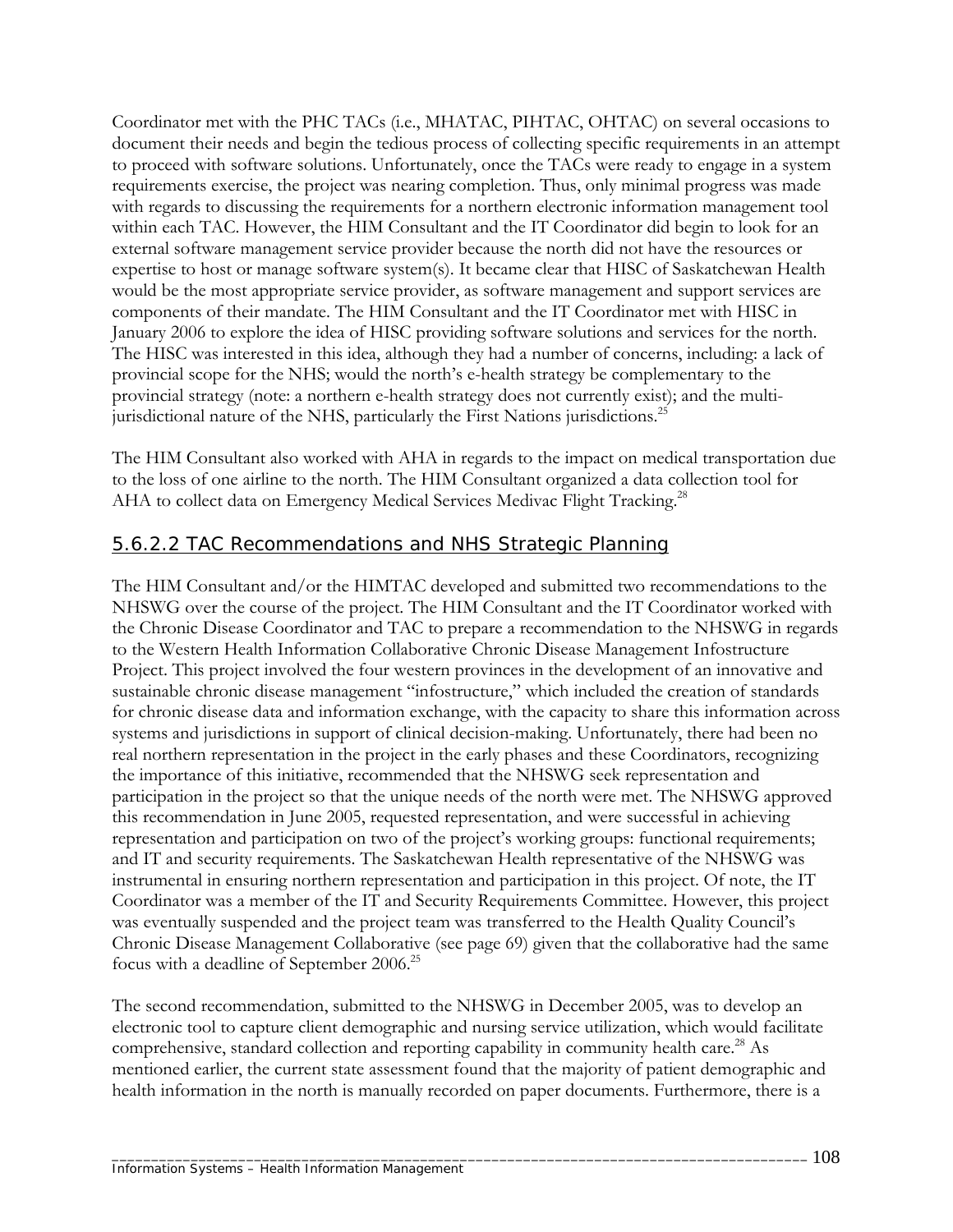lack of comprehensive and complete demographic and clinical information for the north, resulting in an inaccurate picture of the health of northern residents. According to the HIMTAC, the objective of this tool was to improve the collection, management, and utilization of patient demographic information and nursing service. The NHSWG approved this recommendation (December 2005) and asked the HIMTAC to further develop the plan in terms of benefits, costs, sustainability, resources, etc.

The HIMTAC decided that client demographic information was a good place to begin the move from paper to electronic records, utilizing the Nurses' Daybook as it collected client demographic and nursing service utilization information. The TAC received two demonstrations of databases in existence that collected some of the information they were interested in capturing (i.e., AHA Nurses' Daybook database, Cypress Hills RHA Public Health database). The HIMTAC was then faced with the options of: utilizing the AHA database with the desired modifications specific to each health center or nursing station; utilizing the Cypress Hills database with the desired modifications; developing a third database taking the best of both of the demonstrated databases, also with the desired modifications; or acquiring a Saskatchewan Health database. According to the HIM Consultant, the HIMTAC leaned toward the development of a third database and thus, the Consultant felt there was a need to expand on the recommendation submitted to the NHSWG in December. As a result, the HIMTAC prepared another recommendation that was submitted to the NHSWG in the TAC Final Report, which was to establish and implement an electronic tool that captures demographic, clinical, and nursing utilization information to improve community health care.<sup>28</sup> Essentially, this recommendation sought the development and implementation of the tool discussed in the TAC's previous (second) recommendation approved by the NHSWG. Unfortunately, the HIMTAC did not progress in developing the desired database or utilizing and modifying one or the other of the demonstrated databases.

The HIM Consultant and the HIMTAC discussed a number of informal recommendations (i.e., not fully developed and submitted to the NHSWG for discussion and/or approval). For instance, the HIMTAC Final Report briefly mentioned the following recommendations:<sup>28</sup>

- the HIMTAC could continue as a northern "task force" that plans, manages, facilitates, supports, and sustains health information requirements and advances;
- to appoint and/or hire a health information specialist that would develop and facilitate the bridging process discussed previously;
- to educate both consumers and health care professionals in the importance and use of quality health information; and
- to work in collaboration with the province to achieve an effective health care system that will be supported by an infrastructure that is timely, appropriate, secure and accessible when and where northerners enter into the system.

Within the NHS Strategic Plan,<sup>15</sup> there is support for: establishing a northern "task force" (made up of individuals with information management and technology responsibilities), with a mandate to establish a northern e-health strategy and to plan, manage, facilitate, support, and sustain health information requirements and advances in the north; developing and facilitating the migration strategy (bridging plan) from paper to electronic health records; developing an electronic tool to capture client demographic, clinical, and nursing services utilization with the support of a contracted HIM specialist (via special project funding); collaborating to provide education to both consumers and health care professionals in the importance and use of health information; and collaborating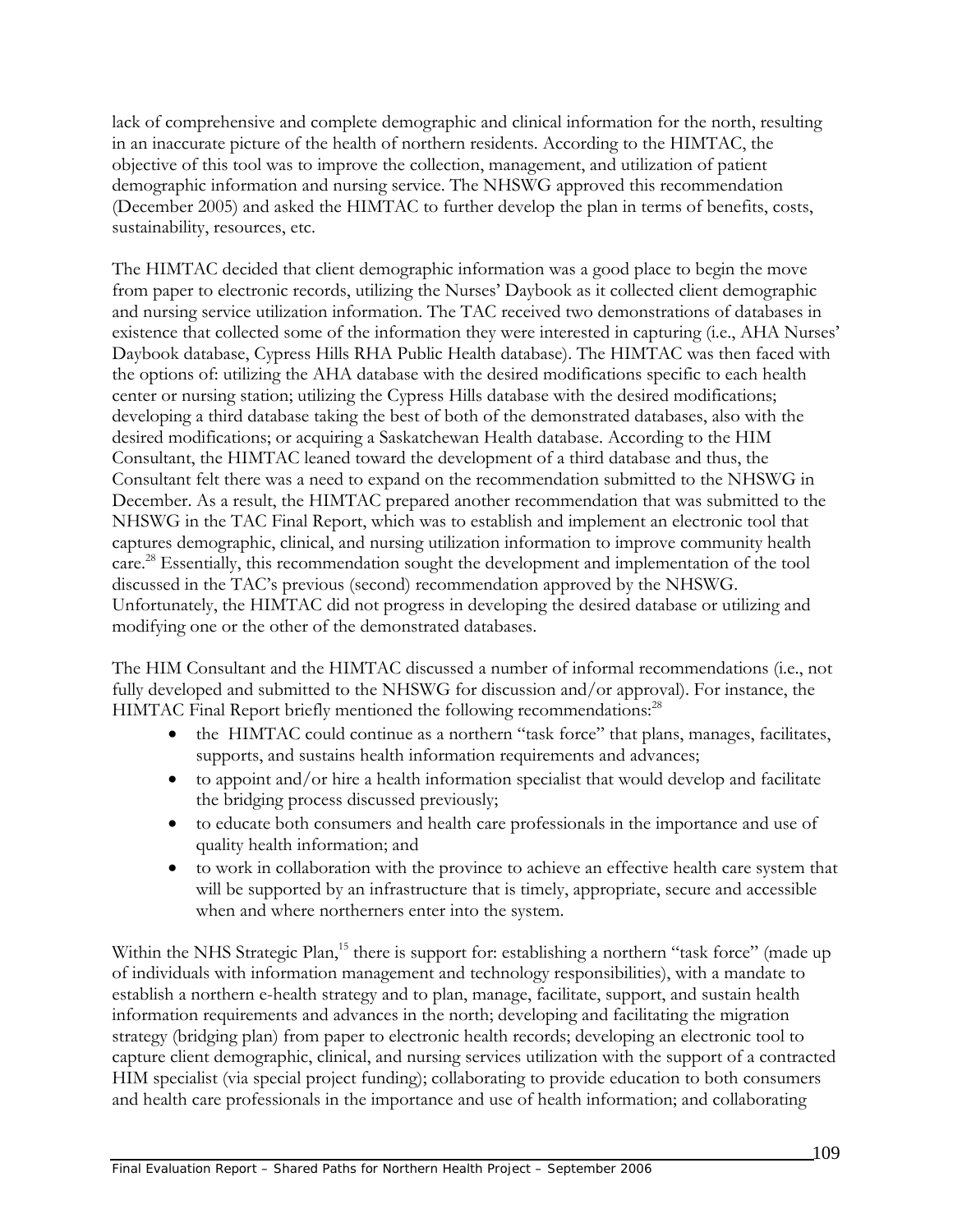with Saskatchewan Health and FNIHB to achieve an effective health care system supported by the appropriate HIM and IT infrastructures.

### 5.6.2.3 Evaluation Findings

#### *Successes*

According to both the HIMTAC representatives and the HIM Consultant, the completion of the current state assessment was a significant achievement for the TAC. The current state assessment was able to capture a comprehensive picture of HIM in the north, which had not been attempted in the past. Furthermore, the NHSWG representatives also considered the HIM current state assessment a noteworthy accomplishment.

In examining the current state assessment, the TAC representatives soon realized that technology and methodology must be updated in the north. At first, HIMTAC representatives resisted the need for changes to the way they collected information, but they came to understand that changes must occur and these changes will create efficiencies and also ensure greater continuity of care in the north. Essentially, members of the HIMTAC became more aware of the importance of HIM, which may potentially lead to greater advocacy and capacity building in the future. The TAC representatives also recognized the need for qualified health information staff in the north, where there is a marked dearth in HIM capacity. The HIMTAC also developed an appreciation for the need: for a comprehensive identification method utilizing unique patient ID numbers to be able to track, identify, and access patient information across the north; and for index systems to comprehensively collect and aggregate homogenous information such as, grouping of patients, diseases, treatments, immunizations, etc.

The HIMTAC represented the first time a group such as this had met in the north. Similar to other TACs, networking occurred between TAC representatives, often over and above the TAC meetings, which was considered very beneficial. As a result of networking opportunities, information sharing has increased among representatives and the NHS partner organizations. Furthermore, the HIM Consultant and the HIMTAC cited the networking and relationship building between the NHS (via the HIM and IT TACs and their Coordinators) and the HISC as a success of the project. This networking provided an opportunity for advocacy on behalf of the First Nations NHS partners to gain access to CommunityNet (see page 99); and served to raise the profile of HIM in the north, placing it on the agendas of the various stakeholders (e.g., HISC, NHSWG, NHS partners).

The HIMTAC representatives identified a potential success resulting from their discussions of northern health information collection, management, and utilization, and their recommendation to establish and implement an electronic tool to capture client demographic, clinical, and nursing service utilization because it has the potential to reduce workload and to allow the utilization of information in a new and innovative way.

*The fact that we are going to be able to do electronic daybooks is going to help, not only the nurses' workload*  but it's going to allow us to be able to look at so much of the information and actually do something with it. *In a nutshell, we're going to be able to compile and utilize information that we have never ever been able to use before. Some of the other things that it's going to contribute to is, we've never really seen workload issues in the north for the nurses in the communities, we're going to be able to take a look at that…many, many*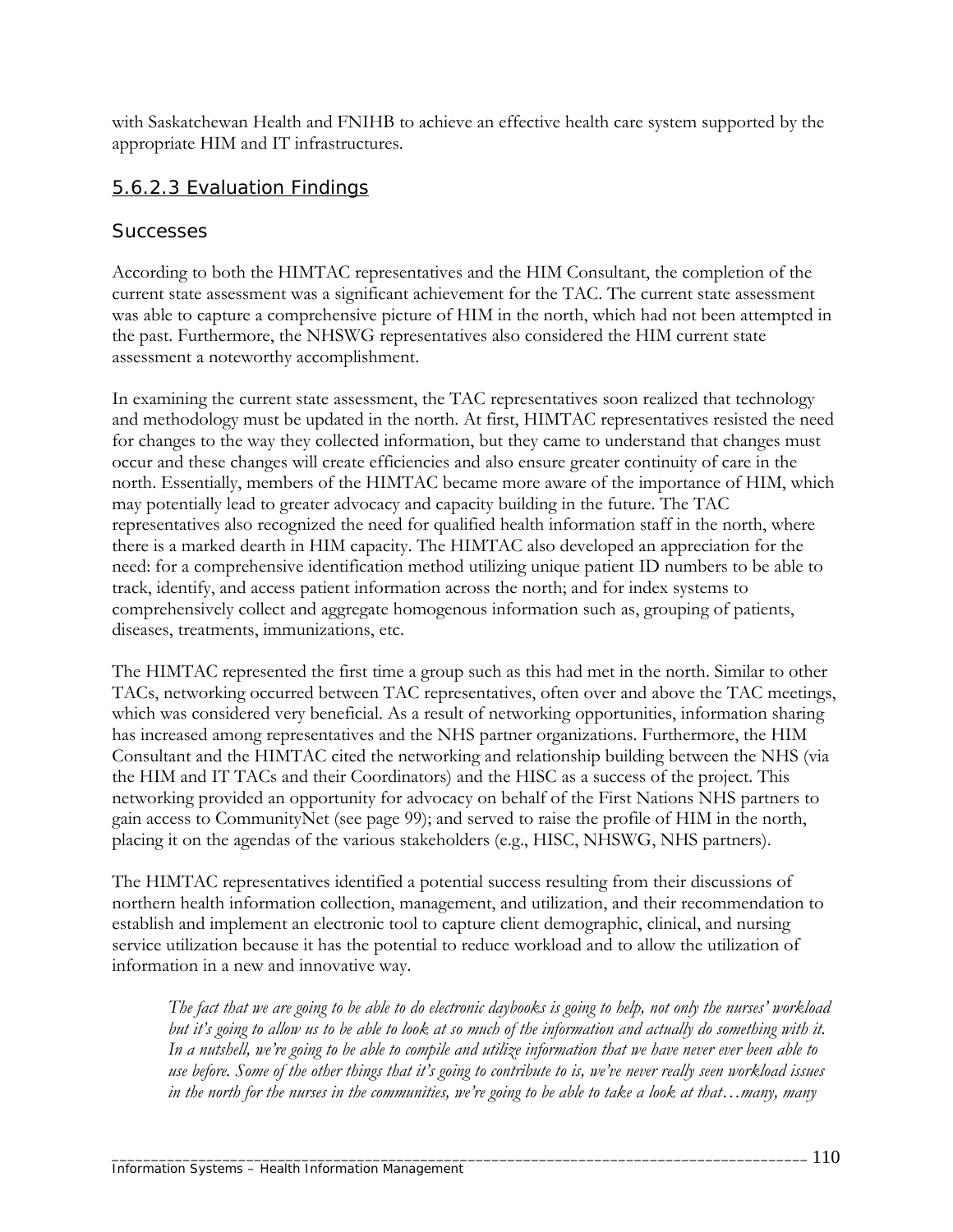*areas. In a nutshell, utilization of information that has always been put down before but never utilized properly.* 

### *Challenges*

In terms of challenges, representation at TAC meetings was raised, specifically that the members of the HIMTAC lacked a health information and/or an informatics background.

*The TAC members themselves because of the human resource issue in the north. Of course, if we had been dealing with librarians or informatics, people with degrees in informatics or technical people, from a health information standpoint, things could have progressed. I think things could have and probably would have progressed in a different manner. When I look at the other TACs and they're dealing [with] perinatal, for example, the people that are there are very well versed with perinatal issues and breastfeeding issues, so, of course, things can move much more readily. So, I thought that that was a bit of a weakness on this TAC.* 

Furthermore, many of the HIMTAC representatives were nurses and thus, they were particularly interested in nursing data, which meant less time was devoted to discussing other HIM issues such as infrastructure (e.g., demographics, indices, databases). Notably, health human resources recruitment and retention is difficult across the north, particularly with respect to health records practitioners, which explains why some TAC representatives lacked a health informatics background. Given the lack of HIM capacity within the NHS organizations, one of the NHSWG representatives was disappointed that the HIMTAC did not create a human resources development plan around health information and informatics.

Similar to other TACs, meeting attendance was cited as a challenge for the HIMTAC. For example, there were two vacant positions on the TAC and there was a lack of consistent participation in TAC meetings from several NHS partners, with attendance dropping towards the end of the project. Moreover, TAC representatives reported that it was a challenge to find the time to attend meetings and some found traveling to meetings a persistent challenge.

*We are all busy people no matter what role we're in; we're all busy people. And there were times when it was very challenging to try and get to meetings. Even though, at times I thought, 'Oh, I can't afford the time to get down to this meeting. I really shouldn't be going.' By the time the meeting was done, I was always grateful that I had attended. So, that says something for itself.* 

The HIM Consultant found that completing the work within the short timeline of the project, particularly the current state assessment, was challenging due to: its originally broad focus and the need to narrow the scope of the current state assessment to something manageable within the timeline of the project; gathering this information was time-consuming (i.e., a lengthy interview and review process), complicated at times by the inability to connect with knowledgeable individuals within the organizations; and lastly, an inability to spend an appropriate amount of time in each site (i.e., NHS partner) preparing an assessment (generally, comprehensive assessments can last one week; not four hours). In addition, the HIMTAC was the last TAC to begin meeting (its first meeting occurred in August 2005), which was partially due to the fact that a TAC was not originally planned and the lack of TAC representatives able to attend the meeting that was scheduled for June. As a result, the HIM Consultant felt that this TAC was at a particular disadvantage compared to some of the other TACs.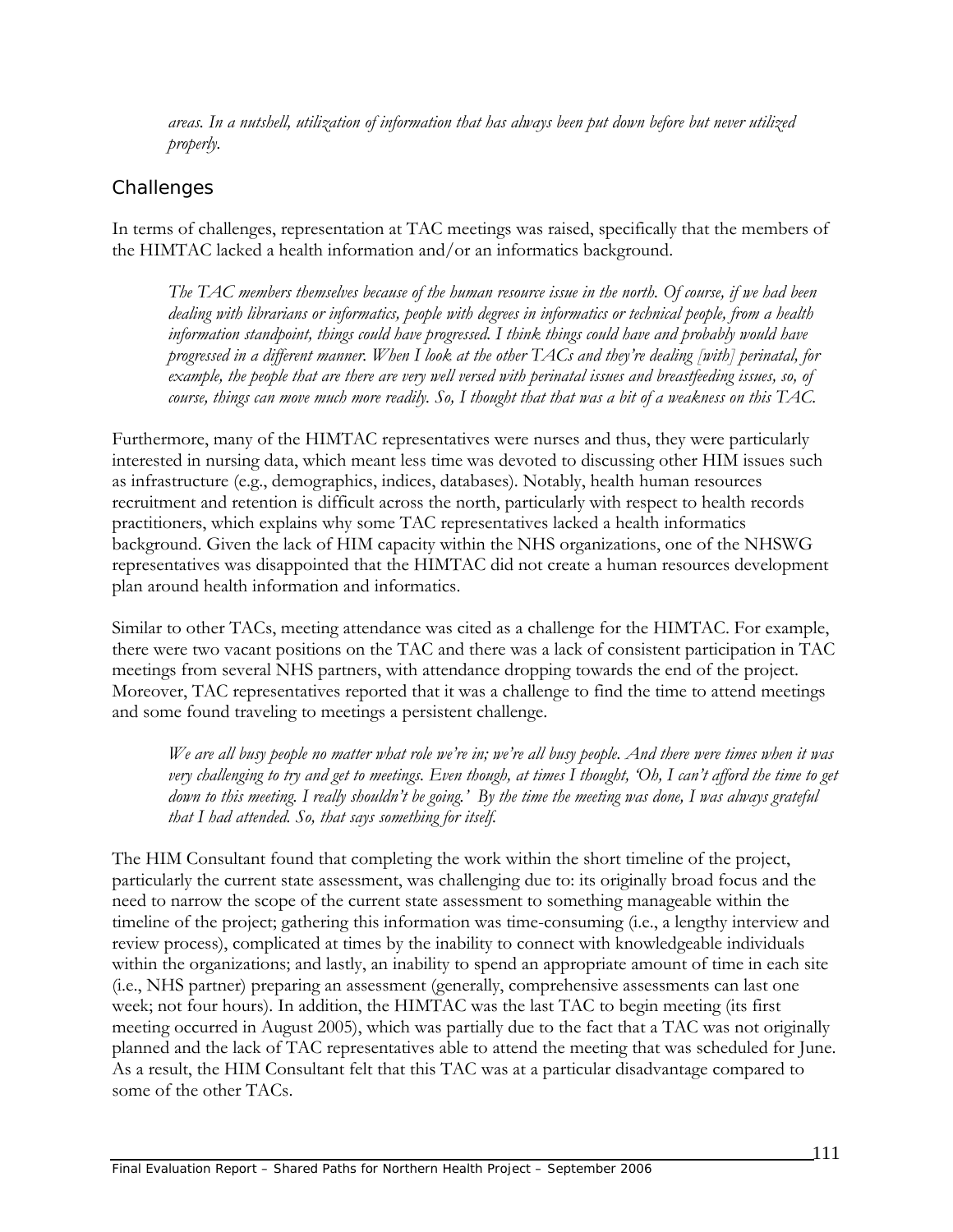As for future challenges, some HIMTAC representatives felt that results from the work of the TAC will take a long time to materialize, which may be frustrating for some individuals, and this may ultimately affect the commitment and retention of TAC members.

## *Sustainability*

In terms of sustainability, the HIMTAC is interested in continuing the work, through creating a HIM task force or council in the north, which is acknowledgement that health information is an important issue. Furthermore, the TAC representatives identified criteria needed for sustainability such as, commitment and support from the NHSWG; partnership with Saskatchewan Health and FNIHB; a facilitator/coordinator (i.e., HIM specialist); funding; and the need to work within and across jurisdictions to accomplish their goals. However, as one NHSWG representative noted, the HIMTAC failed to develop and submit a formal recommendation concerning the sustainability of the group.

#### 5.6.2.4 Summary Statement

Unfortunately, the HIMTAC did not produce a work plan with the steps in developing a northern electronic health information management system fully identified, in terms of human resource development needs, next steps on how to proceed, etc. However, the current state assessment completed by the HIMTAC was a considerable achievement, representing the first comprehensive, detailed scan of HIM in the north. This assessment will provide a solid foundation for future planning regarding needs, next steps, and policy, with respect to HIM and also IT since these two project components are interrelated.

As for the short-term outcomes identified by the HIM Consultant: to develop long range objectives and a plan for a streamlined and comprehensive collection of clinical documentation, information, utilization, and management of health information systems in northern Saskatchewan; and to develop a plan for strategic integration of health information and IT applications needed for a sustainable and intra-operative information system between health jurisdictions in northern Saskatchewan, these have not been fully achieved within the course of the Shared Paths project. A bridging plan, essentially a strategy to migrate northern health care sites from a manually-driven paper system to an electronic health information system, has yet to be fully developed. There were many discussions around the bridging plan during HIMTAC meetings; however, a concrete work plan on how to proceed was not achieved.

The long-term outcome identified by the HIMTAC Consultant, to streamline and standardize (where possible) HIM among the NHSWG partners to improve health care and services provided to residents of northern Saskatchewan, will have to remain an objective of the northern "task force," which is of course dependent upon its continuation. Fortunately, the current state assessment will serve as a foundational document, which clearly identifies where the gaps and weaknesses lie. This will facilitate planning in the future and determine where resources should be invested.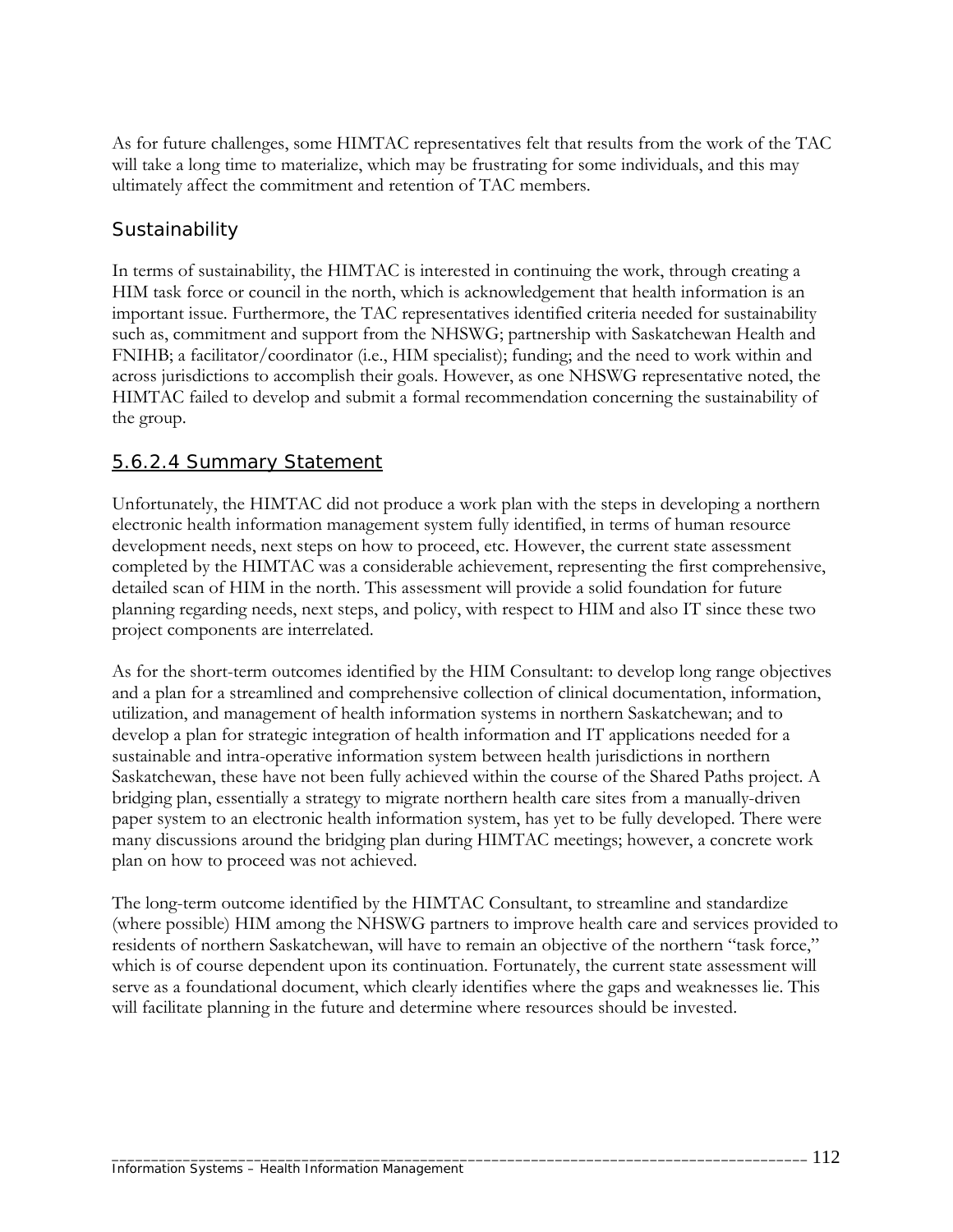### 5.6.2.5 Evaluation Recommendations

The HIMTAC desires to continue meeting, either in its present form or as an amalgamation between the HIMTAC and the ITTAC. In either form, the HIMTAC should continue to pursue its short-term objectives of: a plan for strategic integration of health information and IT applications needed for a sustainable and intra-operative information system between health jurisdictions in northern Saskatchewan, with a streamlined and comprehensive collection of clinical documentation, information, utilization, and management of health information systems. These objectives should be met through the: implementation of the recommendation to establish and implement an electronic tool to capture client demographic, clinical, and nursing utilization information via the modification and utilization of an existing database or the development of a new one; development of a human resources development plan around health information and informatics; and development of the bridging plan with the ultimate goal of creating an electronic HIM system that is interoperable with the eventual pan-Canadian EHR.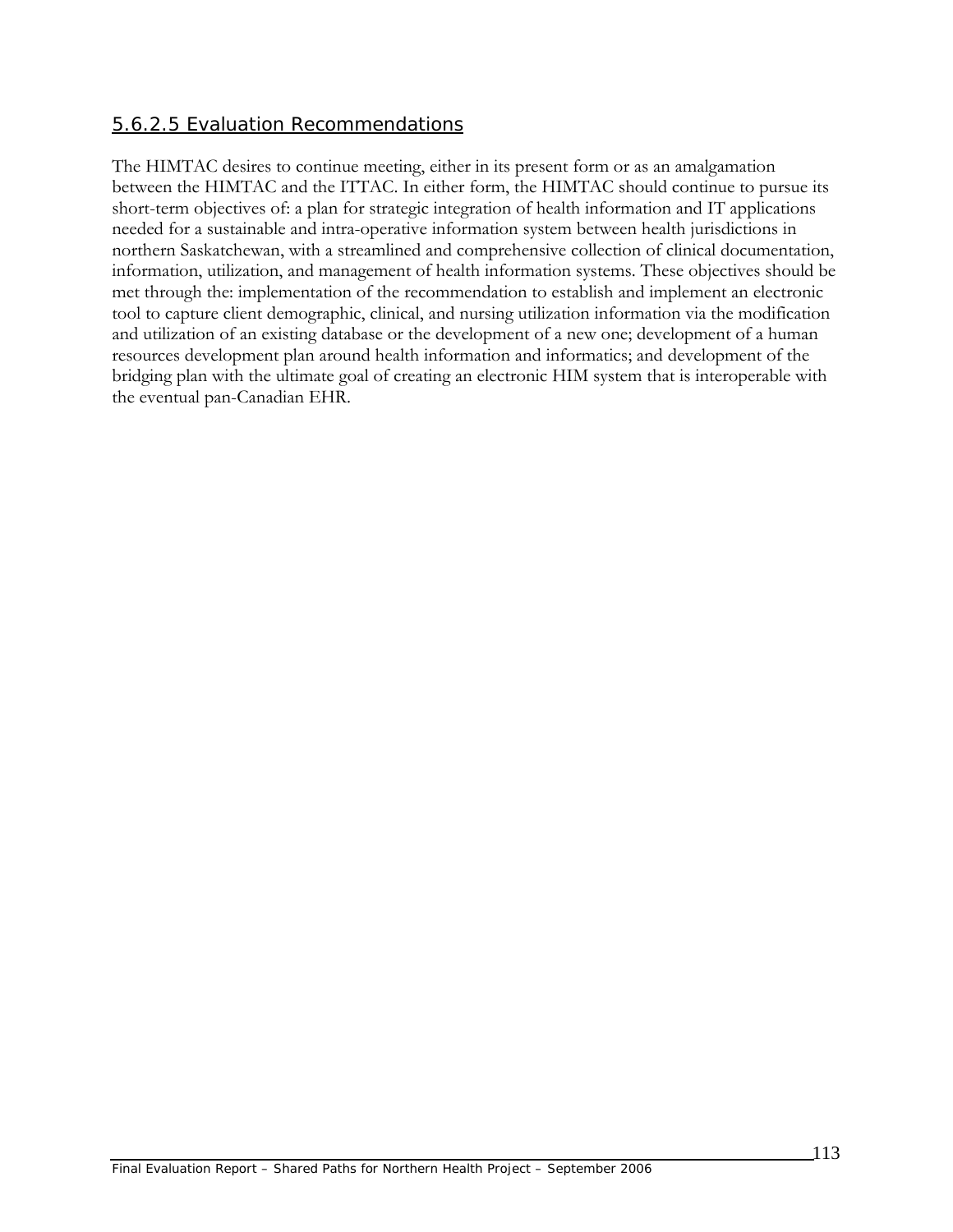# **6. Overall Observations**

The following is a discussion of several overall observations made throughout the course of the evaluation. These observations are based on: 1) the results of data collection and analysis; 2) discussions with project staff, TAC representatives, NHSWG representatives, and evaluation team members over the course of the evaluation; 3) observation of NHSWG and TAC group development and process; and 4) observation of project activities and progress.

### 6.1 Networking, Information Sharing, and Increased Awareness and Understanding

The TAC representatives identified several benefits to coming together as a TAC. While the partners of the NHS have been meeting for a number of years at the operational (i.e., NHSWG) and governance (i.e., NHS Leadership) levels, the Shared Paths project was the first real opportunity for the service provider level to meet, to work together, and to collaborate with one another. It was an opportunity to network with others in the field, develop relationships where previously none had existed, and strengthen relationships that did exist. A number of TAC representatives believed that the TAC process facilitated a greater commitment to working across jurisdictions. As one TAC representative expressed, "this is an experience that would not have been had in any other health region." The TAC also provided an opportunity for information sharing, with the TAC representatives sharing experiences, ideas, resources, and expertise with one another. According to the Project Coordinator, the TAC meetings provided an avenue for sharing information and knowledge, for example, new ways of doing something or best practices, which the TAC representatives were then able to apply within their own organizations as they saw fit. As a result of sharing information, there was an increased awareness of the issues in the north as they related to the TAC focuses (i.e., mental health and addictions, chronic disease, perinatal and infant health, oral health), as well as an increased understanding of the "other" jurisdictions and its roles and responsibilities for health service delivery (e.g., provincial, RHA, First Nations, federal).

# 6.2 Short Timeline of the Project

Unfortunately, the Shared Paths for Northern Health project was faced with a short timeline, approximately two years; with the extension, approximately two and a half years. For a project of this nature and magnitude, the short timeline presented a challenge to accomplishing the large project goal and objectives, related to both community and organizational transition to enhance the health status of residents of northern Saskatchewan.

The NHSWG received funding for this project in the spring of 2004, with the first project staff hired in July (i.e., Project Coordinator, Executive Assistant, Communications Coordinator). Prior to the commencement of any project, there are start-up and planning activities that need to occur, for example, recruitment of staff and methodology refinement, the importance of which should not be underestimated. The start-up phase of this project lasted longer than anticipated due to the recruitment process and the lack of a prescribed methodology on how to proceed. For instance, what does community and organizational transition look like? How does one define community or organizational transition? What are the steps necessary to achieve this transition? As well, the inclusion of the NHS partners into every step of the recruitment process was important, in that, it provided the opportunity for each partner to: have input into the process; feel ownership of the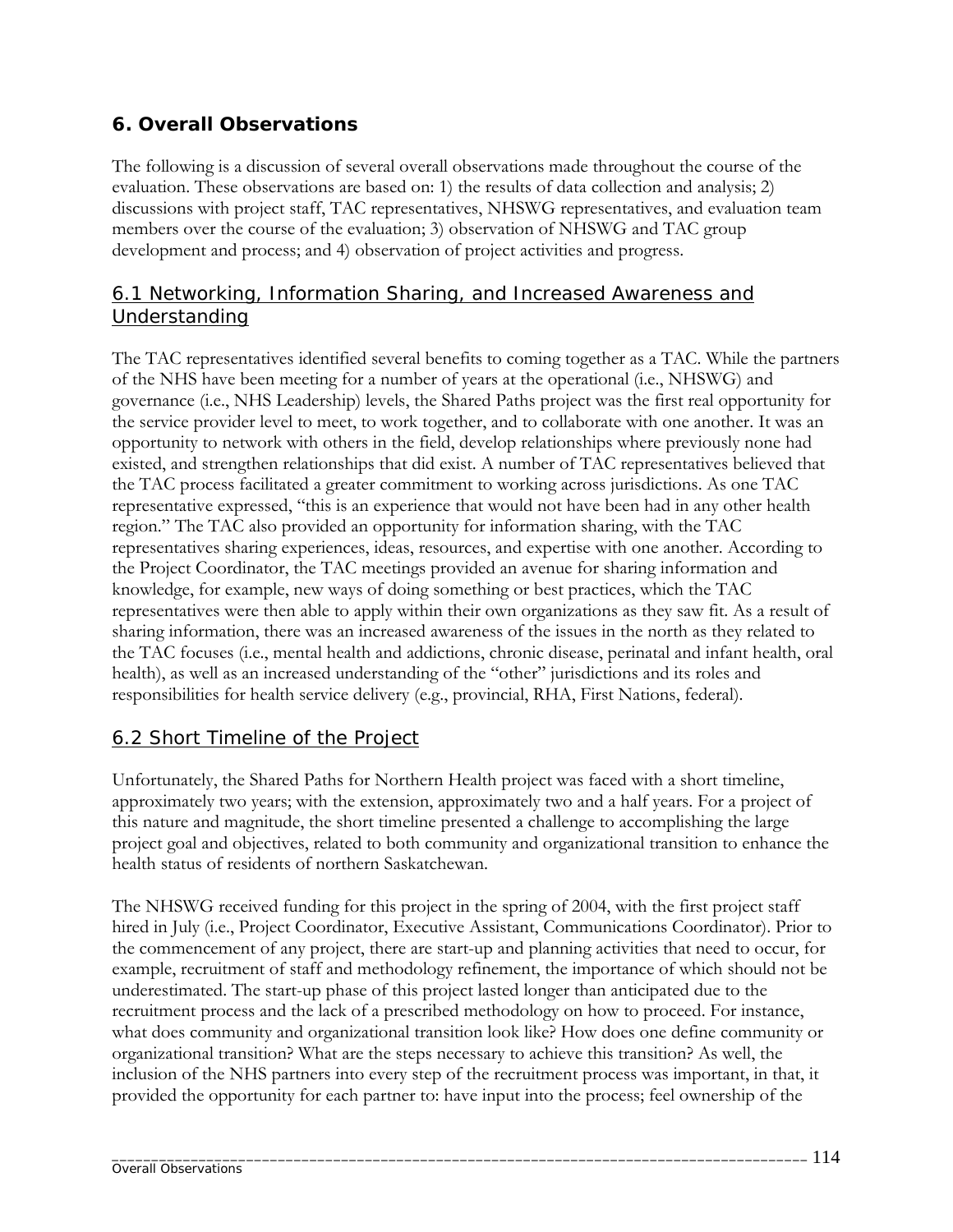project; build some organizational capacity (i.e., through those project staff seconded from partners into their positions); and further strengthen the partnership by working together.

All start-up and planning activities take time, and this meant that the first PHC TAC meetings were held in the fall of 2004, several months past the "official" project start date. With approximately eighteen months to complete their tasks, both the PHC TAC Coordinators and the TACs felt the time constraint. On more than one occasion, the TAC representatives mentioned the short timeline for the project as a challenge. The TAC representatives expressed concern that the TACs would not be able to complete the work plans or address all priorities, given the amount of time necessary to devote to the project, the expectations placed upon them, and their heavy workloads within the organizations. Furthermore, the timelines of other project components were shorter than the eighteen months of the PHC TACs. For instance, the support TACs had approximately fifteen months to complete their tasks (i.e., human resources, information technology, health information management). As well, the cross-jurisdictional issues and community development components (contracted in the spring of 2005) had approximately one year. These individuals and TACs also experienced similar pressures to complete tasks on time.

While all project components made progress towards objectives and anticipated outcomes and/or achieved successes within the expected timeline of the project, perhaps the lesson learned here is, rather than scramble to spend a considerable amount of money within a certain period of time in the hopes of achieving the objectives and anticipated outcomes, that the organizations in a position to fund complex initiatives such as, Shared Paths for Northern Health, should review current practice and guidelines with respect to funding to allow for greater flexibility or adjustments, particularly with respect to timelines and/or extensions in order that effective and sustainable transition, which is generally the desired outcome, is possible. In the end, there would be improved accountability on both parts, those organizations in receipt of funds and the funding organizations, for the money that was spent.

*Our message needs to be – We know what works; we're already doing some of it. What we need you guys to do is to tackle the constraints that prevent us from doing this stuff, and support us in doing this.* 

### 6.3 Representation at TAC and NHSWG Meetings

The TAC representatives expressed concern over the lack of representation of all NHS partners and funding agencies at the TAC meetings. This concern was identified in the interim evaluation report and it remained a concern throughout the project. In some instances, there was no representative to sit at the table, and in other instances, representatives attended quite infrequently or not at all. The TAC representatives felt that it was important to have as much representation at the meetings as possible. They also understood that all TAC representatives had busy schedules (e.g., regular job responsibilities, other committee responsibilities) and therefore, were not expected to attend every TAC meeting. Nevertheless, efforts should have been made to ensure that there was partner and funding agency representation at the table through the nominated TAC representative or an alternate representative. Related to the issue of representation, TAC representative turnover was also cited as a challenge for many of the TACs, as this often impeded progress if consistently new members needed an orientation to the group. Furthermore, some instances of turnover did not produce a new representative for the TAC, which meant a lack of representation for some organizations. In addition, some TAC representatives also expressed concern over the lack of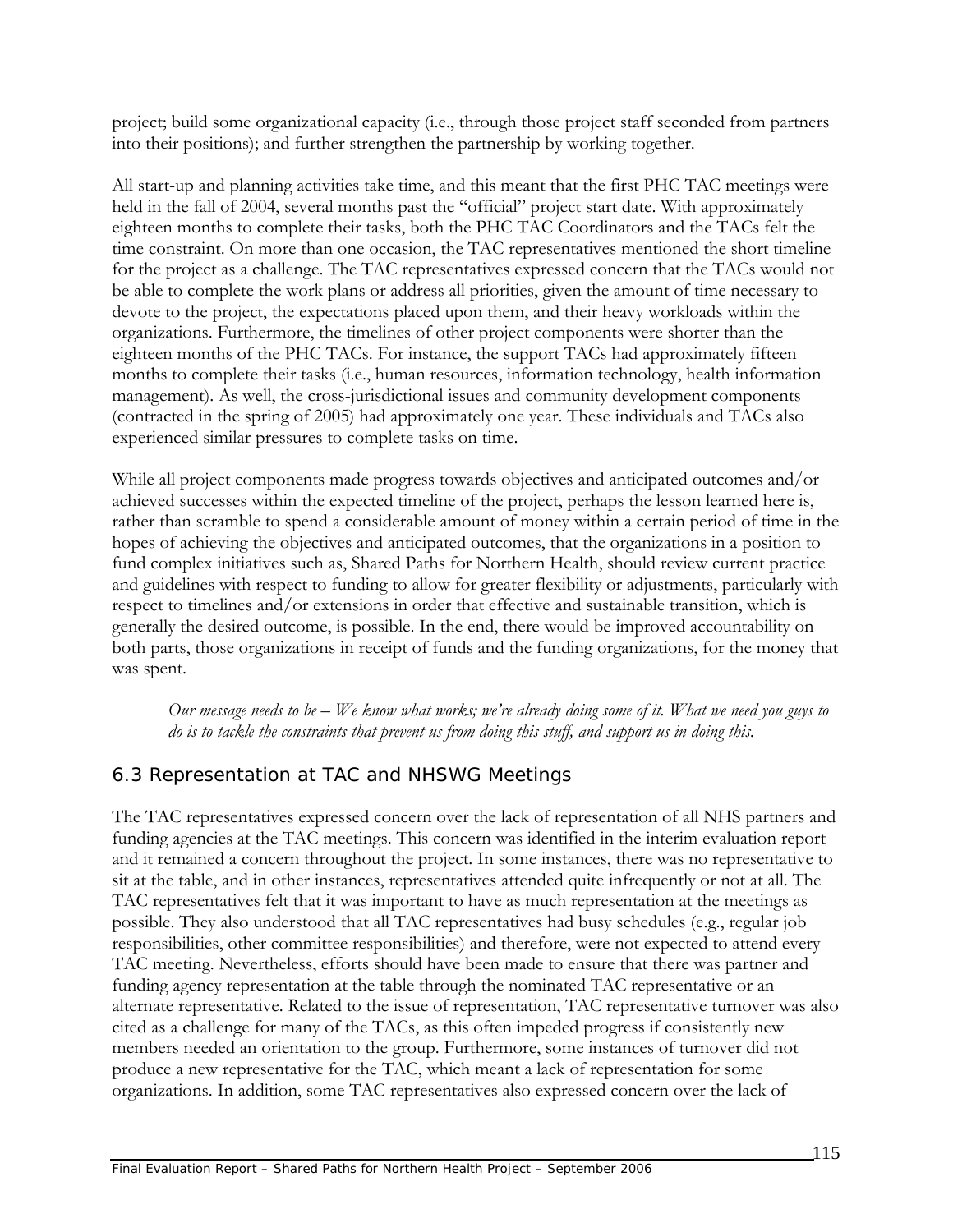Aboriginal representation on the TACs. While 85% of the northern population is Aboriginal, there were only a handful of Aboriginal representatives on the TACs.

Similar representation issues existed at the NHSWG level. In some instances, the representatives attended meetings quite regularly, and in other instances, the representatives attended infrequently or not at all. Many factors contributed to meeting attendance, for example, all NHSWG representatives had busy schedules as CEOs and Health Directors, and smaller partners did not have the capacity or they lacked the personnel to attend meetings regularly (i.e., not in expertise but were understaffed). It is important to have as much representation at the NHSWG meetings as possible. Therefore, efforts should be made to ensure that there is partner and funding agency representation at the table through the nominated NHSWG representative or an alternate representative. It is the responsibility of the NHSWG representative to stay informed, and the responsibility of the alternate representative to become informed, so that any decisions can be made during the meetings and the process is not slowed down. Representation at the meetings shows partner commitment to the NHS; enables buy-in to the NHS at all levels, from leadership to health sector staff to community residents; and full participation in the meetings' discussions and NHS activities ensures that each NHS partner has a voice and an equal opportunity to shape the health care system in the north.

#### 6.4 Participation in Meetings and Activities

As with any group, some individuals participate while others do not participate very much at all. The participation of the TAC representatives varied during the TAC meetings and in its activities (e.g., resource development, workshop planning). Within the TAC meetings, the Coordinators employed various approaches to involving all TAC representatives and soliciting their input or feedback. For example, some TAC Coordinators utilized roundtable discussions; others had TAC representatives speak to certain issues or agenda items; and all Coordinators kept TAC representatives informed and requested input and feedback via email. Operating by consensus, the TACs discussed, debated, and agreed on: the issues to address, the work plan, activities, recommendations, etc. So, it was important that all TAC representatives felt as though they were informed and had the opportunity to: provide input into the discussions; determine the work plan of the TAC; participate in the activities; inform the recommendations that were developed, etc. Consequently, it was also their responsibility to ensure that they were informed and participating in the TACs' discussions, activities, and meetings.

In addition, while meeting by teleconference/WebEx was beneficial in that it reduced travel time for the TAC representatives, it also limited TAC representatives' participation in the meeting's discussions and activities, particularly for those who joined a face-to-face meeting by teleconference. This being said, there were occasions when meeting or joining by teleconference/WebEx was most appropriate and/or was better than not meeting or joining at all.

Lastly, the TAC representatives identified the importance of having the right individual at the table. Someone committed to the process, with the right level of program/service expertise, and the right level of administrative authority, so that any decisions could be made during the meetings and the process was not slowed down.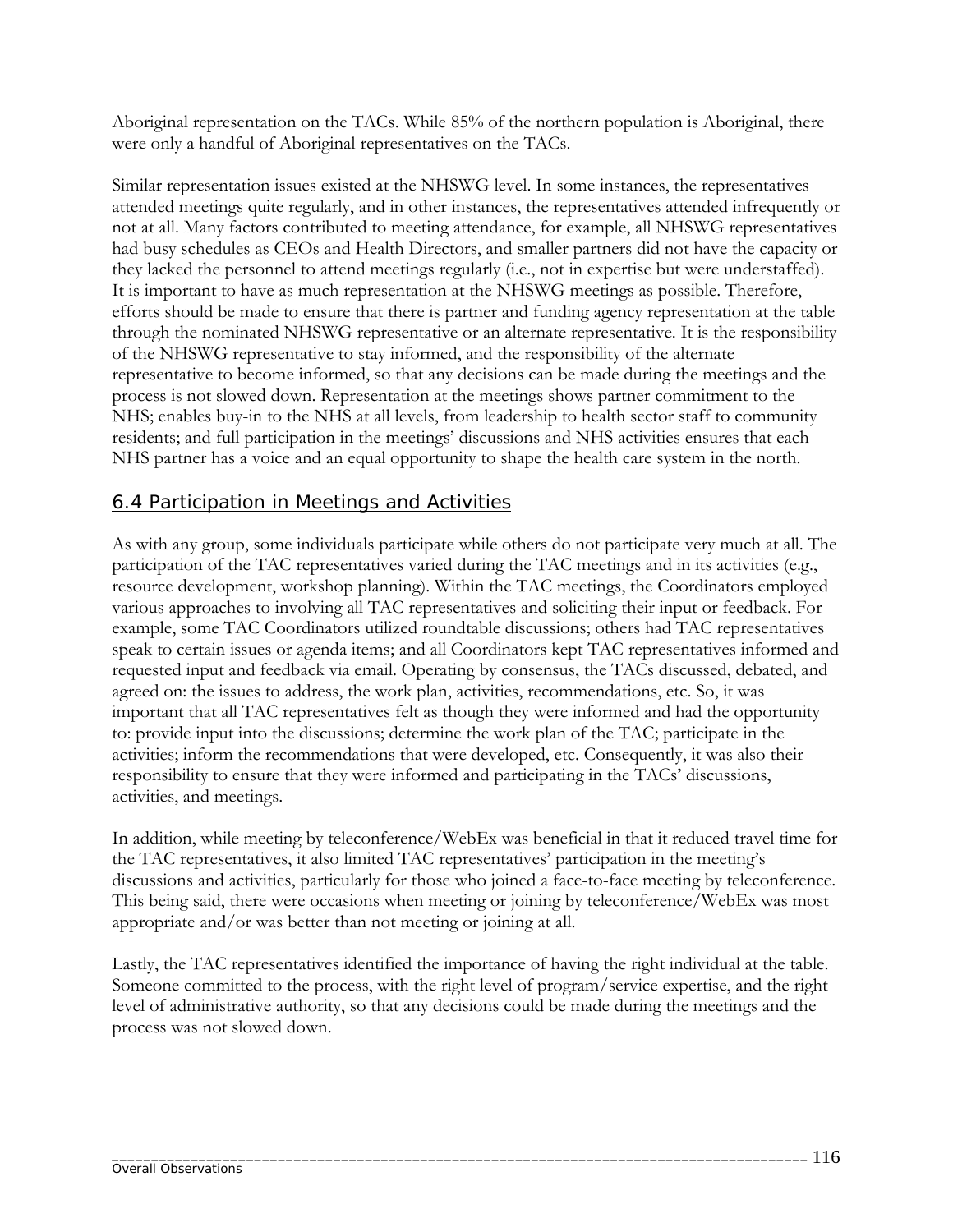# 6.5 Clear Direction and Regular Feedback

A consistent challenge identified by many TAC representatives was an unclear mandate at the start of the project, with respect to the purpose of the TAC and their specific role within the project; however, this became clearer in some TACs (i.e., CDTAC, PIHTAC, OHTAC) as the project progressed and milestones were achieved (e.g., an approved recommendation). Others TACs (i.e., MHATAC, HRTAC) struggled all the way through the project with respect to their purpose; signifying the importance of and need for: better strategic planning upfront in terms of project objectives, outcomes, and activities; internal evaluations of TAC progress performed by the TAC Coordinators and TAC representatives; timely and clear communication of concerns or difficulties to the appropriate individuals; and timely and appropriate direction provided, particularly in the event that progress is not proceeding as envisioned. It was suggested in the interim evaluation report that the TAC Coordinators periodically review the project purpose, objectives, and TAC mandate with the TAC representatives to keep the TAC focused on its tasks and to achieve the project goal, objectives, and anticipated outcomes; however, only two of the TAC Coordinators did so.

Typically, direction, feedback, and project updates from the NHSWG to the TACs were provided via oral reports (at TAC meetings) by the Project Coordinator. Conversely, progress updates and feedback from the TACs and the TAC Coordinators to the NHSWG were provided via written and oral reports (at NHSWG meetings) by the Project Coordinator. As the project activities progressed, it became more difficult for the NHSWG to provide the needed direction and feedback to the TACs. For example, several NHSWG representatives reported that meeting agendas were full with much information to review prior to the meetings. It should be noted that the Shared Paths project was not the only initiative or focus of the NHSWG; however, given the magnitude of the project it did consume much of each meeting's agenda. As more recommendations were coming to the NHSWG for their review and approval, there was a suggestion by one of the NHSWG representatives to limit the number of recommendations to two that were presented at each meeting. As a result, many recommendations were submitted to the NHSWG as part of the TAC Final Reports and are awaiting formal review and approval to proceed with implementation.

This somewhat informal process for providing updates, feedback, and direction was sufficient until there was a marked increase in project activities and recommendations coming forward. It is important that clear, consistent, and regular feedback and direction is provided along the continuum from the NHSWG to the Project Coordinator to the TAC Coordinators to the TACs. Perhaps, there needs to be a more systematic way of reviewing information and providing feedback and direction, not only to the TACs as/if they continue, but to consultants and others who will be involved in future NHS initiatives. As one example, this could be facilitated through a bi-annual conference whereby all the TAC representatives, NHSWG representatives, and other stakeholders would have the opportunity to network and share information. Furthermore, it is important that the NHSWG representatives stay informed of all NHS initiatives and progress so that feedback and direction can be provided in a timely and appropriate manner.

### 6.6 Partnerships and Group Development

It is evident that partnerships and collaboration take time and effort, and do not come without risk; however, the benefits can be great. There are several examples of partnerships in the north, for example, the NHSWG, the Northern Healthy Communities Partnership, the Northern Health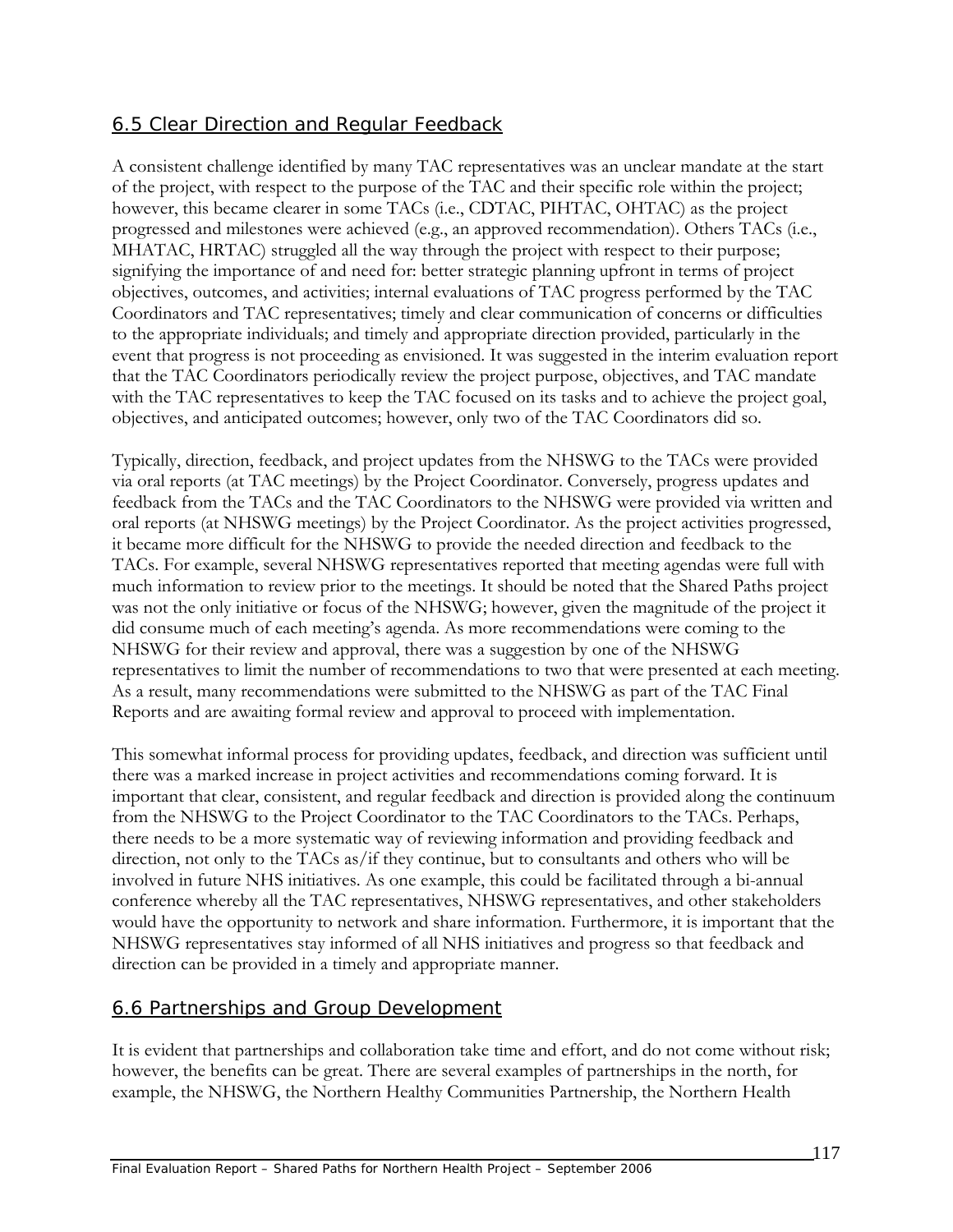Promotion Working Group, and many others. Partnerships are often constrained and tested by many factors such as, tight timelines related to funding, lack of funding, differing viewpoints of participants, hidden agendas, and the list goes on. As a result, partnerships need to be nurtured and supported from within, as well as from the outside (i.e., external stakeholders, funding agencies).

All partnerships go through a group development process, which has been widely studied and goes by variations on the theme of "forming, storming, norming, and performing."<sup>29</sup> Moreover, partnerships go through several cycles within this development process. The TACs experienced these phases of group development. As an illustration, the TAC representatives came to the table, met their counterparts, and developed personal and professional relationships (i.e., forming phase). All TACs worked through a "storming phase" with respect to discussing and debating the issues to address, the work plan items, and TAC activities, achieving consensus among thirteen partners and almost as many differences of opinion. Nevertheless, each TAC worked together as a group, made progress within its work plan (i.e., norming phase), and developed and submitted recommendations to the NHSWG (i.e., performing phase).

### 6.7 Communications

Communications was a challenge identified in the interim evaluation report and it remained a challenge throughout the project. The findings of this evaluation point to the need for improvements in the communication of the NHS and its initiatives to both the NHS partners and the communities. The intent here is not to reiterate the communications challenges experienced in the project by the Communications Coordinator, the TAC representatives or the NHSWG representatives; rather the intent is to emphasize the importance of communication amongst the stakeholders in the success of any project, organization or partnership. The NHS is guided by four key principles, one of them being communication. Through the communications foundation established by the Shared Paths project, the NHS can continue to facilitate and improve upon the flow of information to and from all stakeholders.

#### 6.8 TAC Interaction

Many TAC representatives criticized the project for the lack of interaction between TACs and stated that a formal process for engaging with the other TACs did not exist. As a result, the TAC representatives were not able to share project experiences or collaborate, and felt disconnected with respect to what the other TACs were doing. Aside from the website, monthly TAC reports, newsletters, and updates from the Project Coordinator and the Communications Coordinator, there were no formal interactions between the TACs within the project. The TAC representatives would have appreciated an opportunity to connect halfway through the project (e.g., workshop, conference), in addition to the NHS Gathering/Project Finale at the end (September 2006). At the time of the interim evaluation report, some TAC representatives had hoped that more interaction would occur and that the TACs would work more closely together in the remainder of the project. This lack of TAC interaction represents a potential loss in opportunities for collaboration on TAC activities or recommendations to the NHSWG.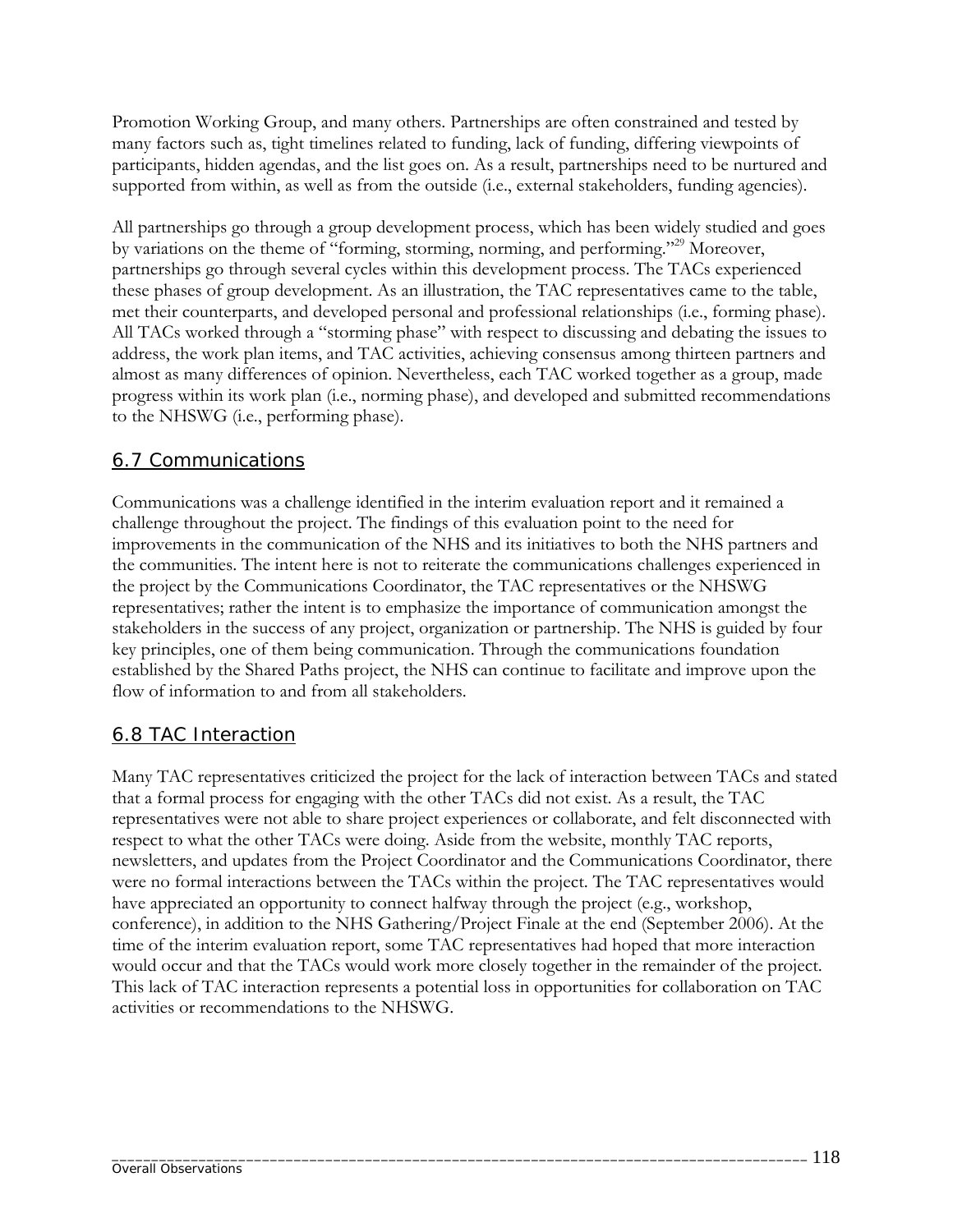# 6.9 Staffing and Project Management/Coordination

The findings of the evaluation, observation of TAC meetings, and the challenges identified by the TAC and NHSWG representatives have illuminated some issues and needs with respect to staffing a project such as Shared Paths for Northern Health. For instance, Coordinators should possess the proper skill set in terms of: knowledge of the field/issue (e.g., mental health and addictions, information technology); knowledge of the north and the NHS (i.e., the environment in which they work); knowledge of federal and/or provincial roles and responsibilities in the health care system; excellent facilitation skills (i.e., ability to drive the process and keep the TAC on task); ability to facilitate group development and address group dynamics (e.g., strong personalities, differences of opinion); ability to visualize what needs to be done and to be able to communicate this vision to the group; ability to initiate and develop initiatives or group activities; and ability to work independently and in a team environment. Conversely, the Coordinator cannot be too strong a leader in that the group interest is lost.

It is important for the Coordinators to be sufficiently prepared and briefed prior to undertaking the position. For example, an orientation process to the NHS and to each NHS partner. Perhaps, consideration should be given to a training period (e.g., 6 months) where staff (even if experienced) is trained in group facilitation, conflict resolution, writing reports, and other professional development opportunities (continuing education should continue throughout the project). In addition, it is important that there is structure within the workplace (e.g., regular staff meetings, office policies, feedback mechanisms), and accountability of staff through monthly activity reports, performance reviews, etc. It is important for the Project Coordinator to provide feedback on progress and work ethic, as well as timely and appropriate direction on how to proceed when progress is not as envisioned.

It should be noted that the NHSWG attempted to fill the coordinator/consultant positions with individuals from the north in an effort to build local capacity, seconding from the NHS partners when possible; however, the majority of the positions were filled with individuals from the south, although some had extensive experience working in the north.

In a project with a short timeline it is particularly difficult to recruit "the cream of the crop" as these individuals tend to not apply to short-term employment opportunities. Furthermore, as experienced in the Shared Paths project, there is staff turnover in short-term positions as the employees tend to search for and often find long(er) term positions prior to the end of their positions, which can create hardships for the project. The project experienced changes in staffing (largely due to a lack of progress in their work, insufficient skills) or early departures in six positions: Communications Coordinator; Human Resources Coordinator; Mental Health and Addictions Coordinator; Perinatal and Infant Health Coordinator; Information Technology Coordinator; and Project Coordinator.

The change in Project Coordinator mid-way through the project was not met without its difficulties; however, transition phases are unavoidable in any project, program or organization. The findings of the evaluation seem to indicate that this change in project management was beneficial for the project staff, TAC representatives, and NHSWG representatives. The second Project Coordinator was seconded from one of the NHS partners and therefore, was well versed in the northern health care system and the NHS itself. Previously leaving an acting CEO position, the Project Coordinator was well suited to the tasks of project management and coordination. The success that the NHSWG has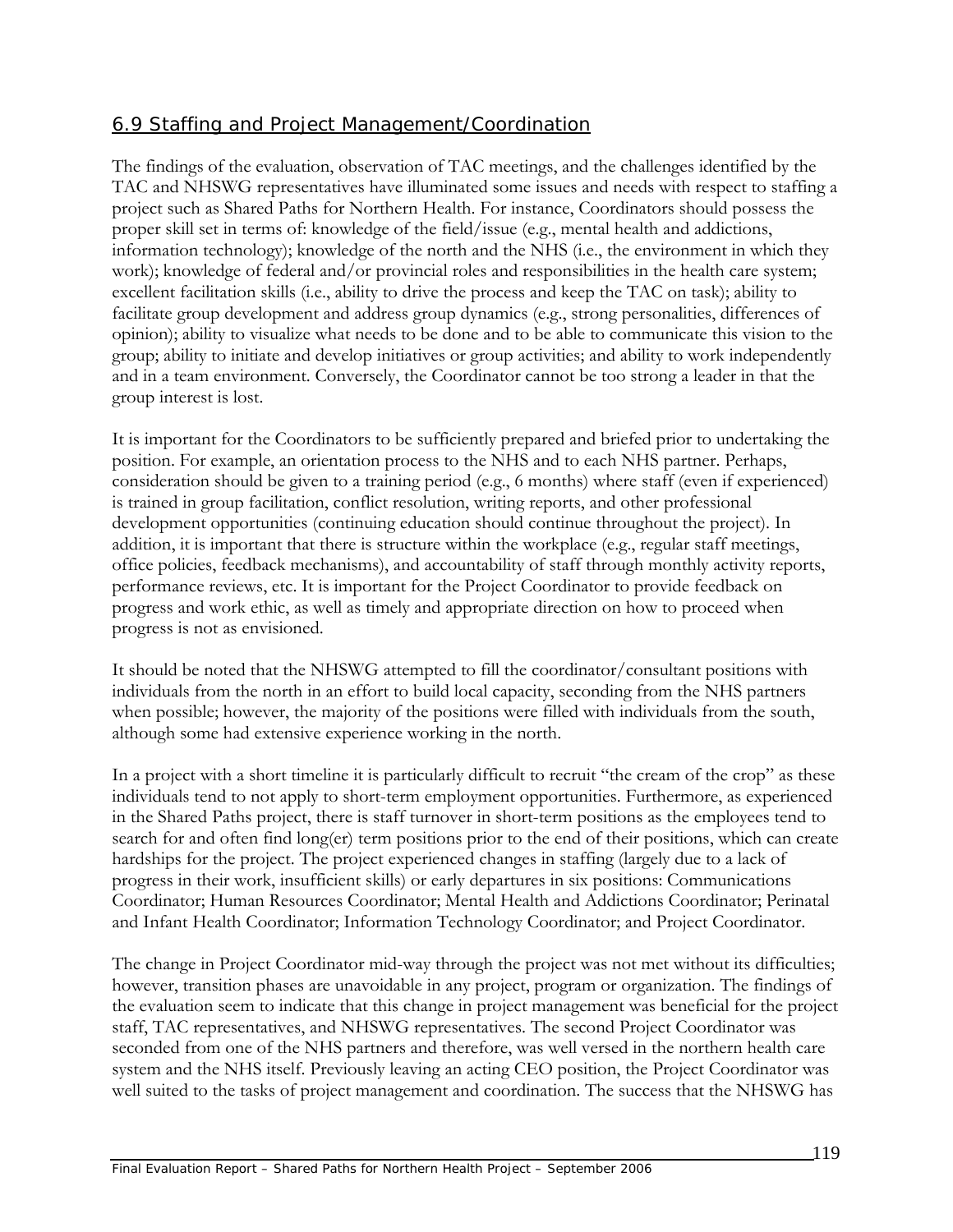had with the Shared Paths project is in large part attributable to the coordination and management efforts of the second Project Coordinator. According to one TAC representative:

*I think this committee really turned around when Angelique became involved. I think she did a really good job of actually taking the whole Northern Health Strategy and developing it further. That's just my view of it. Particularly, this committee, I think we were able to focus on some tangible things when she got involved.* 

Furthermore, project staff described the second Project Coordinator as: hands-on; worked to ensure that employees were comfortable in their role and able to maximize their production; provided timely feedback and information as needed throughout the project; provided necessary direction, but also allowed for independent and self-directed work; and practical in setting deadlines and performance expectations.

### 6.10 Lessons Learned

In the questionnaires, interviews, and focus groups with project stakeholders (i.e., TAC representatives, NHSWG representatives, project staff), the participants were asked to identify the lessons learned in carrying out the Shared Paths project. The following is a compilation of the lessons identified.

- The need for clarity of purpose and clear direction at the start of the project (particularly for the TACs; however, for the consultants as well).
- The importance of a qualified Coordinator to keep the TAC focused on the process and to ensure success.
- The importance of the right people at the table in terms of being committed to the process, with the right program/service expertise and the authority to make decisions.
- The importance of proper and broad representation at the table in terms of community, regional, and northern perspectives, as well as service providers that are not only mid- or senior-level managers.
- The importance of consistency in TAC and NHSWG representation in terms of continuity and commitment to the process.
- Turnover in TAC representatives will occur if/when the group comes upon tough times (e.g., individuals will stop attending meetings).
- Forming subcommittees aided TAC progress in that TAC representatives were dedicated to a task (i.e., an area of expertise), thereby enhancing commitment and potentially decreasing turnover.
- Perhaps, reducing the number of meetings would sustain commitment to the TAC.
- Communication is key.
- Messages need to be clear and consistent.
- Communications materials need to be targeted to the various audiences (e.g., health care staff; community; project stakeholders) in terms of content and readability.
- The need to provide avenues for the TACs to interact with one another, to enhance opportunities for collaboration.
- The TACs should have utilized the CLOs more in their work.
- There should have been (increased) client representation at the TAC meetings.
- The TACs should have involved the community more in their work, for example, conducted community consultations; communication with the residents about the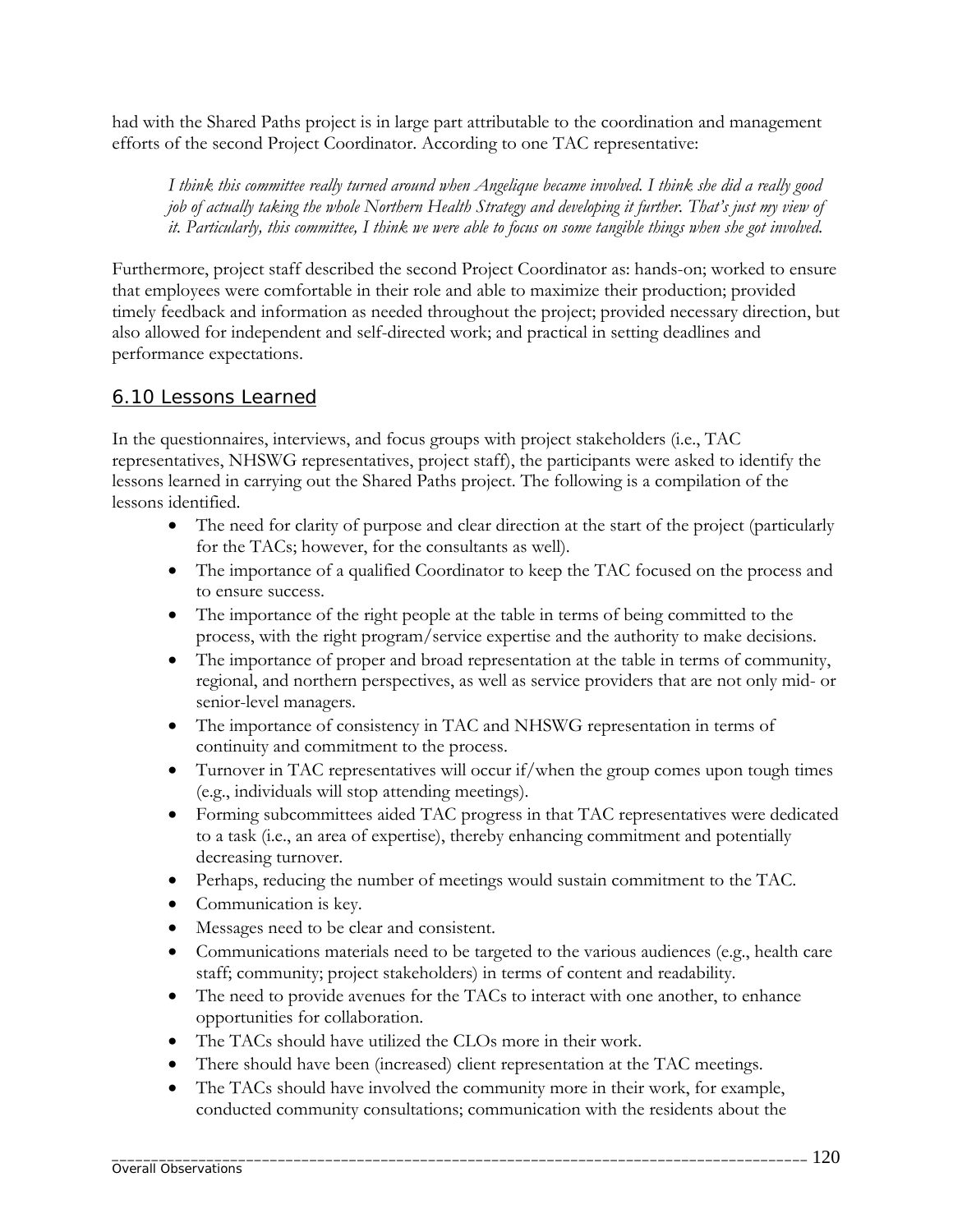project and the NHS; and engagement of the community developers within the NHS partners in TAC activities.

- The need for quick/small successes to sustain interest in the work.
- The successes need to be publicized and celebrated.
- The NHS Leadership meetings increased communication between the Leaders and the NHSWG and the meetings should be continued.
- Respect for jurisdiction, different approaches, and differing view points is important when maintaining and nurturing a partnership.
- The value of a collective voice in responding to challenges, addressing policy issues, and trying to affect change.
- The need to maintain the momentum; implement the recommendations; and track the implementation, even without core funding.
- Evaluation is an important tool to encourage change and improve process when needed.

#### 6.11 Suggestions for Improvement

In the questionnaires, interviews, and focus groups with project stakeholders (i.e., TAC representatives, NHSWG representatives, project staff), the participants were asked to identify suggestions for improvement to the Shared Paths project, if they were to do it all over again. The following is a compilation of the suggestions mentioned.

- At the start of each TAC hold a strategic planning session to clarify the purpose and narrow the focus or objectives.
- Each TAC should prepare a team charter to clarify roles and responsibilities.
- TAC Coordinators should receive training in facilitation prior to working with the TAC.
- NHSWG to provide clear deliverables to the TACs, consultants, and project staff.
- Improve communication between the NHSWG representatives and the TAC representatives within an organization.
- Improve communication between the NHSWG and the TACs, particularly at the start of the TAC; perhaps meetings, at least initially.
- Improve communication and more feedback between the NHSWG and the consultants.
- The CLOs to participate more in the TAC meetings and to facilitate interaction between the TACs.
- Each organization to have a mini-NHSWG within the region (like KYRHA).
- More opportunities for the NHS partners to participate in cross-jurisdictional training.
- More engagement of other sectors (i.e., education, recreation, justice, social services) in the work of the NHSWG and the TACs to address the determinants of health.
- Project staff to increase their visibility in the communities.
- Project staff to receive an orientation to the NHS and to each NHS partner.
- Better planning at the start of the project (e.g., SWOT analysis).
- Smaller, more focused projects in the future (e.g., only two PHC TACs versus four).
- Establish a communications position within the coordinating staff of the NHS.
- Improve/increase internal promotion and public relations related to the intent, goals, and objectives of the NHS.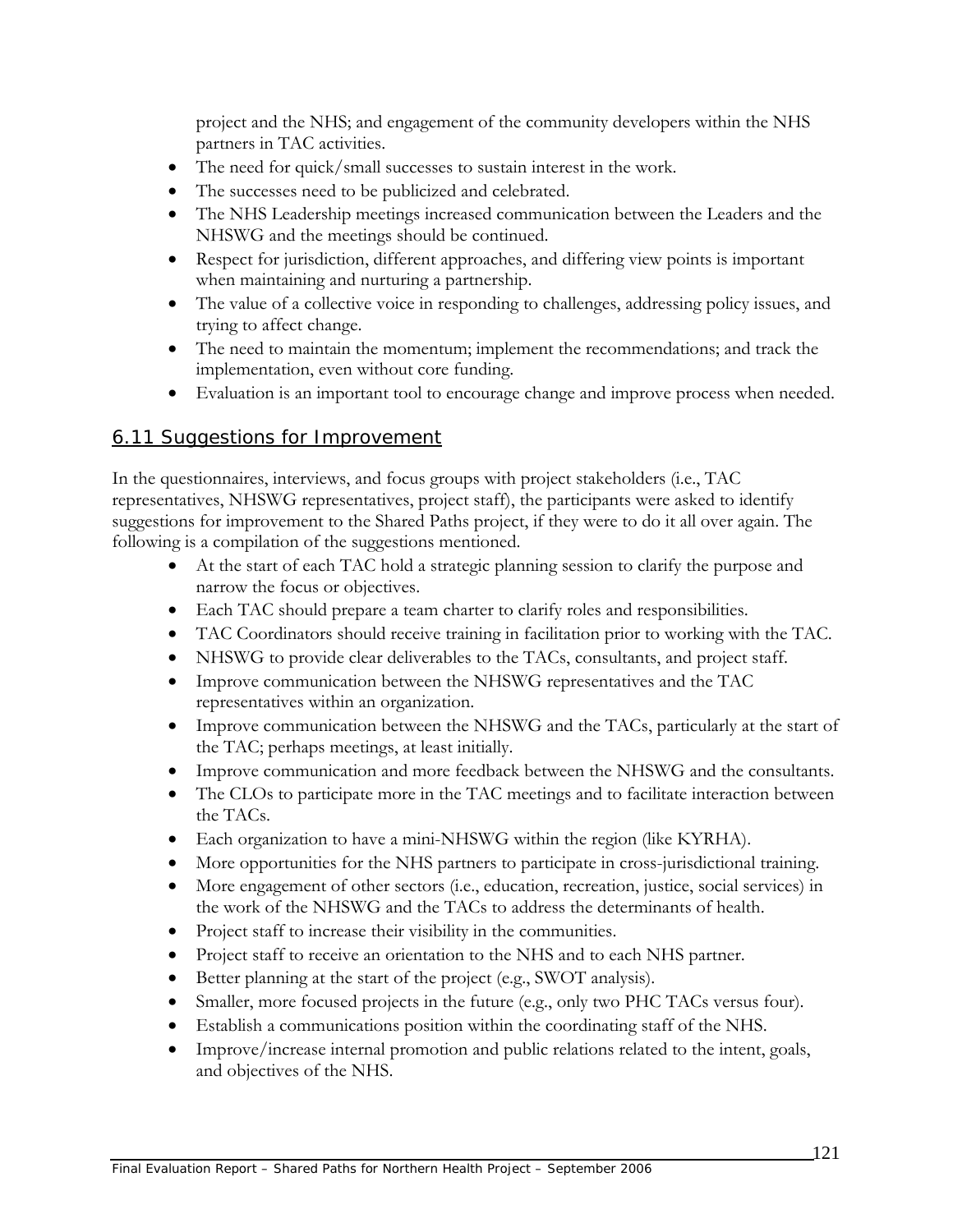- NHSWG to meet with all Leadership (e.g., New North; northern MLAs) to promote the NHS.
- More regionalization of the NHS process amongst the partners, building local capacities and improving sustainability (e.g., partnerships between MLTC and KYRHA; LLRIB and MCRRHA).
- Document the history of the NHS (e.g., events, presentations, successes, challenges, outcomes).

### 6.12 Sustainability

In the questionnaires, interviews, and focus groups with project stakeholders (i.e., TAC representatives, NHSWG representatives, project staff), the participants were asked to identify the criteria for sustainability of the process or this model of working together. The following is a compilation of the criteria suggested.

- A core group of TAC representatives that are able to attend meetings and are committed to the process (i.e., consistent representation and participation).
- Support (commitment) for continued meeting and the process from the NHS partners and funding agencies.
- Financial resources to cover the costs of meetings (e.g., travel, accommodation, meals).
- The need for strategic priority setting (i.e., narrow the objectives to those that are attainable).
- The need for clear guidelines (i.e., changes to the terms of reference) and internal evaluation of progress.
- Various modes of meeting (e.g., face-to-face; conference call/WebEx; video conference) to save on travel time and costs.
- Communication.
- Changes to the TAC representatives to ensure that the right person is at the table (i.e., representation, expertise, authority).
- TAC Coordinator with proper skill set (and consistency in the coordinator).
- In absence of a TAC Coordinator, an organization(s) would need to take the lead role (i.e., chair or co-chairs).
- Regular feedback from the NHSWG regarding progress, direction, etc.
- TACs need some decision-making power for consistent buy-in from members.
- Recommendations to be implemented or the TAC to become an action group to garner commitment from the representatives.
- Sufficient time to attend meetings, gel as a group, make progress, and achieve success.
- TAC support personnel are important (i.e., communications, information technology, health information management). Recognize that funding would be needed to provide this support.
- NHS Coordinator to carry out activities of the NHS and support implementation of the recommendations (also administrative support).
- Trust within the partnership needs to be continually nurtured and maintained.
- Open and honest dialogue amongst the NHS partners.
- Regionalization of the NHS process amongst the partners, building local capacities and improving sustainability by fostering the process in future leaders (e.g., partnerships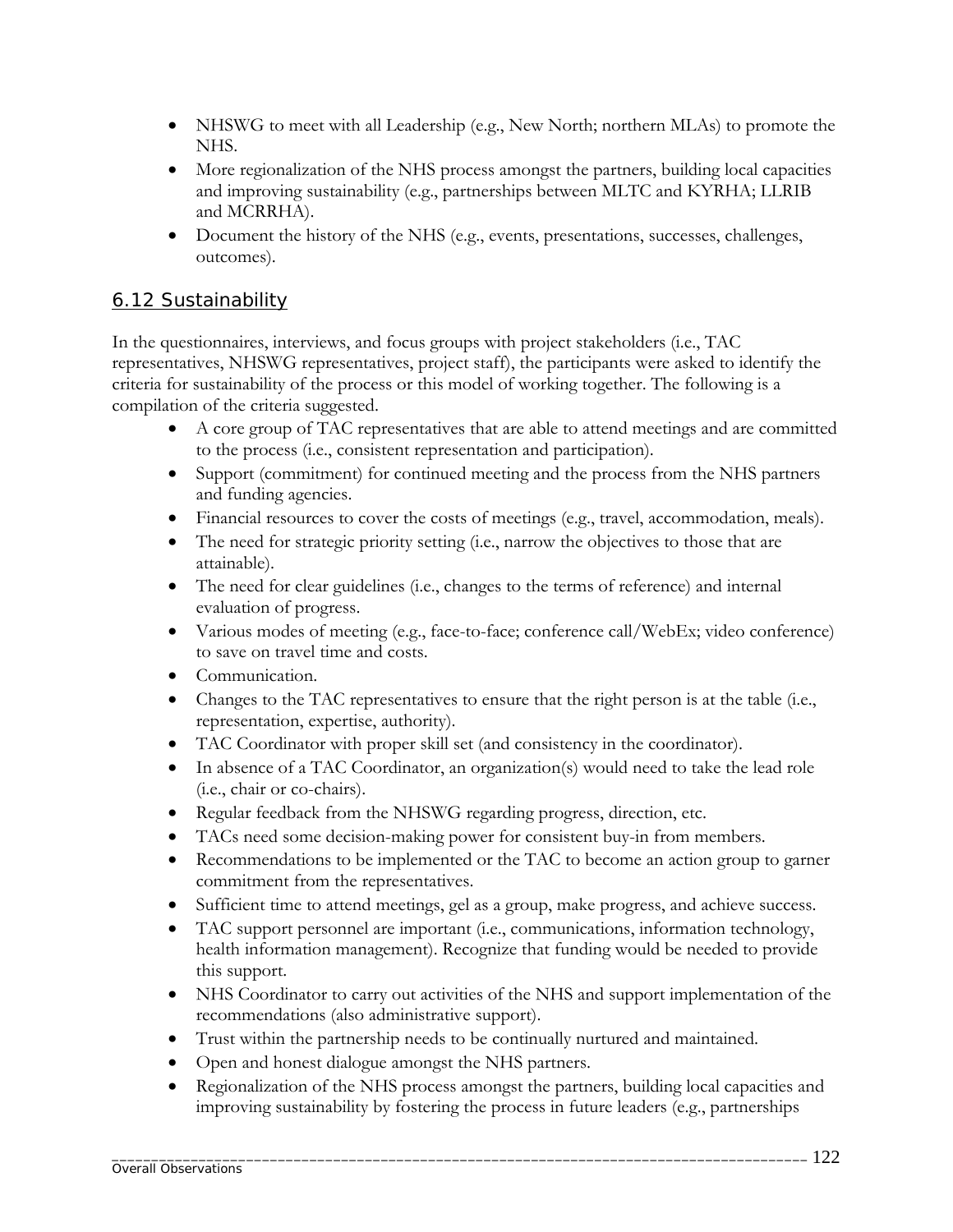between MLTC and KYRHA; LLRIB and MCRRHA). Perhaps, meeting as a large group more infrequently.

• Support the NHS partners that are unable to participate effectively at the NHSWG and/or TAC tables due to limited capacity/personnel within the organizations.

## 6.13 NHS Coordination

The NHSWG has had the support of a Coordinator since the fall of 2002. Through the PHCTF, the NHSWG has had the support of an Executive Assistant, a Communications Coordinator, and a host of other project staff and consultants in working cooperatively towards improvements in the health status of residents of northern Saskatchewan. Considerable time and effort has been put into creating the working relationships and opportunities for collaboration. As the Shared Paths project comes to an end, the NHSWG finds itself in search of special project funding in an effort to maintain the momentum of the Shared Paths project. In order to maintain the momentum and to continue NHS collaboration in on-going and new initiatives, the NHSWG needs at minimum, a Coordinator and an Executive Assistant. Ideally, a partnership or an organization would benefit from retaining the corporate knowledge gained by its staff throughout their tenure and thus, efforts should be taken where feasible to retain current project staff.

# 6.14 NHS Strategic Plan

Currently, the NHSWG is in the process of developing a strategic plan, that is: determining the aspects of the Shared Paths project to carry forward, ensuring consistency, continuity, and legacy for which support and funding should be sought immediately; determining the aspects of the project that could wait for a period of time for support and funding; and determining the issues beyond the Shared Paths project that also need the collective attention of the NHS (e.g., the broader determinants of health such as poverty, housing, employment). Following the presentations of all final reports, the NHSWG held a strategic planning session in June 2006; however, not all partners were in attendance so the identification of specific actions did not occur, simply the identification of the priority areas to continue to address. It was suggested by several NHSWG representatives that prior to submitting a request for core funding to the federal and provincial governments, a solid plan should be developed, that is, what are the specific actions to move forward, and how does the NHS propose to support those actions. So, a second strategic planning session was held in August 2006; however, again with limited participation by all the NHS partners. The intent is to submit the priority areas to continue to address as the NHS strategic plan for the next year to both governments for shared core funding, as well as to form the beginnings of a proposal for project funding under the Aboriginal Health Transition Fund (Health Canada). It is strongly encouraged and recommended that solid planning of all future NHS activities and projects takes place, given the challenges experienced in the Shared Paths project, particularly the confusion of the TAC representatives with respect to the purpose of the NHS and the Shared Paths project, as well as the mandate of the TACs and the representatives' role within the TACs.

It was suggested in the interim evaluation  $report<sup>11</sup>$  that the NHSWG begin the strategic planning discussion prior to the project's end so that proposals could be written with the support of a Coordinator and project staff; and that funding would be secured to continue the work of the project, maintaining any momentum generated, as well as support new initiatives of the NHSWG (i.e., avoid a lapse in funding).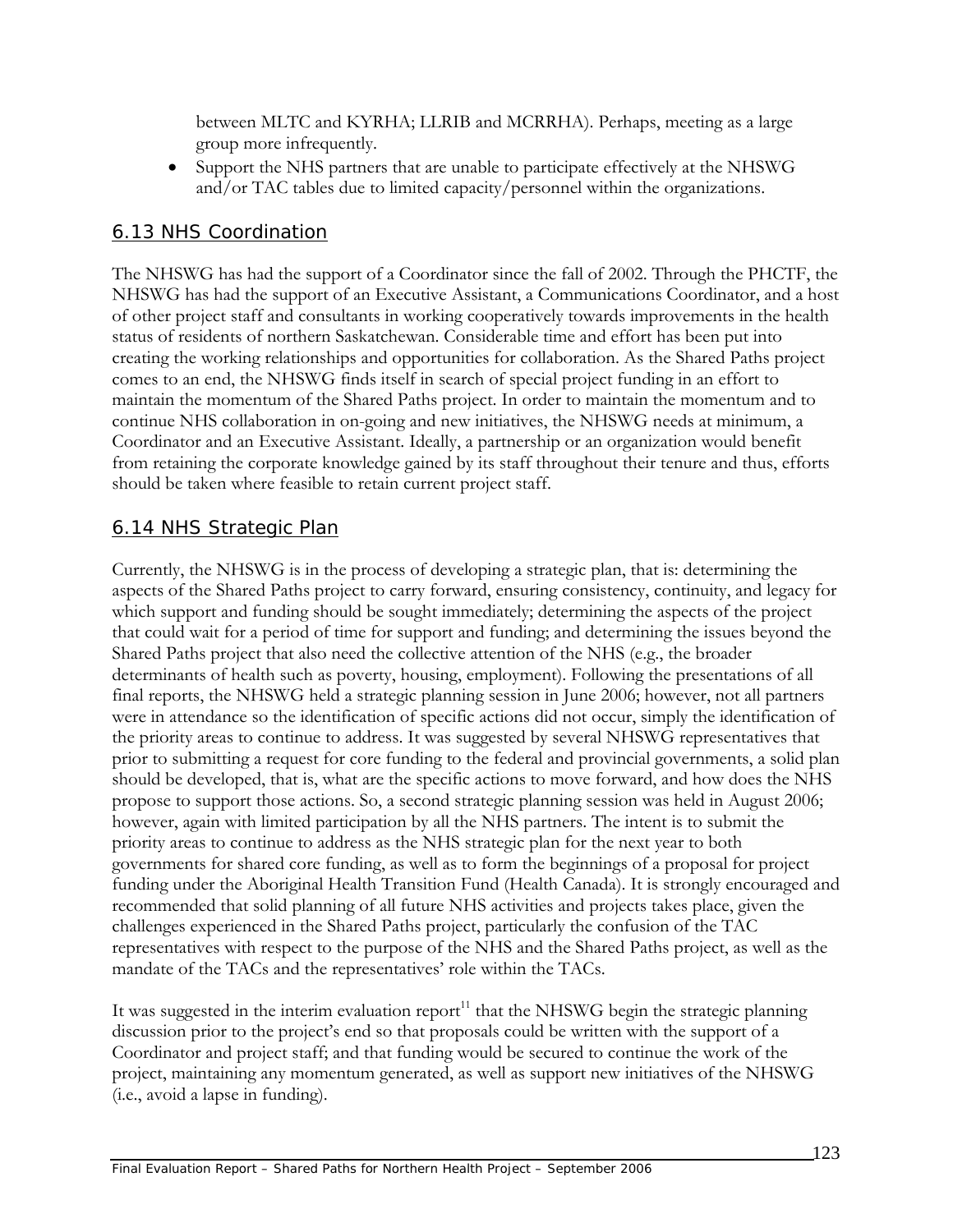# 6.15 Community Transition

One of the deliverables of the Shared Paths project was community transition. At the NHS Leadership meeting in May 2005, the project was criticized for the lack of community involvement, as evidenced by no clear contribution to or no tangible evidence of the project in the community (e.g., no funding of programs or changes in services). However, the intent of the project was not to fund programs or services in the community; rather it was to improve access to services for community residents through better coordination and collaboration between the organizations responsible for health service delivery in the north. As a result of this criticism, the project made some attempts to increase the level of community involvement in its activities. For instance, three of the PHC TACs strived to have an Elder attend the TAC meetings. The PIHTAC attempted to have client representation (e.g., young mothers) at the TAC meetings and held community consultations via the CLOs to gather input into a specific work plan item. The CDTAC Coordinator attended various workshops or conferences within the NHS partners/communities in the fall of 2005, in order to receive community input and feedback into the TAC's work. In addition, the Communications Coordinator and the CLOs worked at increasing awareness and understanding of the NHS and its project within the regions, hoping to engage the community in the process. Lastly, the ACN involved the community via interviews and focus groups aimed at determining an approach to health care that would assist individuals, families, and communities to become more self-reliant in their own wholistic health.

Much work still needs to be done, beyond the reaches of the Shared Paths project alone, to enhance the health status of residents of northern Saskatchewan through community transition, that is, empowering individuals, families, and communities to take ownership and responsibility for their own health and health care. And the work that needs to be done within each community will vary depending upon community readiness. Perhaps too, some additional work needs to be done at the organizational level to further identify barriers and opportunities to enabling communities to become more involved in this process and to have a voice in shaping the northern health care system.

### 6.16 NHS Leadership Meetings

Four NHS Leadership meetings were held over the course of the Shared Paths project (i.e., May and October 2005, January and April 2006). It seems advantageous to continue to hold such meetings, in that it is an opportunity for the NHS Leadership to: remain informed of the activities and progress of the NHSWG; provide direction to the NHSWG on a regular and collective basis versus only on an individual basis through meetings of the Leadership and the NHSWG representative (e.g., at monthly Board or Council meetings); discuss, debate, and review the work and recommendations of the proposed NHLWG, with respect to cross-jurisdictional issues that affect the northern health care system and any potential solutions; and periodically review the NHS vision, mandate of the NHSWG, and partner commitment to the NHS. All of which are important to the long-term sustainability of the NHS. In addition, these meetings maximized the NHS Leadership's participation in the Shared Paths project, and if continued, would also maximize their participation in future projects or initiatives of the NHSWG. Furthermore, interviews with the NHSWG representatives found that many viewed these opportunities to meet with the Leadership as beneficial.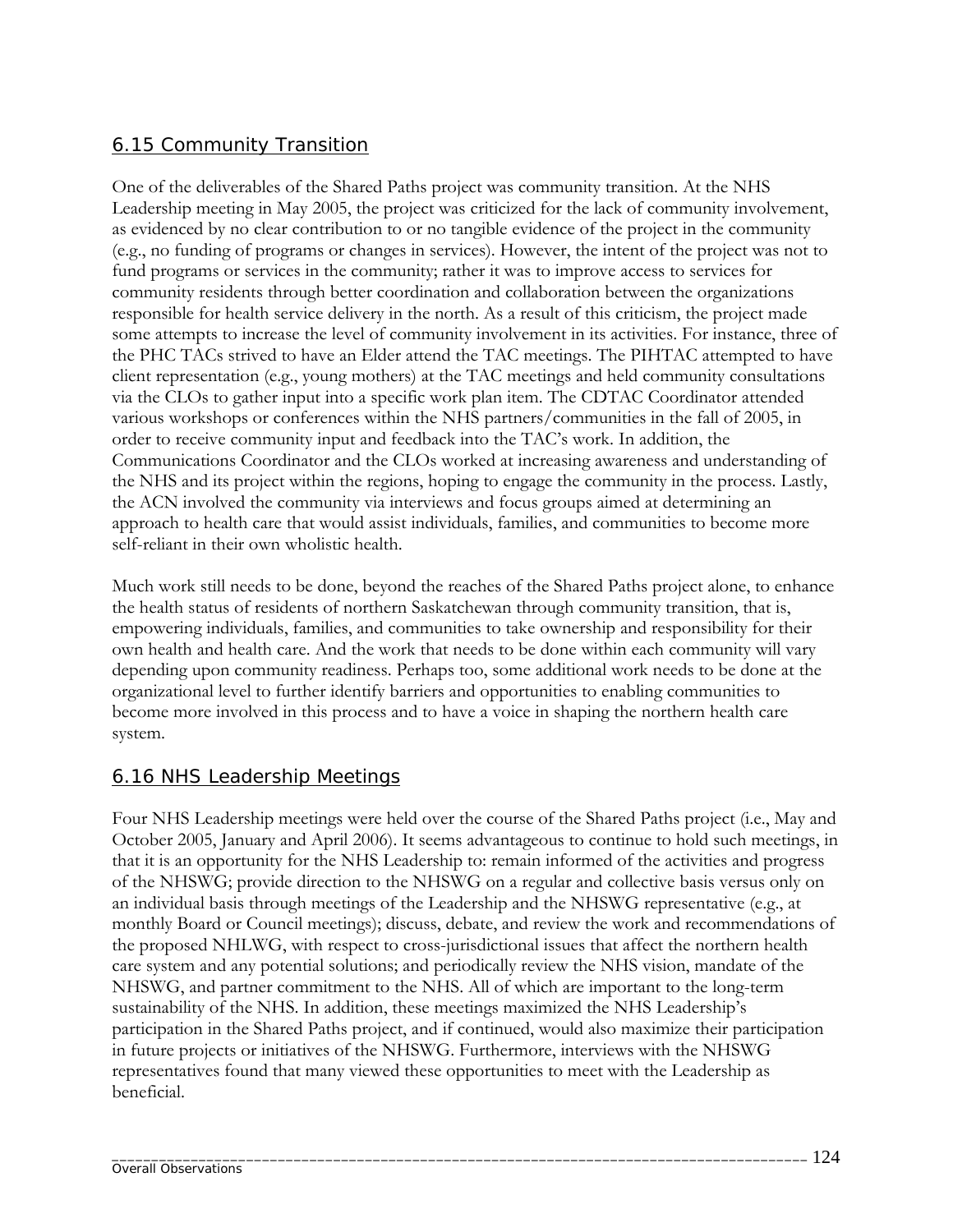# 6.17 Role of Government in Support of NHS

Federal and provincial funding agencies (i.e., FNIHB, Saskatchewan Health) sit at the table with the NHS partners at both the NHSWG and TAC levels. According to the government representatives at the NHSWG table, their role is to: support the process and make contributions to successful outcomes; identify opportunities and threats to the work of the NHS (e.g., funding, policy issues); raise awareness of the NHS within the governments; and advocate for the NHS and assist in moving things forward within the governments. Involving these representatives at the TAC level has been an effective way of engaging regional program staff in understanding what the initiative is and what it is trying to accomplish along the way, versus at the end of an initiative when a proposal or report is submitted to the governments. As one TAC representative mentioned, it was good that these representatives were at the table, listening to the issues, gaining a better understanding of the issues, and then hopefully, willing and able to be better advocates for the north; "it's a great way to communicate our voice."

One NHSWG representative commented that when the federal and provincial governments do not collaborate, this invariably leads to gaps in service, with one or the other failing to assume responsibility for services. The NHS is an example of where collaboration across jurisdictions is successful, beneficial, and also somewhat risky. Given that there is not enough financial resources within the health care system to support a fragmented approach to service delivery, as well as the potential benefits for residents of northern Saskatchewan in terms of access to services, improved quality of services, and improved health outcomes when health service organizations collaborate to provide services, perhaps, it is time for the NHSWG representatives, including the FNIHB and Saskatchewan Health representatives, to say:

*We want to challenge the system, we want to break the mould; just because this is the way [things are] done right now and this is the way decision making happens, doesn't mean it makes any sense or that we are best served by that. So, the challenge is for the individual to say, "Okay, we can do that. We can challenge the system, even though we are part of the provincial or the federal system. We can challenge it from within or from outside."* 

*There are far too many resources and energy that goes to sustaining structures that aren't actually making an active, an effective contribution to services to people in communities. And if they're not then ... if you can't roll up your sleeves and figure out what the job is and work with everybody to get it done in northern Saskatchewan, you can't do it anywhere in this country.* 

# 6.18 Project Success and Satisfaction Indicators

As with most of the PHC TACs, prioritized success and satisfaction indicators were identified by the NHSWG to assess their own progress and that of the Shared Paths project, and these were reviewed in October 2005 and June 2006. The prioritized satisfaction indicators for the NHSWG included:

- We can demonstrate that most of the objectives have been met or are on their way to being met.
- Recommendations are applied and prove to be successful, cost-effective, and sustainable.
- We clearly identify some outcomes and have plans for how to proceed.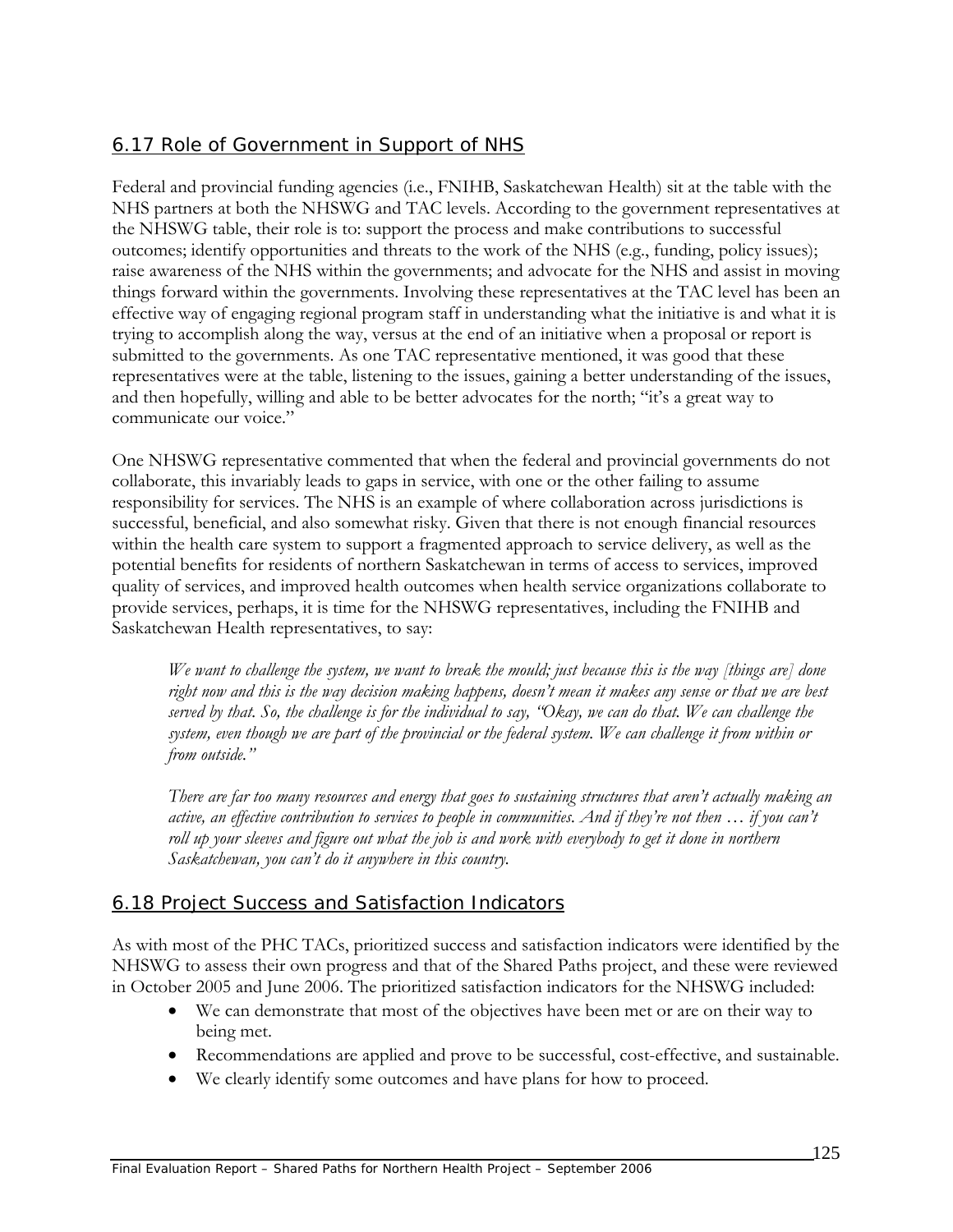- It [the project] shows us what works and what does not in terms of working together across health jurisdictions.
- We involve northern communities in a meaningful way and do not just pay lip service.

The first satisfaction indicator of demonstrating the achievement of objectives has been discussed in earlier sections of this report (i.e., under each of the respective project components).

The second satisfaction indicator of recommendations being applied and proving to be successful, cost-effective, and sustainable was achieved in some cases. For instance, the PIHTAC (i.e., with the resources developed), the OHTAC (i.e., with the resources developed and motivational interviewing), and the HRTAC (i.e., with job and career fair materials developed) all developed and applied resources/recommendations that were both successful and cost-effective. The ITTAC's CommunityNet recommendation was applied and in time the success, cost-effectiveness, and sustainability of this recommendation will have to be assessed. In addition, the CDTAC (i.e., with patient self-management training), and the Nursing Scope of Practice Working Group (i.e., their response to the external environment regarding the transfer of medical function process) were considered successful. Many of the recommendations (e.g., Northern Chronic Care Coalition, Sexual Health Education Workshop) were submitted at the end of the project and the application, success, cost-effectiveness, and sustainability of these recommendations will need to be determined in the future.

As for the third satisfaction indicator of clearly identifying some outcomes and planning for how to proceed, it was generally met. Some of the outcomes identified over the course of the project were: the RFP for dentist services; participation in the Health Quality Council's Chronic Disease Management Collaborative; Career Pathing conference; video conferencing units; NHS Leadership engagement; working relationship with the Saskatchewan Registered Nurses Association; input into the Aboriginal Blueprint; meetings with the federal and provincial governments; Saskatchewan Health and FNIHB at the table; some TACs to continue their work; increased understanding of each other's organizations, issues, etc.; multi-disciplinary TACs broadened the knowledge and understanding of PHC in a northern sense. The NHSWG also drew up a preliminary plan for how to proceed at its strategic planning session in June 2006, with the identification of priority areas to focus on. At this juncture, the NHSWG work plan is a work in progress.

The fourth satisfaction indicator of determining what works and what does not work in terms of working together across health jurisdictions provided many lessons learned (see pages 120-21). For instance, with regards to communications, there was often confusion between the NHS and the Shared Paths project, and a 'un-branding' of the Shared Paths project had to occur near the end of the project in order to raise greater understanding of the NHS. Overall, the NHSWG felt what worked was:

- lead by stakeholders, encourages ownership;
- need a good facilitator;
- involve people who know the north;
- commitment of staff to participate;
- in the north, you must first agree on the concept, next you agree to work together, then you develop a strategy, etc.; and
- accountable partner (e.g., funds) gains experience.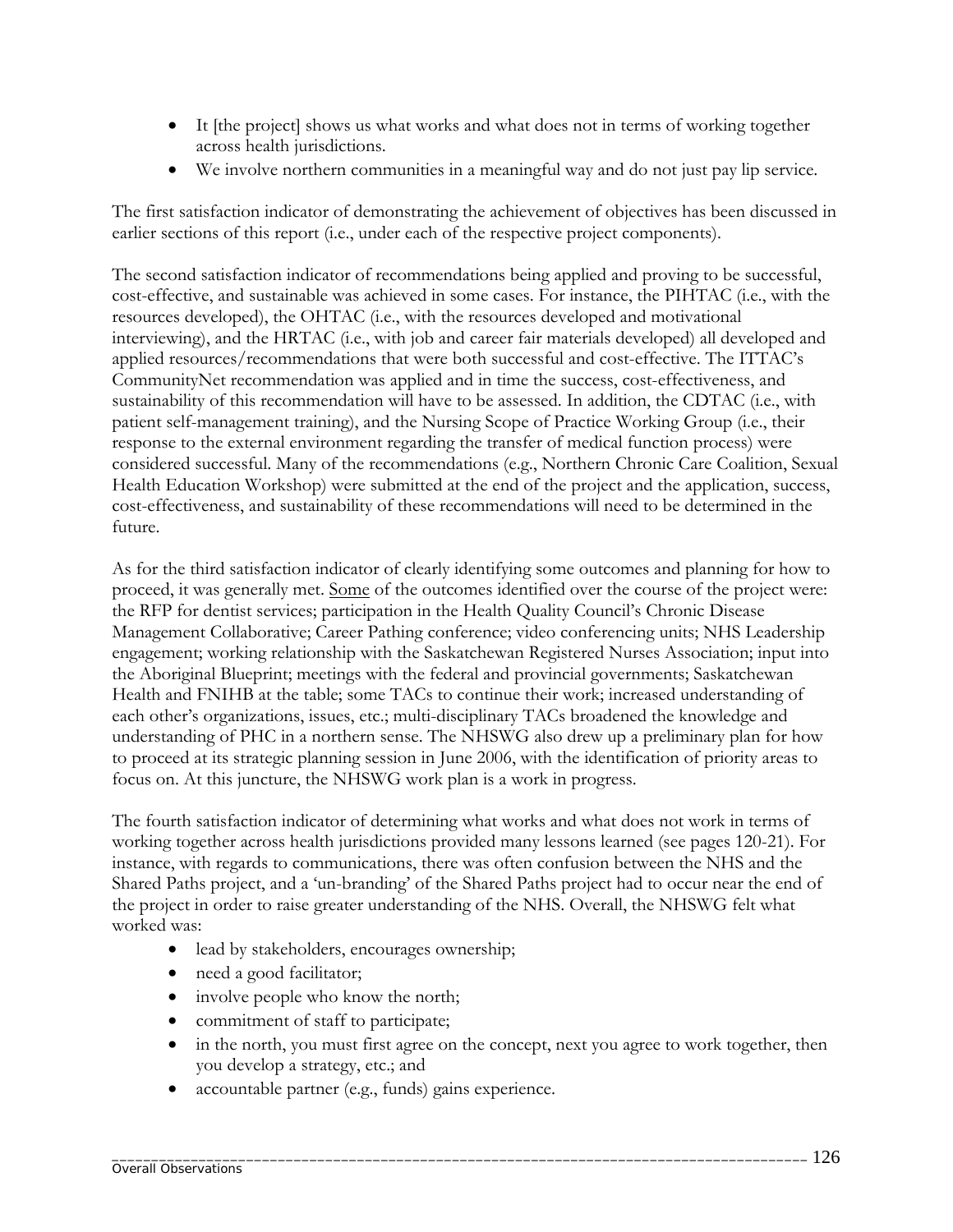According to the NHSWG, what did not work was:

- new TAC members, changing one person can make a difference or impact group dynamics;
- still yet to be seen, but getting the federal and provincial systems (at all levels) to accommodate and deal with a cross-jurisdictional group; and
- not to have policy-makers as involved, as they have the potential to make change.

The fifth satisfaction indicator of involving northern communities in a meaningful way generated the question: what is meaningful? Beyond this definitional question, the NHSWG identified a number of examples of community involvement: partners are at various levels in terms of involving community, although those with CLOs have a distinct advantage; the CLOs were invited to attend the last staff meeting of each month; the PIHTAC engaged in focus groups with community residents, utilizing the CLOs; the ACN conducted community consultations; the CDTAC's patient self-management training involved community residents; the HRTAC's childcare services needs assessment involved community residents; the NHSWG representatives involved community residents through their own connections; the NHS Leadership meetings represents accountability to the communities; and the community is engaged on some level through the health boards and councils. In addition, the First Nations partners and the RHAs already engage the communities in various ways; and there are other initiatives (e.g., the Northern Healthy Communities Partnership) in existence that engage communities.

The prioritized success indicators for the NHSWG included:

- It [the project] gives us a template as to how health services can work, potentially more efficiently and effectively through coordination and collaboration and thus, provide a more comprehensive, accessible, equitable service to northerners.
- It [the project] shows stronger relationships in the north to successfully support improved health of northerners.
- All of the identified teams have been established and are actively working, and if a clearly defined process for continuing sustainability has been identified.
- There is a willingness to sustain 'the good' that has been realized (at all, if not in most areas) and a willingness to proceed onward and upward.
- People in the communities that are included in the project are able to see and able to explain differences in the way services are available and provided to them.

The first success indicator of 'the project providing a template' was still considered a work in progress by NHSWG representatives. Thus far, the template includes: recommendations in ten target areas (the resource binder of final reports); terms of reference of the NHSWG; and the process of the TACs could be applied to the larger system, but this will require buy-in from all stakeholders. According to the NHSWG, the OHTAC has made the most progress (i.e., dentist services proposal), although the CDTAC has also made significant strides with its work plan and charter for the Northern Chronic Care Coalition. Furthermore, the NHSWG representatives believed that the objectives have been identified by the grassroots and this is a model that should be followed in the future.

The second success indicator of demonstrating stronger relationships is still being met at this juncture. However, the NHSWG representatives believed that stronger relationships have occurred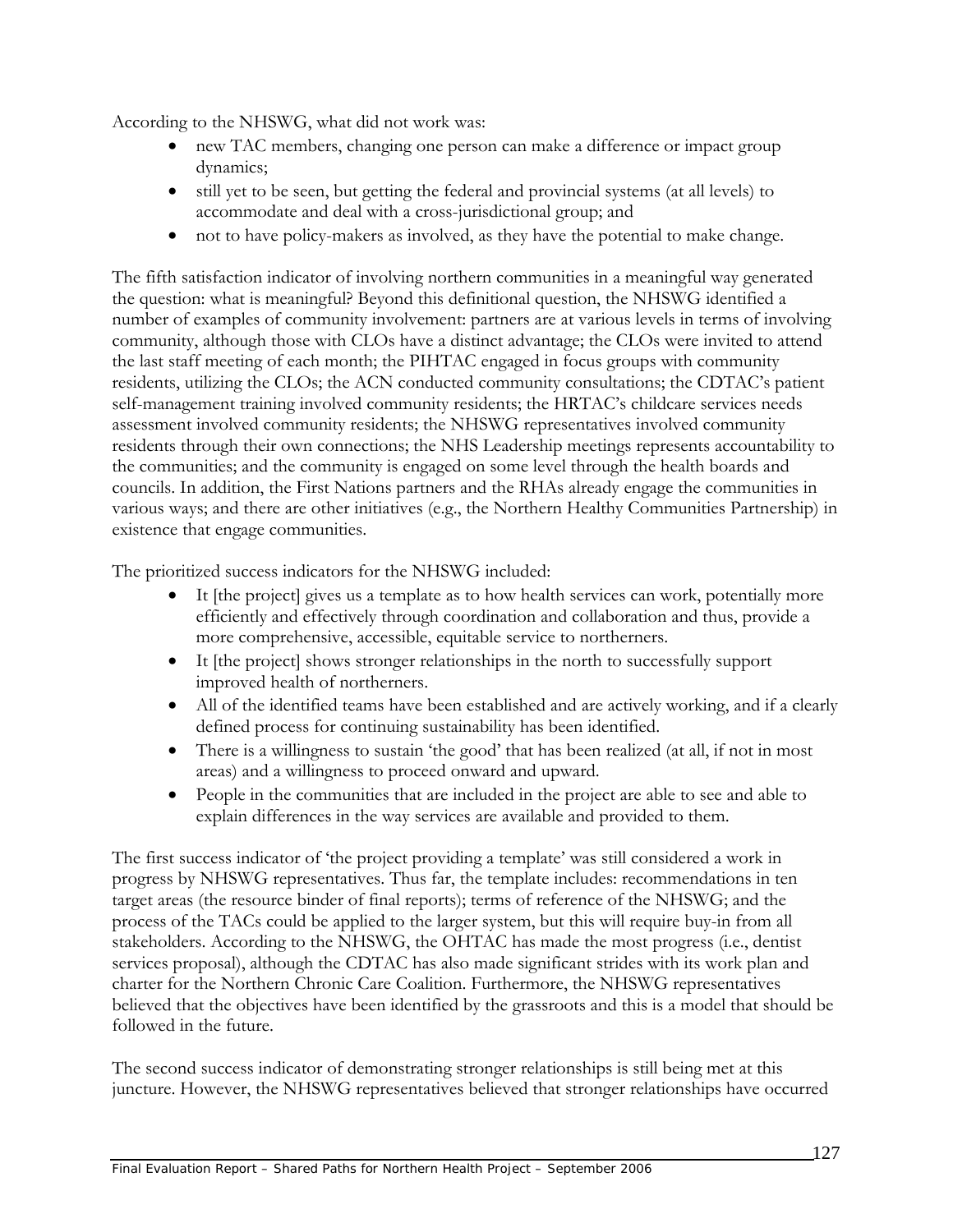among senior level staff (i.e., TAC representatives), as well as among the NHS Leadership. As an addendum to this indicator, NHSWG representatives felt that the NHS should work towards engaging youth to work with the young population to support improved health.

Establishing teams and ensuring sustainability, the third success indicator, has been met. As such, the TACs have been established and were actively working towards their identified objectives over the course of the Shared Paths project; and some of these TACs will continue to work together beyond the Shared Paths project (i.e., OHTAC). In addition, a process for sustainability has been identified, such as leadership continues to support these groups, and possible funding from the Aboriginal Health Transition Fund. Identified next steps for ensuring sustainability were: finalizing the MOU from the April 2006 Leadership meeting; and there is a need to build consensus around the issues that must be addressed.

The fourth success indicator of a willingness to sustain "the good" and to proceed will be dependent on the direction from the NHS Leadership. However, indicating that there is a willingness to sustain the accomplishments of the Shared Paths project, a cross-jurisdictional decision-making mechanism was identified and agreed upon at the April 2006 NHS Leadership meeting. The NHSWG also engaged in a strategic planning session in June 2006. Furthermore, some of the TACs are still continuing to meet and/or plan to do so in the future.

The fifth success indicator of including people from the communities in the project and then their ability to understand differences in services was partially met. This indicator is difficult to measure, as there was not a formal survey of community participants and their knowledge of the project or changes brought about by the project. But, perfunctorily, it seems as if there is a further understanding of the NHS by community residents. Furthermore, the NHSWG representatives cited the communications materials as useful in getting the word out about the project.

## 6.19 Primary Health Care Transition Fund and Aboriginal Envelope **Objectives**

The Primary Health Care Transition Fund was an investment of \$800 million (which ended in March 2006) by the Government of Canada intended to "support the transitional costs of implementing sustainable, large-scale, primary health care renewal initiatives. As a result of such initiatives, it is expected that fundamental and sustainable change to the organization, funding, and delivery of primary health care services will result in improved access, accountability, and integration of services."30, p. 3 The PHCTF had five common objectives, which were agreed to by federal/ provincial/territorial governments. As Shared Paths for Northern Health received funding through this investment it is important to assess the project's progress towards achieving the Fund's objectives that are applicable to the project.

**Objective 1** – Increase the proportion of the population having access to primary health care organizations accountable for the planned provision of a defined set of comprehensive services to a defined population.

There were no new PHC organizations created as a result of the project; however, it is important to note that northern Saskatchewan relies on the availability, access to, and sustainability of the existing PHC organizations, which are the primary service structures.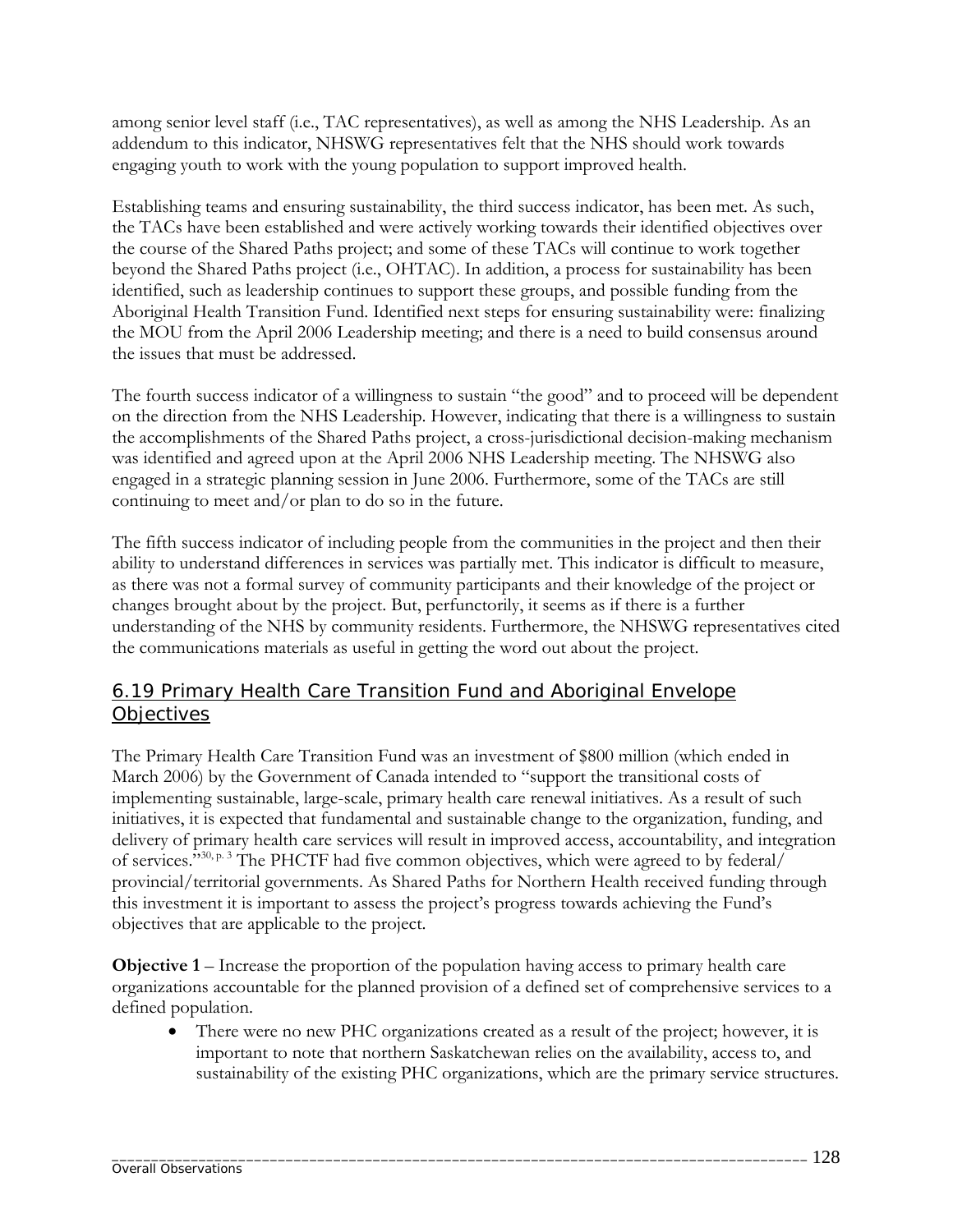**Objective 2** – Increase emphasis on health promotion, disease and injury prevention, and management of chronic diseases.

- Health promotion was and continues to be a common objective for all PHC TACs.
- Linkages were made with other health promotion groups in the north and health promotion resources were developed and distributed.
- Management of chronic disease was the focus of one of the TACs.

**Objective 3** – Expand 24/7 access to essential services.

• The project did not have a specific objective to expand 24/7 access to essential services; however, TAC representatives shared management practices of PHC, and they learned ways in which to expand access to services.

**Objective 4** – Establish interdisciplinary primary health care teams of providers, so that the most appropriate care is provided by the most appropriate provider.

• The project promoted an interdisciplinary approach and the TACs were composed of a number of disciplines (e.g., physicians, nurses, community health representatives, dieticians).

**Objective 5** – Facilitate coordination and integration with other health services, i.e., in institutions and in communities.

- The project established inter-jurisdictional working groups (i.e., TACs) consisting of provincial RHAs, First Nations Health Authorities, FNIHB, and Saskatchewan Health representatives.
- Within the project, managers and service providers came together to: share organizational policies and programs; identify collaborative opportunities; and work collectively on initiatives such as, resource development and training.
- The project also facilitated dialogue with the RHAs where tertiary/specialized care is delivered to residents of the north.

The Primary Health Care Transition Fund had five envelopes: provincial/territorial; multijurisdictional; national; aboriginal; and official languages minority communities. The Aboriginal Envelope supported initiatives that were "transitional and promote large-scale, sustainable changes to primary health care services for Aboriginal peoples and provincial/territorial primary health care systems which support Aboriginal health, and are consistent with the common objectives of the Fund."30, p. 5 Again as Shared Paths for Northern Health received funding through this Envelope it is important to assess the project's progress towards achieving the Envelope's five objectives.

**Objective 1** – Promote more productive and cost-effective primary health care service delivery to Aboriginal peoples through integration of existing services and resources.

• NHS partners collaborated on health promotion and prevention activities and resource development, synergizing local efforts.

**Objective 2** – Enhance coordination of service delivery between the First Nations and Inuit Health Branch of Health Canada, provincial and territorial governments, and First Nations/Inuit communities and health organizations.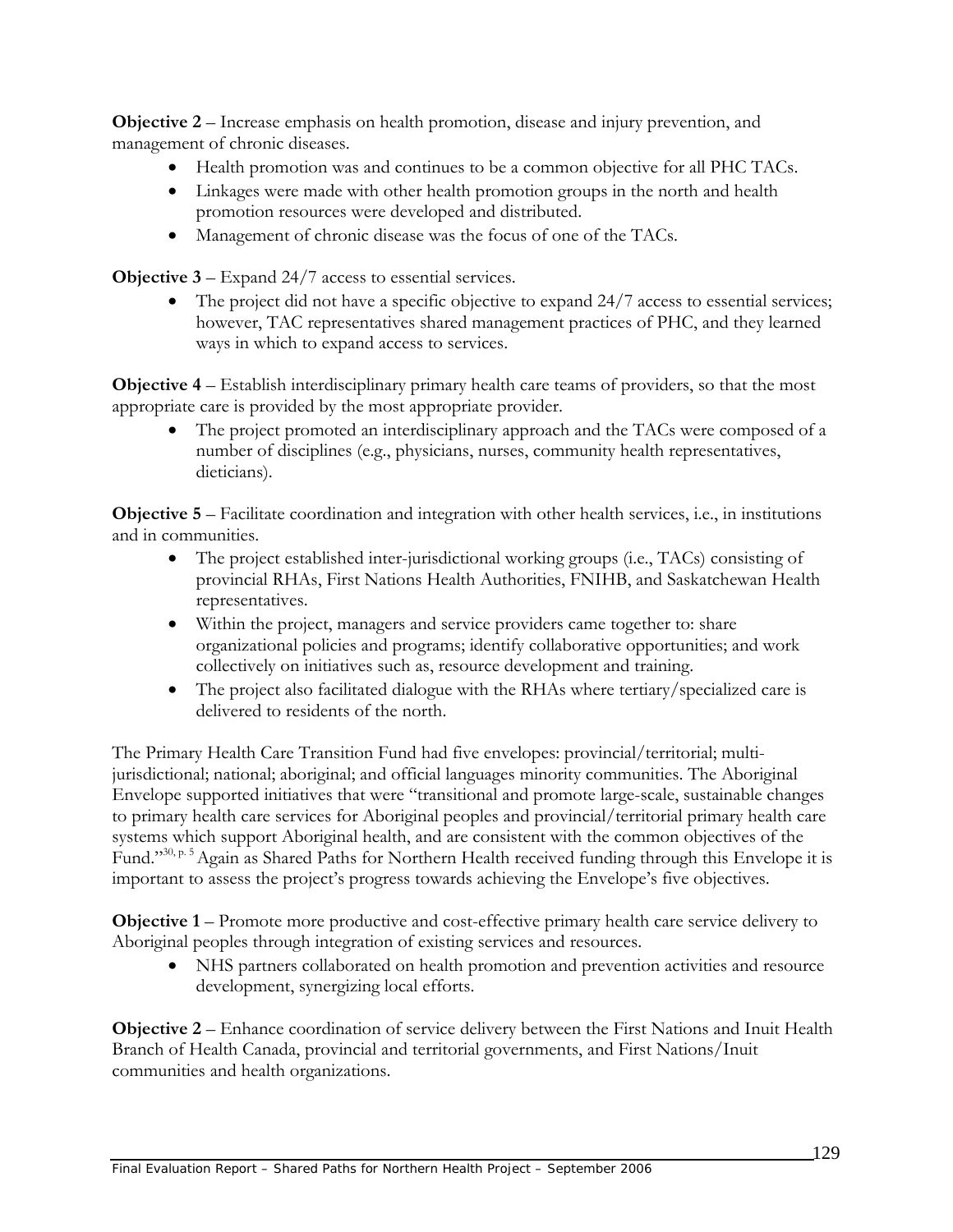• The project facilitated linkages between these jurisdictions; identified needs and improved understanding of services; identified areas for collaboration (i.e., information technology, chronic disease management); and lobbied for inclusion of northern First Nations in the provincial health information network (i.e., CommunityNet).

**Objective 3** – Enhance the ability of provincial/territorial and First Nations and Inuit Health Branch systems to be accountable to each other and to their publics through collaborative information development.

- The project coordinated opportunities for information sharing, joint meetings, and discussions of collaboration between the systems, which is an accomplishment given that the systems did not even dialogue before.
- Project communications activities helped to improve accountability to one another and the public: briefing notes; newsletters; reports; conferences; provincial and national presentations, etc.

**Objective 4** – Improve the quality of primary health care services delivered to Aboriginal peoples, including the cultural appropriateness of services.

- The PHC TACs included Elders in their meetings (re: assessment and planning).
- The project facilitated dialogue on First Nations and Métis community-based approaches.

**Objective 5** – Improve linkages between primary health care services and social services delivered to Aboriginal peoples.

• The PIHTAC linked with Kids First North (i.e., representation on the TAC) and with the education sector with respect to delivery of their sexual health education workshop.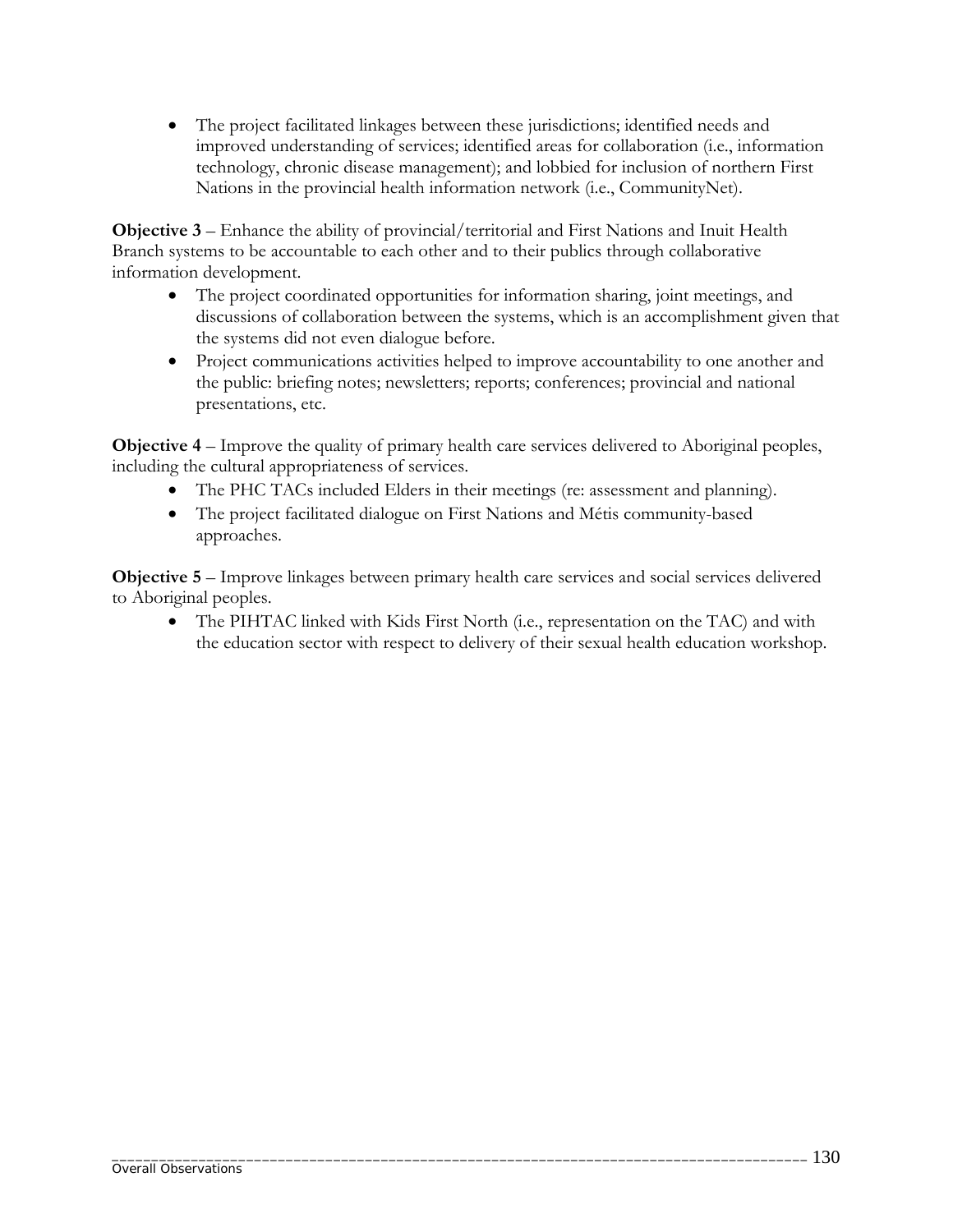## **7. Recommendations**

These recommendations are based on: 1) the results of data collection and analysis; 2) discussions with project staff, TAC representatives, NHSWG representatives, and evaluation team members over the course of the evaluation; 3) observation of NHSWG and TAC group development and process; and 4) observation of project activities and progress. The recommendations are not in a prioritized order and equal consideration should be given to all of the recommendations.

- 1. Given the scope of the Shared Paths project, the NHSWG should prioritize components of the project to move forward, as well as prioritize the recommendations within those components for implementation, and support accordingly.
- 2. It is strongly recommended that solid planning of all future NHS activities and projects takes place, given the challenges experienced in the Shared Paths project. For example, provide clear direction and expected deliverables to staff, working groups, consultants; clearly define roles and responsibilities; provide formal feedback mechanisms between stakeholders; identify actions in work plans; develop detailed budgets; etc. [Utilize the evaluation findings with respect to lessons learned, suggestions for improvement, and sustainability.]
- 3. In all NHS activities and projects, ensure that the vision and principles of the NHS are being addressed (e.g., coordination, cooperation, collaboration, communication, wholistic viewpoint, respect for jurisdictional authority, consensus).
- 4. Explore creative ways to ensure community involvement in the NHS and input into the process.
- 5. Given that collaboration is a principle of the NHS, the NHSWG is to ensure that links are being made with inter-sectoral partners (i.e., those that do not often view themselves as having a responsibility for health) where essential, for example, to address the underlying determinants of health such as, poverty, housing, and employment.
- 6. All NHS partners and funding agencies should ensure that there is representation at the table, through the nominated representative or an alternate, and that there is full participation by the representatives in all discussions and activities (NHSWG and TAC levels). Partner representation and participation in the process will help to address the challenges of health service delivery in the north, as well as contribute to the success and sustainability of the NHS.
- 7. When hiring NHS Coordination and/or project staff, give careful consideration to hiring individuals with the required knowledge and skill set. Often employees are willing to learn and opportunities for professional development and continuing education should be provided.
- 8. Improving access to services is a fundamental issue addressed by the NHS, as well as intent of the work of the TACs. Progress has been made within the project (e.g., dentist services proposal, CommunityNet), and efforts to improve access to health care services for residents of northern Saskatchewan should be continued by the NHS and supported by the funding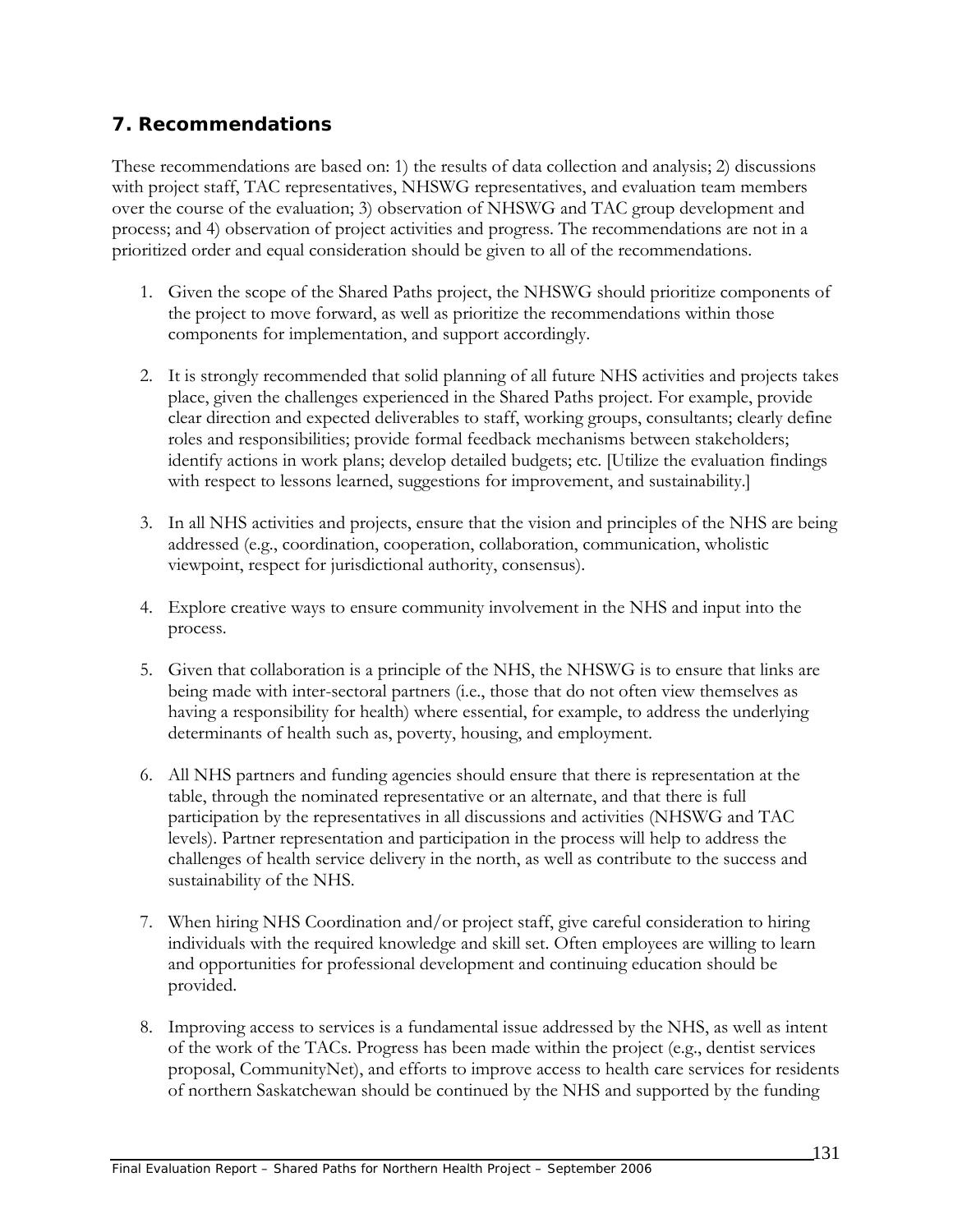agencies. A process or a forum should be established with the federal and provincial governments to address the issue of access to services, as evidenced by the stalling of the dentist services proposal.

- 9. Given successful advocacy efforts of the NHS (e.g., CommunityNet, Saskatchewan Registered Nurses Association transfer of medical function process; Health Quality Council Chronic Disease Management Collaborative), efforts of advocacy to positively impact health and social policy, through recommendations for changes or implementation of changes to policy should be continued by the NHS. The NHSWG should continue to identify specific areas for advocacy and take steps toward necessary change. As an example, advocate that funding agencies review current practice and guidelines with respect to project funding to allow for greater flexibility or adjustments, particularly with respect to timelines and/or extensions in order that effective and sustainable transition, which is generally the desired outcome, is possible.
- 10. There should be a concerted effort to document the history of the NHS (i.e., its development, activities, accomplishments, challenges). It is recognized that this will need the support of special project funds and personnel (i.e., contracted service) given the already demanding positions of the NHSWG representatives and NHS Coordinator; however, this should be considered.
- 11. The NHSWG representatives should give consideration to including a reflective analysis or an evaluation component to all NHS projects, continuing to strengthen the current relationship with SPHERU and/or developing new relationships with other evaluators (i.e., individuals, organizations), which will contribute to continued partnership development, as well as ensure sustainability.
- 12. Given the baseline data gathered through the Shared Paths project, as well as the project evaluation, it is recommended that another evaluation is conducted in five years to determine the impact of the project on: health service delivery; and community and organizational transition to improve the health of northern residents that is attributable to the project.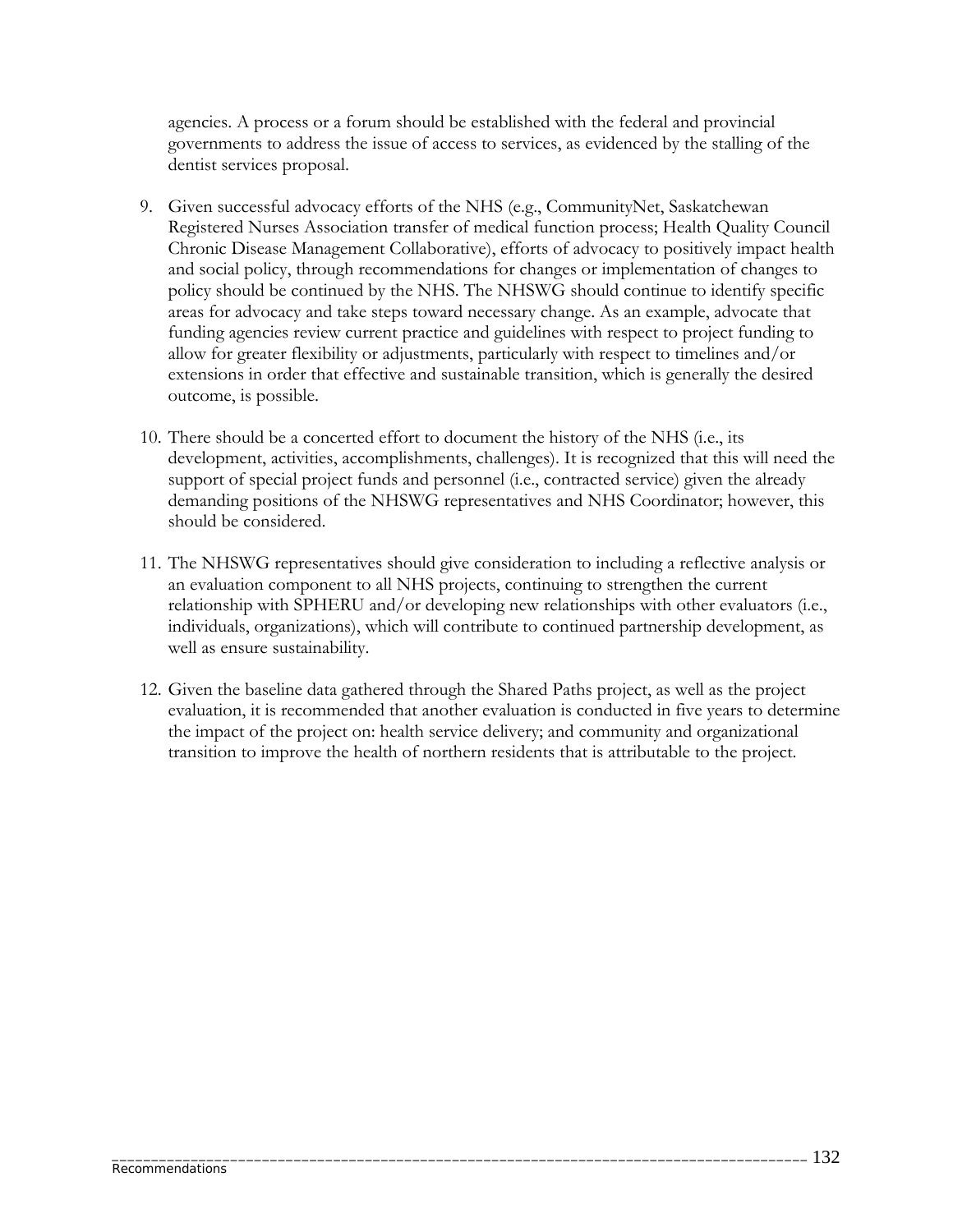## **8. Conclusion**

Collaboration and partnership are not new concepts in northern Saskatchewan. In a formal sense, the NHS has been in existence since 2001 with the signing of a Memorandum of Understanding between the partners, and the NHSWG in existence since 2002 following the development of the NHS Accord. The NHS is a unique partnership, viewed as a leader and a practical example of collaboration among health service delivery organizations (i.e., provincial, federal, multijurisdictional). The Shared Paths for Northern Health project was a significant initiative of the NHSWG and a prime opportunity to identify areas of collaboration that would improve health service delivery in the north, increasing access to services, and enhancing the health status of the northern residents of Saskatchewan.

Overall, the Shared Paths for Northern Health project met some of its objectives and anticipated outcomes. The majority of the TACs constructed their work plans, and all TACs developed a current state assessment for their respective areas, which elucidated many of the gaps and weaknesses in services that exist in the north. From these current state assessments and identification of best practices, standards of care, and core services, the TACs developed and submitted recommendations to the NHSWG that aimed to improve health service delivery and ultimately improve the health status of northern residents. In addition, the project's consultants also progressed through their work plans and developed recommendations with respect to crossjurisdictional decision-making, and developmental relationships as essential to community development. Due to the fact that many of these recommendations were submitted at the end of the project (March 2006 and beyond), some recommendations have yet to be assessed or approved by the NHSWG. On the other hand, recommendations that were submitted early in the project have been approved, in some cases, and implemented to create change.

The Shared Paths for Northern Health project was time-limited in nature, which inhibited full exploration of all the issues and the solutions, as well as the potential implications of the recommended actions. Consequently, much work remains to be done in terms of further developing and/or nurturing partnerships and sustaining the progress that was achieved. In hopes of sustaining the momentum, a number of the TACs plan to continue meeting in the future, which will fortunately aid the implementation of recommendations and the further achievement of long-term objectives. Furthermore, the Shared Paths project provided many lessons learned and possible improvements for the future, aiding these groups (i.e., the NHSWG, TACs) in their future work and providing a foundation to continue striving to enhance the health status of northern residents.

Through the Shared Paths for Northern Health project, the NHS has taken initial steps towards community and organizational transition to enhance the health status of residents of northern Saskatchewan. The NHS process and its model for working collaboratively across jurisdictions represents best practice in addressing the issues and needs of the northern health care system, and should be supported accordingly by the provincial and federal governments.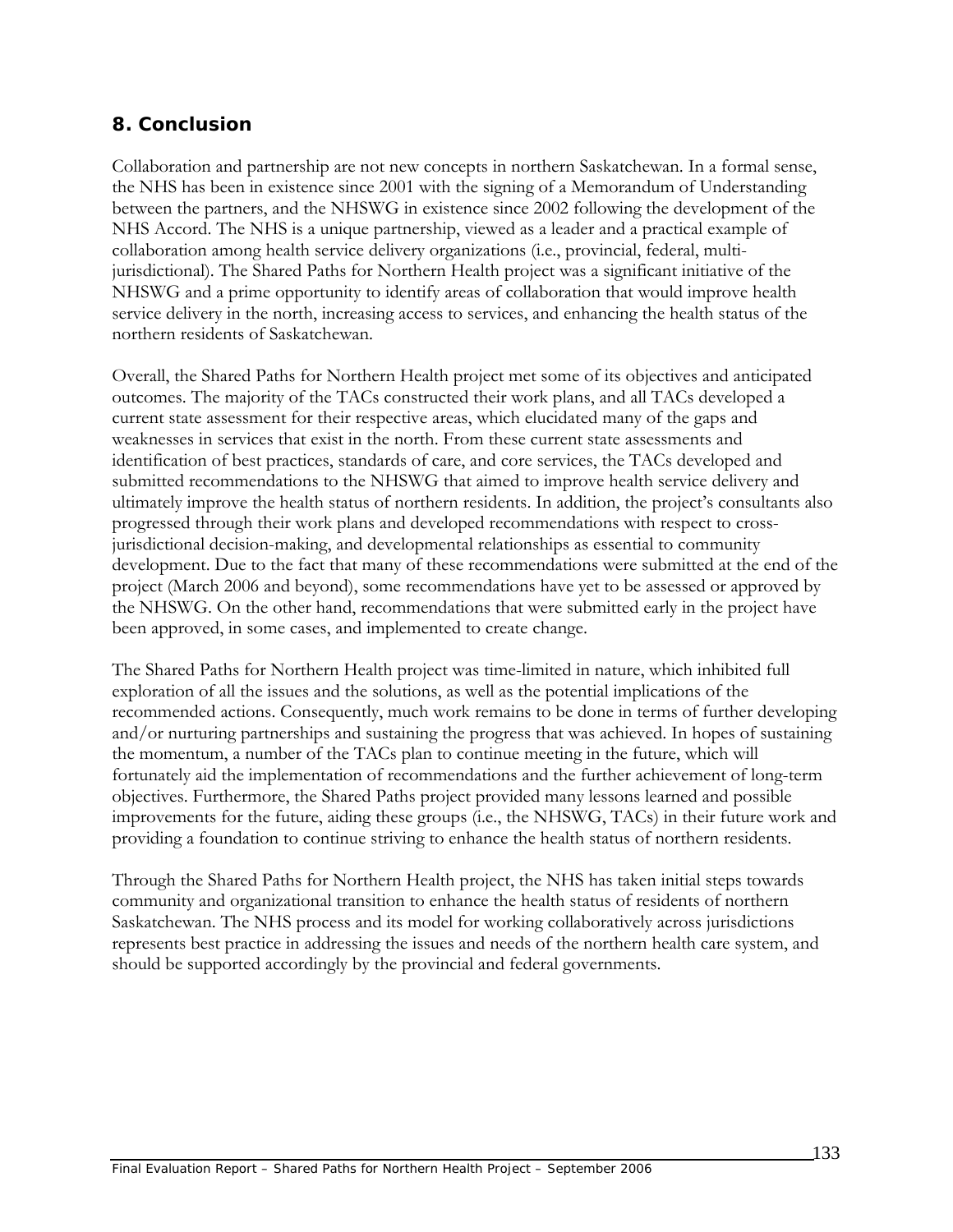## **References**

- 1. Northern Health Strategy Working Group. *Community and Organizational Transition to Enhance the Health Status of all Northerners*. Proposal to the Primary Health Care Transition Fund, Aboriginal Envelop, Health Canada. October 20, 2003.
- 2. Shared Paths for Northern Health Project Team. *Northern Health Strategy A Meeting of the Partners May 18-19, 2005.* PowerPoint Presentation, May 2005.
- 3. Saskatchewan Health. *Saskatchewan, Healthy People. A Healthy Province.* The Action Plan for Saskatchewan Health Care. December, 2001.
- 4. Northern Health Strategy Working Group. *Terms of Reference Mental Health and Addictions Working Group*. *Shared Paths for Northern Health – A Project of the Northern Health Strategy Working Group.* August, 2004.
- 5. Shared Paths for Northern Health Project Team. *Shared Paths for Northern Health A Project of the Northern Health Strategy Working Group*. Brochure, 2004.
- 6. Manitoba First Nations Centre for Aboriginal Health Research. *Proposal Cross-jurisdictional Decision-making. In Response to the Northern Health Strategy Working Group Request for Proposal*. Winnipeg, Manitoba: University of Manitoba. February 3, 2005.
- 7. Associated Counselling Network. *A Proposal to Support the Northern Health Strategy Working Group to Develop Strategies for Community Development in Northern Saskatchewan*. May 4, 2005.
- 8. Froese G. *Communications Work Plan for the Shared Paths for Northern Health Project*. February 2005.
- 9. Patton MQ. *Utilization-focused evaluation: the new century text.* 3<sup>rd</sup> ed. California: Thousand Oaks; SAGE Publications, Inc., 1997.
- 10. Denzin N, Lincoln Y. *Handbook of qualitative research*. 1<sup>st</sup> ed. California: Thousand Oaks; SAGE Publications, Inc., 1994.
- 11. Brown SL. *Evaluating Community and Organizational Transition to Enhance the Health Status of Residents of Northern Saskatchewan. Shared Paths for Northern Health Project Evaluation 2004-2006.*  Interim Evaluation Report to the Northern Health Strategy Working Group. Saskatchewan: Prince Albert; Saskatchewan Population Health and Evaluation Research Unit, September 6, 2005.
- 12. Shared Paths for Northern Health Project Team. *Project Logic Model*. April and October 2005.
- 13. Lavoie JG. *A Cross-jurisdictional Decision-making Process for Northern Saskatchewan. Volume I Findings, Analysis and Recommendations. Final Report, First Draft.* Manitoba First Nations – Centre for Aboriginal Health Research University of Manitoba. May 2006.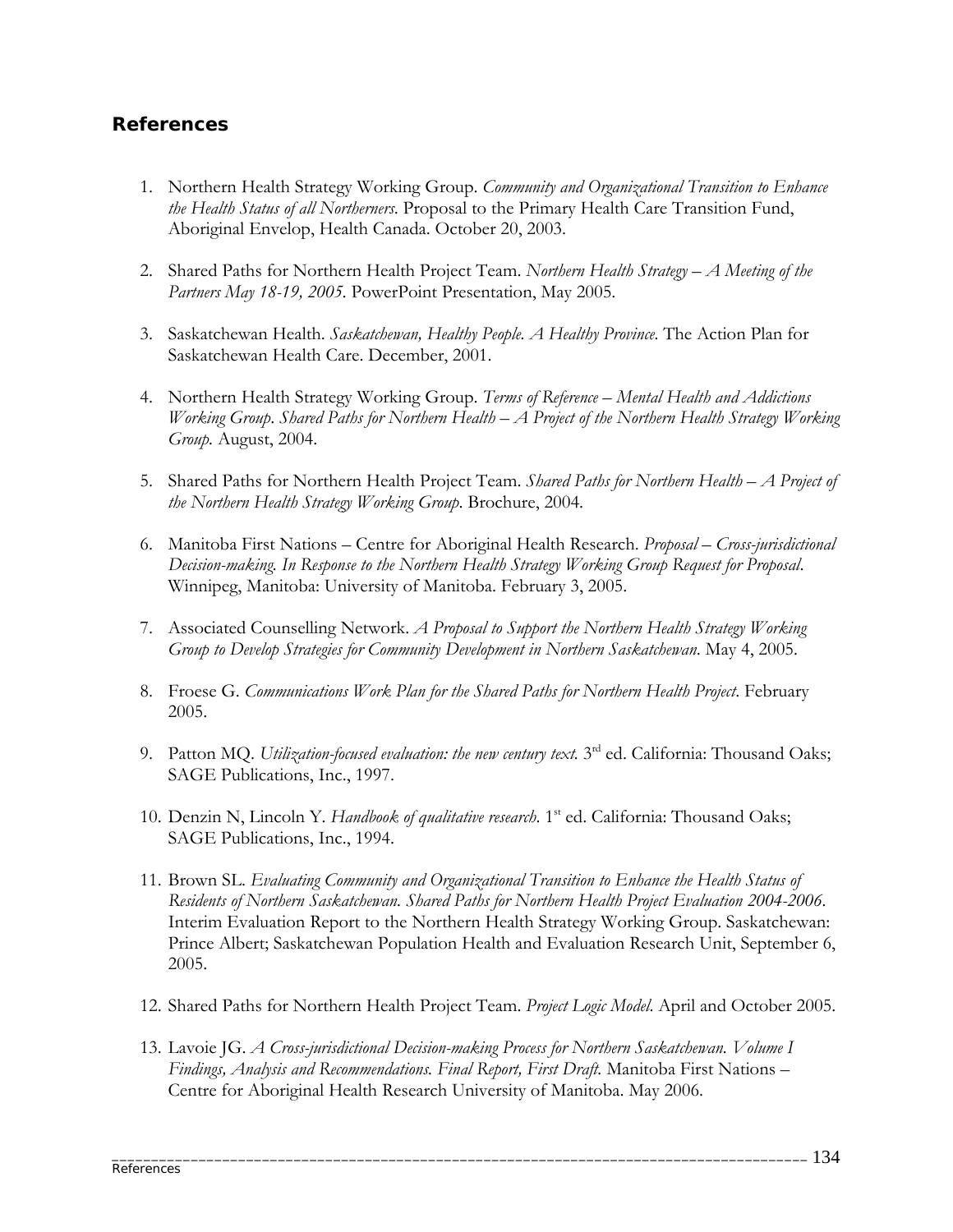- 14. Lavoie JG. *A Cross-jurisdictional Decision-making Process for Northern Saskatchewan. Volume II Appendices. Final Report, First Draft.* Manitoba First Nations – Centre for Aboriginal Health Research University of Manitoba. May 2006.
- 15. Northern Health Strategy. *Request for Funds*. September 2006.
- 16. Associated Counselling Network. *A Culture of Developmental Relationships. A Report on the Direction of Community Development in Northern Saskatchewan*. Submitted to the Northern Health Strategy Working Group, March 2006.
- 17. Froese G. *Media Plan for Shared Paths for Northern Health Project.* December 2004.
- 18. Zaal J. *Shared Paths for Northern Health A Project of the Northern Health Strategy. Communications Final Report 2006*. Submitted to the Northern Health Strategy Working Group, August 2006.
- 19. Lloyd D. *Human Resources Work Plan for the Shared Paths for Northern Health Project*. March 2005.
- 20. Zaal J. *Human Resources Technical Advisory Committee Final Report. Shared Paths for Northern Health.* Submitted to the Northern Health Strategy Working Group, June 2006.
- 21. Elias JW. *Report to the Northern Health Strategy Working Group by the Mental Health and Addictions Technical Advisory Committee. Shared Paths for Northern Health*. Submitted to the Northern Health Strategy Working Group, April 2006.
- 22. Ward J. *Chronic Disease Technical Advisory Committee Final Report to the Northern Health Strategy Working Group*. Submitted to the Northern Health Strategy Working Group, April 2006.
- 23. Fafard R. *Final Report of the Perinatal and Infant Health Technical Advisory Committee. Shared Paths for Northern Health*. Submitted to the Northern Health Strategy Working Group, March 2006.
- 24. Northern Oral Health Working Group, Haysom A. *Oral Health Shared Paths for Northern Health, Northern Health Strategy*. Submitted to the Northern Health Strategy Working Group, May 2006.
- 25. Bighead C. *Information Technology Technical Advisory Committee Final Report. Shared Paths for Northern Health*. Submitted to the Northern Health Strategy Working Group, March 2006.
- 26. Bighead C. *Health Networks in the North: First Nations Access to CommunityNet.* A Briefing Document prepared for the Northern Health Strategy Working Group. August 2005.
- 27. Swanson D. *Health Information Management Work Plan for the Shared Paths for Northern Health Project*. March 2005.
- 28. Swanson D. *Health Information Management Technical Advisory Committee Report. Shared Paths for Northern Health*. Submitted to the Northern Health Strategy Working Group, March 2006.